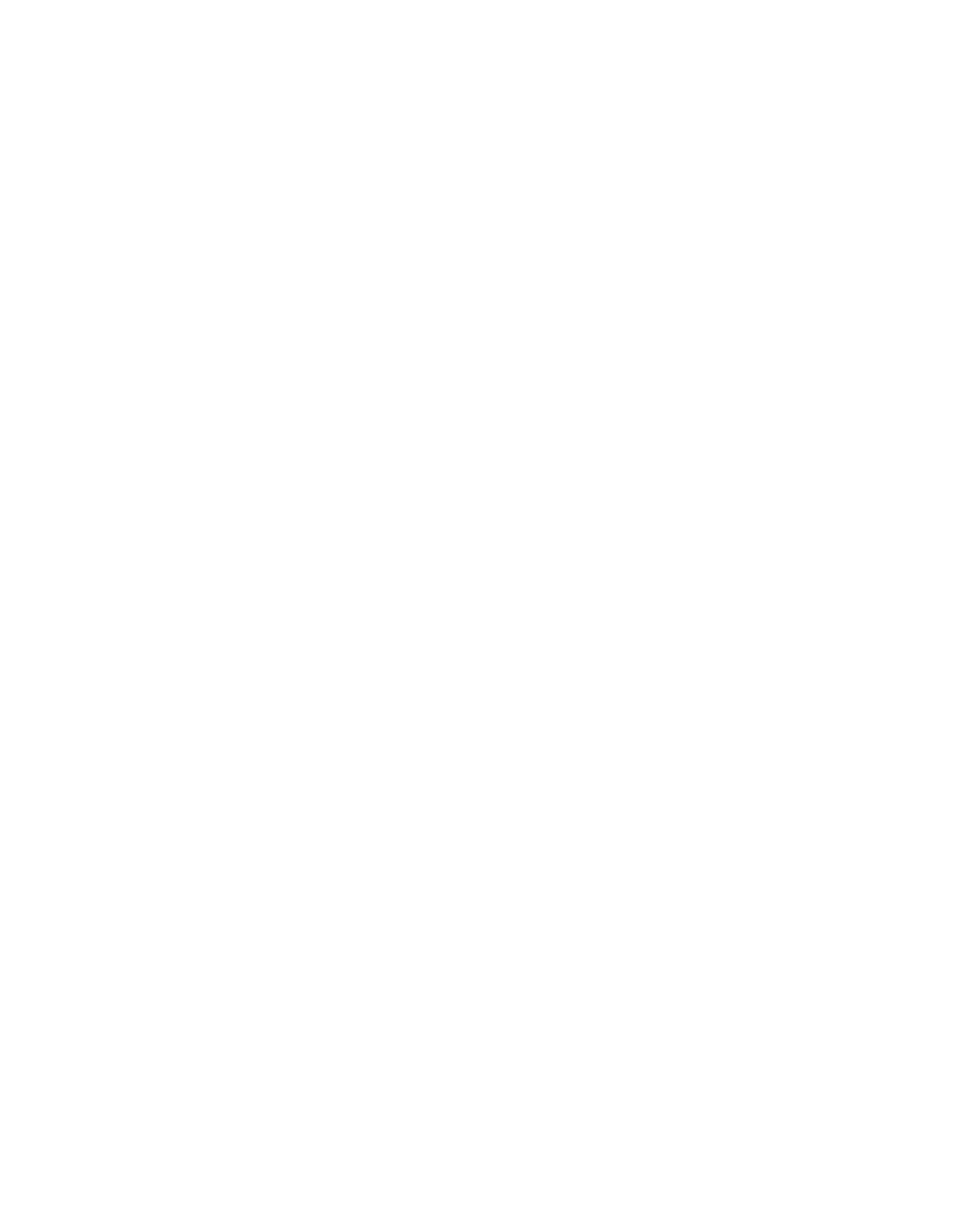Paul Vizcarrondo, Jr. is a partner of Wachtell, Lipton, Rosen & Katz. The author thanks his former partner Andrew C. Houston, who helped prepare the original version of this outline in 1988, his partner George T. Conway III for his comments on the current version, and in particular his colleague Kim B. Goldberg for her outstanding assistance in the preparation of the current version of this outline.

> © 2012 Wachtell, Lipton, Rosen & Katz All rights reserved.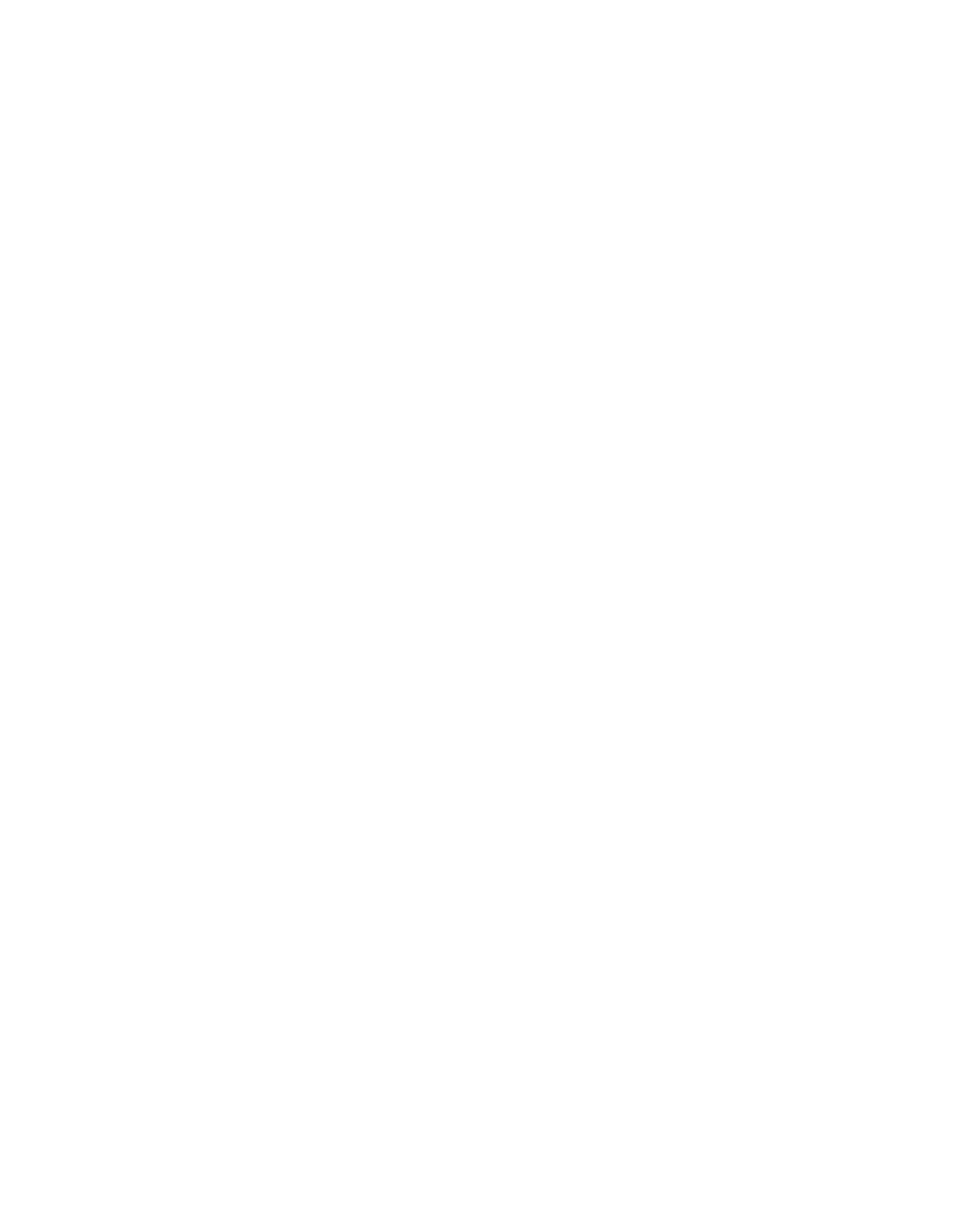# Table of Contents

| Ι.  |                |                                                               |  |
|-----|----------------|---------------------------------------------------------------|--|
|     | A.             | Scope of the Securities Act and of the Exchange Act 3         |  |
|     | <b>B.</b>      | <b>Extraterritorial Application of the Federal Securities</b> |  |
|     |                |                                                               |  |
|     | C.             |                                                               |  |
|     | D.             |                                                               |  |
|     | Ε.             |                                                               |  |
|     | $F_{\cdot}$    |                                                               |  |
| II. |                |                                                               |  |
|     | A.             |                                                               |  |
|     |                | $1_{-}$                                                       |  |
|     |                | 2.                                                            |  |
|     |                | 3.                                                            |  |
|     |                | 4.                                                            |  |
|     | <b>B.</b>      |                                                               |  |
|     |                | 1.                                                            |  |
|     |                | 2.                                                            |  |
|     |                | 3.                                                            |  |
|     |                | 4.                                                            |  |
|     |                | 5.                                                            |  |
|     |                | 6.                                                            |  |
|     |                | 7.                                                            |  |
|     |                | 8.                                                            |  |
|     | $\mathbf{C}$ . |                                                               |  |
|     |                | 1.                                                            |  |
|     |                | 2.                                                            |  |
|     |                | 3.                                                            |  |
|     |                | 4.                                                            |  |
|     |                | 5.                                                            |  |
|     | D.             |                                                               |  |
|     |                | 1.                                                            |  |
|     |                | 2.                                                            |  |
|     |                | 3.                                                            |  |
|     |                | 4.                                                            |  |
|     |                | 5.                                                            |  |
|     |                | 6.                                                            |  |
|     |                | 7.                                                            |  |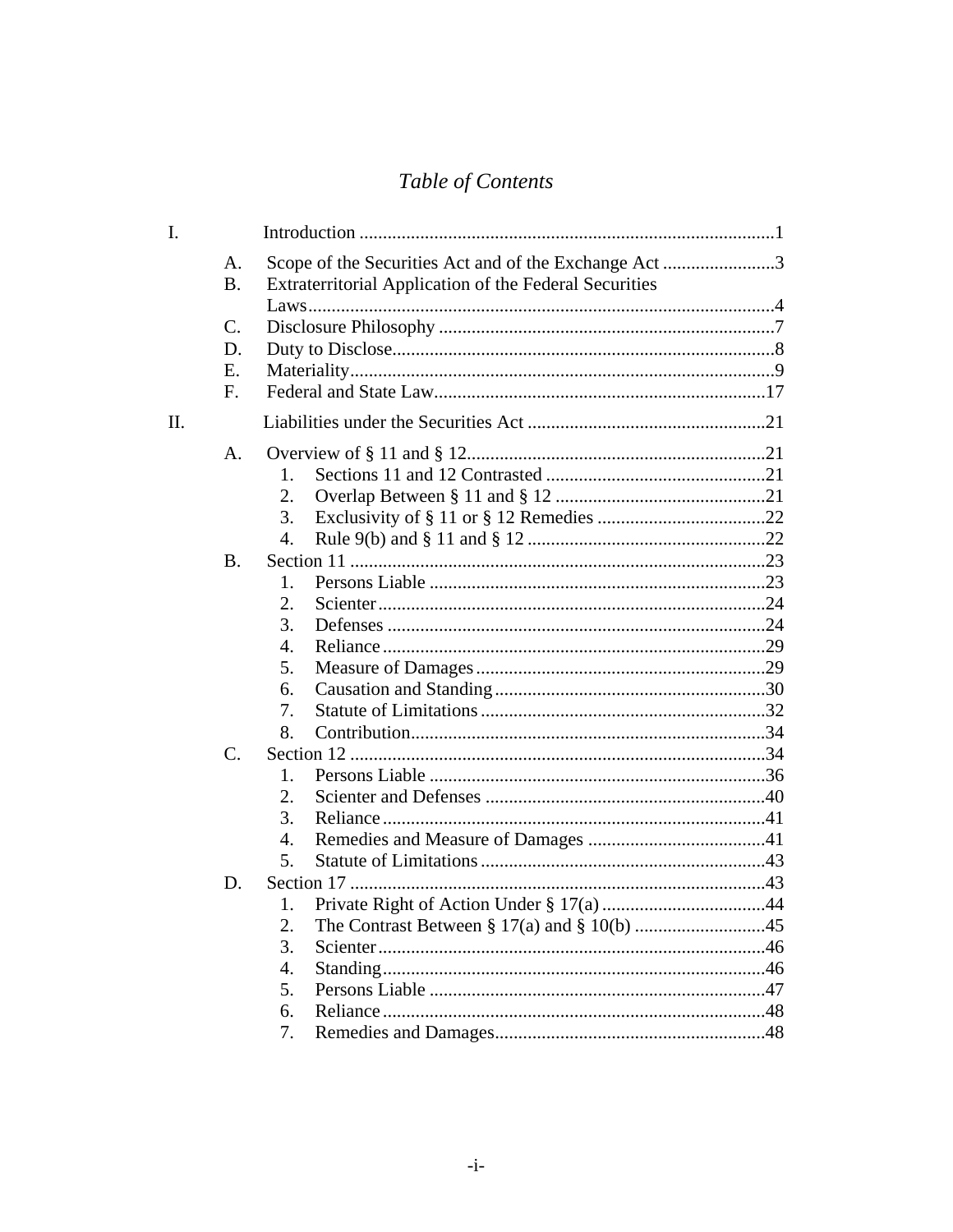|     |                | 8.                                                       |  |
|-----|----------------|----------------------------------------------------------|--|
|     |                | 9.                                                       |  |
| Ш.  |                |                                                          |  |
|     | A.             |                                                          |  |
|     |                | 1.                                                       |  |
|     |                | 2.                                                       |  |
|     |                | 3.                                                       |  |
|     |                | 4.                                                       |  |
|     |                | 5.                                                       |  |
|     |                | 6.                                                       |  |
|     |                | a.                                                       |  |
|     |                | h.                                                       |  |
|     |                | Heightened Pleading Requirements Under the<br>7.         |  |
|     |                |                                                          |  |
|     |                | Pleading Fraudulent Conduct with Particularity 72<br>a.  |  |
|     |                | $\mathbf{b}$ .                                           |  |
|     |                | $\overline{c}$ .                                         |  |
|     |                | 8.                                                       |  |
|     |                | 9.                                                       |  |
|     |                | 10.                                                      |  |
|     |                |                                                          |  |
|     |                |                                                          |  |
|     | $\bf{B}$ .     |                                                          |  |
|     |                | 1.                                                       |  |
|     |                | 2.                                                       |  |
|     |                | 3.                                                       |  |
|     |                | 4.                                                       |  |
|     |                | 5.                                                       |  |
|     | $\mathbf{C}$ . |                                                          |  |
|     |                | 1.                                                       |  |
|     |                | 2.                                                       |  |
|     |                | 3.                                                       |  |
|     |                | 4.                                                       |  |
|     |                | 5.                                                       |  |
|     |                | 6.                                                       |  |
|     |                | 7.                                                       |  |
| IV. |                | Secondary Liability, Contribution and Indemnification121 |  |
|     | A.             | Controlling Person Liability under $\S 15$ of the        |  |
|     |                |                                                          |  |
|     |                |                                                          |  |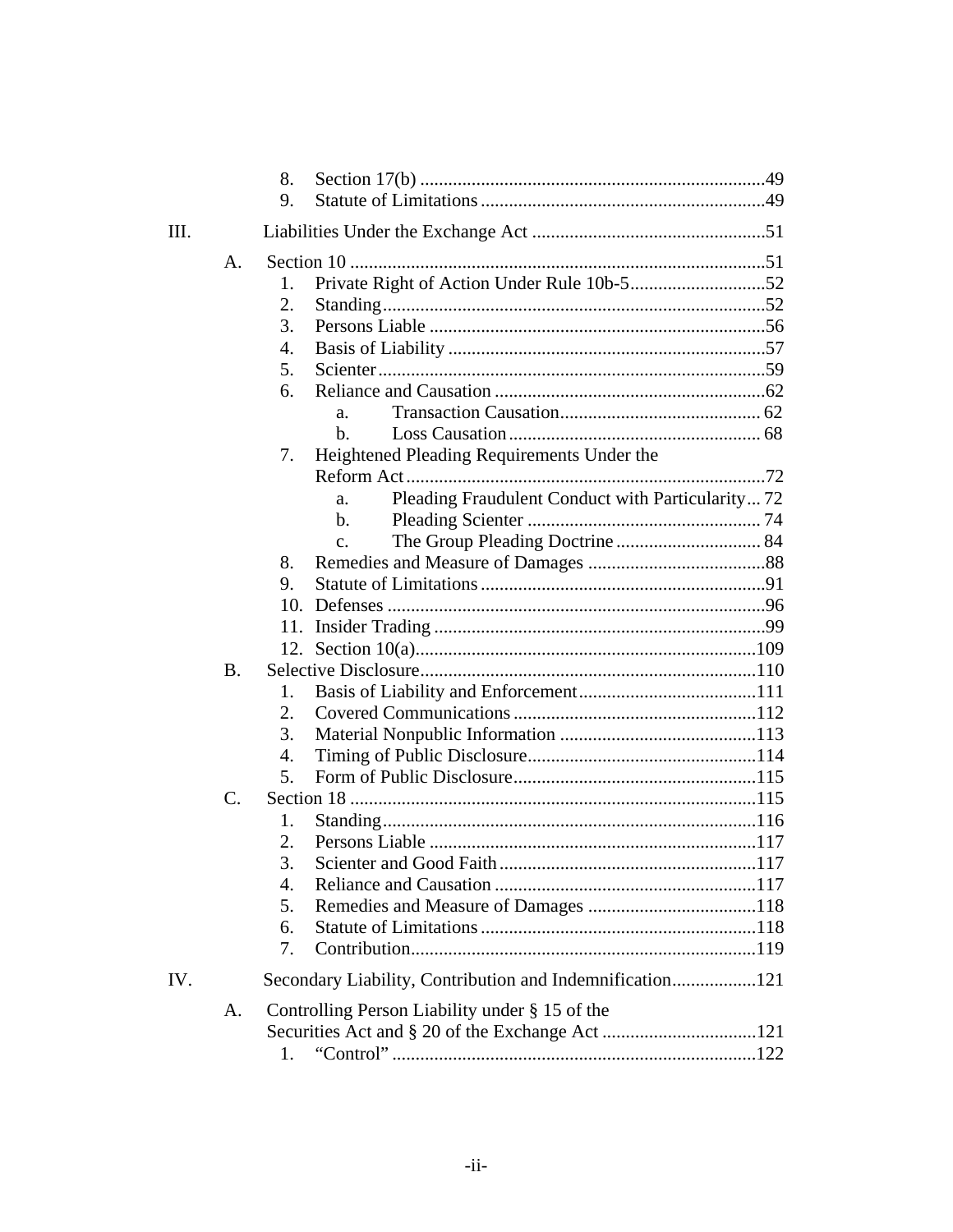|  |  | C. Aiding and Abetting versus Direct Participation130 |
|--|--|-------------------------------------------------------|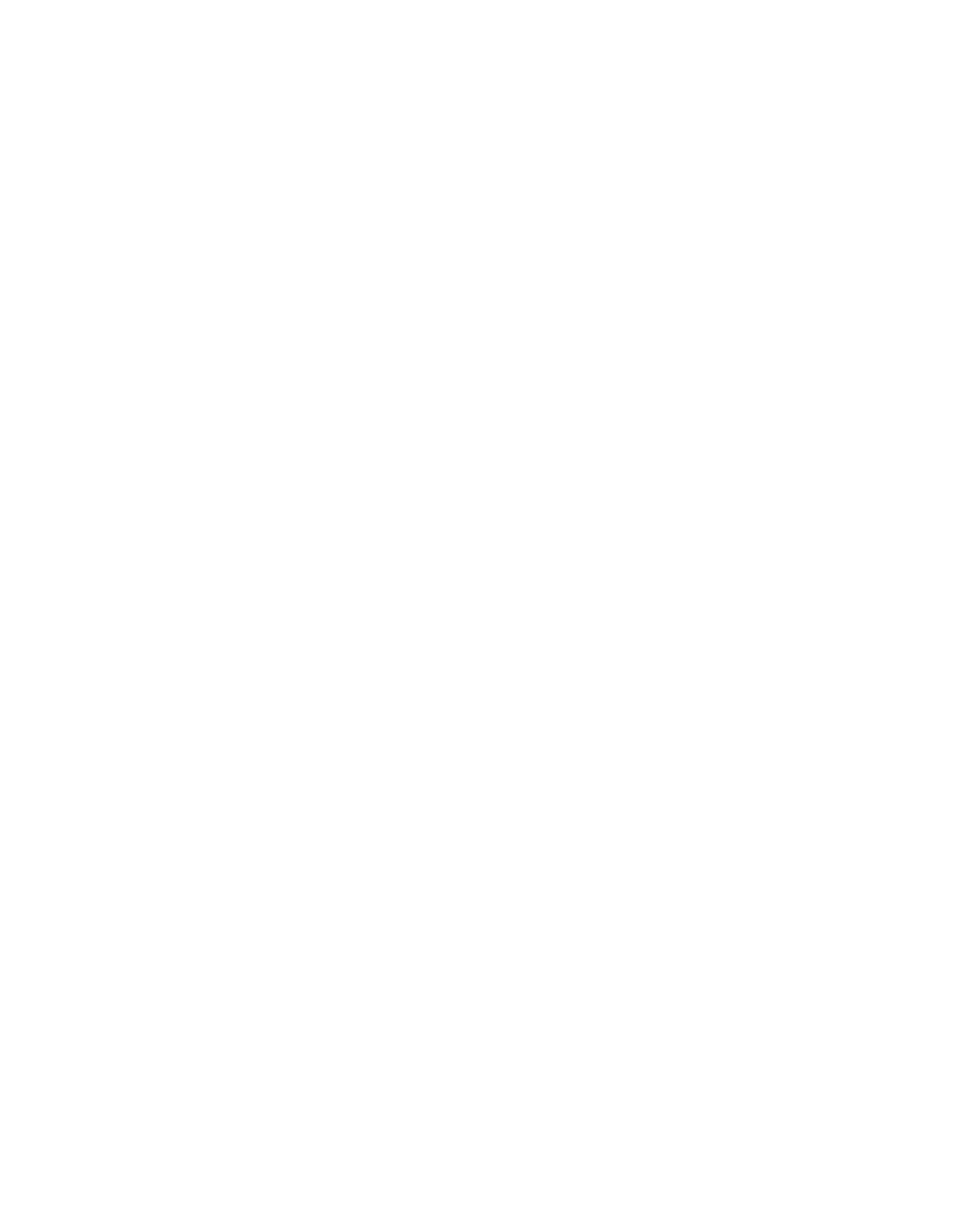#### **Introduction**

This outline deals with certain of the liability provisions of the federal securities laws: §§ 11, 12, 15 and 17 of the Securities Act of 1933 (the Securities Act), and §§ 10, 18 and 20 of the Securities Exchange Act of 1934 (the Exchange Act). It does not address other potential sources of liability and sanction, such as federal mail and wire fraud statutes, state fraud statutes and common law remedies, RICO and the United States Securities and Exchange Commission's (SEC) disciplinary powers.

On December 22, 1995, the Private Securities Litigation Reform Act of 1995 (the Reform Act or PSLRA) became law after the Senate overrode President Clinton's veto. Pub. L. No. 104-67, 109 Stat. 737. Where relevant, this outline discusses changes and additions that the PSLRA made to the liability provisions of the Securities Act and the Exchange Act.

The Securities Litigation Uniform Standards Act of 1998 (SLUSA) amended portions of the Securities Act and the Exchange Act to preempt certain class actions that allege fraud under state law. Specifically, SLUSA precludes a private party from bringing a "covered class action" in federal or state court based on state law alleging a "misrepresentation or omission of a material fact" or the use of "any manipulative or deceptive device or contrivance in connection with the purchase or sale of a covered security." 15 U.S.C.A. § 78bb(f)(1) (West Supp. 2003); *see also* § 77p(b). "Generally, a 'covered class action' involves common questions of law or fact brought on behalf of more than 50 persons or an action brought on behalf of one or more unnamed parties." *Prager* v. *Knight/Trimark Group*, *Inc.*, 124 F. Supp. 2d 229, 231 (D.N.J. 2000) (citing 15 U.S.C. § 78bb(f)(5)(B)); *see also* 15 U.S.C.A. § 77p(f)(2)(A). SLUSA effectively makes federal court the exclusive venue for nearly all securities fraud class actions.

On December 21, 2000, Congress enacted the Commodities Futures Modernization Act (the CFMA), which revamped the Commodity Exchange Act and amended the securities, banking and bankruptcy laws to update the federal regulatory structure and to clarify the legal status of derivative products. Pub. L. No. 106-554, 114 Stat. 2763 (2000). The CFMA made two noteworthy changes to the securities laws. First, it lifted the ban on single stock futures and included "security future[s]" and "security futures product[s]" in the definition of "security" under the Exchange Act. *See* 15 U.S.C.A. § 78c(a)(10), (55), (56) (West 1997 & Supp. 2003). Because of this inclusion, security futures and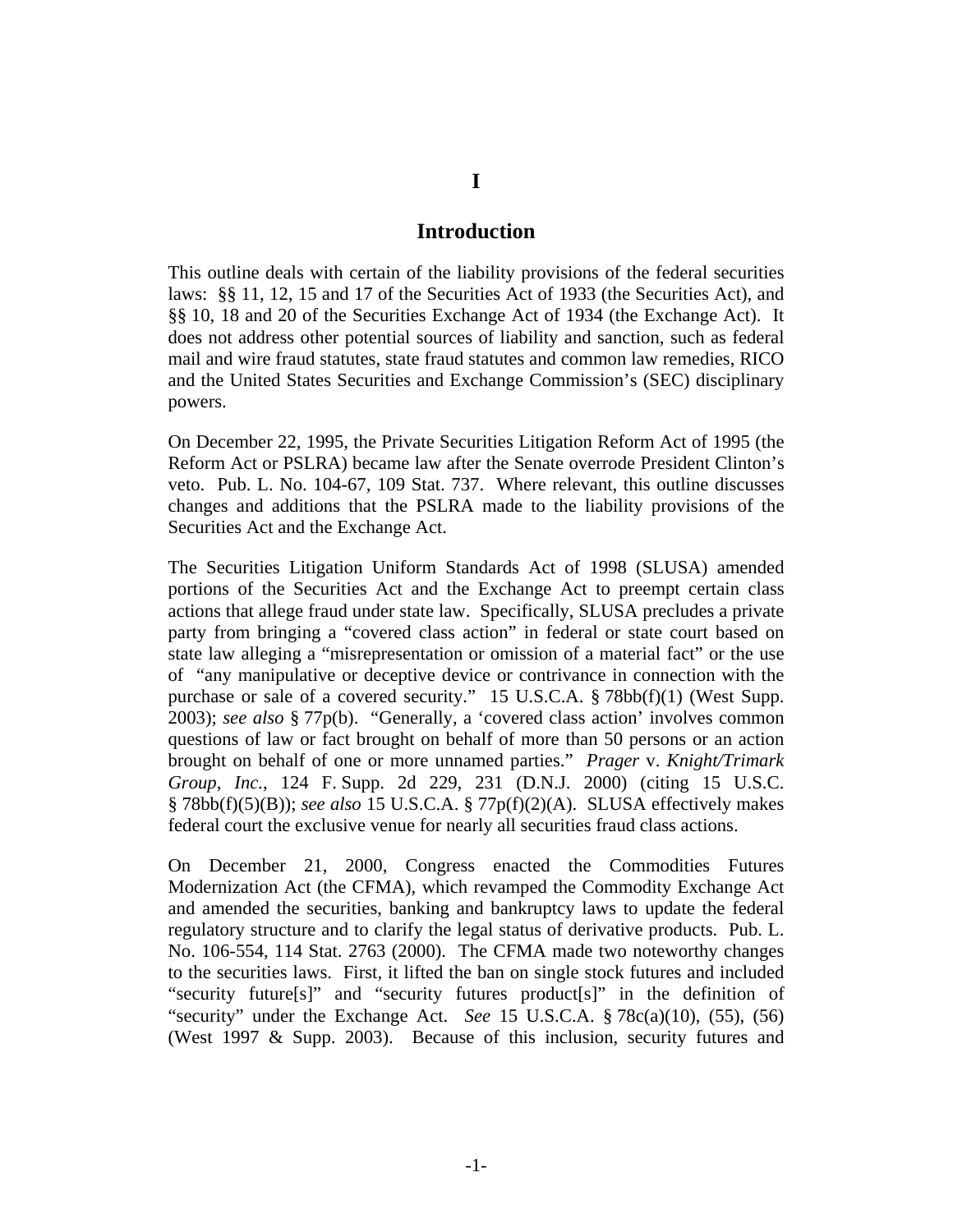security futures products are now subject to the reporting and recordkeeping, as well as the antifraud and antimanipulation, provisions of the Exchange Act. Second, the CFMA excluded swap agreements, either security-based or nonsecurity-based, from the definition of "security" under both the Securities Act and the Exchange Act, thus excluding swap agreements from the SEC's reporting and recordkeeping requirements. *See id.* §§ 77b-1(a), (b), 78c-1(a), (b). The SEC does retain limited antifraud and antimanipulation authority over security-based swap agreements, including under  $\S 17(a)$  of the Securities Act,  $\S 9(a)$  of the Exchange Act and § 10(b) of the Exchange Act. *See id.* §§ 77q(a), (d), 78i(a)(2)- (5), (i), 78j(b); *see also Caiola* v. *Citibank*, *N.A.*, 295 F.3d 312, 327 (2d Cir. 2002); *SEC* v. *Rorech*, 673 F. Supp. 2d 217, 225 (S.D.N.Y. 2009). While this outline will reflect fundamental changes made by the CFMA, the specifics of this complex law are beyond the scope of the outline.

In the wake of serious accounting abuses at several large public companies, Congress passed the Sarbanes-Oxley Act of 2002 (Sarbanes-Oxley), one of the most significant revisions to United States securities laws since the New Deal. Pub. L. No. 107-204, 116 Stat. 745 (2002). Sarbanes-Oxley covers a variety of areas and seeks, among other things, to enhance public disclosure, improve the quality and transparency of financial reporting and auditing, and strengthen penalties for securities law violations. Sarbanes-Oxley provides that any violation of its provisions is considered a violation of the Exchange Act, thus availing the SEC of its full range of powers, remedies and penalties under the Exchange Act. For example, Section 304 of Sarbanes-Oxley requires a CEO or CFO to pay back certain compensation when the company's misconduct requires it to restate its financial statements due to its material noncompliance with any financial requirement under the securities laws. *See SEC* v. *Jenkins*, 718 F. Supp. 2d 1070 (D. Ariz. 2010) (Section 304 does not require personal responsibility by CEO or CFO for the misconduct that was cause of the issuer's restatement). Sarbanes-Oxley also expands Exchange Act remedies by providing that, in civil enforcement actions brought by the SEC, courts may grant any equitable relief that is appropriate for protection of investors, which suggests broader court oversight of (and monetary remedies against) violators of Sarbanes-Oxley than was the case before. Except with respect to recovery of profits from prohibited sales during a blackout period and suits by "whistleblowers," Sarbanes-Oxley does not expressly create new private rights of action for violations of its provisions. However, Sarbanes-Oxley affects existing private rights of action under the Exchange Act by (1) lengthening the general statute of limitations applicable to private securities fraud actions to the earlier of two years after discovery of the facts constituting the violation or five years after the violation (*see* discussions of individual statutes of limitations, *infra*) and (2) expanding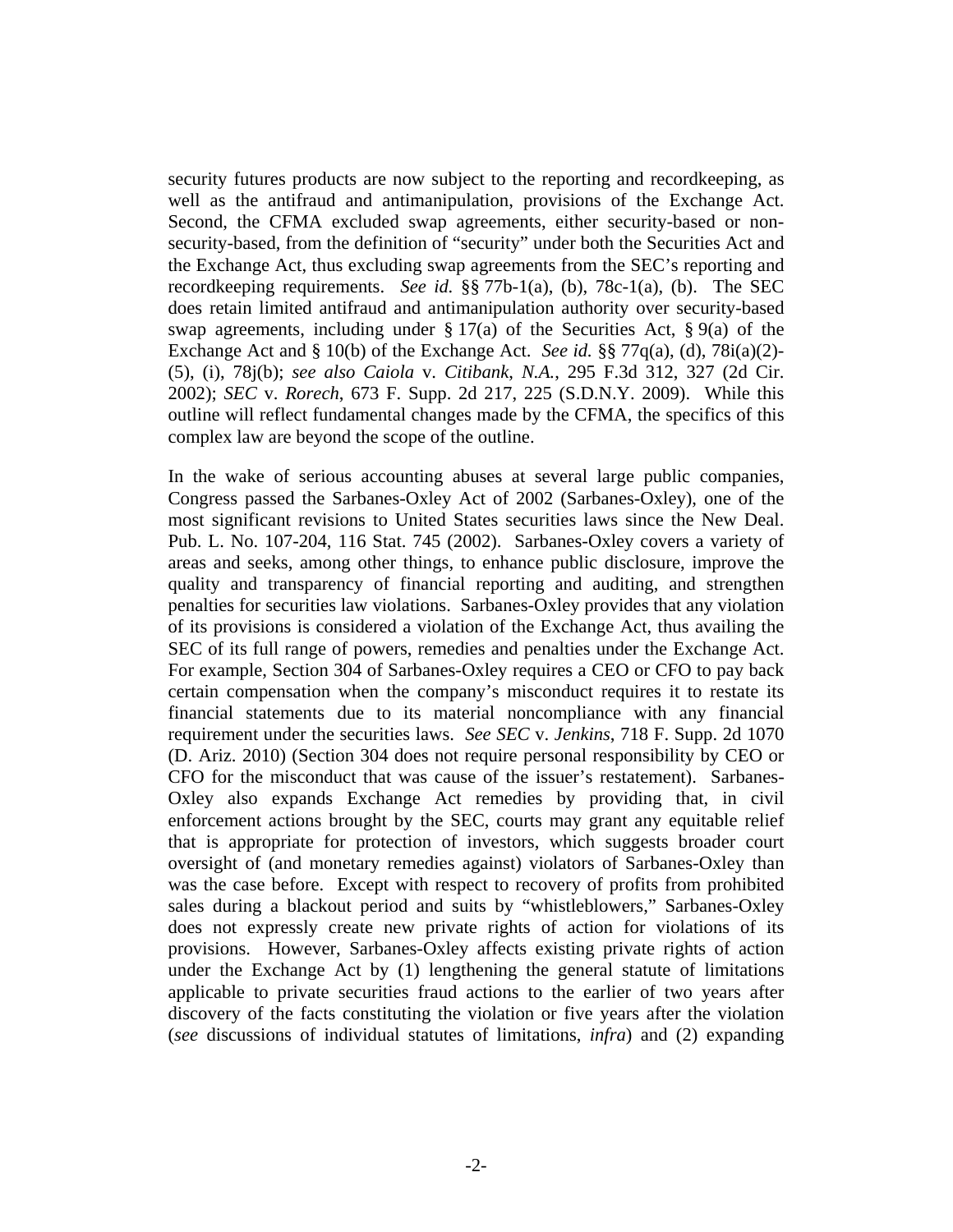reporting and disclosure requirements, which could potentially expand the range of actions that can be alleged to give rise to private suits under Sections 10(b) and 18 of the Exchange Act and SEC Rule 10b-5.

On July 21, 2010, President Obama signed into law the Dodd-Frank Wall Street Reform and Consumer Protection Act (Dodd-Frank), Pub. L. No. 111-203, enacted in response to the financial aid crisis of 2008-2009. While this law primarily addresses financial regulations and corporate governance issues, it does contain provisions affecting securities law liability, such as increasing exposure to liability under the federal securities laws of credit ratings agencies and establishing new incentives and protections for whistleblowers. With respect to the specific provisions of the federal securities laws covered by this outline, Dodd-Frank amended § 20(e) of the Exchange Act to augment the SEC's authority to pursue civil enforcement actions alleging aiding and abetting of Exchange Act violations by expanding the requisite state of mind to encompass "reckless," in addition to "knowing," acts, and adding § 15(b) to the Securities Act to empower the SEC to pursue actions premised on knowingly or recklessly aiding or abetting violations of that act (and adding similar provisions to the Investment Company Act of 1940 and the Investment Advisors Act of 1940). Dodd-Frank §§ 929M, 929O.

# **A. Scope of the Securities Act and of the Exchange Act**

The different scopes of the Securities Act and the Exchange Act are more marked in the registration and filing provisions of the Acts than in the liability provisions. Thus, while § 11 of the Securities Act pertains to public offerings and the registration statements used therein, § 17 of the Securities Act can apply to any purchase of securities, whether part of a public offering or not, as can § 10 of the Exchange Act. However, the liability provisions of the Securities Act reflect the Act's general philosophy of protecting only purchasers, while the liability provisions of the Exchange Act protect both purchasers and sellers.

The liability provisions of the Securities Act and the Exchange Act overlap, and liability under one provision or one act does not preclude liability under another. *See*, *e.g.*, *Randall* v. *Loftsgaarden*, 478 U.S. 647, 661 (1986); *Herman & MacLean* v. *Huddleston*, 459 U.S. 375, 383-87 (1983). Most actions under the securities laws are brought under more than one section. In particular, virtually all securities actions involve a claim under § 10(b), the general antifraud provision of the Exchange Act, and Rule 10b-5 thereunder, by far the most important liability provisions in the securities laws. Additionally, many plaintiffs attach control person liability claims (§ 15 or § 20) to the underlying Securities Act or Exchange Act claims.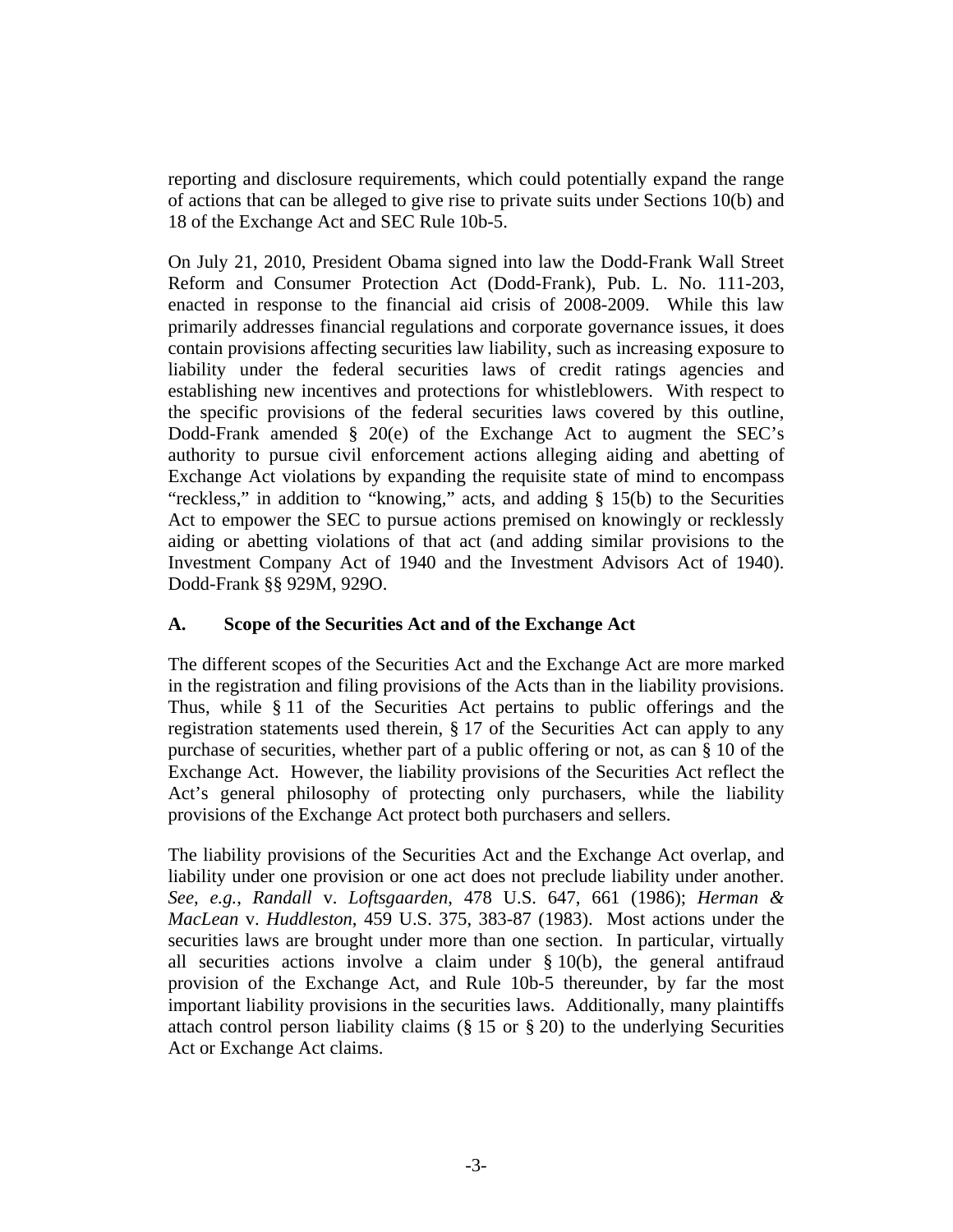# **B. Extraterritorial Application of the Federal Securities Laws**

In 2010, the Supreme Court overruled longstanding lower court jurisprudence and held that § 10(b) of the Exchange Act does not apply to securities transactions that take place outside the United States. *Morrison* v. *Nat'l Austl. Bank*, *Ltd.*, 130 S. Ct. 2869 (2010).

Before *Morrison*, the Second Circuit had long held that "because the Exchange Act is silent as to the extraterritorial application of  $\S$  10(b), it was left to the court to 'discern' whether Congress would have wanted the statute to apply." *Morrison*, 130 S. Ct. at 2878 (quoting *Morrison* v. *Nat'l Austl. Bank*, *Ltd.*, 547 F.3d 167, 170 (2d Cir. 2008)). The Second Circuit previously concluded that "neither the usual presumption against extraterritorial application nor the specific language of [the Exchange Act] show Congressional intent to preclude" extraterritorial application of the Act. *Schoenbaum* v. *Firstbrook*, 405 F.2d 200, 205 (2d Cir. 1968), *rev'd on reh'g on other grounds*, 405 F.2d 215 (1968) (en banc). Following this reasoning, the courts of appeals for over four decades applied judicially-created "conduct" and "effects" tests to determine whether sufficient domestic conduct or effects existed in a given case so as to warrant the application of the federal securities laws abroad. *See*, *e.g.*, *SEC* v. *Kasser*, 548 F.2d 109, 116 (3d Cir. 1977); *Continental Grain Pty.*, *Ltd.* v. *Pacific Oilseeds*, *Inc.*, 492 F.2d 409, 421-22 (8th Cir. 1979); *Grunenthal GmbH* v. *Hotz*, 712 F.2d 421, 424-25 (9th Cir. 1983); *Kauthar SDN BHD* v. *Steinberg*, 149 F.3d 659, 667 (7th Cir. 1998); *Zoelsch* v. *Arthur Andersen & Co.*, 824 F.2d 27, 32 (D.C. Cir. 1987); *Robinson* v. *T.C.I. U.S. West Commc'ns*, *Inc.*, 117 F.3d 900, 906-07 (5th Cir. 1997).

In *Morrison*, Australian plaintiffs sued an Australian bank under § 10(b) of the Exchange Act for losses they allegedly suffered on purchases of the bank's stock on Australian exchanges; they argued that the "conduct" test had been met because the alleged misstatements originated from a Florida subsidiary of the Australian bank. *Id.* at 2869-76. The Supreme Court held that Section 10(b) did not apply to the Australian plaintiffs' claims, and, in doing so, categorically rejected the conduct and effects tests.

The Court reached applied the presumption against extraterritoriality, "a 'longstanding principle of American law that legislation of Congress, unless a contrary intent appears, is meant to apply only within the territorial jurisdiction of the United States.'" *Morrison*, 130 S. Ct. at 2877 (quoting *EEOC* v. *Arabian American Oil Co.*, 499 U.S. 244, 248 (1991)). The Court found "no affirmative indication in the Exchange Act that § 10(b) applies extraterritorially, and … therefore conclude[d] that it does not" *Morrison*, 130 S. Ct. at 2883. Harshly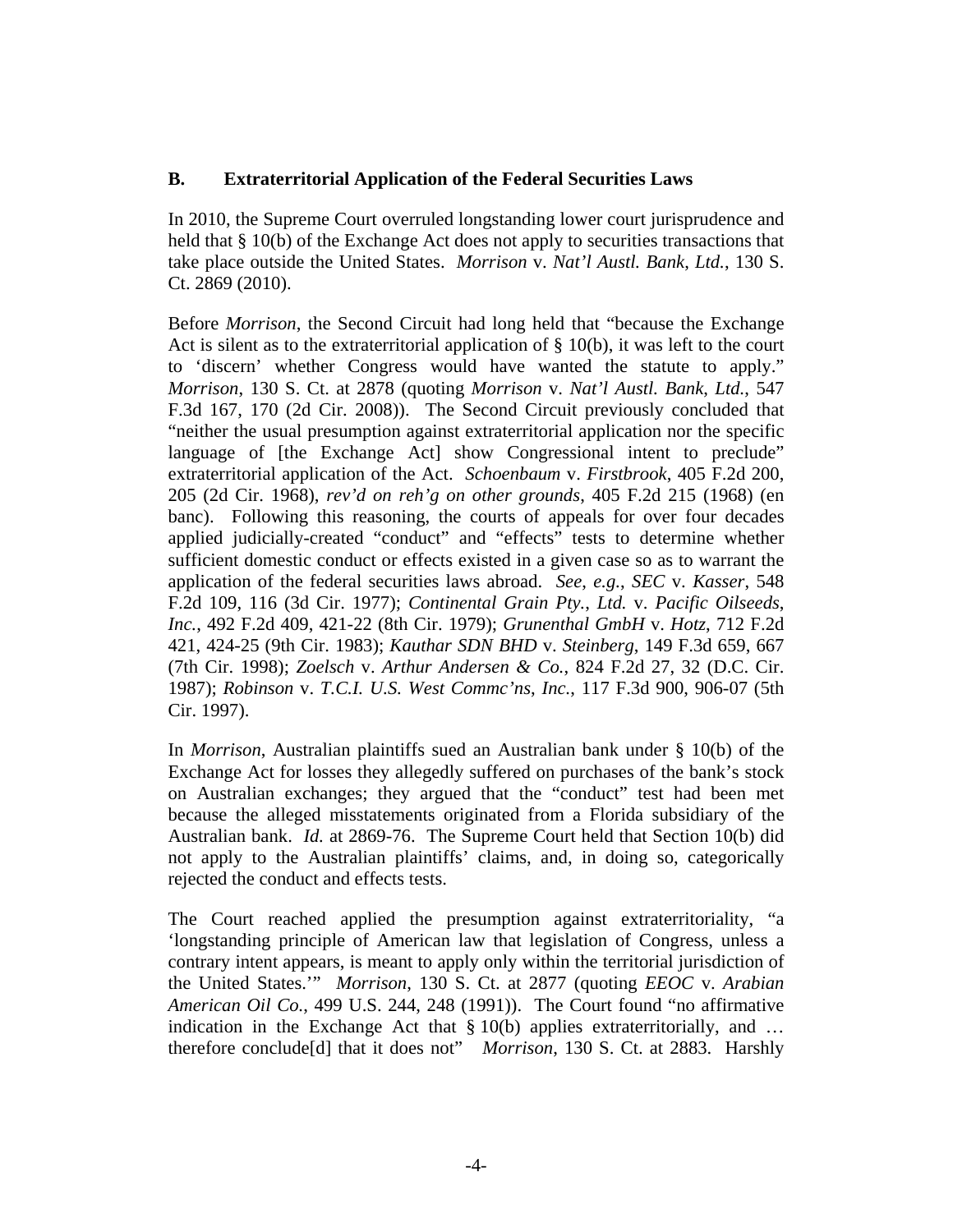noting the "difficulty of applying," and the "unpredictable and inconsistent" results produced by, the "vague formulations" that had developed under the conduct and effects tests, Justice Scalia's opinion for the Court observed that the "results of [the] judicial-speculation-made-law" by the lower courts—"divining what Congress would have wanted if it had thought of the situation demonstrate[d] the wisdom of the presumption against extraterritoriality." *Id.* at 2881.

In lieu of the conduct and effects tests, the Court adopted a new "transactional test," *id.* at 2886, that it believed was, unlike the conduct and effects tests, grounded in the text of Section 10(b) and consistent with the presumption against extraterritoriality. "Section 10(b)," the Court held, "reaches the use of a deceptive device only in connection with the purchase or sale of a security listed on an American stock exchange, and the purchase or sale of any other security in the United States." *Id.* at 2888. In reaching this holding, the Court looked to the "focus" of the statute's text, and concluded that "the focus of the Exchange Act is not upon the place where the deception originated, but upon purchases or sales of securities in the United States." *Id.* at 2884. The decision has been interpreted to apply to the Securities Act as well. *See, e.g.*, *In re Vivendi Universal, S.A., Sec. Litig.*, 842 F. Supp. 2d 522, 529 (S.D.N.Y. 2012).

Since *Morrison*, plaintiffs have advanced two arguments in support of allowing at least some foreign-transaction claims to proceed under Section 10(b). Neither argument, however, has been accepted by any court.

First, some plaintiffs have contended that a purchase or sale of a security on a foreign exchange takes place "in the United States" under *Morrison* if the purchase or sale order is made from the United States. District courts have consistently rejected this argument as "amount[ing] to nothing more than reinstatement of the conduct test" that was rejected by the Supreme Court. *Cornwell* v. *Credit Suisse Group*, 729 F. Supp. 2d 620, 624 (S.D.N.Y. 2010); *accord*, *e.g.*, *In re UBS Sec. Litig.*, No. 07 Civ. 11225 (RJS), 2011 WL 4059356, at \*7-\*8 (S.D.N.Y. Sept. 13, 2011); *In re Vivendi Univ., S.A. Sec. Litig.*, 765 F. Supp. 2d 512, 532-33 (S.D.N.Y. 2011); *In re Royal Bank of Scotland Group PLC Sec. Litig*, 765 F. Supp. 2d 327, 336-37 (S.D.N.Y. 2011); *Plumbers' Union Local No. 12 Pension Fund* v. *Swiss Reinsurance Co.*, 753 F. Supp. 2d 166, 177-78 (S.D.N.Y. 2010); *In re Société Générale Sec. Litig.*, No. 08 Civ. 2495 (RMB), 2010 WL 3910286, at \*5-\*6 (S.D.N.Y. Sept. 29, 2010); *In re Alstom SA Sec. Litig.*, 741 F. Supp. 2d 469, 472 (S.D.N.Y. 2010).

Second, some plaintiffs have made an even more expansive argument that is based upon *Morrison*'s reference to transactions in securities that are "listed" on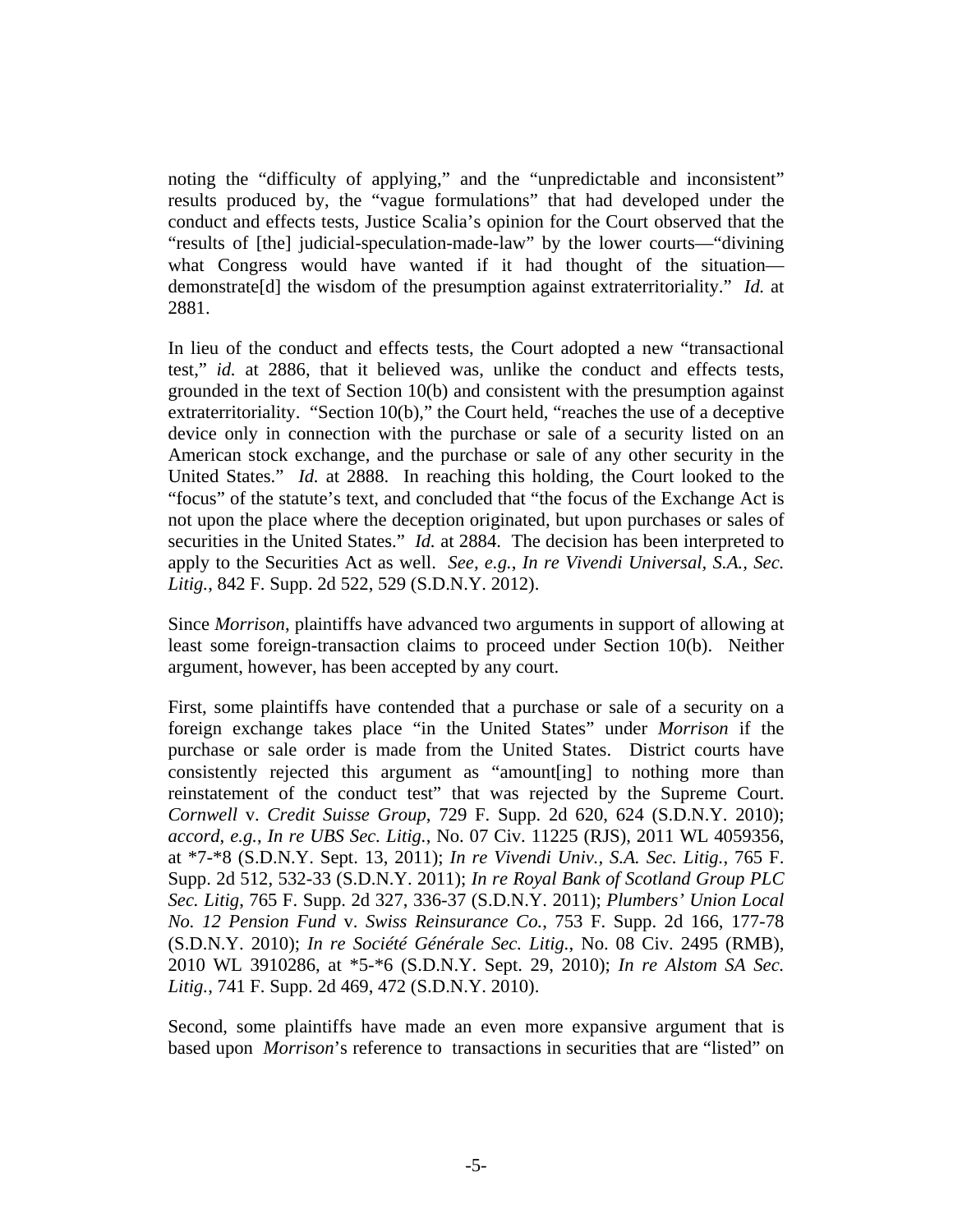U.S. exchanges. These plaintiffs argued that whenever the home-country security of a foreign issuer was "listed" domestically (as must often be done, for example, in order to issue and list American Depositary Receipts), trades in that security anywhere in the world would be subject to Section  $10(b)$ . According to this argument, if a foreign company sponsored even a small issue of ADRs, or if it dual-listed its home-country shares on an American exchange, global class actions covering all foreign transactions in those shares would be fair game. This theory has been roundly and consistently rejected by district judges as "being simply contrary to the spirit of *Morrison*," *In re Royal Bank of Scotland*, 765 F. Supp. 2d at 336, and as "a selective and overly-technical reading of *Morrison* that ignores the larger point of the decision, which, "read in total context," compels "the opposite result," *In re Alstom*, 741 F. Supp. 2d at 472; *accord In re BP plc Sec. Litig.*, 843 F. Supp. 2d 712, 794-95 (S.D. Tex. 2012); *In re UBS*, 2011 WL 4059356, at \*5-\*7; *In re Infineon Tech. Sec. Litig.*, No. C 04-04156 JW, 2011 WL 7121006, at \*3 (N.D. Cal. Mar. 17, 2011); *In re Vivendi*, 765 F. Supp. 2d at 527- 31.

In applying *Morrison*'s transactional analysis, the focus is on "where" the purchase or sale actually occurs. Transactions on an exchange presumably take place where the exchange is located, but that leaves open how to determine where "the purchase or sale of any other security," *Morrison*, 130 S. Ct. at 2888, transpires. That question arose in *Absolute Activist Value Master Fund Ltd.* v. *Ficeto*, 677 F.3d 60 (2d Cir. 2012), where the Second Circuit considered "under what circumstances the purchase or sale of a security that is not listed on a domestic exchange should be considered 'domestic' within the meaning of *Morrison*." *Id.* at 66-67. The court came up with a two-pronged test to answer this question. First, because "the point at which the parties become irrevocably bound is used to determine the timing of a purchase and sale," the court held "that the point of irrevocable liability can be used to determine the locus of a securities purchase or sale." *Id.* at 68. Second, because "a 'sale' is ordinarily defined as '[t]he transfer of property or title for a price,'" the court concluded that "a sale of securities can be understood to take place at the location in which title is transferred." *Id.* at 68 (citation omitted); *accord Quail Cruises Mgmt. Ltd.* v. *Agencia de Viagens CVC Tur Limitada*, 645 F.3d 1307, 1310-11 (11th Cir. 2011) (allegation that "transfer of title to . . . shares in the United States" establishes that transaction lies within Section 10(b)'s "territorial reach" on motion to dismiss). "Accordingly, to sufficiently allege a domestic securities transaction in securities not listed on a domestic exchange, . . . a plaintiff must allege facts suggesting that [1] irrevocable liability was incurred or [2] title was transferred within the United States." *Absolute Activist*, 677 F.3d at 68. Among the factors that could be used to indicate where the transaction took place, the court added, would be facts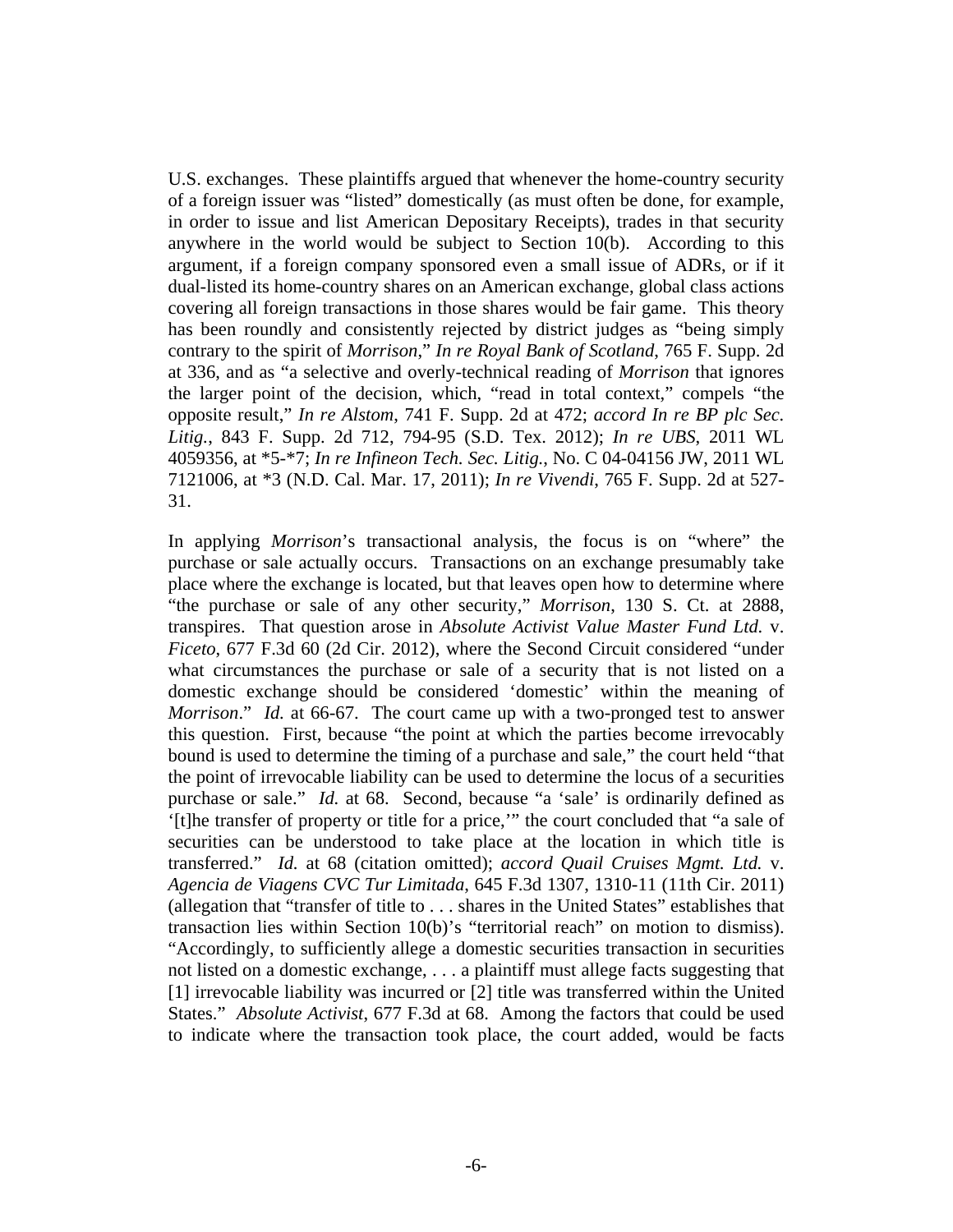concerning the formation of the contract, the placement of purchase orders, or the exchange of money. *Id.* at 70.

Despite *Morrison*'s conclusion that Section 10(b) of the Exchange Act cannot be applied extraterritorially, that restriction has been interpreted not to bar the extraterritorial application of equitable relief provided by Section 21 of that Act, including by repatriating and freezing offshore assets. *See SEC* v. *Illarramendi*, No. 3:11cv78(JBA), 2011 WL 2457734 (D. Conn. June 16, 2011).

The Dodd-Frank Act apparently intended to partly overrule *Morrison* by restoring a version of the conduct and effects tests in cases brought by the United States and the SEC. *See* 156 CONG. REC. H5236 (June 30, 2010) (statement of Rep. Paul Kanjorski) (purpose of section 929P(b) "is to make clear" that in actions or proceedings brought by SEC or Department of Justice, federal securities laws "may have extraterritorial application . . . irrespective of whether the securities are traded on a domestic exchange or the transactions occur in the United States"). But whether it successfully did so is an open question. Section 929P(b) of the Dodd-Frank Act provides the federal courts with "jurisdiction" to hear cases brought by the United States or the SEC that involve extraterritorial elements, but *Morrison* addressed the substantive reach of section 10(b), not the federal courts' jurisdiction. *See Morrison*, 130 S. Ct. at 2877 (acknowledging that district court had jurisdiction). As a result, because Section 929P(b) does not amend any substantive provision of the securities laws, courts may be "forced to find that Section 929P was 'stillborn' in that it conferred jurisdiction that could not be used for anything substantive … until a further statute were enacted." Richard W. Painter, *The Dodd-Frank Extraterritorial Jurisdiction Provision: Was It Effective, Needed or Sufficient?*, 1 HARV. BUS. L. REV. 195, 208 (2011); *see also* Genevieve Beyea, Morrison v. National Australia Bank *and the Extraterritorial Application of the Securities Laws*, 72 OHIO ST. L. J. 537, 570-71 (2011) ("the language of the Act as drafted does not actually" "preserve the conduct and effects tests," and "may not have any effect on the application of Section 10(b), depending on the willingness of the courts to overlook the plain language of the statute").

# **C. Disclosure Philosophy**

The liability provisions under discussion adopt the general disclosure philosophy of the federal securities laws: with the exception of a few provisions governing the mechanics of securities trading, all impose only requirements of fair disclosure, not requirements of substantive fairness. *See*, *e.g.*, *SEC* v. *Capital Gains Research Bureau*, *Inc.*, 375 U.S. 180, 186 (1963) (stating that the purpose common to the securities laws was to "substitute a philosophy of full disclosure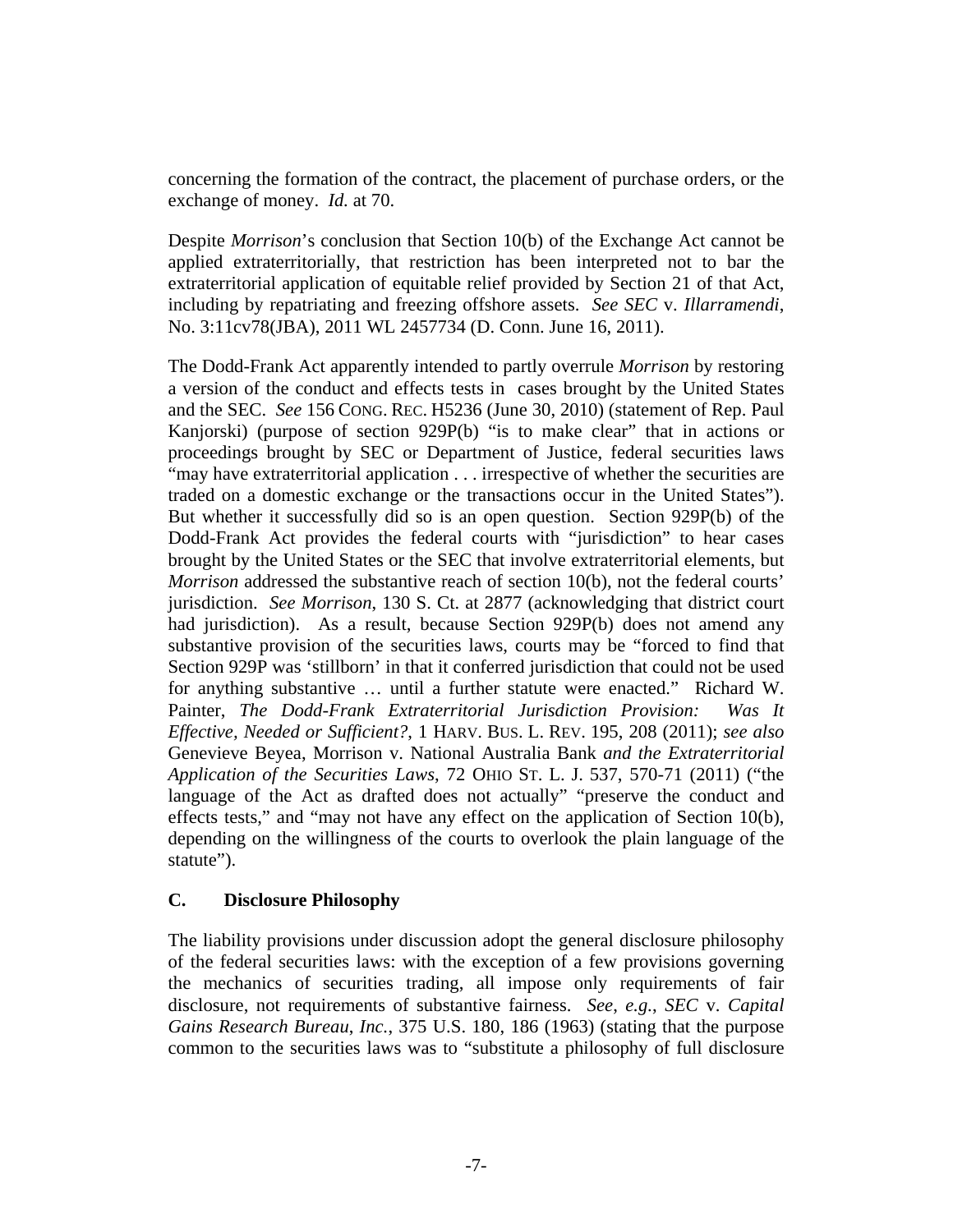for the philosophy of caveat emptor"); *Santa Fe Indus.*, *Inc.* v. *Green*, 430 U.S. 462, 477 (1977); *Jordan* v. *Duff & Phelps*, *Inc.*, 815 F.2d 429, 435 (7th Cir. 1987).

#### **D. Duty to Disclose**

Disclosure is only required, however, where the law imposes a duty to disclose. "Silence, absent a duty to disclose, is not misleading" under the federal securities laws. *Basic*, *Inc.* v. *Levinson*, 485 U.S. 224, 239 n.17 (1988). *See also Badger* v. *Southern Farms Bureau Life Ins. Co.*, 612 F.3d 1334 (11th Cir. 2010) (no duty to disclose running from one party in an arm's length securities transaction to the shareholders of the counterparty to the transaction); *Vladimir* v. *Bioenvision*, *Inc.*, 374 F. App'x 141, 143 (2d Cir. 2010) ("For an omission to be actionable, the securities laws must impose a duty to disclose the omitted information"); *U.S.* v. *Schiff*, 602 F.3d 152, 162 (3d Cir. 2010) ("Absent a duty to disclose, silence is not fraudulent."); *Stransky* v. *Cummins Engine Co.*, 51 F.3d 1329, 1331 (7th Cir. 1995) ("Mere silence about even material information is not fraudulent absent a duty to speak."). However, a party that makes a public statement may not omit relevant information if the information is necessary to make the public statement, in light of the circumstances under which it was made, not misleading. *See* 17 C.F.R. § 240.10b-5(b). In other words, once a party makes a disclosure, even if it is one that it had no duty to make, it assumes a duty to disclose all information necessary to make its statement not misleading, including information that it would not otherwise have been required to disclose had it not made the initial disclosure. *Caiola* v. *Citibank.*, *N.A*, 295 F.3d 312, 331 (2d Cir. 2002) (when a party speaks, it has a "duty to be both accurate and complete"); *Ellenburg* v. *J.A. Solar Holdings Co.*, No. 08 Civ. 10475, 2010 U.S. Dist. LEXIS 49220 (S.D.N.Y. May 17, 2010) (once the CFO disclosed the substance of a financial transaction, a duty to fully disclose all the risks arose, even though there was no duty to disclose the transaction in the first place); *In re Bristol Myers Squibb Co. Sec. Litig.*, 586 F. Supp. 2d 148, 160 (S.D.N.Y. 2008) ("even an entirely truthful statement may provide a basis for liability if material omissions related to the content of the statement make it . . . materially misleading"); *see also Basic*, 485 U.S. at 231-32. *But see Minneapolis Firefighters' Relief Ass'n* v. *MEMC Electronic Materials, Inc.*, 641 F.2d 1023 (8th Cir. 2011) (no duty to disclose merely because of prior pattern of disclosure). To trigger this prohibition on the omission of relevant information, the statement must pertain to the same subject matter as the alleged omission, and the missing disclosure must render the statement misleading because it alters the meaning of the statement; *Richman* v. *Goldman Sachs Grp., Inc.*, --- F. Supp. 2d ----, 2012 WL 2362539, at \*5-\*7 (S.D.N.Y. June 21, 2012) (finding no duty to disclose receipt of Wells notice either to make prior disclosures regarding ongoing governmental investigations not misleading or to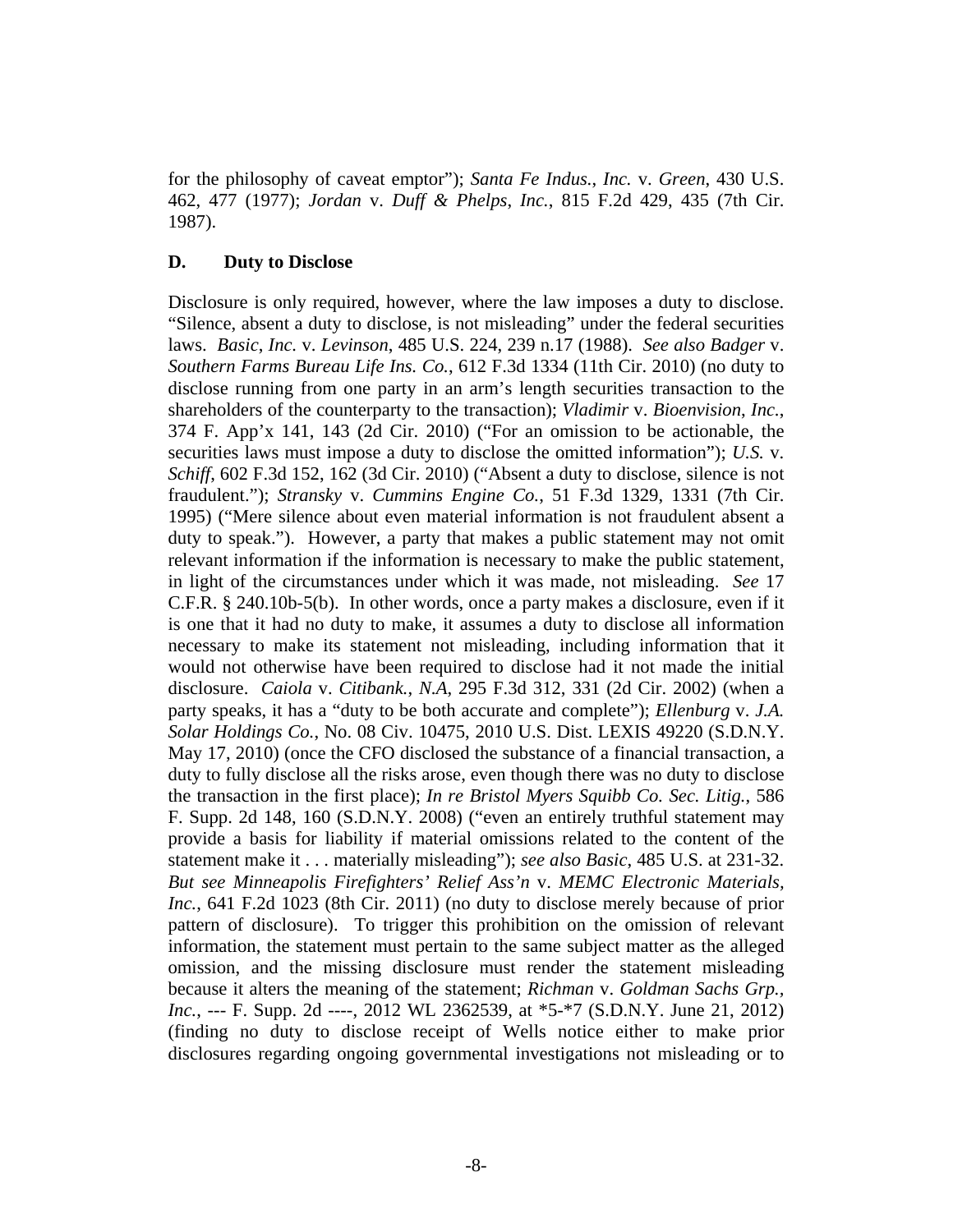comply with Regulation S-K, Item 103 because, at best, notice reflected desire of SEC enforcement staff to move forward and did not necessarily indicate that charges would be filed). *See McDonald* v. *Kinder-Morgan*, *Inc.*, 287 F.3d 992, 998 (10th Cir. 2002) (duty to disclose only arises where statement made is material and "omitted fact is material to the statement in that it alters the meaning of the statement"). That is, the statement "must affirmatively create an impression of a state of affairs that differs in a material way from the one that actually exists." *Indiana Elec. Workers* v. *Shaw Group*, 537 F.3d 527, 541 (5th Cir. 2008); *see also Winer Family Trust* v. *Queen*, 503 F.3d 319, 330 (3d Cir. 2007) (no duty to disclose information related to a public statement arose when the statement itself was "true" and nondisclosure of additional information did not render the statement "misleading or untrue"); *In re GAP Sec. Litig.*, 1991 WL 17091, at \*2 (9th Cir. Feb. 8, 1991) (no duty to disclose where company did not make "an affirmative statement on the same subject which would be misleading absent disclosure of the information"). Companies, however, need not disclose any and all information that could conceivably affect stock prices, in particular regarding contingent future events. *See, e.g.*, *In re Bos. Scientific Corp. Sec. Litig.*, --- F.3d ----, 2012 WL 2849660, at \*4-\*6 (1st Cir. July 12, 2012) (no duty to disclose potential firings while internal investigation was ongoing; no duty to disclose statements after firings because numbers were not material and consequences were unforeseeable).

Nor is there any bright-line rule for the portion of a company's business that must be affected so as to render an issue that affects it material: "If a particular product or productline, or division or segment of a company's business, has independent significance for investors, then even a matter material to less than all of the company's business may be material for purposes of the securities laws." *Hutchison* v. *Deutsche Bank Sec. Inc.*, 647 F.3d 479, 488 (2d Cir. 2011). *See also Panther Partners Inc.* v. *Ikanos Commc'ns, Inc.*, 681 F.3d 114, 121-22 (2d Cir. 2012) (holding that defect affecting sales to clients representing 72% of revenues constituted known uncertainty that could materially impact revenues, and therefore that allegations regarding failure to disclose defect issue stated a claim under Securities Act Sections 11 and 12); *Silverman* v. *Motorola, Inc.*, 798 F. Supp. 2d 954, 966-67 (N.D. Ill. 2011) (finding genuine dispute of material fact regarding materiality of 3G phone disclosures where, *inter alia*, 3G phones constituted 2.2% of overall mobile sales, but company referred to 3G phones as "flagship products" for "some of our lead operators in the world").

### **E. Materiality**

Of course, not every fact about every transaction can be disclosed. Accordingly, all of the liability provisions under discussion limit liability to *material*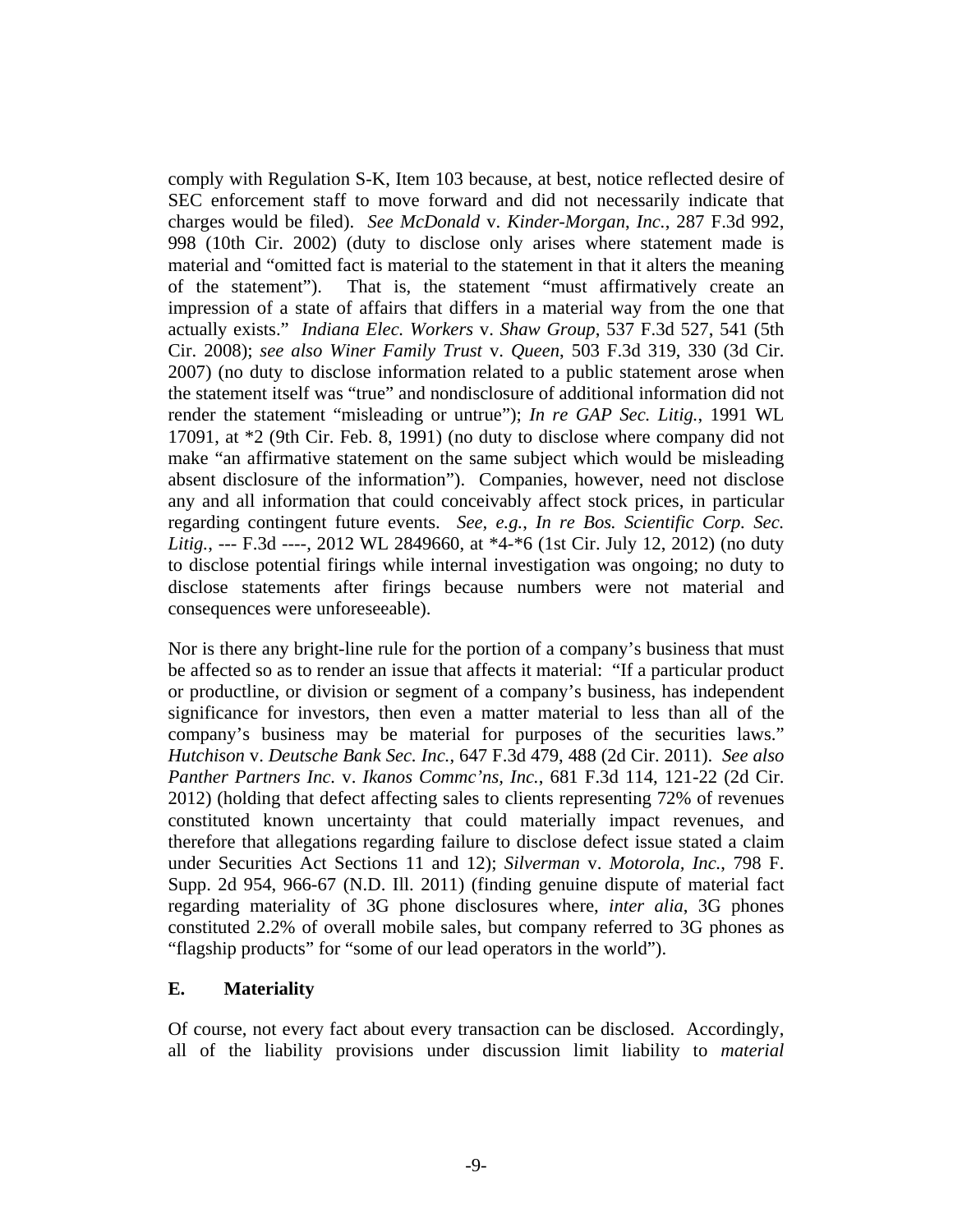nondisclosure or misrepresentation. The leading case on materiality is *TSC Industries*, *Inc.* v. *Northway*, *Inc.*, 426 U.S. 438 (1976), which defined a material fact as one to which there is a substantial likelihood that a reasonable investor would attach importance in making a decision because the fact would significantly alter the "total mix" of available information. 426 U.S. at 449. This definition, promulgated in the context of a case under § 14 of the Exchange Act, is now universally applied under all of the liability provisions under discussion here. *See*, *e.g.*, *Basic*, 485 U.S. at 231-32 (expressly adopting the *TSC Industries* standard of materiality in the § 10(b) and Rule 10b-5 context). *See also Matrixx Initiatives, Inc.* v. *Siracusano*, 131 S. Ct. 1309 (2011) (rejecting bright-line test of materiality based on statistical significance of undisclosed information, and, citing *Bell Atlantic Corp.* v. *Twombly*, 550 U.S. 544 (2007), finding that complaint's allegations taken collectively sufficed to raise a reasonable expectation that discovery would reveal evidence satisfying the materiality requirement).

Although the "materiality" of a misstated or omitted fact is determined on a caseby-case basis, courts have developed some general principles. Relying on the "total mix" concept, for example, some courts have held that false statements or omissions are not materially misleading as long as the market possessed the correct information. *See*, *e.g.*, *Lowinger* v. *Pzena Inv. Mgmt.*, 341 F. App'x 717 (2d Cir. 2009) (affirming dismissal of plaintiff's complaint where its contentions were based on a selective reading of statements in a prospectus, ignoring other disclosures and cautionary language); *Southland Sec. Corp.* v. *INSpire Ins. Solutions*, *Inc.*, 365 F.3d 353, 368 (5th Cir. 2004) (finding that information filed with the SEC and known to the market could not have artificially inflated the stock price); *Ieradi* v. *Mylan Labs.*, *Inc.*, 230 F.3d 594, 599-600 (3d Cir. 2000) (failure to disclose exclusive raw material supply contracts not material when company disclosed in its 10-Q that it was the subject of FTC investigation for anti-competitive activity); *Shaw* v. *Digital Equip. Corp.*, 82 F.3d 1194, 1217-19 (1st Cir. 1996) (holding that a corporation was not liable for the optimistic statements of its officer because the market realized the immateriality of those statements), *abrogated by statute on other grounds*, 15 U.S.C. § 78u(4)(b)(2); *Wielgos* v. *Commonwealth Edison Co.*, 892 F.2d 509, 515 (7th Cir. 1989) (holding that a utility company did not need to disclose the risk of future regulation or construction delay because such "hazards of its business [were] . . . apparent to all serious observers and most casual ones"); *see also Asher* v. *Baxter Int'l Inc.*, 377 F.3d 727, 735 (7th Cir. 2004) (discussing a "truth-on-the-market" defense and stating that it is unavailable at the pleading stage); *Seaboard World Airlines*, *Inc.* v. *Tiger Int'l*, *Inc.*, 600 F.2d 355, 361-62 (2d Cir. 1979) (tender offeror's statement that target's asking price of \$20 per share in the event of a merger was "unrealistic" was not materially misleading where the target's stock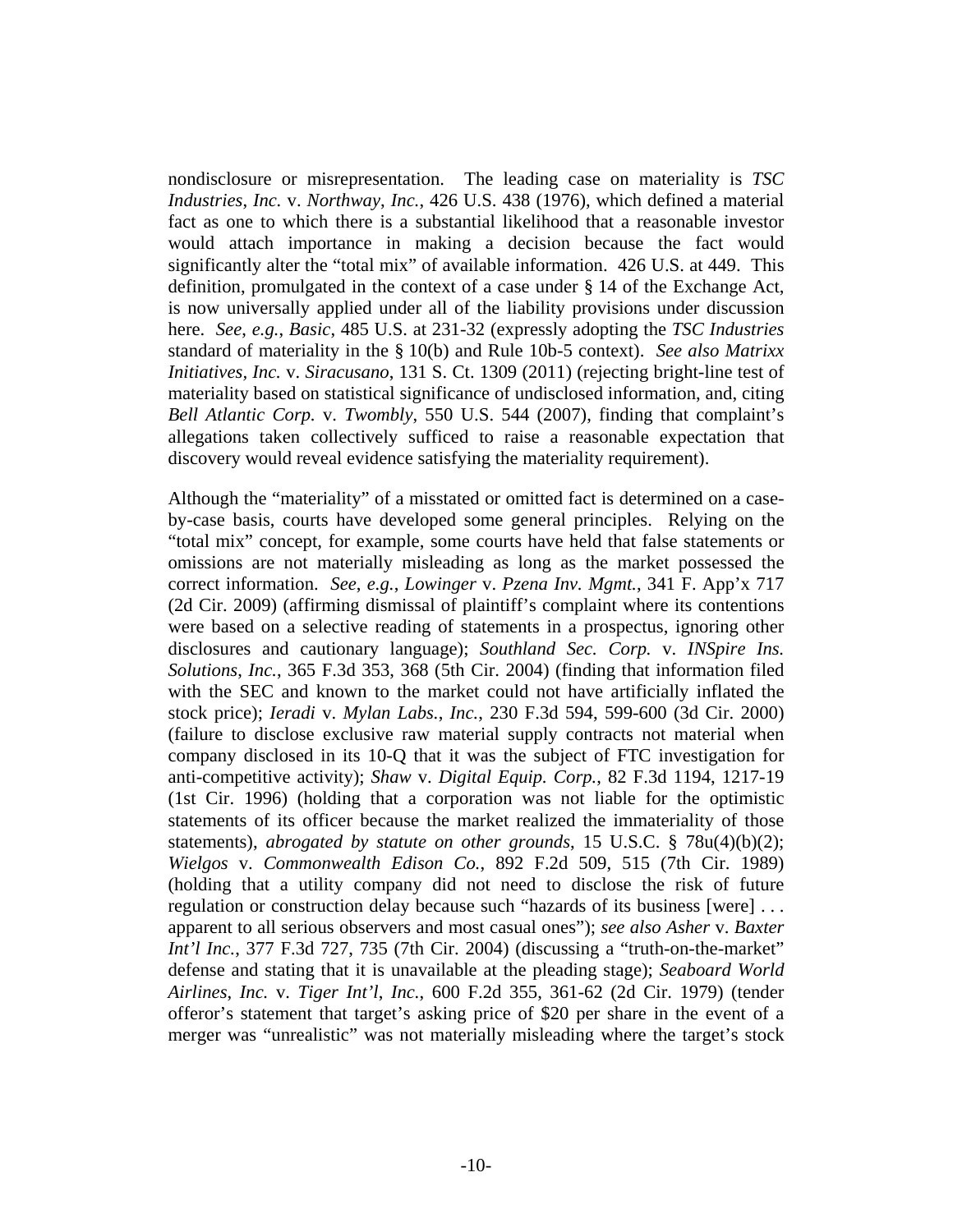traded on the market at \$4 per share prior to the tender offer). In the context of an SEC enforcement action, "the materiality test requires the court to consider *all* the information available to the hypothetical reasonable investor, which necessarily includes private communications" and oral misrepresentations made by brokers, though there is no "numerical threshold for materiality." *SEC* v. *Morgan Keegan & Co., Inc.*, 678 F.3d 1233, 1248-49 (11th Cir. 2012).

Additionally, courts have held that actionable statements must be sufficiently "concrete" and "specific," as opposed to "single, vague statement[s] that are essentially mere puffery." *In re N. Telecom Ltd. Sec. Litig.*, 116 F. Supp. 2d 446, 466 (S.D.N.Y. 2000) (alteration in the original and internal quotation marks omitted); *see also City of Monroe Employees Ret. Sys.* v. *Bridgestone Corp.*, 399 F.3d 651, 671 (6th Cir. 2005) (court distinguished between hard information and soft information, and said about the latter that "vague statements [such as the optimistic statements at issue in the case at hand] not subject to verification by proof are generally deemed non-actionable puffery"); *Rosenzweig* v. *Azurix Corp.*, 332 F.3d 854, 869-70 (5th Cir. 2003) (statements that company's "fundamentals are strong," that it is "making steady progress" and that its "pipeline of private transactions . . . remains strong," are immaterial puffery not actionable under the securities laws). However, half-truths — "literally true statements that create a materially misleading impression" — may support securities fraud claims; for instance, the Second Circuit reversed a dismissal where the disclosure that an investment adviser had attempted to reduce or eliminate market timing did not also disclose that the adviser had expressly agreed to allow one major investor do so. *SEC* v. *Gabelli*, 653 F.3d 49, 57 (2d Cir. 2011).

The integrity and competence of management can be material facts subject to disclosure under some circumstances. *But see Greenhouse* v. *MCG Capital Corp.*, 392 F.3d 650, 657 (4th Cir. 2004) (in finding that the CEO's lie regarding his college degree was immaterial as a matter of law, the court stated, "The only requirement is that no reasonable jury could find it substantially likely that a reasonable investor would find the fact at issue material in the 'total mix' of information"). The materiality of a given fact that bears on management's character is normally determined by the general materiality standard already noted above. Courts have, however, made more precise rulings with regard to the materiality of some situations that frequently occur. For example, a failure to disclose arguable lapses in business judgment by the directors will not normally render a disclosure document materially misleading. *See Gaines* v. *Haughton*, 645 F.2d 761, 779 (9th Cir. 1981) (holding that "director misconduct of the type traditionally regulated by state corporate law need not be disclosed in proxy solicitations"), *overruled on other grounds by Stahl* v. *Gibraltar Fin. Corp.*, 967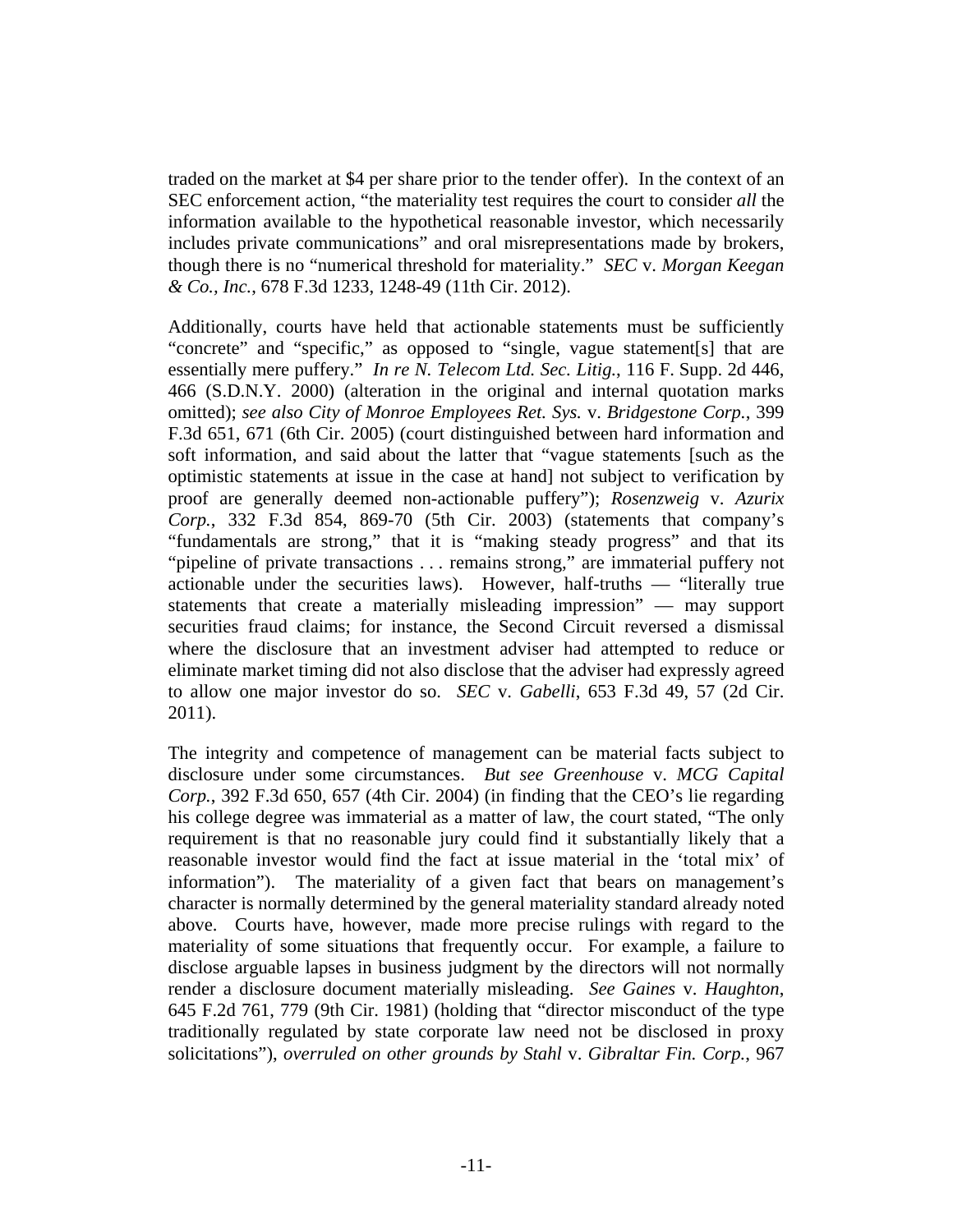F.2d 335, 338 (9th Cir. 1992); *In re Franchard Corp.*, 42 SEC 163, 175-78 (1964) (holding non-material a failure to disclose the directors' lax oversight of the corporation); *cf. Santa Fe Indus.*, *Inc.*, 430 U.S. at 476 (noting that fiduciary misconduct alone, without deception, misrepresentation, or nondisclosure, is not necessarily actionable under the securities laws). By contrast, self-dealing or illegal payments by a director is usually a material fact that must be disclosed. *See Gaines*, 645 F.2d at 776-78; *Maldonado* v. *Flynn*, 597 F.2d 789, 796 (2d Cir. 1979) (identifying self-dealing as material information to be disclosed under Rule 14a-9); *United States* v. *Fields*, 592 F.2d 638, 649 (2d Cir. 1978) (deeming material the payment of illegal kickbacks to directors). Violations of the securities laws by directors or officers are also usually material, except that some violations occurring more than five years prior to the date of the disclosure may be so distant as to be immaterial. *See Disclosure of Management Background: Uniform Reporting Requirements*, Securities Act Release No. 5758, [1976-1977 Transfer Binder] Fed. Sec. L. Rep. (CCH) ¶ 80,783 (Nov. 2, 1976); *see also SEC* v. *Goldfield Deep Mines Co.*, 758 F.2d 459, 466-7 (9th Cir. 1985) (affirming that violations within five years of filing date must be disclosed). *But see Bertoglio* v. *Texas Int'l Co.*, 488 F. Supp. 630, 661 (D. Del. 1980) (holding material the fact that a board nominee had been found guilty of securities law violations fifteen years earlier where the nominee was currently the subject of new charges of securities violations).

Although questions of materiality are usually for the jury to decide because they require "delicate assessments of the inferences a 'reasonable [investor]' would draw from a given set of facts and the significance of those inferences to him," *TSC Indus.*, 426 U.S. at 450, "if the alleged misstatements or omissions 'are so obviously unimportant to an investor that reasonable minds cannot differ on the question of materiality, the court may rule them immaterial as a matter of law.'" *Recupito* v. *Prudential Sec.*, *Inc.*, 112 F. Supp. 2d 449, 454 (D. Md. 2000) (quoting *Klein* v. *Gen. Nutrition Cos.*, 186 F.3d 338, 342 (3d Cir. 1999)). In *Chambers* v. *AMDOCS Ltd.*, the Eighth Circuit clarified which categories of statements may be deemed immaterial as a matter of law. 390 F.3d 542, 548 (8th Cir. 2004). The court held, "Alleged misrepresentations can be immaterial as a matter of law if they: 1) are of such common knowledge that a reasonable investor can be presumed to understand them; 2) present or conceal such insignificant data that, in the total mix of information, it simply would not matter; 3) are so vague and of such obvious hyperbole that no reasonable investor would rely upon them; or 4) are accompanied by sufficient cautionary statements." *Cf. Ganino* v. *Citizens Utils. Co.*, 228 F.3d 154, 162-63 (2d Cir. 2000) (reversing district court for relying on single numerical or percentage benchmark in determining immateriality as a matter of law).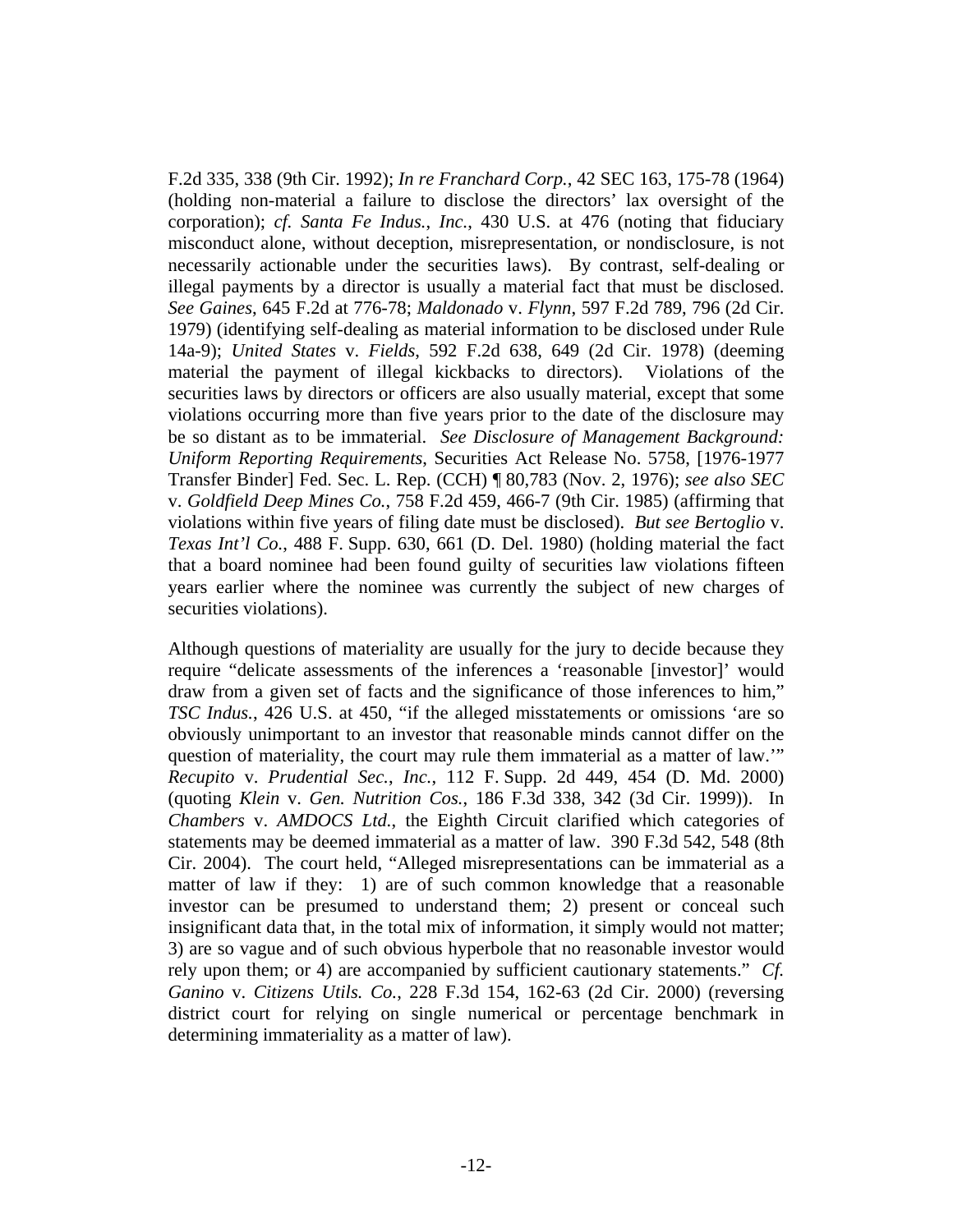Similarly, most courts recognize the "bespeaks caution" doctrine, by which the materiality of a misstatement or omission can be negated by appropriate cautionary language in a disclosure document. *See*, *e.g.*, *Halperin* v. *eBanker USA.com*, *Inc.*, 295 F.3d 352, 360 (2d Cir. 2002) (affirming dismissal of complaint where offering memoranda "not only bespeak caution, they shout it from the rooftops" with respect to the risk that securities will not be registered); *Grossman* v. *Novell*, *Inc.*, 120 F.3d 1112, 1120 (10th Cir. 1997); *Gasner* v. *Board of Supervisors*, 103 F.3d 351, 358 (4th Cir. 1996); *Saltzberg* v. *TM Sterling/Austin Assocs.*, 45 F.3d 399, 400 (11th Cir. 1995); *In re Worlds of Wonder Sec. Litig.*, 35 F.3d 1407, 1413-15 (9th Cir. 1994); *Rubinstein* v. *Collins*, 20 F.3d 160, 166-68 (5th Cir. 1994); *In re Donald J. Trump Casino Sec. Litig.*, 7 F.3d 357, 371-73 (3d Cir. 1993); *Sinay* v. *Lamson & Sessions Co.*, 948 F.2d 1037, 1040 (6th Cir. 1991); *I. Meyer Pincus & Assoc.* v. *Oppenheimer & Co.*, 936 F.2d 759, 763 (2d Cir. 1991); *Romani* v. *Shearson Lehman Hutton*, 929 F.2d 875, 879 (1st Cir. 1991), *superseded by statute on other grounds by* Private Securities Litigation Reform Act of 1995, Pub. L. No. 104-67, 109 Stat. 737; *Polin* v. *Conductron Corp.*, 552 F.2d 797, 806 n.28 (8th Cir. 1977); *see also Eckstein* v. *Balcor Film Investors*, 8 F.3d 1121, 1131-32 (7th Cir. 1993) (holding that supplemental sales literature is not materially misleading when there is complete disclosure in the prospectus), *aff'd*, 58 F.3d 1162 (7th Cir. 1995). To cleanse a later or concurrent misstatement, the cautionary language must be specific; that is, it must caution against precisely the sort of risk for which the alleged misstatement or omission failed to account. *See*, *e.g.*, *Grossman*, 120 F.3d at 1121 (finding optimistic predictions immaterial when accompanied by "highly specific [and] very factual" cautionary statements that directly address those predictions); *In re Westinghouse Sec. Litig.*, 90 F.3d 696, 707-08 (3d Cir. 1996); *Shaw*, 82 F.3d at 1213-14; *Fecht* v. *Price Co.*, 70 F.3d 1078, 1082 (9th Cir. 1995); *Trump Casino*, 7 F.3d at 371-72.

The Reform Act established a statutory safe harbor for certain forward-looking statements in Section 27A of the Securities Act and in Section 21E of the Exchange Act. This provision captures the essence of the "bespeaks caution" doctrine but provides brighter lines than does the judicially created doctrine. *See*, *e.g.*, *Employers Teamsters Local Nos. 175 & 505 Pension Trust Fund* v. *Clorox Co.*, 353 F.3d 1125, 1132 (9th Cir. 2004) (stating that the Reform Act contains a statutory version of the judicial doctrine); *In re Stratosphere Corp. Sec. Litig.*, 610 F. 3d 1103, 1 F. Supp. 2d 1096, 1117-19 (D. Nev. 1998) (finding the Reform Act applies, but assessing defense of cautionary language under bespeaks caution doctrine). The Reform Act safe harbor states that a person is not liable for a forward-looking statement if the statement is (1) immaterial or accompanied by cautionary statements; or (2) if the plaintiff fails to prove that the statement was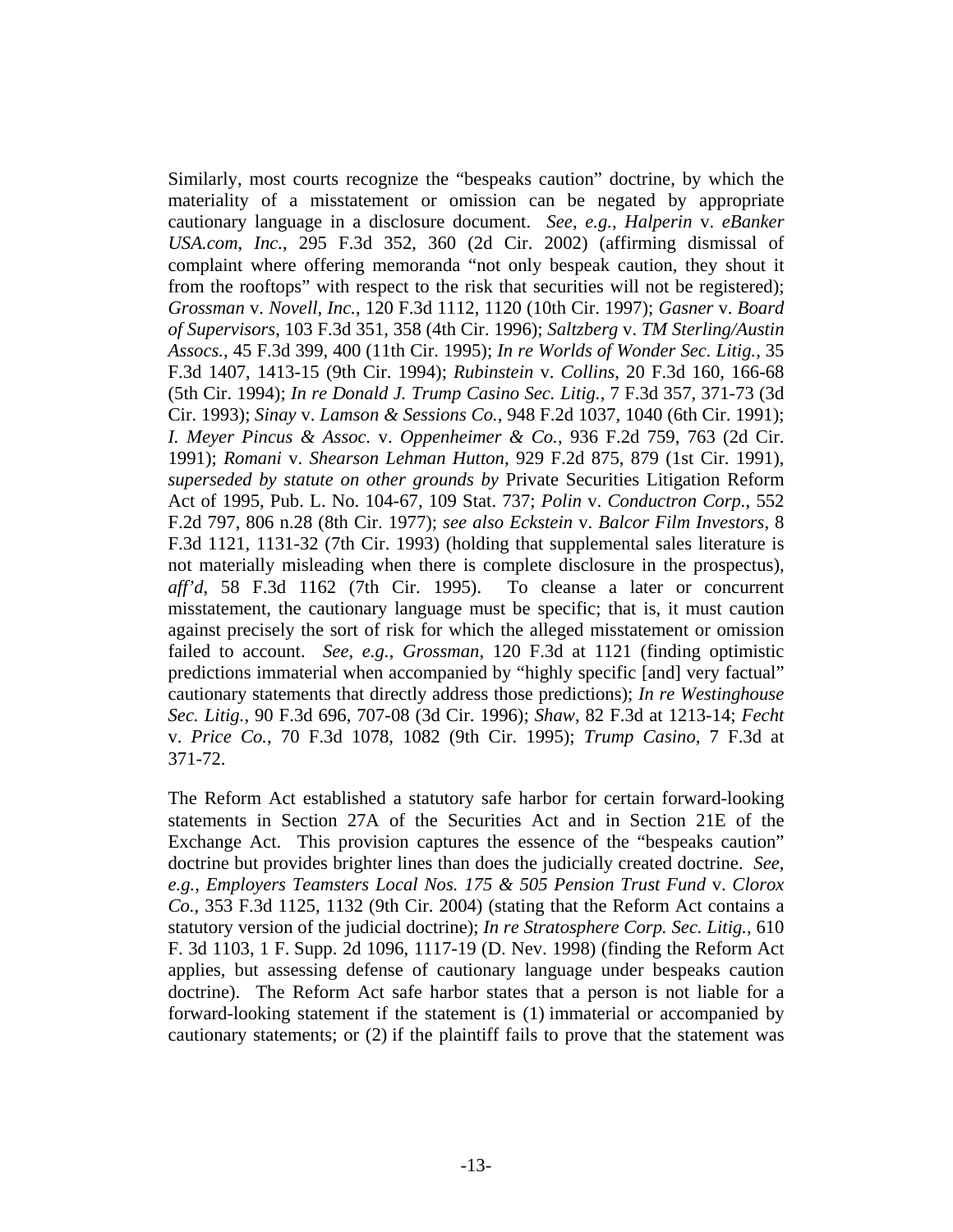made with actual knowledge that the statement was false or misleading. 15 U.S.C.A. § 78u-5(c)(1)(A)(i)-(ii), (B)(i); *see also Southland Sec. Corp.*, 365 F.3d at 371-72; *In re Secure Computing Sec. Litig.*, 120 F. Supp. 810, 818 (N.D. Cal. 2000). *See generally Asher*, 377 F.3d at 729 (criticizing the imprecise and undefined language establishing the safe harbor).

The Reform Act has no state of mind requirement; if cautionary language is adequate, the inquiry ends there. *W. Wash. Laborers-Employers Pension Trust* v. *Panera Bread Co.*, No. 4:08CV00120, 2009 U.S. Dist. LEXIS 103460, at \*6 (E.D. Mo. Nov. 6, 2009) (citing *In re Stone & Webster*, *Inc.*, *Sec. Litig.*, 414 F.3d 187, 212-13 (1st Cir. 2005)). Even if a forward-looking statement is deliberately false, cautionary statements will protect the author from any liability, pursuant to the plain meaning of the safe harbor provisions. *In re Cutera Sec. Litig.*, 610 F.3d 1103 (9th Cir. 2010) (rejecting as inconsistent with the plain language of the statute a conjunctive reading "under which a sufficiently strong inference of actual knowledge would overcome a claim of safe harbor protection even for statements identified as forward-looking and accompanied by meaningful cautionary language") (citing *Southland Sec. Corp.* v. *INSpire Ins. Solutions Inc.*, 365 F.3d 353, 371-72 (5th Cir. 2004) (holding that one safe harbor provision "focus[es] on the defendant's cautionary statements" while another, separate provision focuses "on the defendant's state of mind")); *Miller* v. *Champion Enters.*, *Inc*., 346 F.3d 660, 672 (6th Cir. 2003) (for forward-looking statements that are accompanied by meaningful cautionary language, the safe harbor provision for identified forward-looking statements makes the state of mind irrelevant."); *Helwig* v. *Vencor*, *Inc*., 251 F.3d 540, 554 (6th Cir. 2001) (holding the disjunctive reading mandated by the statutory text), *overruled in part on other grounds as stated in Konkol* v. *Diebold*, *Inc*., 590 F.3d 390, 396 (6th Cir. 2009); *Harris* v. *Ivax Corp*., 182 F.3d 799, 803 (11th Cir. 1999) (holding that where all allegedly false statements were identified as forward-looking statements and accompanied by cautionary language, "the defendant's state of mind is irrelevant")). *See also Hoffman* v. *Authentec*, *Inc.*, No. 6:08-CV-1741-ORL-28DAB, 2009 U.S. Dist. LEXIS 87809, at \*58 (M.D. Fla. Sept. 24, 2009) (officers' statements about a new product, when accompanied by cautionary statements, fell within the safe harbor provisions notwithstanding plaintiffs' allegations that the statements were false and omitted information about problems encountered during product development); *Desai* v. *Gen. Growth Props.*, 654 F. Supp. 2d 836, 844 (N.D. Ill. 2009) ("[U]nder the literal language of the safe harbor statute the author of any forward-looking statement — even though a deliberate falsehood — is insulated from liability so long as that statement is accompanied by some meaningful cautionary statement.")). *But see Asher* v. *Baxter*, 2005 U.S. Dist. LEXIS 2131 at \*17-19 (N.D. Ill. Feb. 3, 2005) (collecting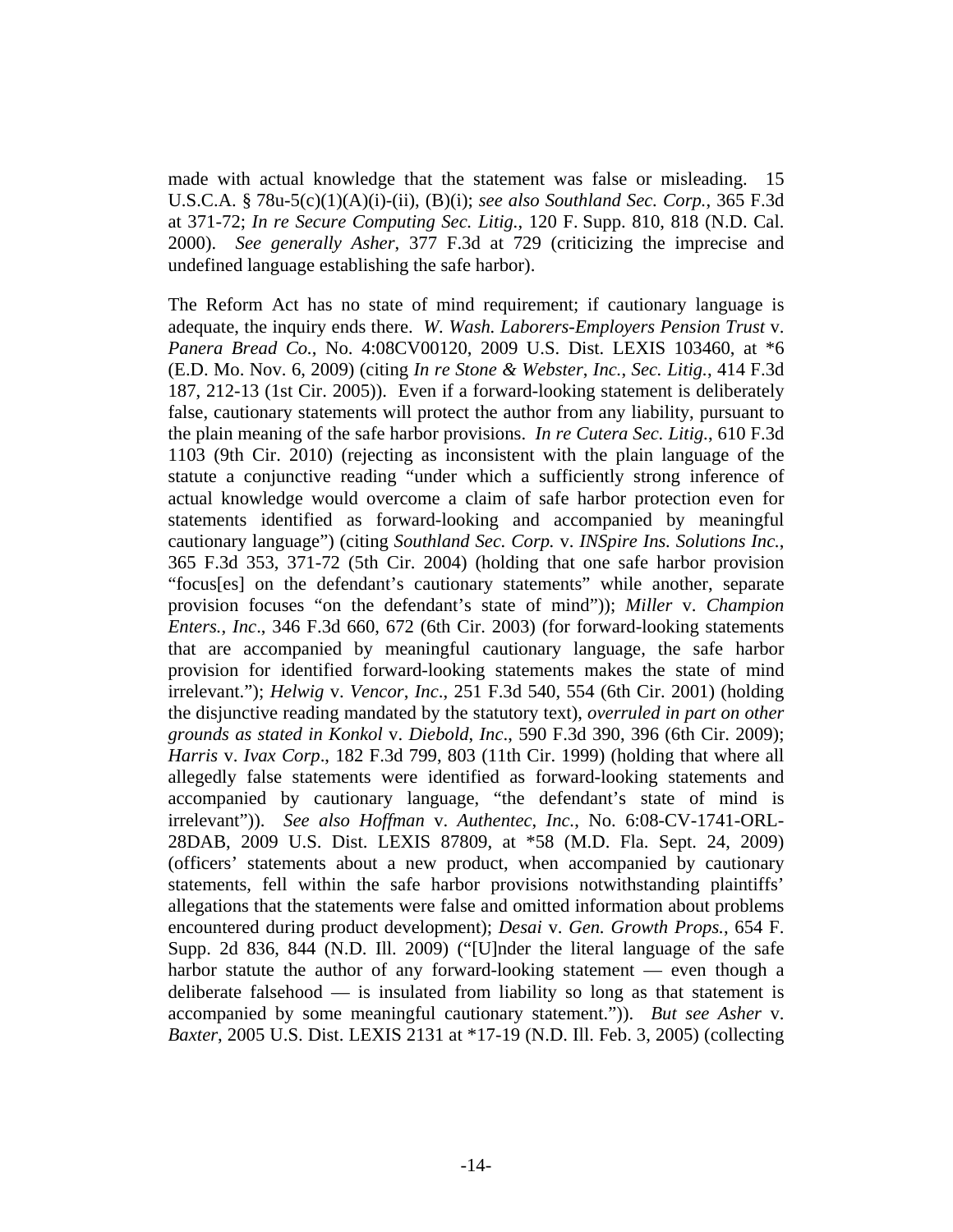cases and finding that where public statements were made with actual knowledge of their falsity, the second prong of the PSLRA safe harbor provision will not apply).

The "bespeaks caution" doctrine seems to have survived the Reform Act, as it is seen simply as a judicial gloss on the meaning of "materiality." The Second Circuit, for example, applied the doctrine in a § 10(b) and Rule 10b-5 action without any reference to the Reform Act, demonstrating the doctrine's survival. *See Halperin*, 295 F.3d at 357 ("[W]hen cautionary language is present, we analyze the allegedly fraudulent materials in their entirety to determine whether a reasonable investor would have been misled."); *see also* H.R. Conf. Rep. No. 104- 369, at 46 (1995) ("The [PSLRA] Conference Committee does not intend for the safe harbor provisions to replace the judicial bespeaks caution doctrine or to foreclose further development of that doctrine by the courts.") (internal quotations omitted). Several courts have simultaneously considered defenses based on the safe harbor provided by the Reform Act, *see infra*, and the bespeaks caution doctrine. *See*, *e.g.*, *Secure Computing*, 120 F. Supp. 2d at 818; *Roer* v. *Oxbridge Inc.*, 198 F. Supp. 2d 212, 228 (E.D.N.Y. 2001) ("These [safe harbor] provisions of the PSLRA were modeled after, but not meant to displace, the judicial bespeaks caution doctrine."); *In re Valujet*, *Inc.*, *Sec. Litig.*, 984 F. Supp. 1472, 1479 (N.D. Ga. 1997).

Forward-looking statements for purposes of the Reform Act's safe harbor include those that "contain[] a projection of revenues, income (including income loss), earnings (including earnings loss) per share, capital expenditures, dividends, capital structure, or other financial items," those that are "statement[s] of the plans or objectives of management for future operations," and those that are "statement[s] of future economic performance." 15 U.S.C.A. § 78u-5(i)(1)(A), (B), (C). Courts applying the "bespeaks caution" doctrine define forward-looking statements in a similar fashion. *See*, *e.g.*, *Livid Holdings Ltd.* v. *Salomon Smith Barney*, *Inc.*, 416 F.3d 940, 948 (9th Cir. 2005) (expressly adopting the First and Seventh Circuits' position that "extension of the bespeaks caution doctrine to statements of historical fact is inappropriate"); *EP Medsystems*, *Inc.* v. *Echocath*, *Inc.*, 235 F.3d 865, 874 (3d Cir. 2000) ("By its terms, the bespeaks caution doctrine, like the safe harbor provision in the Reform Act, is directed only to forward-looking statements.") (internal quotations omitted); *Shaw* v. *Digital Equip. Corp.*, 82 F.3d 1194, 1213 (1st Cir. 1996), *abrogated by statute on other grounds*, 15 U.S.C. § 78u(4)(b)(2); *Worlds of Wonder*, 35 F.3d at 1414 (noting that the doctrine applies to future projections, estimates, and forecasts). However, courts sometimes deny "forward-looking" status to statements by construing predictions of future success as misrepresentations regarding current business conditions. *See*, *e.g.*, *No. 84 Employer-Teamster Joint Council Pension Trust*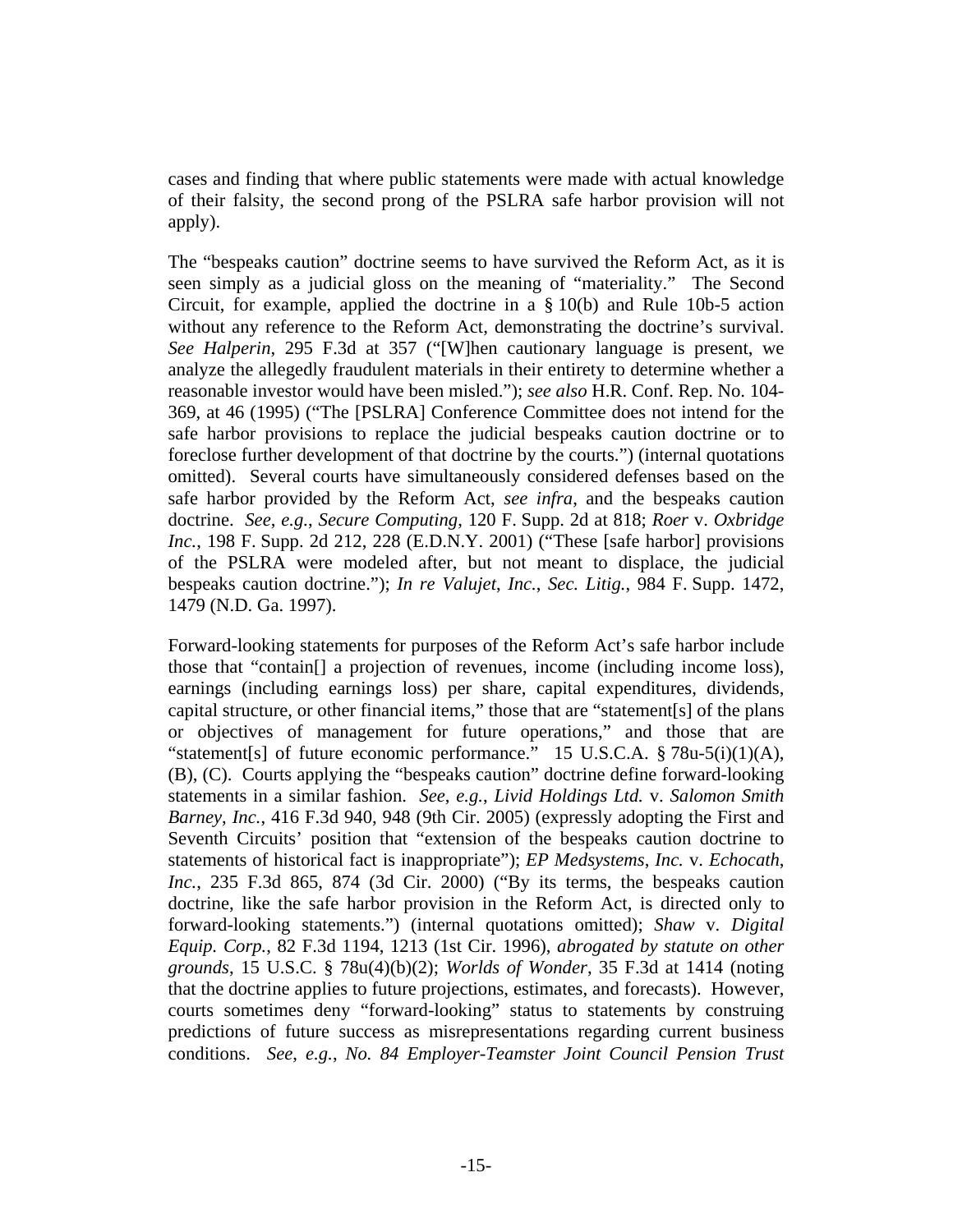*Fund* v. *Am. West Holding Corp.*, 320 F.3d 920, 936-37 (9th Cir. 2003) (finding statement that no increased maintenance costs were expected as a result of a settlement agreement with the FAA not to be forward looking, and denying protection under the PSLRA safe harbor); *In re Nortel Networks Corp. Sec. Litig.*, 238 F. Supp. 2d 613 (S.D.N.Y. 2003) (finding that various forward-looking statements were based upon fraudulent historical and current facts, and thus ineligible for safe harbor protection); *In re Viropharma*, *Inc. Sec. Litig.*, 2003 WL 1824914, \*7 (E.D. Pa. 2003) (holding that press release claiming patients using drug experienced improvement and that "our plan is to continue the path towards regulatory approval" were not forward looking, because "the truth or falsity of both of these statements was determinable at the time they were made"); *In re 2TheMart.com Sec. Litig.*, 114 F. Supp. 2d 955, 961-63 (C.D. Cal. 2000) (holding that projections that an online auction site would soon be operational were not protected by "bespeaks caution" doctrine or the Reform Act safe harbor provision because circumstances indicated that defendant had no reasonable basis for statements when made); *In re Cell Pathways*, *Inc. Sec. Litig.*, No. 99-752, 2000 U.S. Dist. LEXIS 8584, at \*39-40 (E.D. Pa. 2000) (stating that defendant pharmaceutical company's statements anticipating successful completion of FDA trials were not forward-looking when plaintiffs alleged failure to disclose fundamental flaw in Phase III trial process); *Secure Computing*, 120 F. Supp. 2d at 818 (holding that statements predicting realization of analyst estimates for earnings were not forward-looking when plaintiffs characterized statements as going to current business condition).

To immunize a forward-looking statement, "the cautionary language must be precise and must directly relate to the defendants' forward-looking statement." *In re Splash Tech. Holdings*, *Inc. Sec. Litig.*, No. C 99-00109 SBA, 2000 U.S. Dist. LEXIS 15369, at \*32 (N.D. Cal. Sept. 29, 2000) (citing *Provenz* v. *Miller*, 102 F.3d 1478, 1493 (9th Cir. 1996)). "General statements that fail to disclose specific underlying material information fail to trigger the protection [of the safe harbor]. Likewise, boilerplate warnings merely reminding an investor that the investment holds risks are not sufficient." *Id.* at \*32-33 (citation omitted). *Accord Slayton* v. *Am. Express Co.*, 604 F.3d 758, 768 (2d Cir. 2010); *Asher* v. *Baxter*, 377 F.3d at 732. Acceptable cautionary language includes warnings that are specific and linked to the challenged projections. *Compare Ehlert* v. *Singer*, 245 F.3d 1313, 1320 (11th Cir. 2001) (concluding that defendants were immunized from liability under the safe harbor because "[i]n this case, the warnings actually given were not only of a similar significance to the risks actually realized, but were also closely related to the specific warning which Plaintiffs assert should have been given"), *with In re Reliance Sec. Litig.*, 135 F. Supp. 2d 480, 504 (D. Del. 2001) (finding that bespeaks caution doctrine did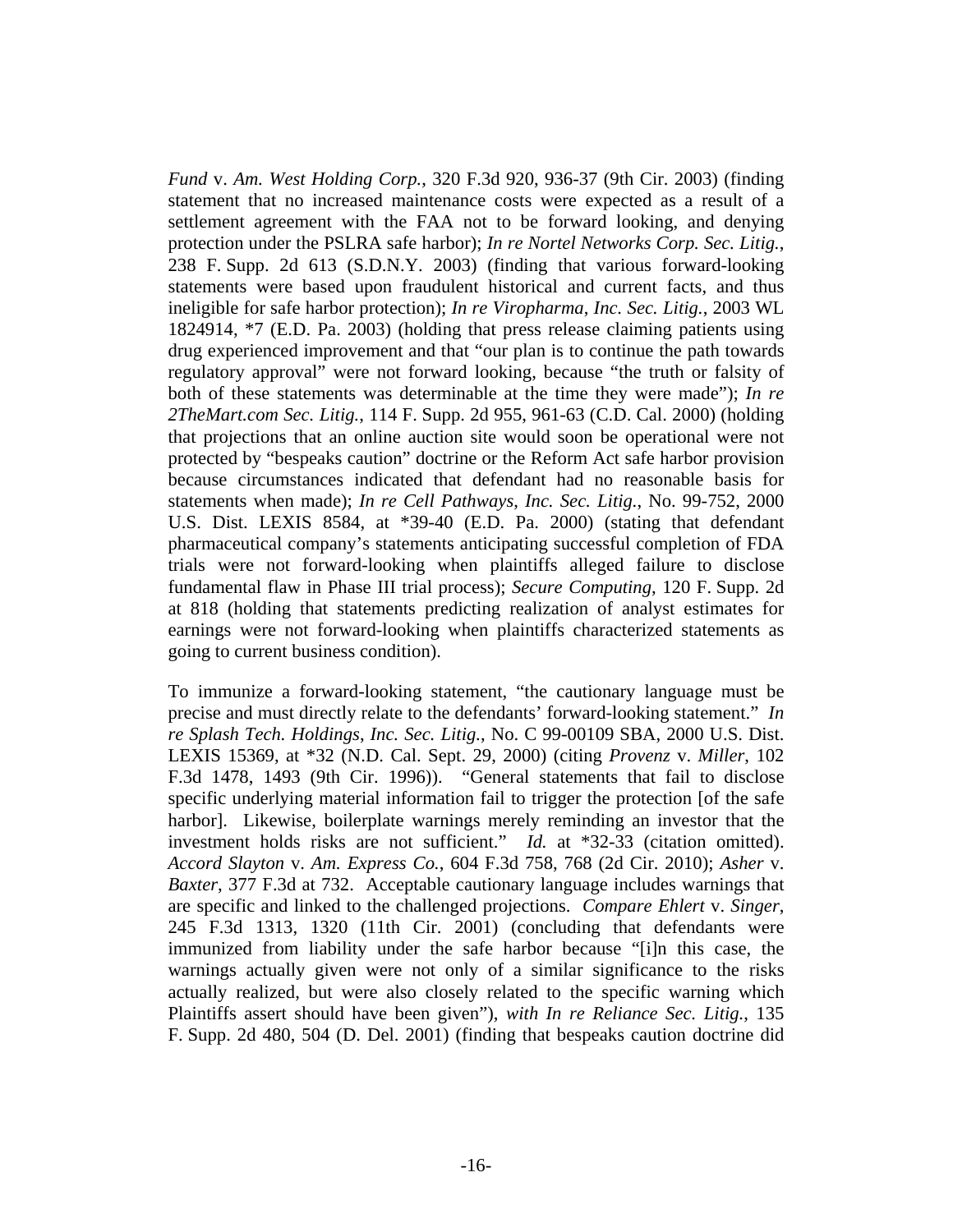not apply because cautionary language was not "directed to forward looking statements and . . . relate[d] directly to those statements on which investors claim to have relied"); *In re HI/FN*, *Inc.*, *Sec. Litig.*, No. C 99-4531 SI, 2000 U.S. Dist. LEXIS 11631, at \*15 (N.D. Cal. Aug. 9, 2000) (cautionary language in unrelated SEC filings was not sufficient for dismissal of claim on bespeaks caution grounds because "[m]isleading oral statements are not protected by cautionary language 'spread out among various documents'") (internal citations omitted). *See also In re Daktronics*, *Inc. Sec. Litig.*, No. CIV-08-4176, 2010 U.S. Dist. LEXIS 56778 (D.S.D. June 9, 2010) (with respect to how sales of digital billboards might be impeded by government regulation, disclosure that "financial performance may vary significantly from quarter to quarter" is not specific enough to offer safe harbor protection, but statement that there are regulatory constraints "on the rate of application for digital billboards . . . and it is important that investors understand that this constraint exists" is sufficient). Furthermore, in order to garner the protection of the safe harbor, a forward-looking statement must be specifically identified as such. *In re Splash Tech. Holdings*, 2000 U.S. Dist. LEXIS 15369, at \*20-21; *but see In re Infonet Servs. Corp. Sec. Litig.*, 310 F. Supp. 2d 1080, 1092-93 (C.D. Cal. 2003) (holding cautionary language contained in a prospectus sufficient to warn investors about forward-looking statements made during roadshow presentations).

Courts have placed further restrictions on the PSLRA's safe harbor. For example, one court has held that the availability of the safe harbor cannot be decided on a motion to dismiss when the relevant forward-looking statements were spoken, rather than written. *See In re Silicon Graphics*, No. C 96-0393 FMS, 1996 U.S. Dist. LEXIS 16989, at \*39-40 (N.D. Cal. Sept. 25, 1996), *aff'd*, 183 F.3d 970 (9th Cir. 1999), *abrogation on other grounds recognized*, *South Ferry LP* v. *Killinger*, 542 F.3d 776 (9th Cir. 2008). In *Silicon Graphics*, the court reasoned that oral statements cannot be considered on a motion to dismiss because "such extrinsic evidence . . . is not referenced in plaintiff's complaint nor subject to judicial notice as a public record. Further, as a factual claim by an interested party, this evidence may be subject to material dispute." *Id.* Additionally, courts will deny safe harbor protection if the statement sought to be protected by the safe harbor was made with actual knowledge of its falsity. *See No. 84 Employer-Teamster Joint Council Pension Trust Fund* v. *Am. West Holding Corp.*, 320 F.3d at 937, n.15 (safe harbor held not to apply because of strong inference of defendants' actual knowledge of falsity).

### **F. Federal and State Law**

Section 16 of the Securities Act and  $\S 28(a)$  of the Exchange Act explicitly preserve remedies existing prior to passage of the securities acts. Thus, the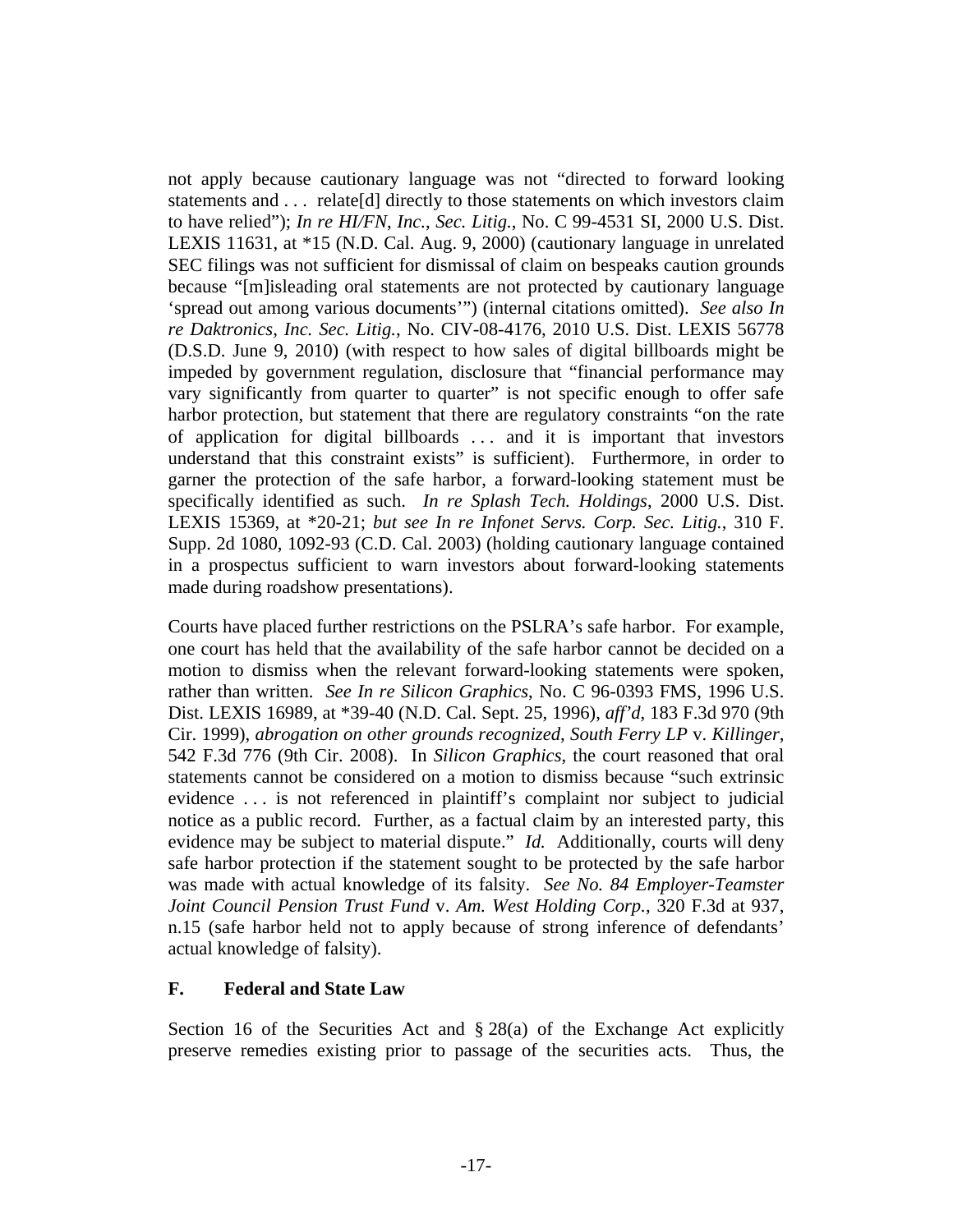federal securities laws do not preclude state law actions, such as actions for common law fraud, arising out of securities transactions. Such actions can be, and often are, joined with actions brought under the liability provisions of the securities laws.

Actions under the Securities Act can be brought in either federal or state courts, under § 22(a) of the Act. Section 27 of the Exchange Act requires actions under that Act to be brought only in the federal courts. At least one statutory basis for venue has to have occurred in the federal district where the Exchange Act lawsuit has been brought. *See SEC* v. *Johnson*, 650 F.3d 710, 714-15 (D.C. Cir. 2011) (holding that the "co-conspirator theory of venue" is not consistent with Section 78aa of the Exchange Act).

After the passage of the Reform Act, an increasing number of plaintiffs filed actions in state rather than federal courts in attempts to avoid the Reform Act's strictures. In the year after the Reform Act's passage, the number of securities fraud cases filed in state courts nearly doubled. *See* Edward Brodsky, *Discovery Abuses: A Shifting Target?*, N.Y.L.J., Apr. 9, 1997, at 3. Congress responded to this trend by passing SLUSA, which added Section 16(b) to the Securities Act and Section 28(f) to the Exchange Act. *See* Securities Litigation Uniform Standards Act of 1998, Pub. L. No. 105-353, § 101(a)(1), (b)(1), 112 Stat. 3227, 3227-30 (1998). These provisions make federal court the exclusive venue for nearly all securities fraud class actions. *See* Introduction, *supra* Part I.

Before the Supreme Court ruled on the question in 2006, the Courts of Appeal disagreed about whether the "in connection with" language in SLUSA was coterminous with the meaning of the nearly identical language of § 10(b). In *Merrill Lynch*, *Pierce*, *Fenner & Smith*, *Inc.* v. *Dabit*, 547 U.S. 71 (2006), the Court ruled that SLUSA operated to preempt not only state law seller and purchaser claims, but also "holder" claims that alleged injury based on the prolonged retention of stock due to fraud. Though Rule 10b-5 only establishes a private cause of action under federal law for purchaser-seller claims, and that rule uses the same "in connection with" language as SLUSA, the Court ruled that the exclusion of holder claims from Rule 10b-5 was a judicially crafted limitation on private litigation, rather than an interpretation of its language. The Court rejected the Second Circuit's adoption of the *Blue Chip Stamps* standard (*see* Section III.A.2, *infra*) to determine standing for holder claims under SLUSA. *See also Kircher* v. *Putnam Funds Trust*, 547 U.S. 633, 640-41 (2006) (deciding that a remand by federal district court to state court on ground that it was improperly removed is not appealable to federal appeals court, and noting that defendants can ask state court to determine applicability of SLUSA and the Court's decision in *Dabit*). The Tenth Circuit similarly held that claims under state law were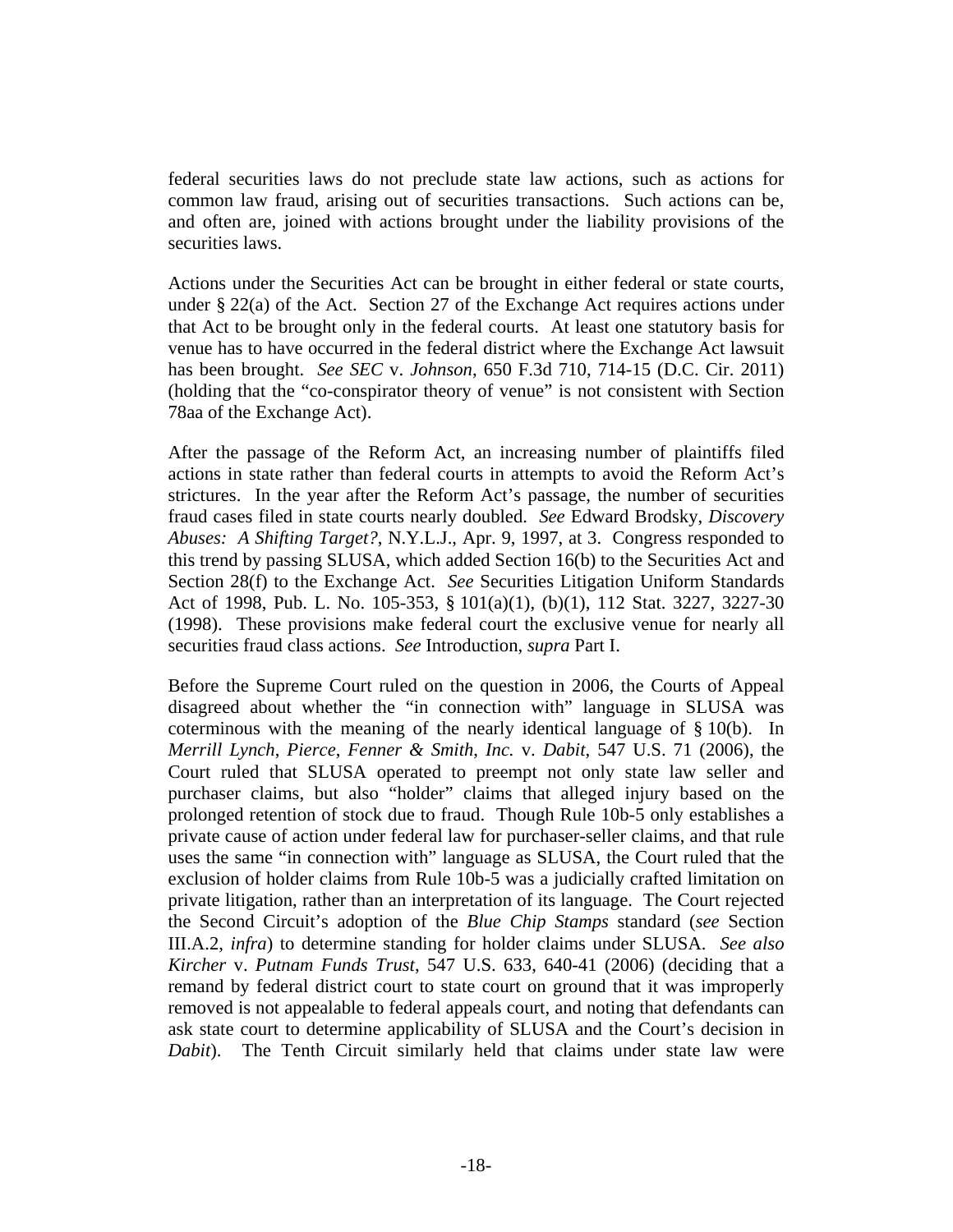precluded even when the state cause of action did not require allegations of scienter or reliance, as would be required for a  $\S$  10(b) claim, and such allegations were not made. *Anderson* v. *Merrill Lynch*, *Pierce*, *Fenner & Smith*, *Inc.*, 521 F.3d 1278, 1285 (10th Cir. 2008). *See also Romano v. Kozacos*, 609 F.3d 512 (2d Cir. 2010) (alleged misrepresentations and omissions of material fact satisfied SLUSA's "in connection with" requirement because plaintiffs were led to invest in securities with the expectation of future gains that were not realized, notwithstanding 18-month lapse between the advice and the investment). Perhaps the most practical formulation of the "in connection with" test comes from the Northern District of California: "if it looks like a securities fraud claim, sounds like a securities fraud claim and acts like a securities fraud claim, it is a securities fraud claim, no matter how you dress it up." *Feitelberg* v. *Merrill Lynch & Co.*, 234 F. Supp. 2d 1043, 1051 (N.D. Cal. 2002), *aff'd* per curiam, 353 F.3d 765 (9th Cir. 2003).

The term "covered securities" in SLUSA includes those listed or authorized for listing on the New York Stock Exchange, the American Stock Exchange, or the NASDAQ Stock Market, 15 U.S.C.A. § 77r(b); *Prager* v. *Knight/Trimark Group*, *Inc.*, 124 F. Supp. 2d 229, 231 (D.N.J. 2000). This definition extends to options, *Falkowski* v. *Imation Corp.*, 309 F.3d 1123, 1130 (9th Cir. 2002) ("This analysis . . . leads us to conclude that the granting of an option constitutes a 'purchase or sale' under SLUSA"), *abrogation on other grounds recognized*, *Proctor* v. *Vishay Intertechnology*, *Inc.*, 584 F.3d 1208 (9th Cir. 2009), variable life insurance policies, *Herndon* v. *Equitable Variable Life Ins. Co.*, 325 F.3d 1252, 1253 (11th Cir. 2003) ("We hold that  $\dots$  a variable life insurance policy is a 'covered security' under SLUSA."), and tax-deferred variable annuities, *Patenaude* v. *Equitable Life Assurance Soc'y of the United States*, 290 F.3d 1020, 1024 (9th Cir. 2002) (holding that "the deferred tax variable annuity purchased . . . qualifies as a 'covered security' within the meaning of SLUSA"), *abrogation on other grounds recognized*, *Proctor*, 584 F.3d at 1208.

Covered class actions brought in state court are removable to federal court and the state law claims are subject to dismissal based on the preemption provisions in § 16(b) of the Securities Act and § 28(f)(1) of the Exchange Act. *See* 15 U.S.C.A.  $\S$ § 77p(c), 78bb(f)(2). The party seeking removal must establish that the action is "(1) a 'covered class action,' (2) that is based on state law, (3) alleging a misrepresentation or omission of a material fact or use of any manipulative or deceptive device or contrivance, (4) 'in connection with' [or 'involving,' for removal purposes], (5) the purchase or sale of a covered security." *Prager*, 124 F. Supp. 2d at 231-32 (collecting cases). The Eleventh Circuit has held that prospective class actions could be removed to federal court even if the state court had not determined whether the action should go forward as a class action. *See*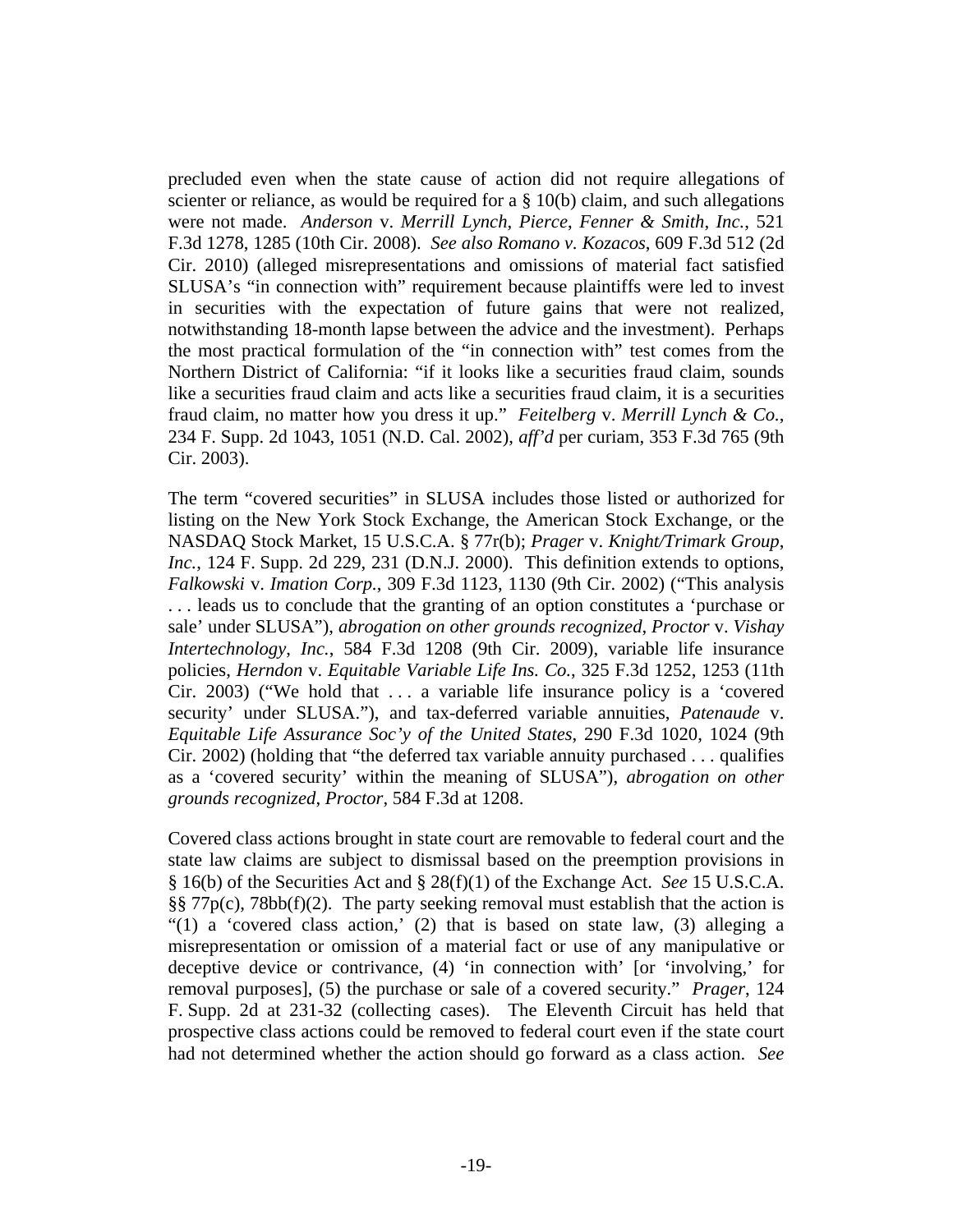*Behlen* v. *Merrill Lynch*, 311 F.3d 1087, 1092-93 (11th Cir. 2002) ("The SLUSA does not require that an action be 'maintained as a class action' before it can be removed."). Once a case has been removed to federal court, courts are divided on whether plaintiffs may file an amended complaint to exclude the federally preempted claim and obtain a remand to state court. The Ninth Circuit allows such amendment because of "the inequity of dismissing otherwise valid and viable state law claims on the ground that plaintiff pled — perhaps inadvertently — a cause of action that may be construed as federal in nature," *U.S. Mortg.*, *Inc.* v. *Saxton*, 494 F.3d 833, 843 (9th Cir. 2007), *abrogation on other grounds recognized*, *Proctor*, 584 F.3d at 1208, while the Eleventh Circuit has barred such amendment, *see Behlen*, 311 F.3d at 1095-96 (upholding District Court's dismissal of class-wide claims with prejudice and individual claims without prejudice). The Seventh Circuit has rejected such repleading to exclude preempted claims because to do so would be "a case not just of the plaintiff's abandoning his federal claims but of his seeking to prevent the defendant from defending in the court that obtained jurisdiction of the case on his initiative. That is called pulling the rug out from under your adversary's feet." *Brown* v. *Calamos*, 664 F.3d 123, 131 (7th Cir. 2011).

Several courts have interpreted SLUSA to apply broadly to all mass actions not otherwise exempted in the text of the Act. *See*, *e.g.*, *Brown*, 664 F.3d at 130-131 (holding that, despite complaint's disclaimer of any fraud-based allegations, the breach of fiduciary duty claims pled in the complaint rested upon an allegation of fraud such that the suit was barred by SLUSA); *Miller* v. *Nationwide Life Ins. Co.*, 391 F.3d 698, 702 (5th Cir. 2004) (finding that a complaint using breach of contract language was still subject to SLUSA because "SLUSA was designed to ensure that all causes of action involving allegations of misrepresentation or omission in connection with covered securities would be subject to the requirements of the [PSLRA]."); *Gibson* v. *PS Group Holdings*, *Inc.*, No. 00-CV-0372 W (RBB), 2000 U.S. Dist. LEXIS 3158, at \*10-17 (S.D. Cal. Mar. 8, 2000) (refusing to allow circumvention of SLUSA by amending the complaint to seek only injunctive relief instead of damages, but allowing the state court action to proceed under the corporate law of the issuer's home state); *Hines* v. *ESC Strategic Funds*, *Inc.*, No. 3:99-0530, 1999 U.S. Dist. LEXIS 15790, at \*6-17 (M.D. Tenn. Sept. 17, 1999) (dismissing claims of state law violations, common law fraud and breach of implied contract; allowing state claim of breach of fiduciary duty because alleged conduct not related to purchase of securities).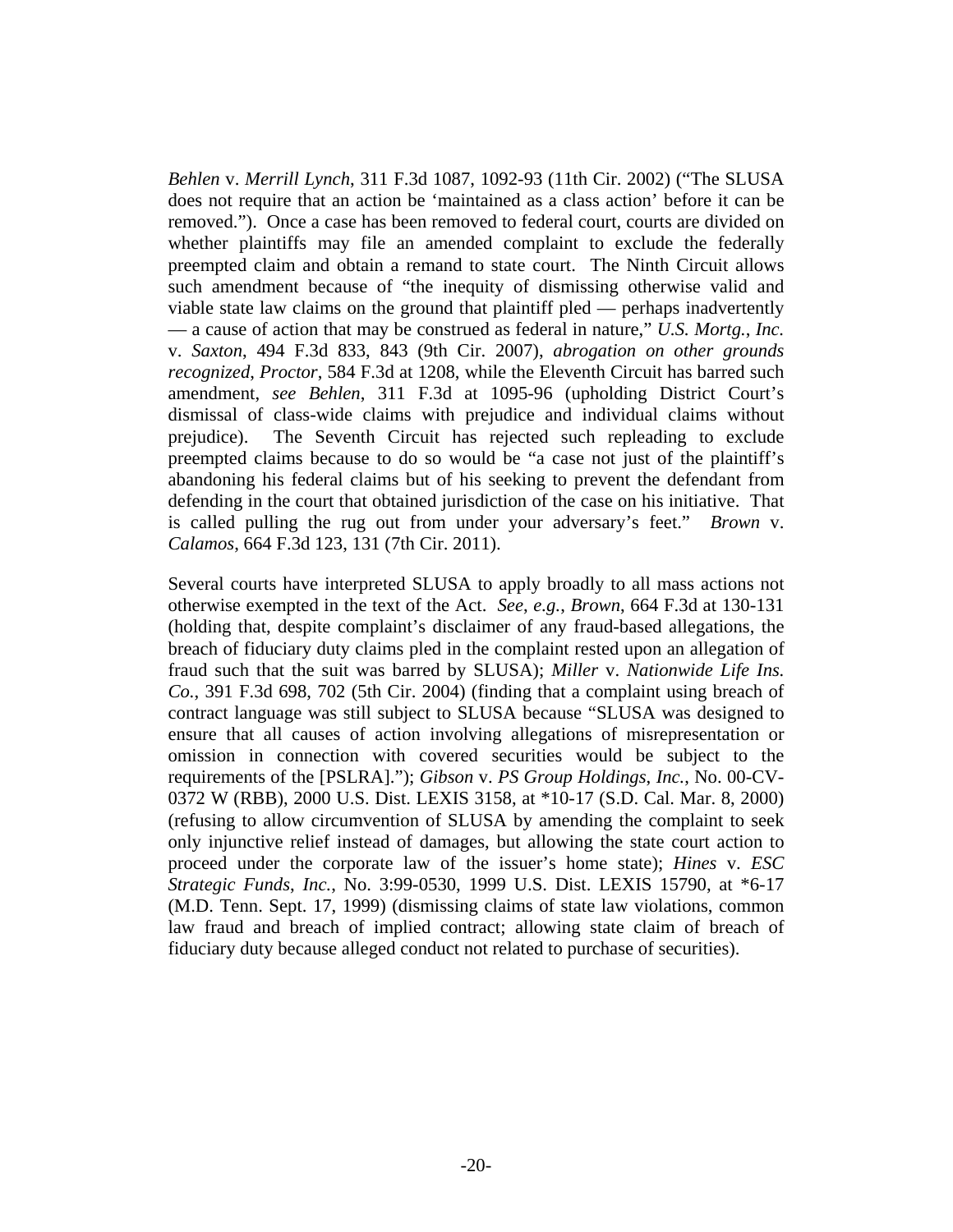# **Liabilities under the Securities Act**

#### **A. Overview of § 11 and § 12**

#### **1. Sections 11 and 12 Contrasted**

Sections 11 and 12 are the basic private liability provisions of the Securities Act. In keeping with the general scheme of the Securities Act they protect only *buyers*, not sellers. The difference between the two sections is this: § 11 makes those responsible for a false or misleading registration statement liable in damages to any and all purchasers regardless of from whom they bought, while § 12 allows a purchaser to rescind his purchase of securities, or to get damages from his seller if he no longer holds the securities, if the seller used a false or misleading prospectus or false or misleading oral statements in making the sale. Section 11 deals with the "manufacturers" and "wholesalers" of securities (*i.e.*, issuers, underwriters and experts who aid them in preparing registration statements), has no privity requirement and provides a remedy in damages. Section 12 deals with "retailers" of securities (*i.e.*, the securities dealers who sell to the general public), requires privity and provides primarily for a remedy of rescission.

## **2. Overlap Between § 11 and § 12**

While §§ 11 and 12 are designed to affect different participants in the securities distribution process, the two provisions overlap somewhat. Thus, anyone who buys a security directly from an issuer or underwriter that is unregistered in violation of § 5 of the Securities Act or on the basis of false or misleading oral representations or a false or misleading prospectus may have an action for rescission under § 12 as well as an action under § 11. *See*, *e.g.*, *Sanders* v. *John Nuveen & Co.*, 619 F.2d 1222 (7th Cir. 1980) (underwriter liable under § 12(2)); *Stadia Oil & Uranium Co.* v. *Wheelis*, 251 F.2d 269 (10th Cir. 1957) (issuer liable under § 12(1)); *cf. Akerman* v. *Oryx Commc'ns*, *Inc.*, 810 F.2d 336, 344 (2d Cir. 1987) (affirming that purchaser-plaintiffs could not maintain suit against issuer under  $\S 12(2)$  in the absence of scienter where title to securities passed from issuer to underwriters and then from underwriters to purchaser-plaintiffs), *questioned in Credit Suisse First Boston Corp.* v. *ARM Fin. Group*, No. 99 Civ. 12046 (WHP), 2001 U.S. Dist. LEXIS 3332, at \*29 n.2 (S.D.N.Y. Mar. 27, 2001) (questioning *Akerman*'s interpretation of the "substantial participant" test and rejecting the contention that allegations of active solicitation must be coupled with an allegation of scienter).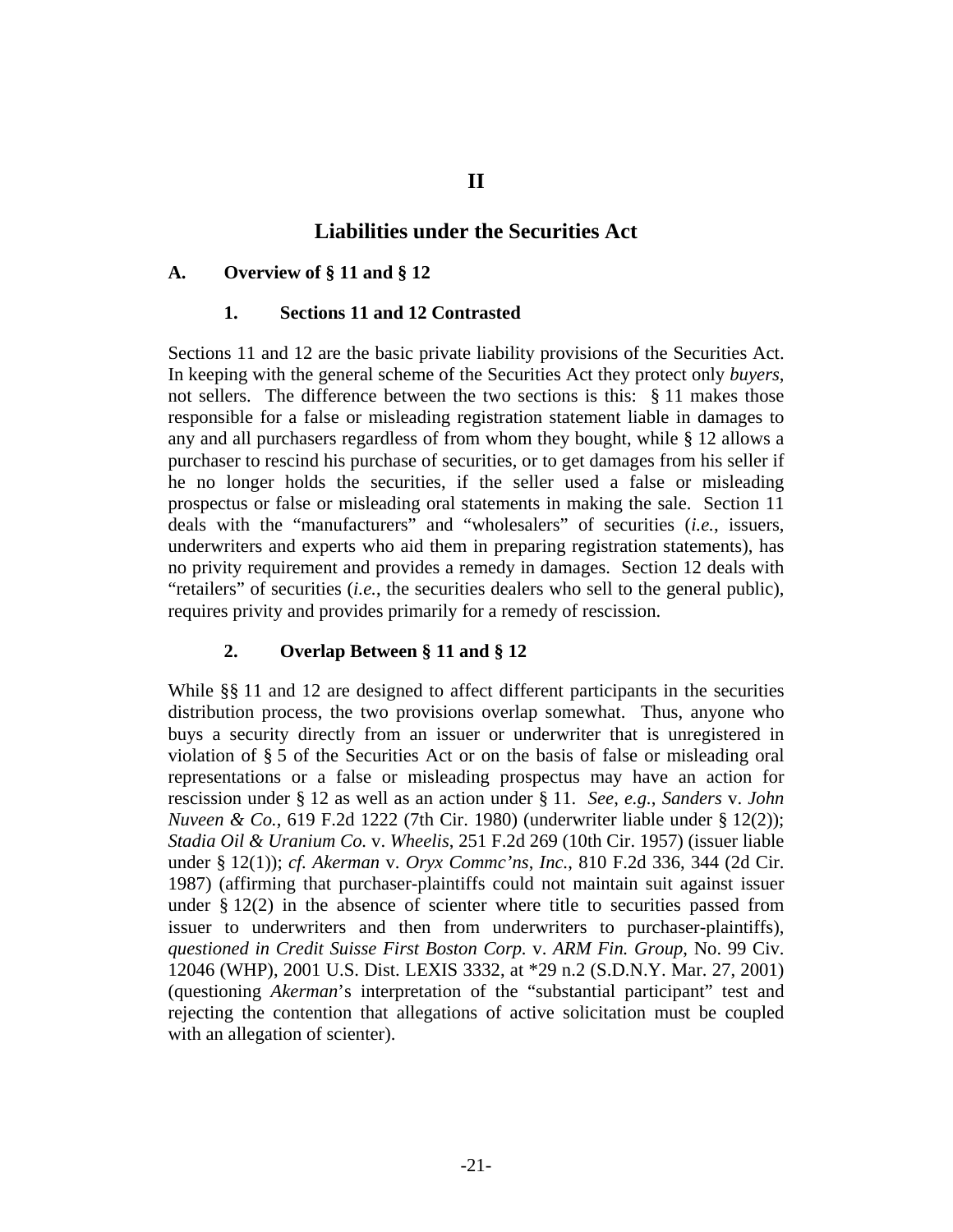## **3. Exclusivity of § 11 or § 12 Remedies**

A buyer may not rescind or recover damages from his seller under § 12 *and* recover damages from an issuer, underwriter or their advisors under § 11. Nothing prevents a litigant, however, from pursuing both § 11 and § 12 actions to judgment and then electing his remedy.

# **4. Rule 9(b) and § 11 and § 12**

Sections 11 and 12 claims do not require an element of fraud to be averred in the complaint and thus, generally, pleading with particularity is not necessary. However, when the pleading "sounds in fraud," many courts have held that the heightened pleading requirements of Fed. R. Civ. P. 9(b) must be met. *See Rubke* v. *Capitol Bancorp Ltd.*, 551 F.3d 1156, 1161 (9th Cir. 2009) (holding that if "a complaint employs the exact same factual allegations to allege violations of section 11 as it uses to allege fraudulent conduct under section 10(b) of the Exchange Act, we can assume that it sounds in fraud" and must comply with Rule 9(b)); *Wagner* v. *First Horizon Pharm. Corp.*, 464 F.3d 1273, 1277 (11th Cir. 2006) (requiring that a non-fraud securities claim be pled with particularity when fraudulent conduct is alleged to support the claim); *In re Daou Sys.*, 411 F.3d 1006, 1027 (9th Cir. 2005) ("Although section 11 does not contain an element of fraud, a plaintiff may nonetheless be subject to Rule 9(b)'s particularity mandate if his complaint 'sounds in fraud.'"); *CALPERS* v. *Chubb Corp.*, 394 F.3d 126, 144 (3d Cir. 2004) (requiring § 11 claims "based on averments of fraud" to meet the heightened pleading requirements of Rule 9(b)); *Kennedy* v. *Venrock Assocs.*, 348 F.3d 584, 593 (7th Cir. 2003) ("if, while the statute . . . doesn't require proof of fraud, only a fraudulent violation is charged, failure to comply with Rule 9(b) requires dismissal of the entire charge"); *Greer* v. *Advanced Equities*, *Inc.*, 683 F. Supp. 2d 761, 767-68 (N.D. Ill. 2010) (holding that Rule 9(b) applies to all *allegations* of fraud, not just *claims* of fraud); *In re Royal Ahold N.V. Sec. & ERISA Litig.*, 351 F. Supp. 2d 334, 402-03 (D. Md. 2004) (citing *Rombach* v. *Chang*, 355 F.3d 164, 170-71 (2d Cir. 2004) along with cases from the Third, Fifth, Seventh, and Ninth Circuits). *But see In re Suprema Specialties Sec. Litig.*, 438 F.3d 256 (3d Cir. 2006) (declining to apply Rule 9(b) where plaintiffs expressly pled negligence and also alleged fraud). Although a claim that does not sound in fraud will not be subject to the heightened pleading requirements of Rule 9(b), a one-sentence disavowment of fraud is insufficient to divorce claims that sound in fraud from their fraudulent underpinnings. *Compare CALPERS*, 394 F.3d at 160 (claims clearly sound in fraud when examined as a whole, so Rule 9(b) applies despite disavowment of fraud) *with Bauer* v. *Prudential Financial*, *Inc.*, No. 09-1120, 2010 U.S. Dist. LEXIS 64384, at \*14-16 (D.N.J. June 29, 2010) (plaintiff clearly bringing only strict liability and negligence claims and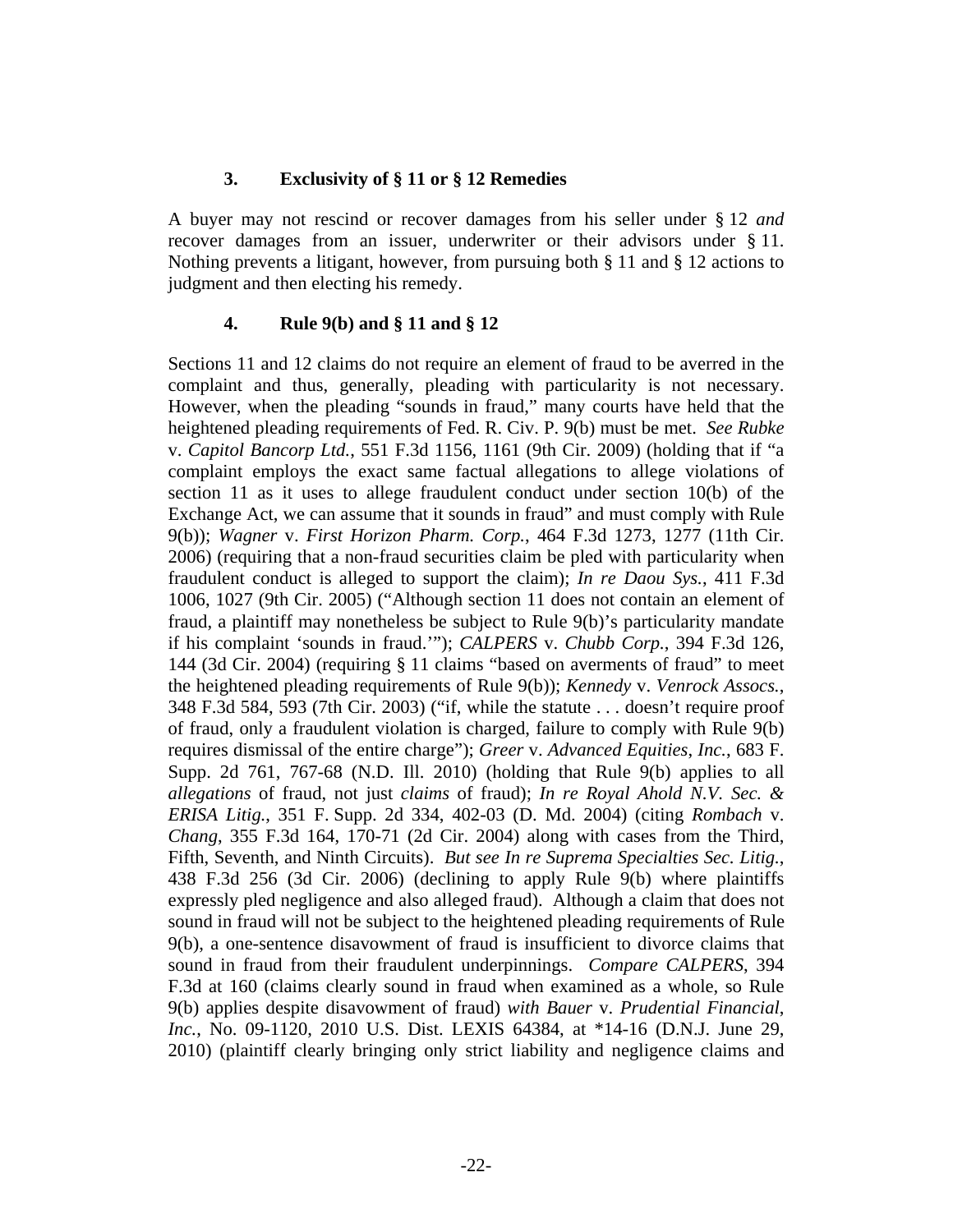disclaiming any allegation that could be construed as alleging fraud is not subject to Rule 9(b)). Pleading with particularity pursuant to Rule 9(b) is discussed further in Part III.A.7, *infra*.

### **B. Section 11**

Section 11(a) makes specified persons liable for any untrue statement of material fact in a registration statement or any omission of any material fact required to be stated in a registration statement or necessary to make statements therein not misleading, to any person acquiring the relevant security unless the acquiror knew of such untruth or omission at the time of the acquisition.

#### **1. Persons Liable**

If a registration statement is false or misleading, § 11(a) makes liable:

- a. the issuer;
- b. the directors of the issuer;
- c. persons named, by their consent, in the registration statement as about to become directors of the issuer;
- d. every person who signs the registration statement;
- e. every expert (*e.g.*, accountant, engineer, appraiser, etc.) who is named by consent as having certified or prepared any part of the registration statement; and
- f. every underwriter of the relevant security.

All of the above, *except experts*, are responsible for all misstatements and omissions in the registration statement. Experts are responsible for misstatements and omissions only in those parts of the registration statement they are named as having prepared or certified. *See In re Lehman Bros. Mortg.-Backed Sec. Litig.*, 650 F.3d 167 (2d Cir. 2011) (ratings agencies are not underwriters under § 11); *Batwin* v. *Occam Networks*, *Inc.*, 2008 WL 2676364, at \*20 (C.D. Cal. July 1, 2008) (rejecting the argument that venture capitalists who sold 1.5 million shares in secondary offering could be sued as "issuers" under Section 11; "[b]y its clear language, Section 11 limits liability to *signatory* issuers, officers and directors, underwriters and auditors.").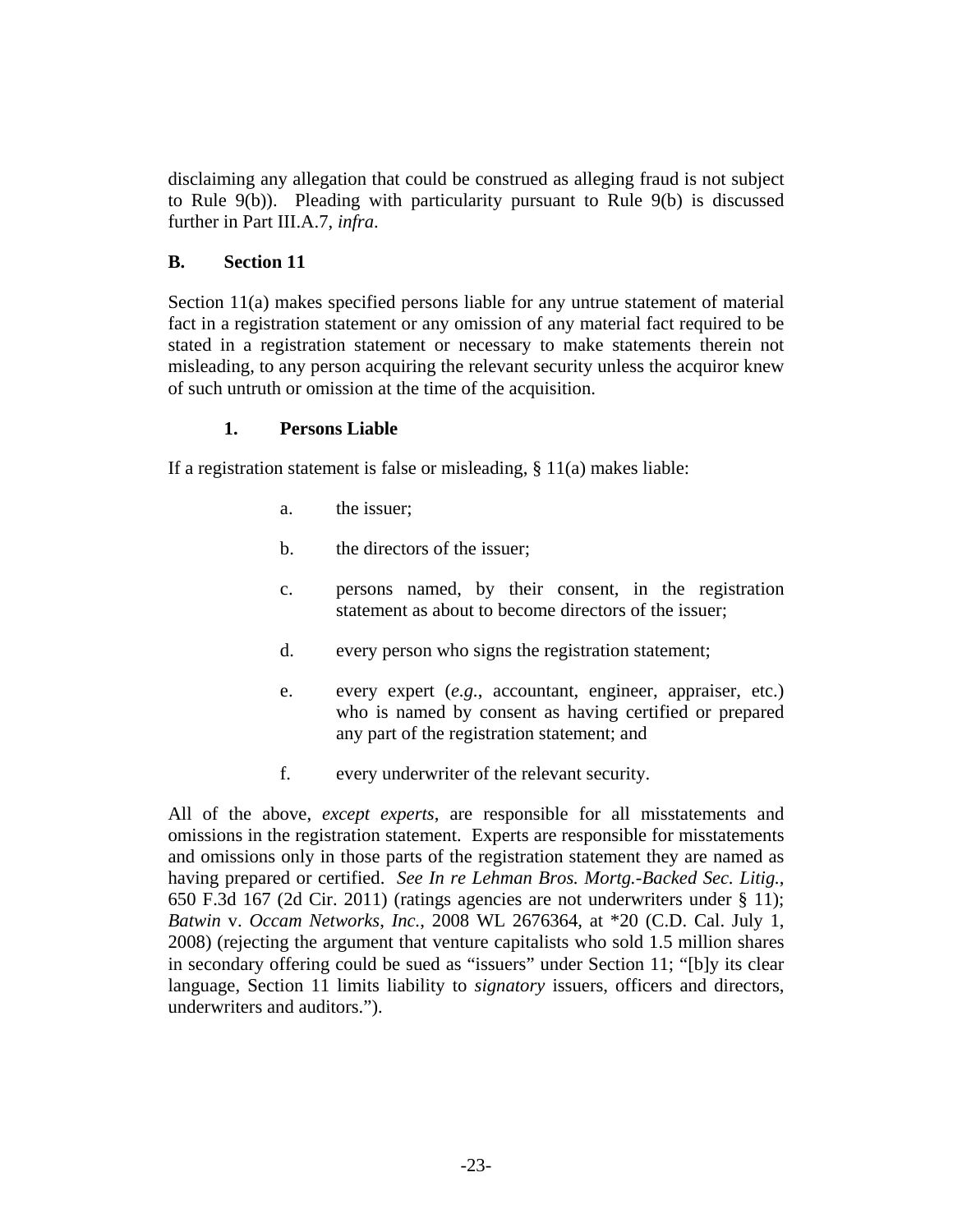# **2. Scienter**

A § 11 plaintiff does not need to establish a defendant's scienter, or even negligence, to prove his case. *See Herman & MacLean* v. *Huddleston*, 459 U.S. 375, 382 (1983); *Krim* v. *PCOrder.com*, 402 F.3d 489, 495 (5th Cir. 2005) (stating that § 11's liability provisions create "'virtually absolute' liability", *quoting Herman & MacLean*, 459 U.S. at 382); *In re Adams Golf*, *Inc. Sec. Litig.*, 381 F.3d 267, 274 (3d Cir. 2004) ("Sections 11 and 12(a)(2) are virtually absolute liability provisions, which do not require plaintiffs to allege that defendants possessed any scienter."); *Cashman* v. *Coopers & Lybrand*, 877 F. Supp. 425, 435 (N.D. Ill. 1995); *In re Worlds of Wonder Sec. Litig.*, 694 F. Supp. 1427, 1434 (N.D. Cal. 1988); *Ahern* v. *Gaussoin*, 611 F. Supp. 1465, 1479 (D. Or. 1985), *rev'd on other grounds*, *Sec. Investor Prot. Corp.* v. *Poirier*, 653 F. Supp. 63 (D. Or. 1986). *But see J&R Mktg.*, *SEP* v. *Gen. Motors Corp.*, 549 F.3d 384 (6th Cir. 2008) (while Section 11 itself does not require scienter, if the claim is based on violation of a duty to disclose imposed by an SEC regulation that requires knowledge, the plaintiff must adequately plead scienter with respect to the alleged violation of that duty to disclose). It ordinarily is enough if the registration statement is shown to have contained material misstatements or omissions. However, all defendants except the issuer may escape liability by establishing certain defenses, among them one of "reasonable grounds for belief" in the truth of the registration statement. *See* 15 U.S.C.A. § 77k(b)(3); *see also supra* Section II.A.4 (discussing the duty to comply with Fed. R. Civ. P. 9(b) when pleading Section 11 claim that "sounds in fraud").

Section 27A(c) of the Securities Act, added by the Reform Act, allows an exception to § 11's scienter-less liability. It provides that no liability will attach in a private action based on certain statutorily defined "forward-looking statements" unless the plaintiff proves actual knowledge of the false or misleading nature of the statement on the part of a natural person making the statement or on the part of an executive officer approving the statement made on behalf of a business entity. 15 U.S.C.A. § 77z-2(c)(1)(B). *See* Part I.E. *supra*.

### **3. Defenses**

An issuer has virtually no defenses under § 11: it is strictly liable for material misstatements and omissions in registration statements. *Herman & MacLean*, 459 U.S. at 382; *Degulis* v. *LXR Biotechnology*, *Inc.*, 928 F. Supp. 1301, 1314 (S.D.N.Y. 1996); *Worlds of Wonder*, 694 F. Supp. at 1434; *Competitive Assocs.*, *Inc.* v. *Int'l Health Sciences*, *Inc.*, No. 72 Civ. 1848-CLB, 1975 U.S. Dist. LEXIS 14230, at \*48-49 (S.D.N.Y. Jan. 22, 1975). However, a defendant can avoid liability by proving the plaintiff knew of the misstatements or omissions. *Gap*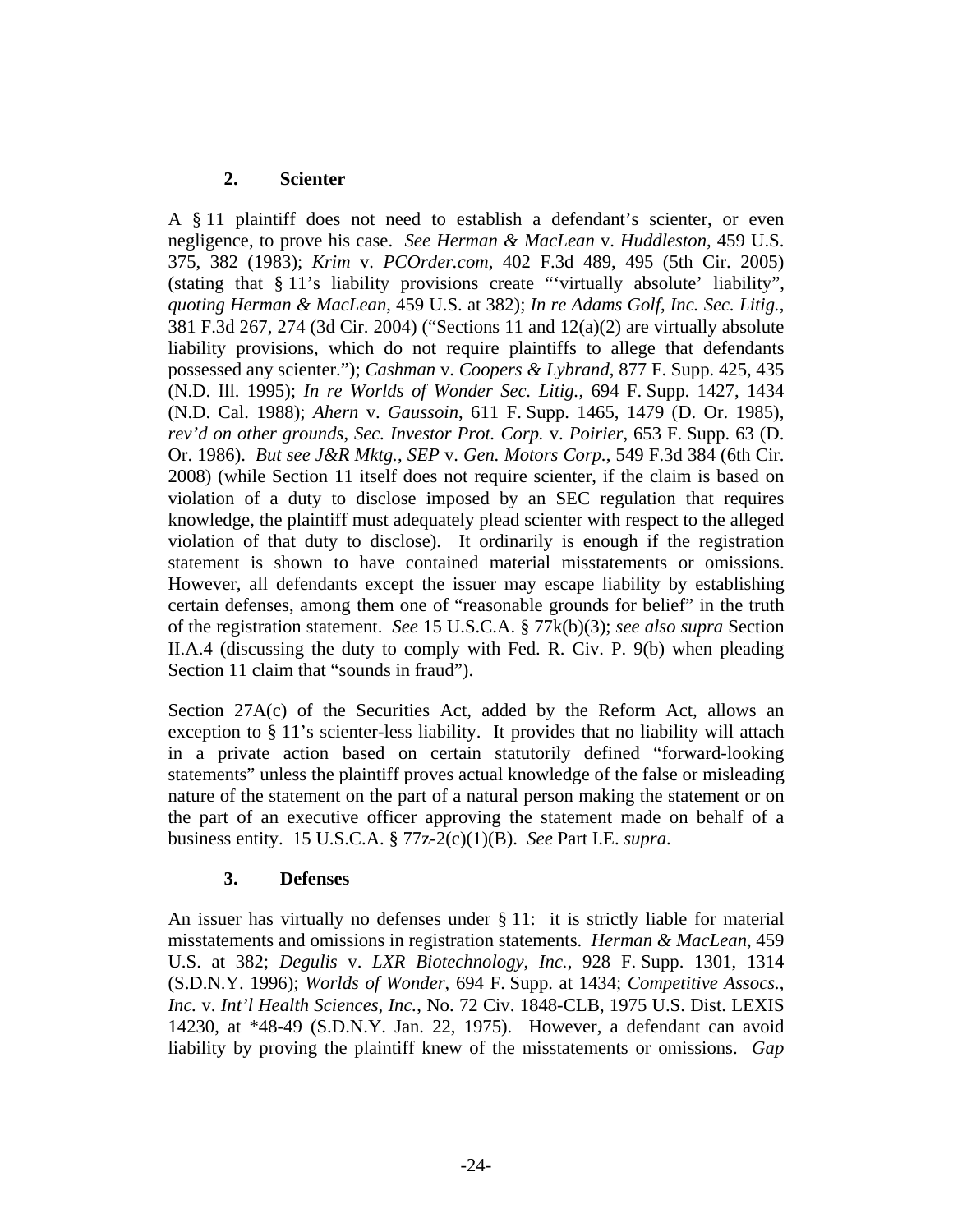*Stores*, 79 F.R.D. at 297; *Feit* v. *Leasco Data Processing Equip. Corp.*, 332 F. Supp. 544, 575 (E.D.N.Y. 1971). The Second Circuit has also held that where a claim is based upon a belief or opinion alleged to have been communicated by a defendant, such as subjective statements regarding goodwill and the adequacy of loan loss reserves, it is insufficient to state a claim under Section 11 (or 12) unless the statement was both "objectively false and disbelieved by the defendant at the time it was expressed." *Fait* v. *Regions Fin. Corp.*, 655 F.3d 105, 110 (2d Cir. 2011). All other defendants have a variety of defenses under § 11(b), for all of which they bear the burden of proof. If a  $\S$  11(a) named party resigns and informs the SEC of the materially false or misleading statement before the registration statement becomes effective, he has a  $\S 11(b)$  defense. In addition, if a  $\S 11(a)$ named party informs the SEC and the public that a registration statement has become effective without his knowledge, a § 11(b) defense is available. But the most important defense is set out in §  $11(b)(3)$ : reasonable grounds for belief in the truth of the alleged misstatements or omissions—the so-called "due diligence" defense.

Section  $11(b)(3)$  in effect divides the registration statement into three portions: (i) parts based on statements made by official persons or in official records; (ii) parts based on statements, reports or valuations made by experts; and (iii) all other parts. Section 11(b)(3) then gives different defenses to experts and non-experts with regard to misstatements or omissions in these different parts of the registration statement:

a. *Experts* — With regard to parts of the registration statement based on their own statements, reports or valuations, experts can establish a defense by showing either (i) that after reasonable investigation they had reason to believe in the truth of their statements, reports or valuations, or (ii) that the registration statement did not fairly represent their statements or reports. Experts have no liability for portions of the registration statement they are not named as having prepared or certified.

b. *Non-experts* — With regard to parts of the registration statement based either on official reports or statements or on the reports or statements of experts, a non-expert can establish a defense by showing that he had no reason to believe that such statements or reports were false or misleading or were inaccurately represented in the registration statement. To this extent non-experts are allowed to rely on experts and on official statements and reports. *See Escott* v. *BarChris Constr. Corp.*, 283 F. Supp. 643, 688 (S.D.N.Y. 1968); *see also Worlds of Wonder*, 35 F.3d 1407, 1421 (affirming district court's conclusion that all defendants except outside accounting firm were immunized from Section 11 liability for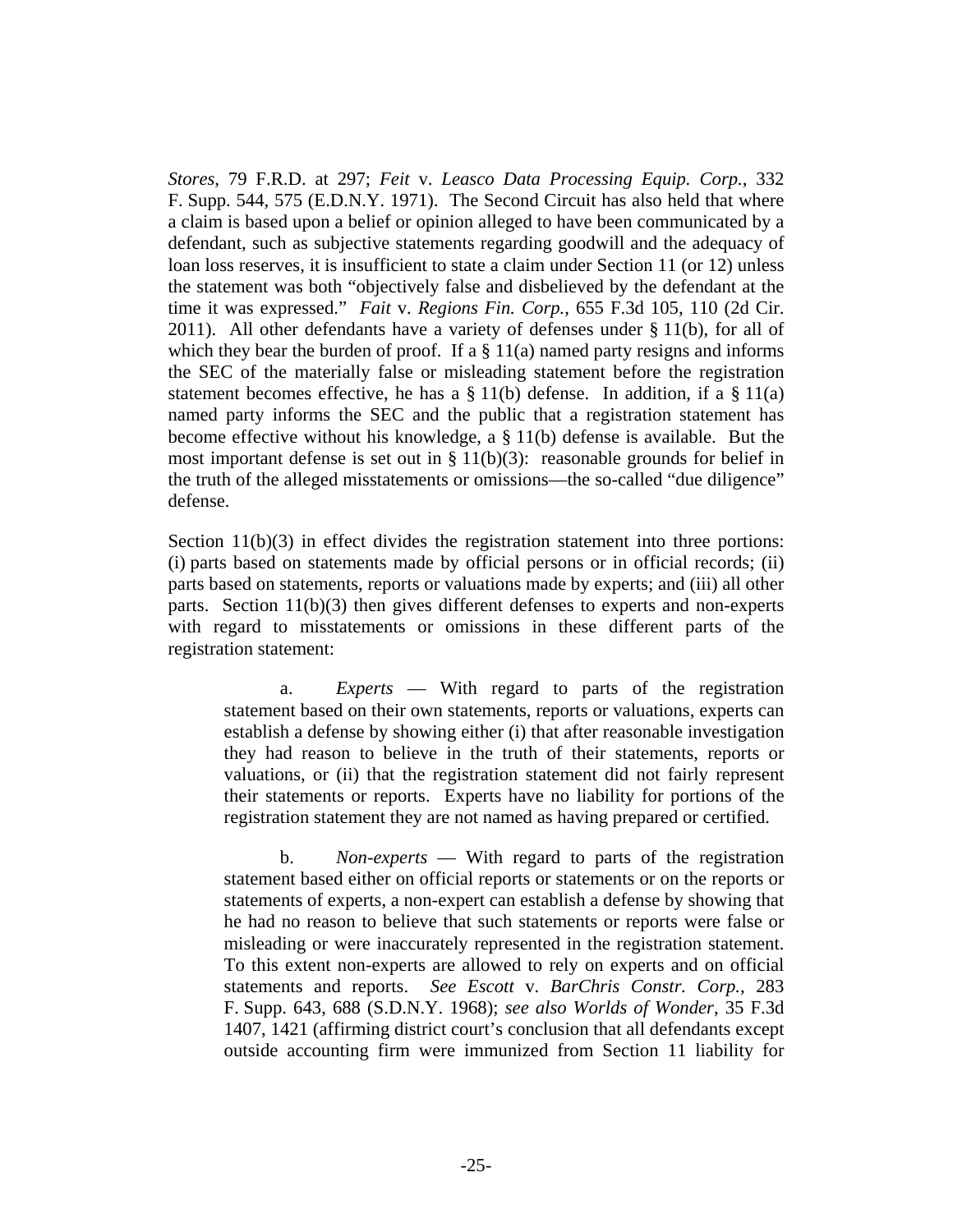errors in the 1987 financial statements); *In re Software Toolworks Inc.*, 50 F.3d 615, 623 (9th Cir. 1994) ("An underwriter need not conduct due diligence into the 'expertised' parts of a prospectus, such as certified financial statements."); *cf. Herman & MacLean*, 459 U.S. at 386 n.22 (noting that certain individuals involved with preparing the registration statement, such as lawyers not acting as "experts," nevertheless cannot be reached by a § 11 action). *But see In re World Com*, *Inc. Sec. Litig.*, 346 F. Supp. 2d 628, 672 (S.D.N.Y. 2004) ("[W]here 'red flags' regarding the reliability of an audited financial statement emerge, mere reliance on an audit will not be sufficient to ward off liability."). With regard to other parts of the registration statement, a non-expert must show that he conducted a reasonable investigation, and that, after such investigation, he had reasonable grounds for believing, and did believe, that the registration statement was neither false nor misleading.

Section 11(c) sets the standard of reasonableness for both experts and non-experts as that required of a prudent man in the management of his own property. *See BarChris*, 283 F. Supp. at 688.

Cases construing  $\S 11(b)(3)$  and  $11(c)$  are few, and the leading cases are still *Leasco*, 332 F. Supp. 544, and *BarChris*, 283 F. Supp. 643. A recent and relatively comprehensive discussion is contained in *World Com*, *Inc.*, 346 F. Supp. 2d at 661-78. These cases establish that whether a  $\S 11(b)(3)$  defense exists must be determined on a case-by-case basis and the magnitude of the duty imposed will vary by party. *Leasco*, 332 F. Supp. at 577-78; *BarChris*, 283 F. Supp. at 682-84. Nevertheless, some generalizations can be made. Management and inside directors of the issuer will be under the highest duty to investigate the truth of the registration statement. Indeed, the duty is so stringent it amounts almost to absolute liability. *Leasco* at 578; *Picard Chemical Inc. Profit Sharing Plan* v. *Perrigo Co.*, 940 F. Supp. 1101, 1131 (W.D. Mich. 1996) (under section 11, "[l]iability against the issuer of a security is almost absolute, even for innocent misstatements; other defendants may resort to a due diligence defense"). Outside directors are under a lesser duty to investigate than are inside directors. *Leasco* at 578; *Goldstein* v. *Alodex Corp.*, 409 F. Supp. 1201, 1203 n.1 (E.D. Pa. 1976); *Laven* v. *Flanagan*, 695 F. Supp. 800, 812 (D.N.J. 1988) (outside directors under "lesser obligation to conduct a painstaking investigation than an inside director with an intimate knowledge of the corporation"). Nevertheless, they must also investigate to some extent and cannot merely accept management's representations that the registration statement is accurate. *BarChris*, 283 F. Supp. at 688; *see also Weinberger* v. *Jackson*, No. C-89-2301-CAL, 1990 U.S. Dist. LEXIS 18394, at \*10-12 (N.D. Cal. Oct. 11, 1990); *Laven*, 695 F. Supp. at 811. Note that courts have articulated different tests for distinguishing between outside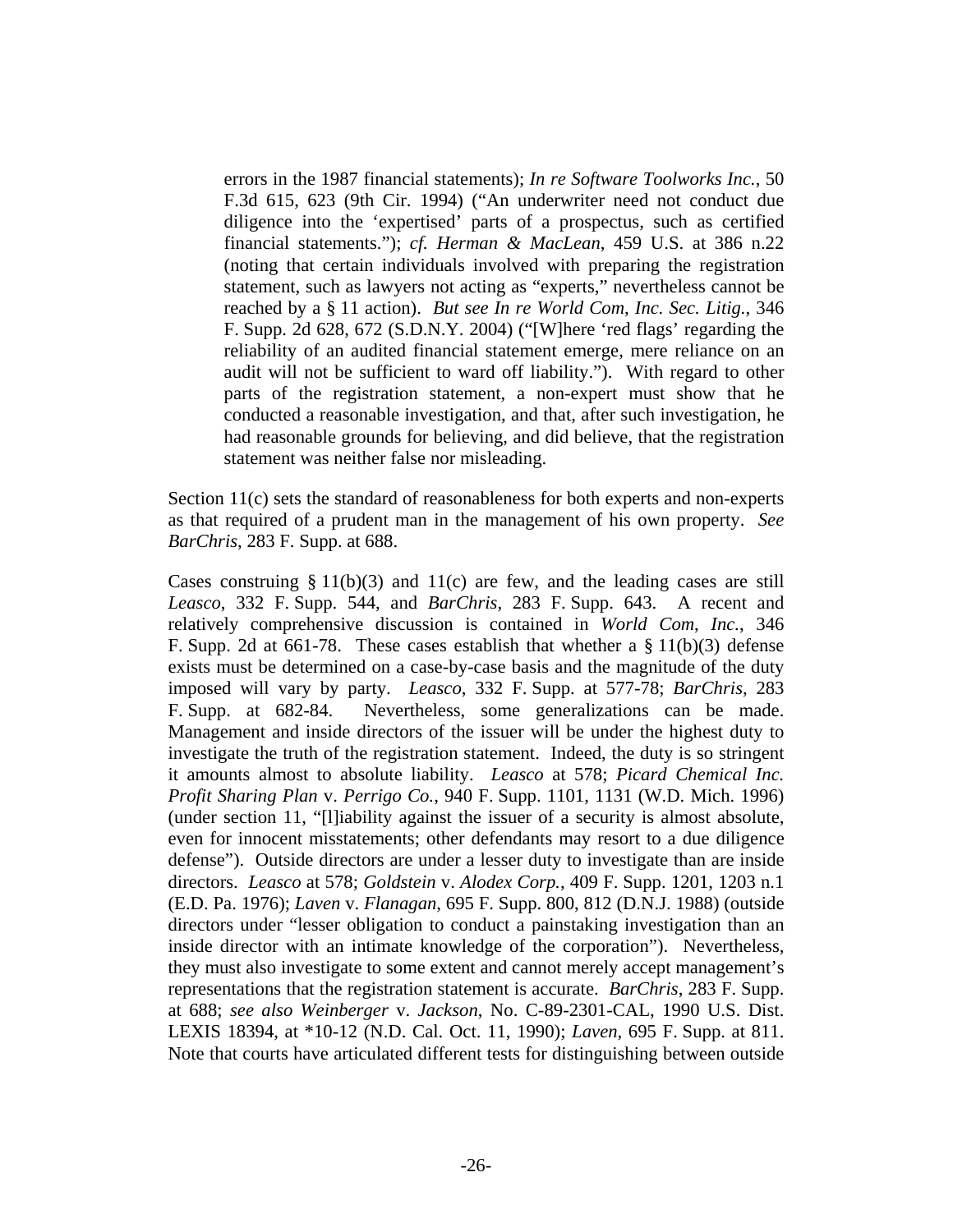and inside directors, and there is no "uniform understanding of who is an outside director within the case law." *World Com*, *Inc.*, 2005 WL 638268, at \*10.

Underwriters, to effectuate the statute's purpose of providing full disclosure to investors, are placed under a high duty to investigate. *BarChris*, 283 F. Supp. at 697. They cannot accept an issuer's representation of facts about itself at face value, but must make an independent attempt at verification. *Leasco*, 332 F. Supp. at 582; *BarChris*, 283 F. Supp. at 697; *Glassman* v. *Computervision Corp.*, 90 F.3d 617, 628 (1st Cir. 1996) (warning that it may be "a failure of due diligence to rely solely on management representations as to the state of the company where those representations can reasonably be verified."). In *In re Int'l Rectifier Sec. Litig.*, 1997 WL 529600, at \*8 (C.D. Cal. 1997), the court synthesized the case law and identified the following factors in assessing the reasonableness of an underwriter's investigation: (1) whether it is familiar with the issuer's finances, management, and operations; (2) whether it had relevant industry knowledge; (3) whether it interviewed the issuer's employees; (4) whether it interviewed the issuer's suppliers or customers or confirmed data with them; and (5) whether it obtained verification from the issuer and its outside accountant that the prospectus was accurate. The underwriter's duty to investigate lasts up to the effective date of the offering. *Glassman*, 90 F.3d at 628.

It is still something of an open question whether each member of an underwriting group must investigate separately or whether the duty to investigate can be delegated to lead underwriters. *BarChris* ruled that where the lead underwriter fails to establish a due diligence defense, other underwriters who relied on the lead underwriter will also be liable, but it reserved the question of whether other underwriters would be shielded from liability if the lead underwriter established a due diligence defense. 283 F. Supp. at 697 n.26. It has been held elsewhere, however, that all underwriters may rely on a successful due diligence defense of lead underwriters to establish a § 11(b)(3) defense. *Competitive Assocs.*, *Inc.*, 1975 U.S. Dist. LEXIS 14230, at \*52-54; *see World Com*, 346 F. Supp. 2d 636 & n.4, 647, 653 (analyzing multiple underwriters as a unitary entity for purposes of assessing due diligence defense, where underwriting group relied on diligence performed by co-lead underwriters). Moreover, a number of courts have found a lead underwriter's due diligence defense sufficiently "common" and "typical" to that of the other underwriters' to meet the requirements of Fed. R. Civ. P. 23 class certification on the rationale that a finding of due diligence on the part of the lead underwriter could exonerate the class members as well. *In re Consumers Power Co. Sec. Litig.*, 105 F.R.D. 583, 612 (E.D. Mich. 1985) (in finding typicality, the court noted that "[t]he underwriting syndicate members . . . sink or swim with the lead underwriter in the typical case."); *Endo* v. *Albertine*, 147 F.R.D. 164, 171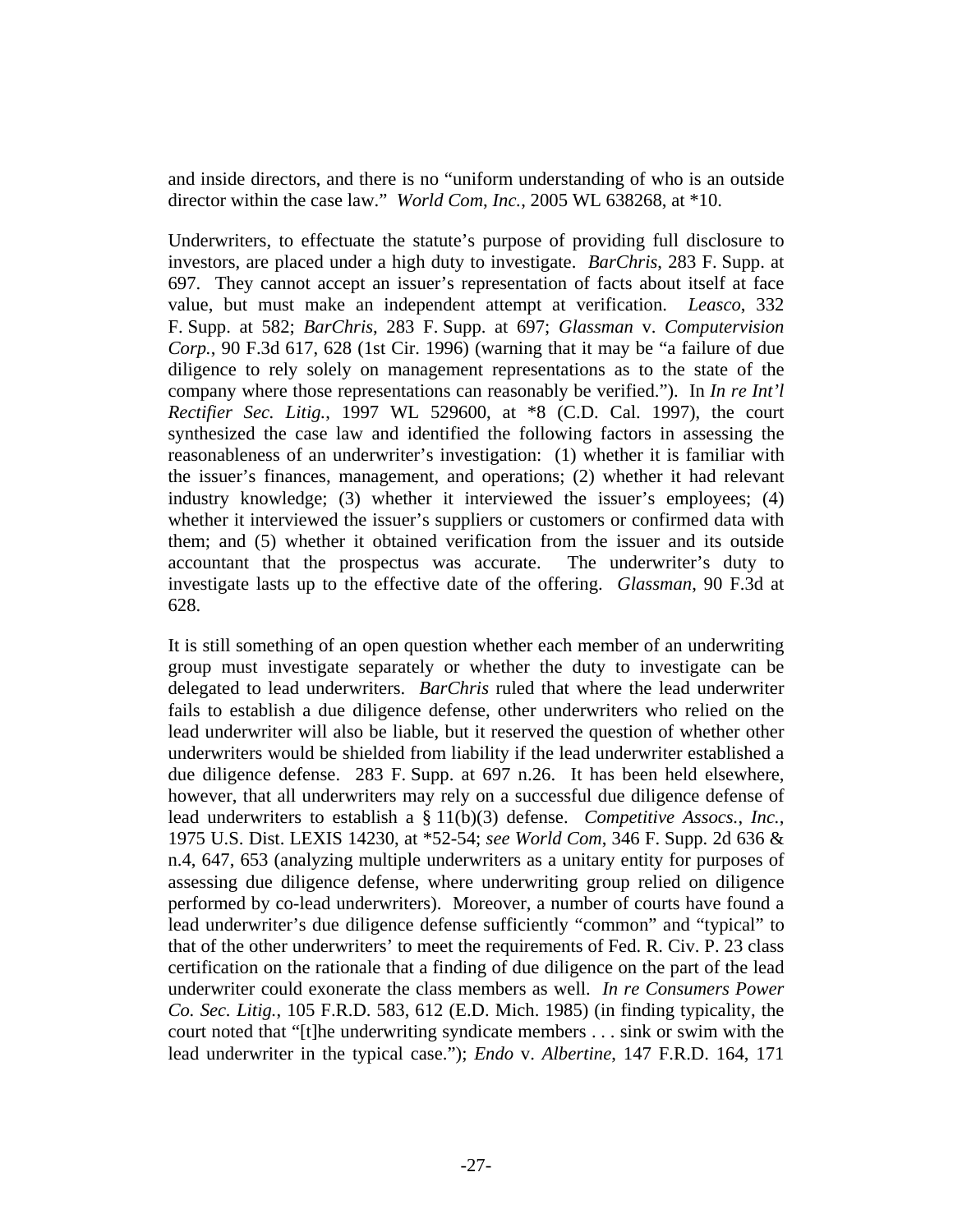(N.D. Ill. 1993); *In re Activision Sec. Litig.*, 621 F. Supp. 415, 434 (N.D. Cal. 1985); *In re Itel Sec. Litig.*, 89 F.R.D. 104, 111-13 (N.D. Cal. 1981); *Gap Stores*, 79 F.R.D. at 302. *But see In re Security Am. Corp. Sec. Litig.*, No. 81 C 3910, 1985 U.S. Dist. LEXIS 17024, at \*16 (N.D. Ill. Aug. 8, 1985) ("[T]he duty of due diligence is imposed on all underwriters regardless of their agreements inter se."). The SEC has suggested that each underwriter must satisfy itself that the lead underwriter's investigation is sufficient. The Obligations of Underwriters, Securities Act Release No. 33-5275, 1972 SEC LEXIS 89, at \*20 (July 26, 1972); *accord Gap Stores*, 79 F.R.D. at 302 (stating that each underwriter "must show that he conducted a reasonable investigation of the registration statement . . . or a reasonable investigation of the [lead underwriter's] methods.").

The degree of investigation required of experts, such as accountants, is largely determined by professional standards. *Monroe* v. *Hughes*, 31 F.3d 772, 774 (9th Cir. 1994); *Hochfelder* v. *Ernst & Ernst*, 503 F.2d 1100, 1108 (7th Cir. 1974), *rev'd on other grounds*, 425 U.S. 185 (1976); *Endo* v. *Albertine*, 863 F. Supp. 708, 728 (N.D. Ill. 1994), *aff'd sub nom. Endo* v. *Arthur Andersen & Co.*, *S.C.*, 163 F.3d 463 (7th Cir. 1999); *BarChris*, 283 F. Supp. at 703; *see also Potts* v. *SEC*, 151 F.3d 810, 812-13 (8th Cir. 1998) (holding that even a concurring partner on an audit must adhere to norms of accounting profession); *Adair* v. *Kaye Kotts Assocs.*, No. 97 Civ. 3375 (SS), 1998 U.S. Dist. LEXIS 3900, at \*14-15 (S.D.N.Y. Mar. 24, 1998) (limiting an accountant's liability to the period his report appears to certify, without requiring him to disclose subsequent events).

In 1982, in connection with its adoption of the integrated disclosure system, the SEC adopted Rule 176 under the Securities Act, which sets forth certain circumstances affecting the determination of what constitutes reasonable investigation and reasonable grounds for belief under § 11. Rule 176 codifies, without elucidating, the vague guidelines established by the case law. As the release announcing adoption of the rule stated, determination of whether a § 11(b)(3) defense has been established must ultimately be made on a case-bycase basis. Adoption of Integrated Disclosure System, Securities Act Release No. 33-6383, 1982 SEC LEXIS 2190, at \*118 (March 3, 1982). *See also In re WorldCom*, *Inc. Sec. Litig.*, 2005 U.S. Dist. LEXIS 4193, at \*16-19 (S.D.N.Y. Mar. 23, 2005) (discussing Rule 176). Rule 176(e), by making the presence or absence of additional ties to the corporation one factor to be considered in determining whether a director has established a defense under § 11(b)(3), makes clear that outside directors are not held as strictly liable as insiders. *See* General Rules and Regulations, Securities Act of 1933, 17 C.F.R. § 230.176(e) (2002).

The one important change effected by the rule occurs in Rule 176(h). Traditionally, underwriters have attempted to establish a  $\S 11(b)(3)$  defense by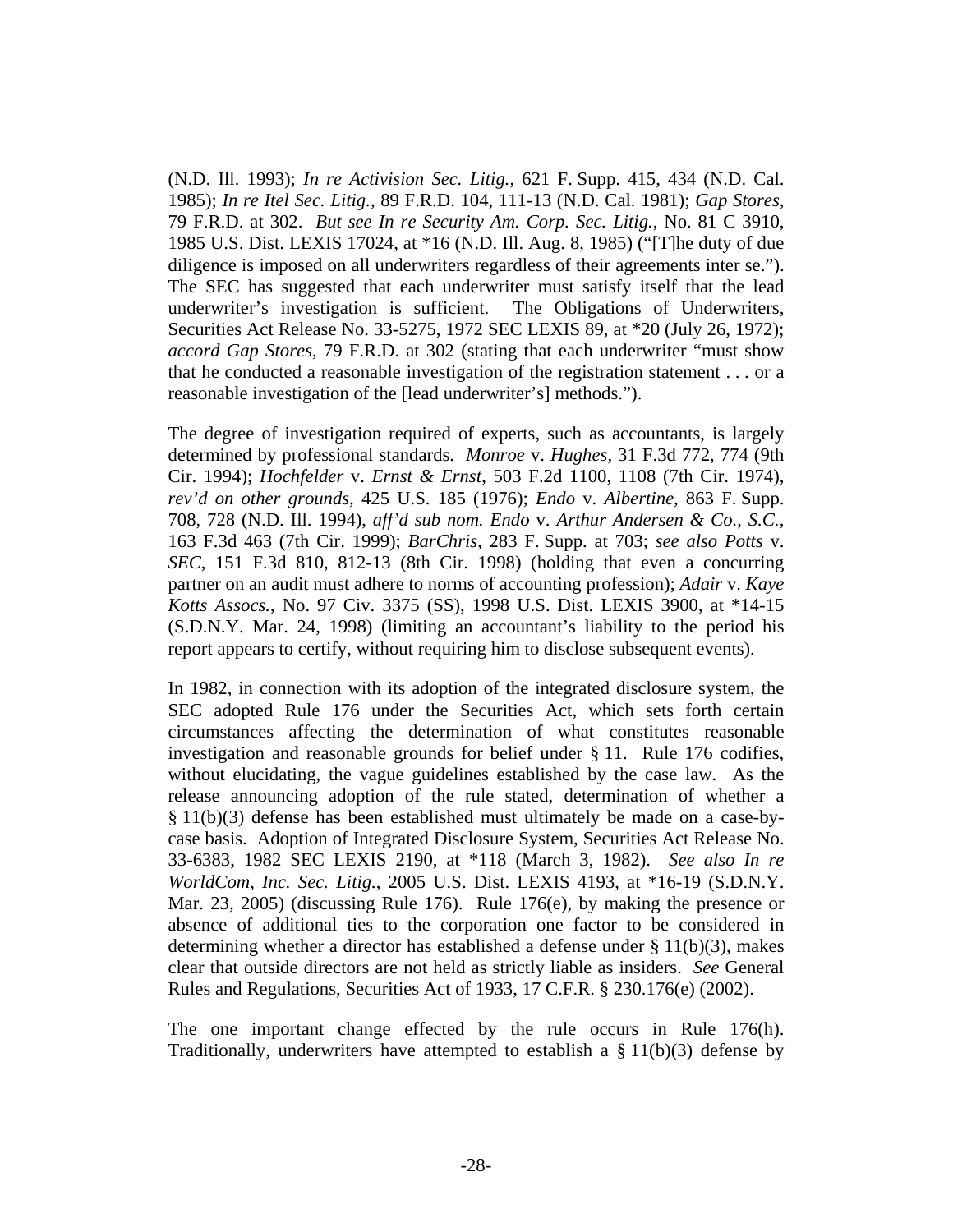conducting "due diligence." *Gap Stores*, 79 F.R.D. at 297-98. With the advent of integrated disclosure and registration statements, consisting in large part of incorporations by reference of Exchange Act filings with which underwriters may have had no connection, this has become more difficult. Accordingly, the SEC was urged to adopt a "safe-harbor" provision for underwriters with regard to incorporations by reference in registration statements. Adoption of Integrated Disclosure System, Securities Act Release No. 33-6383, 1982 SEC LEXIS 2190, at \*117 n.98 (March 3, 1982). The SEC refused, but it adopted Rule 176(h), which makes relevant in a  $\S 11(b)(3)$  inquiry whether a defendant had responsibility for documents incorporated by reference at the time they were filed. 17 C.F.R. § 230.176(h).

## **4. Reliance**

A plaintiff, in almost all cases, need not show that he relied on statements in a registration statement to recover under § 11. *See In re Constar Int'l*, *Inc. Sec. Litig.*, 585 F.3d 774, 783 (3d Cir. 2009); *Rombach* v. *Chang*, 355 F.3d 164, 169 n.4 (2d Cir. 2004); *Westinghouse Elec. Corp.* v. *'21' Int'l Holdings*, *Inc.*, 821 F. Supp. 212, 218 (S.D.N.Y. 1993); *Ahern*, 611 F. Supp. at 1479; *In re Diasonics Sec. Litig.*, 599 F. Supp. 447, 452 (N.D. Cal. 1984). Courts have interpreted § 11 to establish a presumption of reliance upon the registration statement. *See*, *e.g.*, *Barnes* v. *Osofsky*, 373 F.2d 269, 272 (2d Cir. 1967). But, a plaintiff who enters into a binding investment agreement prior to the filing of the registration statement cannot rely on this presumption. *APA Excelsior III L.P.* v. *Premiere Techs.*, *Inc.*, 476 F.3d 1261, 1272 (11th Cir. 2007) ("To say that reliance is 'presumed' is simply not the same thing as saying that reliance is 'irrelevant.'"). *But see Westinghouse*, 821 F. Supp. at 218 ("Reliance is not a factor in a § 11 action, and thus impossibility of reliance can be no bar to a § 11 claim."). Additionally, under  $\S 11(a)$ , when the plaintiff buys the security after an earnings statement has been published for the issuer covering at least twelve months since the effective date of the registration statement, the plaintiff must show reliance; but he need not, by the terms of the statute, show that he actually read the registration statement. *Shores* v. *Sklar*, 647 F.2d 462, 470 n.7 (5th Cir. 1981), *overruled on other grounds by Regents of the Univ. of Cal.* v. *Credit Suisse First Boston*, 482 F.3d 372 (5th Cir. 2007); *Gap Stores*, 79 F.R.D. at 297 n.14.

# **5. Measure of Damages**

Under § 11(e), the measure of a plaintiff's damages is the decline in the value of his securities. This is measured as the difference between the price at which the securities were bought (not to exceed the price at which the securities were offered to the public) and the price at which the securities were sold, if the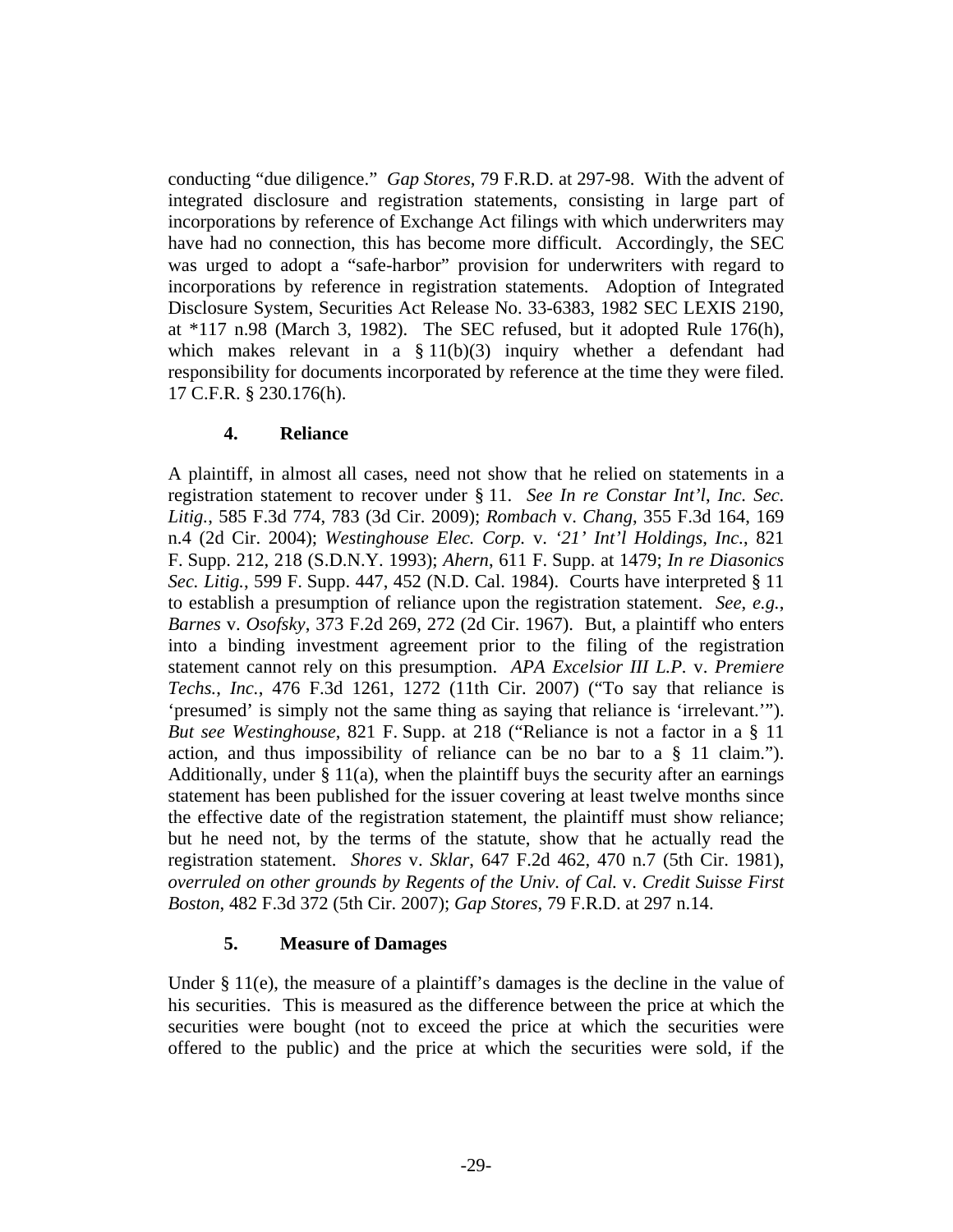securities were sold before suit was filed, or the price as of the date the suit was filed, if the securities are still held as of that date. *Akerman* v. *Oryx Commc'n*, *Inc.*, 810 F.2d 336, 341-42 (2d Cir. 1987). When a § 11 claim is added in an amended complaint, the filing date of the  $\S$  11 suit relates back to the filing date of the initial complaint for remedy purposes. *See Alpern* v. *UtiliCorp United*, *Inc.*, 84 F.3d 1525, 1542-44 (8th Cir. 1996). Section 11's method of measuring damages precludes "benefit-of-the-bargain" damages. *See McMahan & Co.* v. *Wherehouse Entm't*, *Inc.*, 65 F.3d 1044, 1048 (2d Cir. 1995). In addition, any price decline before disclosure of the material misstatement may not be charged to defendants. *Id*. at 1049; *In re Merrill Lynch & Co. Research Reports Sec. Litig.*, 289 F. Supp. 2d 429, 437 (S.D.N.Y. 2003); *see also Beecher* v. *Able*, 435 F. Supp. 397, 407 (S.D.N.Y. 1975). If the price of the securities declines after the suit is filed, the plaintiff cannot recover for this further decline. But if the price rises after the suit is filed, damages are reduced. *See In re Cendant Corp. Litig.*, 264 F.3d 201, 228 n.8 (3d Cir. 2001).

There is no upper limit, other than the total value of the offering in question, to the liability under  $\S 11$  of defendants other than underwriters. But under  $\S 11(e)$ no underwriter can be liable for more than the offering value of the securities underwritten by that underwriter, unless such underwriter received special compensation from the issuer that other underwriters did not receive. Punitive damages are not recoverable under either the Securities Act or the Exchange Act. *See Globus* v. *Law Research Serv.*, *Inc.*, 418 F.2d 1276, 1284 (2d Cir. 1969) (the Securities Act); *Green* v. *Wolf Corp.*, 406 F.2d 291 (2d Cir. 1968) (the Exchange Act).

#### **6. Causation and Standing**

Under  $\S 11(e)$ , a plaintiff does not have to show that a decline in the value of his securities was caused by a material misstatement or omission in the registration statement. *In re Constar*, 585 F.3d at 783 ("In a § 11 case, plaintiffs do not have the burden of proving causation . . ."). But a defendant can mitigate damages by showing that such decline was due to factors other than the misstatement or omission. *Id.* This affirmative defense is referred to as "negative causation." *In re Adams Golf*, 381 F.3d at 277 (so holding but declining to allow the affirmative defense to be used to dismiss the complaint pursuant to Rule 12(b)(6)). *See also Akerman*, 810 F.2d at 340; *McMahan & Co.* v. *Wherehouse Entm't Inc.*, 65 F.3d 1044, 1048 (2d Cir. 1995); *Collins* v. *Signetics Corp.*, 605 F.2d 110, 114-16 (3d Cir. 1979), *overruling on other grounds recognized*, *Craftmatic Sec. Litig.* v. *Kraftsow*, 890 F.2d 628 (3d Cir. 1989). Since there is no causation requirement in § 11 cases, the Third Circuit has ruled that, in those cases, there is no need for a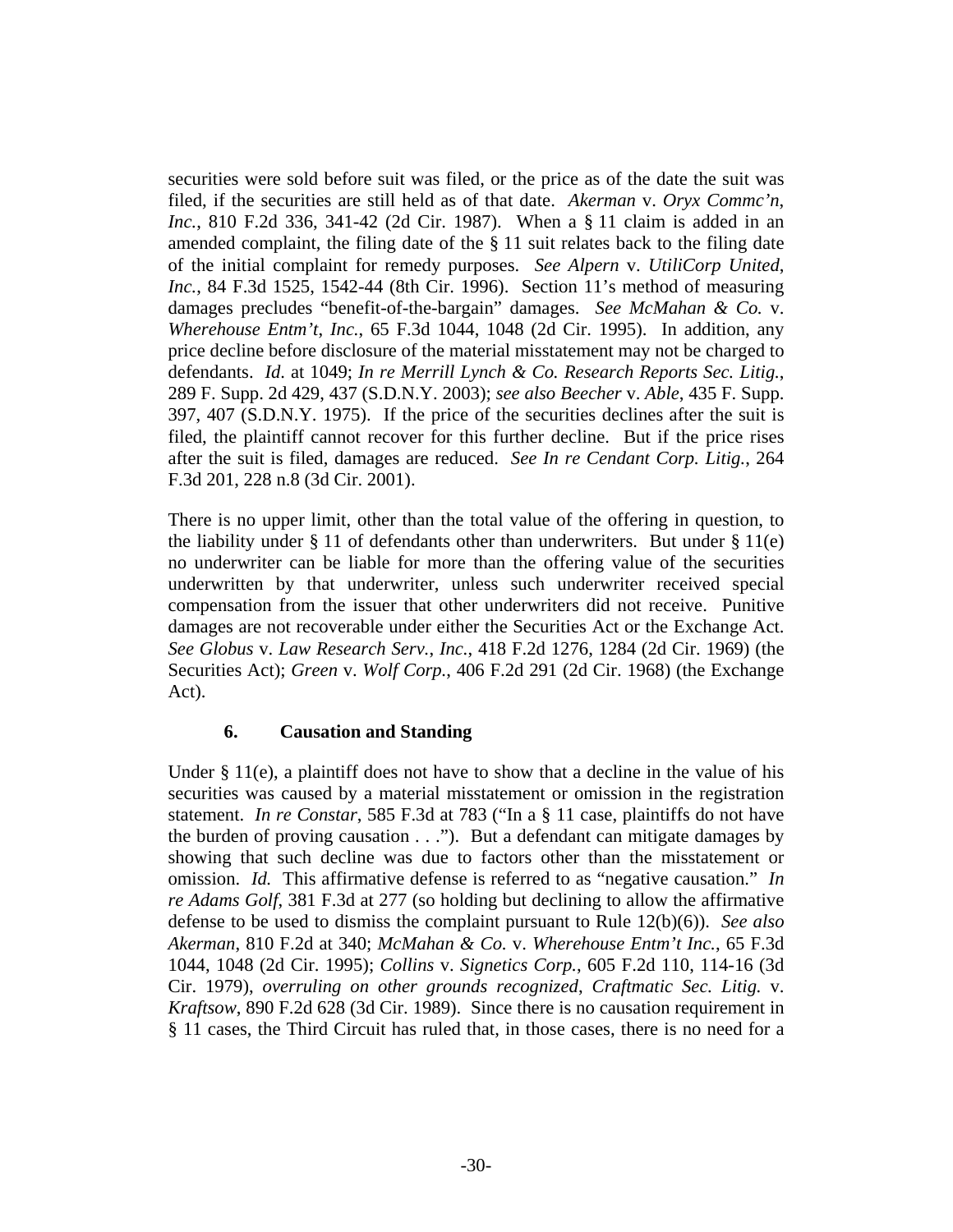determination of whether the market for a company's stock is efficient, as there would be in a § 10(b) case. *In re Constar*, 585 F.3d at 783.

Several courts have held, moreover, that to have standing to pursue a claim under § 11, a plaintiff "must plead that [his] stock was issued pursuant to the public offering[s] alleged to be defective." *Bernstein* v. *Crazy Eddie*, *Inc.*, 702 F. Supp. 962, 972 (E.D.N.Y. 1988), *vacated on other grounds*, 714 F. Supp. 1285 (E.D.N.Y. 1989). Most courts have held that stock purchased in a secondary market is "issued pursuant to the public offering," *id.*, if the plaintiffs can "'trace' their securities to the challenged registration." *Adair* v. *Bristol Tech. Sys.*, *Inc.*, 179 F.R.D. 126, 130-33 (S.D.N.Y. 1998); *see also Lee* v. *Ernst & Young*, *LLP*, 294 F.3d 969, 978 (8th Cir. 2002); *Joseph* v. *Wiles*, 223 F.3d 1155, 1159-61 (10th Cir. 2000); *Hertzberg* v. *Dignity Partners*, *Inc.*, 191 F.3d 1076, 1079-82 (9th Cir. 1999); *Barnes* v. *Osofsky*, 373 F.2d 269, 271-73 (2d Cir. 1967); *In re Complete Mgmt. Inc. Sec. Litig.*, 153 F. Supp. 2d 314, 338-39 (S.D.N.Y. 2001); *Giarraputo* v. *UNUMprovident Corp.*, No. 99-301-P-C, 2000 U.S. Dist. LEXIS 19138, at \*32 (D. Me. Nov. 8, 2000); *Schwartz* v. *Celestial Seasonings*, *Inc.*, 178 F.R.D. 545, 555-56 (D. Colo. 1998); *In re ZZZZ Best Sec. Litig.*, No. CV-87-3574-RSWL (Bx), 1994 U.S. Dist. LEXIS 21590, at \*11-12 (C.D. Cal. Oct. 26, 1994). A plaintiff must affirmatively plead this "tracing" requirement. *Crazy Eddie*, *Inc.*, 702 F. Supp. at 972. However, only purchasers, not sellers, of securities have standing under Sections 11 and 12. The Tenth Circuit has held that a "forced" sale due to a merger that changed the character of shares did not render the holder of those shares a "buyer" of a security so as to have standing under the Securities Act. *Katz* v. *Gerardi*, 655 F.3d 1212, 1221-23 (10th Cir. 2011).

In the wake of the *Gustafson* v. *Alloyd Co.*, 513 U.S. 561 (1995) opinion, discussed *infra*, which limited standing under § 12(2) to securities transactions that require a prospectus, some courts had restricted  $\S 11$  standing to primary purchasers from the initial offering. *See*, *e.g.*, *McKowan Lowe & Co.*, *Ltd.* v. *Jasmine Ltd.*, 127 F. Supp. 2d 516, 543-44 (D.N.J. 2000), *vacated in part on other grounds*, 295 F.3d 380 (3d Cir. 2002); *Warden* v. *Crown Am. Realty Trust*, No. 96-25J, 1998 U.S. Dist. LEXIS 16194, at \*5-10 (W.D. Pa. Oct. 15, 1998), *aff'd mem.*, 229 F.3d 1140 (3d Cir. 2000). This interpretation of § 11 standing currently seems to be the law of the Third Circuit. *See Shapiro* v. *UJB Fin. Corp.*, 964 F.2d 272, 286 (3d Cir. 1992) ("If plaintiffs' shares were purchased in the secondary market, they would not be linked to a registration statement filed during the class period, and the § 11 claim would fail."). However, even after *Gustafson*, a majority of district courts in the Second Circuit held that § 11 standing is not limited to purchasers who directly participated in the public offering covered by the allegedly misleading registration statement and prospectus; instead, "secondary market purchasers" may sue "where a registration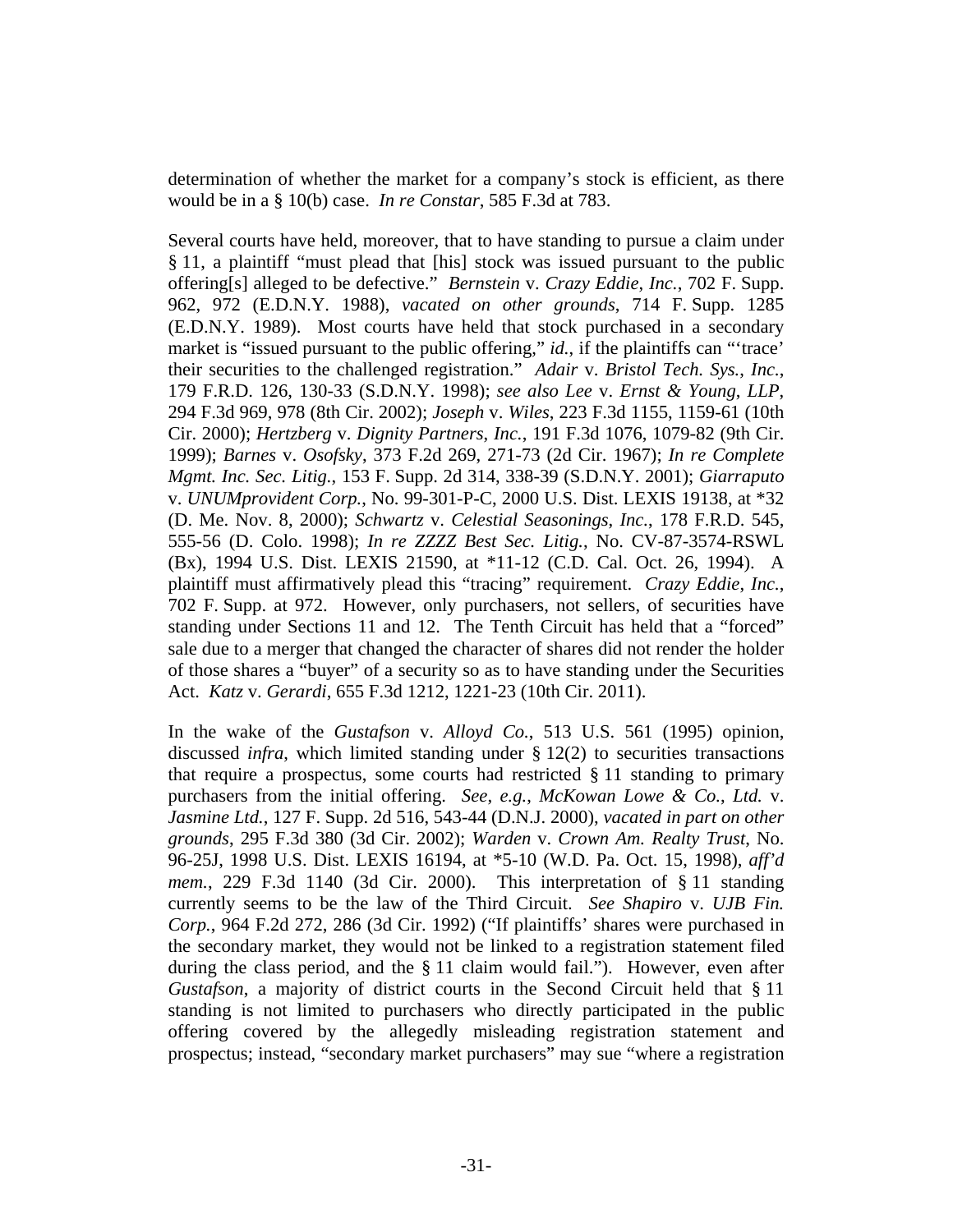statement was false or misleading." *Dorchester Investors* v. *Peak TrENDS Trust*, No. 99 Civ. 4696 (LMM), 2002 U.S. Dist. LEXIS 3067, at \*17-19 (S.D.N.Y. Feb. 25, 2002) (citing cases with similar holdings); *In re Twinlab Corp. Sec. Litig.*, 103 F. Supp. 2d 193, 202 (E.D.N.Y. 2000) (holding that plaintiffs who purchased stock "pursuant to and/or traceable to the Registration Statement" have standing). The Second Circuit spoke definitively in *DeMaria* v. *Andersen*, holding that "aftermarket purchasers who can trace their shares to an allegedly misleading registration statement have standing to sue under § 11 of the 1933 Act." 318 F.3d 170, 178 (2d Cir. 2003). *Cf. Krim* v. *pcOrder.com*, *Inc.*, 402 F.3d 489, 502 (5th Cir. 2005) (stating that aftermarket purchasers may have standing to sue but rejecting the statistical tracing method to establish the connection between the securities purchased and the allegedly misleading registration statement). Moreover, a plaintiff who participated in only some of the issuer's multiple offerings still has standing to sue on behalf of all buyers who participated in all offerings if the plaintiff participated in at least one offering pursuant to each of the issuer's shelf registration statements. *In re Citigroup*, *Inc. Bond Litig.*, No. 08 Civ. 9522, 2010 U.S. Dist. LEXIS 69257, at \*41-44 (S.D.N.Y. Jul. 12, 2010). The Fifth, Eighth, Ninth and Tenth Circuits also have refused to limit § 11 standing after *Gustafson* to direct purchasers in the public offering. *See Rosenzweig* v. *Azurix Corp.*, 332 F.3d 854, 871-73 (5th Cir. 2003); *Lee* v. *Ernst & Young*, *LLP*, 294 F.3d 969 (8th Cir. 2002); *Hertzberg*, 191 F.3d at 1080-81; *Joseph*, 223 F.3d at 1159.

Once other securities not issued pursuant to the offering in question enter the market, however, persons acquiring their shares in the aftermarket will not be able to trace those shares to the offering and, therefore, will not be able to establish a § 11 claim. *Krim*, 420 F.3d at 496, 500; *In re Dynegy*, *Inc. Sec. Litig.*, 2005 WL 807076 (S.D. Tex. Mar. 10, 2005); *In re Initial Pub. Offering Sec. Litig.*, 227 F.R.D. 65, 120 (S.D.N.Y. 2004), *vacated on other grounds and remanded*, 471 F.3d 24 (2d Cir. 2006); *see also Davidco Investors*, *LLC* v. *Anchor Glass Container Corp.*, 2006 WL 547989, at \*23 (M.D. Fla., Mar. 6, 2006). A purchaser who acquired stock between the filing of an initial registration statement and the filing of a misleading amendment has also been held to be unable to trace his securities to a defective statement. *Guenther* v. *Cooper Life Sciences*, *Inc.*, 759 F. Supp. 1437, 1440 (N.D. Cal. 1990).

#### **7. Statute of Limitations**

Like actions brought under  $\S 12$ , actions brought under  $\S 11$  are subject to the limitations period set forth in § 13 of the Securities Act. Actions under § 11 must be brought within one year from the time of discovery of the untrue statement or omission, or from the time such discovery should have been made by the exercise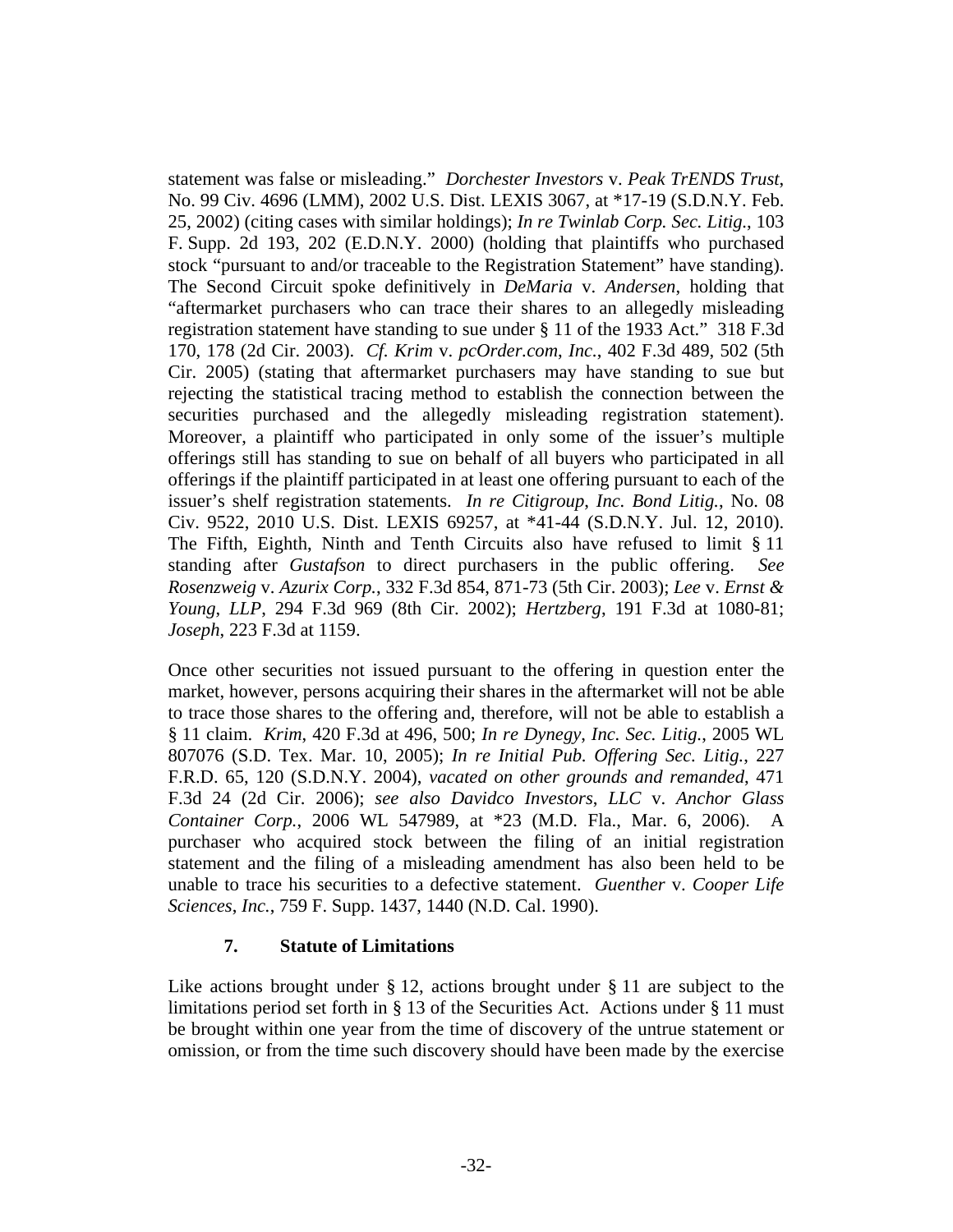of reasonable diligence, and in no case more than three years after the security was first offered to the public. *SEC* v. *Seaboard Corp.*, 677 F.2d 1301, 1308 (9th Cir. 1982). Inquiry notice may be triggered by public disclosures about the financial condition of the corporation, other lawsuits alleging fraud committed by the defendants, suspension of trading in the issuer's stock, public reports of federal or state investigations of the issuer, notice that the issuer has filed for bankruptcy or a sharp decline in the issuer's stock value. *In re Infonet Servs. Corp. Sec. Litig.*, 310 F. Supp. 2d 1106, 1113-14, 1116 (C.D. Cal. 2003). While any one of these events may not be determinative, the cumulative effect of two or more of them may well require that a purchaser of a registered security commence a Section 11 action within one year of these events. *Id.* at 1114, 1116 (finding Section 11 claim time-barred under Section 13 due to ample "storm warnings" more than one year prior to filing); *see also Livid Holdings Ltd.* v. *Salomon Smith Barney*, *Inc.*, 416 F.3d 940, 951 (9th Cir. 2005) (stating the Ninth Circuit standard as "inquiry-plus-due diligence" and holding that notice is not triggered by "financial problems alone"); *La Grasta* v. *First Union Sec. Inc.*, 358 F.3d 840, 849 (11th Cir. 2004) (refusing to "adopt a bright-line rule that a certain price drop within a certain period of time constitutes inquiry notice as a matter of law"); *In re CBT Group PLC Sec. Litig.*, No. C-98-21014-RMW, 2000 U.S. Dist. LEXIS 19214 (N.D. Cal. Dec. 29, 2000). *See generally Fogarazzo* v. *Lehman Bros.*, *Inc.*, 341 F. Supp. 2d 274, 298 (S.D.N.Y. 2004) (defining as "extraordinary" defendant's burden for establishing that inquiry notice was triggered). While SEC Rule 430B "permits issuers to make disclosures by prospectus supplement that previously would have required a post-effective amendment to the registration statement," when information material to investors is provided only at the time securities are marketed to the public via lengthy prospectus supplements, the statute of limitations for Section 11 liability begins anew as of the date each prospectus supplement is filed. *Fed. Housing Fin. Agency* v. *UBS Ams., Inc.*, No. 11 Civ. 5201(DLC), 2012 WL 2400263, at \*4-\*5 (S.D.N.Y. June 26, 2012). The new Sarbanes-Oxley statute of limitations has been held not to apply to Section 11 of the Securities Act because claims based on this provision do not "sound in fraud," as required by Section 804 of Sarbanes-Oxley, but rather are based on strict liability or negligence. *In re WorldCom*, *Inc. Sec. Litig.*, 294 F. Supp. 2d 431, 441 (S.D.N.Y. 2003)*, vacated on other grounds and remanded*, 496 F.3d 245 (2d Cir. 2007); *In re Alstom SA*, 406 F. Supp. 2d 402, 414 (S.D.N.Y. 2005) (citing cases); *Friedman* v. *Rayovac Corp.*, 295 F. Supp. 2d 957 (W.D. Wis. 2003). *See also In re Enron Corp. Sec.*, *Derivative & ERISA Litig.*, 2004 WL 405886, at \*12  $(S.D.$  Tex. Feb. 24, 2004) (stating that "where Section 11 and Section  $12(a)(2)$ claims do not require a showing of fraudulent intent, but are based on negligence or strict liability, section 804's enlarged statute of limitations does not apply, but Section 13 governs.").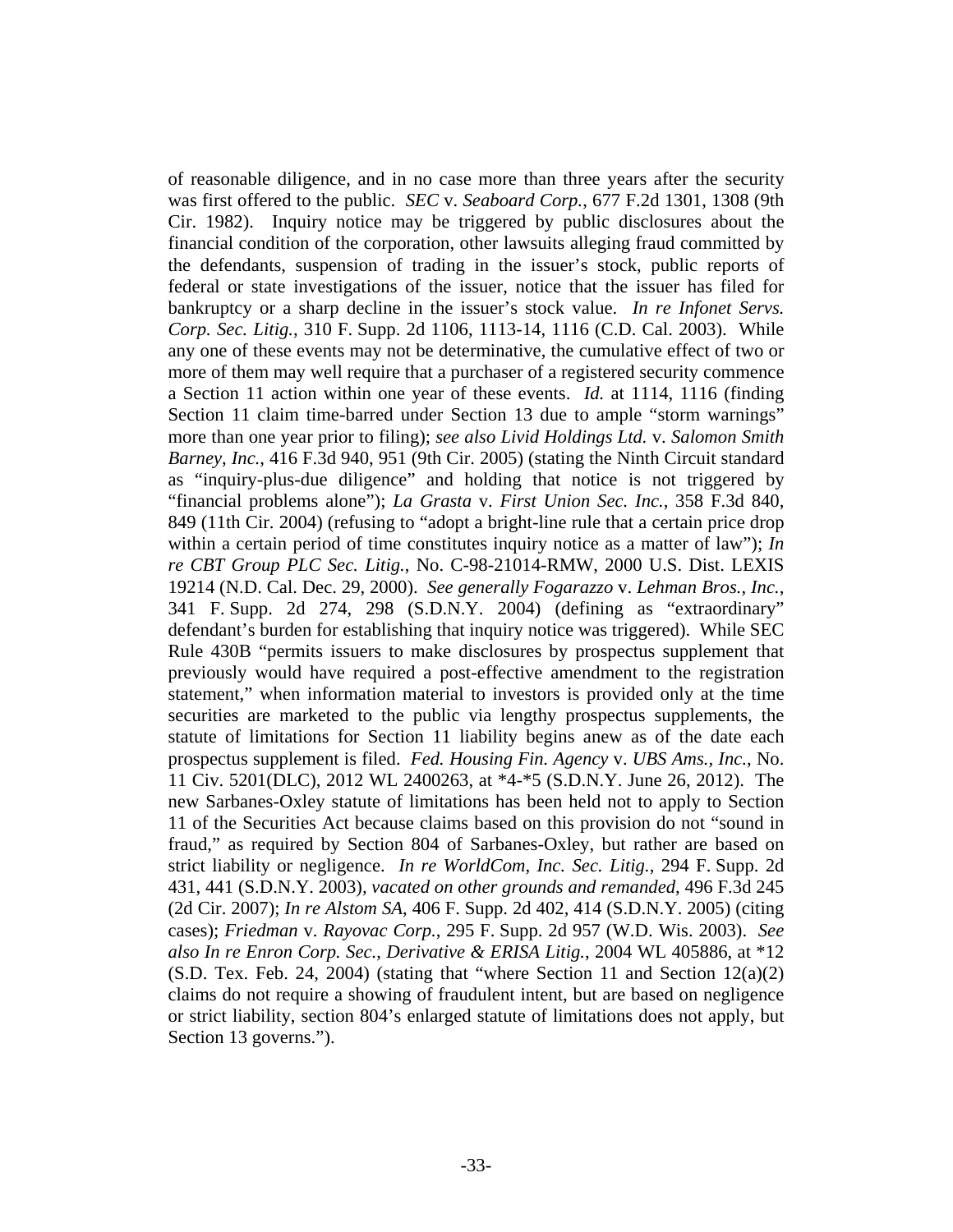# **8. Contribution**

Section 11(f) specifically states that any person who becomes liable under § 11 may recover contribution from any other person who, if sued separately, would have been liable for the same payment, unless the person seeking contribution was guilty of *fraudulent* misrepresentation and the other person was not. Thus, where liability is based on strict liability or negligent misrepresentation contribution is available, but where liability is based on fraud it may not be. By the terms of § 11(f), where contribution is available it is on a *pro rata* basis as in contract, rather than a fault basis as in tort. *But see* Section IV.E, *infra*.

# **C. Section 12**

Under § 12(1) (renumbered § 12(a)(1) by the Reform Act but referred to herein as § 12(1) in keeping with current convention) any person who offers or sells a security required to be registered under the Securities Act but not registered is liable to the person purchasing the security. Section 12(1) creates a right of action only for the solicitation or sale of securities in violation of § 5. *Pinter* v. *Dahl*, 486 U.S. 622, 641-47 (1988).

Under § 12(2) (renumbered § 12(a)(2) by the Reform Act but referred to herein as § 12(2) in keeping with current convention) any person who by use of any means of interstate commerce offers or sells a security on the basis of a materially false or misleading prospectus or materially false or misleading oral statements is liable to the person purchasing from him, unless he can show that he did not know, and could not in the exercise of reasonable care have known, of the falsehood or omission. *See Litwin* v. *Blackstone Group, L.P.*, 634 F.3d 706 (2d Cir. 2011) (complaint adequately alleged violation of  $\S 12(a)(2)$  for failure of initial public offering prospectus of private equity company to disclose material adverse trends concerning its investments in portfolio companies). Liability can be based on a prospectus other than that required under § 5 of the Securities Act; any offering circular will do. *See*, *e.g.*, *Sanders* v. *John Nuveen & Co.*, 619 F.2d 1222, 1227 (7th Cir. 1980) (finding commercial paper reports to be prospectuses).

In *Gustafson* v. *Alloyd Co.*, 513 U.S. 561 (1995), the Supreme Court resolved a long-standing split in the circuits by holding that  $\S 12(2)$  does not apply to a private contract for a secondary market sale of securities. *Compare Pacific Dunlop Holdings Inc.* v. *Allen & Co.*, 993 F.2d 578 (7th Cir. 1993) (applying § 12(2) to secondary transactions), *abrogated by Gustafson*, *with Ballay* v. *Legg Mason Wood Walker*, *Inc.*, 925 F.2d 682 (3d Cir. 1991) (holding § 12(2) inapplicable to secondary transactions). The Court concluded that, based on an examination of both the definition of "prospectus" in  $\S 2(10)$  and the provisions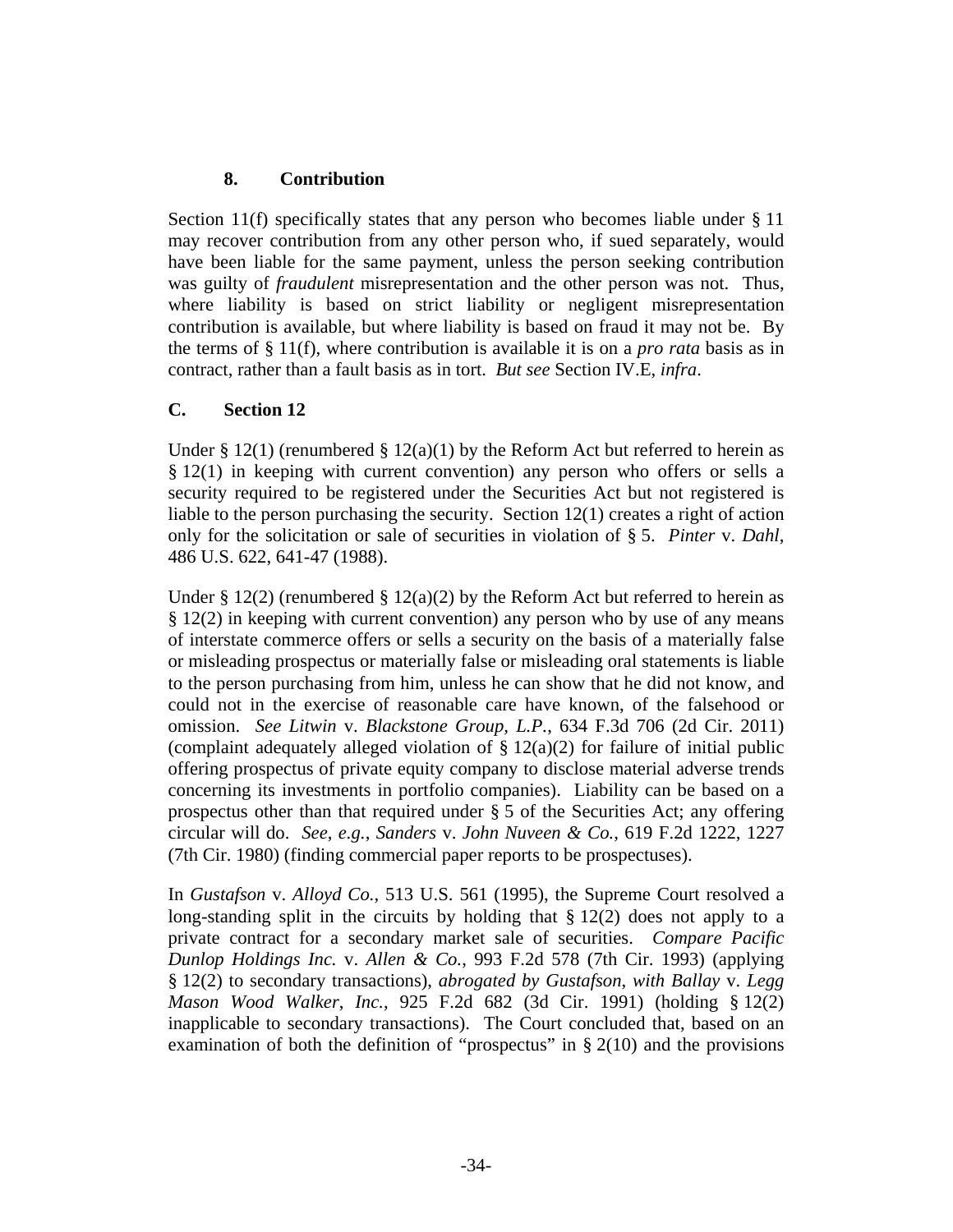of § 10 (which describe the information that must be contained in a prospectus for registered securities), "the word 'prospectus' is a term of art referring to a document that describes a public offering of securities by an issuer or controlling shareholder." *Gustafson*, 513 U.S. at 583-84. Thus, the Court held that a privately negotiated contract for the sale of corporate stock that included representations and warranties of the sellers that the buyers claimed were not true was not a "prospectus." Accordingly, the buyers could not maintain a  $\S 12(2)$ claim.

Unlike § 11 and § 12(1), which apply only to securities subject to the requirements of  $\S 5$  of the Securities Act,  $\S 12(2)$  applies to all securities except those exempted from the Securities Act by  $\S 3(a)(2)$ . The Supreme Court's decision in *Gustafson*, however, leaves unclear the applicability of § 12(2) to private placement offerings. While on its facts *Gustafson* addressed only a private contract for the sale of previously issued stock, the Court's broad language, confining the term "prospectus" to "documents related to public offerings by an issuer or its controlling shareholders," and stating that "the liability imposed by § 12(2) cannot attach unless there is an obligation to distribute the prospectus in the first place (or unless there is an exemption)," 513 U.S. at 569-571, could be read to preclude suit under  $\S 12(2)$  by a plaintiff complaining of a misrepresentation in a private placement offering memorandum. Justice Ginsburg, in her dissent, read the Court's decision in such a manner, stating that, according to the majority, "[c]ommunications during . . . a private placement are not 'prospectuses' . . . and thus are not covered by § 12(2)." *Id.* at 596 (Ginsburg, J., dissenting). Such a holding would conflict with the prior decisions of every court of appeals to consider the issue, each of which held that private placements are subject to § 12(2). *See id.* at 602 (Ginsburg, J., dissenting) (citing cases).

Since *Gustafson*, a number of courts have held that § 12(2) does not apply to offerings made by means of a private placement memorandum. *See*, *e.g.*, *Lewis* v. *Fresne*, 252 F.3d 352, 358 (5th Cir. 2001); *Maldonado* v. *Dominguez*, 137 F.3d 1, 8-9 (1st Cir. 1998); *Whirlpool Fin. Corp.* v. *GN Holdings*, *Inc.*, 67 F.3d 605, 609 n.2 (7th Cir. 1995); *Joseph* v. *Wiles*, 223 F.3d 1155, 1161 (10th Cir. 2000); *Vannest* v. *Sage*, *Rutty & Co.*, 960 F. Supp. 651, 655 (W.D.N.Y. 1997); *In re JWP*, *Inc. Sec. Litig.*, 928 F. Supp. 1239, 1259 (S.D.N.Y. 1996). Moreover, the Second Circuit has held that a  $\S 12(2)$  action cannot be maintained by a plaintiff who acquires securities through a private transaction even where the marketing of the securities relied on a prospectus prepared for a public offering. *Yung* v. *Lee*, 432 F.3d 142 (2d Cir. 2005).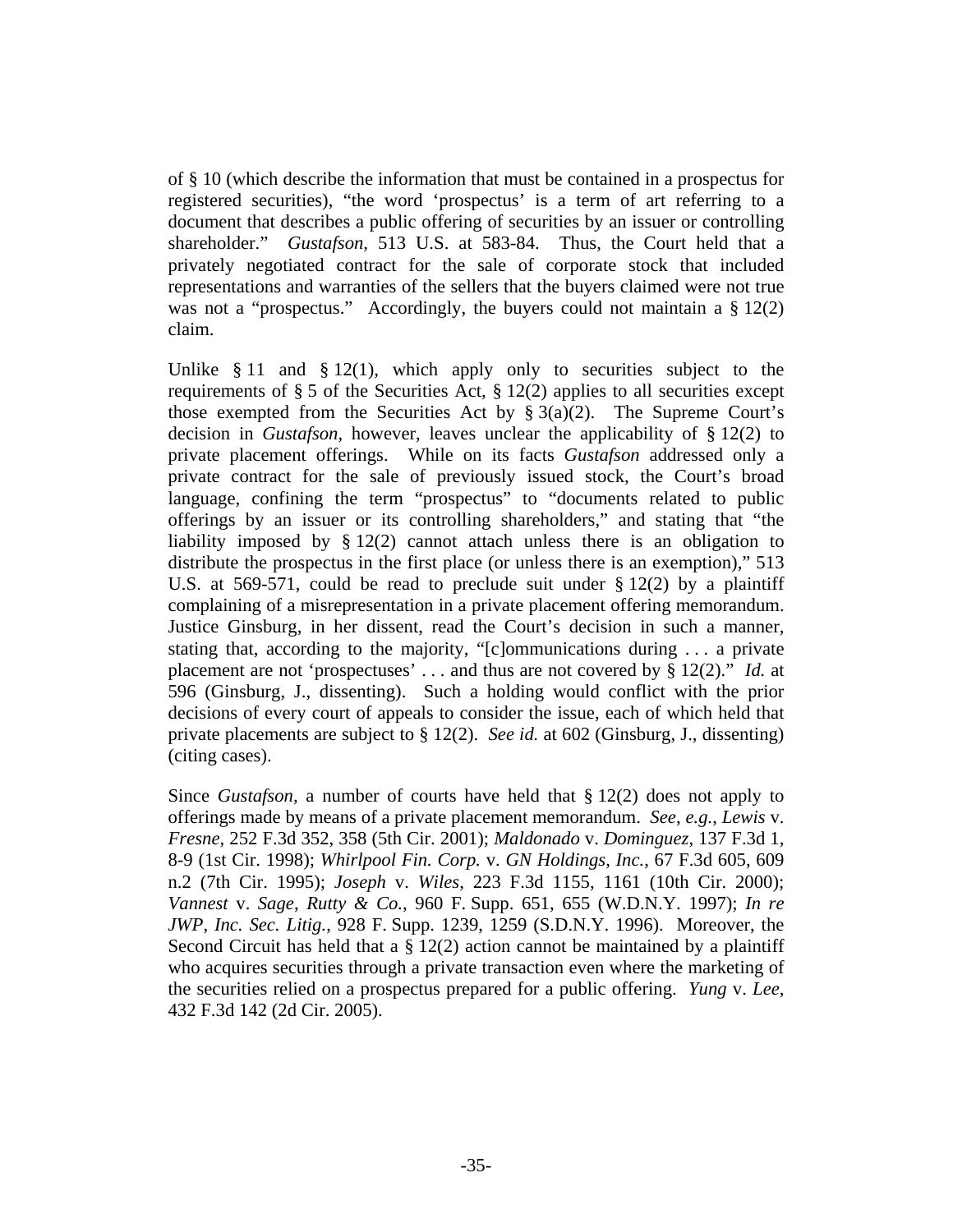### **1. Persons Liable**

Section 12 states that "[a]ny person who . . . offers or sells a security" in violation of its substantive provisions "shall be liable to the person purchasing such security from him." This "privity" requirement has been interpreted to mean that underwriters could not be liable under  $\S 12(2)$  to persons who did not purchase from them. *Competitive Assocs.*, *Inc.* v. *Int'l Health Scis.*, *Inc.*, 1975 U.S. Dist. LEXIS 14230, at \*42-43. Prior to December 1, 2005, it had generally been held that an issuer that engages in no solicitation could not be liable under  $\S 12(2)$ where the securities were distributed pursuant to a firm commitment underwriting. *Lone Star Ladies Inv. Club* v. *Schlotzsky's Inc.*, 238 F.3d 363, 370 (5th Cir. 2001) ("a buyer cannot recover against *his* seller's seller") (emphasis in original); *Shaw* v. *Digital Equip. Corp.*, 82 F.3d 1194, 1215-16 (1st Cir. 1996), *abrogated by statute on other grounds*, 15 U.S.C. § 78u(4)(b)(2); *Collins* v. *Signetics Corp.*, 605 F.2d 110, 113, *questioned in Pinter* v. *Dahl*, 486 U.S. at 644; *Credit Suisse First Boston Corp.* v. *ARM Fin. Group*, *Inc.*, No. 99 Civ. 12046 (WHP), 2001 U.S. Dist. LEXIS 3332, at \*28-29 (S.D.N.Y. Mar. 27, 2001); *Lalor* v. *Omtool*, *Ltd.*, No. 99-469-M, 2000 U.S. Dist. LEXIS 18675, at \*19-21 (D.N.H. Dec. 14, 2000); *PPM Am.*, *Inc.* v. *Marriott Corp.*, 853 F. Supp. 860, 874-75 (D. Md. 1994). *See also In re Infonet Servs*. *Corp.*, 310 F. Supp. 2d at 1101 (serving on the Board of Directors and signing the Prospectus and Registration Statement does not constitute active solicitation). *But see Abell* v. *Potomac Ins. Co.*, 858 F.2d 1104, 1114 (5th Cir. 1988) ("It *might* be said that everyone who invested in the initial offering bought from the . . . issuer.") (emphasis in original), *vacated on other grounds sub nom. Fryar* v. *Abell*, 492 U.S. 914 (1989); *Milman* v. *Box Hill Sys. Corp.*, 72 F. Supp. 2d 220, 229-30 (S.D.N.Y. 1999); *In re Portal Software*, *Inc. Sec. Litig.*, No. C-03-5138 VRW, 2006 U.S. Dist. LEXIS 61589, at \*11-12 (N.D. Cal. Aug. 17, 2006) (denying motion to dismiss § 12(2) claims because plaintiffs had adequately alleged defendant's "seller" status).

The SEC changed the rules in 2005 to hold issuers in primary offerings liable as sellers under § 12(2) even when the sales occur through underwriters. SEC Securities Offering Reform, Securities Act Release No. 8591, Exchange Act Release No. 52,056, Investment Company Act Release No. 26,993, Fed. Sec. L. Rep. ¶ 87,421 (Dec. 1, 2005); 17 C.F.R. § 230.159A. The SEC believed that "an issuer offering or selling its securities in a registered offering pursuant to a registration statement containing a prospectus that it has prepared and filed, or by means of other communications that are offers made by or on behalf of or used or referred to by the issuer can be viewed as soliciting purchases of the issuer's registered securities," and thus the uncertainty regarding issuer liability in a primary offering was unwarranted. Release No. 33-8591 at 82,427. Under Rule 159A, the issuer of a security sold to a person in its primary offering or initial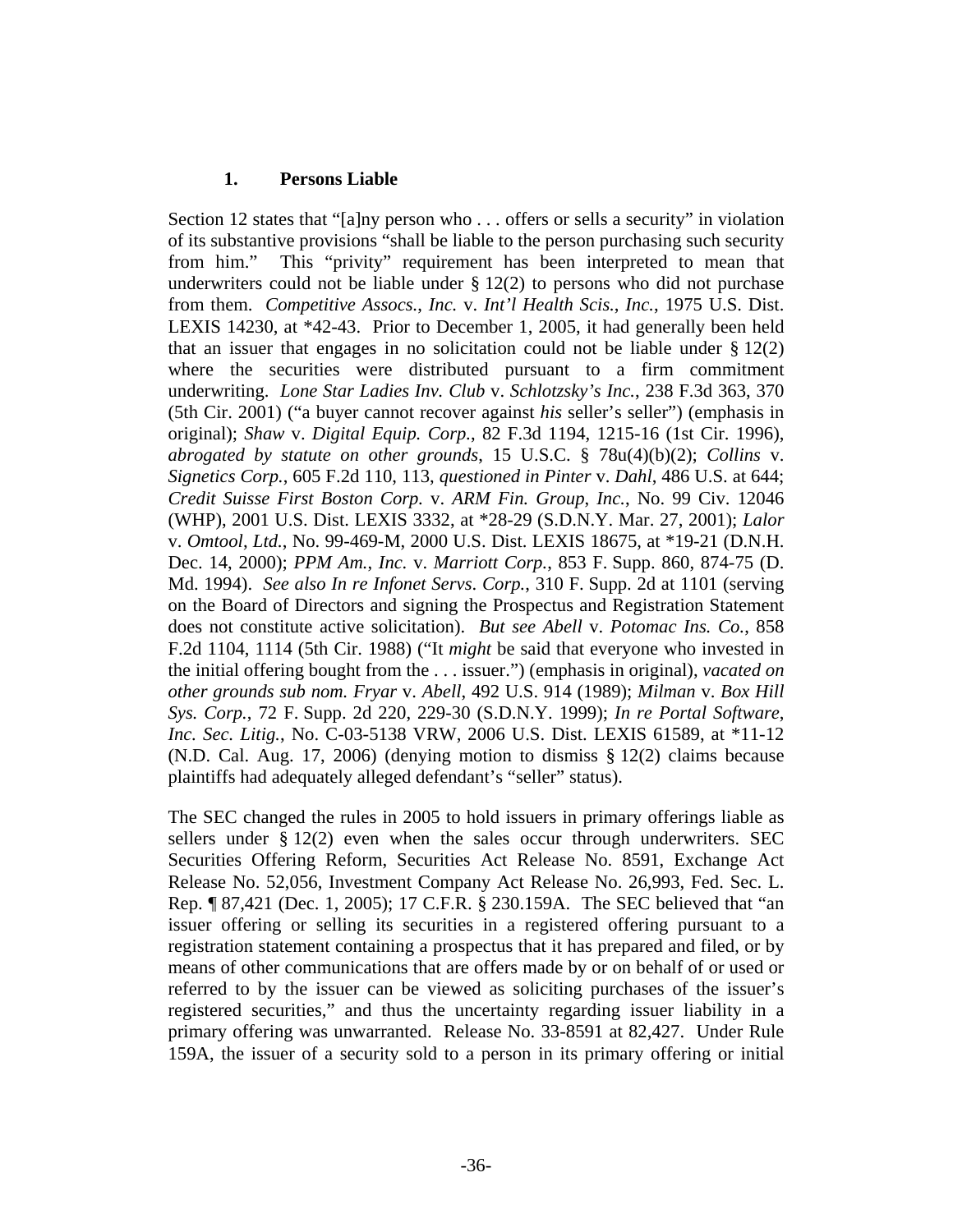distribution is considered a seller under  $\S 12(2)$  if the securities were sold by means of any of a number of communications, which roughly include:

(1) A preliminary prospectus or prospectus of the issuer required by Rule 424;

(2) A free writing prospectus, as defined by Rule 405, prepared by or on behalf of the issuer or used or referred to by the issuer;

(3) A part of any other free writing prospectus or advertisement pursuant to Rule 482 "relating to the offering and containing material information about the issuer or its securities provided by or on behalf of the issuer"; and

(4) "Any other communication that is an offer in the offering made by the issuer to such person."

#### 17 C.F.R. § 230.159A.

In 1988, the Supreme Court resolved a conflict that had previously existed among the circuits regarding the privity requirement under  $\S 12(1)$ . The Court rejected the Fifth Circuit's requirement that the defendant be a "substantial factor" in causing the plaintiff to purchase the security, holding instead that  $\S 12(1)$  only applied to the "owner who passed title, or other interest in the security, to the buyer for value," or a person "who successfully solicit[ed] the purchase, motivated at least in part by a desire to serve his own financial interest or those of the securities owner." *Pinter*, 486 U.S. at 647; *see also Harelson* v. *Miller Fin. Corp.*, 854 F.2d 1141, 1142 (9th Cir. 1988). "The *Pinter* Court emphasized that Section 12 liability depends on the 'defendant's relationship with the plaintiffpurchaser.'" *In re Am. Bank Note Holographics*, *Inc. Sec. Litig.*, 93 F. Supp. 2d 424, 438 (S.D.N.Y. 2000) (quoting *Pinter*, 486 U.S. at 651).

Although the Court noted that most courts and commentators have not defined the defendant class of  $\S 12(1)$  differently from that of  $\S 12(2)$ , it nonetheless expressly declined to decide the scope of a statutory "seller" for purposes of § 12(2). *See Pinter*, 486 U.S. at 642 n.20. After *Pinter*, it thus remained unclear whether the application of  $\S 12(2)$  would be limited to the same defendants as under § 12(1). *See Schlifke* v. *Seafirst Corp.*, 866 F.2d 935, 940 (7th Cir. 1989).

Prior to *Pinter*, different courts defined the defendant class for a § 12(2) violation differently. The Second Circuit had found that "nonselling collateral participants" could be liable even in the absence of privity, provided that the plaintiff could show the defendant possessed the requisite scienter, *i.e.*, "knowing or intentional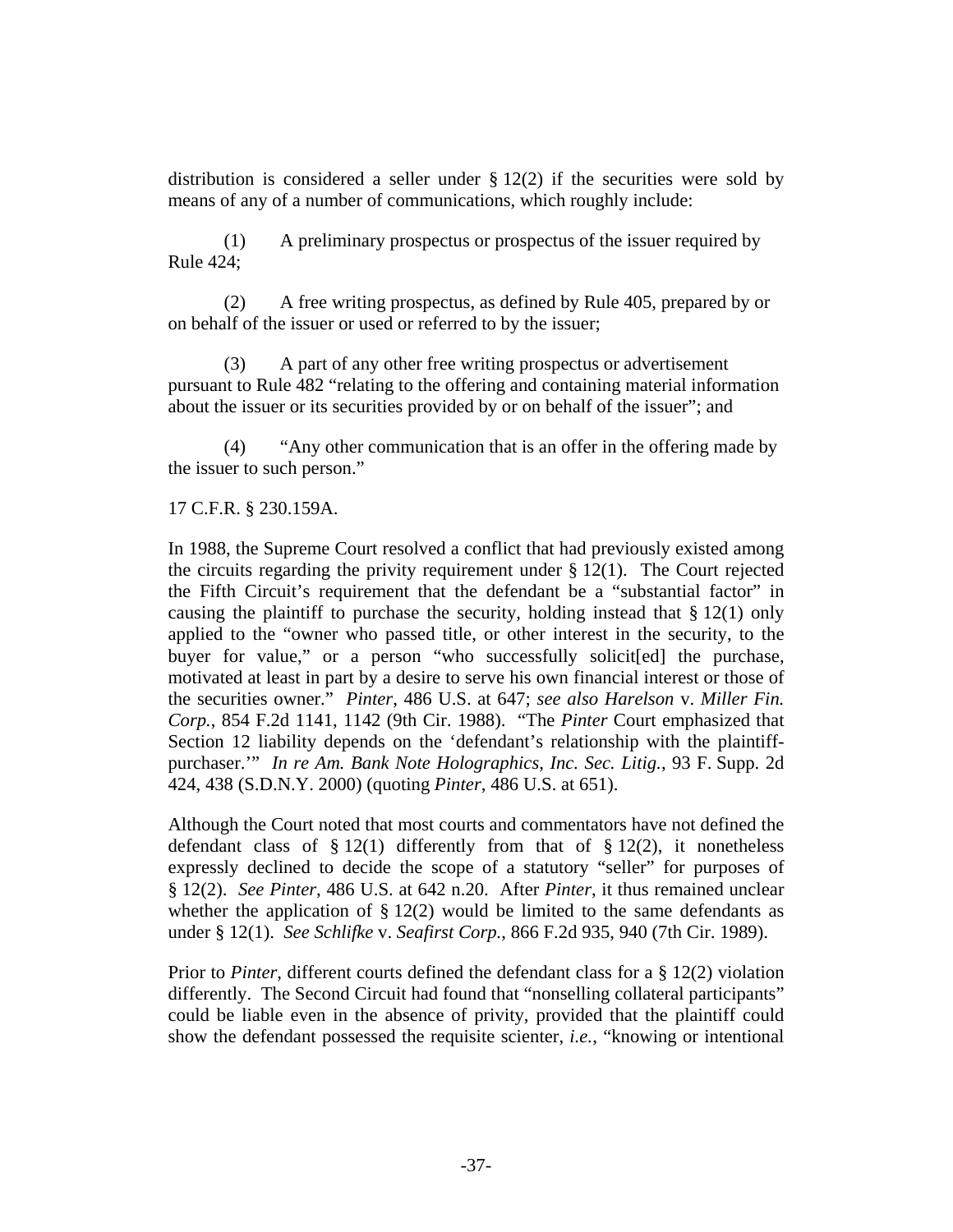misconduct." *Wilson* v. *Ruffa & Hanover*, *P.C.*, 844 F.2d 81, 85 (2d Cir. 1988), *vacated sub nom.*, *Wilson* v. *Saintine Exploration and Drilling Corp.*, 872 F.2d 1124 (2d Cir. 1989). The Third and Seventh Circuits required that title pass directly from the defendant to the plaintiff for a § 12(2) claim to exist. *Sanders* v. *John Nuveen & Co.*, 619 F.2d 1222, 1226 (7th Cir. 1980); *Collins* v. *Signetics Corp.*, 605 F.2d 110, 113 (3d Cir. 1979), *questioned in Pinter*, 486 U.S. at 622; *see also Barker* v. *Henderson*, *Franklin*, *Starnes & Holt*, 797 F.2d 490, 494 (7th Cir. 1986) (stating that law firm and accounting firm which rendered services in connection with the sale of securities by a corporation cannot be § 12(2) sellers). *But cf. Schlueter* v. *Cozad*, 674 F. Supp. 1351, 1355-56 (C.D. Ill. 1987) (holding that privity requirement under *Sanders* can include active solicitation of sale even though someone else transfers title to purchaser). The Fourth, Fifth, Sixth, Eighth, Ninth and Eleventh Circuits did not require title to pass directly from the defendant to the plaintiff; rather, they only required that the defendant's actions be both "necessary to" and be a "substantial factor" in causing (language that *Pinter* subsequently rejected in the § 12(1) context) the securities sale to take place. *See*, *e.g.*, *Jett* v. *Sunderman*, 840 F.2d 1487, 1491 (9th Cir. 1988), *abrogated on other grounds by Moore* v. *Kayport Package Exp.*, *Inc.*, 885 F.2d 531 (9th Cir. 1989); *Adalman* v. *Baker*, *Watts & Co.*, 807 F.2d 359, 363 (4th Cir. 1986); *Foster* v. *Jesup & Lamont Sec. Co.*, 759 F.2d 838, 843-44 (11th Cir. 1985); *Davis* v. *Avco Fin. Servs.*, *Inc.*, 739 F.2d 1057, 1067-68 (6th Cir. 1984); *SEC* v. *Seaboard Corp.*, 677 F.2d 1289, 1294 (9th Cir. 1982); *Stokes* v. *Lokken*, 644 F.2d 779, 785 (8th Cir. 1981); *Pharo* v. *Smith*, 621 F.2d 656, 667 (5th Cir. 1980).

The trend since *Pinter* appears to be that courts will apply *Pinter*'s standard in the context of a § 12(2) claim. Indeed, the First, Second, Third, Fifth, Sixth, Seventh, Ninth and Eleventh Circuits have applied the Supreme Court's  $\S 12(1)$  holding to § 12(2). *See*, *e.g.*, *Shaw*, 82 F.3d at 1214, *abrogated by statute on other grounds*, 15 U.S.C. § 78u(4)(b)(2); *Wilson*, 872 F.2d at 1126; *Capri* v. *Murphy*, 856 F.2d 473, 478 (2d Cir. 1988); *Craftmatic Sec. Litig.* v. *Kraftsow*, 890 F.2d 628, 636 (3d Cir. 1989); *Abell*, 858 F.2d at 1115; *Smith* v. *Am. Nat'l Bank & Trust Co.*, 982 F.2d 936, 941-42 (6th Cir. 1992); *Ackerman* v. *Schwartz*, 947 F.2d 841, 844-45 (7th Cir. 1991); *Moore*, 885 F.2d at 536; *Ryder Int'l Corp.* v. *First Am. Nat'l Bank*, 943 F.2d 1521, 1527-30 (11th Cir. 1991); *see also In re Twinlab Corp. Sec. Litig.*, 103 F. Supp. 2d 193, 204-05 (E.D.N.Y. 2000) (holding that issuer could be held liable despite "firm commitment underwriting" when issuer solicited sales of its stock for financial gain). District courts in the Fourth, Eighth, Tenth and District of Columbia Circuits have also held that *Pinter* holds the answer in the context of  $\S 12(2)$ , thereby providing some support for this proposition in every circuit. *See*, *e.g.*, *Allison* v. *Bank One*, No. 91-S-1422, 91-S-1423, 1994 U.S.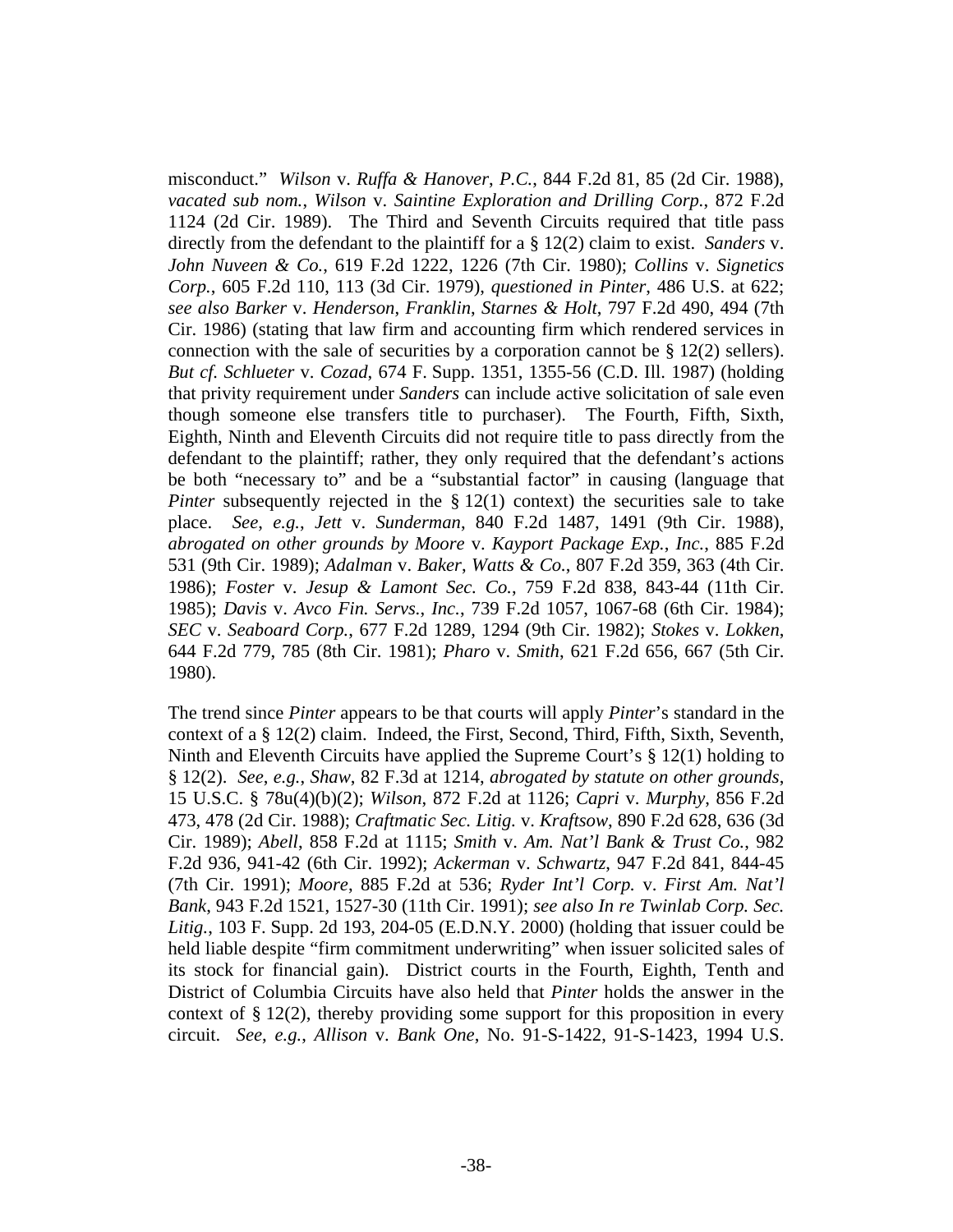Dist. LEXIS 11265, at \*6-7 (D. Colo. Jan. 7, 1994); *In re RAC Mortg. Inv. Corp. Sec. Litig.*, 765 F. Supp. 860, 865-66 (D. Md. 1991); *Suppa* v. *Montano*, No. 87- 0636-CV-W-3, 1989 U.S. Dist. LEXIS 5682, at \*13-16 (W.D. Mo. Feb. 28, 1989); *Mix* v. *E.F. Hutton & Co.*, 720 F. Supp. 8, 9 (D.D.C. 1989).

Courts applying the *Pinter* standard to § 12(2) claims have generally held that lawyers and accountants who merely perform professional services without active solicitation are not "sellers" under § 12(2). *See Ackerman*, 947 F.2d at 844-45; *Moore*, 885 F.2d at 537 (drawing distinction between the act of solicitation and assisting in the solicitation effort, and dismissing  $\S 12(2)$  claim against attorneys and accountants); *Wilson*, 872 F.2d at 1127 (dismissing § 12(2) claim against law firm that committed "ministerial act" of mailing and copying private placement memorandum); *Buford White Lumber Co. Profit Sharing & Sav. Plan & Trust* v. *Octagon Props.*, *Ltd.*, 740 F. Supp. 1553, 1558 (W.D. Okla. 1989) (holding that a law firm which prepares prospectus motivated by desire to benefit itself and/or its client is not a "seller" or "solicitor" under § 12(2)). Similarly, a broker acting merely as an agent of the purchaser who does not engage in any solicitation may avoid § 12(2) liability. *Montcalm County Bd. of Comm'rs* v. *McDonald & Co. Sec.*, *Inc.*, 833 F. Supp. 1225, 1233 (W.D. Mich. 1993) (collection of a commission does not convert broker into seller under § 12(2)); *Ryder Int'l Corp.*, 943 F.2d at 1531; *Merrill Lynch*, *Pierce*, *Fenner & Smith*, *Inc.* v. *Cheng*, 697 F. Supp. 1224, 1228-29 (D.D.C. 1988).

Courts have not taken a uniform approach to the applicability of  $\S 12(2)$  to parties whose major contribution to the sale of securities is participation in the preparation of the prospectus. *Compare Craftmatic Sec. Litig.*, 890 F.2d at 636 (stating that an issuer is not liable under § 12 solely on the basis of its involvement in preparation of the prospectus); *In re Westinghouse Sec. Litig.*, 832 F. Supp. 948, 985 (W.D. Pa. 1993) ("[P]reparation of financial statements and prospectuses . . . are not considered part of the solicitation process. . . ."), *rev'd on other grounds*, 90 F.3d 696 (3d Cir. 1996); *In re Gas Reclamation*, *Inc. Sec. Litig.*, 733 F. Supp. 713, 724 (S.D.N.Y. 1990) (finding agent of surety who participated in preparation of prospectus not liable under § 12(2) absent evidence that he had more than minimal contact with investors), *appeal dismissed sub nom. Abish* v. *N.W. Nat'l Ins. Co.*, 924 F.2d 448 (2d Cir. 1991), *with Capri* v. *Murphy*, 856 F.2d at 478 (deciding that general partners of coal mining venture qualify as "sellers" under § 12(2) through preparation and circulation of misleading prospectus despite lack of direct communication with investors); *Suppa*, 1989 U.S. Dist. LEXIS 5682, at \*16 ("The Court has little difficulty determining that those who prepare and disseminate a materially false prospectus, even though they do not actually sell the security, may be held liable as an offeror under section 12(2)."). As indicated by the cases cited above, a defendant's liability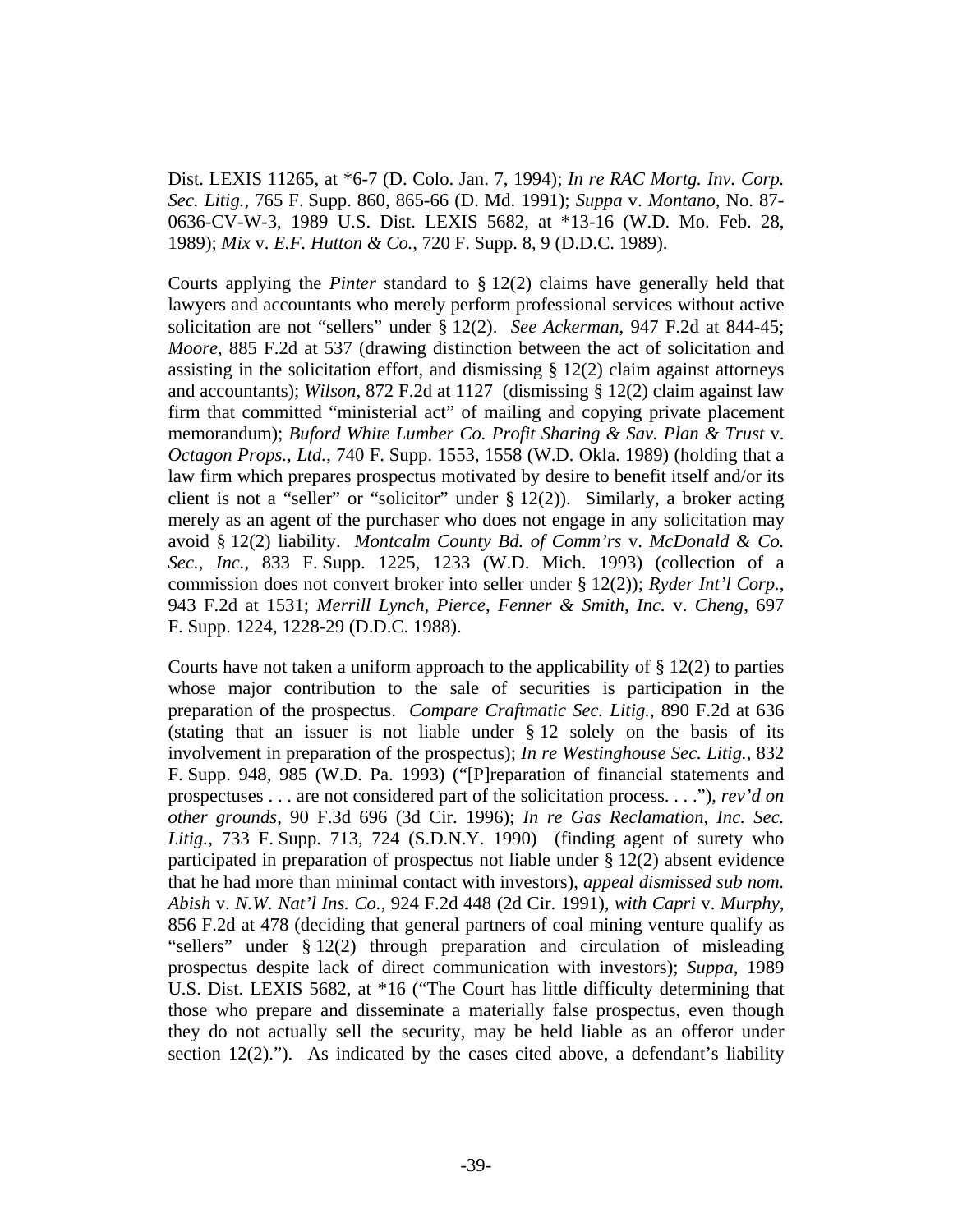may depend on the extent to which that party engaged in activities involving the dissemination of the prospectus over and beyond its mere preparation.

Use of secondary liability concepts, discussed in Part V below, has also attenuated somewhat the privity requirement of § 12.

## **2. Scienter and Defenses**

Under  $\S 12(1)$  there is no requirement that plaintiff show scienter or even negligence: a person who sells securities in violation of the registration provisions of the Securities Act is strictly liable. *Pinter*, 486 U.S. at 638; *Raiford* v. *Buslease*, *Inc.*, 825 F.2d 351, 354 (11th Cir. 1987). The Supreme Court's decision in *Pinter* makes clear that an *in pari delicto* defense is available under § 12(1). *See* the discussion of defenses under Rule 10b-5, *infra* Section III.A.10.

Nor is there a requirement under  $\S 12(2)$  that a plaintiff show scienter or negligence. However, under Section 27A(c) of the Securities Act, which was added by the Reform Act, no liability will attach in a private action based on certain statutorily defined "forward-looking statements" unless the plaintiff proves actual knowledge of the false or misleading nature of the statement on the part of a natural person making the statement or on the part of an executive officer approving the statement made on behalf of a business entity. 15 U.S.C.A. § 77z-2(c)(1)(B). *See* Part I.E. *supra*. Generally, a plaintiff who shows that his seller made materially false or misleading statements or used a materially false or misleading prospectus, and that the plaintiff had no knowledge of any untruth or omission, has established his case. *In re Adams Golf*, *Inc. Sec. Litig.*, 381 F.3d at 274; *Currie* v. *Cayman Res. Corp.*, 835 F.2d 780, 782-83 (11th Cir. 1988); *Hill York Corp.* v. *Am. Int'l Franchises*, *Inc.*, 448 F.2d 680, 695 (5th Cir. 1971), *abrogated on other grounds by Pinter*, 486 U.S. at 649-51, *as recognized in In re Enron Corp. Sec.*, *Derivative & ERISA Litig.*, 540 F. Supp. 2d 759, 784 n.28 (S.D. Tex. 2007). However, defendant sellers have an affirmative defense under § 12(2) that they neither knew, nor could, in the exercise of reasonable care, have known, of the untruth or omission. *Gilbert* v. *Nixon*, 429 F.2d 348, 357 (10th Cir. 1970). The effect of this defense is to turn § 12(2) into a negligence statute, with the burden on defendants to prove lack of negligence. *Dennis* v. *General Imaging*, *Inc.*, 918 F.2d 496, 507 (5th Cir. 1990).

A defense of estoppel has been recognized in a  $\S 12(1)$  action where the plaintiff failed, until just before the expiration of the one-year statute of limitations, to assert his right under § 5 to receive a prospectus with the confirmation of his purchase of stock in an initial public offering and the market value of the shares declined precipitously in the interim. *Murken* v. *Barrow*, No. CV88-2492-PAR,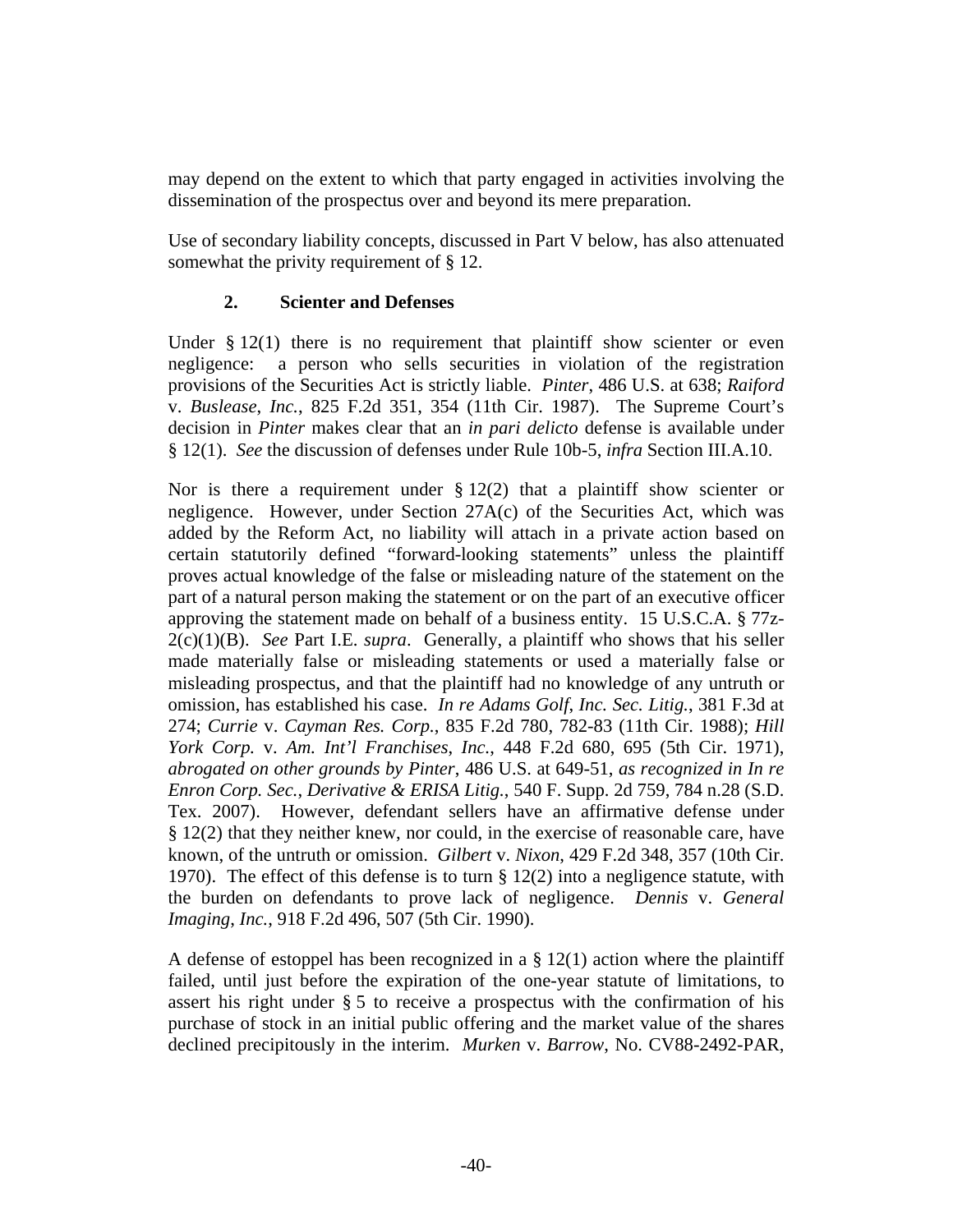1989 U.S. Dist. LEXIS 16537, at \*9-10 (C.D. Cal. Oct. 30, 1989); *cf. Straley* v. *Universal Uranium & Milling Corp.*, 289 F.2d 370, 372 (9th Cir. 1961).

Section  $12(a)(2)$  liability may be avoided by way of an affirmative defense of lack of loss causation. The statute provides that if a person "proves that any portion or all of the amount recoverable under subsection  $(a)(2)$  of this section represents other than the depreciation in value of the subject security resulting from such part of the prospectus or oral communication . . . not being true or omitting to state a material fact . . . then such portion or amount . . . shall not be recoverable." 15 U.S.C. § 77l(b). Consequently, "[a] Section 12 defendant is liable only for depreciation that results directly from the misrepresentation at issue." *Miller v. Thane Int'l, Inc.*, 519 F.3d 879, 892 (9th Cir. 2008). In *Miller*, the court had to decide whether shareholders suffered an actionable loss from a material misrepresentation in a prospectus when the price of the company's stock, which traded on the NASDAQ Over-the-Counter Bulletin Board rather than its National Market System, did not decline in the weeks immediately following disclosure of the correct information. In finding that the material misrepresentation in the prospectus did not cause actionable loss to the shareholders, the Court held that a determination of materiality did not foreclose a loss causation defense and stock prices in a less efficient market could be relied upon to determine loss causation. *Miller v. Thane Int'l., Inc.*, 615 F.3d 1095 (9th Cir. 2010).

#### **3. Reliance**

It is universally held that a plaintiff does not need to establish any form of reliance to recover under § 12(1) or (2). *See*, *e.g.*, *Schlesinger* v. *Herzog*, 2 F.3d 135, 141 (5th Cir. 1993); *Currie*, 835 F.2d at 782; *Akerman* v. *Oryx Commc'ns*, *Inc.*, 810 F.2d 336, 344 (2d Cir. 1987); *Adalman*, 807 F.2d at 373; *Junker* v. *Crory*, 650 F.2d 1349, 1359 (5th Cir. 1981); *Sanders*, 619 F.2d at 1225; *Johns Hopkins Univ.* v. *Hutton*, 422 F.2d 1124, 1129 (4th Cir. 1970); *Gilbert*, 429 F.2d at 356.

# **4. Remedies and Measure of Damages**

The primary remedy provided by § 12 is rescission: plaintiff tenders his securities to defendant and receives his purchase price, with interest, in return. Interest is computed at what the court deems an equitable rate. *Commercial Union Assur. Co.* v. *Milken*, 17 F.3d 608, 615 (2d Cir. 1994). *See also SEC* v. *Tome*, 638 F. Supp. 638, 640 (S.D.N.Y. 1986), *aff'd*, 833 F.2d 1086 (2d Cir. 1987); *Koehler* v. *Pulvers*, 614 F. Supp. 829, 850 (S.D. Cal. 1985); *Scheve* v. *Clark*, 596 F. Supp. 592, 596 (E.D. Mo. 1984); *W. Fed. Corp.* v. *Davis*, 553 F. Supp. 818, 821 (D. Ariz. 1982), *aff'd sub nom*, *W. Fed. Corp.* v. *Erickson*, 739 F.2d 1439 (9th Cir.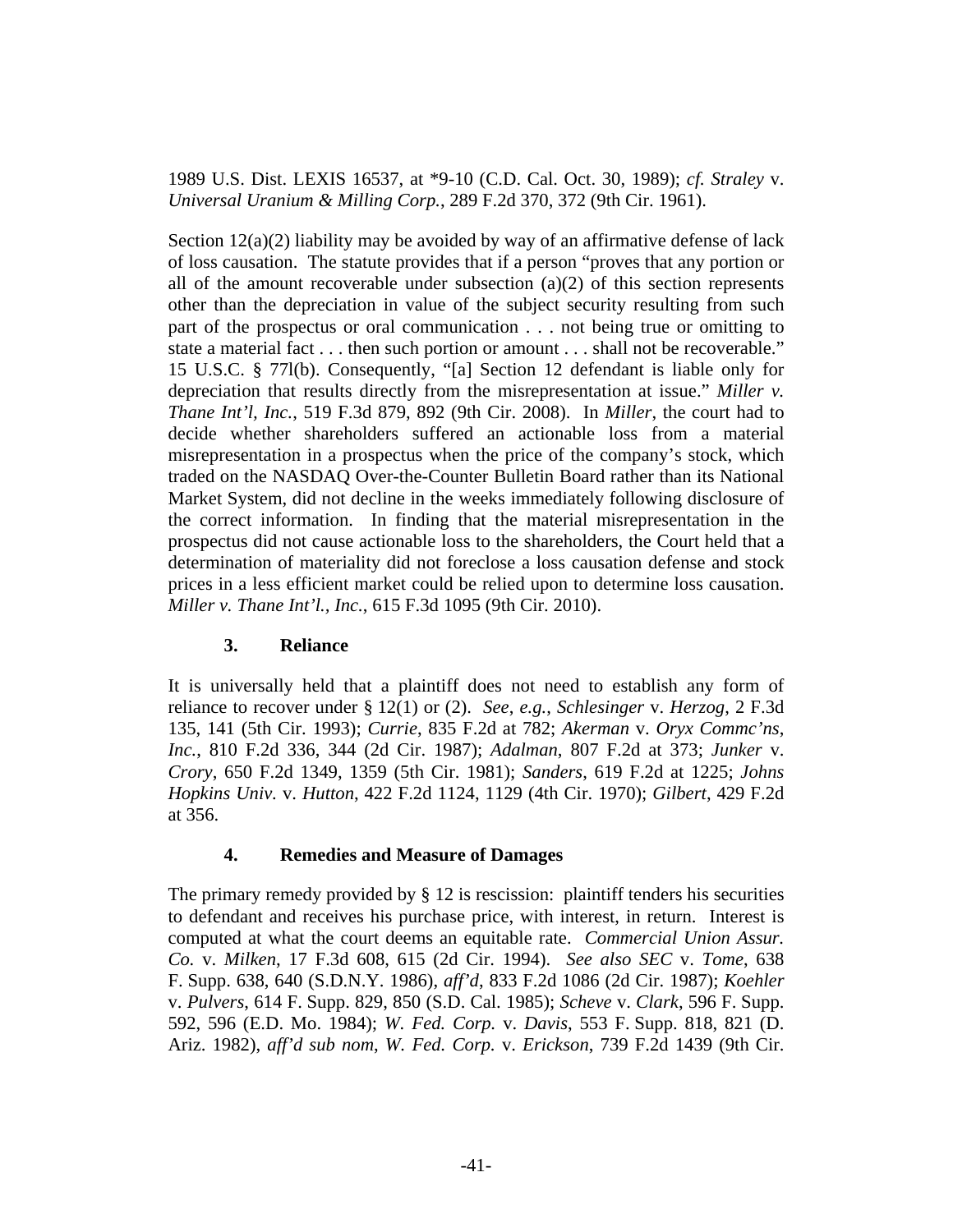1984); *Johns Hopkins Univ.* v. *Hutton*, 297 F. Supp. 1165, 1229 (D. Md. 1968). But there are several wrinkles. First, where plaintiff has received income, *i.e.*, dividends or interest, on his securities, this income is subtracted from the purchase price in determining what he will get upon tendering his shares. Second, where plaintiff has, before the filing of suit, disposed of the relevant securities, and thus cannot rescind the sale, he may recover damages, measured as the difference between the purchase price and the disposal price of the securities, plus interest, and less any income from the security received by the plaintiff. *See*, *e.g.*, *Cady* v. *Murphy*, 113 F.2d 988, 990-91 (1st Cir. 1940). This measure of damages is intended to provide the equivalent of rescission. In *Randall* v. *Loftsgaarden*, 478 U.S. 647, 659-60 (1986), the Supreme Court held that § 12(2) damages need not be reduced by the amount of tax benefits received from a tax shelter investment. *See also Volk* v. *D.A. Davidson & Co.*, 816 F.2d 1406, 1414 (9th Cir. 1987); *Freschi* v. *Grand Coal Venture*, 800 F.2d 305, 305-06 (2d Cir. 1986), *amended*, 806 F.2d 17 (2d Cir. 1986). However, a loss stemming from the disallowance of a tax deduction does not constitute an injury recognized by securities law. *See DCD Programs*, *Ltd.* v. *Leighton*, 90 F.3d 1442, 1447-48 (9th Cir. 1996).

Of course where the defendant is a person from whom plaintiff did not receive title, for example a broker, the result of the  $\S$  12 remedy is not strictly speaking rescission, though it will be the equivalent to the plaintiff.

Section 12 expressly provides only for remedies in rescission or damages. The Supreme Court has held, however, that in an appropriate case brought primarily for rescission or damages under § 12, ancillary relief, including injunctive relief, can be given. *Deckert* v. *Independence Shares Corp.*, 311 U.S. 282, 287-90 (1940); *see In re Gartenberg*, 636 F.2d 16, 17-18 (2d Cir. 1980); *cf. SEC* v. *Beisinger Indus. Corp.*, 552 F.2d 15, 18-19 (1st Cir. 1977) ("It is well established that Section 22(a) of the Securities Act of 1933 and Section 27 of the Securities Exchange Act of 1934 confer general equity powers on the district courts.") (citations omitted).

The Reform Act added § 12(b) of the Securities Act, which provides that if a defendant in a § 12(2) action shows that all or a part of the security's diminished value was not caused by the misstatement or omission alleged in the complaint but rather by some other cause, the plaintiff may not recover damages attributable to that other cause. 15 U.S.C.A. § 77l(b). The defendant bears the burden of showing this absence of loss causation. *See Laylor* v. *Omtool*, *Ltd.*, No. 99-469- M, 2000 U.S. Dist. LEXIS 18675, at \*8-9 (D.N.H. Dec. 14, 2000) ("As to claims under § 11 and 12 of the Securities Act, 'loss causation' is not an essential element of a viable cause of action. It is, however, an affirmative defense that may be raised by a defendant."); *Kennilworth Partners L.P.* v. *Cendant Corp.*, 59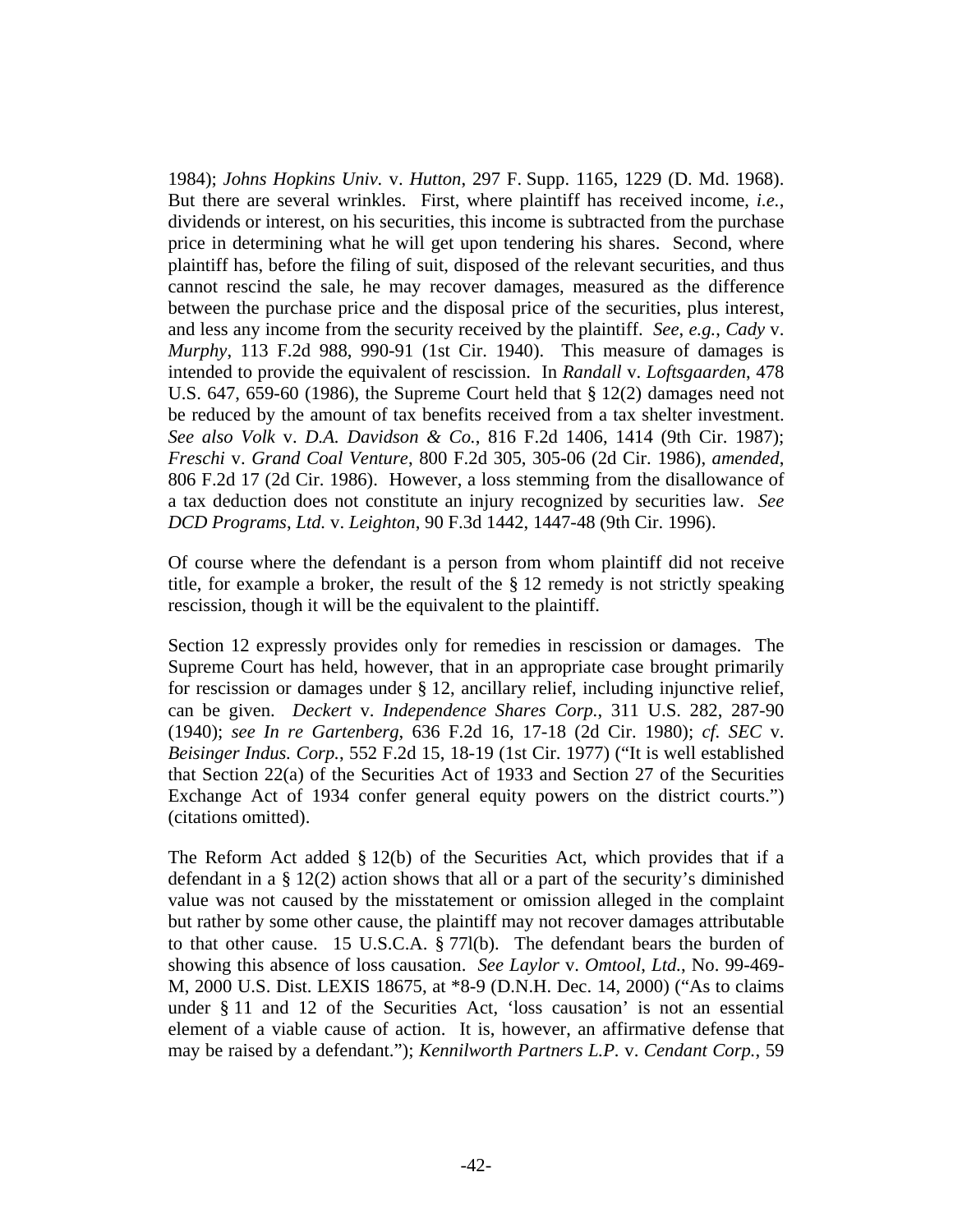F. Supp. 2d 417, 424 (D.N.J. 1999) ("If the person who sold or offered the security can prove that all or part of the depreciation in value was caused by factors other than the false or misleading statement, he is not liable for that amount."). *But see In re Merrill Lynch & Co. Research Reports Sec. Litig.*, 289 F. Supp. 2d 429, 437 (S.D.N.Y. 2003) (dismissing § 12(2) claim over plaintiff's argument that defendants must show "negative causation," where absence of causation is clear on face of complaint).

## **5. Statute of Limitations**

Both § 12(1) and § 12(2) are subject to the limitations periods set forth in § 13 of the Securities Act. Actions under  $\S 12(1)$  must be brought within the shorter of one year of the date of the violation, or three years from the date the security was first offered to the public. *See Pollack* v. *Laidlaw Holdings*, *Inc.*, No. 90 Civ. 5788 (DLC), 1995 U.S. Dist. LEXIS 5909, at \*50 (S.D.N.Y. May 2, 1995). Actions under § 12(2) must be brought within one year of the discovery of the untruths or omissions, or one year from the time such discovery should with reasonable diligence have occurred, and in no event more than three years after the relevant sale. *See*, *e.g.*, *In re Merrill Lynch*, 289 F. Supp. 2d at 432-34 (finding §§ 11 and 12(2) claims time-barred due to inquiry notice prior to one year before claim); *Dale* v. *Rosenfeld*, 229 F.2d 855, 858 (2d Cir. 1956); *Zola* v. *Gordon*, 685 F. Supp. 354, 360 (S.D.N.Y. 1988). Courts have held that the new Sarbanes-Oxley statute of limitations does not apply to Section 12, analogizing lawsuits brought under this provision to claims under Section 11, which do not "sound in fraud," as required by Section 804 of Sarbanes-Oxley, but rather are based on strict liability or negligence. *See* statute of limitations discussion, Section II.B.7, *supra*.

# **D. Section 17**

Section 17 is the general antifraud provision of the Securities Act. It governs all sales, not just those that are part of a public offering. Sections  $17(a)(1)$ , (2) and (3), respectively, prohibit use of any means of interstate commerce (1) to employ any device, scheme or artifice to defraud, (2) to obtain money or property by means of material misstatements or omissions, or (3) to engage in any course of business that would operate as a fraud upon a purchaser. In keeping with the general scheme of the Securities Act, § 17 protects only purchasers and operates only against sellers, unlike  $\S 10(b)$  of the Exchange Act, which operates against both purchasers and sellers. The Supreme Court has emphasized that each of  $\S 17(a)(1)$ , (2) and (3) contain different prohibitions, to be interpreted separately. *Aaron* v. *SEC*, 446 U.S. 680, 695-97 (1980); *United States* v. *Naftalin*, 441 U.S.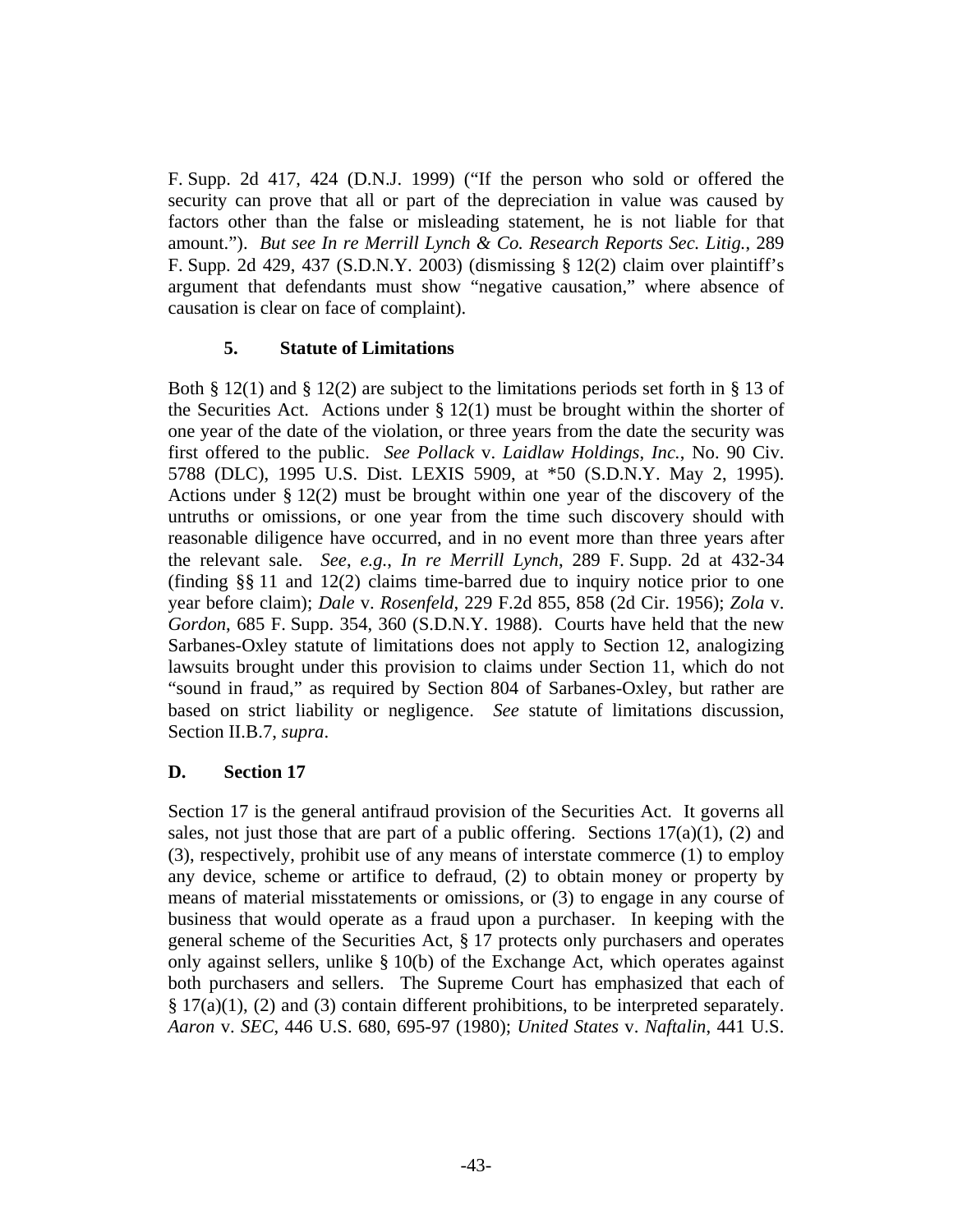768, 773-74 (1979). The CFMA extended the coverage of § 17(a) to securitiesbased swap agreements. *See* 15 U.S.C.A. § 77q(a) (West Supp. 2004).

Section 17(b) prohibits publishing any description of any security without disclosing consideration received from any issuer, underwriter or dealer of such security.

# **1. Private Right of Action Under § 17(a)**

Unlike §§ 11 and 12, § 17 does not expressly create a private right of action. It has been important primarily in actions brought by the SEC pursuant to § 20(b) of the Securities Act, which authorizes the SEC to seek injunctions against violations of the Act, and in criminal actions brought by the Justice Department pursuant to § 24, which imposes criminal liability for willful violations of the Act. The existence and scope of any private right of action under  $\S 17(a)$ , however, remains unclear.

The Supreme Court has several times reserved the issue of whether a private right of action under § 17(a) exists. *See*, *e.g.*, *Bateman Eichler*, *Hill Richards*, *Inc.* v. *Berner*, 472 U.S. 299, 304 n.9 (1985); *Herman & MacLean* v. *Huddleston*, 459 U.S. 375, 378 n.2 (1983); *Int'l Bhd. of Teamsters* v. *Daniel*, 439 U.S. 551, 557 n.9 (1979). Lower courts were split for many years, but the growing consensus is that no private right of action exists under  $\S 17(a)$ . Eight circuits now refuse to recognize a right of action. *See Maldonado* v. *Dominguez*, 137 F.3d 1, 6-8 (1st Cir. 1998); *Finkel* v. *Stratton Corp.*, 962 F.2d 169, 174-75 (2d Cir. 1992); *Newcome* v. *Esrey*, 862 F.2d 1099, 1107 (4th Cir. 1988) (en banc) (overruling *Newman* v. *Prior*, 518 F.2d 97, 99 (4th Cir. 1975)); *Corwin* v. *Marney*, *Orton Invs.*, 788 F.2d 1063, 1066 (5th Cir. 1986); *Sears* v. *Likens*, 912 F.2d 889, 893 (7th Cir. 1990); *Crookham* v. *Crookham*, 914 F.2d 1027, 1028 (8th Cir. 1990) (imposing Rule 11 sanctions against counsel for signing a  $\S 17(a)$  complaint); *Krause* v. *Perryman*, 827 F.2d 346, 349 (8th Cir. 1987); *In re Wash. Pub. Power Supply Sys. Sec. Litig.*, 823 F.2d 1349, 1350-58 (9th Cir. 1987) (overruling *Mosher* v. *Kane*, 784 F.2d 1385, 1391 n.9 (9th Cir. 1986) and *Stephenson* v. *Calpine Conifers II*, *Ltd.*, 652 F.2d 808, 815 (9th Cir. 1981)); *Bath* v. *Bushkin*, *Gaims*, *Gaines & Jonas*, 913 F.2d 817, 819-20 (10th Cir. 1990), *overruled on other grounds by Rotella* v. *Wood*, 528 U.S. 549 (2000); *Currie*, 835 F.2d at 784- 85; *see also CPC Int'l Inc.* v. *McKesson Corp.*, 514 N.E.2d 116 (N.Y. 1987) (same). Only in the Third, Sixth, and District of Columbia Circuits has the existence of a private right of action under  $\S 17(a)$  not been completely foreclosed, mostly because the courts have chosen not to address the issue. *See*, *e.g.*, *Craighead* v. *E.F. Hutton & Co.*, 899 F.2d 485, 492-93 (6th Cir. 1990). *But see Burns* v. *Price Waterhouse*, 48 F.3d 1219 (6th Cir. 1995) (unpublished table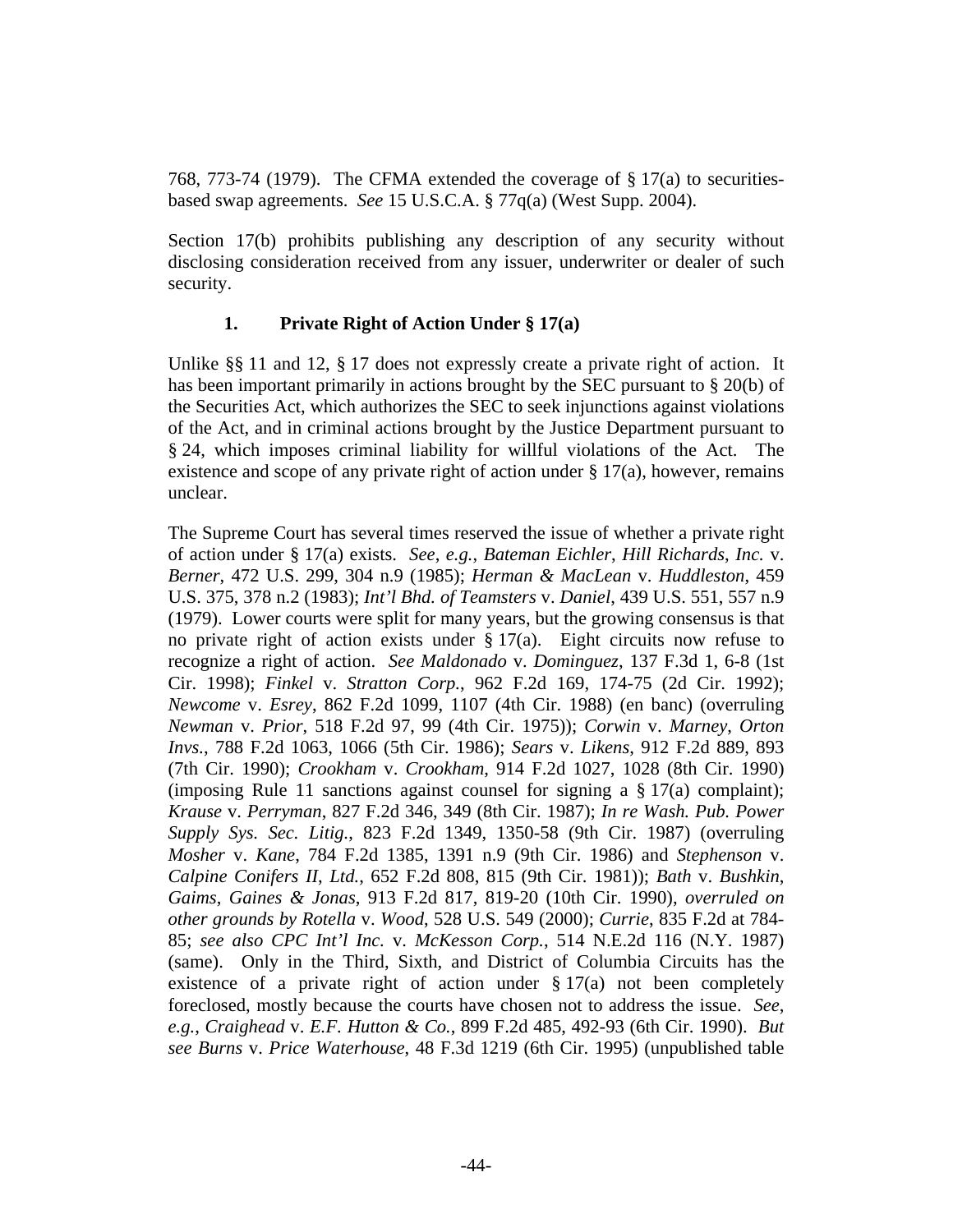decision, full text available on Lexis) (affirming the lower court's holding that no private cause of action exists under  $\S 17(a)$  and thereby indicating a possible change in the view of the Sixth Circuit). Even in those Circuits, various district courts have routinely refused to allow private actions. *See*, *e.g.*, *Degen* v. *Bunce*, No. 93-5674, 1995 U.S. Dist. LEXIS 3576, at \*9-10 (E.D. Pa. Mar. 13, 1995); *Berk* v. *Ascott Inv. Corp.*, 759 F. Supp. 245, 250-51 (E.D. Pa. 1991); *In re Bexar County Health Facility Dev. Corp. Sec. Litig.*, 125 F.R.D. 625, 635-36 (E.D. Pa. 1989); *Media Gen.*, *Inc.* v. *Tanner*, 625 F. Supp. 237, 245 (W.D. Tenn. 1985); *Jones* v. *First Equity Corp.*, 607 F. Supp. 350, 354-55 (E.D. Tenn. 1985); *Hammerman* v. *Peacock*, 607 F. Supp. 911, 914-15 (D.D.C. 1985). *But see Vennittilli* v. *Primerica*, *Inc.*, 943 F. Supp. 793, 800 (E.D. Mich. 1996) (holding that a private right of action does exist under  $\S 17(a)$  and describing this as "established Sixth Circuit law").

# **2. The Contrast Between § 17(a) and § 10(b)**

The underdeveloped state of  $\S 17(a)$  jurisprudence derives from the assumption, pervasive prior to *Aaron* v. *SEC*, 446 U.S. 680, that the elements of proof under § 17(a) were identical to those under § 10(b) of the Exchange Act. Because of this assumption, plaintiffs "piggy-backed" virtually all § 17(a) actions onto § 10(b) actions, and courts found it unnecessary to address the requirements of § 17(a) as opposed to § 10(b). *See Landry* v. *All Am. Assurance Co.*, 688 F.2d 381, 386 (5th Cir. 1982); *Spatz* v. *Borenstein*, 513 F. Supp. 571, 578 (N.D. Ill. 1981), *questioned by Frymire* v. *Peat*, *Marwick*, *Mitchell & Co.*, 657 F. Supp. 889, 894 (N.D. Ill. 1987).

The Supreme Court's decisions in *Ernst & Ernst* v. *Hochfelder*, 425 U.S. 185 (1976), and *Aaron*, 446 U.S. 680, shattered the assumption that § 10(b) and § 17(a) are parallel provisions. In *Hochfelder*, the Court ruled that scienter is required to be shown in private actions under § 10(b). 425 U.S. at 193. In *Aaron*, the Court ruled that scienter is required in SEC injunctive actions under  $\S 10(b)$ and under § 17(a)(1), but *not* under § 17(a)(2) or (3). 446 U.S. at 701-02. The result is that if an action can be framed under  $\S 17(a)(2)$  or (3), as virtually any action against a seller under  $\S 10(b)$  or  $\S 17(a)(1)$  can be, it can be tried under a negligence, rather than a scienter, standard. *See SEC*, 550 F.3d 106, 125 (1st Cir. 2008) (holding that liability may be broader under  $\S 17(a)(2)$  than under  $\S 10(b)$ , as it does not matter under  $\S 17(a)(2)$  to whom the false statements were attributable because "liability attaches so long as the statement is *used* 'to obtain money or property,' regardless of its sources"), *aff'd in part and remanded in part*, 597 F.3d 436 (1st Cir. 2010) (en banc).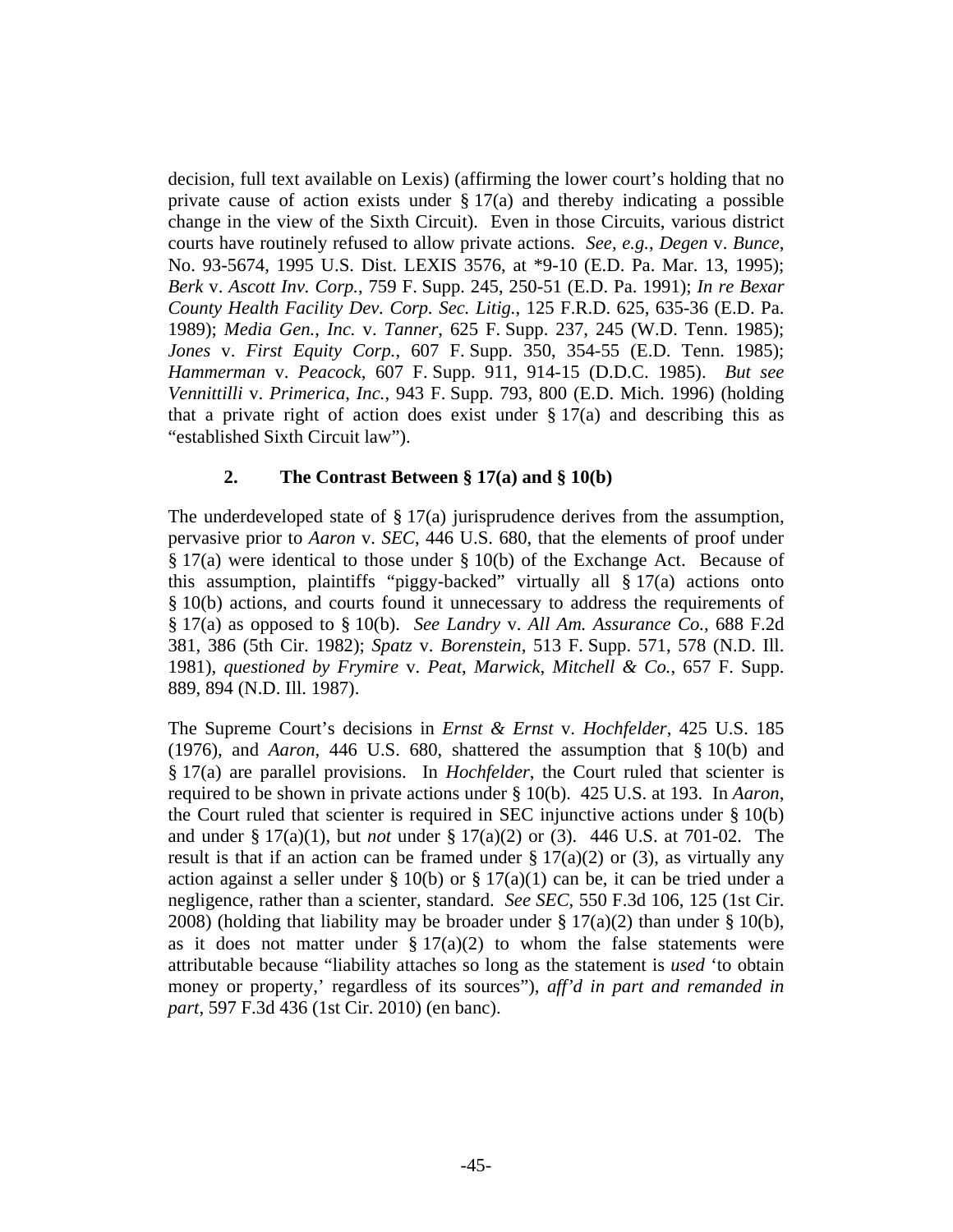*Aaron* was an SEC injunctive action. But, because the decision was based on analysis of the language of § 10(b) and § 17(a), and because the *Aaron* Court refused to distinguish between SEC and private actions under § 10(b), there was little doubt that *Aaron* was to be applied to any private right of action found to exist under § 17. *Landry*, 688 F.2d at 387; *Hudson* v. *Capital Mgmt. Int'l*, *Inc.*, 565 F. Supp. 615, 625-26 (N.D. Cal. 1983); *Spatz*, 513 F. Supp. at 578 n.9. *But see*, *e.g.*, *Dannenberg* v. *Dorison*, 603 F. Supp. 1238, 1241-42 n.5 (S.D.N.Y. 1985) (requiring scienter in a § 17(a) private action).

Thus the prospect existed after *Aaron* that there could be a private right of action against sellers under  $\S 17(a)(2)$  or (3) that would be more attractive to plaintiffs than that under  $\S$  10(b). The reaction of lower courts to this prospect has been to shrink back, and either not to recognize a private right of action under § 17(a), or to limit it to actions that could in any case be brought under § 10(b). (See cases discussed above.) This reaction has stemmed mostly from the concern that to recognize a negligence-based cause of action under § 17(a) would circumvent the limits placed on § 10(b) actions by the Supreme Court in *Hochfelder* and other cases.

#### **3. Scienter**

As noted, the Supreme Court has held, based on an analysis of the language of § 17(a), that scienter is a necessary element of the SEC's case in an injunctive action under § 17(a)(1), but not under § 17(a)(2) or (3). *Aaron*, 446 U.S. at 701- 02. Moreover, courts have recognized that virtually any action against a seller that can be brought under  $\S 10(b)$  or  $\S 17(a)(1)$  can also be brought under  $\S 17(a)(2)$  or (3), since virtually any "device ... to defraud" that violates the former provisions will "operate as a fraud" in violation of  $\S 17(a)(3)$  or involve obtaining money or property by means of misstatements or omissions in violation of § 17(a)(2). *SEC* v. *Wash. County Util. Dist.*, 676 F.2d 218, 225 (6th Cir. 1982). Thus, the effect of *Aaron* is to encourage the SEC to plead under § 17(a)(2) or (3) rather than § 10(b) or § 17(a)(1). As shown by cases such as *Wash. County Util. Dist.*, the SEC has gotten the message. *But see SEC* v. *Milan Capital Group*, *Inc.*, No. 00 Civ. 108 (DLC), 2000 U.S. Dist. LEXIS 16204, at \*10-11 (S.D.N.Y. Nov. 8, 2000) (proceeding under §§ 10(b) and 17(a)(1)); *SEC* v. *Pros Int'l*, *Inc.*, 994 F.2d 767 (10th Cir. 1993) (finding negligence under §§ 17(a)(2) and (3) insufficient for grant of injunctive relief).

#### **4. Standing**

A number of those courts that have implied private rights of action, mostly following the formerly accepted view that  $\S 17(a)$  simply tracks  $\S 10(b)$  but is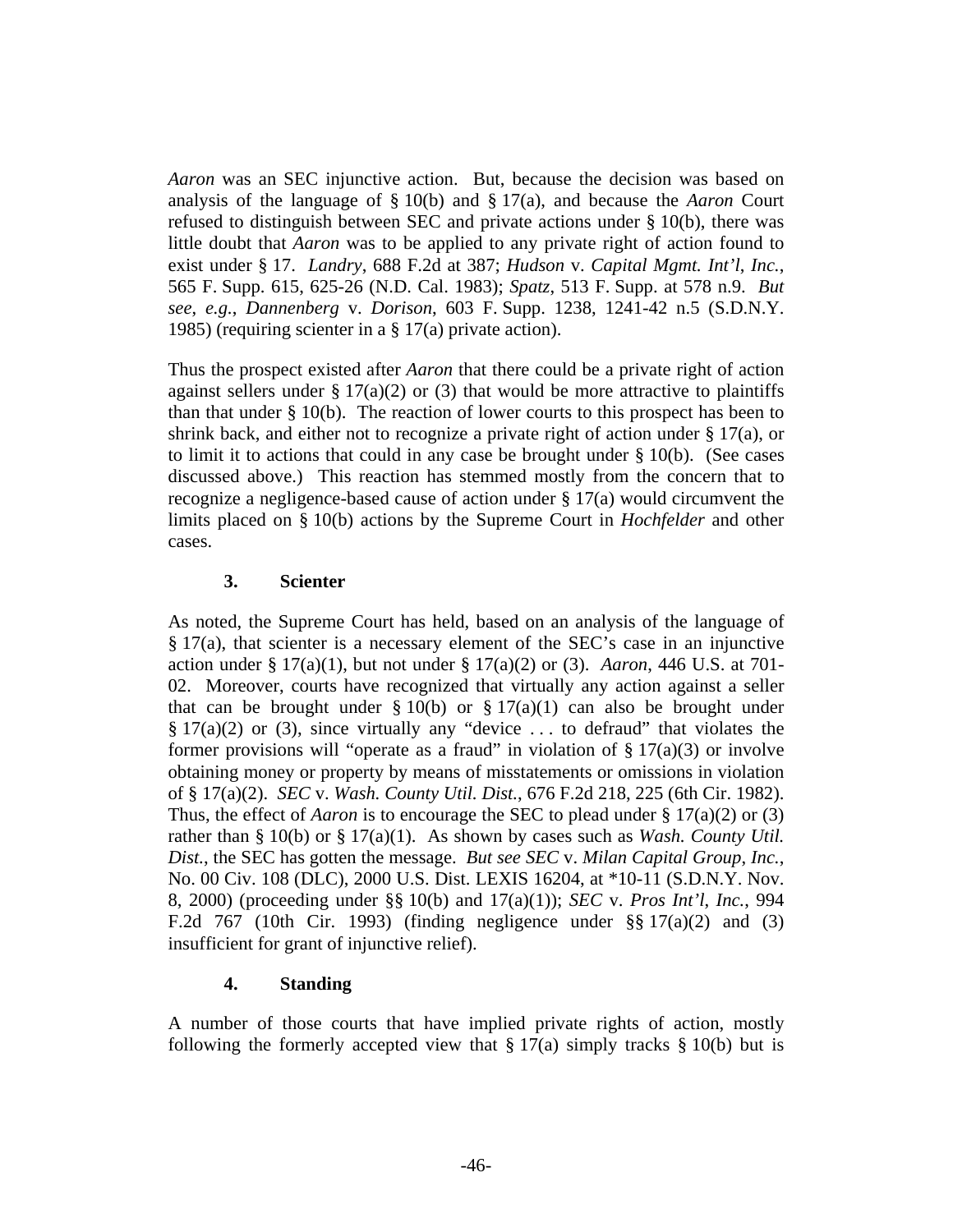limited to actions against sellers, have held that there is a "purchaser" requirement under  $\S 17(a)$ , just as there is a "purchaser-seller" requirement under  $\S 10(b)$ , and hence that only one who has actually purchased securities can bring an action under § 17(a). *See*, *e.g.*, *Bosse* v. *Crowell Collier & MacMillan*, 565 F.2d 602, 610 (9th Cir. 1977); *Simmons* v. *Wolfson*, 428 F.2d 455, 456 (6th Cir. 1970); *Greater Iowa Corp.* v. *McLendon*, 378 F.2d 783, 790 (8th Cir. 1967); *Vennittilli*, 943 F. Supp. at 800; *Fuchs* v. *Swanton Corp.*, 482 F. Supp. 83, 88 n.10 (S.D.N.Y. 1979). This is probably still the majority view, but its soundness is open to question in view of the Supreme Court's decision in *United States* v. *Naftalin*, 441 U.S. 768 (1979). In *Naftalin*, the Court held that a criminal action under  $\S 17(a)(1)$  would lie where the victim of the fraud was a broker rather than a purchaser because "[t]he statutory language does not require that the victim of the fraud be an investor—only that the fraud occur 'in' an offer or sale." *Id.* at 772.

Because the *Naftalin* holding is based on the language of  $\S 17(a)(1)$ , it should apply to private actions under  $\S 17(a)(1)$ , as well as in criminal proceedings. A few lower courts have distinguished between the "purchaser" provisions, § 17(a)(3), which refers explicitly to purchasers, and § 17(a)(2), which deals with obtaining money; and the broader provision  $\S 17(a)(1)$ , which speaks of offers and sales, to find that a private person who was merely an offeree may recover damages under § 17(a)(1). *See Doll* v. *James Martin Assocs.*, 600 F. Supp. 510, 524 (E.D. Mich. 1984); *see also Bosse*, 565 F.2d at 610 n.12 (stating that § 17 may authorize suits by *both* purchasers and offerees). But the dominant approach among those courts permitting private causes of action under  $\S 17(a)$  was to limit standing to those who purchased in reliance upon a fraudulent offering, and thereby actually suffered cognizable damages. *See Gaff* v. *FDIC*, 814 F.2d 311, 318-19 (6th Cir. 1987). Yet another court, consonant with the overwhelming majority of courts today that refuse to imply a private right of action, held that the fact that § 17(a) may apply to unconsummated offers to sell is good reason to deny the existence of a private right of action under § 17(a) that would go further than that recognized under § 10(b). *N. Am. Fin. Group*, *Ltd.* v. *S.M.R. Enters.*, *Inc.*, 583 F. Supp. 691, 696-97 (N.D. Ill. 1984).

#### **5. Persons Liable**

It is sometimes stated, again mostly by courts assuming that  $\S 17(a)$  tracks  $§ 10(b)$ , that there is no privity requirement under  $§ 17(a)$ , and that a plaintiff is therefore not limited to suing his direct seller under § 17(a). *See*, *e.g.*, *SEC* v. *Cavanagh*, 1 F. Supp. 2d 337, 381 (S.D.N.Y. 1998), *aff'd*, 155 F.3d 129 (2d Cir. 1998); *Hokama* v. *E.F. Hutton & Co.*, 566 F. Supp. 636, 642 (C.D. Cal. 1983); *Am. Bank & Trust Co.* v. *Barad Shaff Sec. Corp.*, 335 F. Supp. 1276, 1281 (S.D.N.Y. 1972). At other times, however, courts have appeared to impose a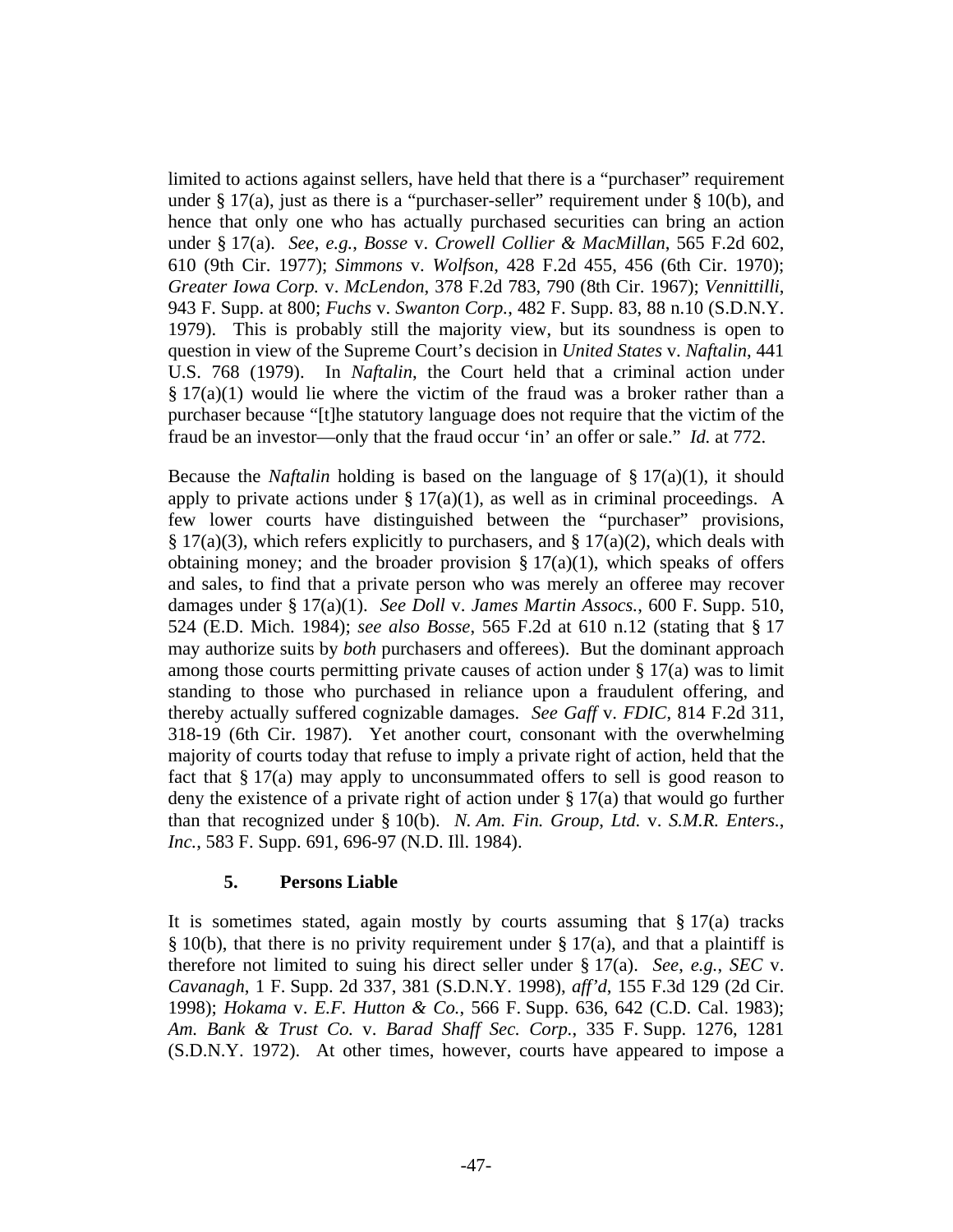strict privity requirement under all sections of § 17(a). *See SEC* v. *Am. Beryllium & Oil Corp.*, 303 F. Supp. 912, 918 (S.D.N.Y. 1969). A middle view imposes no privity requirement under  $\S 17(a)(1)$  or (3), but imposes the privity requirement of  $\S 12(2)$  to actions under  $\S 17(a)(2)$ , which penalizes "obtaining money or property" through misstatements or omissions and thus is held to limit liability to sellers. *See*, *e.g.*, *Dorfman* v. *First Boston Corp.*, 336 F. Supp. 1089, 1095-96 (E.D. Pa. 1972). Individuals may be liable under  $\S 17(a)(2)$  even if they did not prepare the statements themselves so long as they "used" them. *See SEC* v. *Stoker*, --- F. Supp. 2d ----, 2012 WL 2708391, at \*7 (S.D.N.Y. July 9, 2012) (defendant sent a copy of materials to a prospective investor and had significant responsibility for marketing materials).

The range of views on whether privity is required under  $\S 17(a)$  reflects the undeveloped status of  $\S 17(a)$  jurisprudence, and the customary practice of courts to rely on the law of § 10(b) of the Exchange Act and § 12(2) of the Securities Act in considering many issues under § 17(a).

## **6. Reliance**

In those courts, if any, in which a private right of action under  $\S 17(a)$  still exists, plaintiffs will probably be required to plead and prove reliance. Those requirements were clear in the Ninth Circuit prior to its determination that a private right of action under § 17(a) did not exist. *See*, *e.g.*, *Kramas* v. *Sec. Gas & Oil Inc.*, 672 F.2d 766, 770 (9th Cir. 1982); *Wright* v. *Schock*, 571 F. Supp. 642, 662 (N.D. Cal. 1983), *aff'd*, 742 F.2d 541 (9th Cir. 1984). However, the holding of *Affiliated Ute Citizens of Utah* v. *United States*, 406 U.S. 128 (1972) which was brought under § 10(b) of the Exchange Act—that, where material omissions are charged, reliance is presumed if materiality is shown, had also been applied under § 17(a). *Hokama*, 566 F. Supp. at 647; *Hudson* v. *Capital Mgmt. Int'l*, *Inc.*, No. C-81-1737 MHP, 1982 U.S. Dist. LEXIS 10071, \*13-14 (N.D. Cal. Aug. 24, 1982); *Mills* v. *Roanoke Indus. Loan & Thrift*, 70 F.R.D. 448, 454 (W.D. Va. 1975).

By contrast, the government need never prove, in SEC injunctive or criminal actions under § 17, reliance by individual investors. *See*, *e.g.*, *Kramas*, 672 F.2d at 770; *United States* v. *Amick*, 439 F.2d 351, 366 (7th Cir. 1971); *SEC* v. *Manus*, No. 80 Civ. 724, 1981 U.S. Dist. LEXIS 15317, at \*20 (S.D.N.Y. Oct. 7, 1981).

#### **7. Remedies and Damages**

The remedies available in private rights of action under  $\S 17(a)$  have included rescission and damages. The majority view is that punitive damages are not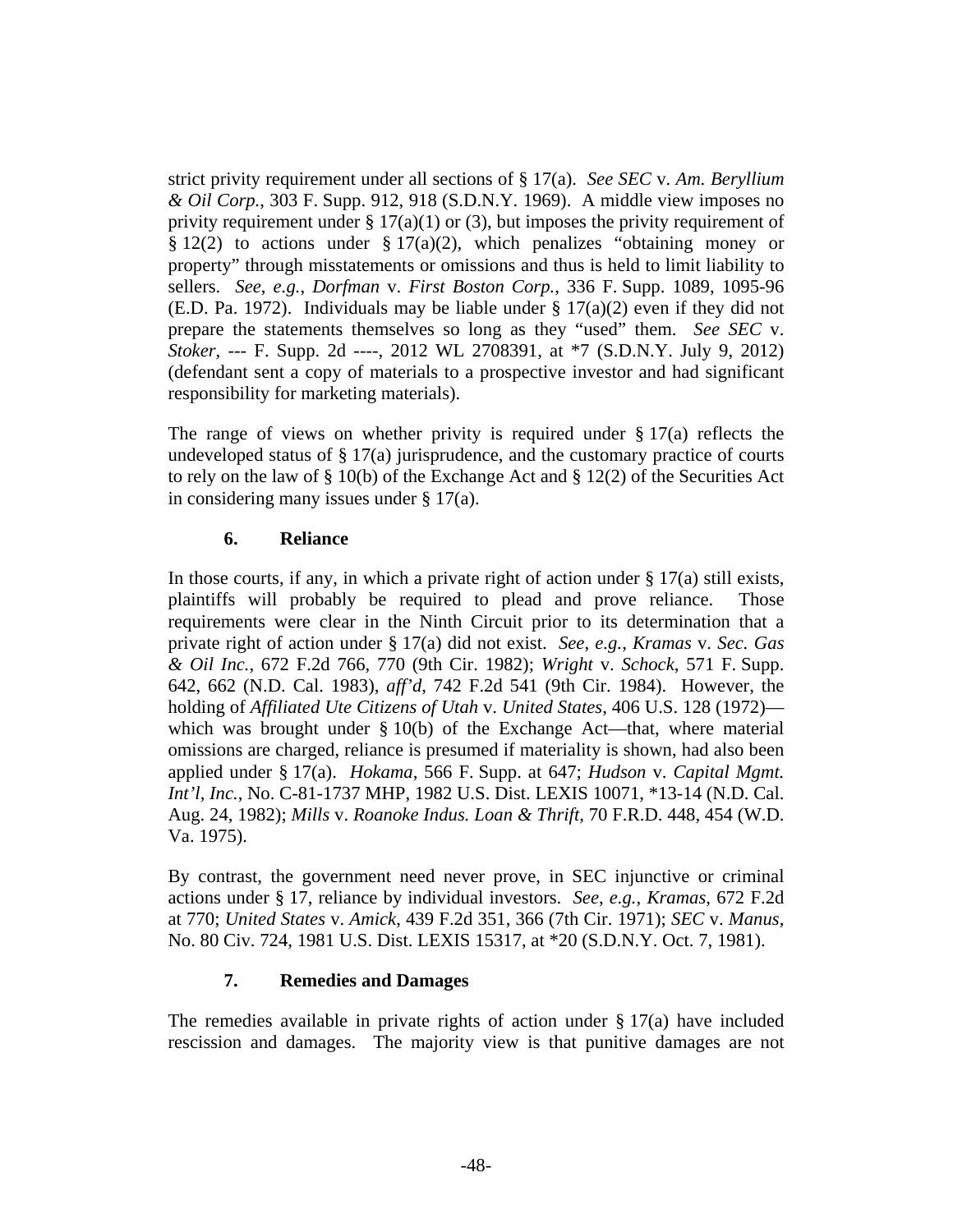available under § 17(a). *Globus* v. *Law Research Serv.*, *Inc.*, 418 F.2d 1276, 1284-87 (2d Cir. 1969); *Ambrosino* v. *Rodman & Renshaw*, *Inc.*, 635 F. Supp. 968, 972 (N.D. Ill. 1986); *Hadad* v. *Deltona Corp.*, 535 F. Supp. 1364, 1371 (D.N.J. 1982), *aff'd*, 725 F.2d 668 (3d Cir. 1983); *Vogel* v. *Trahan*, No. 78-2724, 1980 U.S. Dist. LEXIS 10539, \*26-27 (E.D. Pa. Jan. 11, 1980). *But see Anvil Inv. Ltd. P'ship* v. *Thornhill Condos.*, *Ltd.*, 407 N.E.2d 645, 654 (Ill. Ct. App. 1980) (punitive damages available under § 17 for willful and malicious conduct).

#### **8. Section 17(b)**

Section 17(b) is a little used "anti-touting" provision. It is enforced entirely by the SEC in injunctive actions and the Justice Department in criminal proceedings. There is no private right of action under  $\S 17(b)$ . The statute was recently applied in *SEC* v. *Gagnon*, 2012 WL 994892, at \*10-\*11 (E.D. Mich. 2012) (finding violation of § 17(b) where website operator "represented to investors that he was recommending the [investment] program based on his personal investigation," but did not disclose his personal financial interest in the program). *See also SEC* v. *Gane*, 2005 U.S. Dist. LEXIS 607, \*46 (S.D. Fla. Jan. 4, 2005) (finding a violation of § 17(b)); *SEC* v. *Corporate Relations Grp.*, *Inc.*, 2003 U.S. Dist. LEXIS 24925 (M.D. Fla. Mar. 28, 2003) (finding a violation); *SEC* v. *Omnigene Devs.*, *Inc.*, 105 F. Supp. 2d 1316, 1320 (S.D. Fla. 2000), *aff'd*, 240 F.3d 1079 (11th Cir. 2000); *SEC* v. *Liberty Capital Group*, *Inc.*, 75 F. Supp. 2d 1160, 1162 (W.D. Wash. 1999) (denying motion to dismiss § 17(b) claim); *SEC* v. *Wall Street Publ'g Inst.*, *Inc.*, 851 F.2d 365, 367-370 (D.C. Cir. 1988); *United States* v. *Wenger*, 427 F.3d 840 (10th Cir. 2006) (upholding statute's constitutionality over defendant's First Amendment and vagueness challenges).

# **9. Statute of Limitations**

The limitations period for civil actions under § 17 is not expressly governed by the provisions of § 13 of the Securities Act. For years, courts looked to the most closely similar action of the state in which the court sat and borrowed that action's limitations period for use under § 17. *See*, *e.g.*, *Suslick* v. *Rothschild Sec. Corp.*, 741 F.2d 1000, 1074 (7th Cir. 1984), *overruled by Short* v. *Belleville Shoe Mfg. Co.*, 908 F.2d 1385 (7th Cir. Jul 30, 1990); *cf. Geeting* v. *Prizant*, 664 F. Supp. 343, 347-48 (N.D. Ill. 1987) (applying state statute of limitations in a 10b-5 action). *But see Belleville Shoe*, 908 F.2d at 1389 (holding that "federal and not state law supplies the statute of limitations in suits under  $\S 10(b)$  and Rule 10b-5."). The majority view was that the state blue sky law's statute of limitations, applied to private actions, should apply to  $\S 17(a)$ , rather than the limitations period applicable to state fraud actions generally. *See*, *e.g.*, *Wachovia Bank & Trust Co.* v. *Nat'l Student Mktg. Corp.*, 650 F.2d 342, 346 (D.C. Cir. 1980);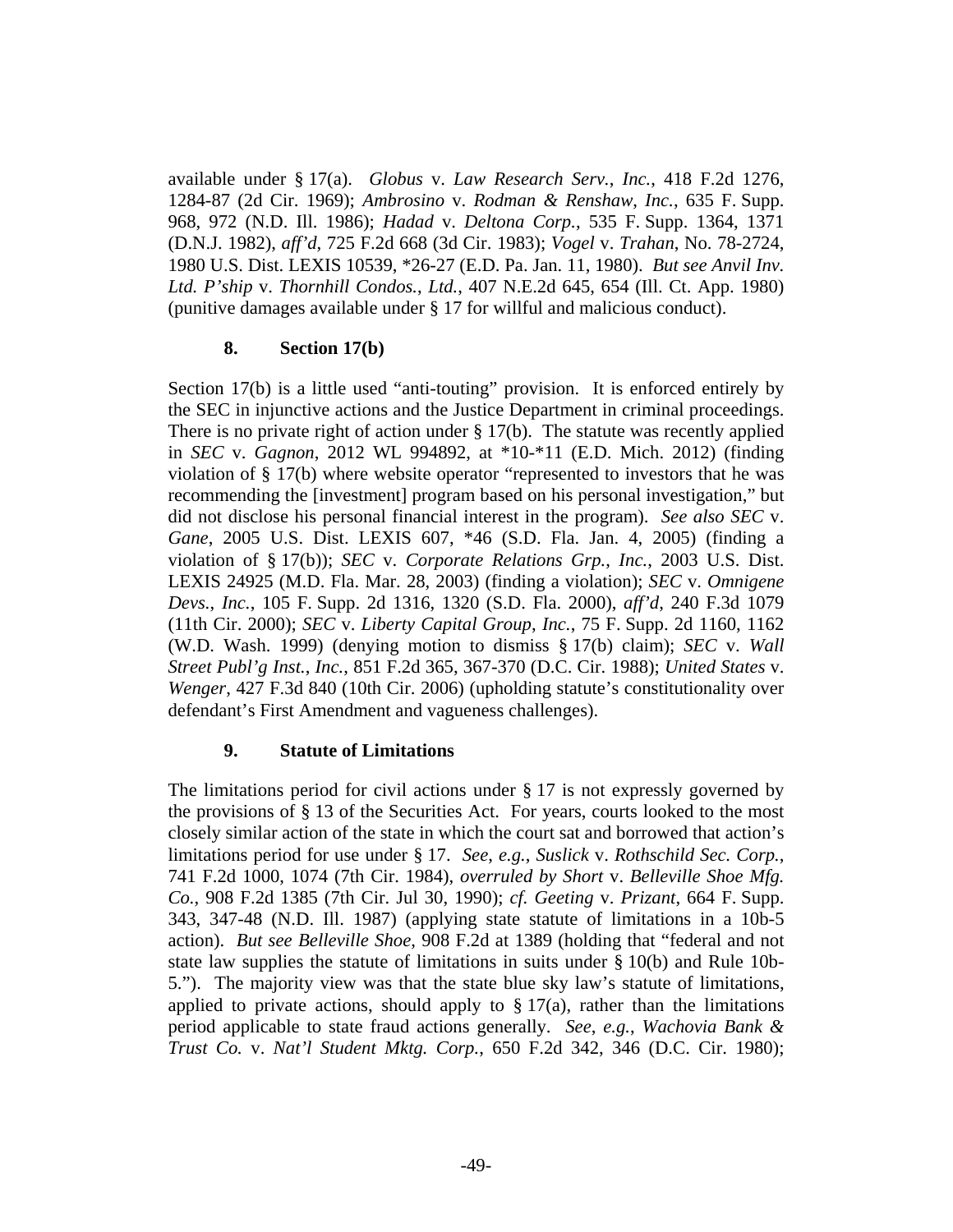*Forrestal Vill.*, *Inc.* v. *Graham*, 551 F.2d 411, 413 (D.C. Cir. 1977), *abrogated by Lampf, Pleva, Likind, Prupis & Petrigrow* v. *Gilbertson*, 501 U.S. 350 (1991); *Newman* v. *Prior*, 518 F.2d 97, 99-100 (4th Cir. 1975), *overruled on other grounds by Newcome* v. *Esrey*, 862 F.2d 1099, 1101 (4th Cir. 1988); *cf. Carothers* v. *Rice*, 633 F.2d 7, 14-15 (6th Cir. 1980) (applying state statute of limitations in a 10b-5 action). In negligence-based actions under  $\S 17(a)(2)$  or (3), however, at least one court applied the limitations period applicable to state negligence actions. *Hudson*, 1982 U.S. Dist. LEXIS 10071, \*29-30. Where there was fraudulent concealment, the statute of limitations applied under  $\S 17(a)$  was often tolled. *See*, *e.g.*, *Hemmings* v. *Barian*, 822 F.2d 688, 690 (7th Cir. 1987); *Suslick*, 741 F.2d at 1004; *cf. Geeting*, 664 F. Supp. at 347-48.

It is unlikely that this reasoning or precedent would control the determination of the appropriate limitations period today. Rather, Sarbanes-Oxley's extended statute of limitations for securities law violations that sound in fraud to three and five years should apply to § 17 claims, as it does to claims under § 10 of the 1934 Act. *See* discussion Part III.A.9, *infra*.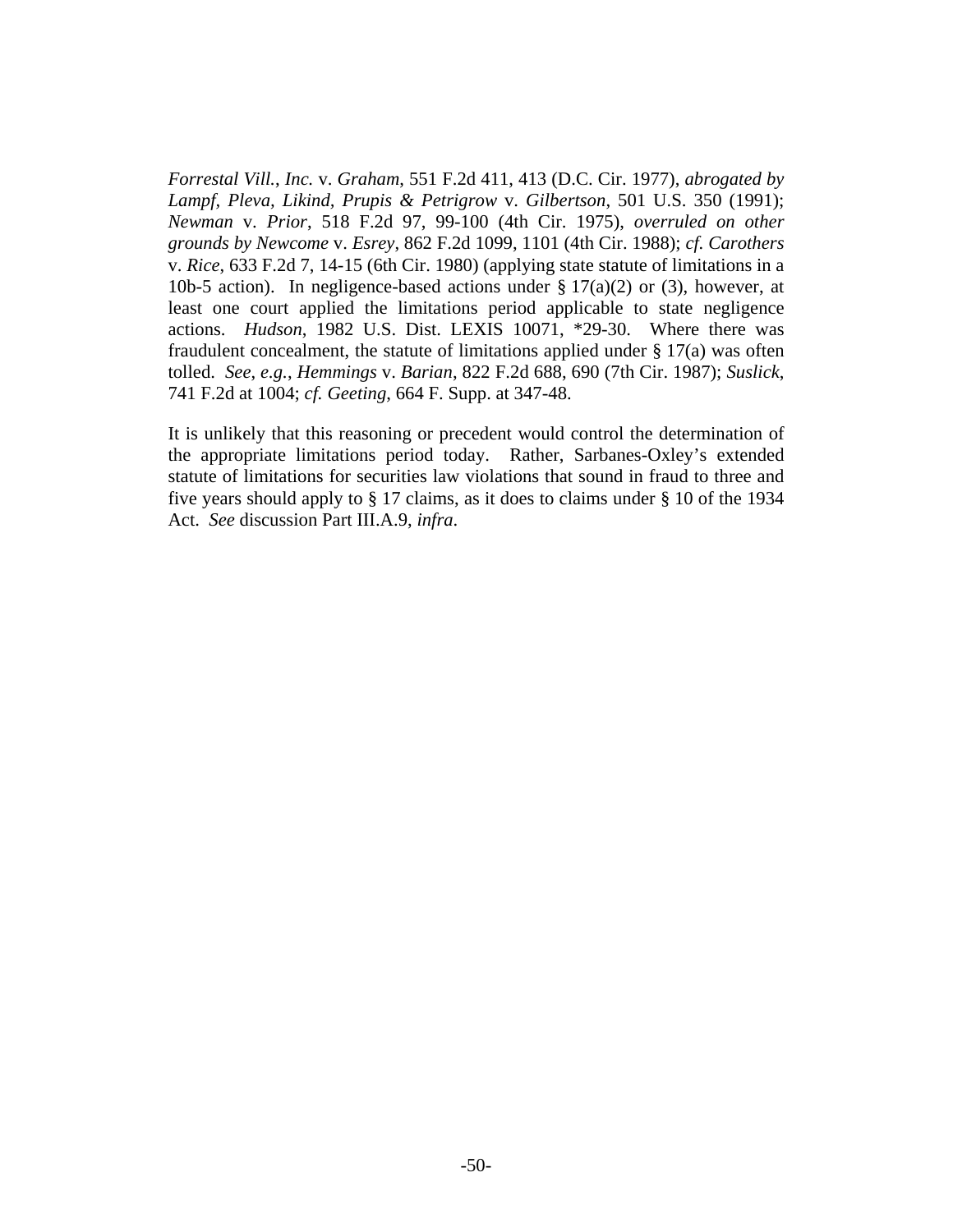# **III**

# **Liabilities Under the Exchange Act**

#### **A. Section 10**

Section 10(a) prohibits short-sales and use of stop-loss orders in contravention of rules prescribed by the SEC. Section 10(a) applies only to securities registered under the Exchange Act or traded on national security exchanges.

Section 10(b) prohibits use of manipulative or deceptive devices in contravention of rules prescribed by the SEC. Section 10(b) applies to all securities and to security-based swap agreements.

Like  $\S$  10(a),  $\S$  10(b) is not self-effecting; the statute by its terms requires the SEC to prescribe rules to implement it. Currently, there are 11 SEC-promulgated rules in force under  $\S$  10(b), the most important of which is the general antifraud rule, Rule 10b-5. Rule 10b-5, patterned closely after  $\S 17(a)$  of the Securities Act, prohibits use of any means of interstate commerce to (1) employ any device, scheme or artifice to defraud, (2) make material misstatements or omissions, or (3) engage in any course of business that operates as a fraud against any person, in connection with the purchase or sale of any security or securities-based swap agreement.

In general, to prevail on a Rule 10b-5 claim, a plaintiff must prove that the defendant (1) made a false statement or an omission of material fact, (2) with scienter, (3) in connection with the purchase or sale of a security, (4) upon which the plaintiff justifiably relied, and (5) which proximately caused (6) the plaintiff's economic loss. *See*, *e.g.*, *Dura Pharm. Inc.* v. *Broudo*, 544 U.S. 336, 341 (2005); *San Leandro Emergency Med. Group Profit Sharing Plan* v. *Philip Morris Cos.*, *Inc.*, 75 F.3d 801, 808 (2d Cir. 1996); *Bruschi* v. *Brown*, 876 F.2d 1526, 1528 (11th Cir. 1989); *see also AUSA Life Ins. Co.* v. *Ernst & Young*, 206 F.3d 202, 207-08 (2d Cir. 2000) (finding that the false statement or omission must be "made in connection with the purchase or sale of securities . . . which [was] furthered through the defendant's use of the mails or a national securities exchange.").

Rule 10b-5 under § 10(b) is by far the most important civil liability provision of the securities laws. From its issuance in 1942, liability under Rule 10b-5 was continually expanded by lower courts, especially in the Second Circuit. Although beginning in the late 60s the Supreme Court has placed a number of important limitations on actions under Rule 10b-5, § 10(b) and Rule 10b-5 continue to dwarf in importance other liability provisions under the securities laws.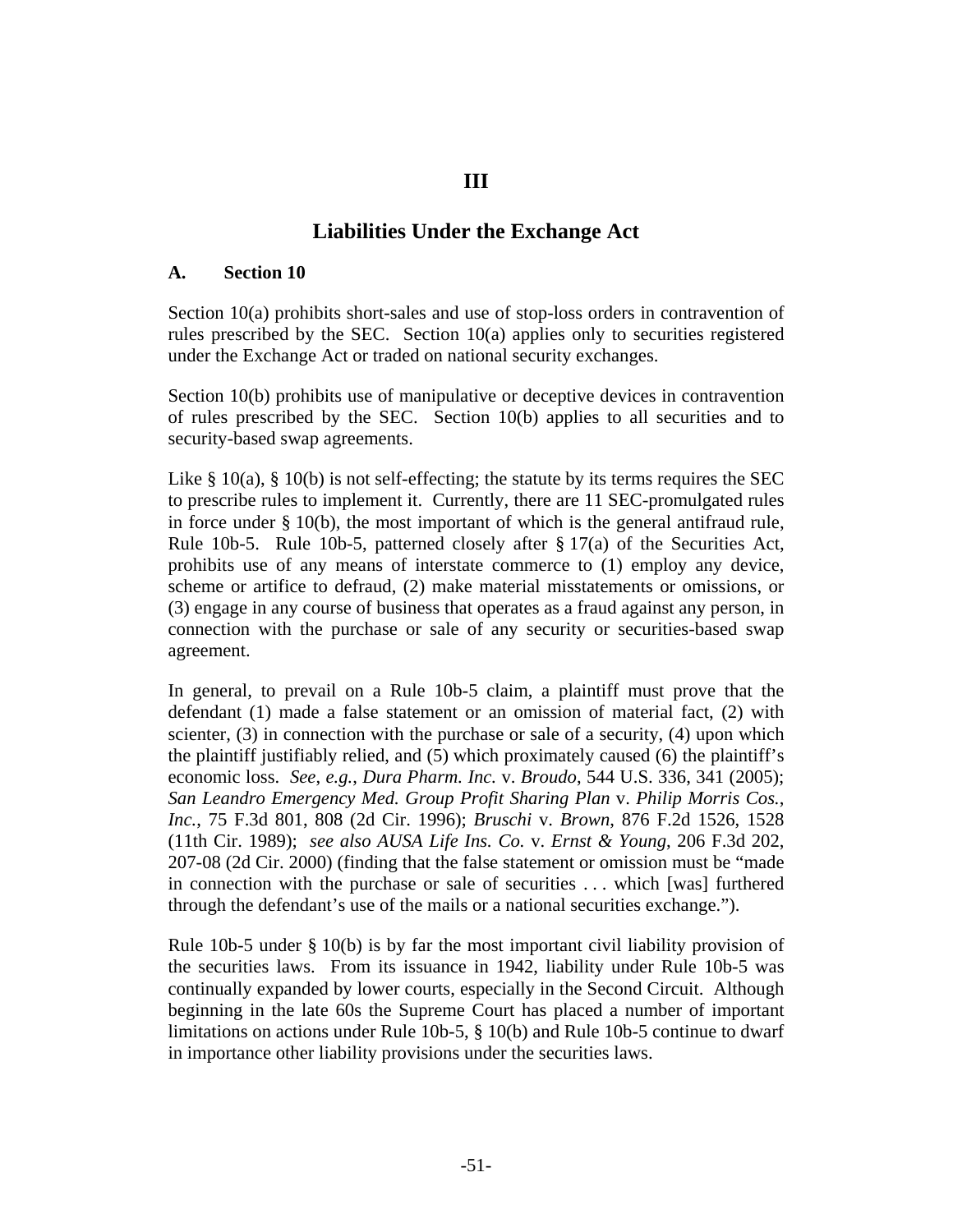## **1. Private Right of Action Under Rule 10b-5**

Essential to its importance has been the early and continued recognition of a private right of action under Rule 10b-5. Rule 10b-5 can be enforced by the SEC in injunctive and civil penalty actions, brought pursuant to  $\S 21(d)$  of the Exchange Act, and by the Justice Department in actions pursuant to § 32(a) of the Exchange Act, which imposes criminal liability for willful violations of the Exchange Act. Over the years, courts in every circuit also implied a private right of action under Rule 10b-5. For some time, the Supreme Court did not directly address whether there is a private right of action under Rule 10b-5, while handing down rulings on other issues in a number of private Rule 10b-5 lawsuits. In 1983, it finally expressly recognized a private right of action under Rule 10b-5. *Herman & MacLean* v. *Huddleston*, 459 U.S. 375, 380 (1983); *see also Sonnenfeld* v. *City & County of Denver*, 100 F.3d 744, 746-47 (10th Cir. 1996) (finding that municipalities fell within the scope of § 10(b) and thus an implied right of action existed against them).

## **2. Standing**

The Supreme Court has squarely held that the phrase "in connection with the purchase or sale of any security" used in Rule 10b-5 requires the plaintiff in a private action for damages under the rule to have been a purchaser or seller of securities in the transaction complained of. *Blue Chip Stamps* v. *Manor Drug Stores*, 421 U.S. 723, 731-32 (1975). Thus, in *Blue Chip Stamps* the Court ruled that offerees of an unconsummated offer to purchase could not sue the offeror under the rule. But as the Court noted,  $\S 3(a)(13)$  and (14) of the Exchange Act define "purchase" and "sale" to include contracts to purchase or sell. Thus, holders of puts, calls, options and other contractual rights or duties to purchase, or otherwise receive, or sell securities have standing to bring actions under Rule 10b-5. *Id.* at 750-51; *Griggs* v. *Pace Am. Group*, *Inc.*, 170 F.3d 877, 880 (9th Cir. 1999) (finding plaintiff with a contingent right to receive stock following a merger has standing to bring a 10b-5 action); *Fry* v. *UAL Corp.*, 84 F.3d 936, 939 (7th Cir. 1996) (holding that options traders have standing to sue under Rule 10b-5); *Deutschman* v. *Beneficial Corp.*, 841 F.2d 502, 506-07 (3d Cir. 1988). *But see Fin. Sec. Assurance Inc.* v. *Stephens Inc.*, 500 F.3d 1276 (11th Cir. 2007) (holding that an insurer of municipal bonds that became owner of the bonds after default has no standing to pursue § 10(b) claims against the underwriter).

Further, issuances of securities and "forced sales" of securities in statutory merger transactions are normally held to be sales for purposes of § 10(b) standing. *See Herpich* v. *Wallace*, 430 F.2d 792, 810 (5th Cir. 1970); *In re Wash. Pub. Power Supply Sys. Sec. Litig.*, 623 F. Supp. 1466, 1483-84 (D. Wash. 1985), *aff'd*, 823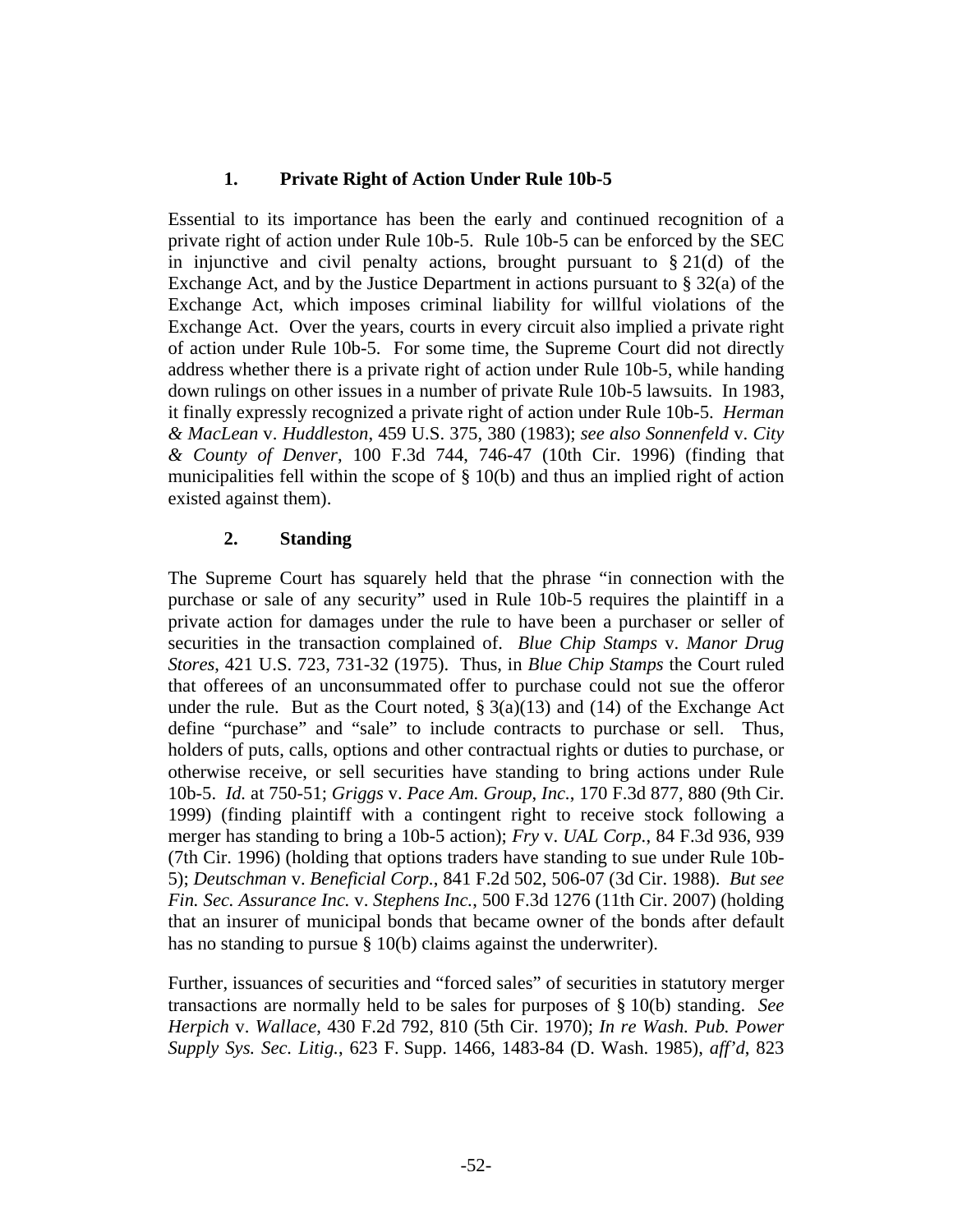F.2d 1349 (9th Cir. 1987); *Rochelle* v. *Marine Midland Grace Trust Co.*, 535 F.2d 523, 527-28 (9th Cir. 1976). *But see Isquith* v. *Caremark Int'l Inc.*, 136 F.3d 531, 534-35 (7th Cir. 1998) (finding no "sale" where stockholders received shares in subsidiary in exchange for shares of parent in a spinoff); *Rathborne* v. *Rathborne*, 683 F.2d 914, 920 (5th Cir. 1992) (finding no "purchase" where stockholder received pro rata distribution of stock of controlled subsidiary); *Ontario Pub. Serv. Employees Union Pension Trust Fund* v. *Nortel Networks Corp.*, 369 F.3d 27, 32-33 (2d Cir. 2004) (affirming dismissal of complaint for lack of standing where plaintiffs did not purchase securities of corporation alleged to have made misstatements, but instead purchased securities in that corporation's supplier). Persons who decide *not* to buy or sell on the basis of misrepresentations or omissions, and shareholders in an issuer that is harmed by activities of insiders that would violate Rule 10b-5 as to persons who met the "purchaser-seller" requirement, do not have § 10(b) standing. *Blue Chip Stamps*, 421 U.S. at 737- 38; *cf. Lawrence* v. *Cohn*, 325 F.3d 141, 154-55 (2d Cir. 2003) (holding that alleged fraud that induced plaintiff to forego purchase of shares in a partnership does not satisfy the "in connection with" requirement). Such shareholders, however, can bring a derivative action on behalf of the harmed corporation, if the corporation itself was a purchaser or seller. *Id.* at 738 (citing *Schoenbaum* v. *Firstbrook*, 405 F.2d 215, 219 (2d Cir. 1968); *Dudley* v. *Se. Factor & Fin. Corp.*, 446 F.2d 303, 306-08 (5th Cir. 1971).

The Supreme Court revisited the parameters of the "in connection with" requirement in *Wharf (Holdings) Ltd.* v. *United Int'l Holdings*, *Inc.*, 532 U.S. 588 (2001), which held that the sale of an option to buy stock while secretly intending never to honor it satisfies the "in connection with" requirement under § 10(b) and Rule 10b-5. *See id.* at 594-97. The Court ruled that the relevant security was the option, *not* the underlying stock in the defendant's cable system, and rejected the defendant's arguments that  $(1) \S 10(b)$  does not cover oral contracts of sale,  $(2)$ the plaintiff did not have standing because the alleged misrepresentation did not "relate to the value of a security purchase or the consideration paid," and (3) plaintiff's claim was nothing but a breach of contract claim. *See id.* at 595-97.

The Supreme Court again considered the scope of the "in connection with" requirement in *SEC* v. *Zandford*, 535 U.S. 813 (2002), where the defendant broker stole money from a discretionary account he managed by selling the client's securities and transferring the proceeds to the broker's own account. The defendant argued that the securities "sales themselves were perfectly lawful and that the subsequent misappropriation of the proceeds, though fraudulent, is not properly viewed as having the requisite connection with the sales." *Id.* at 820. In a unanimous decision, the Supreme Court rejected this argument and concluded that the securities sales and the defendant's fraudulent practices were not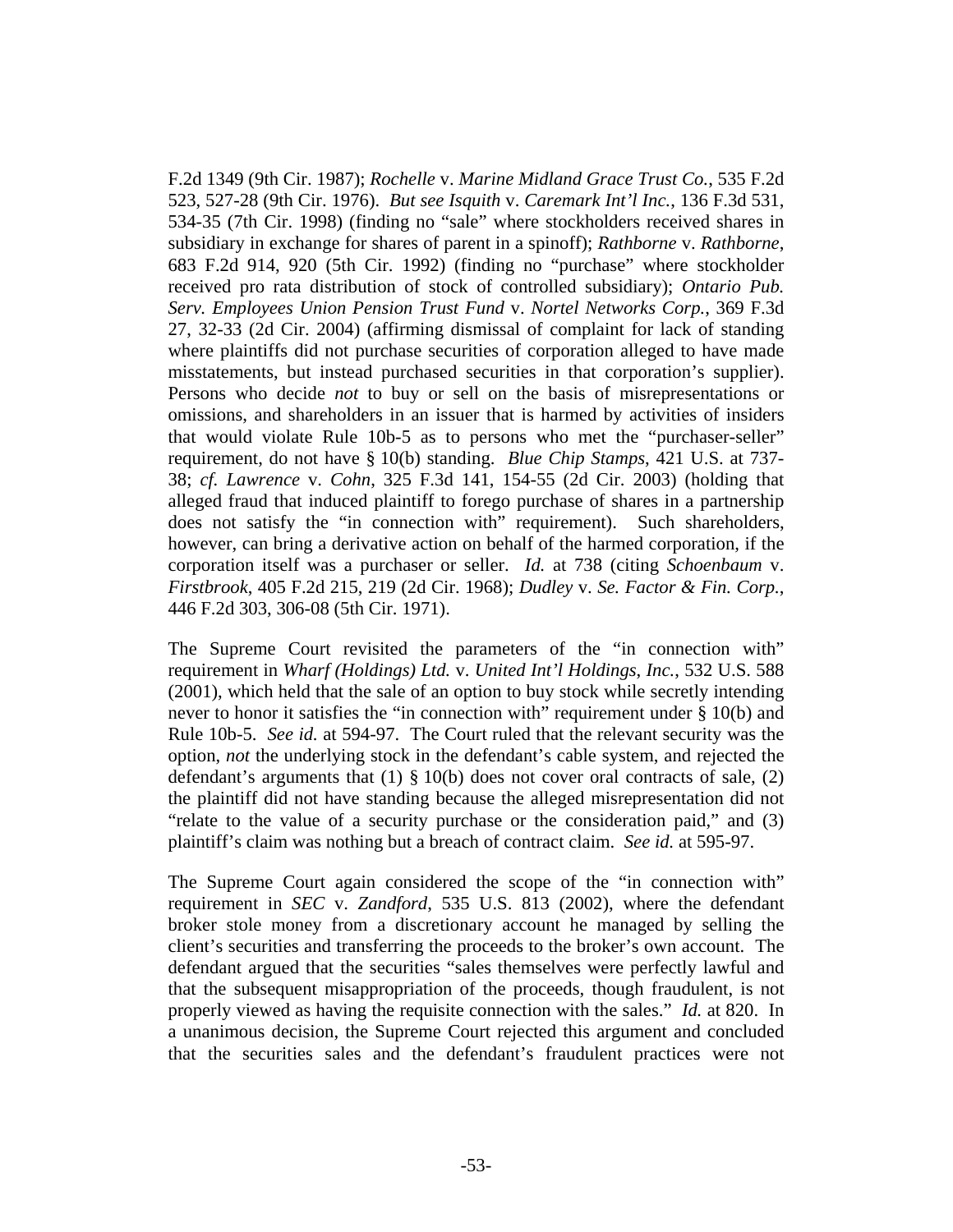independent events. The Court held that the "in connection with" requirement is satisfied where securities sales coincide with the defendant's overall scheme to defraud. *Id.* at 825. However, the Supreme Court was careful to state that § 10(b) "must not be construed so broadly as to convert every common-law fraud that happens to involve securities into a violation" of the statute. *Id.* at 820. For example, the Court observed that this case was not one in which "after a lawful transaction had been consummated, a broker decided to steal the proceeds and did so. Nor is it a case in which a thief simply invested the proceeds of a routine conversion in the stock market. Rather, [the defendant's] fraud coincided with the sales themselves." *Id.* Drawing an analogy to its reasoning in *Wharf*, the Court stated: "Similarly, in this case the SEC claims [defendant] sold [the client's] securities while secretly intending from the very beginning to keep the proceeds. In *Wharf*, the fraudulent intent deprived the purchaser of the benefit of the sale whereas here the fraudulent intent deprived the seller of that benefit, but the connection between the deception and the sale in each case is identical." *Id.* at 823-24. *See also Grippo* v. *Perazzo*, 357 F.3d 1218, 1222-24 (11th Cir. 2004) (holding that the plaintiff "adequately pled fraud 'in connection with the purchase or sale of any security,' even though he failed to identify any particular security purchased, because [the defendant] accepted and deposited [plaintiff's] monies as payment for securities," citing the SEC's position in *Zandford* that Rule 10b-5 covered a situation where a broker accepts payment for securities that he never intends to deliver).

The "in connection" with requirement is broadly construed, including to situations in which no securities were in fact purchased. For instance, the Tenth Circuit has held that where a Ponzi schemer "took investors' money under the pretense that it would be invested in safe securities, like mutual funds[, t]he fact that he failed to actually buy or sell securities is not dispositive," and affirmed entry of summary judgment for securities fraud. *SEC* v. *Smart*, 678 F.3d 850, 857 (10th Cir. 2012). *See also Roland* v. *Green*, 675 F.3d 503, 519-20 (5th Cir. 2012) (evaluating the meaning of SLUSA's analogously interpreted "in connection with" requirement where Ponzi scheme victims were fraudulently induced into investing in an uncovered security that then had a relationship to transactions (real or fraudulent) in covered securities and adopting the Ninth Circuit's view that the test is met where the fraud and covered security transactions are "more than tangentially related") (citing *Madden* v. *Cowen & Co.*, 576 F.3d 957, 965-66 (9th Cir. 2009)).

At least two circuits have recognized that the time lapsed between the alleged fraud and the purchase or sale of securities is not determinative. *See Romano* v. *Kazacos*, No. 08-6187-cv, 2010 U.S. App. LEXIS 13220, at \*28-30 (2d Cir. Jun. 29, 2010) (passage of eighteen months between the alleged fraud and the purchase or sale of securities does not necessarily defeat SLUSA's "in connection with"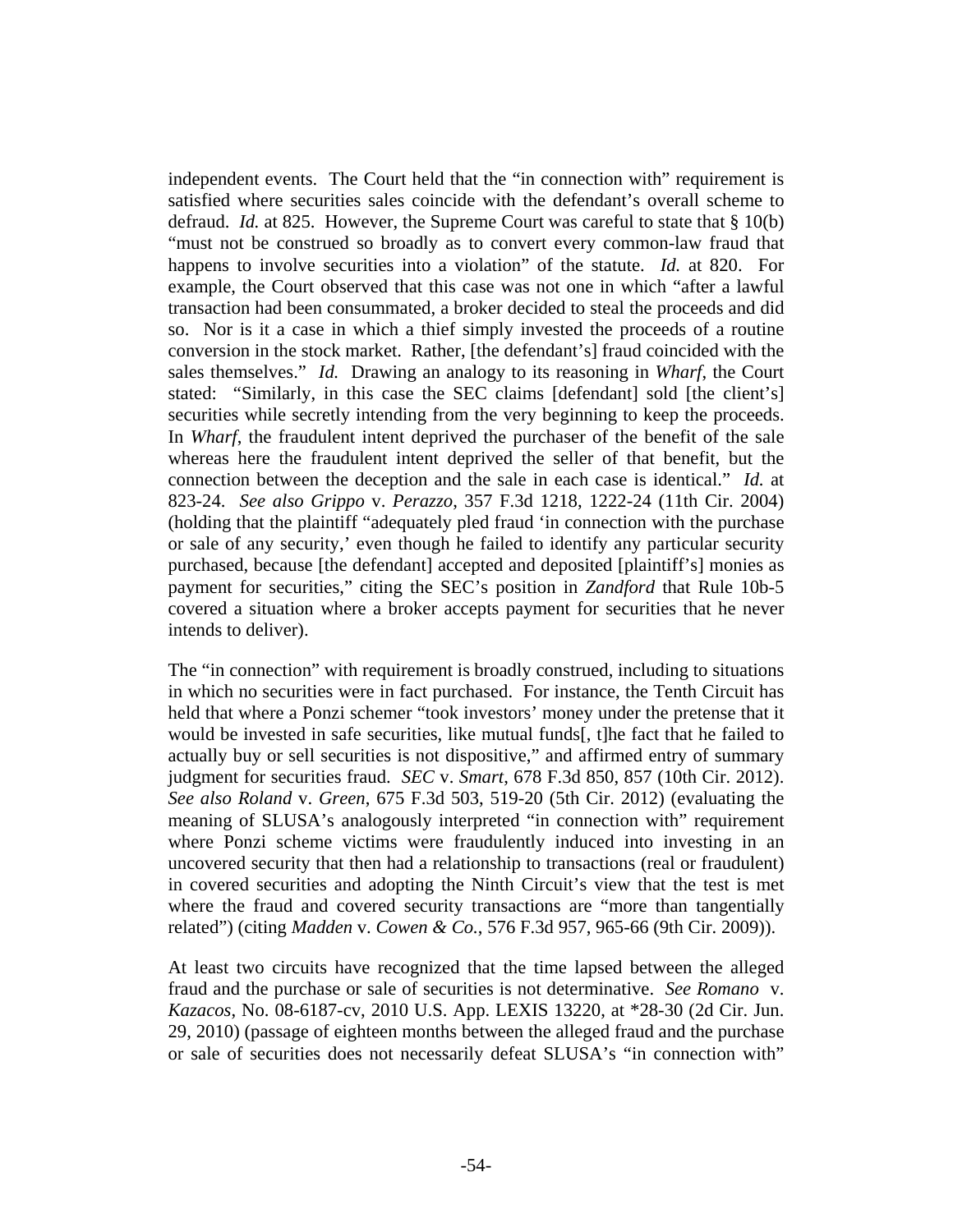requirement; the time that lapsed was not determinative because complaint addressed "a string of events that were all intertwined"); *SEC* v. *Pirate Investor LLC*, 580 F.3d 233, 245 (4th Cir. 2009) ("in connection with" test satisfied when proscribed conduct and sale are part of the same fraudulent scheme). In *Romano*, the Second Circuit noted that the "in connection with" requirement does not turn on temporal limitations because a flexible approach is most consistent with *Zandford*, which requires the phrase "in connection with" to be construed "not technically and restrictively but flexibly to effectuate its remedial purposes," 535 U.S. at 819.

Prior to *Blue Chip Stamps*, a number of cases held that the plaintiff in a private injunctive action under § 10(b) need not be a purchaser or seller. *See*, *e.g.*, *Kahan* v. *Rosenstiel*, 424 F.2d 161, 173 (3d Cir. 1970); *Landy* v. *FDIC*, 486 F.2d 139, 156 (3d Cir. 1973); *Mutual Shares Corp.* v. *Genesco*, *Inc.*, 384 F.2d 540, 546-47 (2d Cir. 1967). Some courts have concluded that this line of cases does not survive *Blue Chip Stamps*. *See*, *e.g.*, *Cowin* v. *Bresler*, 741 F.2d 410, 423 (D.C. Cir. 1984); *W.A. Krueger Co.* v. *Kirkpatrick*, *Pettis*, *Smith*, *Polian*, *Inc.*, 466 F. Supp. 800, 805-06 (D. Neb. 1979); *Wright* v. *Heizer Corp.*, 411 F. Supp. 23, 34 (N.D. Ill. 1975), *aff'd in part*, *rev'd in part*, 560 F.2d 236 (7th Cir. 1977). Others have held that *Blue Chip Stamps* does not control private injunctive actions. *See*, *e.g.*, *United States* v. *Newman*, 664 F.2d 12, 17 (2d Cir. 1981), *aff'd following remand*, 722 F.2d 729 (2d Cir. 1983); *Tully* v. *Mott Supermarkets*, *Inc.*, 540 F.2d 187, 194 (3d Cir. 1976); *Davis* v. *Davis*, 526 F.2d 1286, 1289-90 (5th Cir. 1976); *Granada Invs.*, *Inc.* v. *DWG Corp.*, 717 F. Supp. 533, 535 (N.D. Ohio 1989), *aff'd*, 962 F.2d 1203 (6th Cir. 1992); *Warner Commc'ns*, *Inc.* v. *Murdoch*, 581 F. Supp. 1482, 1494-95 (D. Del. 1984); *Fuchs* v. *Swanton Corp.*, 482 F. Supp. 83, 90 (S.D.N.Y. 1979); *cf. Trump Hotels & Casino Resorts*, *Inc.* v. *Mirage Resorts*, *Inc.*, 140 F.3d 478, 486 (3d Cir. 1998) (finding no standing but reserving judgment on vitality of "relaxed" standing for injunctions after *Blue Chip Stamps*); *Advanced Res. Int'l*, *Inc.* v. *Tri-Star Petroleum Co.*, 4 F.3d 327, 332 (4th Cir. 1993) (noting that a narrow exception to *Blue Chip Stamps* is a situation involving "shareholder plaintiffs who claim that without injunctive relief to stop the defendants' deceptive and unfair practices, they may in the future suffer monetary loss to their shares"); *Langner* v. *Brown*, 913 F. Supp. 260, 270 (S.D.N.Y. 1996); *John Labatt Ltd.* v. *Onex Corp.*, 890 F. Supp. 235, 247 (S.D.N.Y. 1995) (stating that injunctive relief under § 10(b) should generally be denied to targets in tender offer context).

There is no requirement that there have been any purchases or sales for SEC injunctive actions or criminal actions under Rule 10b-5. *Blue Chip Stamps*, 421 U.S. at 751 n.14; *United States* v. *Newman*, 664 F.2d at 17; *SEC* v. *Penn Cent. Co.*, 450 F. Supp. 908, 914 (E.D. Pa. 1978).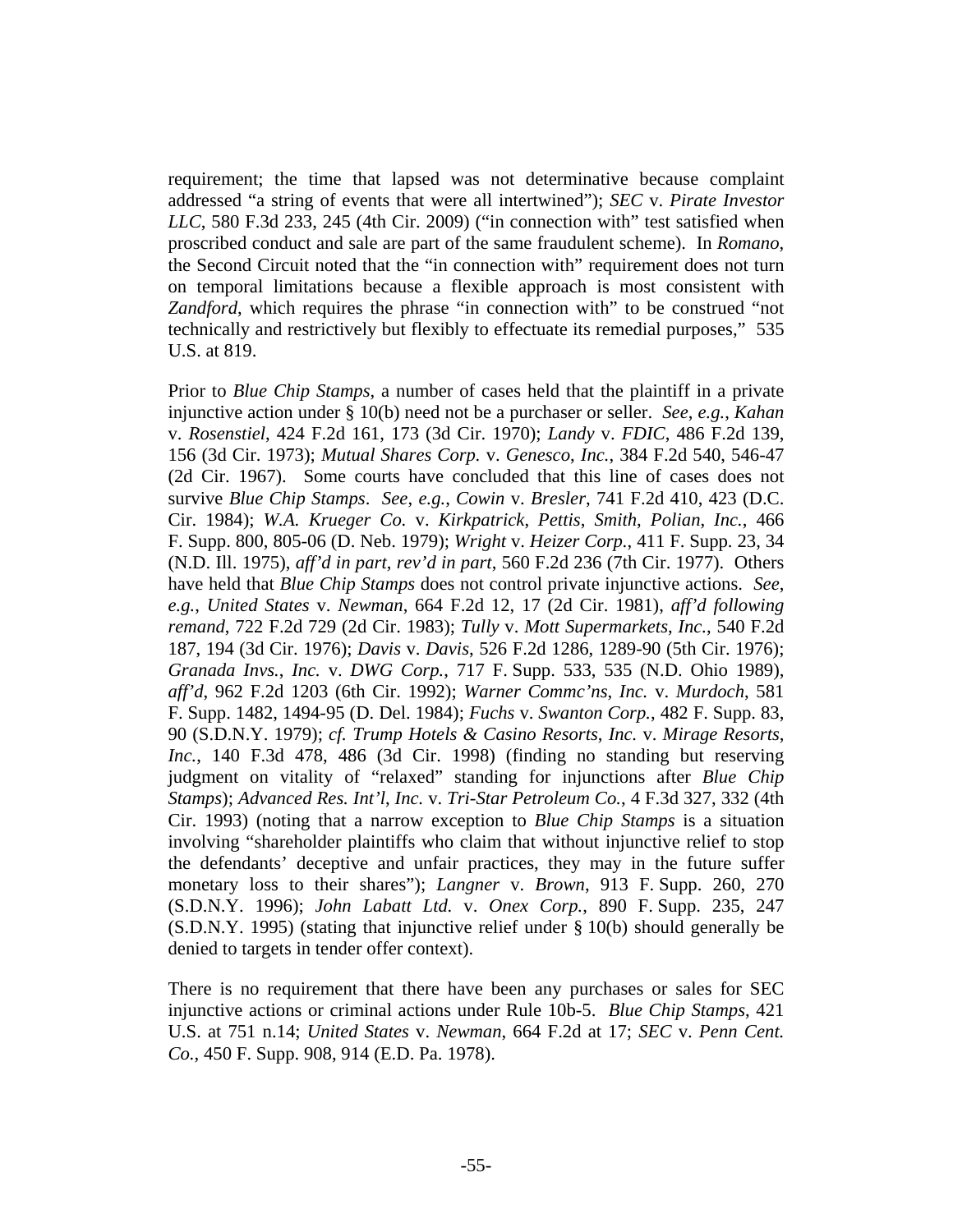Several cases have also held that one who is not a purchaser or seller of securities has standing to bring a Rule 10b-5 action where the specific dangers discussed in *Blue Chip Stamps* are not present. *See Grubb* v. *FDIC*, 868 F.2d 1151, 1161-62 (10th Cir. 1989); *Norris* v. *Wirtz*, 719 F.2d 256, 259 (7th Cir. 1983); *United Dep't Stores*, *Inc.* v. *Ernst & Whinney*, 713 F. Supp. 518, 523-24 (D.R.I. 1989) (granting standing to shareholders who loaned funds to one corporation to purchase another). *But cf. Rayman* v. *Peoples Sav. Corp.*, 735 F. Supp. 842, 851 (N.D. Ill. 1990) (disapproving of the reasoning of *United Dep't Stores*, *Inc.*). In *Merrill Lynch*, *Pierce*, *Fenner & Smith*, *Inc.* v. *Dabit*, 547 U.S. 71 (2006), the Court ruled that SLUSA, which effectively makes federal court the exclusive venue for nearly all securities fraud class actions, operates to preempt not only state law seller and purchaser claims, but "holder" claims which alleged injury based on the prolonged retention of stock due to fraud. Though Rule 10b-5 only establishes a private cause of action under federal law for purchaser-seller claims, and that rule uses the same "in connection with" language as SLUSA, the Court rejected the application of the *Blue Chip Stamps* standard to determine standing for holder claims under SLUSA. *See supra* Section I.F.

# **3. Persons Liable**

Rule 10b-5 liability may be imposed on the "maker" of the statement alleged to be materially false or misleading. "For purposes of Rule 10b-5, the maker of a statement is the person or entity with ultimate authority over the statement, including its content and whether and how to communicate it. Without control, a person or entity can merely suggest what to say, not 'make' a statement in its own right." *Janus Capital Group, Inc.* v. *First Derivatives Traders*, 131 S. Ct. 2296 (2011). (holding company that created mutual fund and acted as its investment adviser and administrator was not maker of allegedly false statement in fund's prospectus.)

In contrast to the plaintiff, the defendant in an action under Rule 10b-5 need not have purchased or sold securities. It is enough that his conduct occurred "in connection with" purchases or sales of securities. The "in connection with" requirement is satisfied if the defendant purchased or sold fraudulently, but as the leading case, *SEC* v. *Texas Gulf Sulphur Co.*, 401 F.2d 833 (2d Cir. 1968), has held, it is satisfied more generally if false or misleading statements were made "in a manner reasonably calculated to influence the investing public." 401 F.2d at 862, *aff'd in part, rev'd in part*, 446 F.2d 1301 (2d Cir. 1971); *see also In re Carter-Wallace Sec. Litig.*, 150 F.3d 153, 156 (2d Cir. 1998) (finding technical and detailed advertisements in sophisticated medical journals satisfy "in connection with" requirement), *aff'd following remand*, 220 F.3d 36 (2d Cir. 2000); *McGann* v. *Ernst & Young*, 102 F.3d 390, 392-96 (9th Cir. 1996) (holding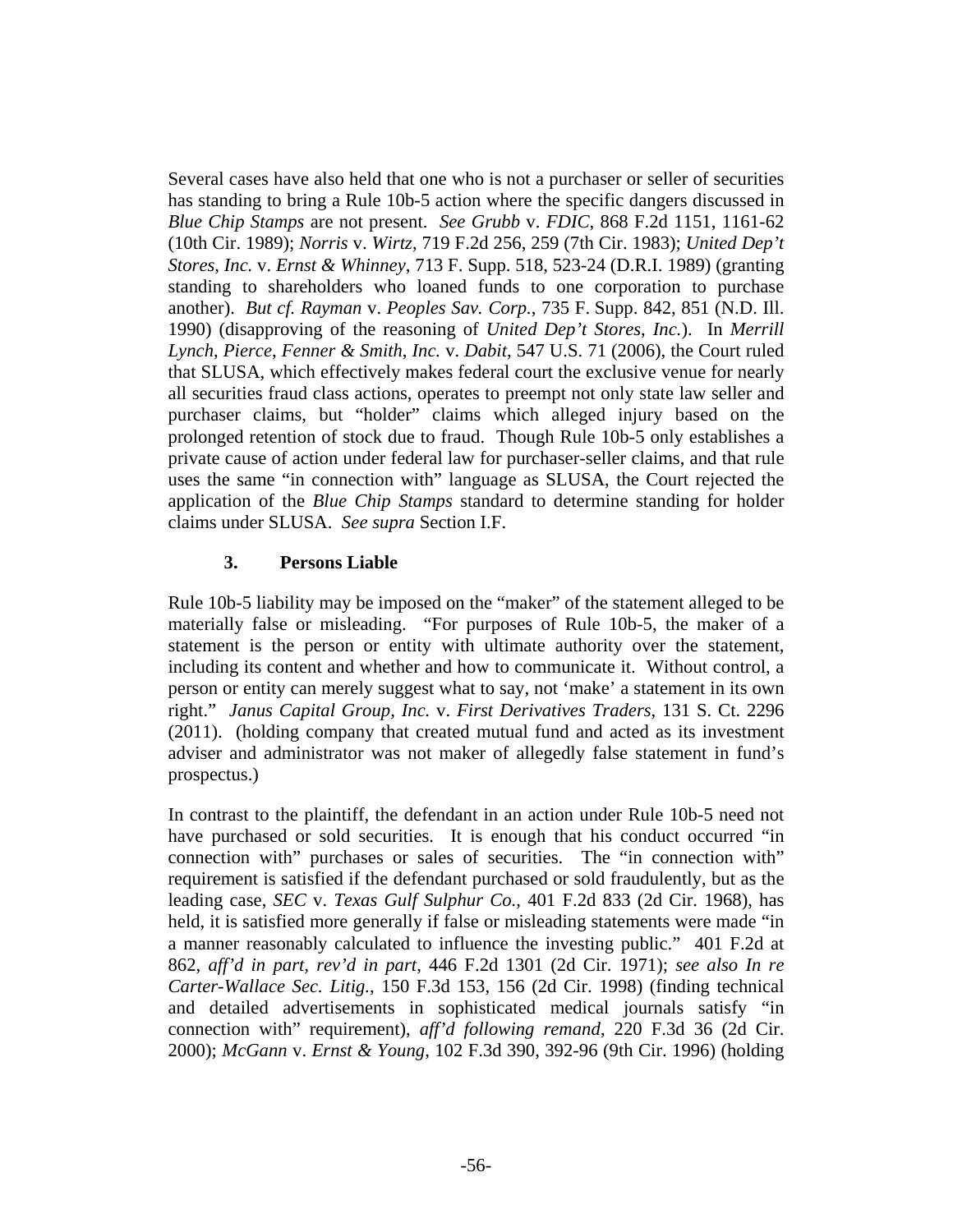that *Texas Gulf* survived *Central Bank of Denver*, *N.A.* v. *First Interstate Bank of Denver*, *N.A.*, 511 U.S. 164 (1994)); *United States* v. *Russo*, 74 F.3d 1383, 1392 (2d Cir. 1996) (holding fraudulent short sales satisfy the "in connection with" requirement); *Zoelsch* v. *Arthur Andersen & Co.*, 824 F.2d 27, 35 (D.C. Cir. 1987), *abrogated on other grounds by Morrison*, 130 S. Ct. at 2869; *SEC* v. *C. Jones & Co.*, 312 F. Supp. 2d 1375 (D. Colo. 2004) (finding false allegations enabling a stock to be publicly traded are "reasonably calculated to influence the investing public"); *United States* v. *Ferrarini*, 9 F. Supp. 2d 284, 296-97 (S.D.N.Y. 1998) (holding that making false statements on annual reports filed with the SEC satisfies the requirement that action need only "touch" the purchase or sale of securities), *aff'd*, 219 F.3d 145 (2d Cir. 2000). *But see SEC* v. *Adoni*, 60 F. Supp. 2d 401, 409 (D.N.J. 1999) (dismissing complaint alleging company fraudulently induced factor to provide it with credit, finding it too remote from the company's securities).

One court in the Second Circuit has ruled that in Rule 10b-5 actions the false and misleading statements must pertain to the securities themselves, rather than to the defendant's capabilities as a broker or investment advisor. *Laub* v. *Faessel*, 981 F. Supp. 870, 871 (S.D.N.Y. 1997) (stating that "the misrepresentations [must] relate to the intrinsic investment characteristic or investment quality of the purchased security"). The Supreme Court's opinion in *Wharf (Holdings) Ltd.* may cast doubt on this approach. In dicta, the Court questioned the notion that "the [Exchange] Act covers only misrepresentations likely to affect the value of securities." *Wharf (Holdings) Ltd.*, 532 U.S. at 596. The *Wharf* Court did not, however, offer any alternative standard for determining the requisite nexus between the alleged misrepresentations and the impaired security. The Eleventh Circuit, at least, believes that actionable misrepresentations must pertain to an investment decision; "a misrepresentation that would only influence an individual's choice of broker-dealers cannot form the basis for § 10(b) securities fraud liability." *SEC* v. *Goble*. 682 F.3d 934, 944 (11th Cir. 2012).

# **4. Basis of Liability**

Rule 10b-5 is a general antifraud rule and the range of conduct it prohibits is broad. Nonetheless, it is probably safe to say that the most important violations of the rule fall into three categories:

- (1) garden variety fraud in face-to-face transactions by sellers, purchasers, brokers and others;
- (2) false or misleading statements of material fact by corporate insiders or others that affect the prices at which securities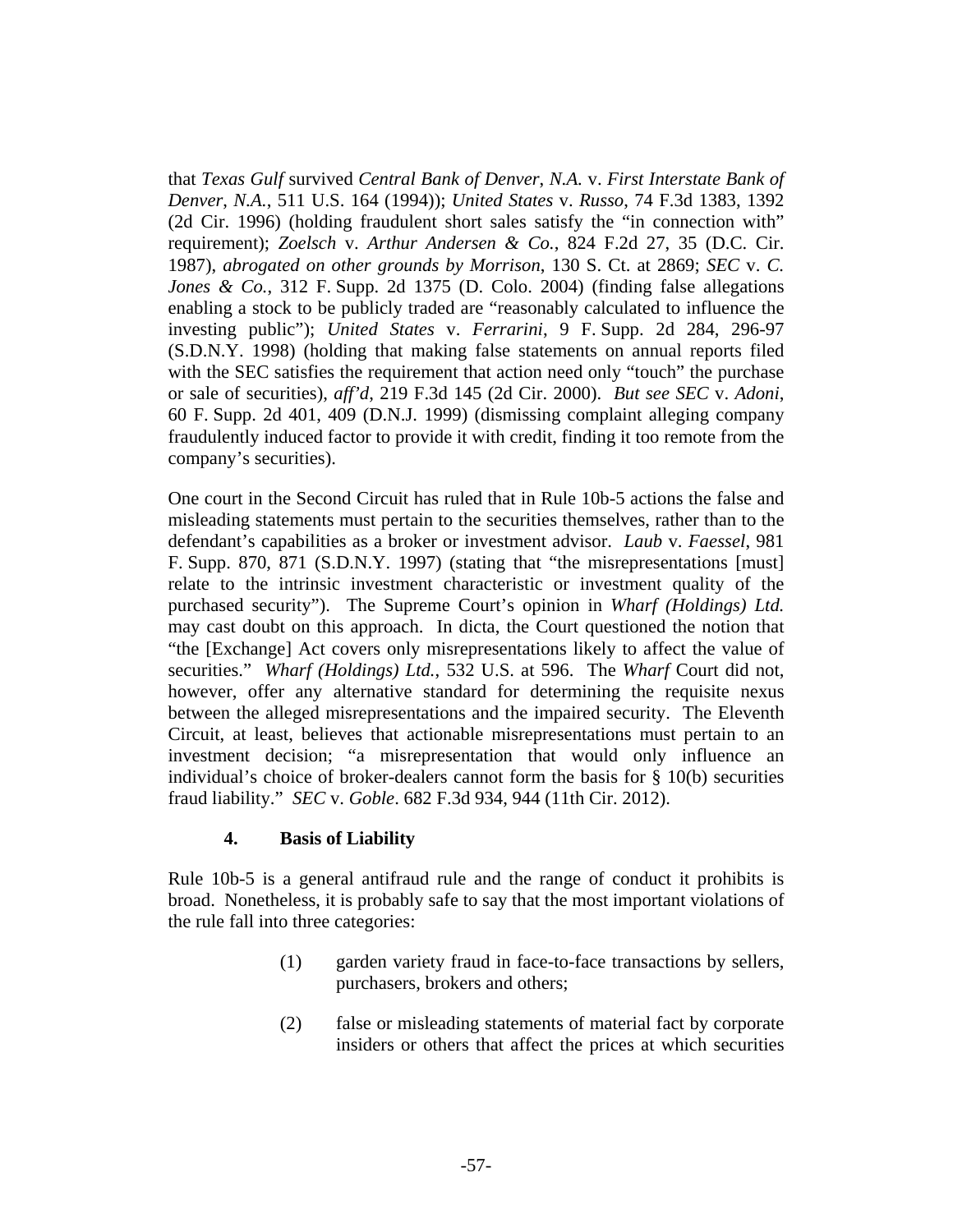trade, *see*, *e.g.*, *SEC* v. *Tex. Gulf Sulphur Co.*, 401 F.2d 833 (2d Cir. 1968); *Zweig* v. *Hearst Corp.*, 594 F.2d 1261 (9th Cir. 1979), *overruling recognized on separate grounds in In re Livent*, *Inc. Sec. Litig.*, 148 F. Supp. 2d 331 (S.D.N.Y. 2001); included here is fraud by issuers and others in public offerings of securities that may also be actionable under § 11 of the Securities Act, *see Herman & MacLean* v. *Huddleston*, 459 U.S. 375;

(3) trading on material nonpublic information by corporate insiders and their tippees ("insider trading"), about which more later.

At one time it appeared that ordinary corporate mismanagement might become actionable under Rule 10b-5 if it related in some fashion to a purchase or sale of securities. *See Superintendent of Ins. of N.Y.* v. *Bankers Life & Cas. Co.*, 404 U.S. 6 (1971). The prospect developed of a federalization of state corporate law under the aegis of Rule 10b-5.

The Supreme Court ruled out that possibility, however, in *Santa Fe Indus.*, *Inc.* v. *Green*, 430 U.S. 462 (1977). There, a minority shareholder frozen out of a Delaware corporation in a short-form merger alleged a violation of Rule 10b-5 because the merger lacked a legitimate business purpose. The Supreme Court held that the complaint should be dismissed because it alleged a breach of fiduciary duty with no element of deceit or nondisclosure. 430 U.S. at 476-77.

After *Santa Fe*, it would appear that breaches of fiduciary duty by corporate insiders are not actionable under Rule 10b-5 unless they involve deceit. But an important twist was placed on the *Santa Fe* doctrine by *Goldberg* v. *Meridor*, 567 F.2d 209 (2d Cir. 1977). There, a subsidiary entered into certain transactions with its parent involving sales of the subsidiary's shares and announced that the transactions would benefit both the subsidiary and the parent. Shareholder approval of the transactions was neither required nor sought. Plaintiff, a minority shareholder in the subsidiary, brought a shareholder's derivative suit under Rule 10b-5, claiming that in fact the transactions were designed solely to benefit the parent corporation at the expense of the subsidiary's minority shareholders. The Second Circuit refused to dismiss the suit, holding that the *Santa Fe* deceit requirement is satisfied in a derivative suit where the shareholders of a corporation are deceived, even if its directors are not. Furthermore, the Second Circuit held that shareholders can prove materiality and reliance, even where they have no vote on a transaction, if, had they been given full and truthful disclosure, they could have brought an action to block the transaction under state corporation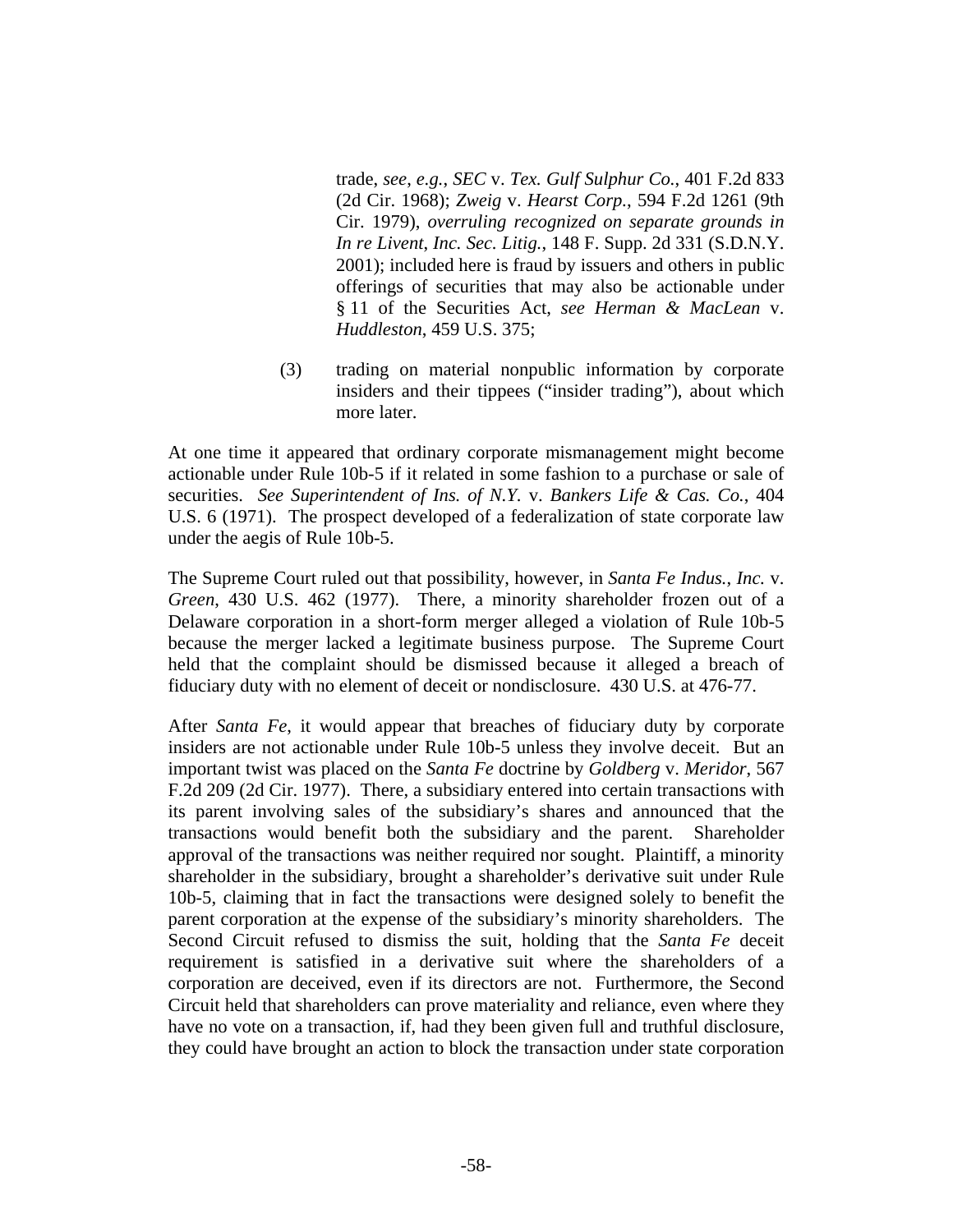law. *Goldberg* suggests that shareholders can bring derivative actions under Rule 10b-5 to challenge many transactions involving sales or purchases of shares by corporations, and thus Rule 10b-5 could be used to make substantial inroads into state corporation law in spite of *Santa Fe*.

The Second Circuit's holding in *Goldberg* has been accepted by other circuits at various times. *See*, *e.g.*, *Estate of Soler* v. *Rodriguez*, 63 F.3d 45, 55-56 (1st Cir. 1995); *Mayer* v. *Oil Field Sys. Corp.*, 721 F.2d 59, 67-68 (2d Cir. 1983); *United States* v. *Margala*, 662 F.2d 622, 626 (9th Cir. 1981); *Healey* v. *Catalyst Recovery of Pa.*, *Inc.*, 616 F.2d 641, 646 (3d Cir. 1980); *Kidwell ex rel. Penfold* v. *Meikle*, 597 F.2d 1273, 1292 (9th Cir. 1979). The Seventh Circuit, however, has called into question the *Goldberg* court's guidance concerning adequate disclosure. *See*, *e.g.*, *Harris Trust & Sav. Bank* v. *Ellis*, 810 F.2d 700, 704 (7th Cir. 1987) (holding that amount of disclosure required in actions to appraise the value of stock are matters of state law alone); *Ray* v. *Karris*, 780 F.2d 636, 641-43 (7th Cir. 1985) (finding no cause of action under Rule 10b-5 when plaintiffs were aware of alleged fraud but failed to pursue an effective state court litigation strategy); *Panter* v. *Marshall Field & Co.*, 646 F.2d 271, 288 (7th Cir. 1981) (noting that plaintiff may not bootstrap a fiduciary duty action into one for securities fraud merely by alleging failure to reveal a breach of duty); *see also Isquith* v. *Caremark Int'l*, 136 F.3d 531, 534 (7th Cir. 1998) (stating that 7th Cir. has rejected the *Goldberg* doctrine insofar as it holds that an option to sue to stop corporate action, in the absence of an investment choice, is sufficient to establish the materiality of a misleading statement regarding that action); *Krieger* v. *Gast*, No. 98 C 3182, 1998 U.S. Dist. LEXIS 15422, at \*18 (N.D. Ill. Sept. 18, 1998) ("Goldberg is not respected authority in the Seventh Circuit."). The Second Circuit, however, continues to recognize the *Goldberg* exception. *See*, *e.g.*, *Field* v. *Trump*, 850 F.2d 938, 948-49 (2d Cir. 1988).

# **5. Scienter**

The Supreme Court has held that scienter is required for a violation of Rule 10b-5. *Ernst & Ernst* v. *Hochfelder*, 425 U.S. 185, 213-14 (1976). This is true for SEC injunctive actions as well as for private actions under the rule. *Aaron* v. *SEC*, 446 U.S. 680, 695 (1980).

*Hochfelder* ruled that the language of § 10(b), which prohibits "manipulative or deceptive" conduct, limits the scope of any rule issued thereunder to conduct that would constitute fraud at common law and precludes any action under Rule 10b-5 for negligent conduct. 425 U.S. at 212-14. Since *Hochfelder* and *Aaron*, lower courts have had to decide whether the scienter required under Rule 10b-5 includes recklessness, that is, whether making statements with reckless disregard for, or no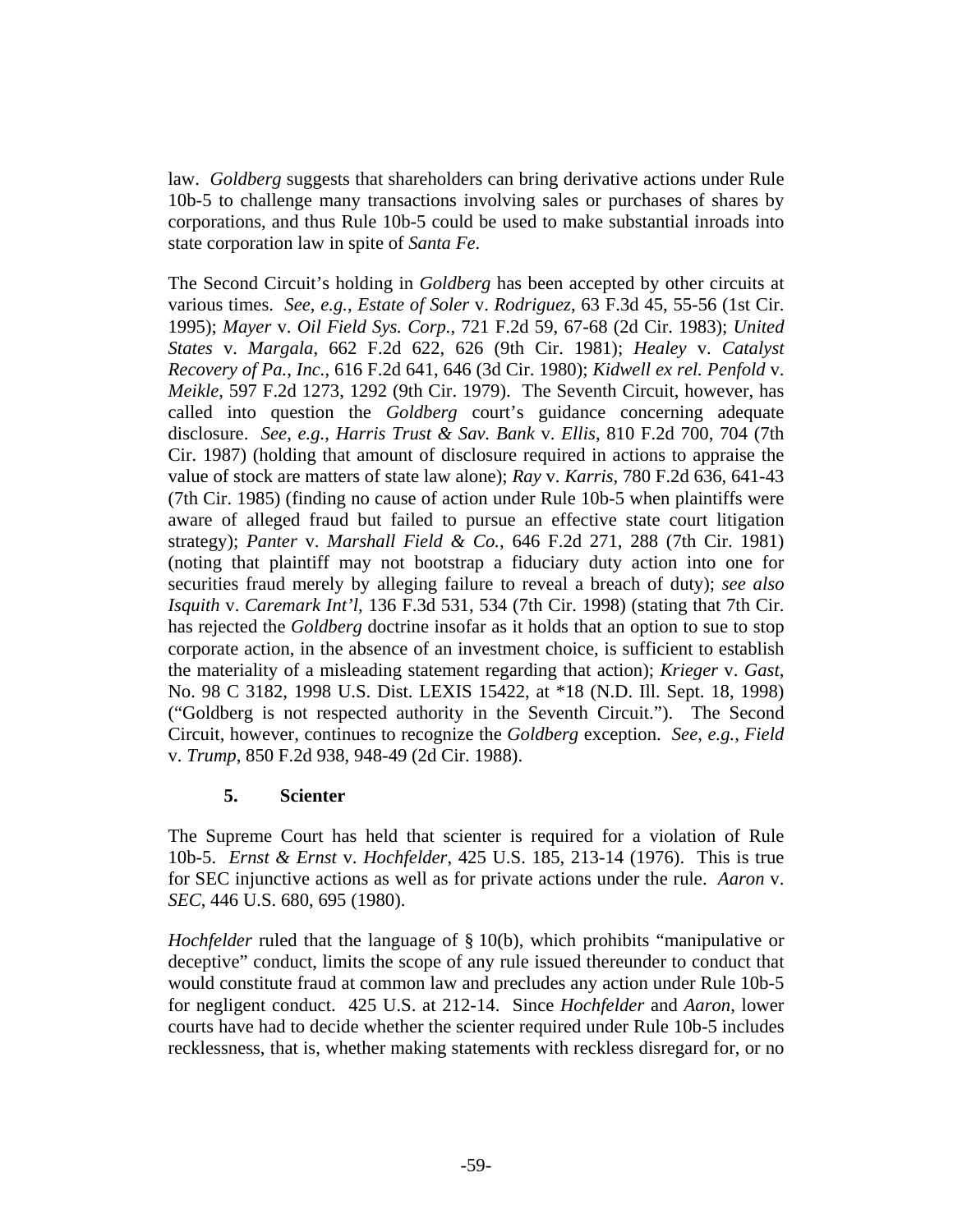belief in, their truth is prohibited under the rule. *See Hochfelder*, 425 U.S. at 193 n.12 (reserving the question of whether recklessness suffices for 10b-5 liability). All circuit courts have held that recklessness in some form does satisfy the scienter requirement of Rule 10b-5, though some decisions suggest the recklessness must be severe. *See*, *e.g.*, *Auto. Indus. Pension Trust Fund* v. *Textron Inc.*, 682 F.3d 34, 39 (1st Cir. 2012 ) (noting that "negligence or puffing are not enough for scienter"); *Dolphin and Bradbury*, *Inc.* v. *SEC*, 512 F.3d 634, 639 (D.C. Cir. 2008) (requiring "[e]xtreme recklessness," defined as "an extreme departure from the standards of ordinary care . . . which presents a danger of misleading buyers or sellers that is either known to the defendant or is so obvious that the actor must have been aware of it.") (internal quotation marks and citations omitted); *Southland Sec. Corp.* v. *INSpire Ins. Solutions*, *Inc.*, 365 F.3d 353, 366 (5th Cir. 2004) (requiring "severe recklessness"); *PR Diamonds*, *Inc.* v. *Chandler*, 364 F.3d 671, 681 (6th Cir. 2004) (defining as a mental state akin to "conscious disregard"); *Ottmann* v. *Hanger Orthopedic Group*, *Inc.*, 353 F.3d 338, 344 (4th Cir. 2003) (requiring "severe recklessness [which] is, in essence, a slightly lesser species of intentional misconduct") (internal quotation marks and citations omitted); *SEC* v. *Rubera*, 350 F.3d 1084, 1094 (9th Cir. 2003) (requiring recklessness to reflect "some degree of intentional or conscious misconduct"); *Wortley* v. *Camplin*, 333 F.3d 284, 294 (1st Cir. 2003) (requiring "high degree of recklessness"); *Kushner* v. *Beverly Enters.*, *Inc.*, 317 F.3d 820, 828 (8th Cir. 2003) (requiring "severe recklessness"); *In re Ikon Office Solutions*, *Inc.*, 277 F.3d 658, 672 n.16 (3d Cir. 2002) (requiring recklessness "bordering on an intent to deceive"); *City of Phila.* v. *Fleming Cos.*, 264 F.3d 1245, 1258 (10th Cir. 2001) (defining recklessness as "conduct that is an extreme departure from the standards of ordinary care"); *Ziemba* v. *Cascade Int'l*, *Inc.*, 256 F.3d 1194, 1202 (11th Cir. 2001) (requiring "severe recklessness"); *Suez Equity Investors*, *L.P.* v. *Toronto-Dominion Bank*, 250 F.3d 87, 99-100 (2d Cir. 2001) (requiring conscious misbehavior or recklessness); *Searls* v. *Glasser*, 64 F.3d 1061, 1066 (7th Cir. 1995) (requiring "recklessness so severe that it is the functional equivalent of intent").

The Eighth Circuit has applied its "severe recklessness" standard to protect directors' reliance on advisors in the case of an outside director who chaired the company's compensation committee and was charged with making material misstatements based on options backdating. *SEC* v. *Shanahan*, 646 F.3d 536 (8th Cir. 2011). The panel affirmed the district court's finding that the SEC had not proven scienter where the director testified that he relied on the finance and accounting departments, counsel, and auditors to ensure that the options plans were properly administered and disclosures appropriate, and none of those advisors raised any concerns. The court noted that "[d]epending on others to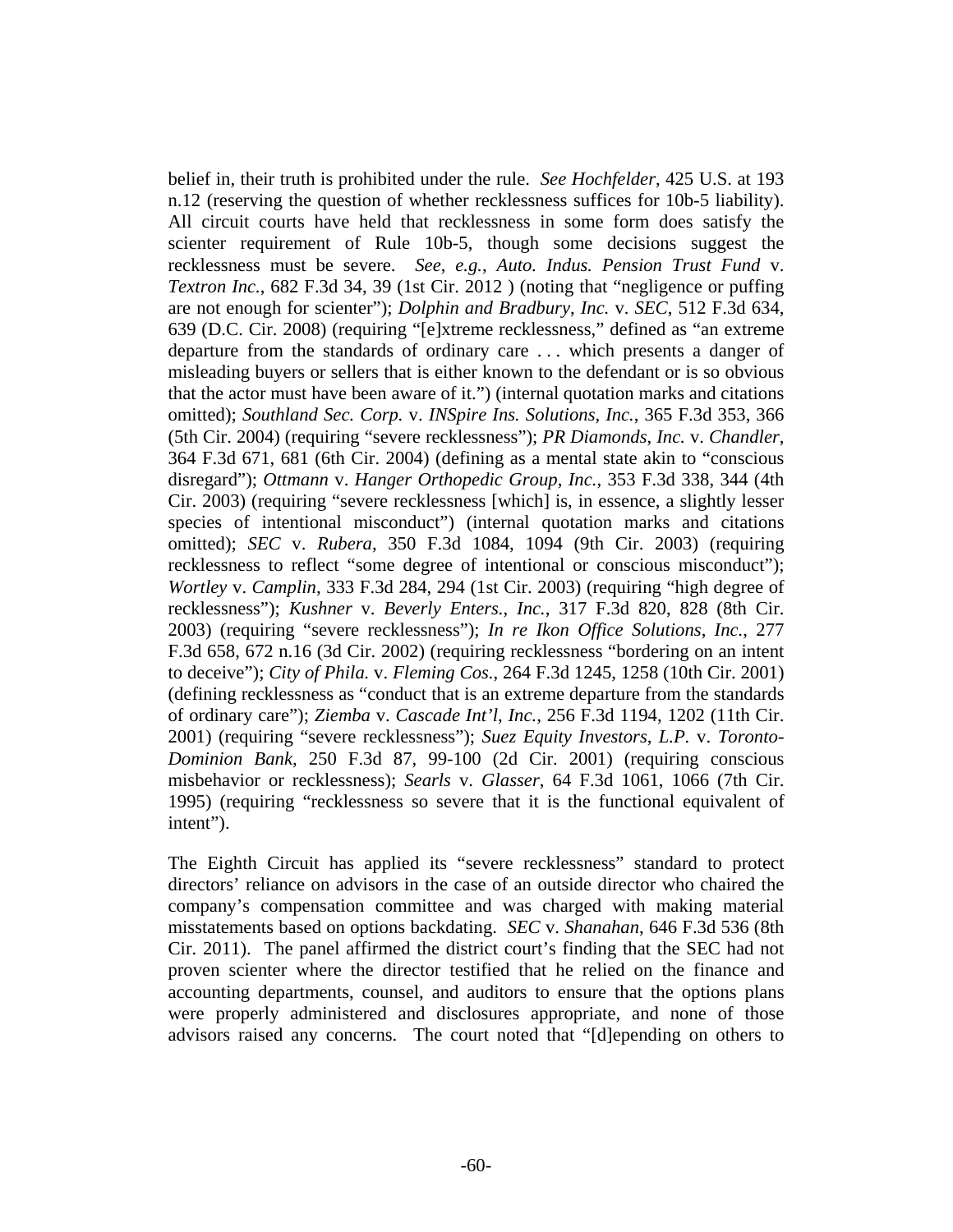ensure the accuracy of disclosures to purchasers and sellers of securities — even if inexcusably negligent — is not severely reckless conduct that is the functional equivalent of intentional securities fraud." *Id.* at 544. However, auditors themselves may be liable for securities fraud where they behave recklessly, including by failing to review or check information that they had a duty to monitor or otherwise "consciously ignor[ing]" a fraud. *See Gould* v. *Winstar Commc'ns, Inc.*, --- F.3d ----, 2012 WL 2924254, at \*8 (2d Cir. July 19, 2012) (vacating summary judgment in auditor's favor where there was evidence that it "repeatedly failed to scrutinize serious signs of fraud by an important client," including, *inter alia*, the absence of documents confirming orders and the company's repeated failure to provide requested documentation); *see also Meridian Horizon Fund, LP* v. *KPMG (Cayman)*, Nos. 11-3311-cv, 11-3725-cv, 2012 WL 2754933, at \*3 (2d Cir. July 10, 2012) (affirming dismissal of securities fraud claims against auditors where plaintiffs' allegations of recklessness did not constitute "conduct that is highly unreasonable, representing an extreme departure from the standards of ordinary care" so as to "approximate an actual intent to aid in the fraud being perpetrated by the audited company") (quoting *Rothman* v. *Gregor*, 220 F.3d 81, 98 (2d Cir. 2000)).

Under Section 21E(c) of the Exchange Act, which was added by the Reform Act, no liability will attach in a private action based on certain statutorily defined "forward-looking statements" unless the plaintiff proves actual knowledge of the false or misleading nature of the statement on the part of a natural person making the statement or on the part of an executive officer approving the statement made on behalf of a business entity. *Employers Teamsters Local Nos. 175 & 505 Pension Trust Fund* v. *Clorox Co.*, 353 F.3d 1125, 1134 (9th Cir. 2004); *Champion Enters.*, 346 F.3d at 672; *Theoharous* v. *Fong*, 256 F.3d 1219, 1124- 1125 (11th Cir. 2001), *abrogated on other grounds by Merck & Co.* v. *Reynolds*, 130 S. Ct. 1784 (2010); *Hockey* v. *Medhekar*, No. C-96-0815 MHP, 1997 WL 203704, at \*4-9 (N.D. Cal. Apr. 15, 1997) (finding certain statements forwardlooking but not misleading); *In re Valujet Sec. Litig.*, 984 F. Supp. 1472, 1478 (N.D. Ga. 1997). However, this safe harbor may not be available on a motion to dismiss when the relevant forward-looking statements are spoken, rather than written, because such statements are subject to material dispute. *See In re Silicon Graphics*, No. C 96-0393 FMS, 1996 U.S. Dist. LEXIS 16989, at \*39-40 (N.D. Cal. Sept. 25, 1996), *aff'd*, 183 F.3d 970 (9th Cir. 1999). *But see Coble* v. *Broadvision Inc.*, No. C 01-01969 CRB, 2002 U.S. Dist. LEXIS 17495, at \*27-29 (N.D. Cal. Sept. 11, 2002); *Karacand* v. *Edwards*, 53 F. Supp. 2d 1236, 1243, 1245-46 (D. Utah 1999); *Wenger* v. *Lumisys*, *Inc.*, 2 F. Supp. 2d 1231, 1240-43, 1248 (N.D. Cal. 1998).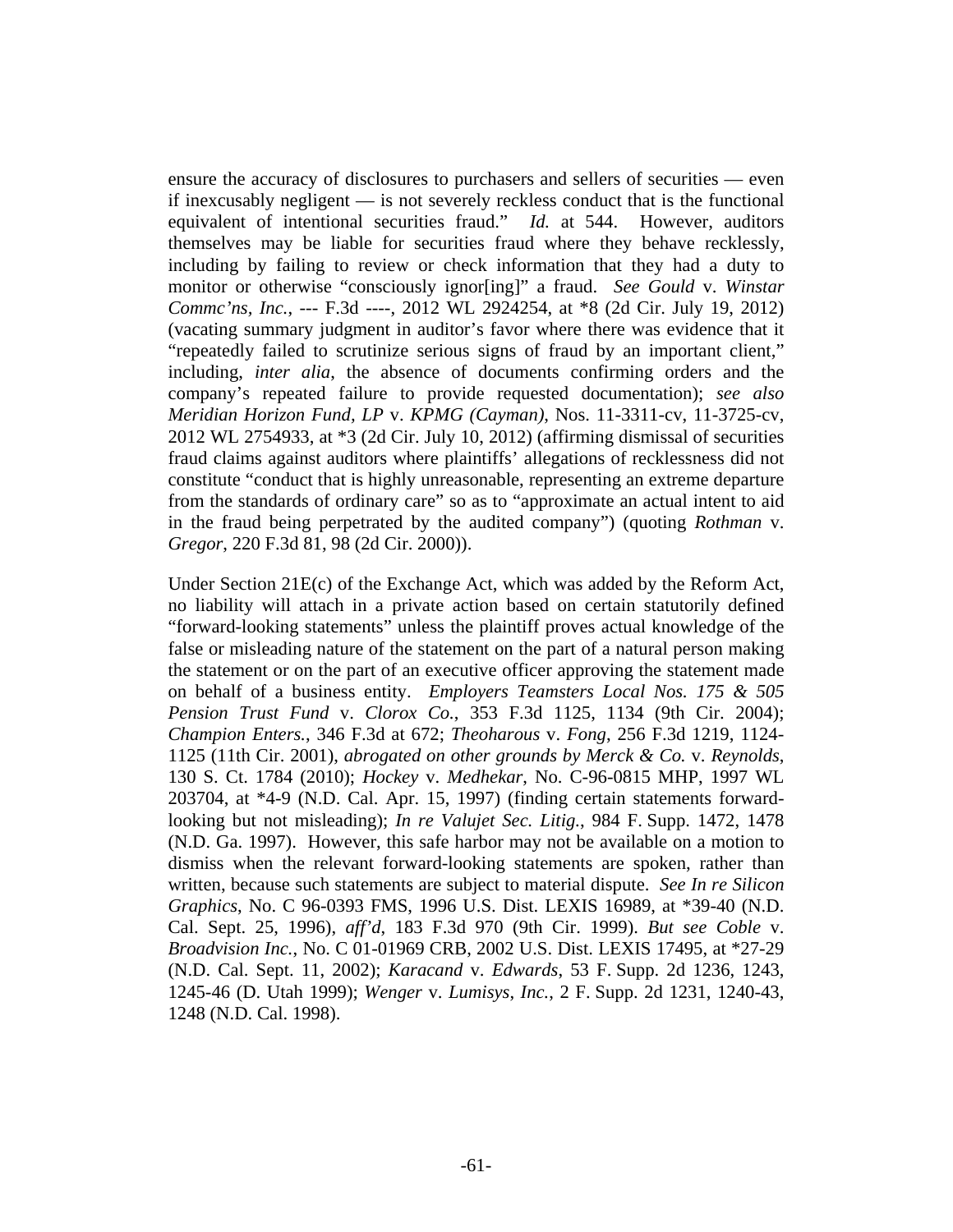In the insider trading context, at least one court has ruled that a tippee's "conscious and deliberate choice not to ask" about a tip, regardless of how far down that tippee stood in the "chain of tippees," is enough to establish scienter for Rule 10b-5. *SEC* v. *Musella*, 678 F. Supp. 1060, 1062-63 (S.D.N.Y. 1988); *SEC* v. *Musella*, 578 F. Supp. 425, 442 (S.D.N.Y. 1984); *see also SEC* v. *Credit Bancorp*, *Ltd.*, 195 F. Supp. 2d 475, 493 (S.D.N.Y. 2002) (finding in the noninsider trading context that "[t]he conscious avoidance of knowledge constitutes sufficient scienter under the federal securities laws.").

#### **6. Reliance and Causation**

#### *a. Transaction Causation*

It is often stated that reliance is a necessary element of a Rule 10b-5 case, *see*, *e.g.*, *Currie* v. *Cayman Res. Corp.*, 835 F.2d 780, 784-85 (11th Cir. 1988); *Kramas* v. *Sec. Gas & Oil*, *Inc.*, 672 F.2d 766, 770 (9th Cir. 1982), or that a Rule 10b-5 plaintiff must show that the prohibited conduct of defendants was a substantial factor in causing the transaction complained of, *see*, *e.g.*, *Wilson* v. *Comtech Telecomms. Corp.*, 648 F.2d 88, 92 (2d Cir. 1981); *Feinberg Testamentary Trust* v. *Carter*, 652 F. Supp. 1066, 1079 (S.D.N.Y. 1987). Courts refer to this requirement as "transaction causation" or "reliance." *See*, *e.g.*, *Grace* v. *Rosenstock*, 228 F.3d 40, 46-47 (2d Cir. 2000); *In re N. Telecom Ltd. Sec. Litig.*, 116 F. Supp. 2d 446, 455-56 (S.D.N.Y. 2000).

The requirement of reliance or transaction causation must be carefully explained after both *Affiliated Ute Citizens of Utah* v. *United States*, 406 U.S. 128 (1972), and *Basic Inc.* v. *Levinson*, 485 U.S. 224, 241-50 (1988). *Affiliated Ute Citizens* held that where a Rule 10b-5 claim is based on omissions, rather than misrepresentations, proof of reliance is not necessary once the materiality of the omissions is shown. 406 U.S. at 153-54. Although the Court did not explain its holding in this way, *see id.*, lower courts have uniformly taken the case to mean that in omission cases under Rule 10b-5 there is a rebuttable presumption of reliance once materiality is shown. *See*, *e.g.*, *Castellano* v. *Young & Rubicam*, *Inc.*, 257 F.3d 171, 186 (2d Cir. 2001); *Binder* v. *Gillespie*, 184 F.3d 1059, 1063 (9th Cir. 1999); *Grubb* v. *FDIC*, 868 F.2d 1151, 1163 (10th Cir. 1989); *Abell* v. *Potomac Ins. Co.*, 858 F.2d 1104, 1118-19 (5th Cir. 1988), *vacated on other grounds sub nom. Fryar* v. *Abell*, 492 U.S. 914 (1989); *Lipton* v. *Documation*, *Inc.*, 734 F.2d 740, 742 n.3 (11th Cir. 1984); *Biechele* v. *Cedar Point*, *Inc.*, 747 F.2d 209, 214-15 (6th Cir. 1984); *Miller* v. *Grigoli*, 712 F. Supp. 1087, 1094 (S.D.N.Y. 1989) (finding that defendants rebutted the *Ute* presumption); *Sanders* v. *Robinson Humphrey/Am. Exp.*, *Inc.*, 634 F. Supp. 1048, 1063 (N.D. Ga. 1986), *aff'd in part and rev'd in part on other grounds sub nom. Kirkpatrick* v. *J.C.*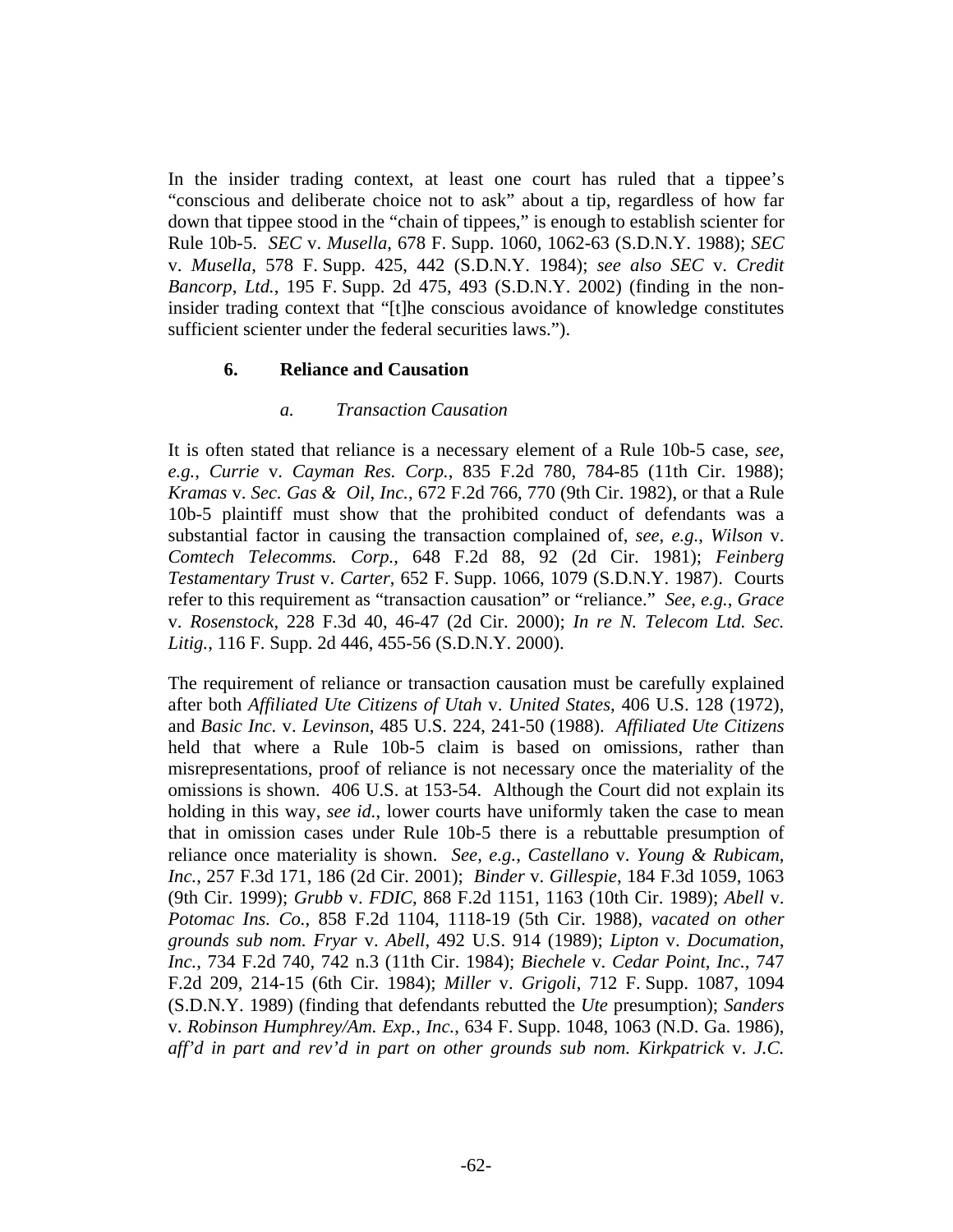*Bradford & Co.*, 827 F.2d 718, 721-22 (11th Cir. 1987). Some courts have held *Affiliated Ute Citizens* to create a rebuttable presumption of reliance on particular omissions only upon a showing that the plaintiff relied on the defendant in general. *E.g.*, *Cavalier Carpets*, *Inc.* v. *Caylor*, 746 F.2d 749, 756 (11th Cir. 1984); *see also Fogarazzo* v. *Lehman Bros.*, 232 F.R.D. 176, 186 (S.D.N.Y. 2005) (discussing appropriateness of the *Ute* presumption where plaintiffs' claims are based on a combination of omissions and misstatements).

In ordinary cases involving misrepresentations rather than omissions, the *Ute* presumption does not relieve the plaintiff of the burden of proving reliance. *See Abell*, 858 F.2d at 1118-19; *State Teachers Ret. Bd.* v. *Fluor Corp.*, 654 F.2d 843, 853 (2d Cir. 1981). In *In re Interbank Funding Corp. Securities Litig.*, the D.C. Circuit held that the *Affiliated Ute* presumption did not apply because the auditor's failure to disclose the alleged Ponzi scheme was not an omission but, rather, an affirmative misrepresentation by the auditor in expressly attesting that the company's financial statements fairly presented its financial position. 629 F.3d 213 (D.C. Cir. 2010). In cases involving both misrepresentations and omissions, several courts have held that dual jury instructions, requiring reliance to be shown on misrepresentations but not on omissions, are improper. *See*, *e.g.*, *Austin* v. *Loftsgaarden*, 675 F.2d 168, 178 n.21 (8th Cir. 1982) (finding district court's instruction to jury to presume reliance on omissions but requiring proof of reliance on misstatements was legally correct, but confusing and therefore inappropriate), *rev'd on other grounds sub nom. Randall* v. *Loftsgaarden*, 478 U.S. 647 (1986); *Flamm* v. *Eberstadt*, 814 F.2d 1169, 1173 (7th Cir. 1987) (emphasizing need to avoid confusing split jury instructions); *Sharp* v. *Coopers & Lybrand*, 649 F.2d 175, 188 (3d Cir. 1981) (criticizing split instruction as "hav[ing] great appeal to graduate logicians in a classroom."), *overruled on other grounds*, *In re Data Access Sys. Sec. Litig.*, 843 F.2d 1537 (3d Cir. 1988) (en banc); *Cavalier Carpets*, 746 F.2d at 757. In order to avoid such instructions, some courts apply the approach set forth by the Third Circuit in *Sharp*, "analyz[ing] the plaintiff's allegations in light of the likely proof at trial, and determin[ing] the most reasonable placement of the burden of proof of reliance." *Sharp*, 649 F.2d at 188; *Austin*, 675 F.2d at 178. Other courts limit the *Affiliated Ute* presumption to cases that primarily involve allegations of omission. *Joseph* v. *Wiles*, 223 F.3d 1155, 1162 (10th Cir. 2000) (indicating that a unitary burden of proof should be set according to fact-specific determination of whether offenses alleged in complaint "can be characterized primarily as omissions or misrepresentations"); *Binder*, 184 F.3d at 1064; *Finkel* v. *Docutel/Olivetti Corp.*, 817 F.2d 356, 359-60 (5th Cir. 1987); *Cavalier Carpets*, 746 F.2d at 756.

*Affiliated Ute Citizens* rested on the rationale that reliance should be presumed where it is so difficult to prove that the reliance requirement threatens to render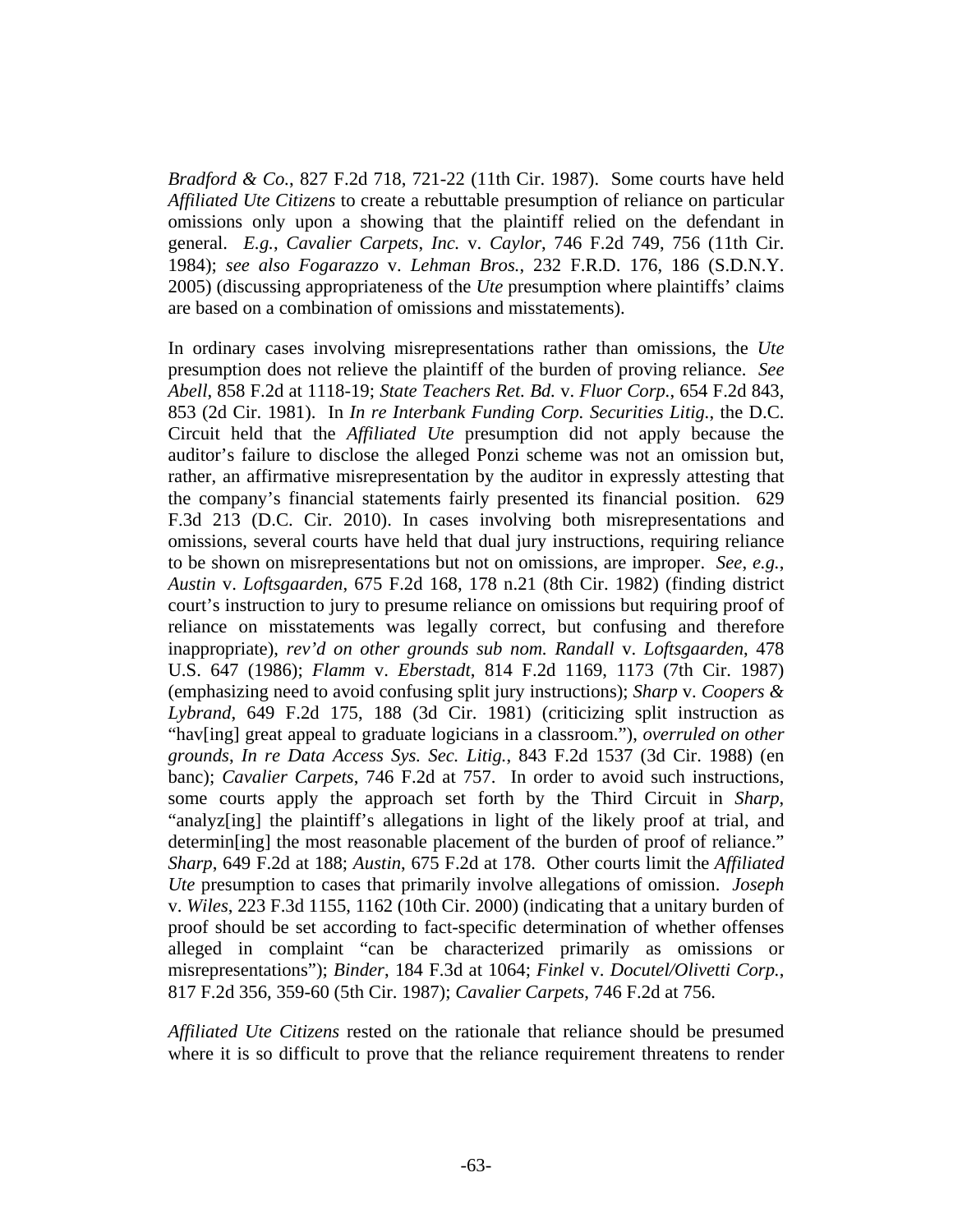Rule 10b-5 ineffectual. Applying this rationale, the Supreme Court in *Basic* held that "[i]t is not inappropriate to apply a [rebuttable] presumption of reliance supported by the fraud-on-the-market theory" in Rule 10b-5 cases. 485 U.S. at 250. While the Court did not discuss in detail the particular elements of a "fraudon-the-market theory," it did quote and affirm the holding of the court of appeals that in order to invoke the presumption, the plaintiff must allege and prove: (1) that a "defendant made public misrepresentations," (2) that the misrepresentations were material, (3) that the securities involved "were traded on an efficient market," and (4) that "the plaintiff traded the [securities] between the time the misrepresentations were made and the time the truth was revealed." 485 U.S. at 248 n.27. The Court explained that "[a]n investor who buys or sells stock at the price set by the market does so in reliance upon the integrity of that price." *Id.* at 247. Thus, the "fraud-on-the-market" theory requires that the securities in question are traded on an efficient market. *George* v. *Cal. Infrastructure and Econ. Dev. Bank*, 2010 WL 2383520 (E.D. Cal. June 10, 2010). An event study may be required to show that the market is efficient, as indicated by whether the "market price responds to most new, material news." *See In re Fed. Home Loan Mortg. Corp. (Freddie Mac) Sec. Litig.*, 281 F.R.D. 174, (S.D.N.Y. 2012) (finding that plaintiff could not benefit from the fraud-on-the-market presumption of collective reliance where the market reacted to news only 28% of the time).The Seventh Circuit rejected the holding of the Fifth Circuit in *Oscar Private Equity Investments* v. *Allegiance Telecom, Inc.*, 487 F.3d 261 (5th Cir. 2007), that class action plaintiffs must first establish loss causation in order to be entitled to the "fraud-on-the-market" presumption and have the class certified. *Schleicher* v. *Wendt*, 618 F.3d 679 (7th Cir. 2010). The Seventh Circuit's position was subsequently upheld by the Supreme Court. *Erica P. John Fund, Inc.* v. *Halliburton Co.*, 131 S. Ct. 2179 (2011). The Ninth Circuit has agreed with the Third and Seventh Circuits in holding that plaintiffs must show that the security was traded in an efficient market and that the alleged misrepresentations were public; however, it has held that plaintiffs "need not *prove* materiality to avail themselves of the fraud-on-the-market presumption of reliance at the class certification stage," but rather need only allege materiality with sufficient plausibility to withstand a Rule 12(b)(6) motion. *Conn. Ret. Plans and Trust Funds* v. *Amgen Inc.*, 660 F.3d 1170, 1177 (9th Cir. 2011).

As with the *Ute* presumption, *Basic*'s fraud-on-the-market presumption is rebuttable. "Any showing that severs the link between the alleged misrepresentation and either the price received (or paid) by the plaintiff, or his decision to trade at a fair market price, will be sufficient to rebut the presumption of reliance." 485 U.S. at 248; *see also Greenberg* v. *Crossroads Sys.*, *Inc.*, 364 F.3d 657, 661-62 (5th Cir. 2004); *Semerenko* v. *Cendant Corp.*, 223 F.3d 165,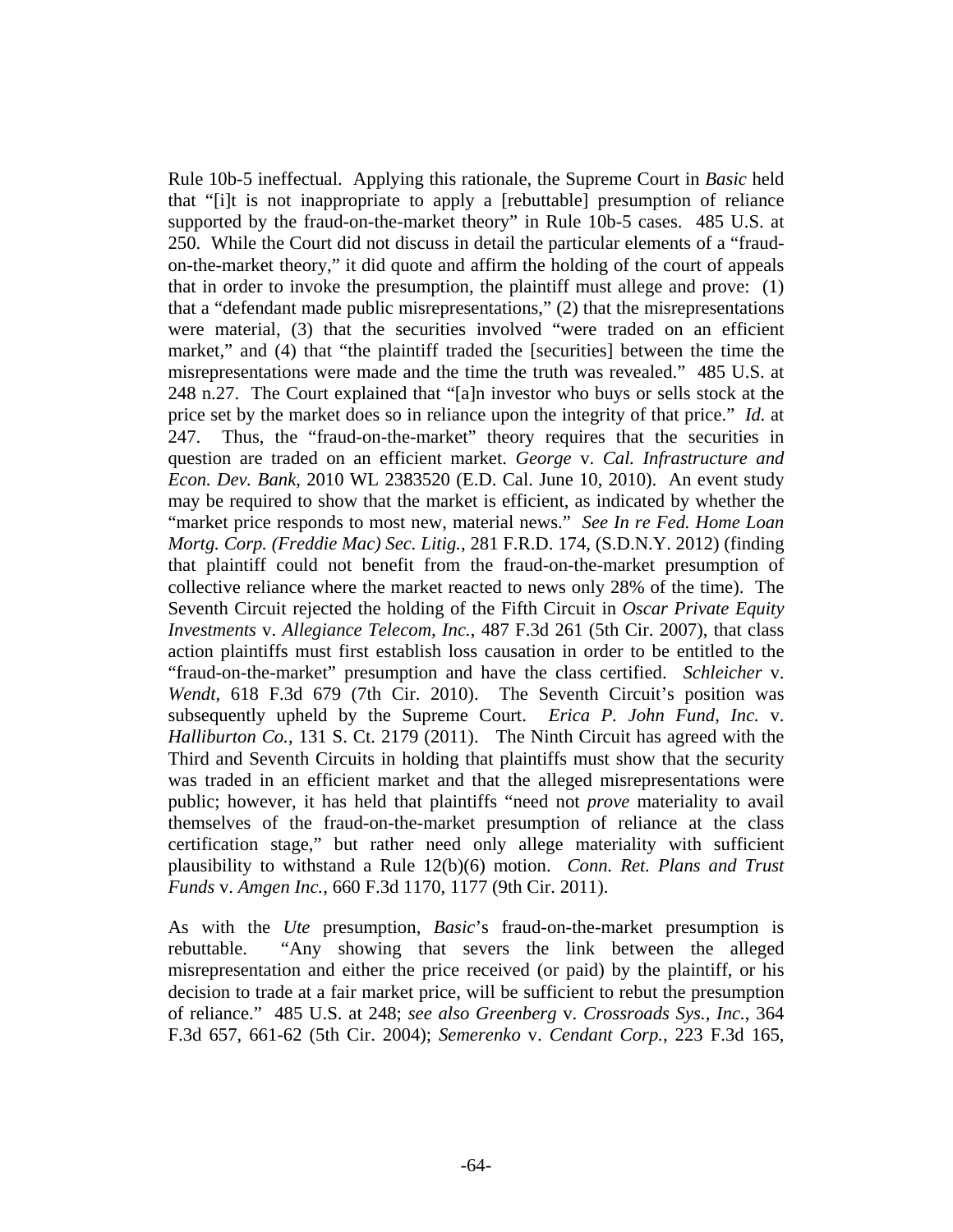179 (3d Cir. 2000) (holding that presumption of reliance may be rebutted "by showing that the market did not respond to the alleged misrepresentations, or that the plaintiff did not actually rely on the market price when making his or her investment decision"); *Provenz* v. *Miller*, 102 F.3d 1478, 1492-93 (9th Cir. 1996); *Bell* v. *Ascendant Solutions*, *Inc.*, 422 F.3d 307 (5th Cir. 2005) (affirming district court's refusal to certify class when plaintiffs alleged, but failed to demonstrate, market efficiency required for application of presumption of reliance under fraudon-the-market theory). Moreover, "if, despite [defendants'] allegedly fraudulent attempt to manipulate market price, [the truth] credibly entered the market and dissipated the effects of the misstatements, those who traded . . . after the corrective statements would have no direct or indirect connection with the fraud." *Basic, Inc.* v. *Levinson*, 485 U.S. 224, 248-49 (1988). This truth-on-the-market defense is a rebuttal of the materiality element of the fraud-on-the-market presumption, *see, e.g.*, *Va. Bankshares, Inc.* v. *Sandberg*, 501 U.S. 1083, 1097-98 (1991); *Provenz* v. *Miller*, 102 F.3d 1478, 1492 (9th Cir. 1996), and therefore may not be used to defeat class certification. *Amgen*, 660 F.3d at 1177 .

By adopting the fraud-on-the-market theory, the Supreme Court implicitly approved a line of lower court cases growing out of *Blackie* v. *Barrack*, 524 F.2d 891 (9th Cir. 1975), in which the Ninth Circuit held that in plaintiffs' class action suits under Rule 10b-5, reliance should be presumed, and separate proof of reliance by each class member not required, once materiality is shown, where defendants' conduct had an effect on the price of the relevant security in an open market. 524 F.2d at 906-08. The ruling in *Blackie* v. *Barrack* was followed by several other circuits. *Finkel*, 817 F.2d at 362-63 (adopting the Ninth Circuit's view only as to Rule 10b-5(1) and (3) but not under 10b-5(2)); *Peil* v. *Speiser*, 806 F.2d 1154, 1161 (3d Cir. 1986); *Teamsters Local 282 Pension Trust Fund* v. *Angelos*, 762 F.2d 522, 529 (7th Cir. 1985), *overruled on other grounds by Short*  v. *Belleville Shoe Mfg. Co.*, 908 F.2d 1385, 1387-89 (7th Cir. 1990); *Lipton*, 734 F.2d at 747; *T.J. Raney & Sons*, *Inc.* v. *Fort Cobb*, *Okla. Irrigation Fuel Auth.*, 717 F.2d 1330, 1332-33 (10th Cir. 1983); *Panzirer* v. *Wolf*, 663 F.2d 365, 368 (2d Cir. 1981), *vacated as moot sub nom. Pricewaterhouse* v. *Panzirer*, 529 U.S. 1027 (1982); *Shores* v. *Sklar*, 647 F.2d 462, 469 (5th Cir. 1981) (en banc), *overruled on other grounds by Regents of the Univ. of Cal.* v. *Credit Suisse First Boston*, 482 F.3d 372.

Congress, by enacting the Insider Trading and Securities Fraud Enforcement Act of 1988 (ITSFEA), also appears to have endorsed a version of the fraud-on-themarket theory, at least in the context of insider trading. Section 4 of ITSFEA adds § 20A to the Exchange Act and provides that insider traders are liable to "contemporaneous traders" regardless of whether or not such plaintiff can prove reliance on any misinformation. *See* 15 U.S.C.A. § 78t-1(a) (West 2004).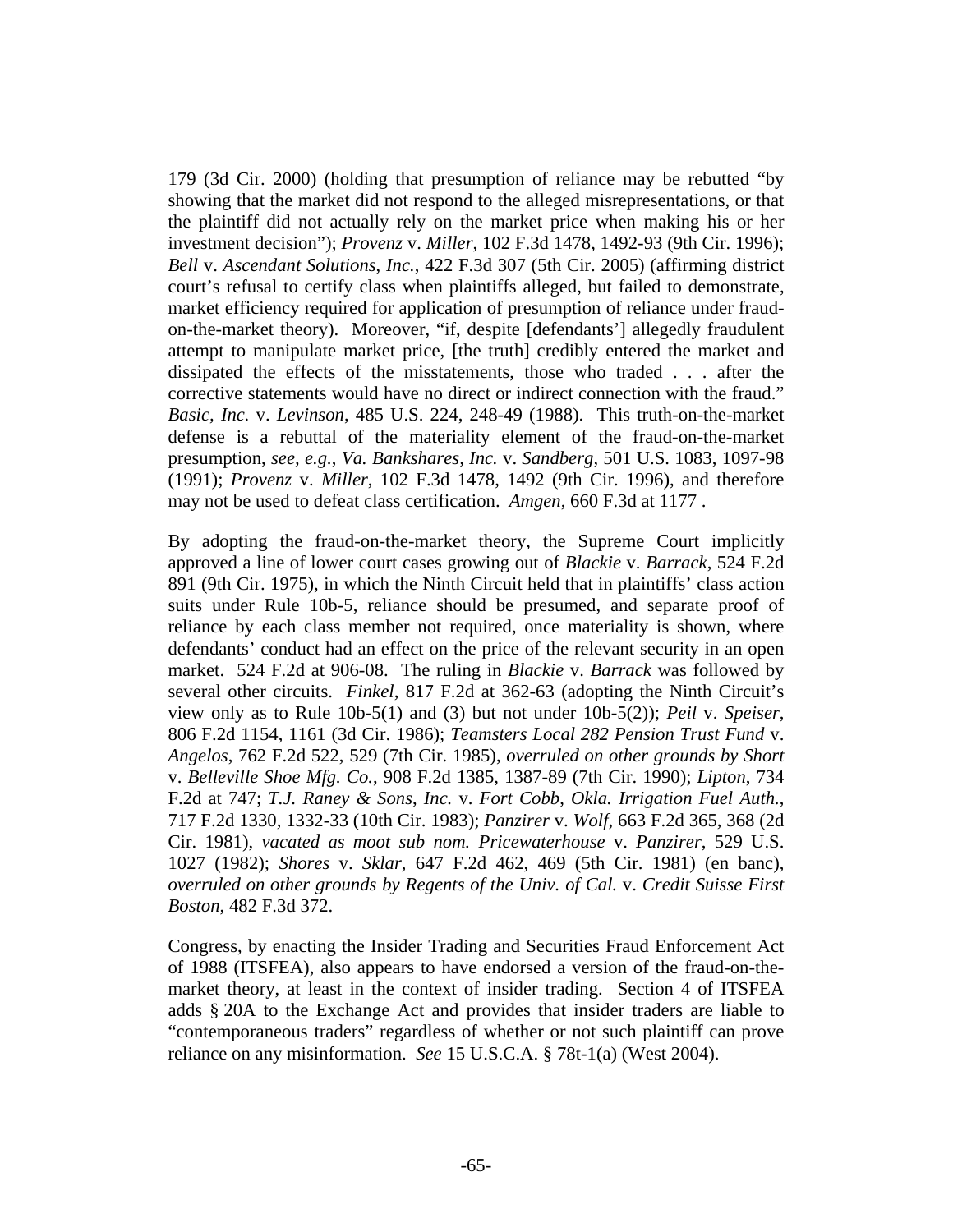As indicated in *Basic*, the fraud-on-the-market theory is best applied where securities are traded in established, efficient markets, *Basic*, *Inc.* v. *Levinson*, 485 U.S. 224, 246-47 (1988), but prior to *Basic* several courts had extended it to cases involving new issues. *See*, *e.g.*, *Kirkpatrick*, 827 F.2d at 721-22 (indicating that recovery is possible on a fraud-on-the-market claim where named plaintiffs may have relied on factors other than the market's integrity); *T.J. Raney & Sons*, *Inc.*, 717 F.2d at 1333 (extending theory to securities newly and unlawfully issued, and fraudulently marketed); *Shores*, 647 F.2d at 469. Since *Basic*, several courts have continued this line of reasoning, holding that if the "fraud created the market," reliance by each plaintiff need not be specifically shown. *See*, *e.g.*, *Abell*, 858 F.2d at 1122-23, *vacated on other grounds sub nom. Fryar* v. *Abell*, 492 U.S. 914 (1989) (holding, without using "fraud-created-the-market" term, that reliance may be presumed if the *promoter knew* despite an inefficient market that the "enterprise was worthless when . . . securities were issued"); *Ross* v. *Bank South*, *N.A.*, 885 F.2d 723, 729 (11th Cir. 1989); *Stinson* v. *Van Valley Dev. Corp.*, 719 F. Supp. 362, 366 (E.D. Pa. 1989), *aff'd mem.*, 897 F.2d 524 (3d Cir. 1990); *In re Initial Pub. Offering Sec. Litig.*, 241 F. Supp. 2d 281, 377 n.143 (S.D.N.Y. 2003) (applying fraud-on-the-market presumption to newly issued securities without relying on fraud created-the-market theory). The Ninth Circuit, however, somewhat reined in the fraud-on-the-market approach to reliance when it held the theory not applicable to sales of over-the-counter issues, where the plaintiff failed to show an adequate number of factors associated with the efficiency of its market. *See Binder*, 184 F.3d at 1065 (citing five factors indicative of a market's efficiency, including high weekly trading volume and the presence of market makers and arbitrageurs). Similarly, the Second Circuit has rejected the fraud-onthe-market theory with respect to debt securities that were not shown to have traded in an efficient market. *See Teamsters Local 445 Freight Div. Pension Fund* v. *Bombardier*, *Inc.*, 546 F.3d 196 (2d Cir. 2008); *see also Unger* v. *Amedisys Inc.*, 401 F.3d 316, 323 (5th Cir. 2005) (listing several factors to determine whether the securities traded in an efficient market and acknowledging but not resolving the question of whether OTC markets are inefficient as a matter of law); *Krogman* v. *Sterritt*, 202 F.R.D. 467, 473-78 (N.D. Tex. 2001) (indicating that OTC markets are not *per se* inefficient, but finding market for relevant issue not efficient under particular circumstances); *cf. Epstein* v. *Am. Reserve Corp.*, No. 79 C 4767, 1988 U.S. Dist. LEXIS 3382, at \*14-15 (N.D. Ill. April 22, 1988) (concluding that an OTC market is incapable of meeting the *Basic* definition of an efficient market).

In contrast to the fraud-on-the-market theory, which states that the investor relied on the integrity of the security's market price, the "fraud-created-the-market" theory states that the investor relies on the integrity inhering in the very existence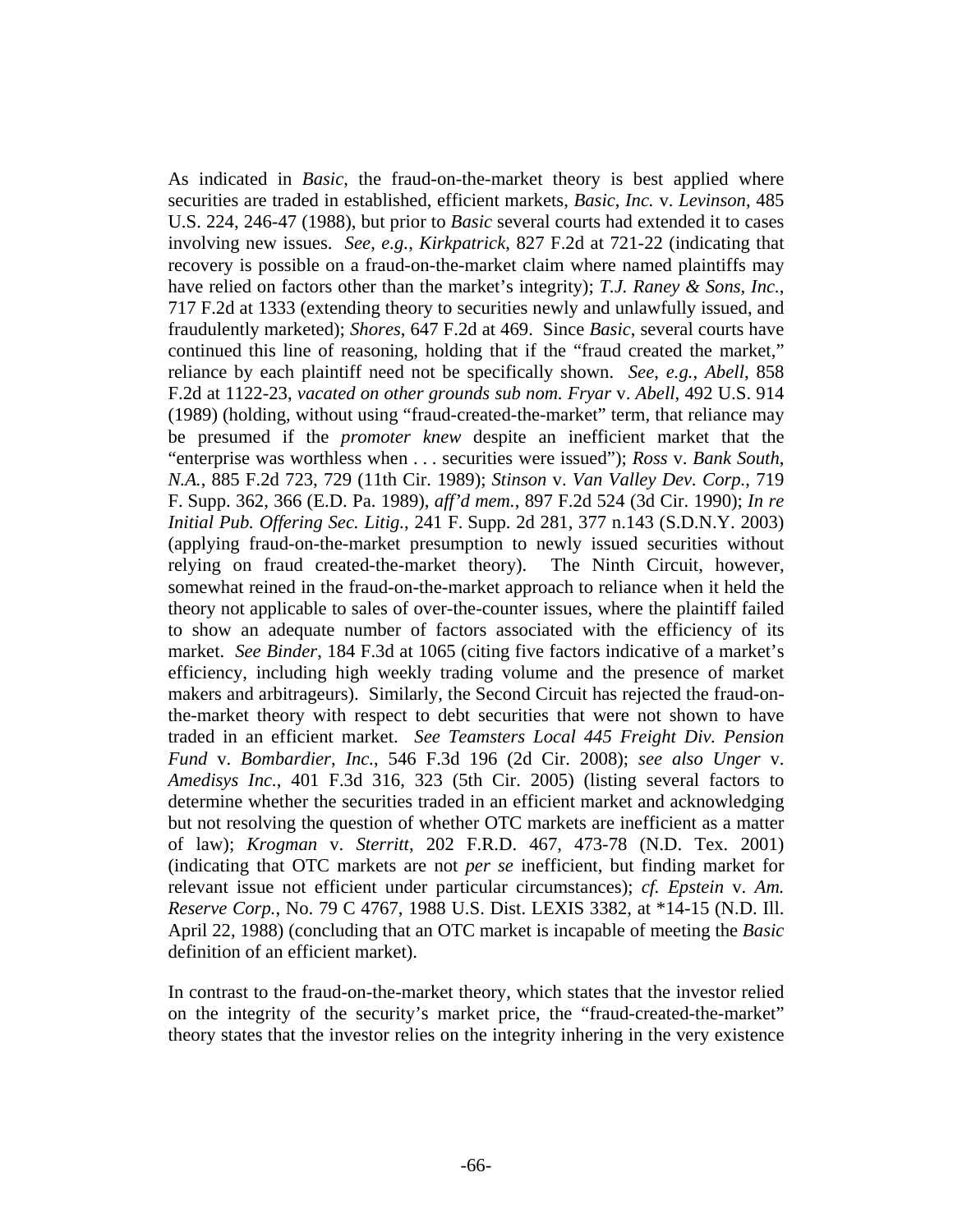of a market in the security. *Rosenthal* v. *Dean Witter Reynolds*, *Inc.*, 945 F. Supp. 1412, 1417-18 (D. Colo. 1996); *Alter* v. *DBLKM*, *Inc.*, 840 F. Supp. 799, 805 (D. Colo. 1993) (citing *Shores*, 647 F.2d at 470). Thus the theory is applied narrowly and will generally excuse a lack of specific reliance only when the plaintiff can show that the securities would have been "unmarketable" absent the defendant's misrepresentations. *See*, *e.g.*, *Joseph*, 223 F.3d at 1163-64; *Lipton*, 734 F.2d at 745-47; *Freeman* v. *Laventhol & Horwath*, 915 F.2d 193, 200 (6th Cir. 1990); *Hamilton Partners*, *Ltd.* v. *Sunbeam Corp.*, No. 99-CV-8275, 2001 WL 34556527, \*10-12 (S.D. Fla. July 3, 2001) (finding allegations of unmarketability insufficient and refusing to apply fraud created the market presumption); *In re Newbridge Networks Sec. Litig.*, 767 F. Supp. 275, 283 (D.D.C. 1991) (noting cases that held purchasers of a new issue cannot reasonably rely on the pricing of the issue and thus, to show reliance, purchaser must show securities were not entitled to be marketed at any price); *Dalton* v. *Alston & Bird*, 741 F. Supp. 1322, 1327-29 (S.D. Ill. 1990) (summarizing case law and indicating that a purchaser of a new issue may rely on the integrity of the market with respect to the validity of the securities under state substantive law, their terms, their tax status, and the promoter's intent to carry out the project for which the securities are sold); *cf. Wade* v. *Indus. Funding Corp.*, No. C 92-0343 TEH, 1993 U.S. Dist. LEXIS 21245, at \*21-24 (N.D. Cal. Aug. 30, 1993) (holding that plaintiffs are entitled to a presumption of reliance if securities were brought to the market fraudulently). Certain other courts have applied the fraud-created-the-market theory only in cases where the promoter knew that the securities were worthless, hence unmarketable in the absence of the fraud. *See*, *e.g.*, *Abell*, 858 F.2d at 1122; *Stinson*, 719 F. Supp. 365-66.

The Seventh Circuit has renounced the fraud-created-the-market theory. *See Eckstein* v. *Balcor Film Investors*, 8 F.3d 1121, 1130 (7th Cir. 1993). The Third Circuit has also rejected the fraud-created-the-market theory for establishing a presumption of reliance, *Malack v. BDO Seidman, LLP*, 617 F.3d 743 (3d Cir. 2010), as has a district court in the Ninth Circuit. *George v. Cal. Infrastructure and Econ. Dev. Bank*, 2010 WL 2383520 (E.D. Cal. 2010). The Sixth Circuit has also questioned the theory's validity, although refraining from rejecting it outright. *Ockerman* v. *May Zima & Co.*, 27 F.3d 1151, 1160 (6th Cir. 1994). It is unclear whether the fraud-created-the-market theory is good law in the Second Circuit. *See*, *e.g.*, *Initial Pub. Offering*, 241 F. Supp. 2d at 377 n.143; *In re Towers Fin. Corp. Noteholders Litig.*, No. 93 Civ. 0810 (WK) (AJP), 1995 U.S. Dist. LEXIS 21147, at \*67-68 (S.D.N.Y. Sept. 20, 1995) (noting that "[c]ourts in the Second Circuit have implicitly rejected the fraud-created-the-market theory"). The Eighth Circuit has acknowledged the disagreement among the courts without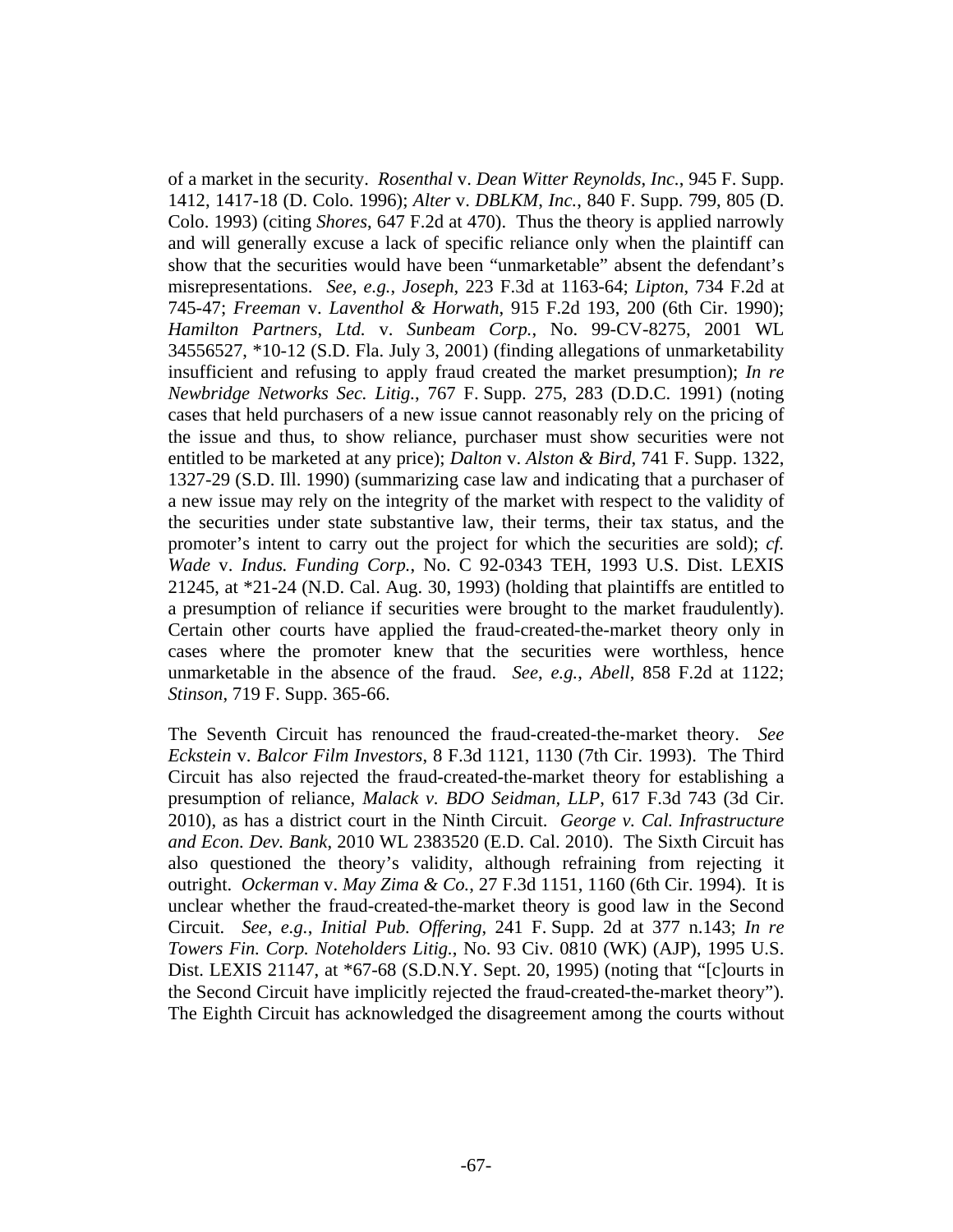deciding to accept or reject the theory. *In re NationsMart Corp. Sec. Litig.*, 130 F.3d 309, 321 (8th Cir. 1997).

The fraud-on-the-market theory will rarely be applicable in garden variety, faceto-face fraud cases, but will often apply where it is claimed that corporate insiders or others have made misrepresentations to the public at large. *See*, *e.g.*, *Basic*, 485 U.S. at 245-47; *Zweig* v. *Hearst Corp.*, 594 F.2d 1261, 1266 (9th Cir. 1979); *Freeman*, 915 F.2d at 198; *see also*, *In re Salomon Analyst Metromedia Litig.*, 544 F.3d 474, 480 (2d Cir. 2008) ("It . . . does not matter, for purposes of establishing entitlement to the [*Basic*] presumption, whether the misinformation was transmitted by an issuer, an analyst, or anyone else.").

There is no requirement that reliance be shown in SEC injunctive or criminal actions under Rule 10b-5. *United States* v. *Haddy*, 134 F.3d 542, 544 (3d Cir. 1998); *SEC* v. *Rana Research*, *Inc.*, 8 F.3d 1358, 1363-64 (9th Cir. 1993); *SEC* v. *Blavin*, 760 F.2d 706, 711 (6th Cir. 1985) (*per curiam*); *SEC* v. *N. Am. Research and Dev. Corp.*, 424 F.2d 63, 84 (2d Cir. 1970).

### *b. Loss Causation*

In addition to transaction causation, a plaintiff must provide evidence of "loss causation" in order to satisfy the causation element of a securities fraud claim. *See Dura Pharm.*, *Inc.* v. *Broudo*, 544 U.S. 336 (2005); *In re Omnicon Group*, *Inc. Sec. Litig.*, 597 F.3d 501 (2d Cir. 2010) (explaining the principle of loss causation); *Ind. State Dist. Council of Laborers* v. *Omnicare*, *Inc.*, 583 F.3d 935, 944-45 (6th Cir. 2009) (dismissing claims for failure to plead loss causation); *Metzler Inv. GMBH* v. *Corinthian Colleges*, *Inc.*, 540 F.3d 1049, 1063-64 (9th Cir. 2008) (discussing standard of loss causation). The Reform Act memorialized this requirement in Section 21D(b)(4) of the Exchange Act, which states: "In any private action under [the Exchange Act], the plaintiff shall have the burden of proving that the act or omission of the defendant alleged to violate [the Exchange Act] caused the loss for which the plaintiff seeks to recover damages." 15 U.S.C.A. § 78u-4(b)(4); *see also Gebhardt* v. *ConAgra Foods*, *Inc.*, 335 F.3d 824, 830 n.3 (8th Cir. 2003) (noting that PSLRA does not change pleading standards with respect to loss causation and materiality). In other words, "[t]o establish causation, a plaintiff must prove 'that the economic harm that it suffered occurred as a result of the alleged misrepresentations' and that 'the damage suffered was a foreseeable consequence of the misrepresentation.'" *Rothman* v. *Gregor*, 220 F.3d 81, 95 (2d Cir. 2000) (quoting *Citibank*, *N.A.* v. *K-H Corp.*, 968 F.2d 1489, 1495 (2d Cir. 1992)); *see also In re Omnicon*, 597 F.3d at 512 (holding that "negative characterization of already-public information" does not establish loss causation). Some courts have held that the plaintiff need not prove the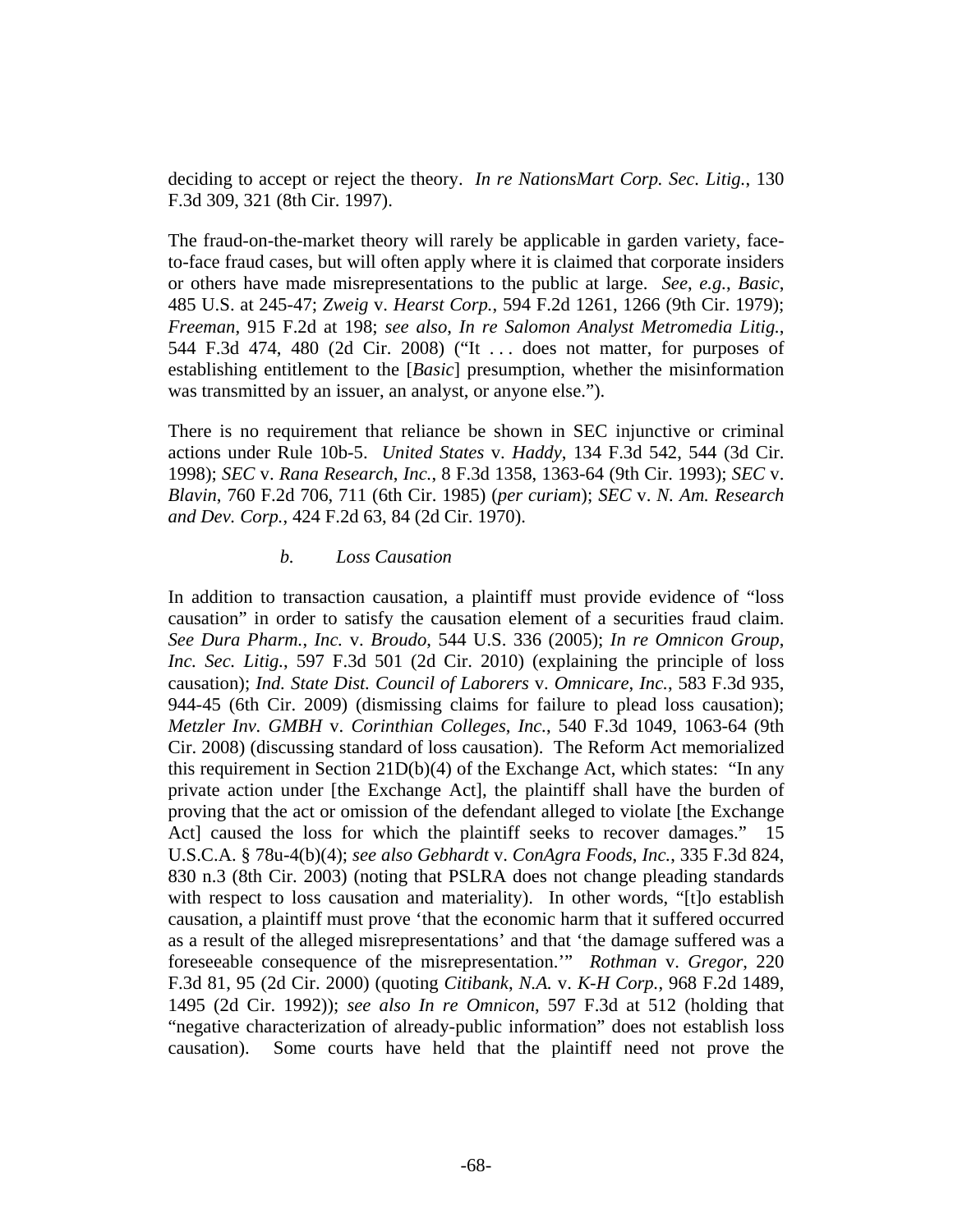misrepresentations were the sole cause of the damages, and that proof that they were a "substantial" contributing cause is enough. *Miller* v. *Asensio & Co.*, 364 F.3d 223, 232 (4th Cir. 2004); *see also Semerenko*, 223 F.3d at 186-87; *Caremark*, *Inc.* v. *Coram Healthcare Corp.*, 113 F.3d 645, 649 (7th Cir. 1997); *Robbins* v. *Koger Props.*, *Inc.*, 116 F.3d 1441, 1447 n.5 (11th Cir. 1997). Class action plaintiffs do not need to establish loss causation in order to trigger the fraud-on-the-market presumption and obtain class certification. *Erica P. John Fund*, *Inc.* v. *Halliburton Co.*, 131 S. Ct. 2179 (2011), *overruling Archdiocese of Milwaukee Supporting Fund*, *Inc.* v. *Halliburton Co.*, 597 F.3d 330 (5th Cir. 2010).

Circuit courts had been split on how loss causation is established in a fraud-onthe-market case, and the Supreme Court resolved this split in 2005. In *Dura*, 544 U.S. 336, a unanimous Supreme Court rejected the Ninth Circuit's rationale and held that "an inflated purchase price will not itself constitute or proximately cause the relevant economic loss." 544 U.S. at 341. The Supreme Court reasoned that at the moment of purchase of the inflated stock, no economic loss has been experienced because the stock owned "at that instant possesses equivalent value." 544 U.S. at 342 (emphasis omitted). The Supreme Court also held that even if the share price drops after the truth begins to come out, this price drop does not itself prove loss causation. Rather, "that lower price may reflect, not the earlier misrepresentation, but changed economic circumstances, changed investor expectations, new industry-specific or firm-specific facts, conditions or other events, which taken separately or together account for some or all of that lower price." 544 U.S. at 343. With respect to timing, "the longer the time between purchase and sale ... the more likely that [factors other than the misrepresentation] caused the loss." *Id.* The Court warned against using private securities actions as "broad insurance against market losses" when they are only meant to "protect [investors] against those economic losses that misrepresentations *actually* cause." 544 U.S. at 345 (emphasis added). While "conced[ing] that ordinary pleading rules are not meant to impose a great burden," the Court held that a plaintiff must "provide a defendant with some indication of the loss and the causal connection that the plaintiff has in mind." 544 U.S. at 347.

The Third Circuit has applied *Dura* even to markets in private securities, where *Dura* "is not directly controlling [because Plaintiffs] could not simply turn around and resell the unregistered . . . shares they had received," noting cryptically that it "[n]evertheless . . . believe[d] the logic of *Dura* is persuasive." *McCabe* v. *Ernst & Young*, *LLP*, 494 F.3d 418, 433 (3d Cir. 2007). The Fourth Circuit extended *Dura*'s reasoning to require that plaintiffs "plead [loss causation] with sufficient specificity to enable the court to evaluate whether the necessary causal link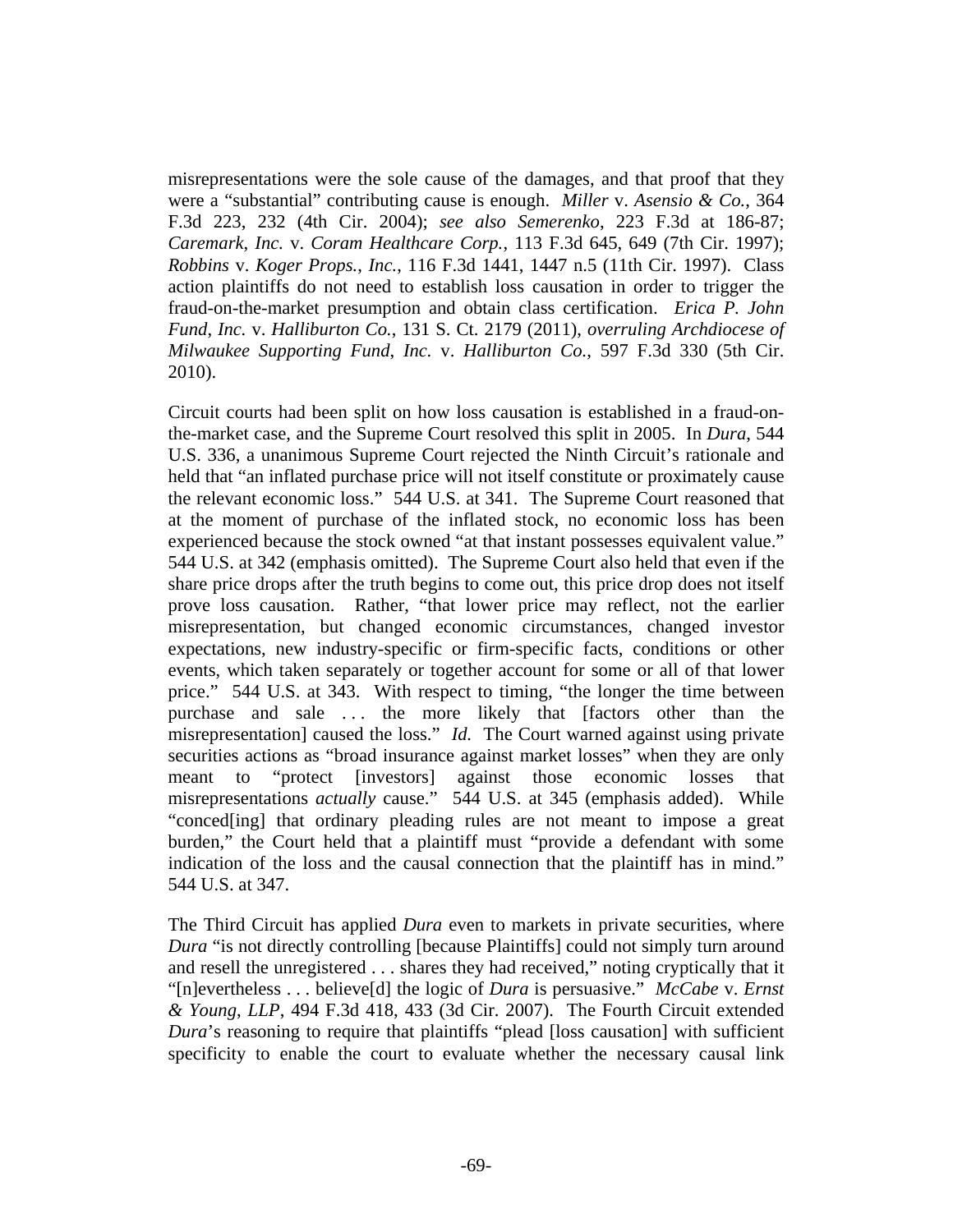exists." *Teachers' Ret. Sys. of LA* v. *Hunter*, 477 F.3d 162, 186 (4th Cir. 2007); *see also In re Williams Sec. Litig.*, 558 F.3d 1130, 1137 (10th Cir. 2009) ("The plaintiff bears the burden of showing that his losses were attributable to the revelation of the fraud and not the myriad other factors that affect a company's stock price. Without showing a causal connection that specifically links losses to misrepresentations, he cannot succeed."); *Metzler Inv. GMBH* v. *Corinthian Colleges*, *Inc.*, 540 F.3d 1049 (9th Cir. 2008) (affirming dismissal of complaint where public announcements pled to establish loss causation did not reveal the alleged fraud).

The District Courts for the Southern and Eastern Districts of New York have repeatedly held that *Dura* adopted the Second Circuit's existing loss causation jurisprudence without disturbing it, and as such have continued to apply Second Circuit jurisprudence pre-dating *Dura*. *See*, *e.g.*, *In re Initial Pub. Offering Sec. Litig.*, 544 F. Supp. 2d 277, 288 n.69 (S.D.N.Y. 2008) (citing both *Dura* and preexisting Second Circuit cases); *In re AOL Time Warner*, *Inc. Sec. Litig.*, 503 F. Supp. 2d 666 n.9 (S.D.N.Y. 2007) ("While *Dura* addresses allegations that are insufficient to prove and plead loss causation, the Second Circuit . . . provides a more detailed account of the type of allegations that will suffice to plead that element.") (internal citation omitted); *In re Comverse Tech.*, *Inc. Sec. Litig.*, No. 06-CV-1825, 2007 WL 680779, \*4 (E.D.N.Y. Mar. 2, 2007) (citing both *Dura* and preexisting Second Circuit cases); *In re Initial Pub. Offering Sec. Litig.*, 399 F. Supp. 2d 298, 301 (S.D.N.Y. 2005) ("*Dura* did not disturb Second Circuit precedent regarding loss causation."), *aff'd sub nom. Tenney* v. *Credit Suisse First Bos. Corp.*, 2006 WL 1423785 (2d Cir. 2006). *See also Lentell* v. *Merrill Lynch & Co.*, 396 F.3d 161, 172-77 (2d Cir. 2005) (describing the Second Circuit's requirements of loss causation and foreseeability). *See generally Emergent Capital Inv. Mgmt*, *LLC* v. *Stonepath Group*, *Inc.*, 343 F.3d 189, 198 (2d Cir. 2003) (clarifying *Suez Equity Investors*, *L.P.* v. *Toronto-Dominion Bank*, 250 F.3d 87, 96 (2d Cir. 2001)); *Lentell*, 396 F.3d at 173 (characterizing *Suez Equity*'s holding as requiring that "the misstatement or omission concealed something from the market that, when disclosed, negatively affected the value of the security. Otherwise, the loss in question was not foreseeable."); *Initial Pub. Offering Sec. Litig.*, 297 F. Supp. 2d at 672-74 (finding it "clear" under *Emergent Capital* that allegations of artificial inflation alone are insufficient in a case involving misstatements or omissions, but holding that bare allegations of inflation are sufficient in a case involving manipulation); *In re Merrill Lynch & Co.*, 273 F. Supp. 2d 351, 366 n.28 (S.D.N.Y. 2003) (discussing dangers of allowing loss causation to be satisfied in a fraud-on-the-market case with a showing of inflated purchase price alone), *aff'd*, *Lentell*, 396 F.3d 161.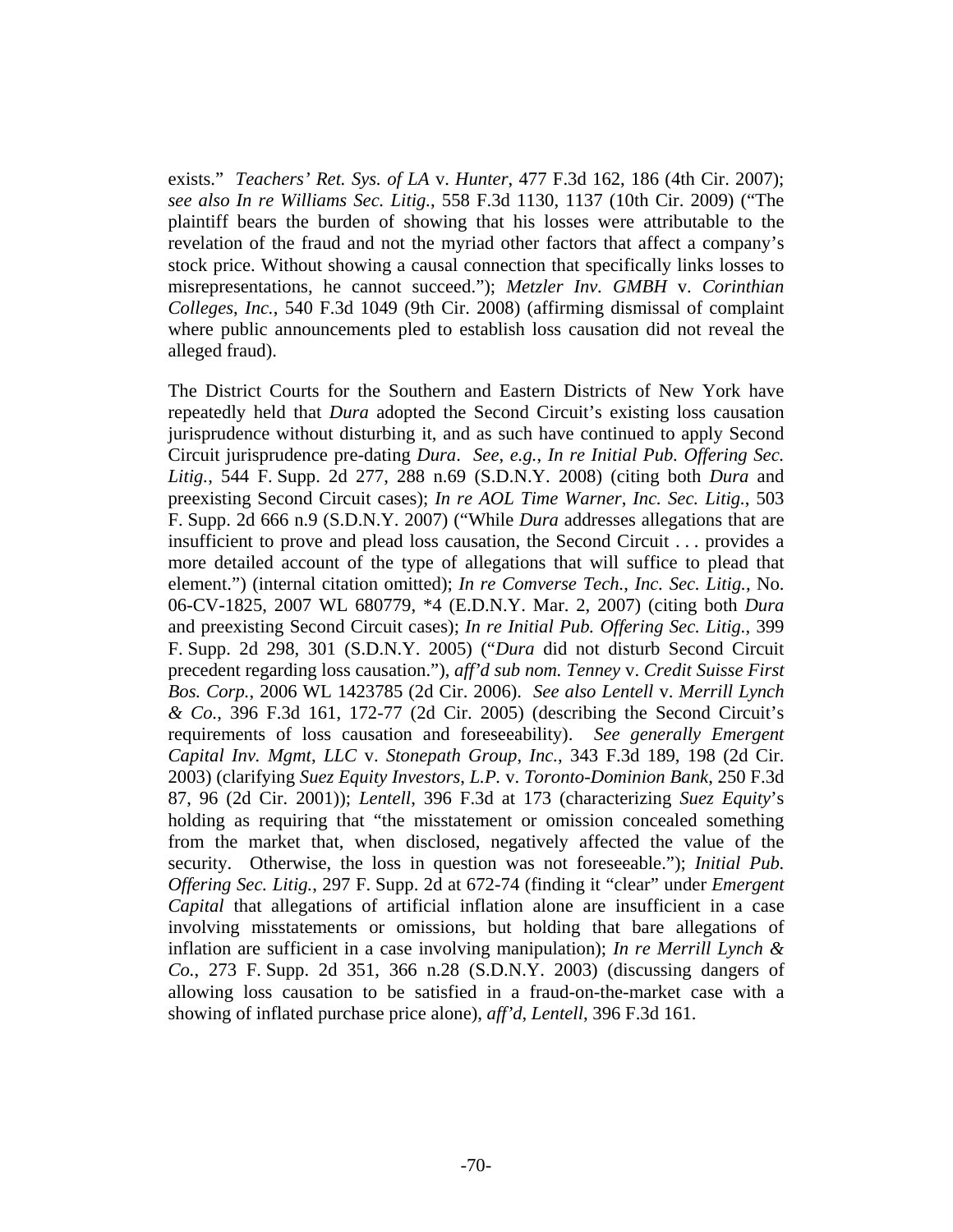The Third and Eleventh Circuits can also claim to have been on the winning side of the circuit split at issue in *Dura*, and as such their preexisting jurisprudence may also remain valid. *See generally Semerenko*, 223 F.3d at 185 ("Where the value of the security does not actually decline as a result of an alleged misrepresentation, it cannot be said that there is in fact an economic loss attributable to the misrepresentation. In the absence of a correction in the market price, the cost of the alleged misrepresentation is still incorporated into the value of the security and may be recovered at any time simply by reselling the security at the inflated price."); *Robbins*, 116 F.3d at 1448 (holding that a "showing of price inflation . . . does not satisfy the loss causation requirement. Our decisions explicitly require proof of a causal connection between the misrepresentation and the investment's subsequent decline in value."). The Eleventh Circuit has further held that, in order to prove loss causation adequately, the plaintiff must separate portions of the price decline attributable to the alleged fraud from those based on other factors. *See Hubbard* v. *BankAtlantic Bancorp, Inc.*, --- F.3d ----, 2012 WL 2985112, at \*9-\*10 (11th Cir. July 23, 2012) (affirming judgment as a matter of law in 10b-5 action where defendant bank's assets were concentrated in loans tied to Florida real estate but plaintiff's expert did not account for general decline in that market).

While those cases suggest that a price "correction" can affect the economic loss determination, the Second Circuit has held that price recovery after corrective disclosures does not defeat an inference of economic loss. *Acticon AG* v. *China N.E. Petroleum Holdings Ltd.*, --- F.3d ----, 2012 WL 3104589 (2d Cir. Aug. 1, 2012). The court explained that "it is improper to offset gains that the plaintiff recovers after the fraud becomes known against losses caused by the revelation of the fraud if the stock recovers value for completely unrelated reasons," as to do so would put the plaintiff in a worse position because in the absence of fraud the plaintiff would have benefitted both from purchasing the security at an uninflated price and from the unrelated gain in stock price. *Id.* at \*6. Because it was unclear at the motion to dismiss stage "whether the price rebounds represent the market's reactions to the disclosure of the alleged fraud or whether they represent unrelated gains," the recovery was insufficient to negate the inference of economic loss. *Id.* at \*7. In addition, the mere fact that the market already reflects false information does not, in the Eleventh Circuit's view, cleanse the dissemination of confirmatory false information: "Defendants whose fraud *prevents* preexisting inflation in a stock price from dissipating are just as liable as defendants whose fraud introduces inflation into the stock price in the first instance. We decline to erect a *per se* rule that, once a market is already misinformed about a particular truth, corporations are free to knowingly and intentionally reinforce material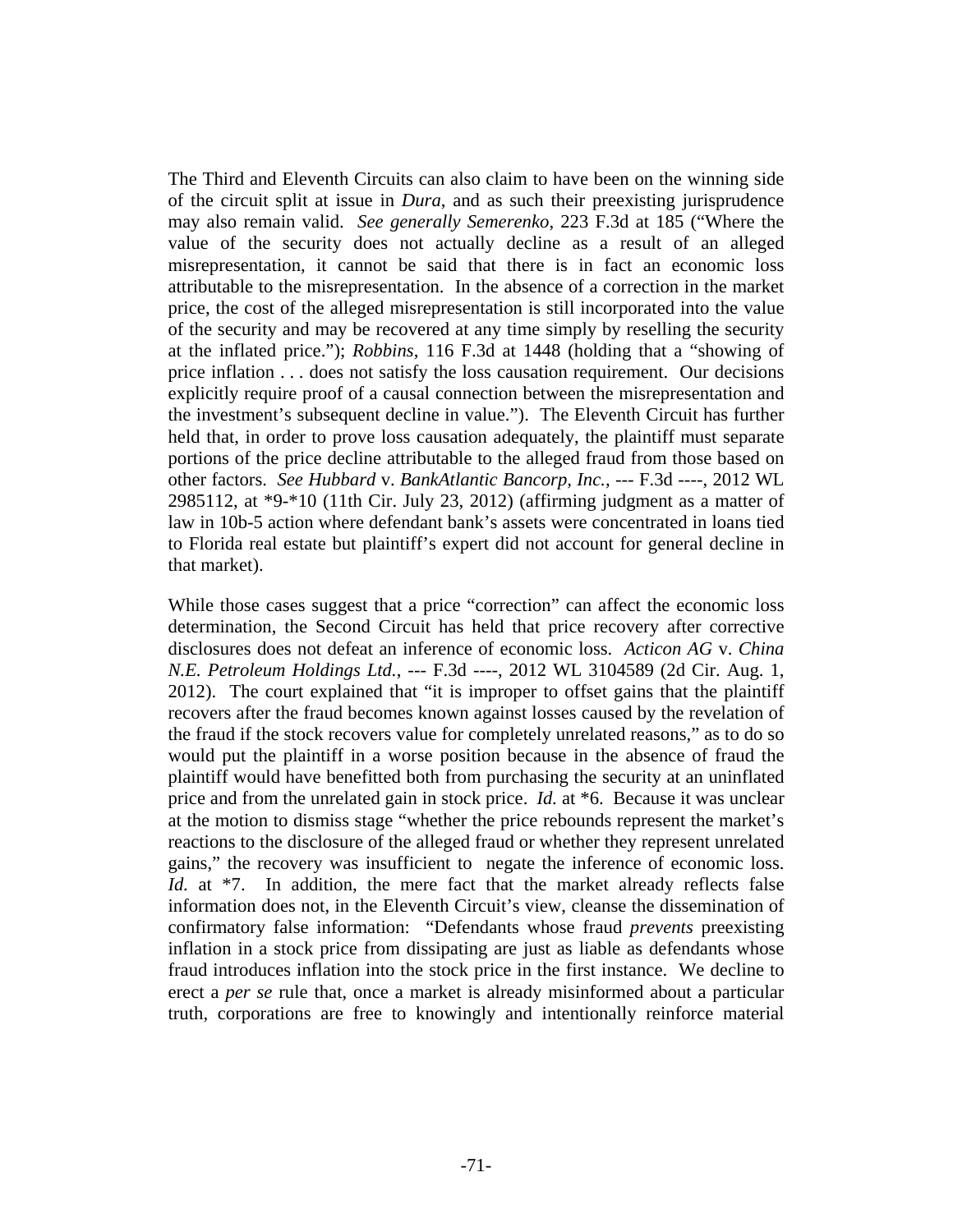misconceptions by repeating falsehoods with impunity." *FindWhat Investor Grp.* v. *FindWhat.com*, 658 F.3d 1282, 1317 (11th Cir. 2011).

There is a disagreement among the circuits as to whether *Dura*'s loss causation principle applies to sentencing enhancements in criminal securities fraud cases. The Second and Fifth Circuits have applied *Dura* in criminal cases on the grounds that such application furthers the law's goal of tying the magnitude of a defendant's sentence to the magnitude of actual loss caused in the marketplace. *United States* v. *Rutkoski*, 506 F.3d 170 (2d Cir. 2007) ("[W]e see no reason why considerations relevant to loss causation in a civil fraud case should not apply, at least as strongly, to a sentencing regime in which the amount of loss caused by a fraud is a critical determinant of the length of a defendant's sentence."); *United States* v. *Olis*, 429 F.3d 540, 546-47 (5th Cir. 2005) ("The civil damage measure should be the backdrop for criminal responsibility because it furnishes the standard of compensable injury for securities fraud victims and because it is attuned to stock market complexities."). The Ninth Circuit, however, has declined to adopt the *Dura* loss causation principle, instead opting for a "more general loss causation principle, permitting a district court to impose sentencing enhancements only for losses that 'resulted from' the defendant's fraud." *United States* v. *Berger*, 587 F.3d 1038, 1043 (9th Cir. 2009). The Ninth Circuit concluded that the *Dura* principle was designed for the civil context in which a private plaintiff sought recovery for individual losses. *Id.* However, because criminal actions are brought by the government on behalf of society at large, sentencing should depend on the total amount of loss *caused* by the defendant and not on the amount of loss *sustained* by a particular plaintiff. *Id.* at 1044.

# **7. Heightened Pleading Requirements Under the Reform Act**

# *a. Pleading Fraudulent Conduct with Particularity*

Because § 10(b) claims sound in fraud, plaintiffs have always had to satisfy the pleading requirements of Fed. R. Civ. P. § 9(b), which requires plaintiffs to plead all of the elements of fraud with particularity. Under the particularity requirement, a complaint must "adequately specify the statements it claims were false or misleading, give particulars as to the respect in which plaintiff contends the statements were fraudulent, state when and where the statements were made, and identify those responsible for the statements." *Jordan (Bermuda) Inv. Co.* v. *Hunter Green Invs. Ltd.*, 205 F. Supp. 2d 243, 247 (S.D.N.Y. 2002) (quoting *Cosmas* v. *Hassett*, 886 F.2d 8, 11 (2d Cir. 1989)).

The Reform Act both codified and extended these pleading requirements. Like Rule 9(b), "the PSLRA requires the complaint first to specify each misleading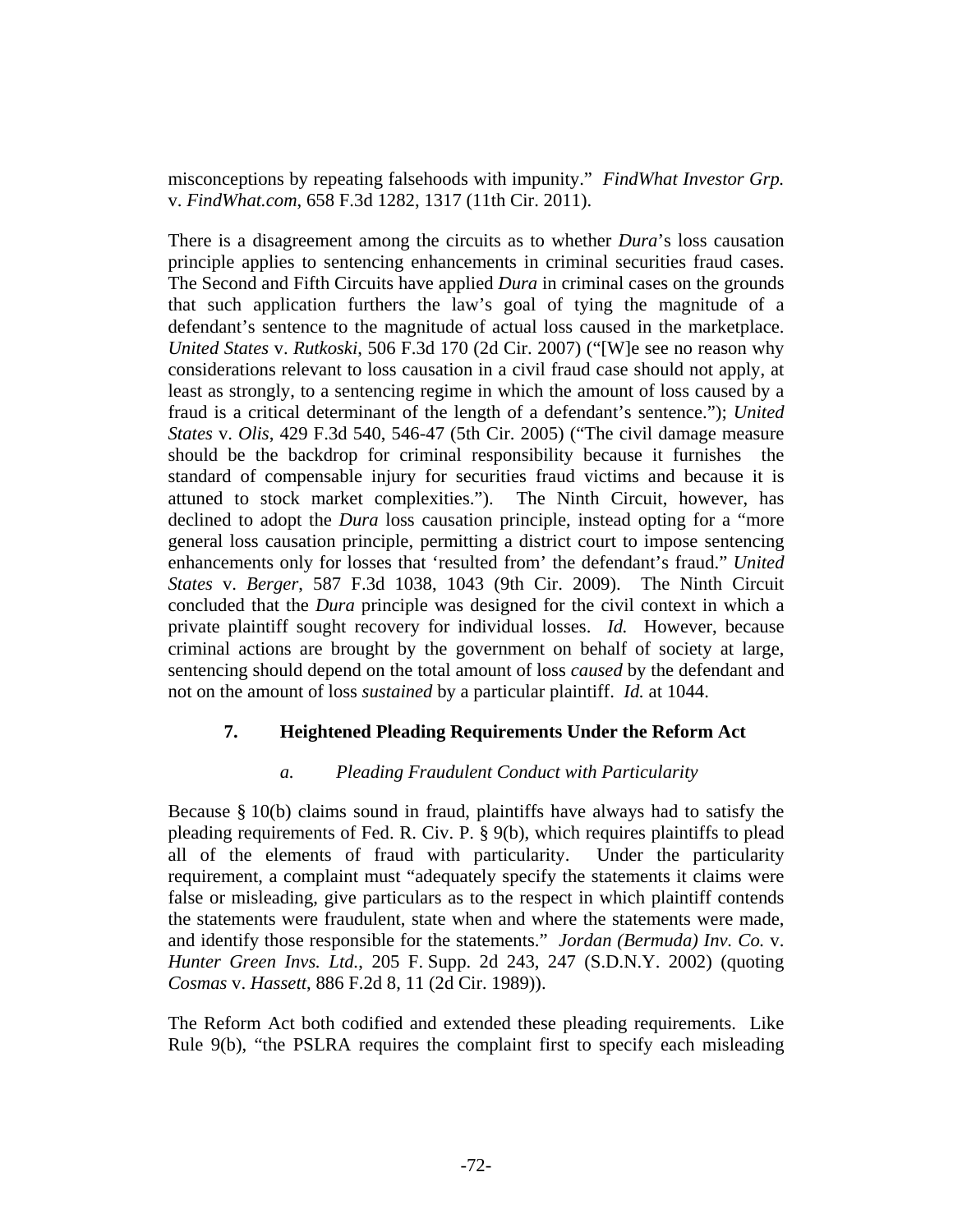statement and then to specify the reason(s) why the statement was misleading." *In re Splash Tech. Holdings*, *Inc. Sec. Litig.*, 160 F. Supp. 2d 1059, 1072 (N.D. Cal. 2001); *see also In re AMDOCS Ltd. Sec. Litig.*, 390 F.3d 542, 549 (8th Cir. 2004) (Wollman, concurring); 15 U.S.C.A. § 78u-4(b)(1). One court of appeals case summarized the requirements of Fed. R. Civ. P. § 9(b) and the PSLRA as follows: the claim must: "(1) specify . . . each statement alleged to have been misleading, i.e., contended to be fraudulent; (2) identify the speaker; (3) state when and where the statement was made; (4) plead with particularity the contents of the false representations; (5) plead with particularity what the person making the misrepresentation obtained thereby; and (6) explain the reason or reasons why the statement is misleading, i.e., why the statement is fraudulent." *Goldstein* v. *MCI WorldCom*, 340 F.3d 238, 245 (5th Cir. 2003). This is the "who, what, when, where, and how: the first paragraph of any newspaper story." *In re CDNOW*, *Inc. Sec. Litig.*, 138 F. Supp. 2d 624, 640 (E.D. Pa. 2001) (quoting *In re Advanta Corp. Sec. Litig.*, 180 F.3d 525, 534 (3d Cir. 1999)) (internal quotations omitted). Mere boilerplate recitations that a misstatement or omission was known to be false or misleading do not satisfy the heightened pleading requirement. *Brody* v. *Stone & Webster*, *Inc.*, 414 F.3d 187, 206 (1st Cir. 2005); *The Cascade Fund*, *LLP* v. *Absolute Capital Mgmt. Holdings*, *Ltd.*, No. 08-CV-01381, 2010 U.S. Dist. LEXIS 32255, at \*32 (D. Colo. Mar. 31, 2010). *Cf. SEC* v. *Lucent Techs.*, *Inc.*, 363 F. Supp. 2d 708 (D.N.J. 2005) (holding and collecting cases supporting the proposition that the SEC is not required to satisfy the Reform Act's heightened requirements for pleading scienter). Where scienter is pled based on information allegedly obtained from a confidential source, the allegations must make clear the reliability of the source and the facts supplied or the complaint may not satisfy the PSLRA's heightened pleading standard. *City of Livonia Employees' Retirement System v. The Boeing Co.*, No. 09 C 7143, 2011 WL 824604 (7th Cir. 2011).

Additionally, plaintiffs must also allege that the "true facts" existed before the purportedly misleading statement. *Splash Tech.*, 160 F. Supp. 2d at 1072. "This requirement helps guard against pleading fraud by hindsight, and helps prevent providing a complaint passageway through the pleading stage merely because it alleges that the allegedly fraudulent statements conflict with the current state of facts." *Id.* (citation omitted) (citing *In re Silicon Graphics Inc. Sec. Litig.*, 183 F.3d 970, 988 (9th Cir. 1999)); *see also Wenger* v. *Lumisys*, *Inc.*, 2 F. Supp. 2d 1231, 1250 (N.D. Cal. 1998) (dismissing complaint where plaintiff failed to allege that true facts existed prior to misrepresentation). In other words, "[a] plaintiff may not simply contrast a defendant's past optimism with less favorable actual results, and then 'contend[] that the difference must be attributable to fraud.'" *Miss. Pub. Employees' Ret. Sys.* v. *Boston Scientific Corp.*, 523 F.3d 75, 90 (1st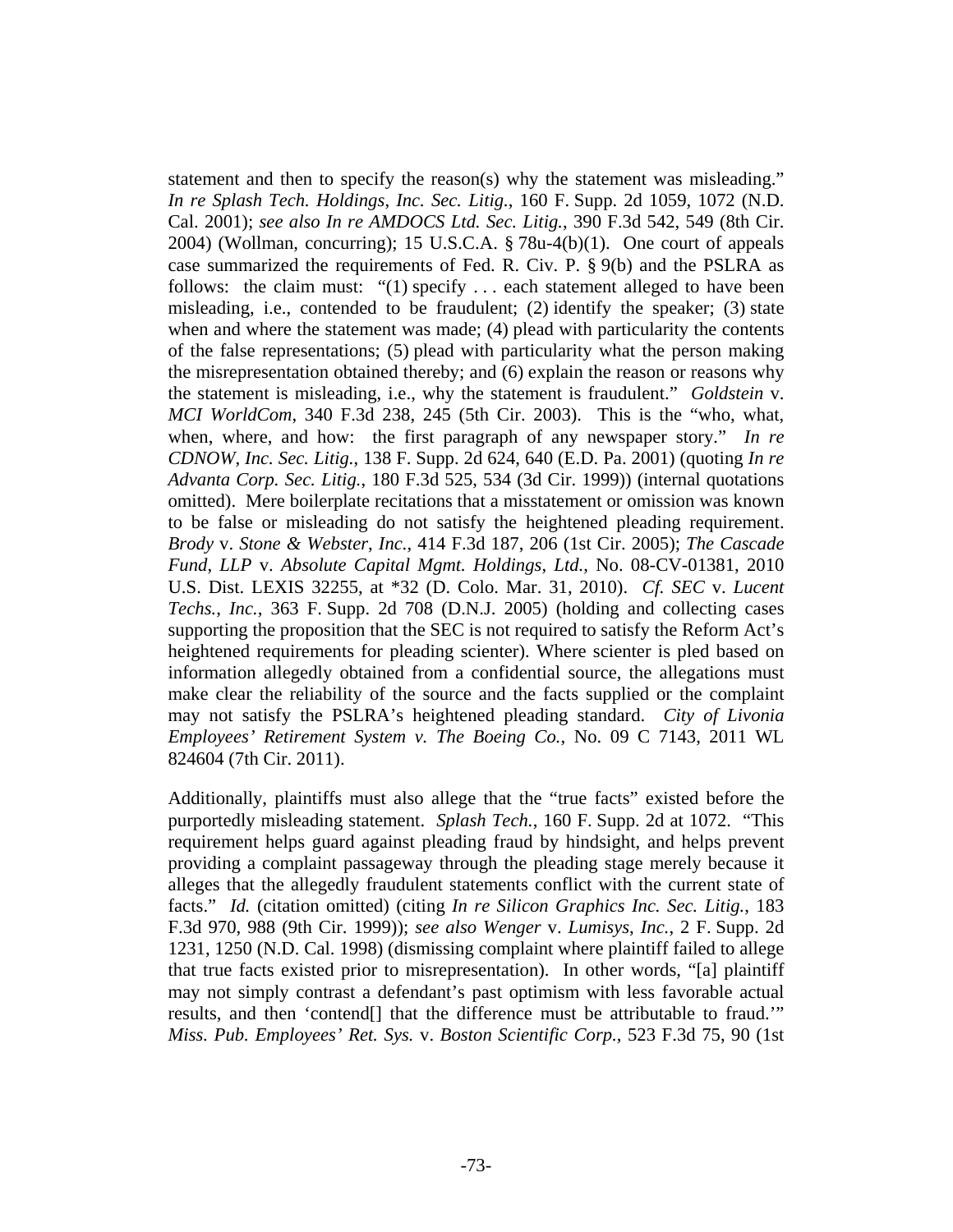Cir. 2008) (alteration in original) (quoting *Shaw* v. *Digital Equip. Corp.*, 82 F.3d 1194, 1223 (1st Cir. 1996)). However, the fraud by hindsight doctrine does not apply "when plaintiffs provide[] 'a series of factual allegations relating to a combination of developments known to the company . . . that could have provided a basis for advance knowledge of the information.'" *Id.*

Finally, "whenever plaintiffs allege, on information and belief, that defendants made material misstatements or omissions, the complaint must 'state with particularity all facts on which that belief is formed.'" *Novak* v. *Kasaks*, 216 F.3d 300, 312 (2d Cir. 2000) (quoting 15 U.S.C. § 78u-4(b)(1)); *see also In re Autodesk*, *Inc. Sec. Litig.*, 132 F. Supp. 2d 833, 838-40 (N.D. Cal. 2000) (dismissing § 10(b) claims for failing to include sufficient factual basis for information and belief as required by Reform Act). Some courts have interpreted the requirement of stating "*all* facts" loosely, and have "evaluat[ed] the facts alleged in a complaint to determine whether, taken as a whole, they support a reasonable belief that the defendant's statements identified by the plaintiff were false or misleading." *Adams* v. *Kinder-Morgan*, *Inc.*, 340 F.3d 1083, 1099 (10th Cir. 2003). *Accord Phillips* v. *Scientific-Atlanta*, *Inc.*, 374 F.3d 1015, 1016 (11th Cir. 2004) (collecting cases and stating that the court will permit "aggregation of facts to infer scienter"). *See also Novak*, 216 F.3d at 313-14 (indicating that plaintiffs need not plead with particularity "every single fact upon which their beliefs ... are based," and stating that "where plaintiffs rely on confidential personal sources but also on other facts, they need not name their sources as long as the latter facts provide an adequate basis for believing that the defendants' statements were false," and that "even if personal sources are identified, there is no requirement that they be named, provided they are described in the complaint with sufficient particularity to support the probability that a person in the position occupied by the source would possess the information alleged"); *In re Daou Sys.*, 411 F.3d 1006, 1015 (9th Cir. 2005) (stating that the Ninth Circuit adopts the Second Circuit "standard for evaluating personal sources of information"); *CALPERS* v. *Chubb Corp.*, 394 F.3d 126, 146-47 (3d Cir. 2004) (adopting Second Circuit standard as announced in *Novak* v. *Kasaks* "when assessing the sufficiency of allegations made on information and belief"); *In re Cabletron Sys.*, *Inc.*, 311 F.3d 11, 29-30 (1st Cir. 2002); *ABC Arbitrage Plaintiffs Group* v. *Tchuruk*, 291 F.3d 336, 353 (5th Cir. 2002); *In re Theragenics Corp. Sec. Litig.*, 137 F. Supp. 2d 1339, 1345-46 (N.D. Ga. 2001).

### *b. Pleading Scienter*

Prior to the passage of the Reform Act, the level of particularity required to plead scienter under Rule 10b-5 was not uniform across the circuits. *Compare Shields* v. *Citytrust Bancorp*, *Inc.*, 25 F.3d 1124, 1128 (2d Cir. 1994) (requiring "strong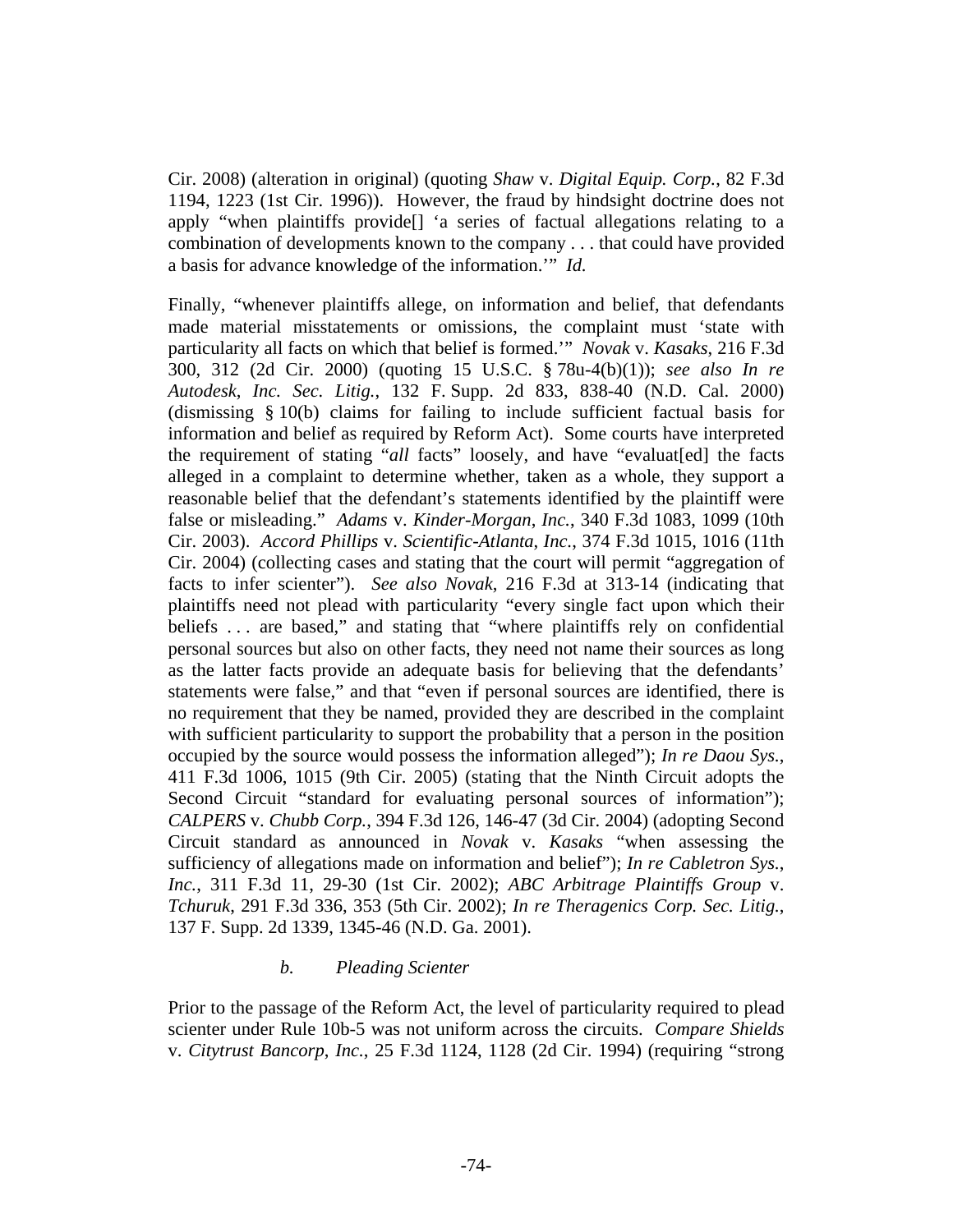inference of fraudulent intent"), *with DiLeo* v. *Ernst & Young*, 901 F.2d 624, 629 (7th Cir. 1990) (stating that "the complaint still must afford a basis for believing that plaintiffs could prove scienter"). The Ninth Circuit required plaintiffs to plead the allegedly false or misleading statement and why the statement was false or misleading; plaintiffs were allowed to aver scienter generally. *See*, *e.g.*, *In re Glenfed*, *Inc. Sec. Litig.*, 42 F.3d 1541, 1545-49 (9th Cir. 1994). In contrast, the Second Circuit required plaintiffs to allege facts "that [gave] rise to a strong inference of fraudulent intent." *Shields*, 25 F.3d at 1128. This "strong inference" could be demonstrated by alleging facts that either (a) showed that defendants had both motive and opportunity to commit fraud, or (b) constituted strong circumstantial evidence of conscious misbehavior or recklessness. *Id.* Of all the circuits, the Second Circuit's standard was by far the most influential.

To eliminate the lack of uniformity among the circuits, Congress adopted the "strong inference" pleading standard of the Second Circuit in new Section  $21D(b)(2)$  of the Exchange Act. 15 U.S.C.A. § 78u-4(b)(2). The Reform Act requires a plaintiff in a securities fraud case to "state with particularity facts giving rise to a strong inference that the defendant acted with the required state of mind." *Id.* However, the Reform Act did not define what pleaded facts are sufficient to give rise to a "strong inference" of scienter. *See In re Microstrategy*, *Inc. Sec. Litig.*, 115 F. Supp. 2d 620, 628 (E.D. Va. 2000). Compounding the uncertainty, Congress took several actions during passage of the Reform Act that indicated its intent to deviate somewhat from the Second Circuit's pleading standard: the Conference Committee explicitly declined in its report to adopt the case law of the Second Circuit; the Committee observed in a footnote to the report that the Second Circuit's pleading rules should be strengthened; Congress abandoned an amendment that would have codified the Second Circuit's case law, H.R. Conf. Rep. No. 104-369, at 41, n.23 (1995), *reprinted in* 1995 U.S.C.C.A.N. 730, 740, 747; and Congress overrode President Clinton's veto of the Reform Act, a veto President Clinton made based on the belief that Congress had elevated the pleading standard above that required in the Second Circuit, *see Silicon Graphics Inc.*, 183 F.3d at 979. Later, however, the Senate Banking Committee noted that the statute did in fact adopt the Second Circuit's "strong inference" standard, rather than "a new and untested pleading standard that would generate additional litigation." S. Rep. No. 104-98, at 15 (1995), *reprinted in* 1995 U.S.C.C.A.N. 679, 694. Three years later, when Congress passed the Uniform Standards Act of 1998, the accompanying reports again indicated Congress's "clear . . . and continuing intent . . . that neither the Reform Act nor S. 1260 [later the Uniform Standards Act of 1998] in any way alters the scienter standard in Federal securities fraud suits." 144 Cong. Rec. S12589 (daily ed. Oct. 14, 1998) (correcting the Joint Explanatory Statement in H.R. Conf. Rep. 105-803), LEXIS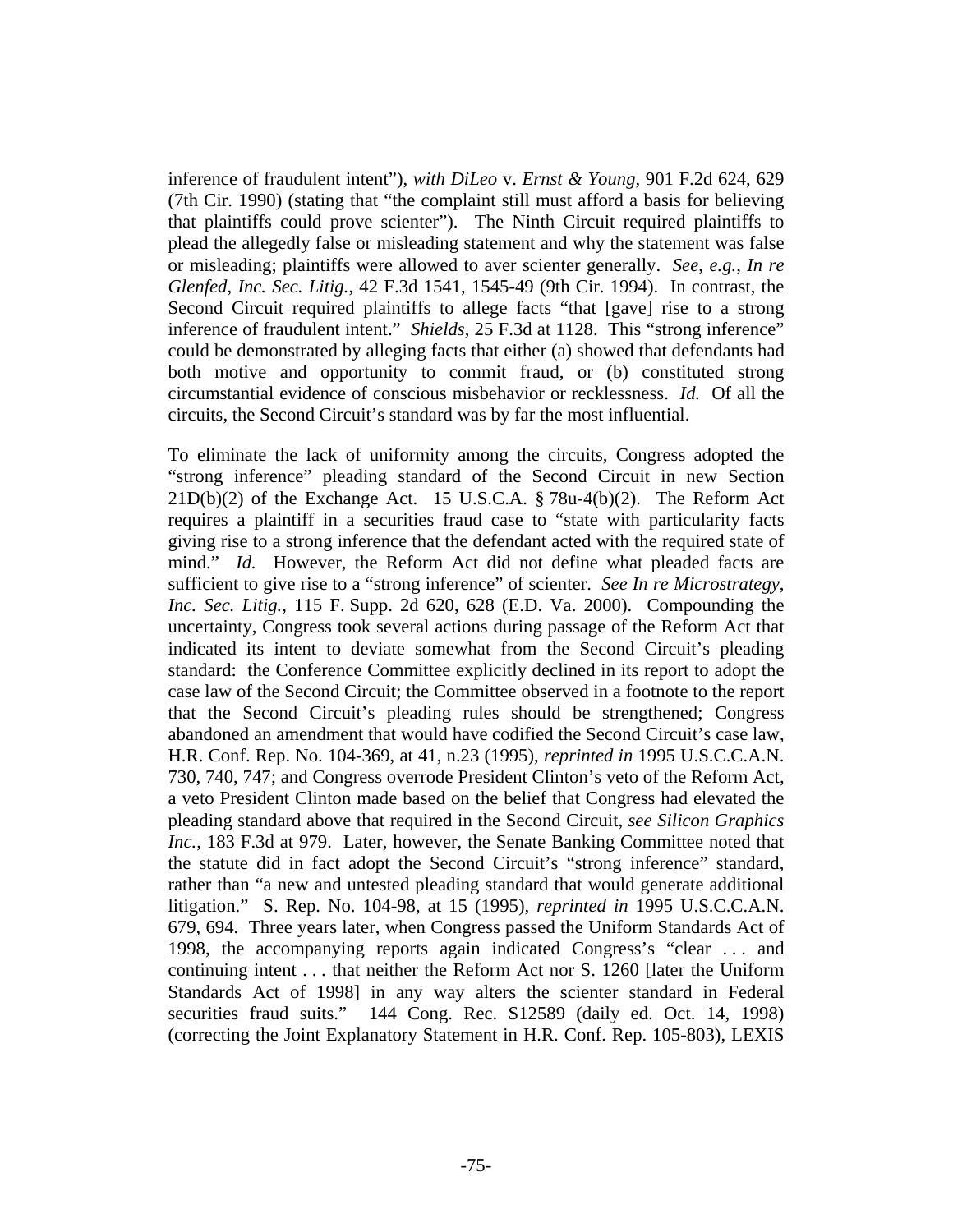144 Cong. Rec. S 12589 at \*S12590. Despite this attempted clarification, confusion on this issue persists among the federal courts.

Federal courts had differed on the question of whether the Exchange Act's pleading standard for scienter is equivalent to, or stricter than, the pre-Reform Act Second Circuit standard. In 2007, the Supreme Court ruled that in order to qualify as "strong," "an inference of scienter must be more than merely plausible or reasonable — it must be cogent and at least as compelling as any opposing inference of nonfraudulent intent." *Tellabs*, *Inc.* v. *Makor Issues & Rights*, *Ltd.*, 551 U.S. 308, 313-14 (2007). In *Tellabs*, the Court rejected the Seventh Circuit's standard that allowed a complaint to survive a motion to dismiss as long as a reasonable person could infer from the facts alleged, if true, that the defendant acted with the requisite intent. *Id.* at 321-22. Instead the Court adopted a standard that requires courts to "consider plausible, nonculpable explanations for the defendant's conduct, as well as inferences favoring the plaintiff." *Id.* at 324. Under this standard, a complaint will survive a motion to dismiss "only if a reasonable person would deem the inference of scienter cogent and at least as compelling as any opposing inference one could draw from the facts alleged." *Id.* When applying the *Tellabs* analysis, courts should look at all of the facts, "taken collectively," to determine if the plaintiff adequately pleaded scienter. *Matrixx Initiatives*, *Inc.* v. *Siracusano*, 131 S. Ct. 1309, 1324-25 (2011) (rejecting brightline rule that withheld information must be statistically significant to establish strong inference of scienter). *See also Frank* v. *Dana Corp.*, 646 F.3d 954, 961 (6th Cir. 2011) (scienter pleadings should be considered "holistically"); *South Ferry LP*, *No. 2* v. *Killinger*, 542 F.3d 776, 784 (9th Cir. 2008).

Prior to *Tellabs*, courts applying the "strong inference" requirement had split generally into three groups, each interpreting the standard differently: the first adopted the pre-Reform Act Second Circuit standard; the second did not allow a showing of motive and opportunity to be sufficient in itself; and the third required a detailed showing of conscious misconduct or deliberate recklessness. *Svezzese* v. *Duratek*, *Inc.*, 67 F. App'x 169, 172 (4th Cir. 2003) (unpublished opinion); *see also Microstrategy*, *Inc.*, 115 F. Supp. 2d at 628-29. Whether *Tellabs* will result in a uniform application of the "strong inference" standard across the Circuits remains to be seen.

The Second and Third Circuits have held that the Second Circuit's standard for pleading scienter survives the Reform Act intact. *Kalnit* v. *Eichler*, 264 F.3d 131, 138-39 (2d Cir. 2001); *Novak*, 216 F.3d at 310; *Ganino* v. *Citizens Utils. Co.*, 228 F.3d 154, 169-70 (2d Cir. 2000); *GSC Partners CDO Fund* v. *Washington*, 368 F.3d 228, 237 (3d Cir. 2004); *Oran* v. *Stafford*, 226 F.3d 275, 288 (3d Cir. 2000); *In re Advanta Corp. Sec. Litig.*, 180 F.3d 525, 534-35 (3d Cir. 1999); *see also San*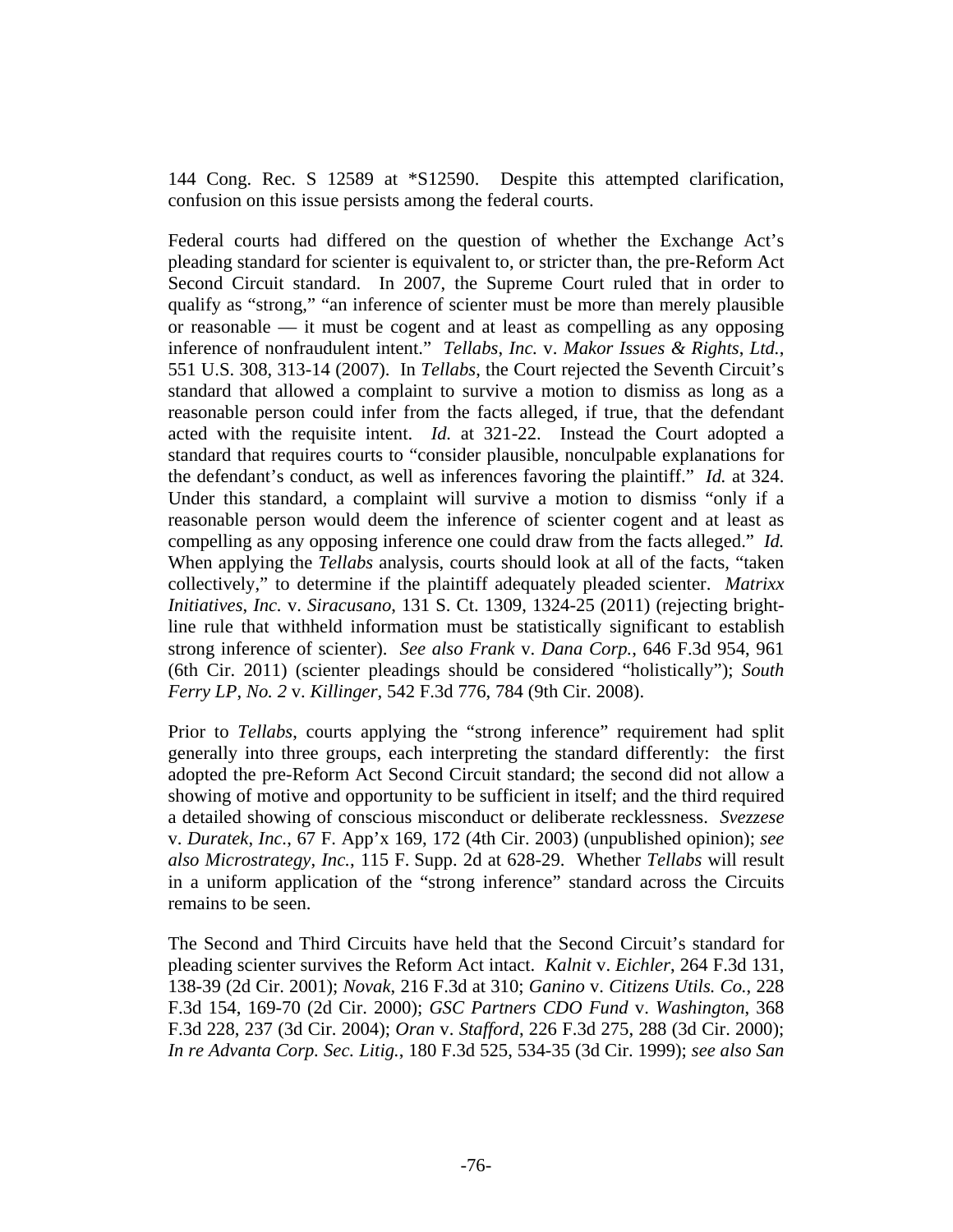*Leandro Emergency Med. Group Profit Sharing Plan* v. *Philip Morris*, 75 F.3d 801, 812-13 (2d Cir. 1996) (setting out pre-Reform Act "strong inference" standard). Under this standard, a plaintiff may raise a strong inference of scienter in either of two ways: "(a) by alleging facts to show that defendants had both motive and opportunity to commit fraud, or (b) by alleging facts that constitute strong circumstantial evidence of conscious misbehavior or recklessness." *Kalnit*, 264 F.3d at 138-39; *GSC Partners*, 368 F.3d at 237. Some district courts in the Seventh Circuit and one district court in the Ninth Circuit have also followed this approach, although they have emphasized that a showing of motive and opportunity must be sufficiently compelling to meet the "strong inference" requirement. *See*, *e.g.*, *Ong* v. *Sears*, *Roebuck & Co.*, 388 F. Supp. 2d 871 (N.D. Ill. 2004) ("The Seventh Circuit has not addressed the proper test for scienter in light of the PSLRA, and courts in this district are split. Most courts, however have adopted the standard enunciated by the Second Circuit . . . ."); *In re Spiegel*, *Inc. Sec. Litig.*, 382 F. Supp. 2d 989 (N.D. Ill. 2004) (collecting cases); *Chu* v. *Sabratek Corp.*, 100 F. Supp. 2d 815, 823 (N.D. Ill. 2000); *Marksman Partners*, *L.P.* v. *Chantal Pharm. Corp.*, 927 F. Supp. 1297, 1310-11 (C.D. Cal. 1996) (holding that Congress did not intend to abandon the Second Circuit's pleading rule and that allegations of recklessness, as well as motive and opportunity, are sufficient to plead scienter), *aff'd mem.*, 234 F.3d 1277 (9th Cir. 2000).

Although included in the above group, the Second Circuit has reformulated its "strong inference" test, complicating any effort to strictly categorize the prevalent approaches to pleading scienter. In *Novak*, 216 F.3d 300, the Second Circuit concluded that the Reform Act "raised the nationwide pleading standard to that previously existing in [the Second Circuit] and no higher (with the exception of the 'with particularity' requirement)." *Id.* at 310. To this extent, the *Novak* approach is consistent with the approach taken by courts in the first group discussed above. However, the *Novak* court expressly distinguished its approach from that of those courts, stating that other courts have concluded that "[t]he statute effectively adopts the Second Circuit's pleading standard wholesale, and thus plaintiffs may continue to state a claim by pleading either motive and opportunity or strong circumstantial evidence of recklessness or conscious misbehavior." *Id.* at 309-10 (citing *Advanta* and *Press* as examples); *see also Lentell*, 396 F.3d at 168 (stating that the Second Circuit's pleading requirements "were (*essentially*) codified in the [PSLRA]") (emphasis added). The court also distinguished its approach from that of courts that have ruled that "[t]he Statute strengthens the Second Circuit's standard by rejecting the simple pleading of motive and opportunity." *Novak*, 216 F.3d at 310 (citing *Bryant*, *Silicon Graphics*, and *Comshare* as examples, *see* discussion *infra*). Instead, the Second Circuit adopted a "middle ground" approach, reasoning that "Congress's failure to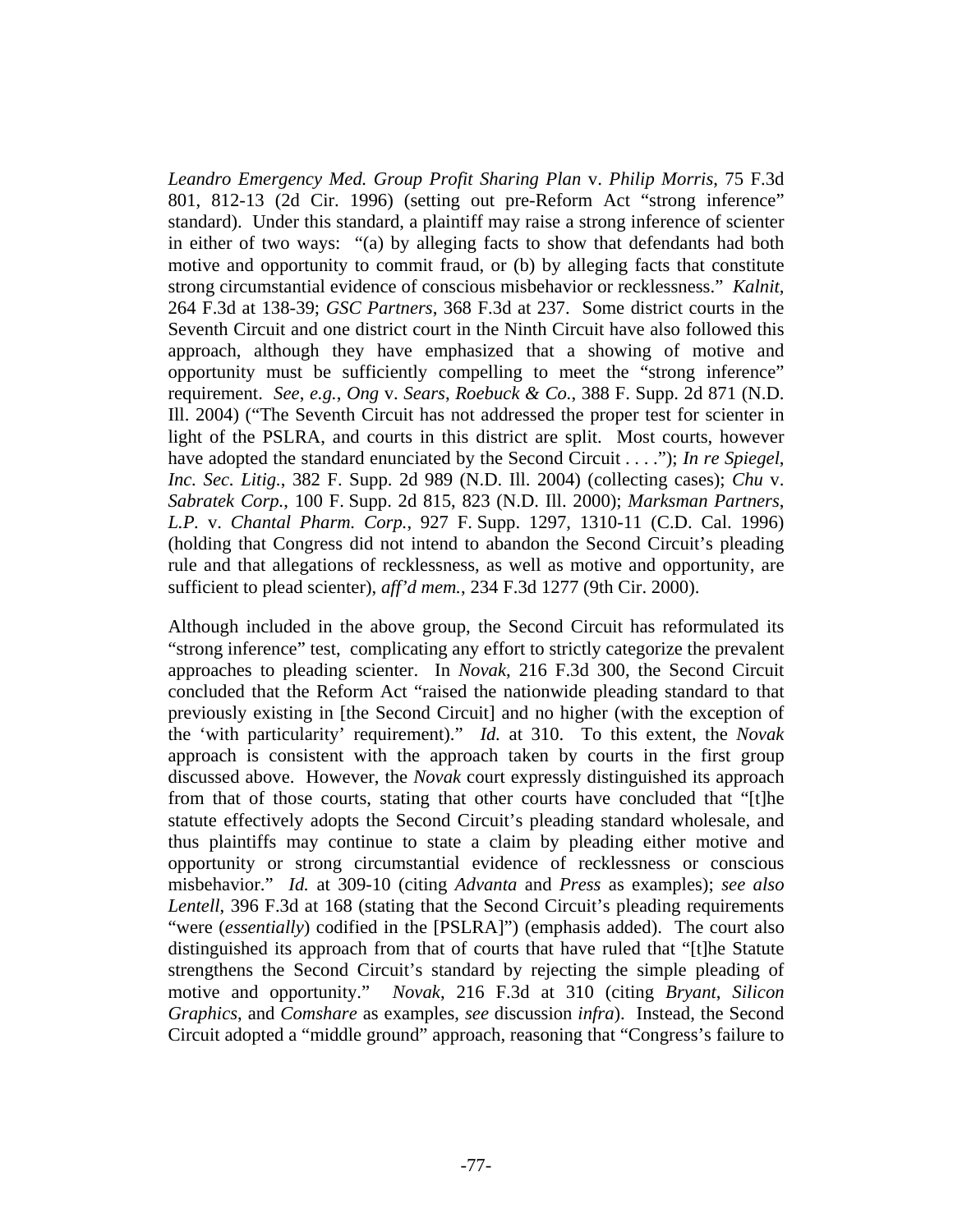include language about motive and opportunity suggests that we need not be wedded to these concepts in articulating the prevailing standard." *Id.* Under the *Novak* court approach, plaintiffs and lower courts "need and should not employ or rely on magic words such as "motive and opportunity." *Id.* at 311. Instead, the strong inference may arise when the complaint sufficiently alleges that the defendants: "(1) benefitted [sic] in a concrete and personal way from the purported fraud; (2) engaged in deliberately illegal behavior; (3) knew facts or had access to information suggesting that their public statements were not accurate; or (4) failed to check information they had a duty to monitor." *Id.* (internal citations omitted); *see also Campo* v. *Sears Holdings Corp.*, 371 F. App'x 212, 217-18 (2d Cir. 2010) (affirming dismissal of plaintiff's complaint where chairman was not shown to have access to certain reports and information related to the chairman's public statements regarding the fair market value of the company's real estate); *South Cherry Street*, *LLC* v. *Hennessee Group*, *LLC*, 573 F.3d 98, 113 (2d Cir. 2009) (affirming dismissal because, *inter alia*, plaintiff did not plead sufficient facts to show that defendant "failed to take obvious investigative steps and ignored clear red flags"); *Kalnit*, 264 F.3d at 139-41 (affirming dismissal where motive and opportunity allegations failed to show concrete and personal benefits); *In re Flag Telecom Holdings*, *Ltd. Sec. Litig.*, 308 F. Supp. 2d 249, 259 (S.D.N.Y. 2004) (dismissing complaint where allegations of scienter fail to meet *Novak* standard); *In re Merrill Lynch & Co. Research Reports Sec. Litig.*, 289 F. Supp. 2d 416, 428 (S.D.N.Y. 2003) (dismissing plaintiff's complaint where motive and opportunity allegations failed to show concrete and personal benefits); *cf. Kushner* v. *Beverly Enters.*, *Inc.*, 317 F.3d 820, 827 (8th Cir. 2003) (using the four-part *Novak* standard "as an aid to interpreting the strong-inference standard and not as a substitute for it.") (quoting *In re Navarre Corp. Sec. Litig.*, 299 F.3d 735, 746 (8th Cir. 2002)). In its first decision following *Tellabs* that addressed the sufficiency of a complaint's scienter allegations, the Second Circuit did not alter its standard, but cited *Tellabs* in ruling that "[a] strong inference of scienter is not raised by alleging that a legitimate investment vehicle" created an opportunity for profit through manipulation. *ATSI Commc'ns*, *Inc.* v. *Shaar Fund*, *Ltd.*, 493 F.3d 87, 104 (2d Cir. 2007); *see also Globis Capital Partners*, *L.P.* v. *Stonepath Group*, *Inc.*, 241 F. App'x 832 (3d Cir. 2007) (*Tellabs* standard was not met even though the complaint alleged that the defendant company had restated its financial results three times in thirteen months).

A second group of courts—including the First, Fifth, Sixth, Seventh, Eighth, and Eleventh Circuits and various district courts—has interpreted the Reform Act as incorporating the Second Circuit "strong inference" standard, but has held that allegations of motive and opportunity are not enough by themselves to create a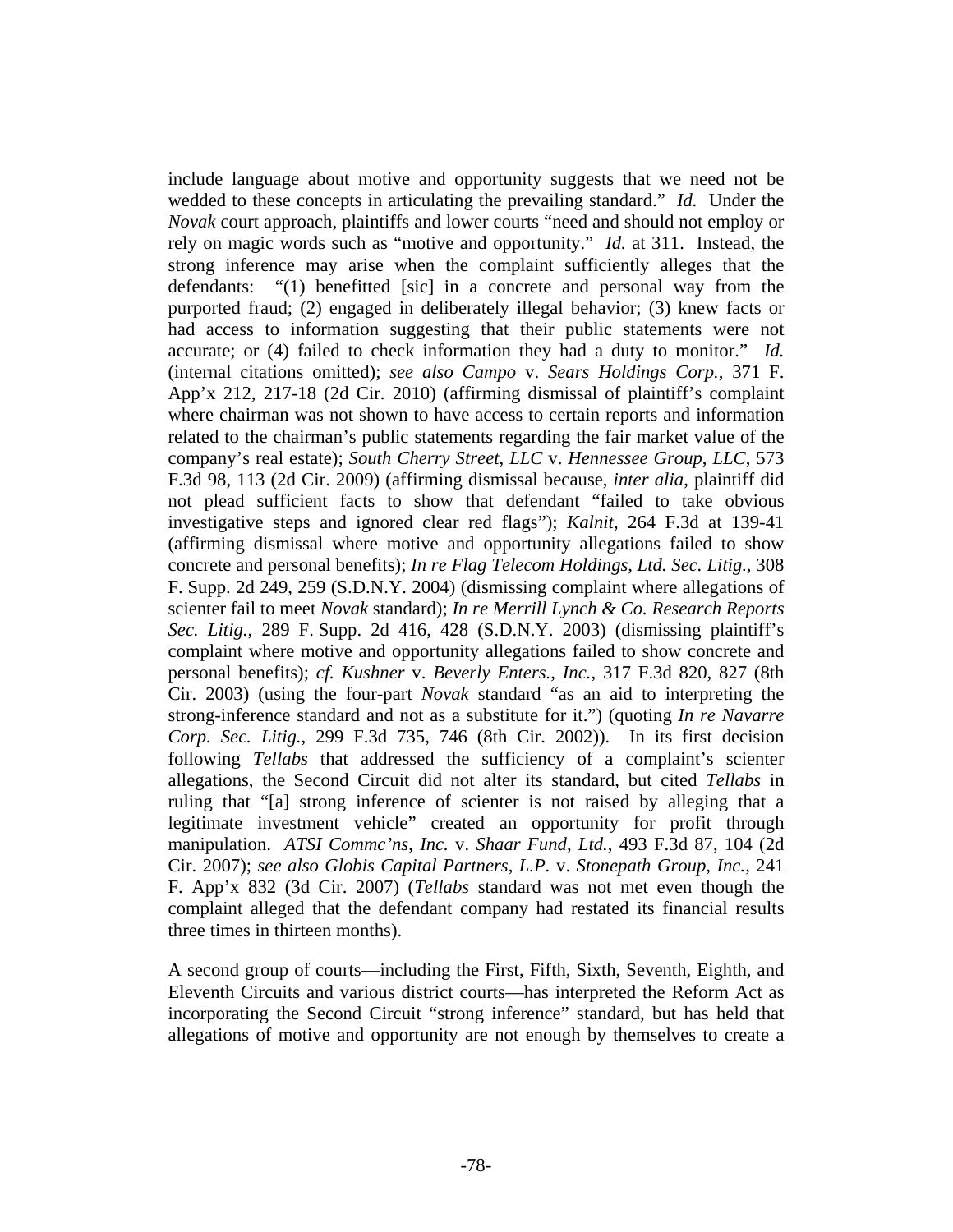"strong inference" of scienter. *See*, *e.g.*, *Thompson* v. *RelationServe Media*, *Inc.*, 610 F.3d 628, 634 (11th Cir. 2010) (citing *Bryant* v. *Avado Brands*, *Inc.*, 187 F.3d 1271, 1283 (11th Cir. 1999) ("[W]e hold that the Reform Act . . . does not codify the 'motive and opportunity' test formulated by the Second Circuit.")); *Makor Issues & Rights*, *Ltd.* v. *Tellabs Inc.*, 437 F.3d 588, 603 (7th Cir. 2006) (summarizing circuit splits), *vacated and remanded*, 551 U.S. 308 (2007); *Rosenzweig* v. *Azurix Corp.*, 332 F.3d 854, 867 (5th Cir. 2003) ("bare allegations of motive and opportunity will not suffice to demonstrate scienter"); *Navarre Corp.*, 299 F.3d at 747 ("[A]n allegation that defendants had the motive and opportunity to make false or misleading statements is insufficient to support the strong inference of scienter required after the PSLRA."); *Geffon* v. *Micrion Corp.*, 249 F.3d 29, 36 (1st Cir. 2001) ("At the pleading stage, an allegation that defendants had the motive and opportunity to make false or misleading statements is insufficient to support the 'strong inference' of scienter required after [the Reform Act]."); *Greebel* v. *FTP Software*, *Inc.*, 194 F.3d 185, 197 (1st Cir. 1999) ("[M]erely pleading motive and opportunity, regardless of the strength of the inferences to be drawn of scienter, is not enough."); *In re Comshare*, *Inc. Sec. Litig.*, 183 F.3d 542, 549 (6th Cir. 1999) ("Plaintiffs may plead scienter . . . by alleging facts giving rise to a strong inference of recklessness, but not by alleging facts merely establishing that a defendant had the motive and opportunity to commit securities fraud.").

However, courts taking this second approach often consider allegations of motive and opportunity *relevant* to a totality of the circumstances "strong inference" inquiry. *See*, *e.g.*, *Aldridge* v. *A.T. Cross Corp.*, 284 F.3d 72, 82 (1st Cir. 2002) ("[W]hile mere allegations of motive and opportunity alone may be insufficient, together with additional factual support, evidence of motive and opportunity may establish a strong inference of scienter."); *Abrams* v. *Baker Hughes*, *Inc.*, 292 F.3d 424, 430 (5th Cir. 2002) ("[A]ppropriate allegations of motive and opportunity may enhance other allegations of scienter."); *Glaser* v. *Enzo Biochem*, *Inc.*, 303 F. Supp. 2d 724, 732 (E.D. Va. 2003) ("If the totality of the circumstances alleged raises a strong inference of the requisite state of mind, it is immaterial whether plaintiffs satisfy their burden by pleading motive and opportunity, conscious misbehavior, recklessness, or by impressing upon the court a novel legal theory.") (quoting *In re MicroStrategy*, *Inc.*, 115 F. Supp. 2d 620, 627, *aff'd in part and rev'd in part on other grounds*, 126 F. App'x 593 (4th Cir. 2005); *Frank* v. *Dana Corp.*, 649 F. Supp. 2d 729, 737 (N.D. Ohio 2009) (factors to consider when applying *Tellabs* include "self-interested motivation of defendants" and "personal interest of certain directors"), *rev'd*, 646 F.3d 954 (6th Cir. 2011); *Angres* v. *Smallworldwide PLC*, 94 F. Supp. 2d 1167, 1174 (D. Colo. 2000) (rejecting per se motive and opportunity test, but indicating that "in those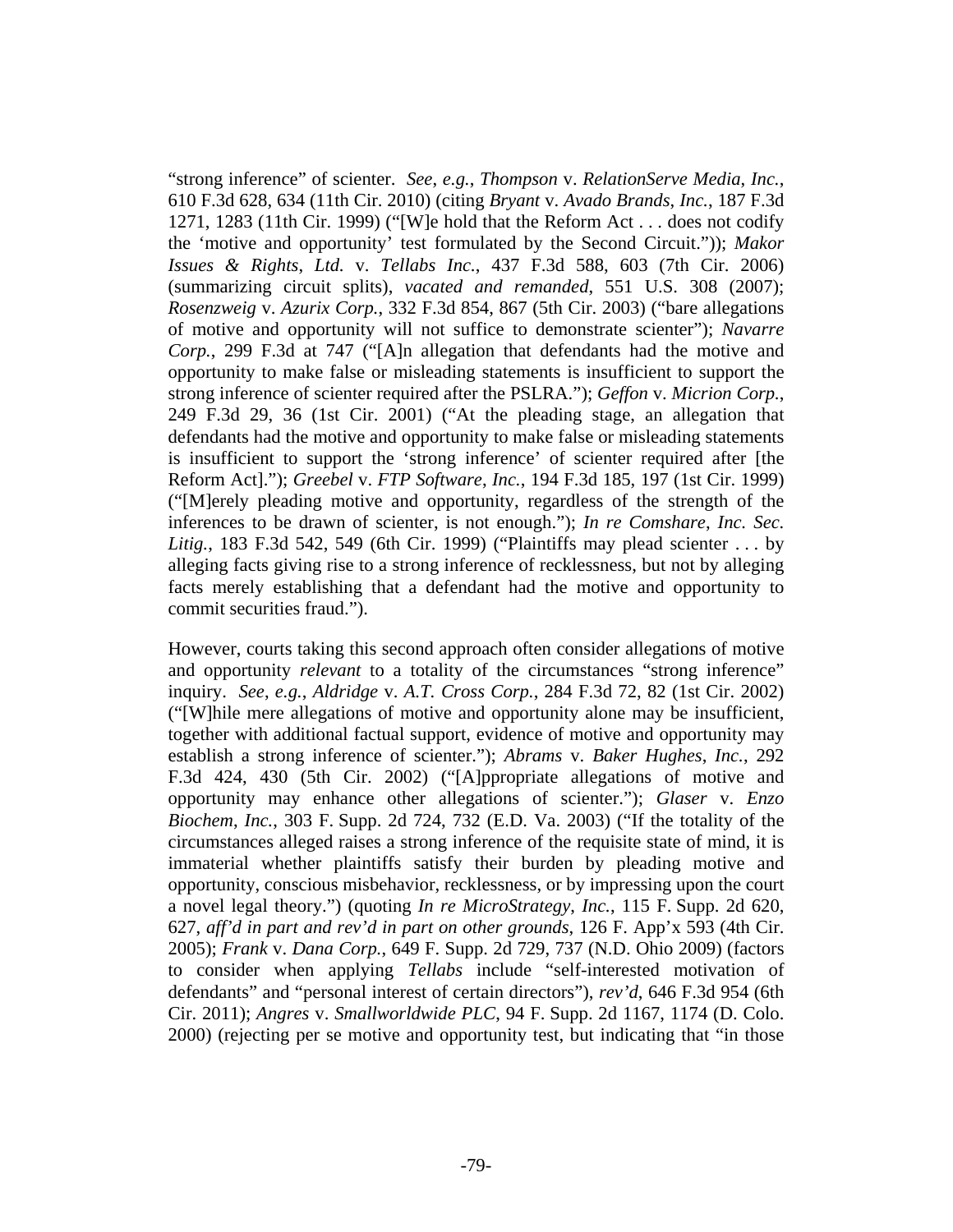cases where motive and opportunity allegations do not alone create a strong inference of scienter, the allegations will nonetheless be relevant in determining whether the totality of allegations permits a strong inference of fraud"). *But see In re Kindred Healthcare*, *Inc.*, No. 3:02CV-600-H, 2004 U.S. Dist. LEXIS 775 at \*9 (W.D. Ky. Jan. 12, 2004) (distinguishing the Sixth Circuit's approach from that of the First Circuit).

Thus, there is an emerging view, now held by the First, Fourth, Sixth, Seventh, Eighth and Tenth Circuits, rejecting a per se rule that allegations of motive and opportunity alone are sufficient to satisfy the scienter pleading requirements — a rule that cannot be sustained following *Tellabs* — and instead holding that motive and opportunity may or may not establish scienter, depending upon the facts of the particular case — an approach that appears to be consistent with *Tellabs*. *See Ottmann*, 353 F.3d at 345-46; *Pirraglia* v. *Novell*, *Inc.*, 339 F.3d 1182, 1191 (10th Cir. 2003); *In re Cabletron Sys.*, *Inc.*, 311 F.3d 11, 38-39 (1st Cir. 2002); *In re 2007 Novastar Fin.*, *Inc.*, *Sec. Litig.*, 579 F.3d 878, 882-84 (citing *In re K-Tel Int'l*, *Inc. Sec. Litig.*, 300 F.3d 881, 894 (8th Cir. 2002)); *Konkol* v. *Diebold*, 590 F.3d 390, 399-404 (6th Cir. 2009) (citing *Helwig* v. *Vencor*, *Inc.*, 251 F.3d 540, 550-51 (6th Cir. 2001)). The *Ottmann* court, for example, surveyed the split authority and "conclud[ed] that courts should not restrict their scienter inquiry by focusing on specific categories of facts, such as those relating to motive and opportunity, but instead should examine all of the allegations in each case to determine whether they collectively establish a strong inference of scienter." *Ottmann*, 353 F.3d at 345 (affirming dismissal of claim for failure to raise strong inference of fraud). This holding follows several years of uncertainty in the Fourth Circuit. *See*, *e.g.*, *Phillips* v. *LCI Int'l*, *Inc.*, 190 F.3d 609, 621 (4th Cir. 1999) (declining to determine the standard because most lenient Second Circuit standard was not met); *In re Humphrey Hospitality Trust*, *Inc. Sec. Litig.*, 219 F. Supp. 2d 675 (D. Md. 2002) (applying Second Circuit test in absence of circuit court guidance); *In re First Union Corp. Sec. Litig.*, 128 F. Supp. 2d 871, 885-86 (W.D.N.C. 2001) (noting that the Second Circuit test is the minimum standard and applying a more stringent amalgam of Third and Ninth Circuit standards). The Seventh Circuit, the court that was reversed in *Tellabs*, subsequently issued a particularly strong opinion applying *Tellabs* in affirming dismissal of a securities class action. *Higginbotham* v. *Baxter Int'l Inc.*, 495 F.3d 753 (7th Cir. 2007). In doing so, the Seventh Circuit: (1) stated that "[o]ne upshot of the approach that *Tellabs* announced is that we must discount allegations that the complaint attributes to . . . 'confidential witnesses,'" *id.* at 756; (2) stated that the fact that the defendants did not disclose the accounting issues alleged in the complaint immediately upon learning of them, but waited until its next 10Q filing, did not create a strong inference of scienter, *id.* at 760-61; and (3) rejected plaintiffs'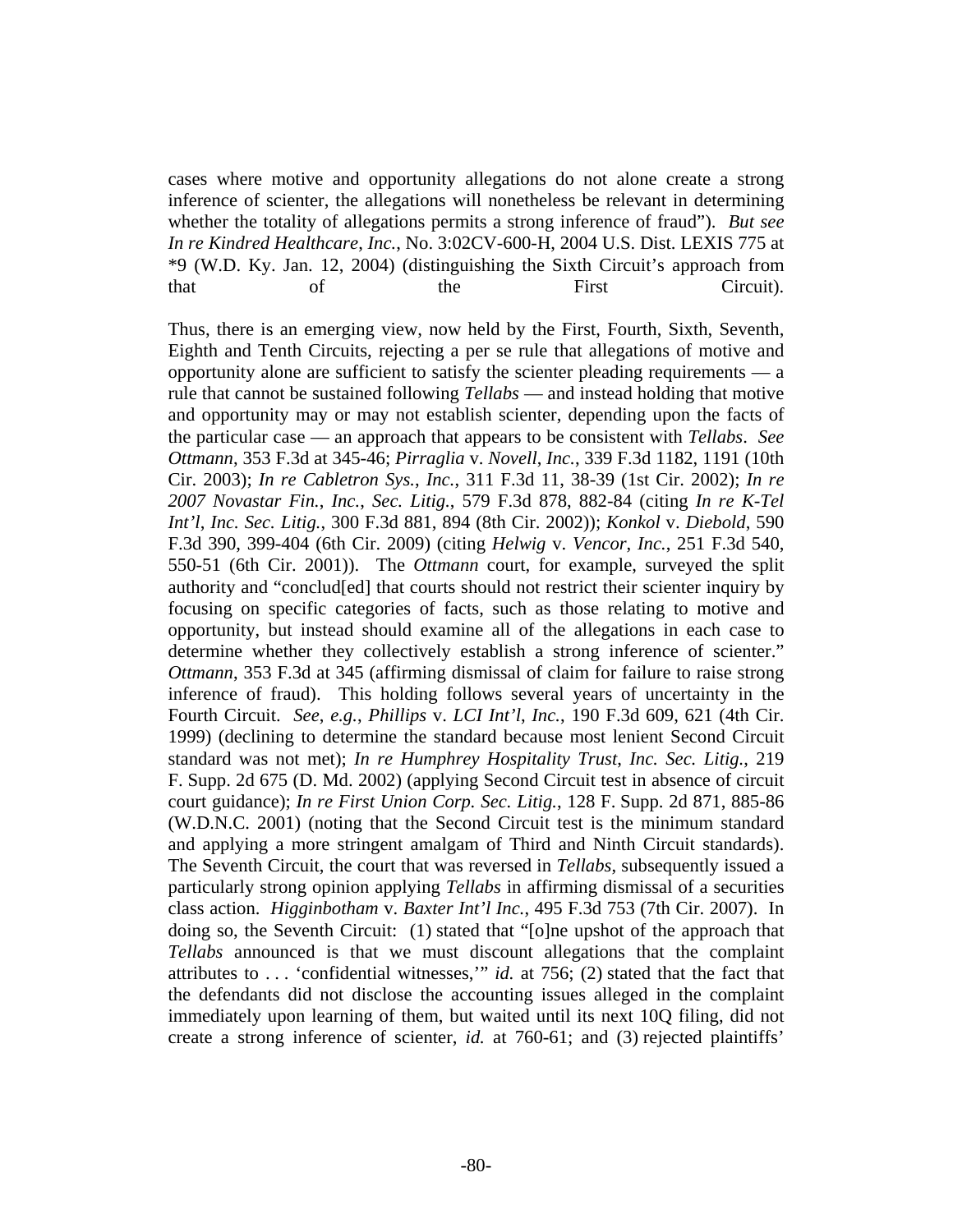argument that the company's senior management must have known of the alleged fraud at the time of multi-million-dollar stock sales by the company's CEO and a senior VP, and made clear that such trading would not support a strong inference of scienter unless senior management *as a whole* had made "abnormally high" or demonstrated "an unusual period for managerial sales" before public disclosure of the problem, *id.* at 759. More recently, the Seventh Circuit has found that an allegation that "top managers had an incentive to make [the company] look good in order to keep their jobs, improve their bonuses, and increase the value of their stock options" was "too generic to satisfy *Tellabs*. A similar assertion could be made about every firm in the world, but the fact that managers benefit from higher stock prices does not imply that any particular manager committed fraud." *Plumbers and Pipefitters Local Union 719 Pension Fund* v. *Zimmer Holdings, Inc.*, 679 F.3d 952, 956 (7th Cir. 2012).

The third group of courts—primarily the Ninth Circuit and district courts in the First Circuit—has concluded that the Reform Act requires a more stringent pleading rule than the pre-Reform Act Second Circuit standard adopted by other courts. *See No. 84 Employer-Teamster Joint Council Pension Trust Fund* v. *Am. W. Holding Corp.*, 320 F.3d 920, 932 n.8 (9th Cir. 2003). These courts have held "that the [Reform Act] eliminated *both* the 'motive and opportunity' test *and* nondeliberate recklessness as a possible substantive ground for securities fraud liability." *Microstrategy*, *Inc.*, 115 F. Supp. 2d at 629; *see also Am. W.*, 320 F.3d at 943 (reversing motion to dismiss and holding that plaintiffs "sufficiently raised a strong inference of deliberate recklessness"); *Livid Holdings*, *Ltd.* v. *Salomon Smith Barney*, *Inc.*, 416 F.3d 940, 948 (9th Cir. 2005) (stating that the PSLRA requires "deliberate[] reckless[ness]" or "conscious misconduct" and though "motive to mislead, standing alone" is insufficient, it may be a relevant consideration for the court); *Lipton* v. *PathoGenesis Corp.*, 284 F.3d 1027, 1038 (9th Cir. 2002) ("[G]eneralized assertions of motive, without more, are inadequate to meet the heightened pleading requirements of [the Reform Act]."); *In re Seebeyond Techs. Corp. Sec. Litig.*, 266 F. Supp. 2d 1150, 1169 (C.D. Cal. 2003) (finding plaintiff's allegations in totality sufficient to raise strong inference of deliberate recklessness). To satisfy this more stringent pleading rule plaintiffs must plead in "great detail" facts providing "strong circumstantial evidence of deliberately reckless or conscious misconduct," which is more than "mere recklessness." *In re Silicon Graphics Sec. Litig.*, 183 F.3d 970, 974, 983 (9th Cir. 1999); *see also WPP Luxembourg Gamma Three Sarl* v. *Spot Runner, Inc.*, 655 F.3d 1039, 1055 (9th Cir. 2011) (affirming dismissal of claim where the "strong inference" standard was not met; while one "plausible" explanation for defendant's statement was an intent to defraud, another plausible explanation was confusion); *In re Wash. Mut.*, *Inc. Sec. Deriv. & ERISA Litig.*, 694 F. Supp. 2d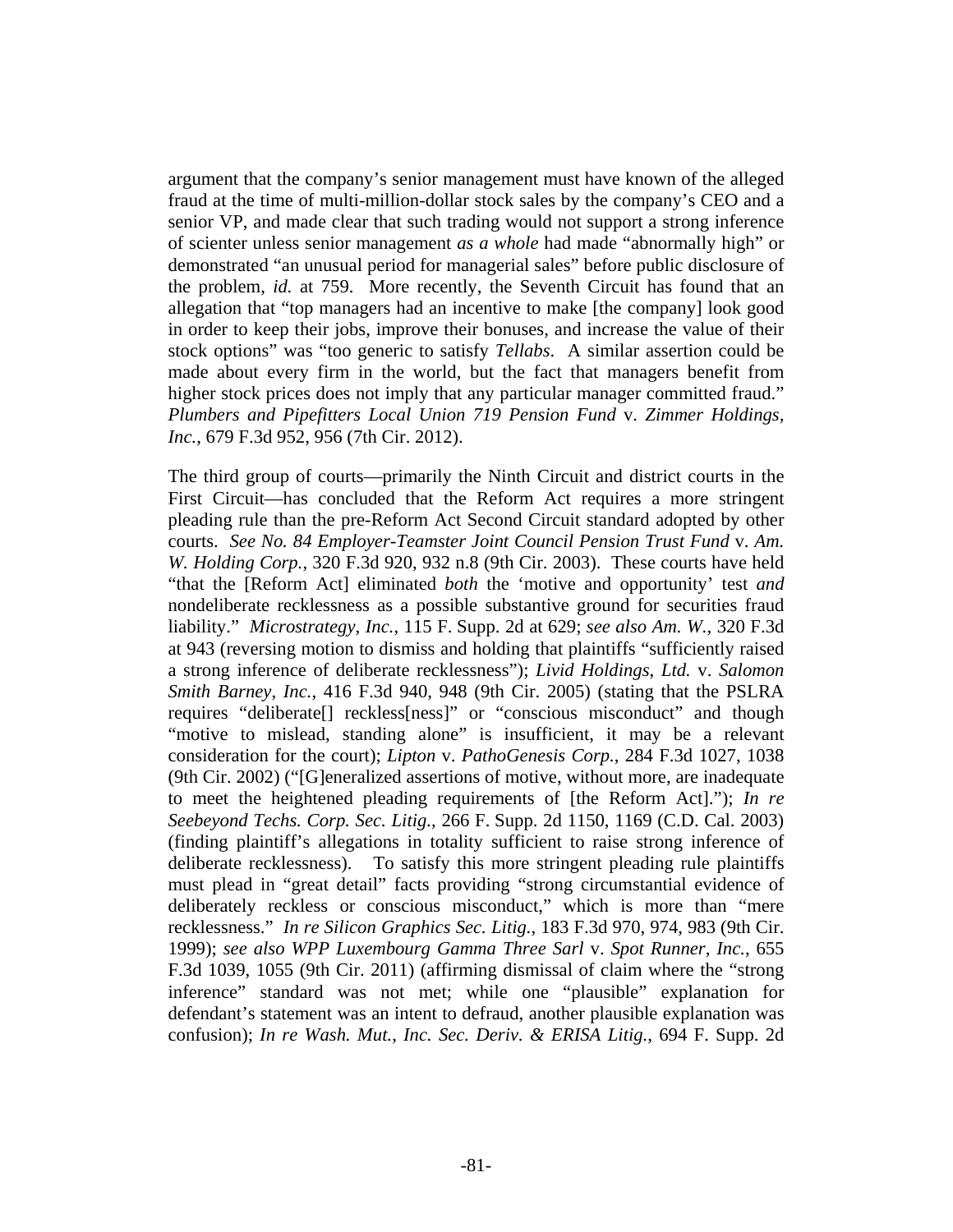1192, 1226-27 (W.D. Wash. 2009) (denying defendant's motion to dismiss complaint that satisfies the *Silicon Graphics* standard); *In re Read-Rite Corp. Sec. Litig.*, 335 F.3d 843, 846 (9th Cir. 2003) (citing *Silicon Graphics* and dismissing complaint); *In re Nike*, *Inc. Sec. Litig.*, 181 F. Supp. 2d 1160, 1164 (D. Or. 2002) (same). *But cf. Gebhart* v. *SEC*, 595 F.3d 1034, 1041 n.9 (9th Cir. 2010) (because the SEC is not required to satisfy the Reform Act's heightened pleading requirements, it can establish scienter by either knowledge or recklessness); *Howard* v. *Everex Sys.*, *Inc.*, 228 F.3d 1057, 1064 (9th Cir. 2000) (limiting *Silicon Graphics*' holding to a heightened pleading standard and stating that "the [Reform Act] did not alter the substantive requirements for scienter under  $\S 10(b)$ "). The First Circuit Court of Appeals also appears to have moved in the direction of the Ninth Circuit, writing that although it examines each case on its facts, "scienter . . . may extend to a form of extreme recklessness that is closer to a lesser form of intent." *Cabletron Sys.*, 311 F.3d at 38-39 (internal quotations omitted); *Rosen* v. *Textron*, *Inc.*, 321 F. Supp. 2d 308, 322 (D.R.I. 2004) (citing *Cabletron*, the court stated, "the First Circuit has specifically rejected the contention that facts showing motive and opportunity can never be enough to permit the drawing of a strong inference of scienter.") (internal quotation marks omitted); *Fitzer* v. *Sec. Dynamics Techs*, *Inc.*, 119 F. Supp. 2d 12, 19 n.4 (D. Mass. 2000) (quoting *Sanders* v. *John Nuveen & Co.*, 554 F.2d 790, 793 (7th Cir. 1977)).

After *Tellabs*, the Ninth Circuit issued two decisions explaining how *Tellabs* impacted the Ninth Circuit's analysis of the scienter pleading requirement. *Rubke* v. *Capitol Bancorp Ltd.*, 551 F.3d 1156 (9th Cir. 2009); *Zucco Partners*, *LLC* v. *Digimarc Corp.*, 552 F.3d 981 (9th Cir. 2009). In *Zucco*, the Ninth Circuit stated that the overall requirements for pleading scienter are similar to those established in previous decisions. *Zucco*, at 987 ("[W]e hold that the Court's decision in *Tellabs* does not materially alter the particularity requirements for scienter claims established in our previous decisions."). Additionally, the Ninth Circuit acknowledged in both cases that *Tellabs* requires a court to conduct an additional "holistic" analysis when reviewing scienter allegations on a motion to dismiss. *Rubke*, at 1165 ("[W]e must perform a second holistic analysis to determine whether the complaint contains an inference of scienter that is greater than the sum of its parts."); *Zucco*, at 987 ("*Tellabs* . . . adds an additional 'holistic' component to those requirements [for scienter claims].")

Courts considering actions under Rule 10b-5 for forward-looking statements have held that the heightened pleading requirements of the Reform Act apply to these statements. *See No. 84 Employer-Teamster Joint Council Pension Trust Fund*, 320 F.3d at 930-31; *Hockey* v. *Medhekar*, No. C-96-0815 MHP, 1997 U.S. Dist. LEXIS 8558, at \*12-13 (N.D. Cal. Apr. 14, 1997); *In re Silicon Graphics*, No. C 96-0393 FMS, 1996 U.S. Dist. LEXIS 16989, at \*21 (N.D. Cal. Sept. 25, 1996),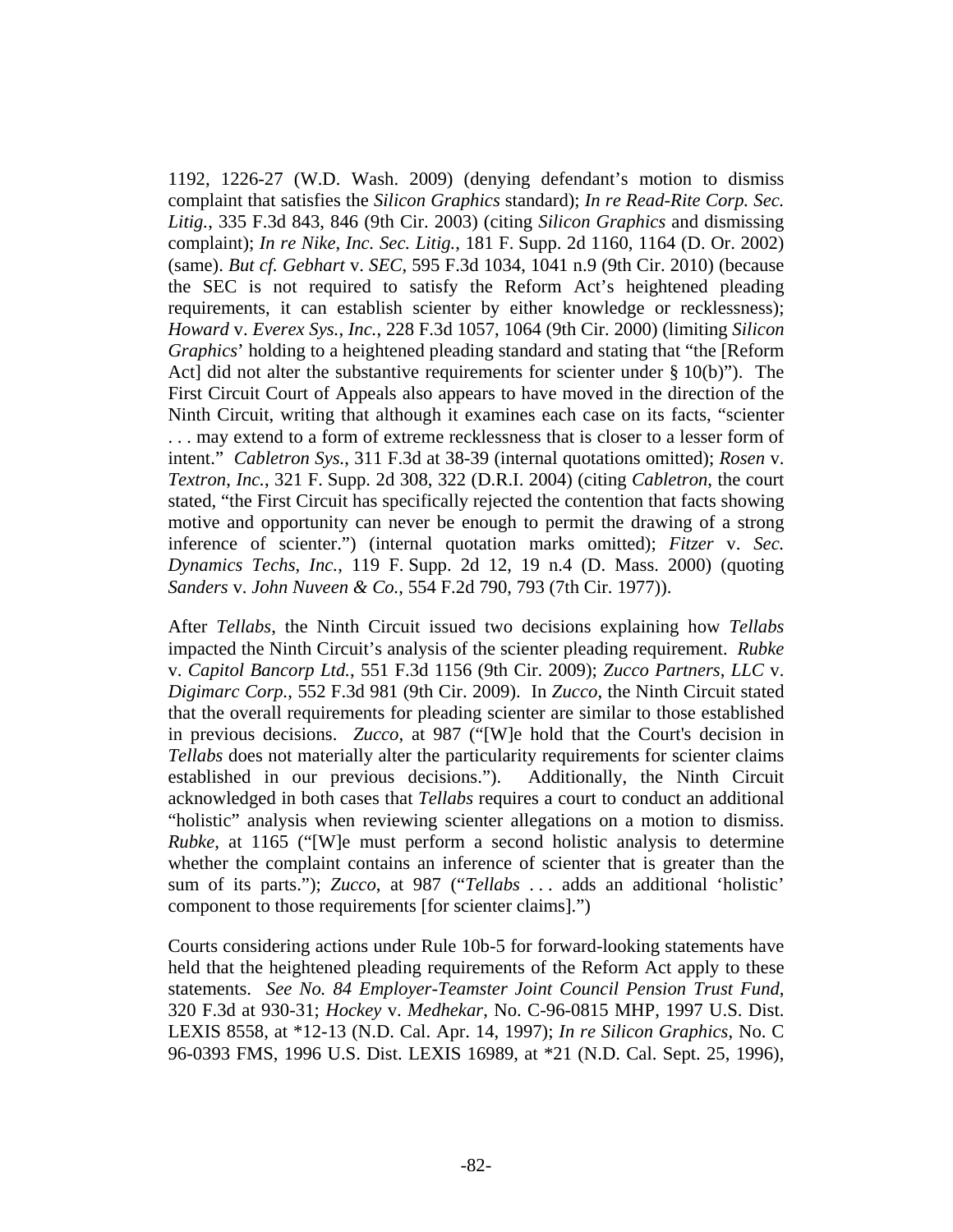*aff'd*, 183 F.3d 970 (9th Cir. 1999). However, the plaintiff must allege particular facts that give rise to a strong inference that the allegedly false or misleading forward-looking statements were made with actual knowledge of their falsity. Allegations of mere recklessness will *not* suffice in this instance. *Hockey*, 1997 U.S. Dist. LEXIS 8558, at \*30-33 (holding that neither insider trading nor allegations of unidentified negative internal reports were sufficient to raise a "strong inference" of actual knowledge of negative conditions); *see also Queen Uno Ltd. P'ship* v. *Coeur D'Alene Mines Corp.*, 2 F. Supp. 2d 1345, 1356 (D. Colo. 1998), *abrogated on other grounds by Adams* v. *Kinder-Morgan*, *Inc.*, 340 F.3d 1083, 1097-98 (10th Cir. 2003). *But see Fugman* v. *Aprogenex*, *Inc.*, 961 F. Supp. 1190, 1197 (N.D. Ill. 1997) (conflating erroneously bespeaks caution doctrine and Reform Act safe harbor and holding, under the PSLRA safe harbor, that "when forward-looking statements are alleged to be fraudulent, the plaintiffs must allege specific facts which illustrate that [the defendant's] predictions lacked a *reasonable basis*") (alteration in original) (emphasis added) (internal quotation marks omitted).

The Second Circuit has addressed the pleading of corporate scienter — that is, scienter on the part of the corporation itself. "To prove liability against a corporation, . . . a plaintiff must prove that an agent of the corporation committed a culpable act with the requisite scienter, and that the act (and accompanying mental state) are attributable to the corporation." *Teamsters Local 445 Freight Div. Pension Fund* v. *Dynex Capital Inc.*, 531 F.3d 190, 195 (2d Cir. 2008). Although the Second Circuit stated that "the pleaded facts must create a strong inference that someone whose intent could be imputed to the corporation acted with the requisite scienter," *id.*, the court also observed that "it is possible to raise" the required inference with regard to a corporate defendant without doing so with regard to a specific individual defendant" or "an expressly named officer." *Id. Dynex* thus takes a middle ground on the question of corporate scienter. It spells an end in the Second Circuit to a doctrine, which had been accepted in some district court opinions, that imputed the knowledge of all employees to the corporation without regard to whether any particular employee intended to mislead, but does not necessarily require that the complaint expressly name a specific individual officer who acted with scienter. *See also Glazer Capital Mgmt.*, *LP* v. *Magistri*, 549 F.3d 736 (9th Cir. 2008) (holding that a corporation cannot be held liable unless the plaintiff pleaded facts raising strong inference that officer who made the alleged misrepresentation knew that it was false); *Pugh* v. *Tribune Co.*, 521 F.3d 686, 697 (7th Cir. 2008) ("[T]he corporate scienter inquiry must focus on 'the state of mind of the individual corporate official or officials who make or issue the statement ... rather than generally to the collective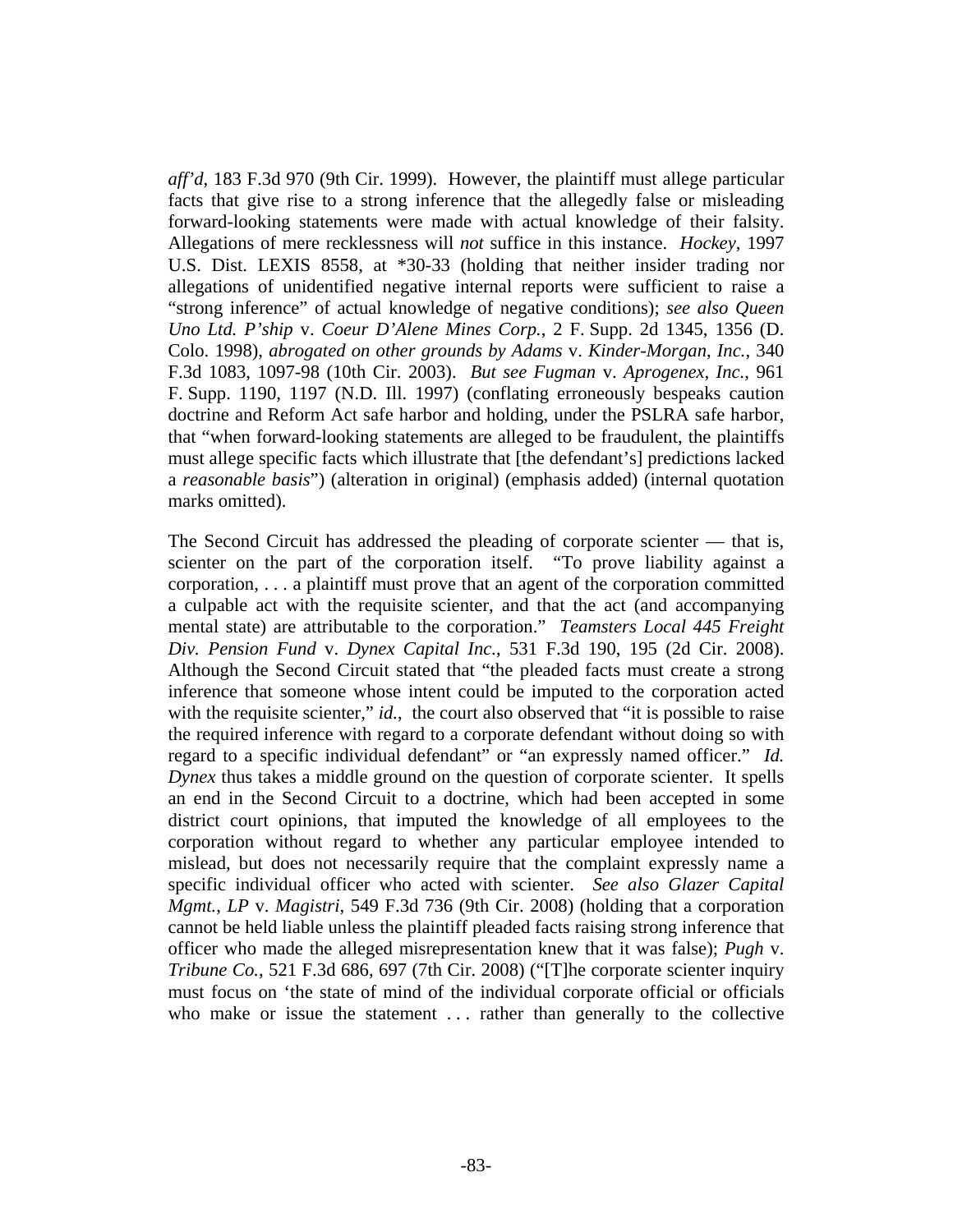knowledge of all the corporation's officers and employees acquired in the course of their employment.'").

A hint of this corporate scienter doctrine can also be found in *Tellabs* on remand to the Seventh Circuit: "Suppose the false communication by the low-level employee to his superiors had been deliberate. . . . Nevertheless, even if his superiors were careless in failing to detect the embezzlement, the corporation would not be guilty of fraud . . . ; deliberate wrongs by an employee are not imputed to his employer unless they are not only within the scope of his employment but in attempted furtherance of the employer's goals." *Makor Issues & Rights*, *Ltd.* v. *Tellabs Inc.*, 513 F.3d 702, 708 (7th Cir. 2008).

#### *c. The Group Pleading Doctrine*

Prior to passage of the Reform Act, federal courts adopted the so-called "group pleading" doctrine as a partial exception to the particularity requirements of Fed. R. Civ. P. § 9(b). Under this doctrine, a plaintiff could satisfy Rule 9(b) through reliance on a presumption that allegedly false and misleading "group published information" is the collective action of officers and directors of a corporation. *In re GlenFed*, *Inc. Sec. Litig.*, 60 F.3d 591, 593 (9th Cir. 1995). Under the doctrine, "group published information" includes prospectuses, registration statements, annual reports, press releases and other materials prepared by officers and directors collectively. *See id.*; *see also Luce* v. *Edelstein*, 802 F.2d 49, 55 (2d Cir. 1986) ("[N]o specific connection between fraudulent representations in [an] Offering Memorandum and particular defendants is necessary, where . . . defendants are insiders or affiliates participating in the offer of the securities in question."). The doctrine generally applies only to corporate insiders, *see In re CellCyte Genetics Sec. Litig.*, No. C08-0047RSL, 2009 U.S. Dist. LEXIS 87828, at \*13 (W.D. Wash. Sept. 24, 2009); *Irvine* v. *ImClone Sys.*, Nos. 02 Civ. 109, 02 Civ. 7499, 2003 U.S. Dist. LEXIS 9342, at \*5 (S.D.N.Y. June 3, 2003); *In re Premiere Techs. Inc.*, No. 1:98-CV-1804-JOF, 2000 U.S. Dist. LEXIS 19207, at \*30 (N.D. Ga. Dec. 8, 2000) (collecting cases), but may reach outside directors if those directors "participate[] in . . . day-to-day corporate activities, or ha[ve] a special relationship with the corporation, such as participation in preparing or communicating group information at particular times." *In re GlenFed*, 60 F.3d at 593; *accord In re SmarTalk Teleservices*, *Inc. Sec. Litig.*, 124 F. Supp. 2d 527, 546 (S.D. Ohio 2000). The doctrine does not cover oral statements made by management. *See Elliott Assocs.*, *L.P.* v. *Covance*, *Inc.*, No. 00 Civ. 4115 (SAS), 2000 U.S. Dist. LEXIS 17099, at \*38 (S.D.N.Y. Nov. 28, 2000); *In re HI/FN*, *Inc. Sec. Litig.*, No. C 99-4531 SI, 2000 U.S. Dist. LEXIS 11631, at \*36 (N.D. Cal. Aug. 9, 2000). When applicable, the doctrine enabled plaintiffs to satisfy the particularity requirements of Rule 9(b) "by pleading the misrepresentations with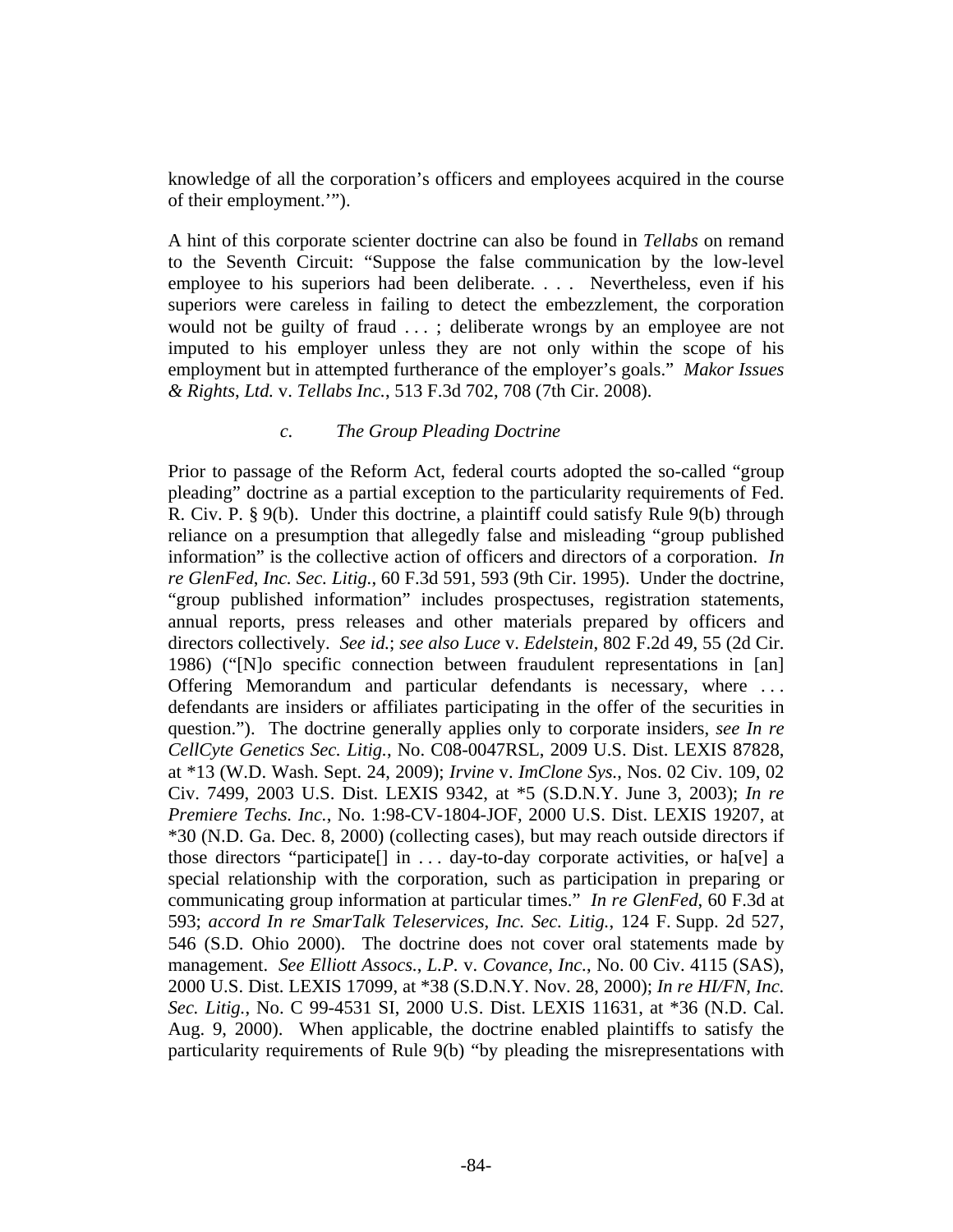particularity and where possible the roles of the individual defendants in the misrepresentations." *In re GlenFed*, 60 F.3d at 593.

Because the Reform Act was intended in part to heighten pleading requirements, *see* H.R. Conf. Rep. No. 104-369, at 41 (1995), courts are divided over whether the group pleading doctrine survived its passage. Six circuit courts have addressed this issue since the passage of the Reform Act. Some of the remaining circuits appear to have reached consensus at the district court level; others are driven by intra-circuit splits.

The Tenth Circuit has held that the group pleading doctrine survived the Reform Act. *Schwartz* v. *Celestial Seasonings*, *Inc.*, 124 F.3d 1246, 1254 (10th Cir. 1997) (identifying "the individual sources of statements is unnecessary when the fraud allegations arise from misstatements or omissions in group-published documents such as annual reports, which presumably involve collective actions of corporate directors or officers").

The Third and Fifth Circuits, on the other hand, have found the group pleading doctrine inconsistent with the Reform Act. In *Winer Trust Family* v. *Queen*, the Third Circuit held that "the group pleading doctrine is no longer viable in private securities actions after the enactment of the PSLRA." 503 F.3d 319, 337 (3d Cir. 2007) (footnote omitted). In *Southland Sec. Corp.* v. *INSpire Ins. Solutions*, *Inc.*, the Fifth Circuit court held that the group pleading doctrine was flatly inconsistent with its particularity and scienter requirements. 365 F.3d 353, 364 (5th Cir. 2004). Under the PSLRA, "the plaintiffs [must] distinguish among those they sue and enlighten *each defendant* as to his or her particular part in the alleged fraud." *Id.* at 365 (emphasis in original). To comport with the PSLRA, the court held that unattributed corporate documents needed to be tied to individual defendants through signatures or detailed factual allegations. *Id.* The court found inadequate the plaintiffs' attribution of INSpire's SEC filings and reports to its senior leadership, and it affirmed the district court's dismissal of the complaint against all executive defendants except for the CEO. *Id.* at 380 (finding that CEO's stock sales, leadership position, and personal role in touting the spin-off, "suffice, albeit barely so, to create a strong inference of the requisite scienter . . ."). Four years later, the circuit reaffirmed this position in *Fin. Acquisition Partners L.P.* v. *Blackwell*, 440 F.3d 278, 287 (5th Cir. 2006) ("For the claimed fraud, Plaintiffs must distinguish among defendants and allege the role of each. Corporate officers are not liable for acts solely because they are officers, even where their day-to-day involvement in the corporation is pleaded.") (internal citations and emphasis omitted).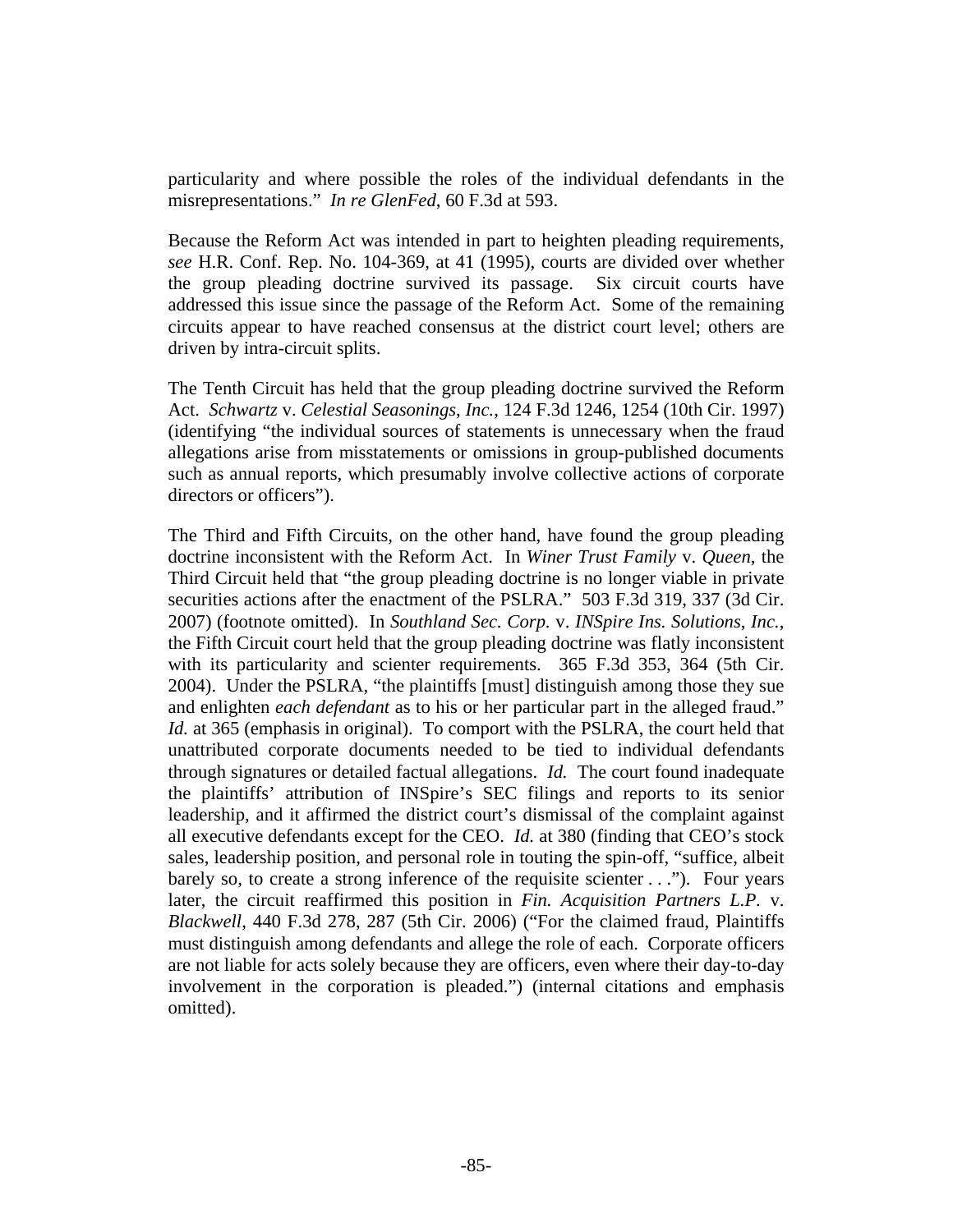The First, Fourth and Eleventh Circuits have declined to settle the matter, resolving cases that have raised the issue without relying on the group pleading theory. *See Phillips* v. *Scientific-Atlanta*, *Inc.*, 374 F.3d 1015, 1018-19 (11th Cir. 2004) (finding that complaint alleged scienter for each defendant and each statutory violation but nevertheless remarking in dicta that "a plaintiff, to proceed beyond the pleading stage, must allege facts sufficiently demonstrating each defendant's state of mind regarding his or her alleged violations"); *Dunn* v. *Borta*, 369 F.3d 421, 434 (4th Cir. 2004) ("We have never addressed the issue of whether the group pleading presumption should be recognized in this Circuit ... we need not decide that issue today."); *In re Cabletron Sys.*, *Inc.*, 311 F.3d 11, 40 (1st Cir. 2002) ("For purposes of this opinion, we will set the issue aside without deciding it, because we determine without reference to the group pleading presumption whether the complaint states a claim against each defendant.").

Notwithstanding the Fourth Circuit's equivocation, district courts in the circuit have consistently held that the group pleading doctrine did not survive the enactment of the Reform Act. *See*, *e.g.*, *Glaser*, 303 F. Supp. 2d 724, 734, *aff'd in part and rev'd in part on other grounds*, 126 F. App'x 593 (4th Cir. 2005) (finding group pleading fails Fed. R. Civ. P. 9(b)'s particularity requirement); *First Union Corp.*, 128 F. Supp. 2d at 888 (finding group pleading fails Rule 9(b) particularity requirement as well as the Reform Act's scienter requirements). Many district courts in other circuits have also found the doctrine barred by the Reform Act, at times conflicting with other district court decisions in the same circuit. *See*, *e.g.*, *In re Syncor Int'l Corp. Sec. Litig.*, 327 F. Supp. 2d 1149, 1171 (C.D. Cal. 2004) (expressly adopting the Fifth Circuit holding in *Southland Sec. Corp.* v. *INSpire Ins. Solutions*, *Inc.* and finding that group pleading did not survive the PSLRA), *aff'd in part, rev'd in part*, 239 F. App'x 318 (9th Cir. 2007); *D.E. & J. Ltd. P'ship* v. *Conaway*, 284 F. Supp. 2d 719, 730 (E.D. Mich. 2003), *aff'd*, 133 F. App'x 994 (6th Cir. 2005); *In re Digital Island Sec. Litig.*, 223 F. Supp. 2d 546, 553 (D. Del. 2002) (finding group pleading doctrine invalid under PSLRA and citing Third Circuit cases), *aff'd*, 357 F.3d 322 (3d Cir. 2004); *In re Premiere Techs. Inc. Sec. Litig.*, No. 1:98-CV-1804-JOF, 2000 WL 33231639 at \*11 (N.D. Ga. 2000) ("[T]he group pleading doctrine did not survive the enactment of the PSLRA."); *Chu* v. *Sabratek Corp.*, 100 F. Supp. 2d 827, 835-37 (N.D. Ill. 2000). These courts contend that the group pleading presumption is inconsistent with the Reform Act's requirement that sufficient facts be alleged to raise a strong inference of scienter with respect to *each* defendant. *See*, *e.g.*, *Conaway*, 284 F. Supp. 2d at 731 ("[I]t would be nonsensical to require that a plaintiff specifically allege facts regarding scienter as to each defendant, but to allow him to rely on group pleading in asserting that the defendant made the statement or omission.") (internal quotations omitted).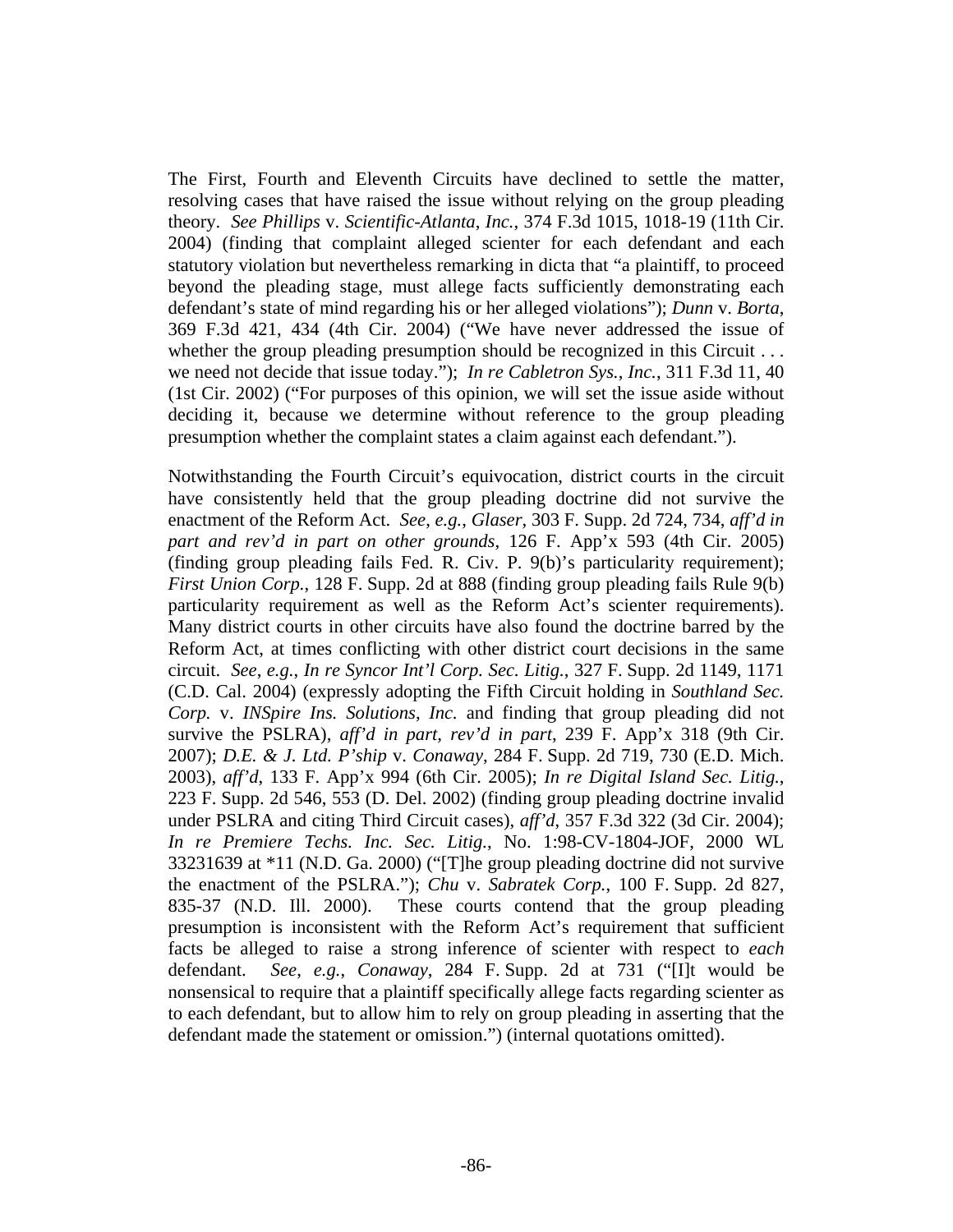District courts in the First Circuit have held that the group pleading doctrine survived the enactment of the Reform Act. *See*, *e.g.*, *In re Allaire Corp. Sec. Litig.*, 224 F. Supp. 2d 319, 340 (D. Mass. 2002) (citing *Raytheon* and recognizing group pleading doctrine after PSLRA); *In re Raytheon Sec. Litig.*, 157 F. Supp. 2d 131, 152-53 (D. Mass. 2001) (surveying conflicting cases and deciding that "the rationale behind the group pleading doctrine remains sound in the wake of the passage of [the Reform Act]").

District courts in the remaining circuits disagree over whether the group pleading doctrine survived the Reform Act. Some continued support for the doctrine can be found in district courts in all but the Third, Fourth and Fifth Circuits. *See*, *e.g.*, *In re FirstEnergy Corp. Sec. Litig.*, 316 F. Supp. 2d 581, 599 (N.D. Ohio 2004) ("The Court finds that the group-pleading doctrine has continued viability post-PSLRA."); *In re Vivendi Universal*, *S.A.*, 381 F. Supp. 2d 158, 190 (S.D.N.Y. 2003) (citing Second Circuit cases upholding group pleading doctrine after Reform Act) (unpublished opinion); *In re Metawave Commc'ns. Corp. Sec. Litig.*, 298 F. Supp. 2d 1056, 1087-89 (W.D. Wash. 2003); *In re Sprint Corp. Sec. Litig.*, 232 F. Supp. 2d 1193, 1225 (D. Kan. 2002); *Allaire Corp.*, 224 F. Supp. 2d at 340; *In re Sunterra Corp. Sec. Litig.*, 199 F. Supp. 2d 1308, 1327-28 (M.D. Fla. 2002); *In re Baan Co. Sec. Litig.*, 103 F. Supp. 2d 1, 17 (D.D.C. 2000); *Danis* v. *USN Commc'ns*, *Inc.*, 73 F. Supp. 2d 923, 939 n.9 (N.D. Ill. 1999); *In re Digi Intern.*, *Inc. Sec. Litig.*, 6 F. Supp. 2d 1089, 1101 (D. Minn. 1998), *aff'd*, 14 F. App'x 714 (8th Cir. 2001); *cf. Berry* v. *Valence Tech.*, *Inc.*, 175 F.3d 699, 706 (9th Cir. 1999) (holding that the group pleading doctrine applies to outside directors if plaintiffs make specific allegations indicating that the outside directors "either participated in the day-to-day corporate activities, or had a special relationship with the corporation, such as participation in preparing or communicating group information at particular times"). *But see In re Huffy Corp. Sec. Litig.*, 577 F. Supp. 2d 968, 986 (S.D. Ohio 2008) ("The group pleading doctrine is antithetical to the pleading requirement for scienter set forth in § 21D(b) of the PSLRA. Accordingly, this Court concludes that . . . the group pleading doctrine has not survived [the adoption of the PSLRA]."). A number of courts have interpreted the group pleading doctrine narrowly in light of the PSLRA without abolishing it. *See*, *e.g.*, *In re Cross Media Mktg. Corp. Sec. Litig.*, 314 F. Supp. 2d 256 (S.D.N.Y. 2004); *Makor Issues & Rights*, *Ltd.* v. *Tellabs Inc.*, 437 F.3d 588, 603 (7th Cir. 2006), *rev'd on other grounds*, 551 U.S. 308 (2007); *Friedman* v. *Rayovac Corp.*, 291 F. Supp. 2d 845, 852 (W.D. Wis. 2003). Other courts allow plaintiffs to use group pleading to satisfy Rule 9(b)'s particularity requirement, but not to satisfy the Reform Act's scienter requirement. *See*, *e.g.*, *Druskin* v. *Answerthink*, *Inc.*, 299 F. Supp. 2d 1307, 1322 (S.D. Fla. 2004).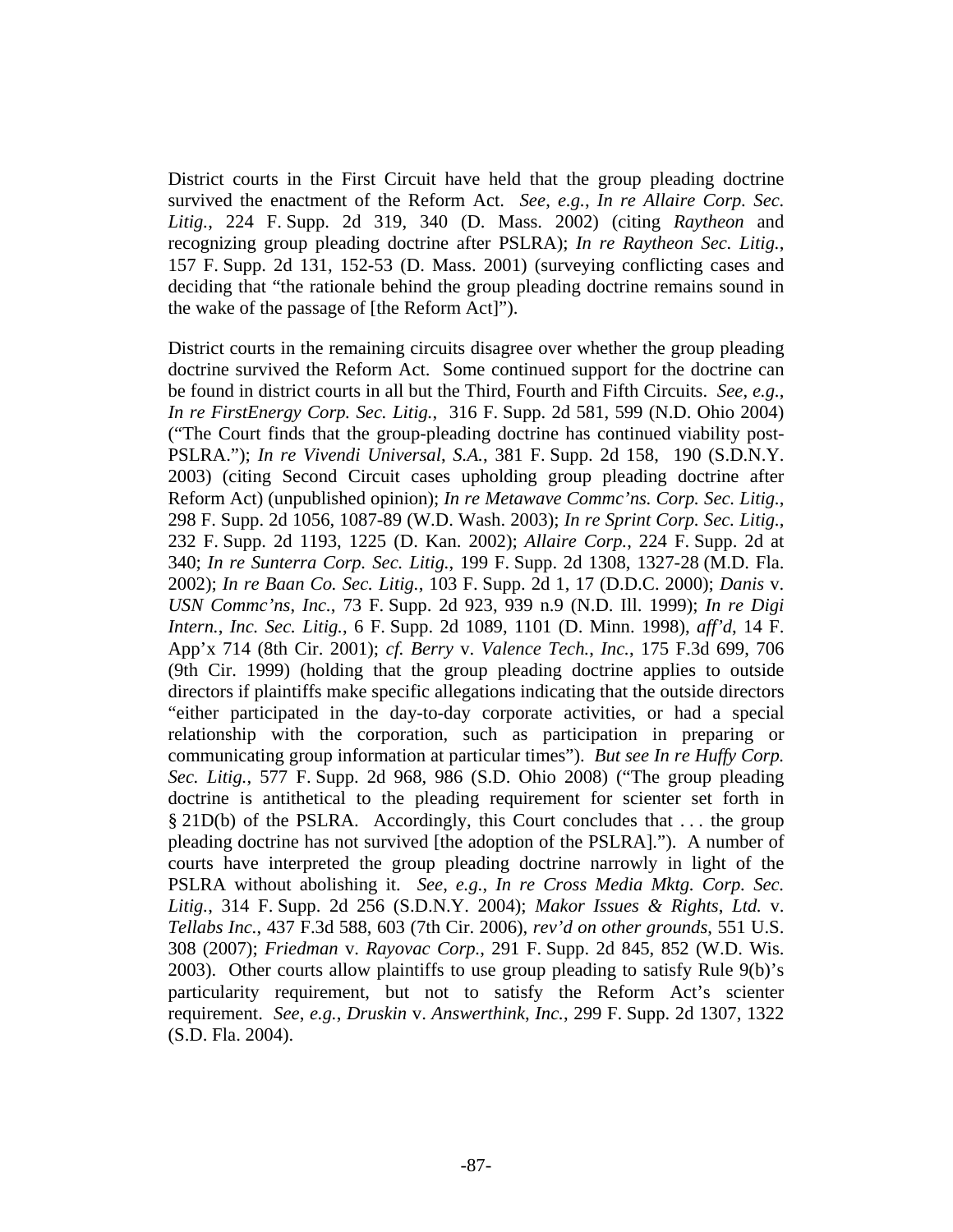#### **8. Remedies and Measure of Damages**

Remedies available in private actions under Rule 10b-5 include injunctive relief as well as damages. *See*, *e.g.*, *Tully* v. *Mott Supermarkets*, *Inc.*, 540 F.2d 187, 194 (3d Cir. 1976). Where damages are sought, the measure of damages is governed by § 28(a) of the Exchange Act, which limits recovery in cases under the Exchange Act to "actual damages." The Supreme Court has stated that the correct measure of damages under Rule 10b-5 for a defrauded seller or purchaser is the "out-of-pocket" measure, that is, the difference between the price paid or received and the true value at the time of purchase (*i.e.*, the fair value in the absence of fraudulent conduct). *Affiliated Ute Citizens of Utah*, 406 U.S. at 155. Although this measure of damages is generally seen as precluding an expectancy measure of damages, some courts have allowed a benefit-of-the-bargain measure in special circumstances. *See McMahan & Co.* v. *Wherehouse Entm't*, *Inc.*, 65 F.3d 1044, 1049-50 (2d Cir. 1995) (allowing benefit-of-the-bargain damages where premium redemption provision in a debenture conditioned on change in control without independent director approval was breached); *Pelletier* v. *Stuart-James Co.*, 863 F.2d 1550, 1558 (11th Cir. 1989); *Osofsky* v. *Zipf*, 645 F.2d 107, 111-14 (2d Cir. 1981) (applying benefit-of-the-bargain measure in special situation where plaintiffs were fraudulently promised securities of a specific value in the tender offer and proxy solicitation materials regarding an upcoming merger; noting that benefit-of-the-bargain damages may be awarded "only when they can be established with reasonable certainty"). The Supreme Court has held that a § 10(b) damage claim need not be reduced by the amount of tax benefits received from a tax shelter investment. *Randall* v. *Loftsgaarden*, 478 U.S. 647, 656-57 (1986); *see also DCD Programs*, *Ltd.* v. *Leighton*, 90 F.3d 1442, 1447-48 (9th Cir. 1996) (holding that federal taxes paid because of disallowance of a deduction do not constitute out-of-pocket damages). Lower courts, however, have added several glosses to the "out-of-pocket" rule.

Thus, it is well accepted that when a defendant has defrauded a plaintiff into selling his shares to the defendant, and the defendant has resold the shares for a profit, the defrauded seller can recover the profit. *See*, *e.g.*, *Robertson* v. *White*, 81 F.3d 752, 758 (8th Cir. 1996) ("In instances where the application of rescissory damages result[s] in an undeserved windfall remaining with the defendant, it is proper to use the defendant's profits as the measure of damages[, even if it] may cause the plaintiff to receive more than necessary to make him whole for the economic loss"); *Ansin* v. *River Oaks Furniture*, *Inc.*, 105 F.3d 745, 758 (1st Cir. 1997); *Pidcock* v. *Sunnyland Am.*, *Inc.*, 854 F.2d 443, 446 (11th Cir. 1988); *Pittsburgh Terminal Corp.* v. *Balt. & Ohio R.R. Co.*, 824 F.2d 249, 255 (3d Cir. 1987) ("Where there is a possibility that one or the other party in a securities action will receive a windfall, the victim is favored over the violator."); *Siebel* v.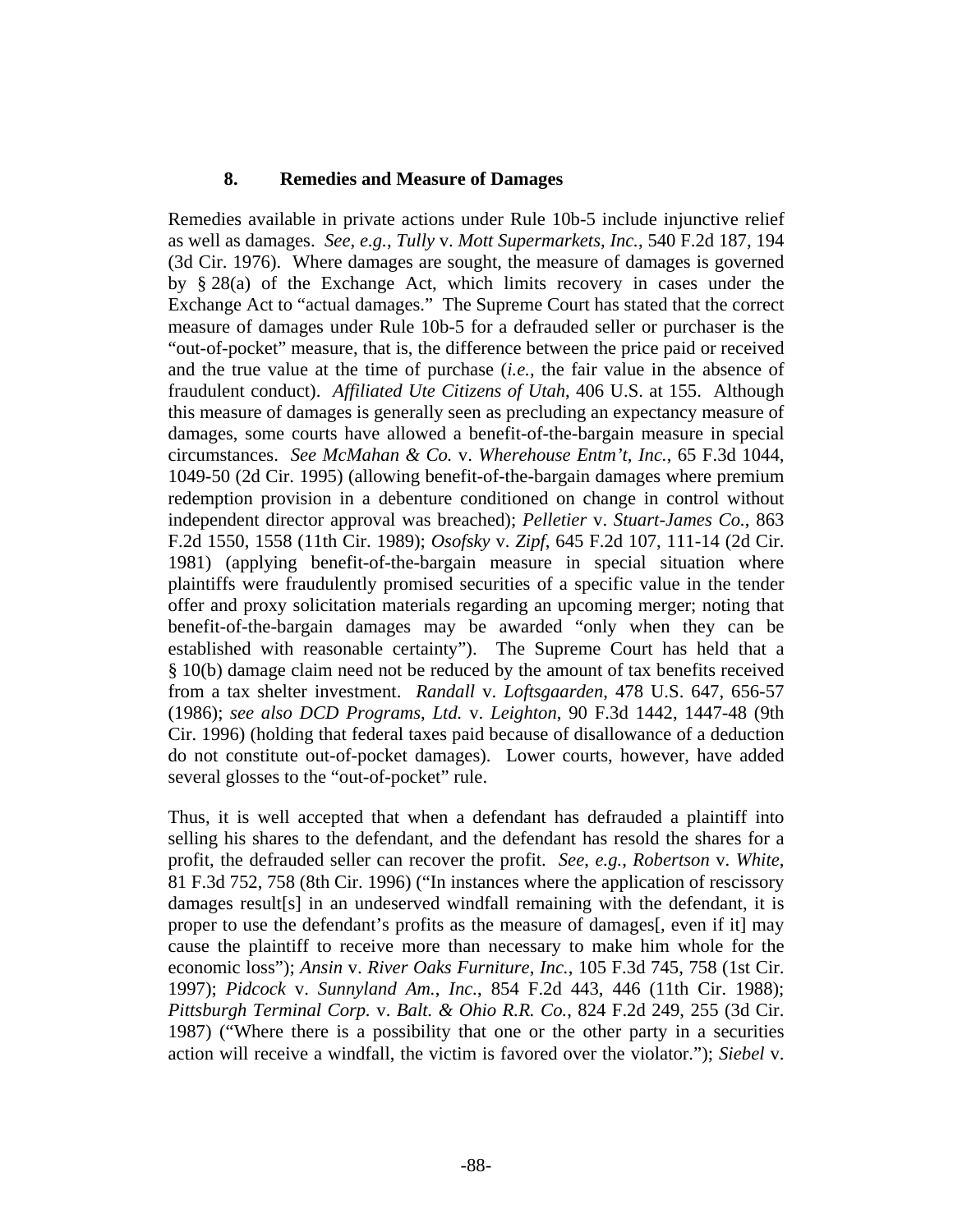*Scott*, 725 F.2d 995, 1001 (5th Cir. 1984) (holding that valuation of a security *may* include later developments in its price); *Janigan* v. *Taylor*, 344 F.2d 781, 786 (1st Cir. 1965). While "there are limits to this disgorgement principle," *Pidcock*, 854 F.2d at 447 ("Certain actions taken by defrauding purchasers after the fraudulent transaction will limit the plaintiff's recovery of subsequent profits . . . ."); *see also SEC* v. *MacDonald*, 699 F.2d 47, 55 (1st Cir. 1983) (limiting profits required to be disgorged to "reasonable time after public dissemination"); *Rochez Bros.*, *Inc.* v. *Rhoades*, 491 F.2d 402, 412 (3d Cir. 1973) (same); *Janigan*, 344 F.2d at 786 (same), mere "price rises, increased efficiency, and an improvement in the business cycle are not the kinds of events that will allow a defrauding purchaser to keep resulting profits." *Pidcock*, 854 F.2d at 448.

The "disgorgement" remedy is often applicable to insider trading cases. *SEC* v. *First Jersey Sec.*, *Inc.*, 101 F.3d 1450, 1474-75 (2d Cir. 1996). One court has held a defendant in an insider trading case liable for prejudgment interest on profits made by his tippees, even though he did not receive a share of these profits. *SEC* v. *Tome*, 638 F. Supp. 638, 639 (S.D.N.Y. 1986), *aff'd*, 833 F.2d 1086 (2d Cir. 1987). The Ninth Circuit held that the SEC may seek disgorgement from a nominal defendant, upon a showing that the nominal defendant has received ill-gotten funds to which he does not have a legitimate claim. *See SEC* v. *Colello*, 139 F.3d 674, 676-77 (9th Cir. 1998); *see also SEC* v. *Chem. Trust*, No. 00-8015-CIV-(Ryskamp/Vitunac), 2000 U.S. Dist. LEXIS 19786, at \*31 (S.D. Fla. Dec. 19, 2000) (finding disgorgement appropriate in Ponzi scheme case without any charge of wrongdoing when defendant "'posses[ed] illegally obtained profits but ha[d] no legitimate claim to them'") (quoting *SEC* v. *Cherif*, 933 F.2d 403, 414 n.11 (7th Cir. 1991)). *Cf. SEC* v. *Calvo*, 378 F.3d 1211, 1217 (11th Cir. 2004) (in the context of a § 5(a) suit, "[t]he SEC is entitled to disgorgement upon producing a reasonable approximation of a defendant's ill-gotten gains.").

Courts will use discretion in awarding prejudgment interest on the defendant's illgotten gains according to considerations of fairness, in addition to the need to fully compensate the wronged party for the actual damages suffered. *First Jersey Sec.*, 101 F.3d at 1476-77; *Commercial Union Assurance Co.* v. *Milken*, 17 F.3d 608, 613 (2d Cir. 1994); *Rolf* v. *Blyth*, *Eastman Dillon & Co.*, 637 F.2d 77, 86-87 (2d Cir. 1980); *SEC* v. *Pierce*, 95 Civ. 8215 (SHS), 1998 U.S. Dist. LEXIS 7463, at \*1-3 (S.D.N.Y. May 20, 1998); *In re Crazy Eddie Sec. Litig.*, 948 F. Supp. 1154, 1166 (E.D.N.Y. 1996). Proof of scienter is sufficient to justify an award of prejudgment interest in the § 10(b) and Rule 10b-5 context. *SEC* v. *Drexel Burnham Lambert*, *Inc.*, 837 F. Supp. 587, 612-13 (S.D.N.Y. 1993), *aff'd sub nom. SEC* v. *Posner*, 16 F.3d 520 (2d Cir. 1994).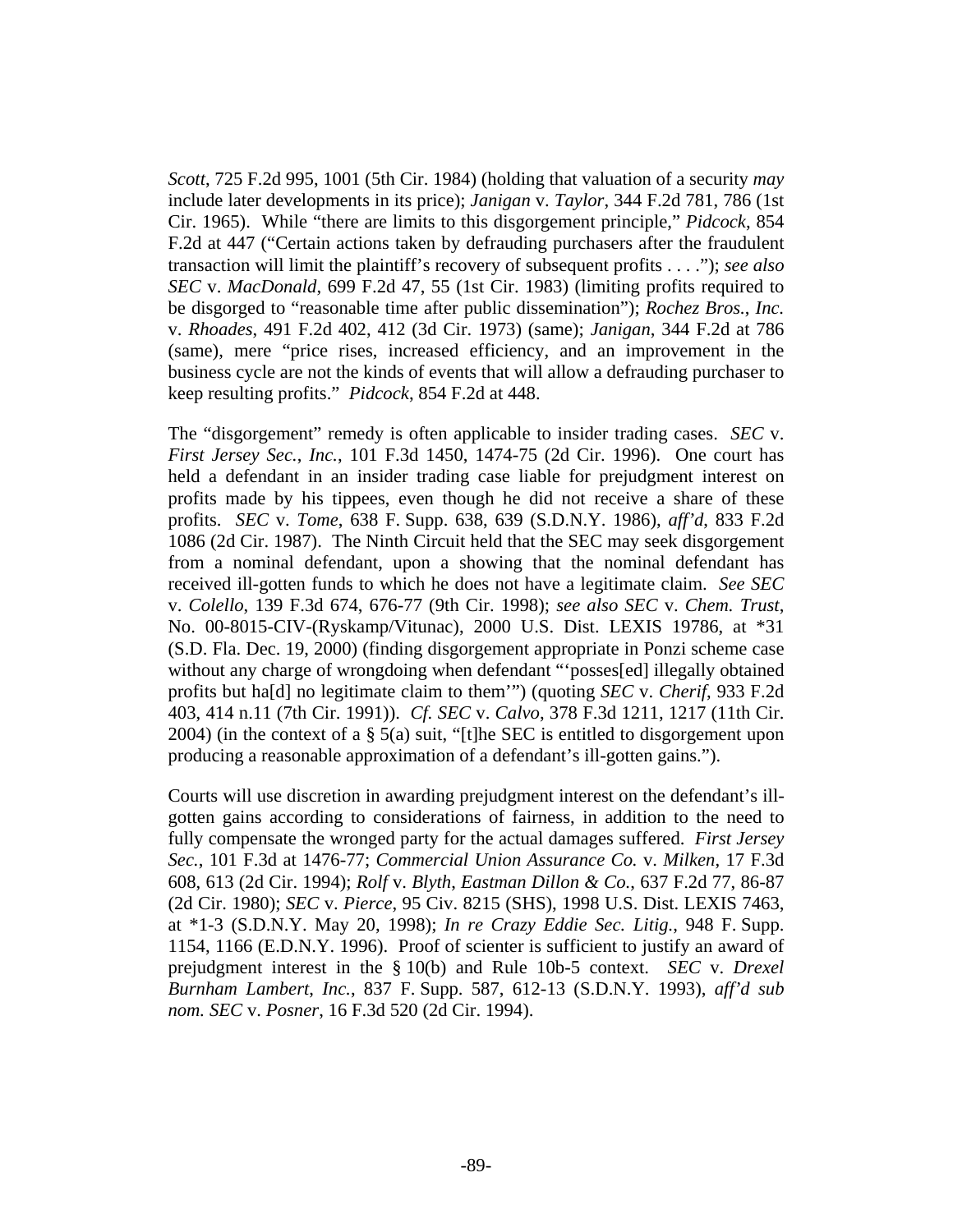It is accepted that, at least where the plaintiff dealt face-to-face with the defendant and the securities purchased or sold have not been re-transferred, the plaintiff may at his option sue for rescission rather than damages. *In re Letterman Bros. Energy Sec. Litig.*, 799 F.2d 967, 972 (5th Cir. 1986); *Huddleston* v. *Herman & MacLean*, 640 F.2d 534, 554 (5th Cir. 1981), *aff'd in part and rev'd in part on other grounds*, 459 U.S. 375 (1983). However, a plaintiff suing under § 10(b) for rescission (or its monetary equivalent if true rescission is not possible) must prove both economic loss and loss causation. *See Strategic Diversity, Inc.* v. *Alchemix Corp.*, 666 F.3d 1197, 1207-08 (9th Cir. 2012).

It is universally accepted, however, that  $\S 28(a)$ 's reference to "actual damages" precludes an award of punitive damages under Rule 10b-5. *See*, *e.g.*, *Abell* v. *Potomac Ins. Co.*, 858 F.2d 1104, 1139 (5th Cir. 1988), *vacated on other grounds sub nom. Fryar* v. *Abell*, 492 U.S. 914 (1989); *Straub* v. *Vaisman & Co.*, 540 F.2d 591, 599 (3d Cir. 1976); *Green* v. *Wolf Corp.*, 406 F.2d 291, 302-03 (2d Cir. 1968). Several circuits have held that punitive damages may be imposed for state law and/or common law claims pendent on a federal securities law claim. *See*, *e.g.*, *Cyrak* v. *Lemon*, 919 F.2d 320, 326 (5th Cir. 1990); *MidAmerica Fed. Sav. & Loan Ass'n* v. *Shearson/Am. Exp.*, *Inc.*, 962 F.2d 1470, 1474 (10th Cir. 1992); *Grogan* v. *Garner*, 806 F.2d 829, 838 (8th Cir. 1986); *Aldrich* v. *Thomson McKinnon Sec.*, *Inc.*, 756 F.2d 243, 246 n.3 (2d Cir. 1985); *Miley* v. *Oppenheimer & Co.*, 637 F.2d 318, 329-30 (5th Cir. 1981), *abrogated by Dean Witter Reynolds, Inc.* v. *Byrd*, 470 U.S. 213 (1985); *Young* v. *Taylor*, 466 F.2d 1329, 1337 (10th Cir. 1972) (allowing plaintiff to recover 10b-5 damages plus attorneys' fees and punitive damages where pendent state securities fraud claim provided for former and state common law claim provided for latter); *Pelletier*, 863 F.2d at 1557 n.12 (dictum).

In creating new Section 21D(e) of the Exchange Act, the Reform Act adopted a cap on damages in an attempt to account for a "bounce-back" in a security's price after full or corrective disclosure is made. Under the provision, if following the corrective disclosure of unfavorable information the security recovers all or a portion of the initial price decrease, damages will be capped by the difference between the plaintiff's purchase or sale price and the mean trading price of the security over the 90-day period beginning on the date of the corrective disclosure. *See* 15 U.S.C.A. § 78u-4(e)(1). When the plaintiff sells or repurchases the security before expiration of the 90-day period, the plaintiff may recover no more than the difference between the purchase or sale price and the appropriate mean trading price. *See id.* § 78u-4(e)(2); *see also In re Cendant Corp. Sec. Litig.*, 109 F. Supp. 2d 235, 262 n.10, 273 (D.N.J. 2000), *aff'd*, 264 F.3d 201 (3d Cir. 2001).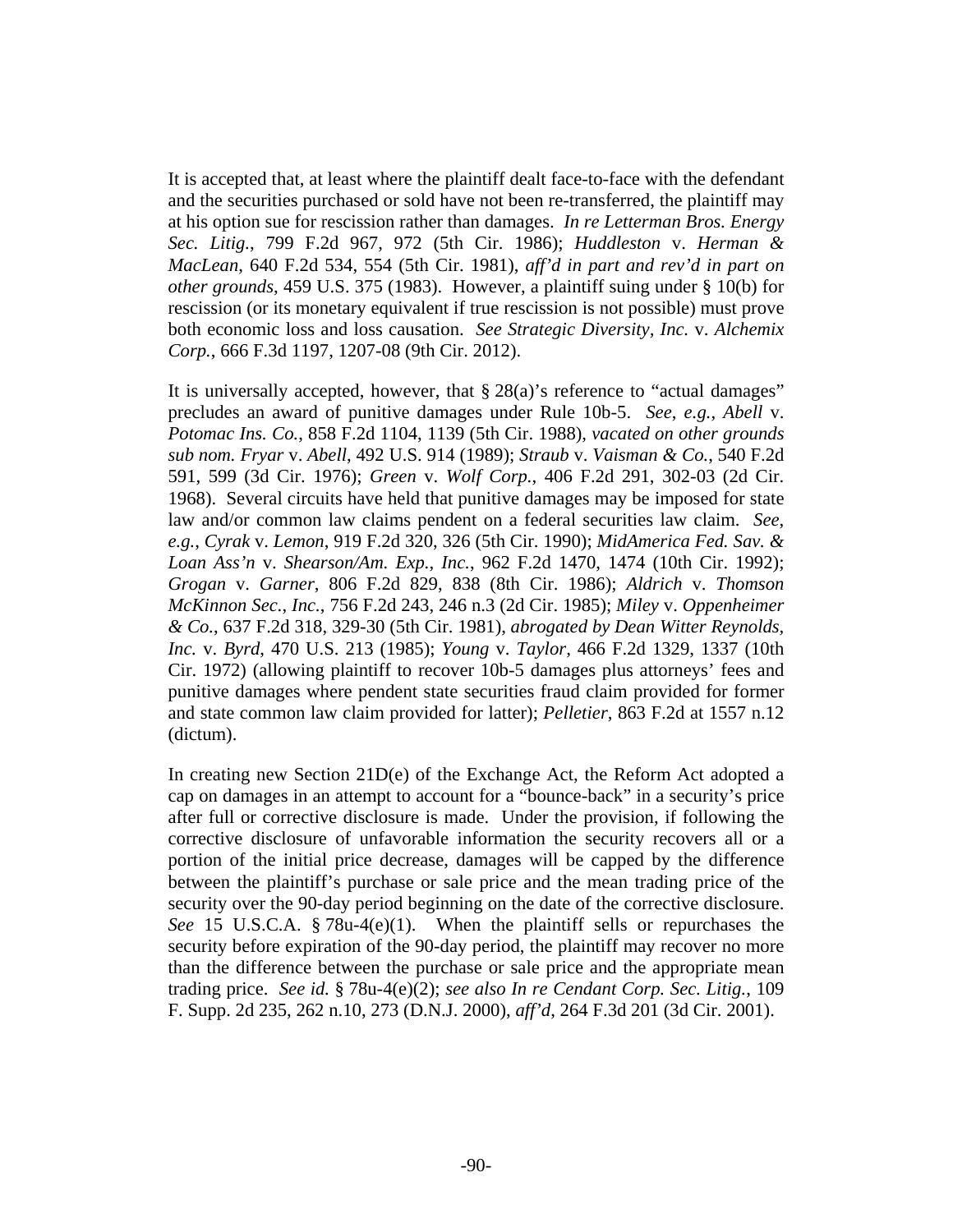### **9. Statute of Limitations**

For years there was controversy about the correct period of limitation on actions under Rule 10b-5. Some courts, following the general policy expressed in the Rules of Decision Act, 28 U.S.C.A. § 1652, applied the state statute of limitations applicable to the most closely similar action of the state in which the court sat. *See*, *e.g.*, *Corwin* v. *Marney*, *Orton Invs.*, 788 F.2d 1063, 1067 (5th Cir. 1986); *Diamond* v. *Lamotte*, 709 F.2d 1419, 1424 (11th Cir. 1983); *In re Prof'l Fin. Mgmt.*, *Ltd.*, 703 F. Supp. 1388, 1392-93 (D. Minn. 1989); *Geeting* v. *Prizant*, 664 F. Supp. 343, 347-48 (N.D. Ill. 1987); *cf. Dingler* v. *T.J. Raney & Sons*, *Inc.*, 708 F. Supp. 1044, 1053-55 (W.D. Ark. 1989) (criticizing that approach, but following it as required by precedent). Of these courts, some applied the limitation period specified for private actions under the state's blue sky laws. *See*, *e.g.*, *Diamond*, 709 F.2d at 1424; *Breen* v. *Centex Corp.*, 695 F.2d 907, 910-11 (5th Cir. 1983); *O'Hara* v. *Kovens*, 625 F.2d 15, 18 (4th Cir. 1980). Others, however, used the statute of limitations for general fraud actions. *See*, *e.g.*, *Nesbit* v. *McNeil*, 896 F.2d 380, 384 (9th Cir. 1990); *Corwin*, 788 F.2d at 1067; *Hackbart* v. *Holmes*, 675 F.2d 1114, 1120 (10th Cir. 1982). Rejecting this approach entirely, other courts, most notably the Third Circuit, refused to apply a state statute of limitations; instead they looked to other provisions of the federal securities laws, namely, the one-year/three-year limitations period applicable to actions under §§ 11 and 12 of the Securities Act and § 18 of the Exchange Act. *See In re Data Access Sys. Sec. Litig.*, 843 F.2d 1537, 1545 (3d Cir. 1988); *Short* v. *Belleville Shoe Mfg. Co.*, 908 F.2d 1385, 1389 (7th Cir. 1990); *Bernstein* v. *Crazy Eddie*, *Inc.*, 702 F. Supp. 962, 981 (E.D.N.Y. 1988) ("This court finds the Third Circuit's reasoning sound and believes it highly likely that the Second Circuit will follow suit.") (*obiter dicta*), *vacated on other grounds sub nom. In re Crazy Eddie Sec. Litig.*, 714 F. Supp. 1285 (E.D.N.Y. 1989).

The Supreme Court resolved this divergence of opinion in *Lampf*, *Pleva*, *Lipkind*, *Prupis & Petigrow* v. *Gilbertson*, 501 U.S. 350 (1991). The Court there held that the appropriate statute of limitations for the implied private right of action under § 10(b) is the limitation period provided for the express causes of action under the federal securities laws. "[T]here can be no doubt that the contemporaneously enacted express remedial provisions represent 'a federal statute of limitations actually designed to accommodate a balance of interests very similar to that at stake here. . . .'" *Id.* at 359 (quoting *DelCostello* v. *Int'l Bhd. of Teamsters*, 462 U.S. 151, 169 (1983)). Thus, the Court adopted the one-year/three-year limitation period codified for provisions that expressly allow private rights of action, such as §§ 11 and 12 of the Securities Act and § 18 of the Exchange Act. *See id.* at 360 n.7. Moreover, the Court held that the limitation period was not subject to equitable tolling. *Id.* at 363. This latter holding overrules a long line of lower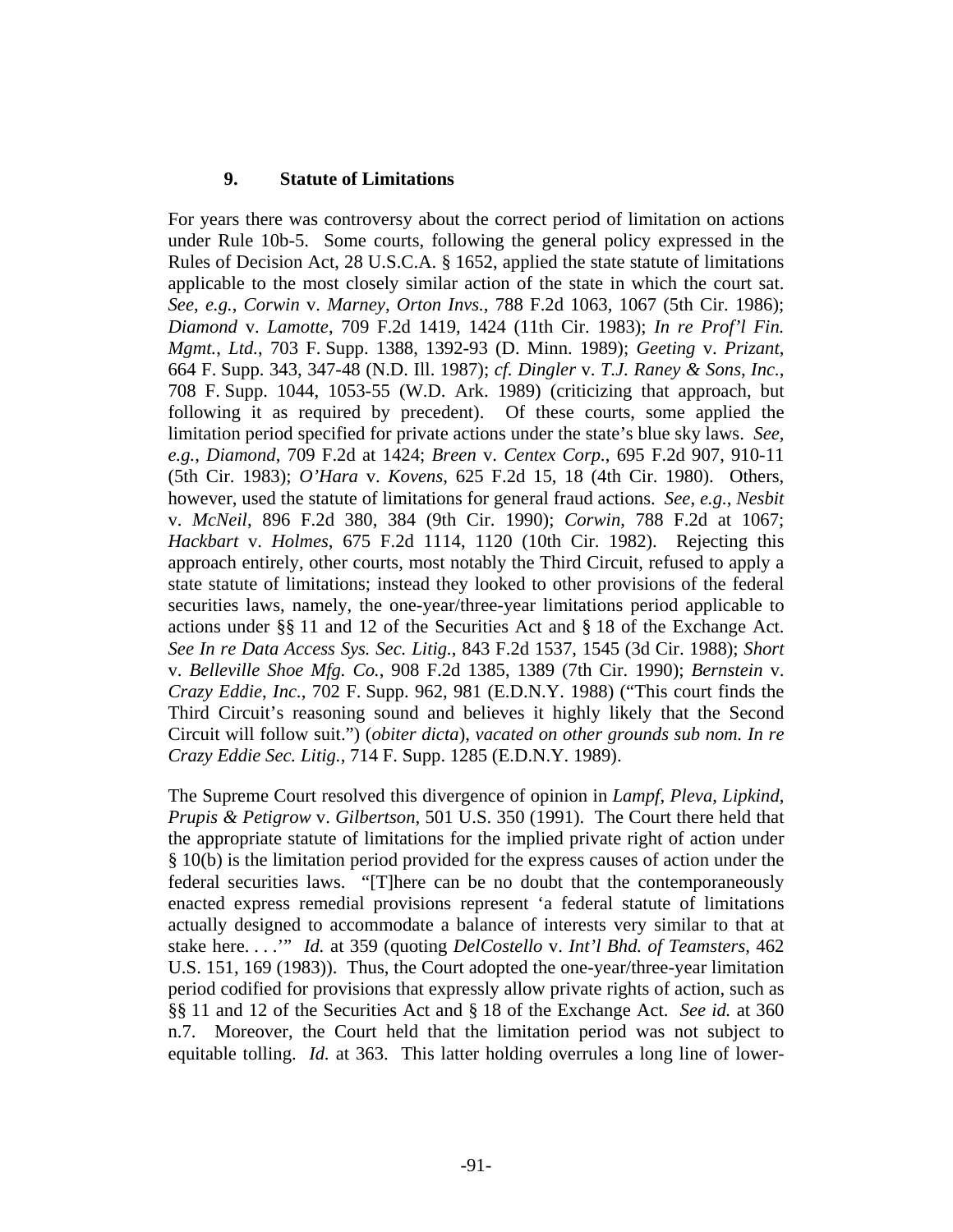court precedent. *See*, *e.g.*, *Hill* v. *Equitable Trust Co.*, 851 F.2d 691, 694, 698-99 (3d Cir. 1988); *Hemmings* v. *Barian*, 822 F.2d 688, 690 (7th Cir. 1987); *Suslick* v. *Rothschild Sec. Corp.*, 741 F.2d 1000, 1001 (7th Cir. 1984); *Hackbart*, 675 F.2d at 1120.

Congress reacted to the decision in *Lampf* rather swiftly. It enacted Section 27A of the Exchange Act, which protects against retroactive application of the *Lampf* decision, only six months after the Supreme Court's ruling. Thus, for actions filed before *Lampf* was decided, the applicable limitations period depends on the pre-*Lampf* case law of the Circuit in which the action is pending. *See* 15 U.S.C.A. § 78aa-1. This provision has been upheld by every circuit court in which it has been challenged. *See Axel Johnson*, *Inc.* v. *Arthur Andersen & Co.*, 6 F.3d 78, 82 (2d Cir. 1993); *Cooperativa de Ahorro y Credito Aguada* v. *Kidder*, *Peabody & Co.*, 993 F.2d 269, 273 (1st Cir. 1993), *aff'd following remand*, 129 F.3d 222 (1st Cir. 1997); *Cooke* v. *Manufactured Homes*, *Inc.*, 998 F.2d 1256, 1264 (4th Cir. 1993); *Pac. Mut. Life Ins. Co.* v. *First RepublicBank Corp.*, 997 F.2d 39, 46 n.10, 51 (5th Cir. 1993), *aff'd by an equally divided court sub nom. Morgan Stanley & Co.* v. *Pac. Mut. Life Ins. Co.*, 511 U.S. 658 (1994); *Berning* v. *A.G. Edwards & Sons*, *Inc.*, 990 F.2d 272, 277 (7th Cir. 1993); *Gray* v. *First Winthrop Corp.*, 989 F.2d 1564, 1573 (9th Cir. 1993); *Anixter* v. *Home-Stake Prod. Co.*, 977 F.2d 1533, 1547 (10th Cir. 1992); *Henderson* v. *Scientific-Atlanta*, *Inc.*, 971 F.2d 1567, 1575 (11th Cir. 1992).

Section 27A(b) permitted plaintiffs to reinstate  $\S 10(b)$  claims that were filed before *Lampf* but which were dismissed as time-barred after *Lampf* if the pre-*Lampf* law in the Circuit would have permitted the action to continue. The Supreme Court declared this provision unconstitutional in *Plaut* v. *Spendthrift Farm*, *Inc.*, 514 U.S. 211 (1995), holding that it violated the separation of powers doctrine. The Court, in its 7-2 decision, stated that "[b]y retroactively commanding the federal courts to reopen final judgments," Congress had unconstitutionally encroached on the Judiciary's power "not merely to rule on cases, but to decide them, subject to review only by superior courts in the Article III hierarchy." *Id.* at 218-19. The Court cited the *Federalist Papers* for the proposition that a "legislature without exceeding its province cannot reverse a determination once made, in a particular case; though it may prescribe a new rule for future cases," *id.* at 222 (quoting *The Federalist No. 81* , at 545 (Alexander Hamilton) (J. Cooke ed., 1961)), and concluded that "Section 27A(b) is unconstitutional to the extent that it requires federal courts to reopen final judgments entered before its enactment." *Id.* at 240. The decision is unlikely to have any impact on the constitutionality of  $\S 27A(a)$ , whose validity was not before the Court, and the premise of which appears to have been accepted by the Court, at least implicitly. *See id.* at 226 ("Congress can always revise the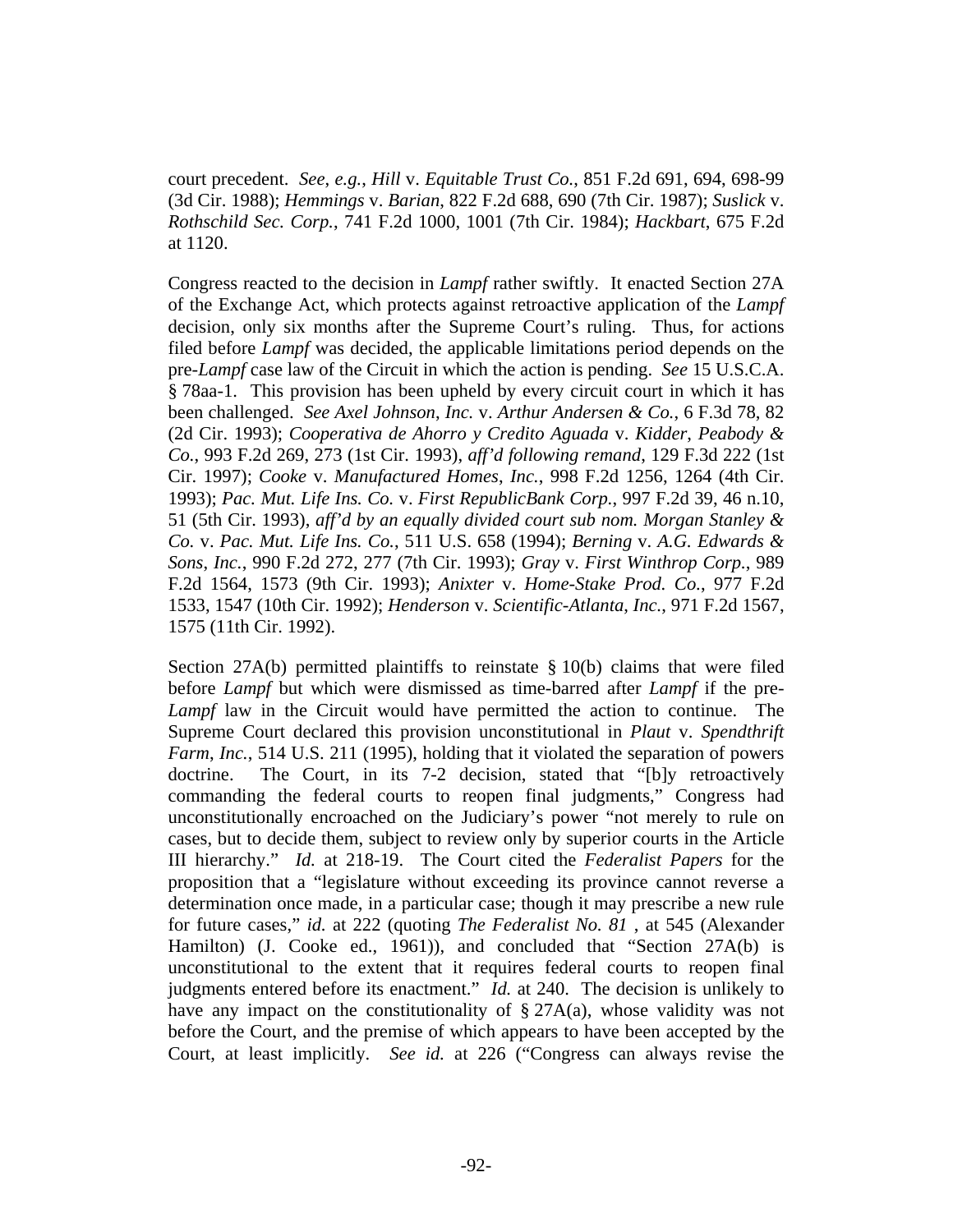judgments of Article III courts in one sense: When a new law makes clear that it is retroactive, an appellate court must apply that law in reviewing judgments still on appeal that were rendered before the law was enacted . . . ."); *see also id.* at 265 n.19 (Ginsburg, J., dissenting) ("By striking down § 27A(b) on a ground that would leave § 27A(a) intact, the Court indulges litigants who protracted proceedings but shuts the courthouse door to litigants who proceeded with diligence and respect for the *Lampf* judgment.").

Section 27A(a) cases that have been transferred between jurisdictions with different pre-*Lampf* limitations periods present difficult choice of law issues. The Circuits are currently split as to whether the limitations period of the transferor or transferee jurisdiction should apply. Currently, the Second Circuit applies the transferee court's (*i.e.*, its own) pre-*Lampf* statute of limitations. *See Menowitz* v. *Brown*, 991 F.2d 36, 41 (2d Cir. 1993). The Seventh and Tenth Circuits instead apply the transferor jurisdiction's limitations period. *See Olcott* v. *Del. Flood Co.*, 76 F.3d 1538, 1546-47 (10th Cir. 1996); *Eckstein* v. *Balcor Film Investors*, 8 F.3d 1121, 1126-27 (7th Cir. 1993), *aff'd following remand*, 58 F.3d 1162 (7th Cir. 1995); *see also In re United Mine Workers of Am. Employee Benefit Plans Litig.*, 854 F. Supp. 914, 919 (D.D.C. 1994) (adopting the *Eckstein* court's analysis and holding that the transferor jurisdiction's statute of limitations should apply).

The Sarbanes-Oxley Act of 2002 amended 28 U.S.C. § 1658 to extend the statute of limitations to two years after "the discovery of the facts constituting the violation," and not later than five years after the violation, for a "private right of action [commenced on or after July 30, 2002] that involves a claim of fraud, deceit, manipulation, or contrivance in contravention of a regulatory requirement concerning the securities laws, as defined in Section  $3(a)(47)$  of the Securities Exchange Act of 1934." Pub. L. 107-204, § 804; 116 Stat. 745 (2002). Accordingly, private § 10(b) actions are henceforth subject to a two-year/fiveyear statute of limitations. *See*, *e.g.*, *In re Initial Pub. Offering Sec. Litig.*, 341 F. Supp. 2d 328, 344 (S.D.N.Y. 2004). However, most courts have held that § 804 does not apply retroactively to securities fraud claims that were stale at the time the provision went into effect. *See In re ADC Telecoms*, *Inc. Sec. Litig.*, 409 F.3d 974 (8th Cir. 2005); *Enterprise Mortg. Acceptance Co.*, *LLC*, *Sec. Litig.* v. *Enterprise Mortg. Acceptance Co.*, 391 F.3d 401 (2d Cir. 2004). The Supreme Court has not settled what, if any, statute of limitations applies to SEC enforcement actions under § 10(b). This issue obviously does not present a problem with respect to SEC actions based on existing or prospective violations, but it has generated some controversy with regard to SEC civil enforcement actions seeking injunctive relief based on past violations or disgorgement of profits generated from past wrongs. The Ninth Circuit has held that since SEC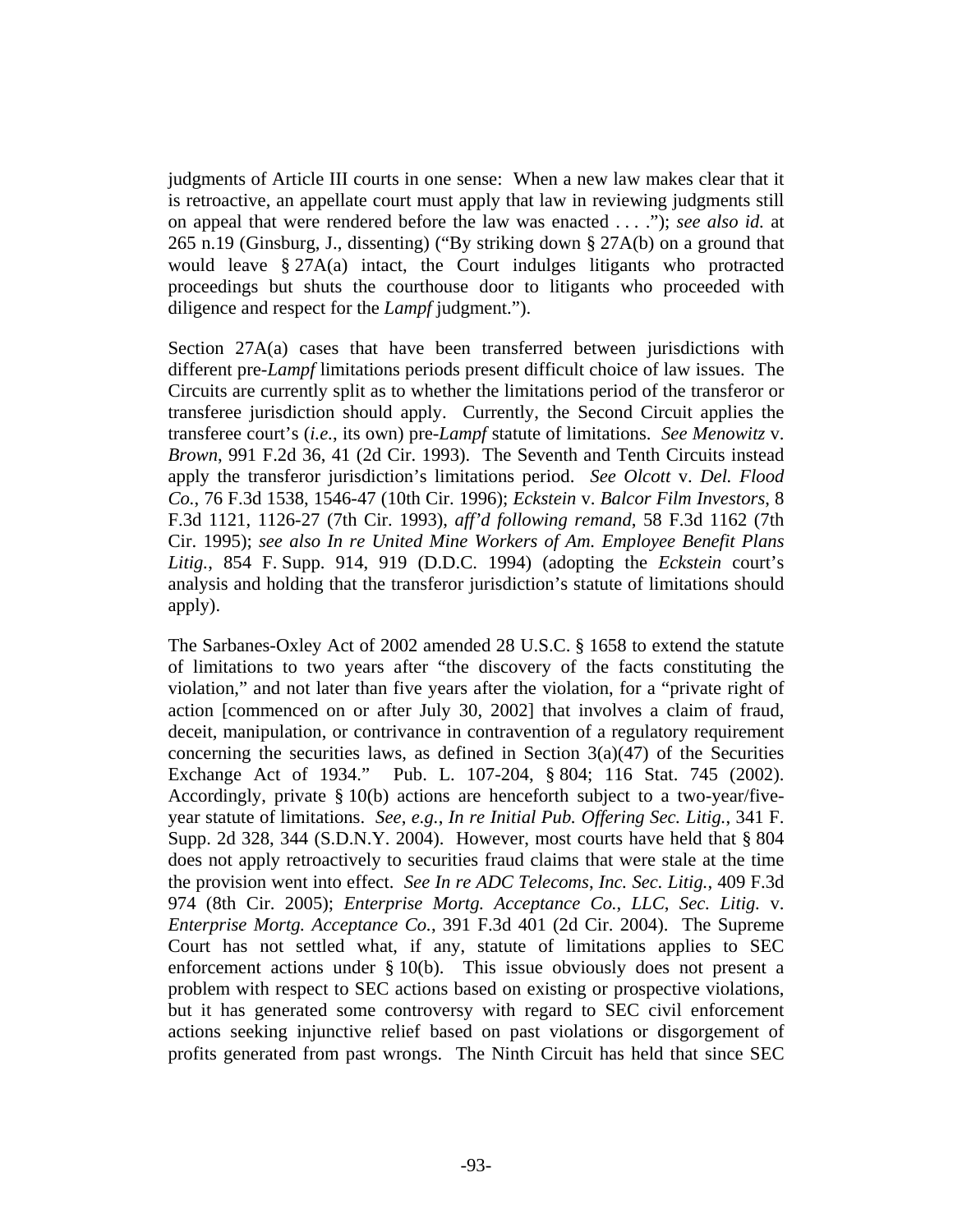enforcement actions are brought to "vindicate a public right or interest," it would presume that there is no statute of limitations governing such actions absent a clear showing of congressional intent to the contrary. *SEC* v. *Rind*, 991 F.2d 1486, 1490-91 (9th Cir. 1993). The court did note, however, that a court of equity ought to consider the elapsed period in fashioning remedies. *Id.* at 1492. In so holding, the Ninth Circuit agreed with all district courts that had previously addressed the issue. *See*, *e.g.*, *SEC* v. *Toomey*, 866 F. Supp. 719, 724-25 (S.D.N.Y. 1992); *SEC* v. *O'Hagan*, 793 F. Supp. 218, 220 (D. Minn. 1992), *rev'd on other grounds*, 92 F.3d 612 (8th Cir. 1996), *rev'd on other grounds*, 521 U.S. 642 (1997); *SEC* v. *Keating*, No. CV 91-6785 (SVW), 1992 U.S. Dist. LEXIS 14630, at \*6-7 (C.D. Cal. July 23, 1992); *SEC* v. *Glick*, No. Civ. LV-78-11, 1980 U.S. Dist. LEXIS 12141, at \*3 (D. Nev. June 12, 1980); *SEC* v. *Penn Cent. Co.*, 425 F. Supp. 593, 599 (E.D. Pa. 1976). *Rind* has been subsequently criticized, most notably by commentators arguing that the federal "catch-all" statute of limitations, 28 U.S.C.A. § 2462 (placing a five-year statute of limitations, in the face of congressional silence, on all actions that seek to "enforce[] . . . any civil fine, penalty, or forfeiture"), should apply to SEC disgorgement actions. *See*, *e.g.*, Jonathan Eisenberg & Benjamin Haskin, *Securities Enforcement: A Statute of Limitations Made Applicable to SEC Actions*, 8 No. 7 Insights 4 (July 1994); Edward Brodsky, *Statute of Limitations and Civil Enforcement*, N.Y.L.J., Sept. 21, 1993 at 3, n.6. *See generally SEC* v. *Lorin*, 869 F. Supp. 1117, 1121 (S.D.N.Y. 1994) (discussing the controversy). Resolution of this issue will turn on whether disgorgement constitutes a "fine, penalty, or forfeiture." *Id.* The only two courts to address this issue have answered in the negative, holding that since disgorgement only returns the wrongdoer to the status quo before any wrongdoing had occurred, it is purely "remedial," rather than "punitive," and thus does not meet any of the § 2462 criteria. *SEC* v. *McCaskey*, 56 F. Supp. 2d 323, 326 (S.D.N.Y. 1999) (citing prior decisions of Southern District Court of New York); *SEC* v. *Williams*, 884 F. Supp. 28, 30 (D. Mass. 1995). *But cf. Johnson* v. *SEC*, 87 F.3d 484, 486-92 (D.C. Cir. 1996) (applying § 2462 limitation period to SEC administrative proceeding that resulted in a censure and six-month disciplinary suspension of a securities industry supervisor). The *Williams* court also found § 2462 inapplicable to SEC injunctive actions in general. *Id.* at 31; *see also Glick*, 1980 U.S. Dist. LEXIS 12141, at \*3 (same). Moreover, post-*Rind* courts have found that SEC disgorgement actions are brought pursuant to a public right or interest, thereby making it inappropriate to borrow a statute of limitations from any similar state cause of action. *Lorin*, 869 F. Supp. at 1127; *SEC* v. *Antar*, 831 F. Supp. 380, 403 (D.N.J. 1993); *see also SEC* v. *Downe*, No. 92 Civ. 4092 (PKL), 1994 U.S. Dist. LEXIS 2292, at \*3-4 (S.D.N.Y. Mar. 3, 1994) (no statute of limitations in SEC civil enforcement actions), *aff'd sub nom. SEC* v. *Warde*,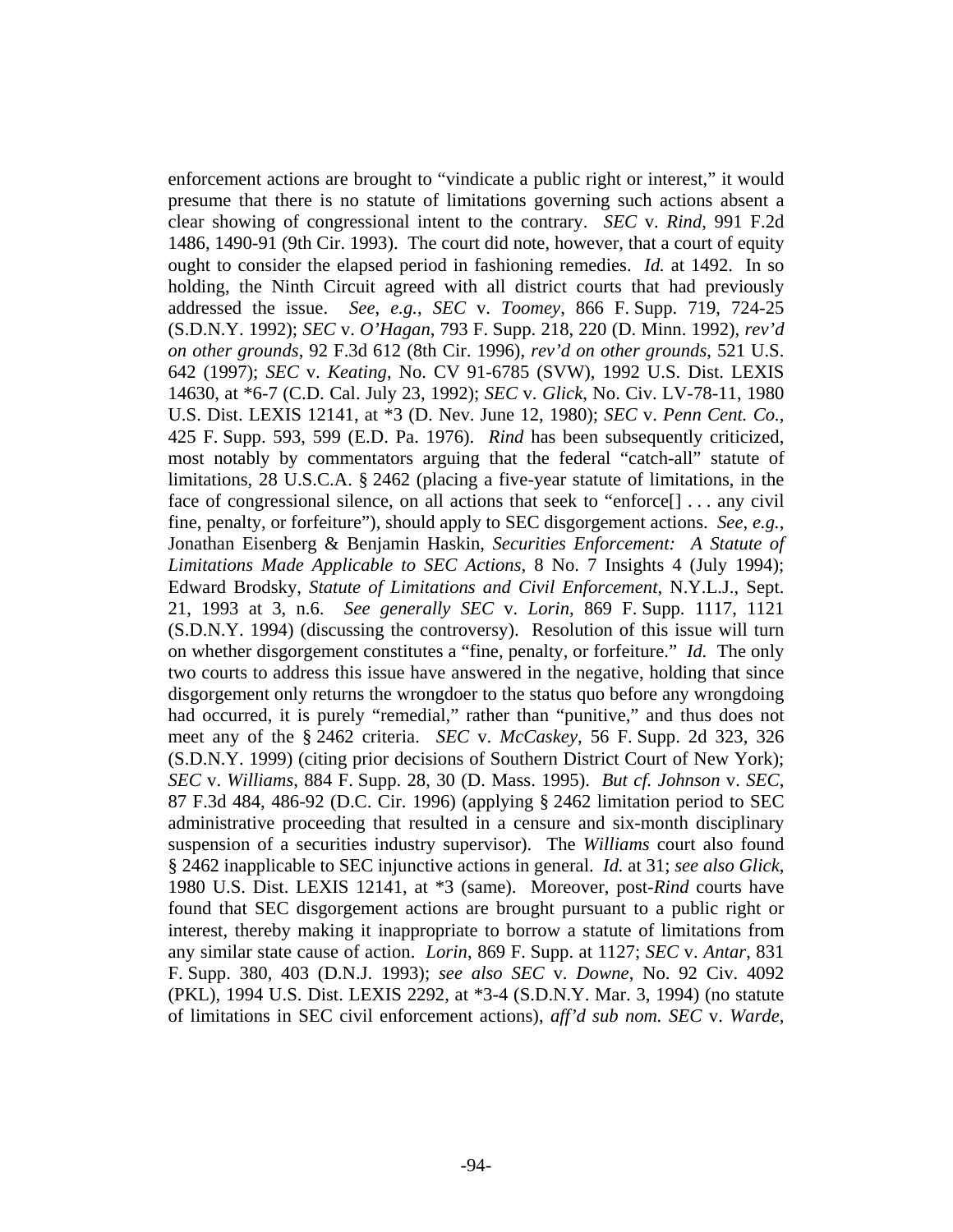151 F.3d 42 (2d Cir. 1998); *SEC* v. *Sprecher*, No. 92-2860 LFO, 1993 U.S. Dist. LEXIS 18116, at \*4-5 (D.D.C. Dec. 15, 1993) (same).

As to when the statute of limitations period should begin to run, a majority of circuits have used an "inquiry notice" standard, with disagreement as to the precise definition of the term. *See*, *e.g.*, *LC Capital Partners* v. *Frontier Ins. Group*, 318 F.3d 148, 154 (2d Cir. 2003) ("The one-year limitations period applicable to discovery of the violation begins to run after the plaintiff 'obtains actual knowledge of the facts giving rise to the action or notice of the facts, which in the exercise of reasonable diligence, would have led to actual knowledge.'") (quoting *Kahn* v. *Kohlberg*, *Kravis*, *Roberts & Co.*, 970 F.2d 1030, 1042 (2d Cir. 1992)) (internal emphasis omitted); *In re NAHC*, *Inc. Sec. Litig.*, 306 F.3d 1314, 1325 (3d Cir. 2002) ("To the extent a securities fraud plaintiff was on inquiry notice of the basis for claims more than one year prior to bringing the action, his or her claim is subsequently time-barred by the requisite statute of limitations."); *Ritchey* v. *Horner*, 244 F.3d 635, 638-39 (8th Cir. 2001); *Rothman*, 220 F.3d at 97; *Berry* v. *Valence Tech.*, *Inc.*, 175 F.3d 699, 704 (9th Cir. 1999); *Sterlin* v. *Biomune Sys.*, *Inc.*, 154 F.3d 1191, 1204-05 (10th Cir. 1998); *see also Livid Holdings Ltd.* v. *Salomon Smith Barney*, *Inc.*, 416 F.3d 940, 951 (9th Cir. 2005) (stating that the Ninth Circuit has not yet determined whether actual notice or "inquiry-plus-due diligence" is the proper standard to trigger the statute of limitations and the Circuit may apply either standard depending on the case); *La Grasta* v. *First Union Sec.*, *Inc.*, 358 F.3d 840, 849 (11th Cir. 2004) (refusing to hold that a substantial or sudden drop in the price of the securities "constitutes inquiry notice as a matter of law"); *Tello* v. *Dean Witter Reynolds*, *Inc.*, 410 F.3d 1275 (11th Cir. 2005) (discussing inquiry notice and the enlarged Sarbanes-Oxley statute of limitations described *infra*), *further considered after remand*, 494 F.3d 956 (11th Cir. 2007) (finding action barred by statute of limitations under both one-year/three-year limitations period and Sarbanes-Oxley's limitations period).

In *Merck & Co.* v. *Reynolds*, 130 S. Ct. 1784 (2010), a unanimous Supreme Court weighed in on the issue and held that the two-year statute of limitations for a securities fraud claim, set forth in 28 U.S.C. § 1658, begins running "(1) when the plaintiff did in fact discover, or (2) when a reasonably diligent plaintiff would have discovered, the 'facts constituting the violation' — whichever comes first." *Id.* at 1785 (quoting *Ernst & Ernst* v. *Hochfelder*, 425 U.S. 185, 1984 n.12 (1976)). To prevent fraudulent actors from maneuvering to avoid liability by running out the statute of limitations, the Court defined "facts constituting the violation" to include facts demonstrating the existence of scienter. *Id*. ("It would . . . frustrate the very purpose of the discovery rule in this provision . . . if the limitations period began to run regardless of whether a plaintiff had discovered any facts suggesting scienter. So long as a defendant concealed for two years that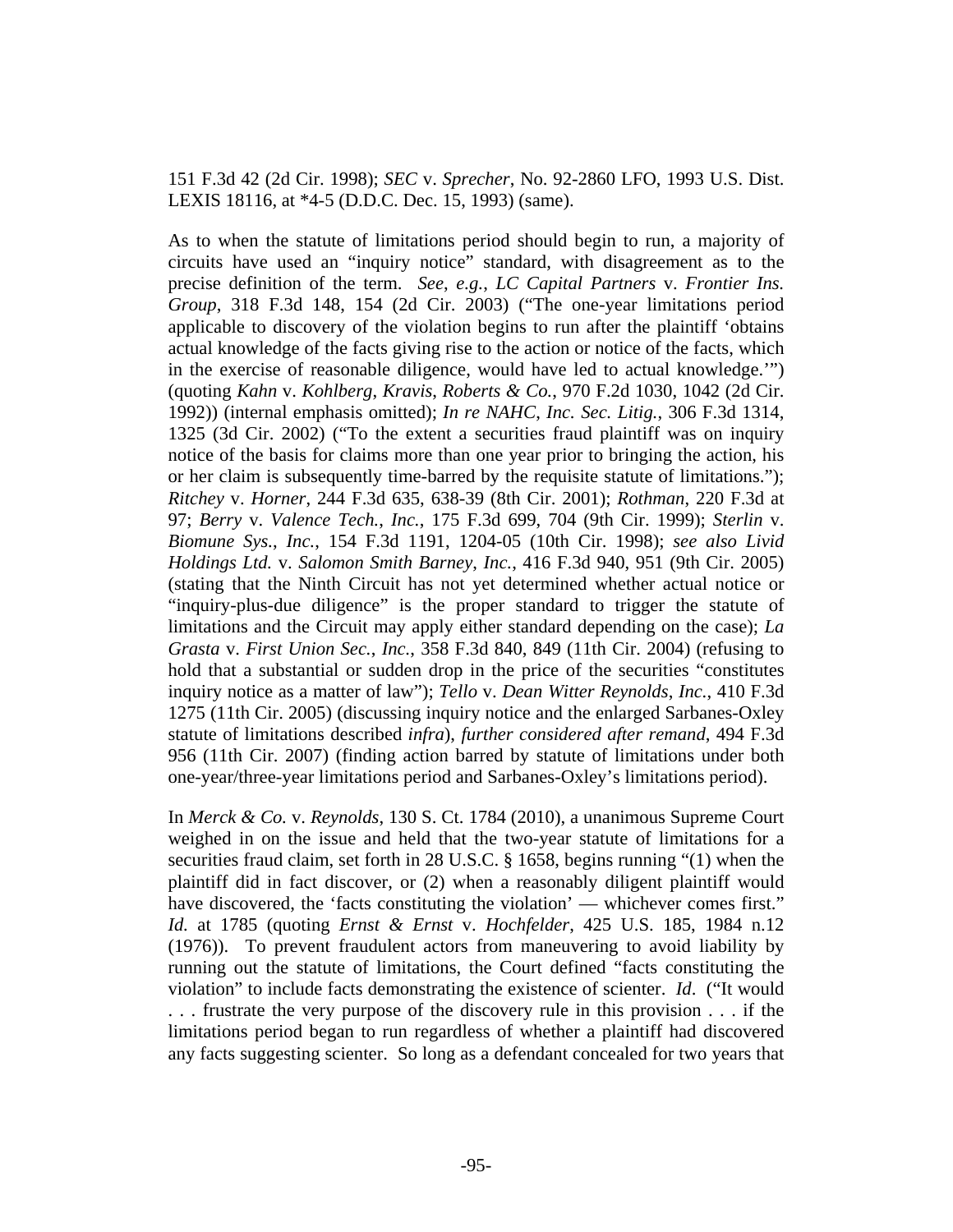he made a misstatement with an intent to deceive, the limitations period would expire before the plaintiff had actually discover[ed] the fraud."). *See City of Pontiac Gen. Emps. Ret. Sys. v. MBIA, Inc.*, 637 F.3d 169 (2d Cir. 2011) (limitations period does not begin to run until reasonably diligent plaintiff can plead facts constituting a securities fraud violation with sufficient detail and particularity to survive a motion to dismiss). The Seventh Circuit has since held that the date of the violation for purposes of the statute of limitations set forth in 28 U.S.C. § 1658(b)(2) (providing that actions must be brought within (1) two years after the discovery of the violation or (2) five years after the violation) is determined by the date of the fraud or misrepresentation constituting the violation, not the date of the *injury* from such a violation. *McCann* v. *Hy-Vee, Inc.*, 663 F.3d 926, 931-32 (7th Cir. 2011).

## **10. Defenses**

Defendants in a Rule 10b-5 action may be able to raise one or more of several defenses that turn on the conduct of the plaintiffs, such as *in pari delicto*, due diligence, estoppel, or unclean hands. In the cases of *Bateman Eichler*, *Hill Richards*, *Inc.* v. *Berner*, 472 U.S. 299, 310-11 (1985), and *Pinter* v. *Dahl*, 486 U.S. 622, 633-35 (1988), the Supreme Court held that the defense of *in pari delicto* was available generally to defendants in actions under Rule 10b-5 of the Exchange Act and § 12(1) of the Securities Act, respectively. *See also Rothberg* v. *Rosenbloom*, 808 F.2d 252, 257-58 (3d Cir. 1987) (rejecting *in pari delicto* defense by tipper against tippee after applying the *Bateman Eichler* test described *infra*); *Ansin* v. *River Oaks Furniture*, *Inc.*, 105 F.3d 745, 757 (1st Cir. 1997) (holding that equitable defenses of waiver, estoppel and laches are themselves barred by doctrine of unclean hands); *Regional Props.*, *Inc.* v. *Fin. & Real Estate Consulting Co.*, 752 F.2d 178, 182-83 nn. 8-9 (5th Cir. 1985) (same); *Woolf* v. *S. D. Cohn & Co.*, 515 F.2d 591, 605 (5th Cir. 1975) (rejecting *in pari delicto* defense), *vacated on other grounds*, 426 U.S. 944 (1976); *Kuehnert* v. *Texstar Corp.*, 412 F.2d 700, 703-05 (5th Cir. 1969) (deciding that defenses of unclean hands and *in pari delicto* are available in 10b-5 action).

In *Bateman Eichler*, the Court formulated standards for determining when the *in pari delicto* defense should be available in securities litigation generally. In order to establish the defense, a defendant must show that (1) "as a direct result of [the plaintiff's] own actions, the plaintiff bears at least substantially equal responsibility for the violations he seeks to redress"; and (2) barring the plaintiff's recovery would not offend the underlying statutory policies by interfering "with the effective enforcement of the securities laws and protection of the investing public." 472 U.S. at 310-11.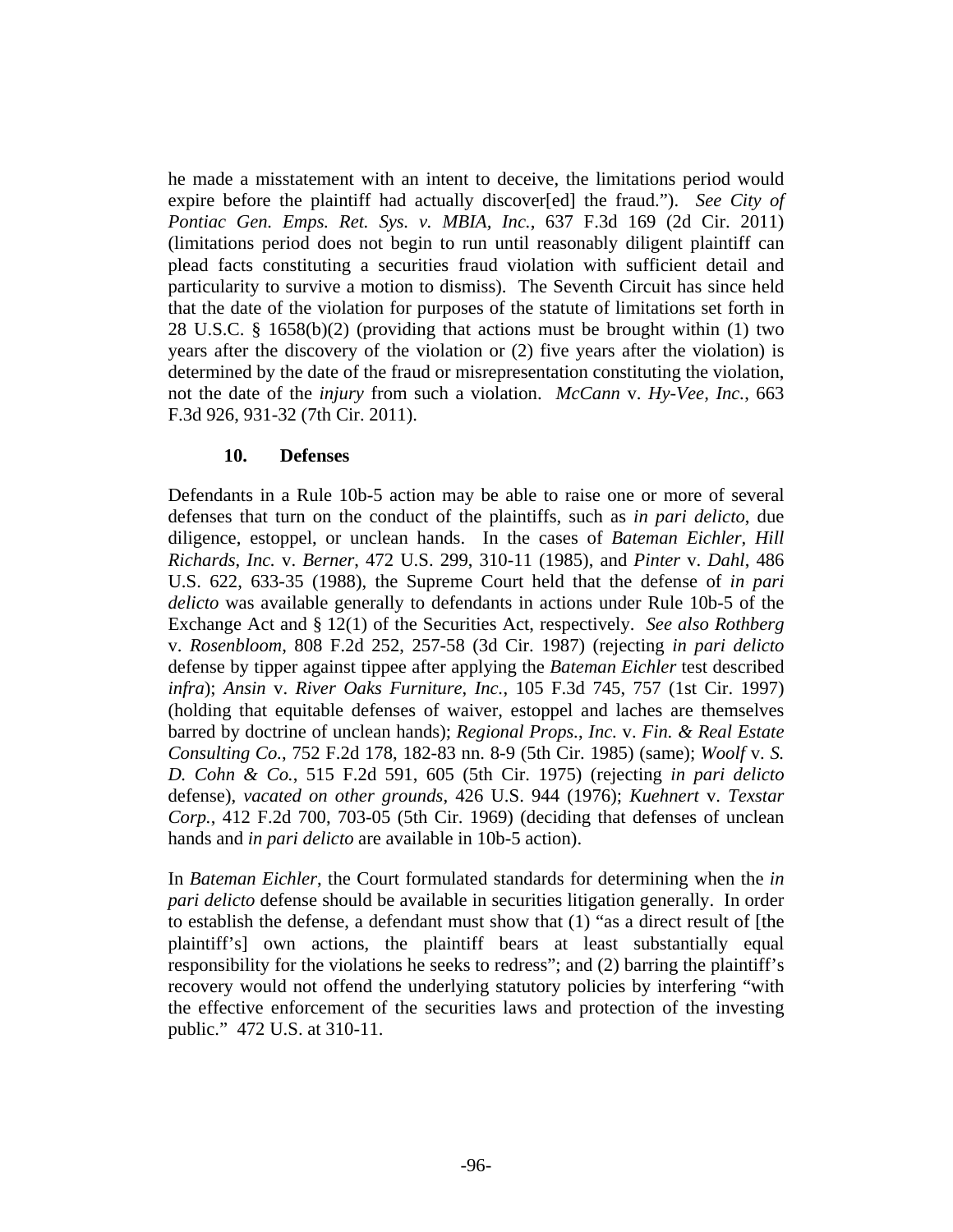The first element of the test requires that the plaintiff be an "active, voluntary participant of the unlawful activity that is the subject of the suit." *Pinter*, 486 U.S. at 636. Thus, under § 12(1), the mere fact that a plaintiff-buyer knew the purchased securities were unregistered is not enough to satisfy the test. *Id.*; *see also Rothberg*, 808 F.2d at 257-58 (refusing to allow defense to claim by tippee against tipper). But where the plaintiff actually "induced [a defendant-issuer] not to register, he well might be precluded from obtaining § 12(1) rescission." *Pinter*, 486 U.S. at 637; *see also UCAR Intern.*, *Inc.* v. *Union Carbide Corp.*, 2004 WL 137073, \*10 (S.D.N.Y. Jan. 26, 2004) (applying *Bateman* and holding corporation's claims barred by *in pari delicto* defense, where payments sought to be recovered were illegal because of a price-fixing conspiracy in which plaintiff had pled guilty), *aff'd*, 119 F. App'x 300 (2d Cir. 2004).

Under the second prong of the *Bateman Eichler* test, the court should weigh the deterrent effect of allowing the defense on the improper conduct of the plaintiff against the deterrent effect of denying the defense and allowing the private suit to go forward. Thus, in *Bateman Eichler* itself, the Supreme Court rejected the *in pari delicto* defense to a Rule 10b-5 action brought by a tippee against a tipper. 472 U.S. at 319. The Court noted that while tippees are deterred by means other than the *in pari delicto* defense, the threat of private, civil actions frequently serves as the greatest deterrent to illegal conduct by insiders. *Id.* at 316. The Court concluded that "the public interest will most frequently be advanced if defrauded tippees are permitted to . . . expose illegal practices by corporate insiders." *Id.* at 319; *Rothberg*, 808 F.2d at 255, 258; *Peltz* v. *SHB Commodities*, 115 F.3d 1082, 1091 (2d Cir. 1997) (finding second prong of *Bateman* test satisfied, and holding *in pari delicto* defense applicable).

The defense of due diligence, going to the reasonableness of the plaintiff's reliance, has been held to be available in Rule 10b-5 actions by several circuits. *See Ashland Inc.* v. *Morgan Stanley & Co., Inc.*, 652 F.3d 333, 338 (2d Cir. 2011) (holding that self-described sophisticated investor was not justified in relying on financial advisor's alleged misrepresentations when a publicly filed statement "explicitly disclosed the very liquidity risks about which appellants claim to have been misled"); *Emergent Capital Inv. Mgmt.*, *LLC* v. *Stonepath Group*, *Inc.*, 343 F.3d 189 (2d Cir. 2003) (finding reliance unreasonable where sophisticated plaintiffs relied on oral representations of a friend rather than demand representations in stock purchase agreement); *Kennedy* v. *Venrock Assocs.*, 348 F.3d 584, 592 (7th Cir. 2003) (finding reliance unreasonable where plaintiff failed to read or understand 20 pages in proxy statement outlining differences between Maryland and Delaware law); *Jackvony* v. *RIHT Fin. Corp.*, 873 F.2d 411, 416-17 (1st Cir. 1989); *Hirsch* v. *Du Pont*, 553 F.2d 750, 762-63 (2d Cir. 1977); *Rochez Bros.* v. *Rhoades*, 491 F.2d 402, 409-10 (3d Cir. 1973), *aff'd following remand*,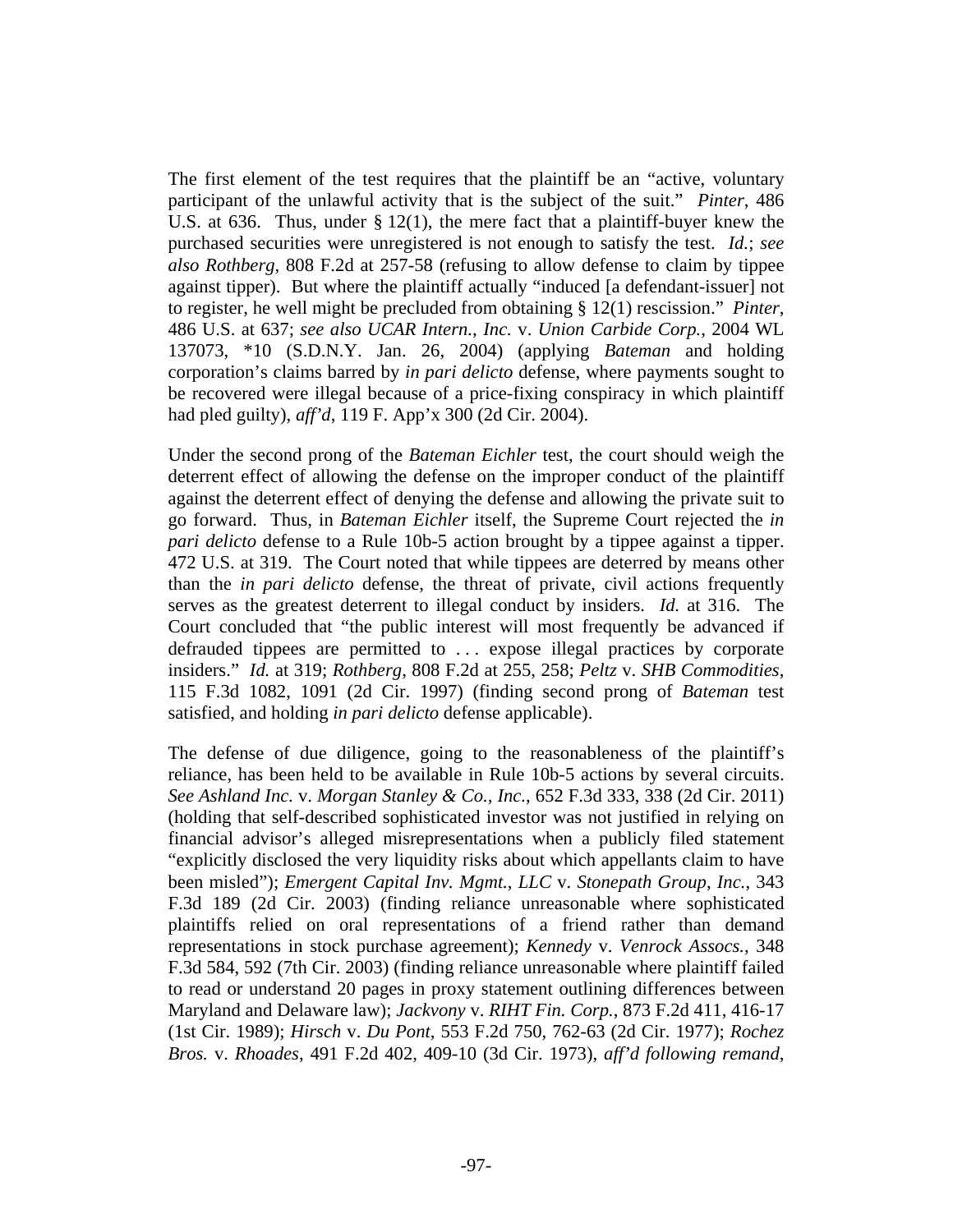527 F.2d 880 (3d Cir. 1975); *Stephenson* v. *Paine Webber Jackson & Curtis*, *Inc.*, 839 F.2d 1095, 1098-99 (5th Cir. 1988) (rejecting argument that *Bateman Eichler* eliminated due diligence defense and holding that plaintiff's failure to investigate must rise to level of recklessness to bar claim); *Aschinger* v. *Columbus Showcase Co.*, 934 F.2d 1402, 1408 (6th Cir. 1991); *Molecular Tech. Corp.* v. *Valentine*, 925 F.2d 910, 918 (6th Cir. 1991); *Zobrist* v. *Coal-X*, *Inc.*, 708 F.2d 1511, 1516- 17, 1519 (10th Cir. 1983) (stating that plaintiff's reliance must be "justifiable" and holding that recovery was precluded by recklessness); *Ross* v. *Bank South*, *N.A.*, 885 F.2d 723, 738-39 (11th Cir. 1989); *cf. Hamilton* v. *Harrington*, 807 F.2d 102, 107 (7th Cir. 1986) (holding that a son could not ground a fraud claim on allegations that he was misled about the sale of his family's business, when he was fully aware that his father wanted to sell the firm after his retirement). Some courts hold that the exercise of due diligence by the plaintiff does not have to be pleaded in order to state a claim under 10b-5, at least in a fraud on the market case, while others require plaintiffs to plead reasonable reliance. *Compare Peil* v. *Speiser*, 806 F.2d 1154, 1160 (3d Cir. 1986) (not requiring allegations of due diligence in fraud on the market case), *Maverick Fund, L.D.C.* v. *Comverse Tech., Inc.*, 801 F. Supp. 2d 41, 57-58 (E.D.N.Y. 2011) (finding that sophisticated investor plaintiff could invoke fraud on the market presumption because it had no duty to seek out information beyond what was publicly available and because presumption remained available to "program traders" relying on securities' relative prices), *and Kline* v. *Henrie*, 679 F. Supp. 464, 470 (M.D. Pa. 1988) (not requiring allegations of due diligence in fraud on the market case), *with One-O-One Enters.*, *Inc.* v. *Caruso*, 848 F.2d 1283, 1286 (D.C. Cir. 1988) ("To state a claim of fraud or securities fraud upon which relief can be granted, plaintiffs' allegations must indicate that their reliance on the allegedly fraudulent representations was reasonable.").

On the subject of the plaintiff's reliance, four circuits have held that a nonreliance clause in a written agreement accompanying a stock purchase or sale bars a plaintiff from asserting a claim for damages based on prior oral statements. *See Rissman* v. *Rissman*, 213 F.3d 381, 384 (7th Cir. 2000); *Jackovny*, 873 F.2d at 416-17; *One-O-One Enters.*, *Inc.* v. *Caruso*, 848 F.2d 1283, 1286-87 (D.C. Cir. 1988); *McDonald's Corp.* v. *Barnes*, No. 92-36552, 1993 U.S. App. LEXIS 23513, at \*8-9 (9th Cir. Sept. 14, 1993); *see also Heartland Fin. USA*, *Inc.* v. *Fin. Insts. Capital Appreciation Ptnrs. I*, *L.P.*, No. 02 CV 3982, 2002 U.S. Dist. LEXIS 24052, at \*15-19 (N.D. Ill. Dec. 12, 2002) (following *Rissman*); *but see AES Corp.* v. *Dow Chem. Co.*, 325 F.3d 174, 183-84 (3d Cir. 2003) (treating nonreliance clause as one of the circumstances to be taken into account in determining whether plaintiff's reliance was reasonable).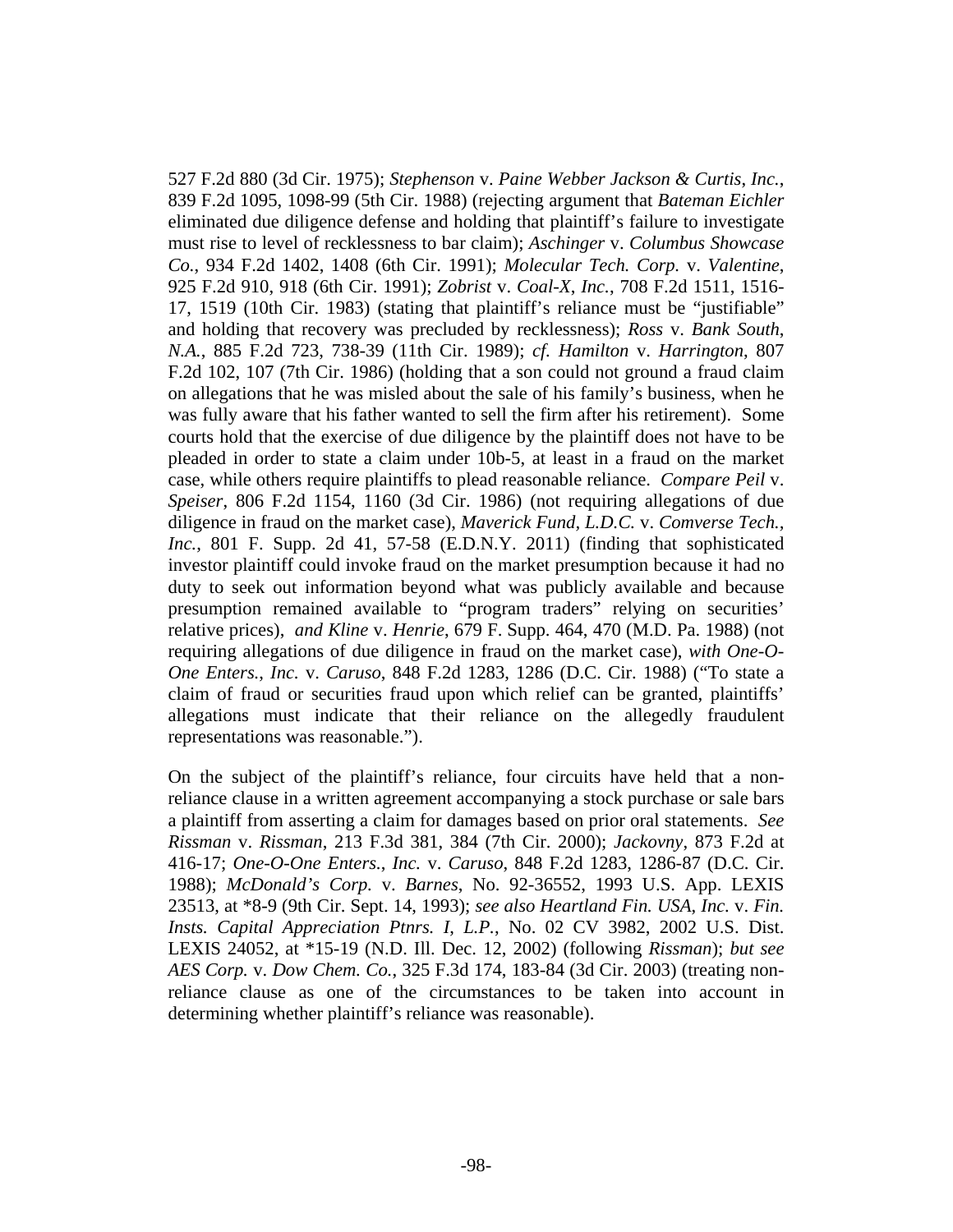In a criminal securities fraud prosecution under Section 10b-5, a defendant may be able to claim, despite a guilty plea, that the "no-knowledge" provision of 15 U.S.C. § 78ff(a) ("no person shall be subject to imprisonment under this section for the violation of any rule or regulation if he proves that he has no knowledge of such rule or regulation") exempts him from imprisonment where he had no knowledge of the rule or regulation that was violated. *See United States* v. *Behrens*, 644 F.3d 754, 756-57 (8th Cir. 2011).

## **11. Insider Trading**

Since the decision of the SEC in *Cady*, *Roberts & Co.*, 40 S.E.C. 907, 912 (1961), insider trading—trading on the basis of material nonpublic information—by both corporate insiders and their tippees has been viewed by the SEC and the courts as a violation of Rule 10b-5. This does not mean that there is a duty on corporate insiders to disclose all material information to the public. Rather, the duty is to disclose or to abstain from trading until disclosure takes place. *SEC* v. *Tex. Gulf Sulphur Co.*, 401 F.2d 833, 848 (2d Cir. 1968), *aff'd in part, rev'd in part*, 446 F.2d 1301 (2d Cir. 1971).

The decisions in *Chiarella* v. *United States*, 445 U.S. 222 (1980), and *Dirks* v. *SEC*, 463 U.S. 646 (1983), did not affect the liability for insider trading of true corporate insiders, or of certain kinds of tippees, but did restrict the scope of liability for insider trading somewhat. In *Chiarella*, an employee of a financial printer was able to guess, without being told, the names of certain takeover targets from documents being prepared at the printer. He was convicted of a criminal violation of Rule 10b-5 for having traded in the target company stocks prior to announcements of the takeovers, apparently on the theory that anyone in possession of material nonpublic information is prohibited from trading on it. 445 U.S. at 231. The Supreme Court, however, rejected this theory and overturned the conviction, ruling that only those who violate some specific duty by trading on nonpublic information can be liable under Rule 10b-5. *Id.* at 232. In dictum, the Court noted that corporate insiders violate a fiduciary duty to shareholders when they trade on the basis of nonpublic information, and that tippees of corporate insiders may be liable if they participate in an insider's breach of duty. *Id.* at 230 n.12. The Court expressly reserved the issue of whether misappropriation of information for purposes of insider trading in breach of a duty to an employer or the corporation providing it could suffice for insider trading liability under Rule 10b-5. *Id.* at 236-37.

*Chiarella* itself did not involve a tippee. But after *Chiarella* it appeared that tippee liability under Rule 10b-5 could be grounded only on either the tippee's participation in a violation of a fiduciary duty by a corporate insider in making the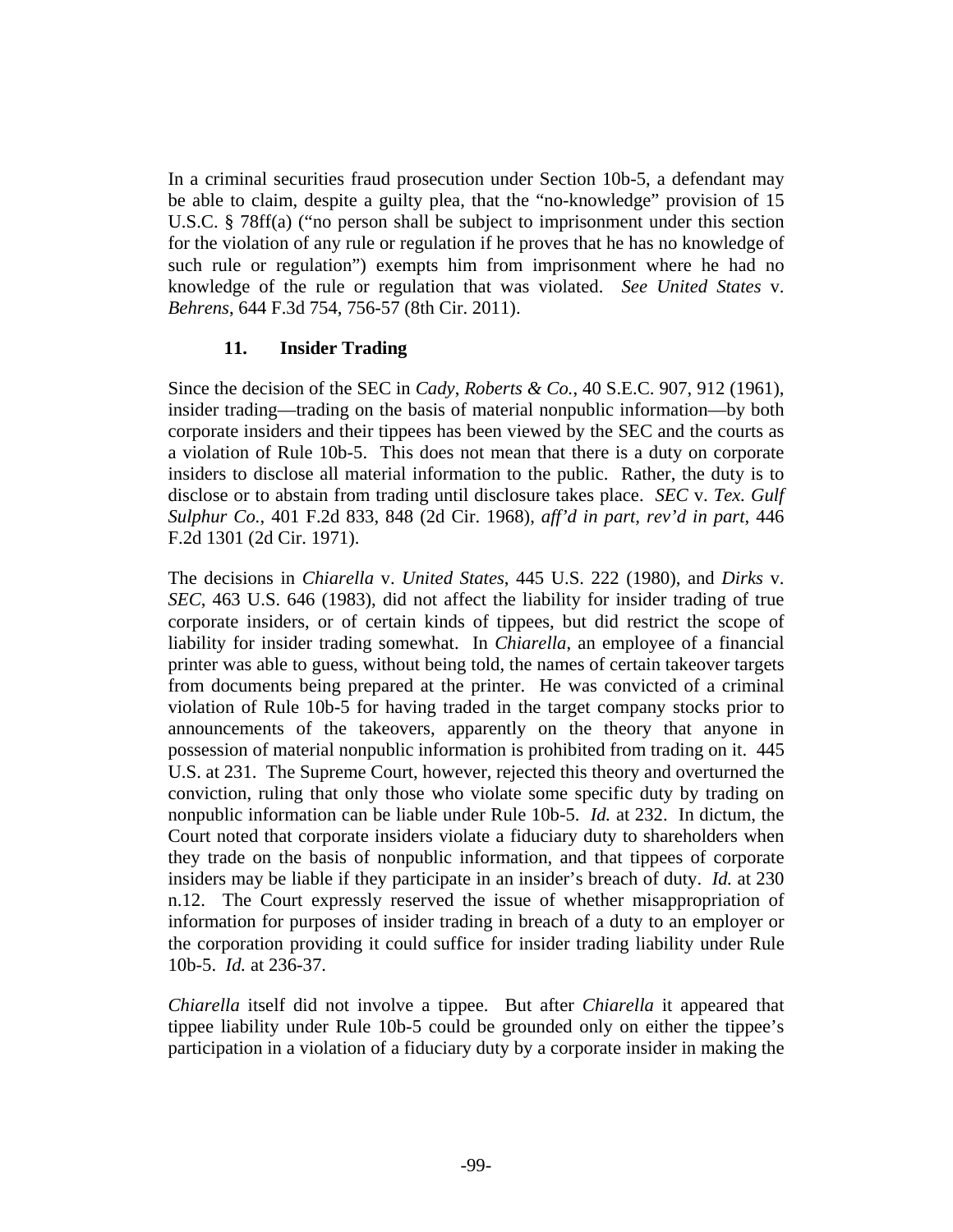tip, or on the misappropriation theory reserved by the *Chiarella* Court. It appeared that absent misappropriation or a violation of a duty by a tipping corporate insider, there would be no liability for insider trading by the tippee.

*Dirks* v. *SEC*, 463 U.S. 646 (1983), confirmed this. There, a securities analyst was informed by corporate insiders of a major financial scandal in a publicly traded corporation. The analyst, while making attempts to bring this information to the attention of the SEC and the press, informed certain of his clients, who were able to sell the relevant securities before the scandal became public. The analyst was censured by the SEC. The censure was overturned by the Supreme Court, however, because the analyst received the nonpublic information about the company from corporate insiders who were attempting to expose a scandal rather than violating fiduciary duties to shareholders. *Id.* at 665-67; *see also Bateman Eichler*, 472 U.S. at 311 n.21 (noting that a tippee's liability for insider trading generally arises when the tippee knew, or should have known, that the insider source breached such insider's fiduciary duties).

The SEC sought to enhance its power to combat insider trading by issuing Rule 14e-3 under § 14 of the Exchange Act. Rule 14e-3 governs insider trading in the context of tender offers and effectively overrules the specific result in *Chiarella*. Rule 14e-3 may apply before a tender offer is officially announced, if anyone has taken "a substantial step or steps" to commence the offer. 17 C.F.R. § 240.14e-3(a). In *SEC* v. *Ginsburg*, 362 F.3d 1292, 1302-04 (11th Cir. 2004), for example, the court held that the appointment of a due diligence team and execution of a confidentiality agreement was sufficient to trigger application of the rule. *See also SEC* v. *Mayhew*, 121 F.3d 44 (2d Cir. 1997) (finding retention of consulting firm, execution of consulting agreements, and meetings between top officials constituted "substantial steps" toward tender offer); *SEC* v. *Maio*, 51 F.3d 623 (7th Cir. 1995) (finding meeting between officers of target and acquiring companies, after the target had solicited an offer from the acquiring company, constituted "substantial steps" toward tender offer).

The question unanswered by *Dirks* and expressly reserved by the Supreme Court in *Chiarella*—whether the misappropriation of information in order to trade in securities in violation of a duty of confidentiality to an employer or corporation can provide the basis for insider trading liability—came before the Court in *Carpenter* v. *United States*, 484 U.S. 19 (1987). R. Foster Winans, a reporter for *The Wall Street Journal*, was co-author of the "Heard on the Street" column, which reviewed selected stocks or groups of stocks on a daily basis. Winans gave advance information on the subjects of upcoming columns to others, who traded on this information and split the profits with Winans. With one justice recusing himself, the Supreme Court split 4-4, which had the effect of affirming the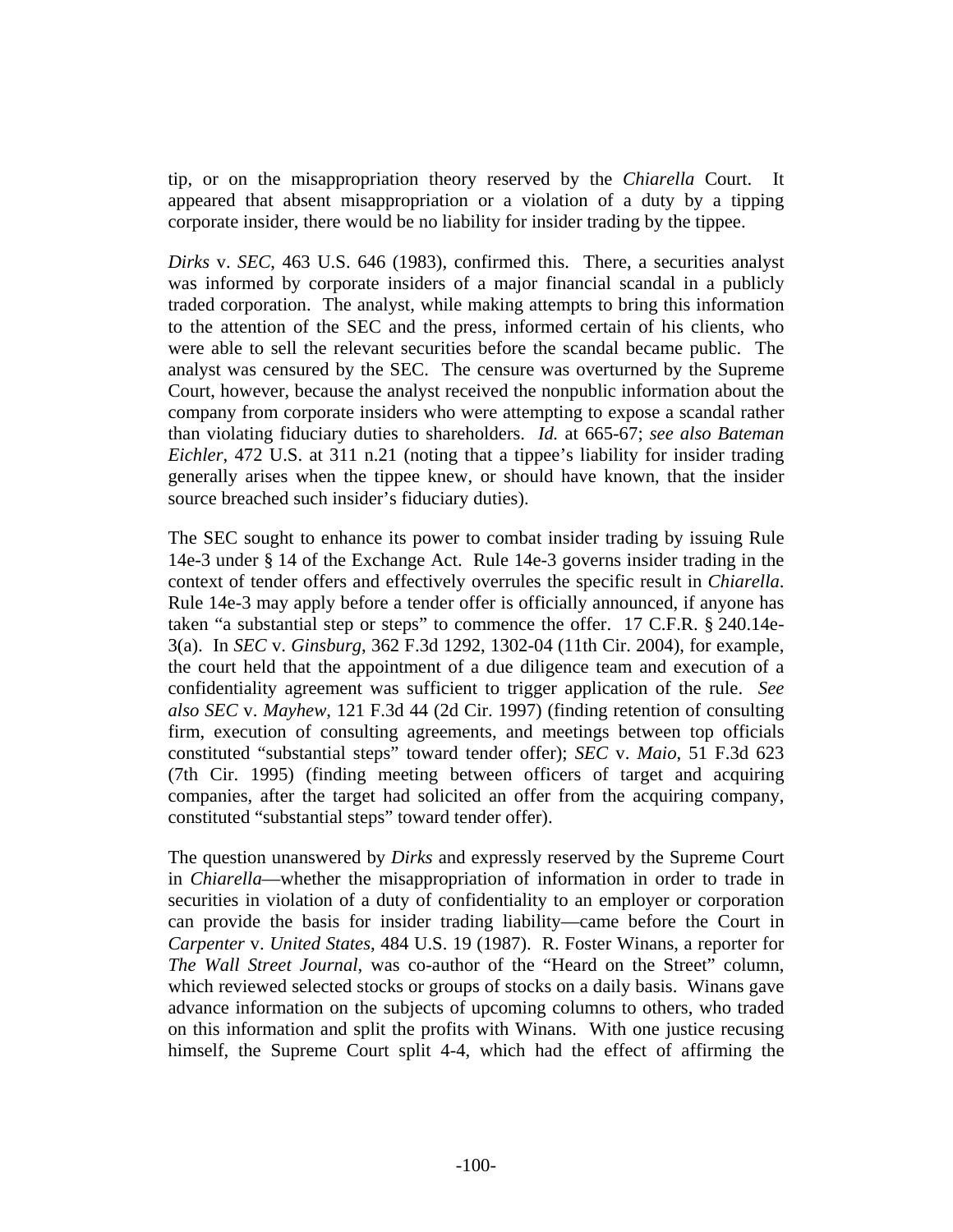Second Circuit's decision in *United States* v. *Carpenter*, 791 F.2d 1024 (2d Cir. 1986), which held that Winans had knowingly breached a duty of confidentiality by misappropriating pre-publication information that was the property of the *Journal*, his employer. 484 U.S. at 23-24; *see also FMC Corp.* v. *Boesky*, 852 F.2d 981, 990 (7th Cir. 1988) (applying *Carpenter* and holding that information that corporation was to undergo a recapitalization was "corporate property," and misappropriation of that information violated Rule 10b-5).

Because the *Carpenter* Court was evenly divided and *Chiarella* and *Dirks* failed to address the issue, a wide hole existed in Rule 10b-5's prohibition of insider trading for persons who came into possession of inside information legitimately, such as accountants, lawyers and investment bankers, but then used the information to trade. Some circuit courts, including the Second Circuit, filled this hole by recognizing the "misappropriation theory." *See*, *e.g.*, *United States* v. *Newman*, 664 F.2d 12, 17 (2d Cir. 1981), *aff'd following remand*, 722 F.3d 729 (2d Cir. 1983); *Rothberg* v. *Rosenbloom*, 771 F.2d 818, 825 (3d Cir. 1985) (Higginbotham, J., concurring), *rev'd on other grounds after remand*, 808 F.2d 252 (3d Cir. 1986); *SEC* v. *Cherif*, 933 F.2d 403, 408 (7th Cir. 1991); *SEC* v. *Clark*, 915 F.2d 439, 449 (9th Cir. 1990). But the Fourth and Eighth Circuits rejected this basis for insider trading liability. *United States* v. *Bryan*, 58 F.3d 933, 944 (4th Cir. 1995); *United States* v. *ReBrook*, 58 F.3d 961, 964-65 (4th Cir. 1995); *United States* v. *O'Hagan*, 92 F.3d 612, 617 (8th Cir. 1996), *rev'd*, 521 U.S. 642 (1997). This conflict among the circuits was finally resolved, and the gap in the law filled, by the Supreme Court's decision in *United States* v. *O'Hagan*, 521 U.S. 642 (1997).

*O'Hagan* involved the trades of a lawyer who had received information that one of his law firm's (though not his own) clients, Grand Metropolitan PLC, was planning a tender offer for Pillsbury Company. On the basis of this information, O'Hagan purchased Pillsbury options and common stock. When Grand Met announced its tender offer, O'Hagan sold the options and stock at a \$4.3 million profit.

The Eighth Circuit reversed all of O'Hagan's criminal securities law convictions on the grounds that (1) O'Hagan was not guilty of securities fraud because trading on the basis of misappropriated nonpublic information in securities of a company to which O'Hagan owed no fiduciary duty did not violate § 10(b) or Rule 10b-5; and (2) O'Hagan could not be guilty of violating Rule 14e-3, which prohibits trading on nonpublic information relating to a tender offer, without regard to whether fraud was committed, because the SEC had exceeded its authority when promulgating this rule. *See United States* v. *O'Hagan*, 92 F.3d 612, 622, 627-28 (8th Cir. 1996), *rev'd*, 521 U.S. 642 (1997).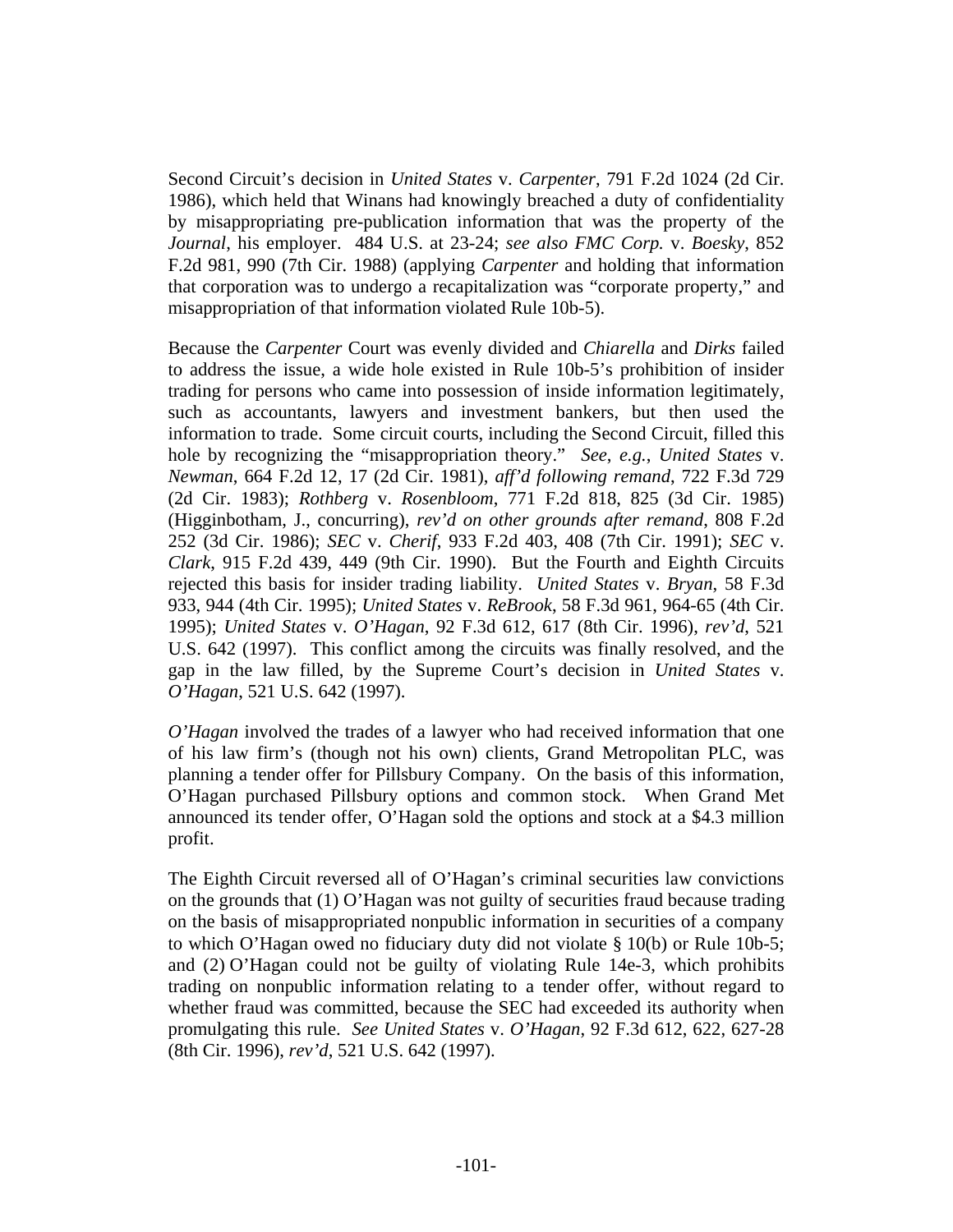The Supreme Court reversed the Eighth Circuit on both grounds. The Court held that criminal liability under § 10(b) could be predicated on the misappropriation theory. It explained that trading on misappropriated confidential information is deceptive under § 10(b) because the fiduciary-turned-trader deceives those who entrust him with access to confidential information and defrauds them of exclusive use of the information. The Court did concede that "[b]ecause the deception essential to the misappropriation theory involves feigning fidelity to the source of information, if the fiduciary discloses to the source that he plans to trade on the nonpublic information, there is no 'deceptive device' and thus no § 10(b) violation." *United States* v. *O'Hagan*, 521 U.S. 642, 655 (1997). However, in this case, O'Hagan had made no such disclosure upon receipt of the confidential information, and he breached his duty of loyalty to his law firm and its client when he traded on the basis of the confidential information.

Likewise, the Court explained that this deception had occurred "in connection with" the purchase or sale of securities as required by §10(b) "because the fiduciary's fraud is consummated, not when the fiduciary gains the confidential information, but when, without disclosure to his principal, he uses the information to purchase or sell securities." *Id.* at 656. In other words, the deceived/defrauded individual need not be a party to the offensive trade in order for the deception to be "in connection with" the trade; rather, the information only must be used as a basis for the trade. *Id.* Accordingly, the Court acknowledged, using confidential information for reasons other than purchasing or selling stock would fall outside of the scope of § 10(b). *Id.*

The Supreme Court also held that, as applied in this case, Rule 14e-3 did not exceed the SEC's rulemaking authority. Rule 14e-3 prohibits trading on the basis of any material nonpublic information which relates to a tender offer and imposes a duty on individuals with such information to disclose it or refrain from trading. Under the Rule, this duty is imposed even if the trader owes the information's source *no* fiduciary duty of loyalty or confidentiality. The Eighth Circuit had noted that pursuant to § 14(e) the SEC can regulate only "fraudulent . . . acts . . . in connection with any tender offer." Additionally, under § 10(b)—the section that the Eighth Circuit felt guided its interpretation of § 14(e)—nondisclosure of information is fraudulent only when a fiduciary relationship imposes on one a duty to speak. *O'Hagan*, 92 F.3d at 625-26. According to the Eighth Circuit, Rule 14e-3 went beyond the SEC's power to regulate fraudulent acts because the rule punished nondisclosure of information in a nonfiduciary setting. *Id.* at 627. The Supreme Court disagreed with the Eighth Circuit's reasoning and found that the application of Rule 14e-3 in this case fell within the SEC's statutory authority. *O'Hagan*, 521 U.S. at 667. The court did not decide whether the SEC's authority to define fraud under  $\S 14(e)$  exceeded its fraud-defining power under  $\S 10(b)$ .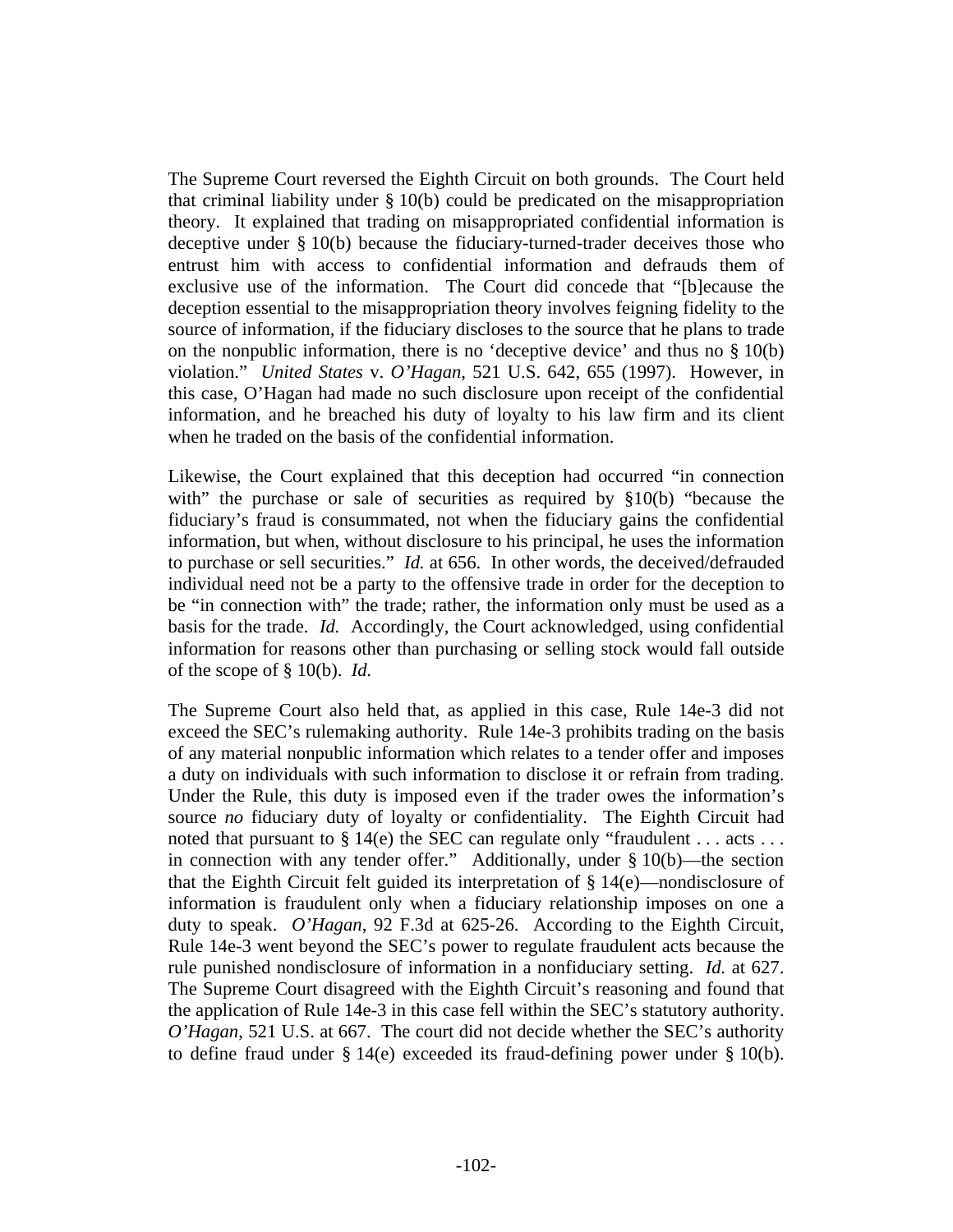Rather, it recognized that § 14(e) did not only prohibit fraud in connection with tender offers but also expressly authorized the SEC to promulgate prophylactic rules designed to prevent fraudulent trading, and held that in this case the Rule constituted a proper exercise of the SEC's prophylactic authority. *Id.* at 672-73.

Prior to *O'Hagan*, the Second Circuit had extended the ambit of the misappropriation theory by holding that liability under the theory would adhere whenever a defendant engaged in a securities transaction based on information acquired in "breach of a fiduciary duty or similar relationship of trust and confidence." *United States* v. *Mylett*, 97 F.3d 663, 667 (2d Cir. 1996) (quoting *United States* v. *Chestman*, 947 F.2d 551, 566 (2d Cir. 1991) (en banc). In doing so the court tacitly approved of some previous cases extending the misappropriation theory outside the employer and advisor context. *See*, *e.g.*, *SEC* v. *Lenfest*, 949 F. Supp. 341, 345-46 (E.D. Pa. 1996) (husband and wife); *United States* v. *Willis*, 737 F. Supp. 269, 273-74 (S.D.N.Y. 1990) (psychiatrist and patient); *United States* v. *Reed*, 601 F. Supp. 685, 717-18 (S.D.N.Y. 1985) (father and son), *rev'd on other grounds*, 773 F.2d 477 (2d Cir. 1985). *O'Hagan* appears to support this extension of the misappropriation theory. *See O'Hagan*, 521 U.S. at 650 n.3 (citing *Chestman* with approval). Moreover, lower courts after *O'Hagan* have grounded liability on special relationships beyond those of employer or advisor. *See*, *e.g.*, *SEC* v. *Yun*, 130 F. Supp. 2d 1348, 1354-56 (M.D. Fla. 2001) (upholding jury verdict in which misappropriation theory was based on husband-wife relationship, despite the fact that defendant did not owe her husband a formal fiduciary duty under Florida law), *aff'd in part and vacated in part on other grounds*, 327 F.3d 1263 (11th Cir. 2003); *SEC* v. *Sargent*, 229 F.3d 68, 76 (1st Cir. 2000) (holding that sole stockholders in closely-held business corporation owed fiduciary relationship sufficient to support misappropriation theory, even when misappropriated information did not relate to the corporation itself); *see also Alexandra Global Master Fund*, *Ltd.* v. *Ikon Office Solutions*, *Inc.*, 2007 WL 2077153, at \*9 (S.D.N.Y. July 20, 2007) (corporation owes no fiduciary or similar duty of trust and confidence to holders of the corporation's convertible debt and therefore cannot be liable to them under Rule 10b-5 for not disclosing material nonpublic information when buying back the debt).

Courts have continued to grapple with situations where individuals are charged with insider trading on the basis of allegedly misappropriated information from parties with whom the defendants did not have a fiduciary relationship. In *SEC* v. *Cuban*, 634 F. Supp. 2d 713 (N.D. Tex. 2009), *vacated and remanded on other grounds*, 650 F.3d 551 (2010), the district court held that absent a fiduciary relationship between the parties, a confidentiality agreement may be the basis for a misappropriation theory claim, but only if the agreement explicitly or implicitly imposes both a duty not to disclose material nonpublic information and a duty not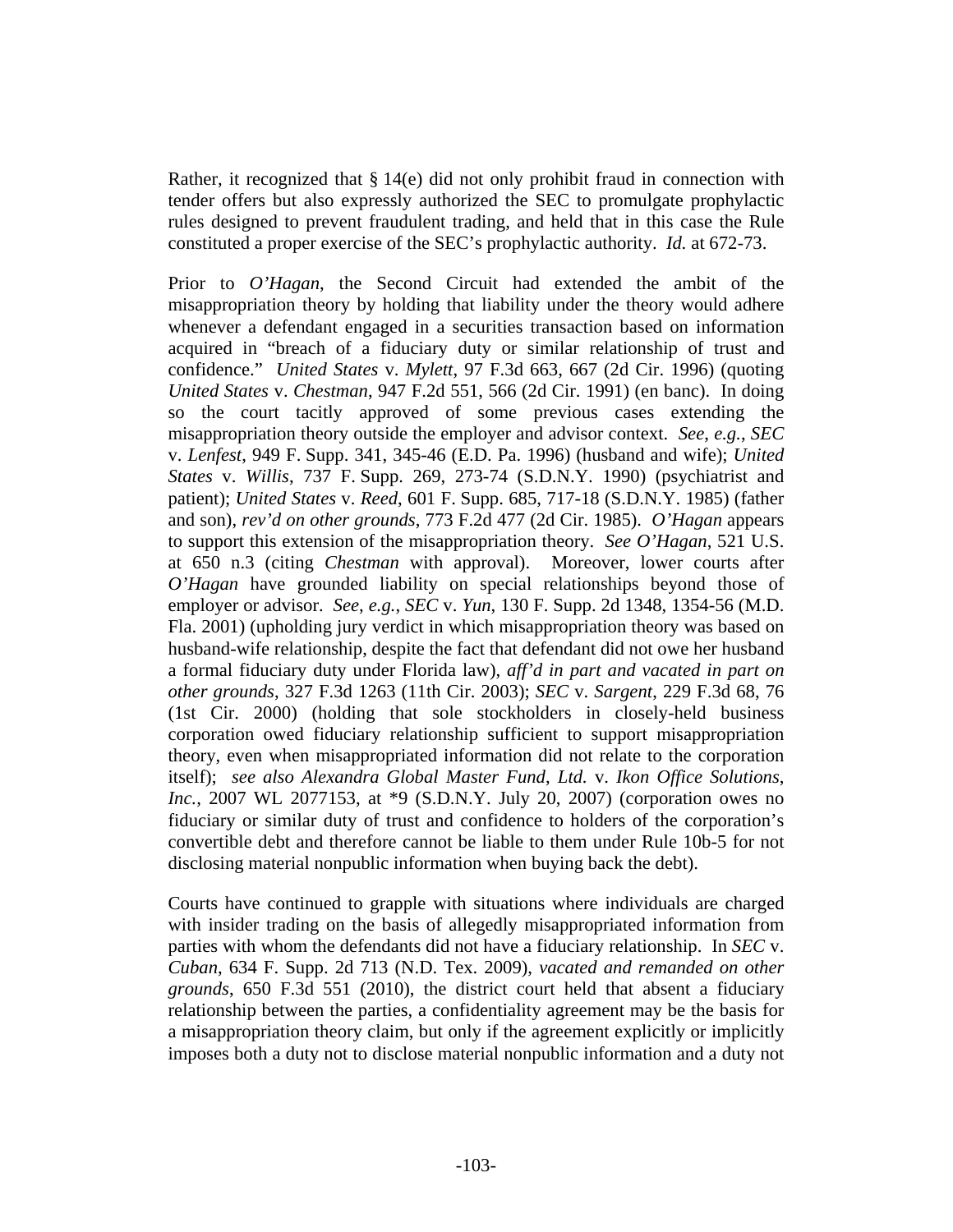to trade on or otherwise use that information. *Id.* at \*10 (dismissing SEC's insider trading claim even though the company had given the shareholder defendant private information in reliance on the defendant's promise to keep the information confidential). In *SEC* v. *Dorozhko*, 574 F.3d 42 (2d Cir. 2009), the Second Circuit held that the SEC did not need to demonstrate a breach of fiduciary duty when the defendant affirmatively misrepresented himself in obtaining the material nonpublic information. *Id.* at 49-51 (overturning a lower court decision that dismissed an insider trading action against a defendant who hacked into a website to steal a company's earnings information).

In August 2000, the SEC promulgated new Rule 10b5-2 in an attempt to clarify when "certain non-business relationships, such as family and personal relationships, may provide the duty of trust or confidence required under the misappropriation theory." Selective Disclosure and Insider Trading, Exchange Act Release No. 43154, [2000 Transfer Binder] Fed. Sec. L. Rep. (CCH) ¶ 86,319, at 83,695 (Aug. 15, 2000) [hereinafter Selective Disclosure and Insider Trading Release]. The new Rule provides first that a duty of trust or confidence exists whenever a person agrees to maintain information in confidence. 17 C.F.R.  $§$  240.10b5-2(b)(1) (2002). It then provides that "a duty of trust or confidence exists when two people have a history, pattern, or practice of sharing confidences such that the recipient of the information knows or reasonably should know that the person communicating the material nonpublic information expects that the recipient will maintain its confidentiality." Selective Disclosure and Insider Trading Release, at 83,696; *see also* 17 C.F.R. § 240.10b5-2(b)(2). This prong requires a "'facts and circumstances' test based on the expectation of the parties in light of the overall relationship." Selective Disclosure and Insider Trading Release, at 83,696. Third and finally, new Rule 10b5-2 adopts a bright-line test, stating that a duty of trust or confidence exists when a person receives or obtains material nonpublic information from certain enumerated close family members: spouses, parents, children, and siblings. 17 C.F.R. § 240.10b5-2(b)(3). The person receiving the information has an affirmative defense, however, if that person can demonstrate that no duty of trust or confidence existed with respect to the information. *Id.* To enjoy this affirmative defense, the recipient must establish that "he or she neither knew nor reasonably should have known that the person who was the source of the information expected [the information to be kept confidential], because of the parties' history, pattern, or practice of sharing and maintaining confidences, and because there was no agreement or understanding to maintain the confidentiality of the information." *Id.* While domestic partners, step-parents, and step-children are not covered by this last bright-line rule, exchanges of information among parties of this type may still be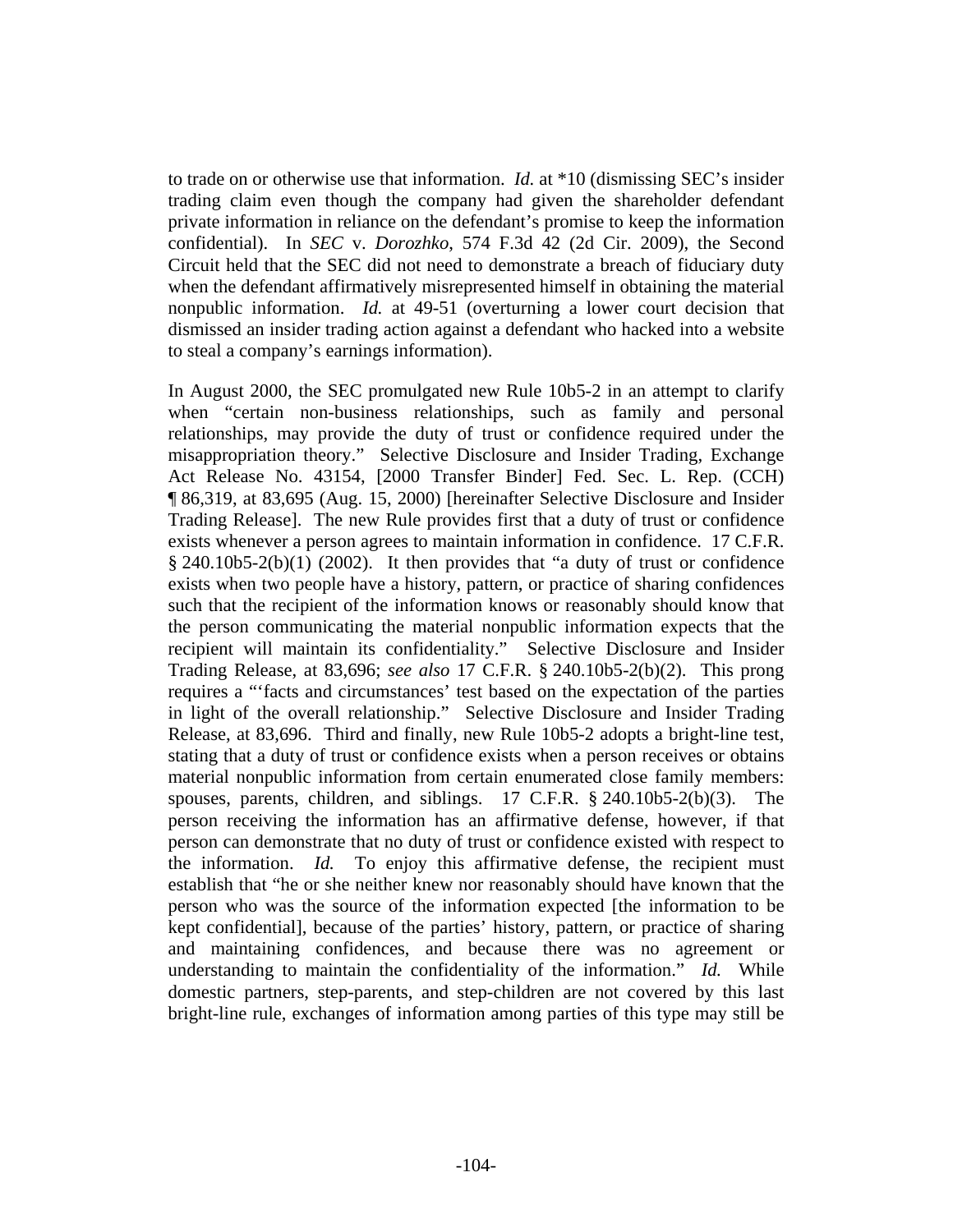covered by the first two provisions of Rule 10b5-2. *See* Selective Disclosure and Insider Trading Release, at 83,697.

To date, relatively few courts have discussed Rule 10b5-2. One court determined that allegations that the defendant agreed to safeguard confidential information obtained from executives, and thereafter received documents marked "confidential," brought the case within Rule 10b5-2(b)(1). *SEC* v. *Kornman*, 391 F. Supp. 2d 477, 489-90 (N.D. Tex. 2005). However, another court held that the SEC cannot rely on Rule 10b5-2(b)(1) to establish liability based on an agreement that lacks the necessary component of an obligation not to trade on or otherwise use confidential information for personal benefit. *Cuban*, 634 F. Supp. 2d at 720. Two courts have cited the rule in dicta to support a duty of loyalty and confidentiality between spouses, in the context of trades that occurred prior to the enactment of the rule. *See SEC* v. *Yun*, 327 F.3d 1263, 1273 n.23 (11th Cir. 2003); *SEC* v. *Goodson*, 2001 WL 819431, \*3 n.1 (N.D. Ga. 2001). *See also SEC* v. *Rocklage*, 470 F.3d 1, 7 & n.5 (1st Cir. 2006) (no dispute among parties, for purposes of motion to dismiss, that spousal relationship gave rise to a "duty of trust or confidence"; citing Rule 10b5-2). Another court, in a case arising in the business context, declined to apply Rule 10b5-2 even for purposes of guidance, stating that "Rule 10b5-2 was not intended to apply to business relationships." *SEC* v. *Talbot*, 430 F. Supp. 2d 1029, 1061 n.91 (C.D. Cal. 2006), *rev'd on other grounds*, 530 F.3d 1085 (9th Cir. 2008). In *United States* v*. Kim*, 184 F. Supp. 2d 1006 (N.D. Cal. 2002), the court discussed Rule 10b5-2's potentially broader applications, also in the context of a trade that occurred before the enactment of the rule. In *Kim*, the government prosecuted a member of a club for young business executives who had used information revealed at the club to trade in advance of a takeover. 184 F. Supp. 2d at 1008-09. The club required each member to sign a confidentiality agreement, and the question before the district court was whether membership in the club created a duty of trust and confidence among members sufficient to sustain the misappropriation theory of insider trading. The court answered the question in the negative, holding that the relationship among business executives in the private club did not exhibit qualities similar enough to those inherent in a fiduciary relationship to sustain the theory. *Id.* at 1012. The court relied upon *Chestman* and other cases decided before the promulgation of Rule 10b5-2 because the facts of the case occurred before the Rule became effective. However, the court did address Rule 10b5-2 in dictum, concluding that if the Rule had applied, the court might have reached the opposite result. *Id.* at 1014. The court said that private business club membership and a confidentiality agreement among members satisfies both 10b5-2(b)(1) agreeing to maintain information in confidence—and 10b5-2(b)(2)—a history, pattern, or practice of sharing confidences. *Id.* That a formal confidentiality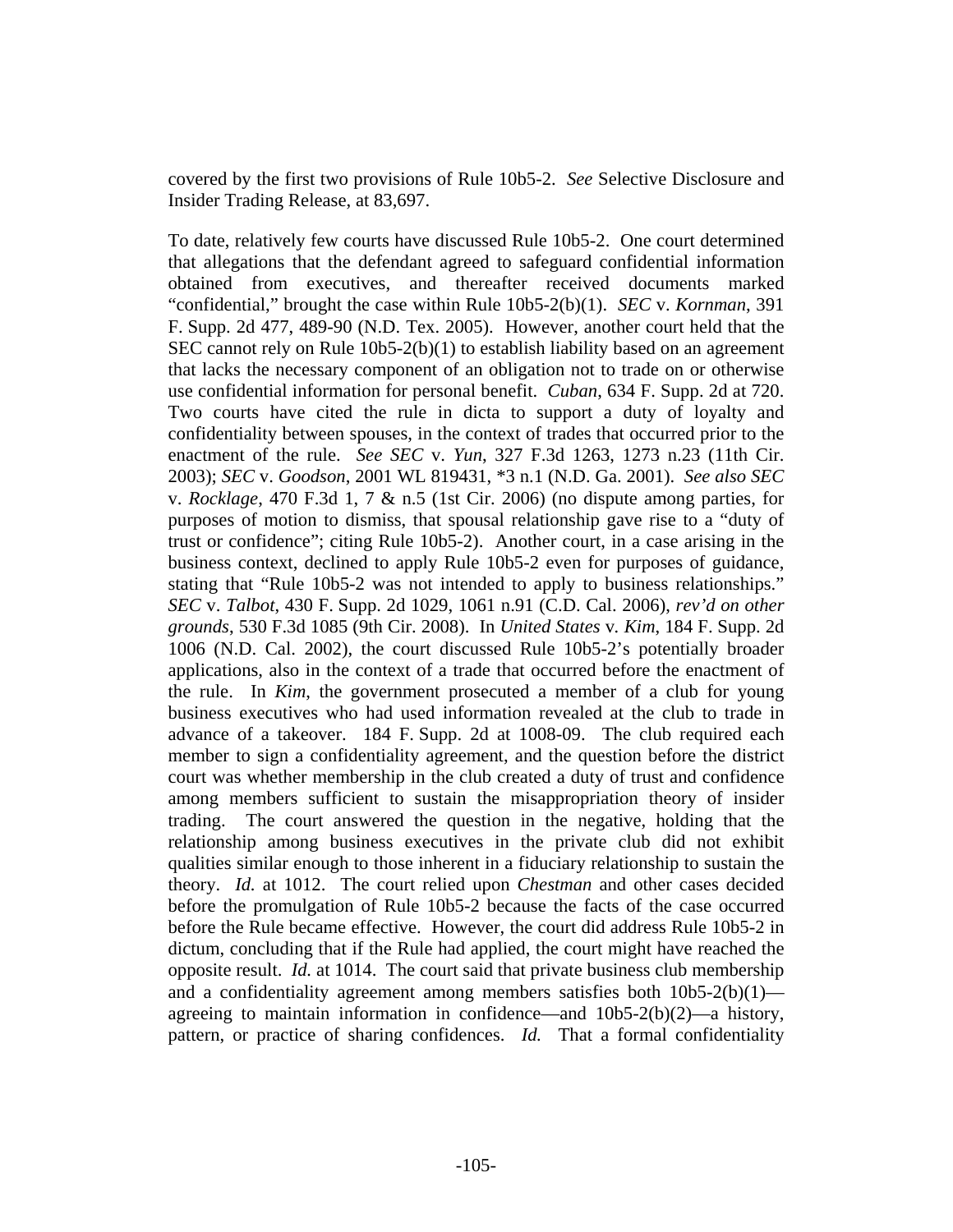agreement constitutes "an agree[ment] to maintain information in confidence" appears uncontroversial. *Id.*; 17 C.F.R. § 240.10b5-2(1). The court left unexplained, however, what facts allowed it to conclude that there existed "a history, pattern, or practice of sharing confidences." *Kim*, 184 F. Supp. 2d at 1014; 17 C.F.R. § 240.10b5-2(2). Future courts are left to explore what may be the scope of that provision of the Rule.

Another controversial question in the insider trading context is what constitutes trading "on the basis of" material nonpublic information for purposes of § 10 and Rule 10b-5. Few courts have specifically addressed whether these provisions require a causal connection between the material nonpublic information and the insider's trading, or whether knowing possession of that information, while trading, is sufficient for liability. Courts in the Second Circuit have held "knowing possession" of material nonpublic information to be sufficient. *See*, *e.g.*, *United States* v. *Teicher*, 987 F.2d 112, 120 (2d Cir. 1993); *SEC* v. *Thrasher*, 152 F. Supp. 2d 291, 302 (S.D.N.Y. 2001). In contrast, the Eleventh Circuit has ruled that the Supreme Court's language in *Chiarella*, *Dirks* and *O'Hagan* suggests that there is no securities violation in the absence of a stronger causal connection. *SEC* v. *Adler*, 137 F.3d 1325, 1337-38 (11th Cir. 1998). Accordingly, the court held that insider trading while in knowing possession of material nonpublic information is not a per se violation. Rather, such activity raises a strong inference that the insider intended to use the information in trading, an inference that the insider can attempt to rebut. *See Adler*, 137 F.3d at 1333-38. Following the Eleventh Circuit, the Ninth Circuit has also rejected the knowing possession standard in favor of a use standard, noting that "[i]t is the insider's use, not his possession, that gives rise to an informational advantage and the requisite intent to defraud." *United States*. v. *Smith*, 155 F.3d 1051, 1068 (9th Cir. 1998); *see also id.* at 1069 (refusing to create the *Adler* presumption).

In August of 2000, the SEC promulgated new Rule 10b5-1 in an attempt to end the use/possession debate. Under the new rule, "a purchase or sale of a security of an issuer is 'on the basis of' material nonpublic information about that security or issuer if the person making the purchase or sale was *aware* of the material nonpublic information when the person made the purchase or sale." 17 C.F.R. § 240.10b5-1(b) (emphasis added). *See also United States* v. *Mooney*, 401 F.3d 940, 945 (8th Cir. 2005) (stating the test and rejecting a defense that it was uncertain the stock price would rise upon release of the material non-public information; "[t]he legal test is not whether the price would certainly rise, however, but whether the inside information used was material"), *modified in part by* 2005 U.S. App. LEXIS 7404 (8th Cir. Apr. 28, 2005), *aff'd on reh'g.*, 425 F.3d 1093 (8th Cir. 2005) (en banc). The SEC thus came down in favor of a standard similar to the "knowing possession" test, mitigated by "carefully enumerated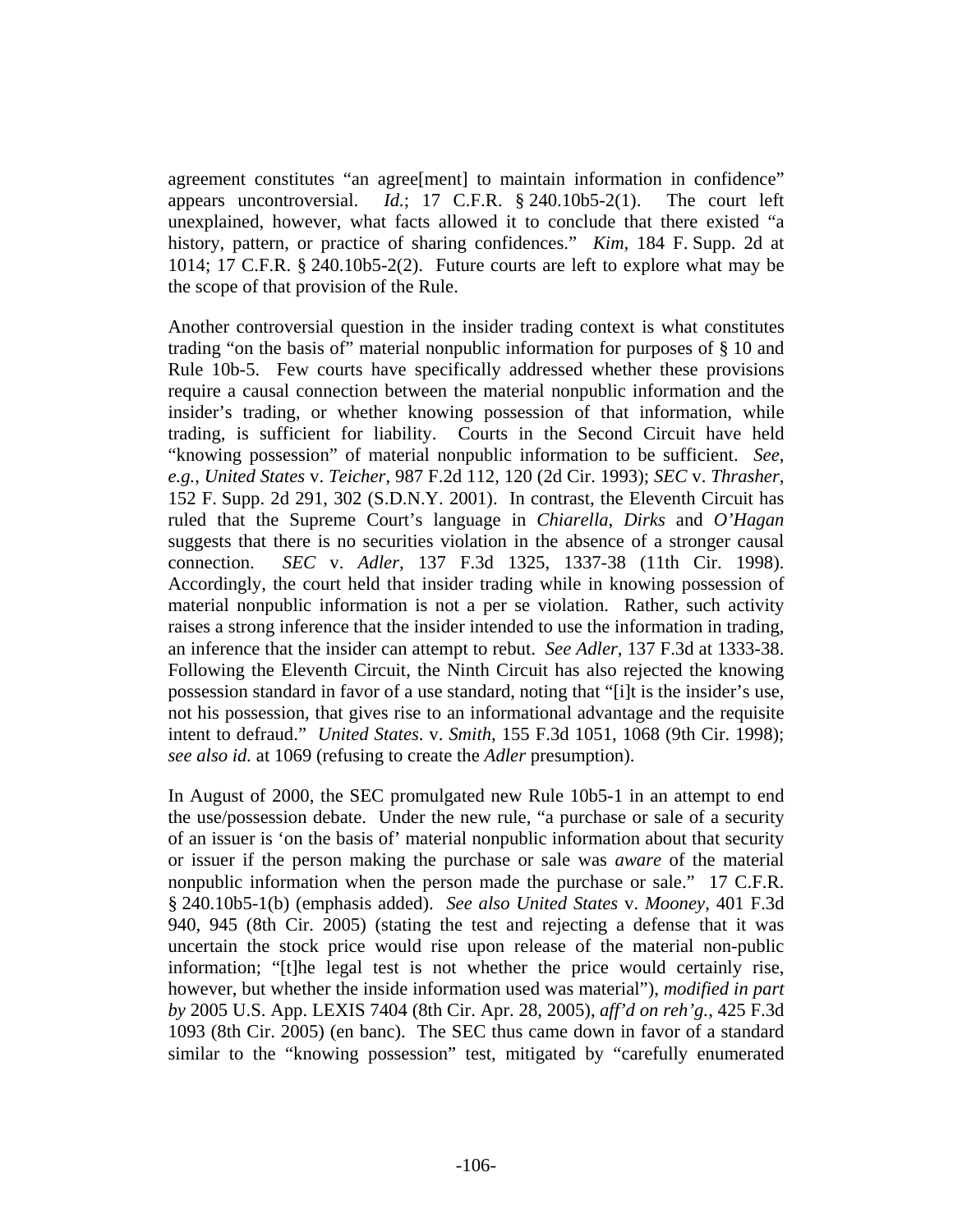affirmative defenses." Selective Disclosure and Insider Trading Release, at 83,692. The most important affirmative defense, available to both individuals and entities, provides exclusions for certain situations in which a trade resulted from a pre-existing plan, contract or instruction that was made in good faith. *See* 17 C.F.R. § 240.10b5-1(c)(1)(i)-(iii); *SEC* v. *Lyon*, 605 F. Supp. 2d 531, 548 (S.D.N.Y. 2009) ("To plead the affirmative defense, Rule 10b5-1 requires defendants to assert the existence of a *written* plan for trading adopted before defendants became aware of the material nonpublic information.") (emphasis in original). This defense covers "situations in which a person can demonstrate that the material nonpublic information was not a factor in the trading decision," which potentially includes situations such as issuers operating repurchase programs, employees adopting plans for exercising stock options, and employees acquiring "company stock through payroll deductions under an employee stock purchase plan or a Section 401(k) plan." Selective Disclosure and Insider Trading Release, at 83,694. An additional affirmative defense is available to entities alone. An entity can avoid liability if it can demonstrate that the person making investment decisions for the entity was not aware of the information, and that the entity had implemented reasonable policies and procedures to prevent insider trading. *See* 17 C.F.R. § 240.10b5-1(c)(2). *See also In re Enron Corp. Sec.*, *Derivative & ERISA Litig.*, 258 F. Supp. 2d 576, 592-93 (S.D. Tex. 2003) (describing and adopting Rule 10b5-1).

The existence of a Rule 10b5-1 plan may not, however, necessarily insulate someone from insider trading liability where the decision to establish the Rule 10b5-1 plan was made while in possession of material non-public information. *See* Complaint for Violations of the Federal Securities Laws, *SEC* v. *Mozilo*, No. CV 09-3994-JFW, 2009 WL 1549287 (C.D. Cal. June 4, 2009).

At the SEC's behest, Congress enacted the Insider Trading and Securities Fraud Enforcement Act of 1988 (ITSFEA), which added § 20A and § 21A to the Exchange Act, authorizing the SEC to seek, and federal courts to impose, a civil penalty of three times the illicit profit for insider trading that violates any provision of the securities laws or rules thereunder. *See Makor Issues & Rights*, *Ltd.* v. *Tellabs*, *Inc.*, No. 02-C-4356, 2008 WL 2178150 (N.D. Ill. May 22, 2008) (holding that § 20A liability must be based upon a violation that involves insider trading). Despite the ambiguous position of the Supreme Court on the precise contours of insider trading, Congress, in enacting ITSFEA, did not adopt a definition of insider trading, and has not done so thereafter. In *SEC* v. *Rosenthal*, the Second Circuit held that civil monetary penalties for insider trading are only available under ITSFEA, and not under the Exchange Act's general civil penalty provision, section 21(d)(3), which applies "to securities law violations 'other than' insider trading." 650 F.3d 156, 162 (2d Cir. 2011).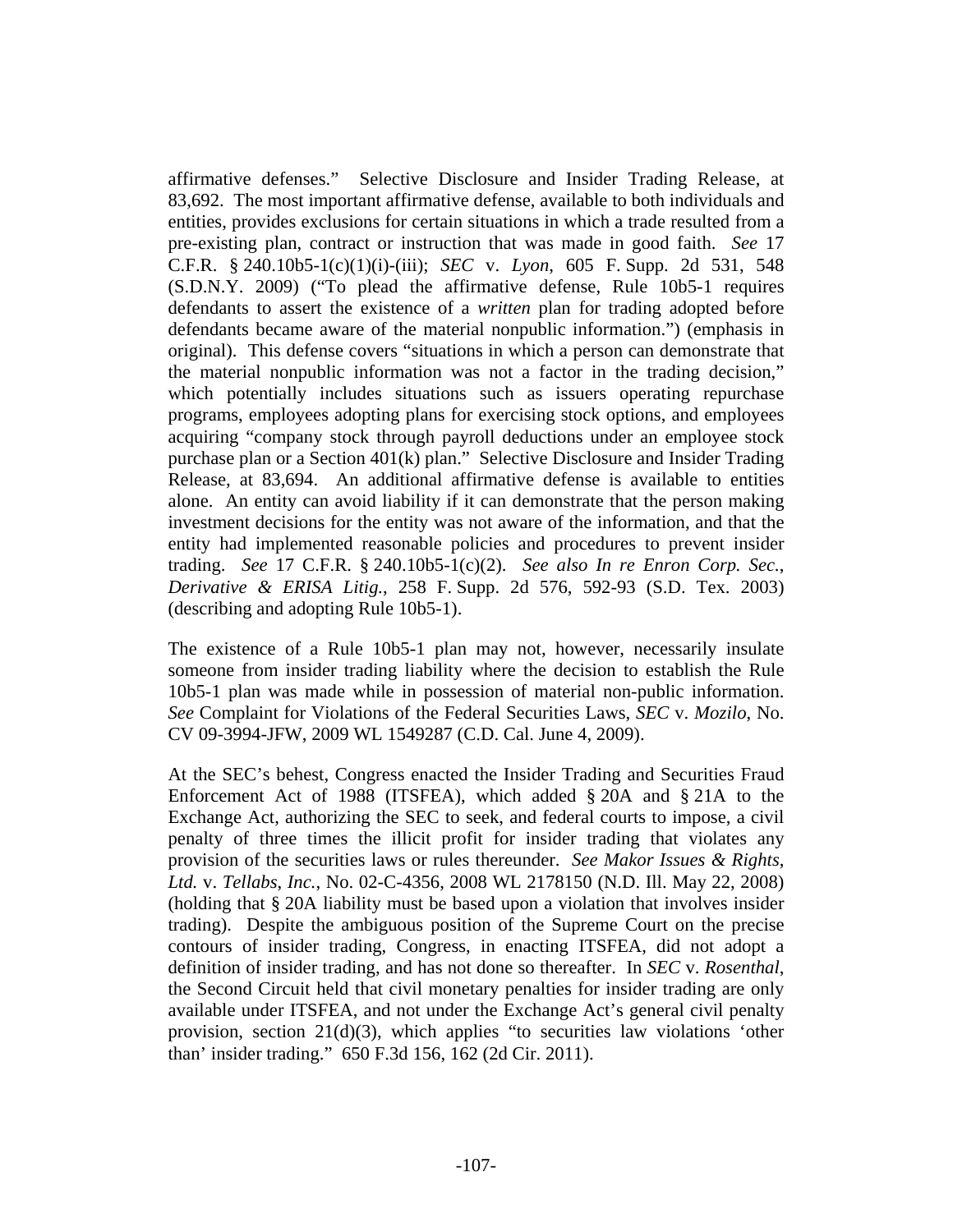In the civil context, the role of Rule 10b-5 in insider trading cases was once a little uncertain. In *Moss* v. *Morgan Stanley*, *Inc.*, 719 F.2d 5 (2d Cir. 1983), the Second Circuit rejected the misappropriation theory in the context of a private civil action under Rule 10b-5, *id.* at 15-16, ruling that a plaintiff cannot "piggyback" his claim on a duty owed by a defendant to others. *Id.* at 13. *Moss* was based on the same facts as *Newman*, where the Second Circuit had *upheld* the defendants' criminal convictions based on the misappropriation theory. Congress, however, seems to have overturned the result in *Moss* in § 4 of the ITSFEA, which added § 20A to the Exchange Act. Section 20A(a) states:

> Any person who violates any provision of this title . . . by purchasing or selling a security while in possession of material, nonpublic information shall be liable . . . to any person who, contemporaneously with the purchase or sale of securities that is the subject of such violation, has purchased . . . or sold . . . securities of the same class.

15 U.S.C.A. § 78t-1(a). By extending the liability of insider traders to losses incurred by contemporaneous traders, regardless of whether the insider trader violated a duty to the contemporaneous trader, Congress has both eliminated the privity requirement in insider trading cases and expanded the scope of the definition of insider trading. *See SEC* v. *Clark*, 915 F.2d 439, 452 & n.23 (9th Cir. 1990) (quoting the House Committee Report, including its discussion of *Moss*); *see also Fujisawa Pharm. Co.* v. *Kapoor*, 932 F. Supp. 208, 210 (N.D. Ill. 1996) (holding that § 20A(a) does not cover face-to-face transactions), *aff'd in part and rev'd in part on other grounds*, 115 F.3d 1332 (7th Cir. 1997).

After *O'Hagan* and the passage of ITSFEA, courts may be willing to apply the misappropriation theory in private civil actions as well as in criminal and SEC injunctive actions. *See Clark*, 915 F.2d at 452-53. Certainly, the rulings of *Chiarella* and *Moss* are not applicable to defendants who trade on the basis of inside information received directly from true corporate insiders, rather than from printers, investment bankers, or others in a contractual relationship with a corporation. *See O'Connor & Assocs.* v. *Dean Witter Reynolds*, *Inc.*, 600 F. Supp. 702, 703-05 (S.D.N.Y. 1985). The *O'Connor* court, moreover, refused to dismiss a complaint filed by options traders despite holding that corporate insiders and their tippees have no state law fiduciary duty to options traders, and held that such defendants, unlike those in *Chiarella* and *Moss*, have a duty to the marketplace at large not to trade on inside information. *Id.* at 703. The Ninth Circuit has held that the contemporaneousness requirement of ITSFEA also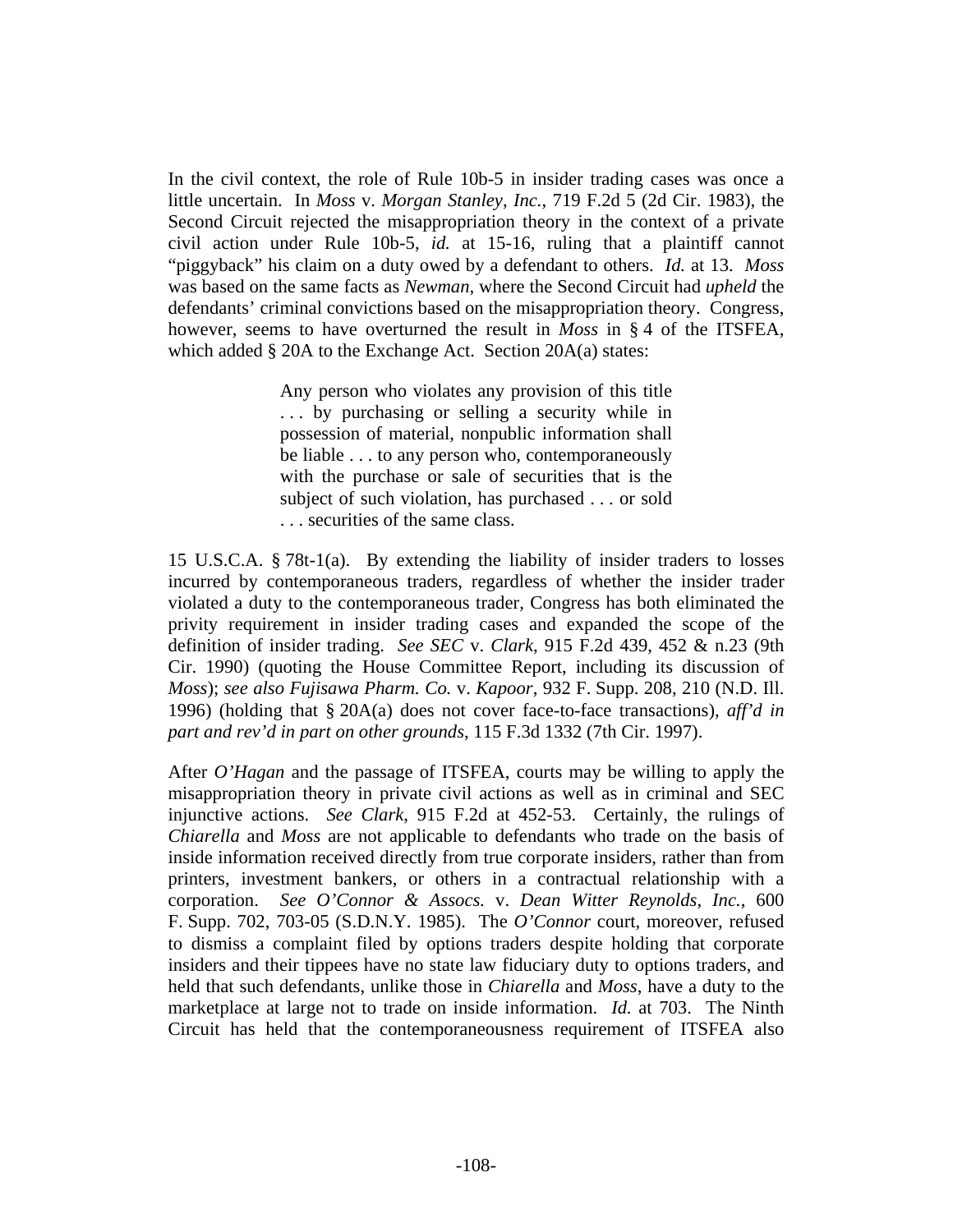applies to private claims under 14e-3 relating to misleading tender offers. *Brody* v. *Transitional Hosps. Corp.*, 280 F.3d 997, 1005 (9th Cir. 2002).

### **12. Section 10(a)**

The Congress that passed the Exchange Act was not able to come to a conclusion about whether short sales are good or bad. *See* S. Rep. No. 1455, at 50-55 (1934), *reprinted in* Fed. Bar Ass'n, *Federal Securities Laws: Legislative History 1933- 1982*, at 1257, 1313-18 (1983). Thus § 10(a) under the Exchange Act does nothing other than to place short sales under SEC rule-making power.

The rules issued by the SEC under  $\S 10(a)$ , first adopted in 1938, reflected the view that there is a danger that short sales, especially if not marked as such, can cause a declining market to decline more rapidly. Until recently, Rule 10a-1(c) required short sales on national exchanges to be marked as such. And Rule 10a-1(b) prohibited short selling at a price lower than the last reported price for regular trades in the relevant security, and stated that short sales could not be made even at that price unless it was above the next preceding different price. The effect was to make short sales difficult, if not impossible, in a declining market.

Over the years, the SEC added exceptions to Rule 10a-1 and granted numerous written requests for relief from the rule's restrictions. In addition, the advent of decimal pricing reduced the difficulty of short-selling on an "uptick." In 2004, in an effort to modernize the short sale rules, the SEC enacted Rule 202T of Regulation SHO, which established a one-year pilot program temporarily suspending the provisions of the Commission's short sale price test for certain securities. *See* SEC Release No. 34-50103, 69 Fed. Reg. 48,008 (Aug. 6, 2004). In 2007, based on a review of the pilot program's results, the SEC adopted amendments deleting Rule 10a-1 and adding Rule 201 of Regulation SHO to provide that no price test, including any price test by any self–regulatory organization (SRO), shall apply to short selling in any security, and that no SRO may have a price test. *See* 17 C.F.R. § 242.201; SEC Release No. 34-55970, 72 Fed. Reg. 36,348 (July 3, 2007). Regulation SHO also includes provisions intended to deter abusive "naked short sales." In March 2009, two senators introduced a bill ordering the SEC to reinstate the repealed Rule 10a-1, the uptick rule. S. 605, 111th Cong. (2009).

Effective September 2008, the SEC adopted Rule 10b-21 which expressly targets fraudulent short selling transactions. The new rule covers short sellers who deceive broker-dealers or any other market participant and makes clear that those who lie about their intention or ability to deliver securities in time for settlement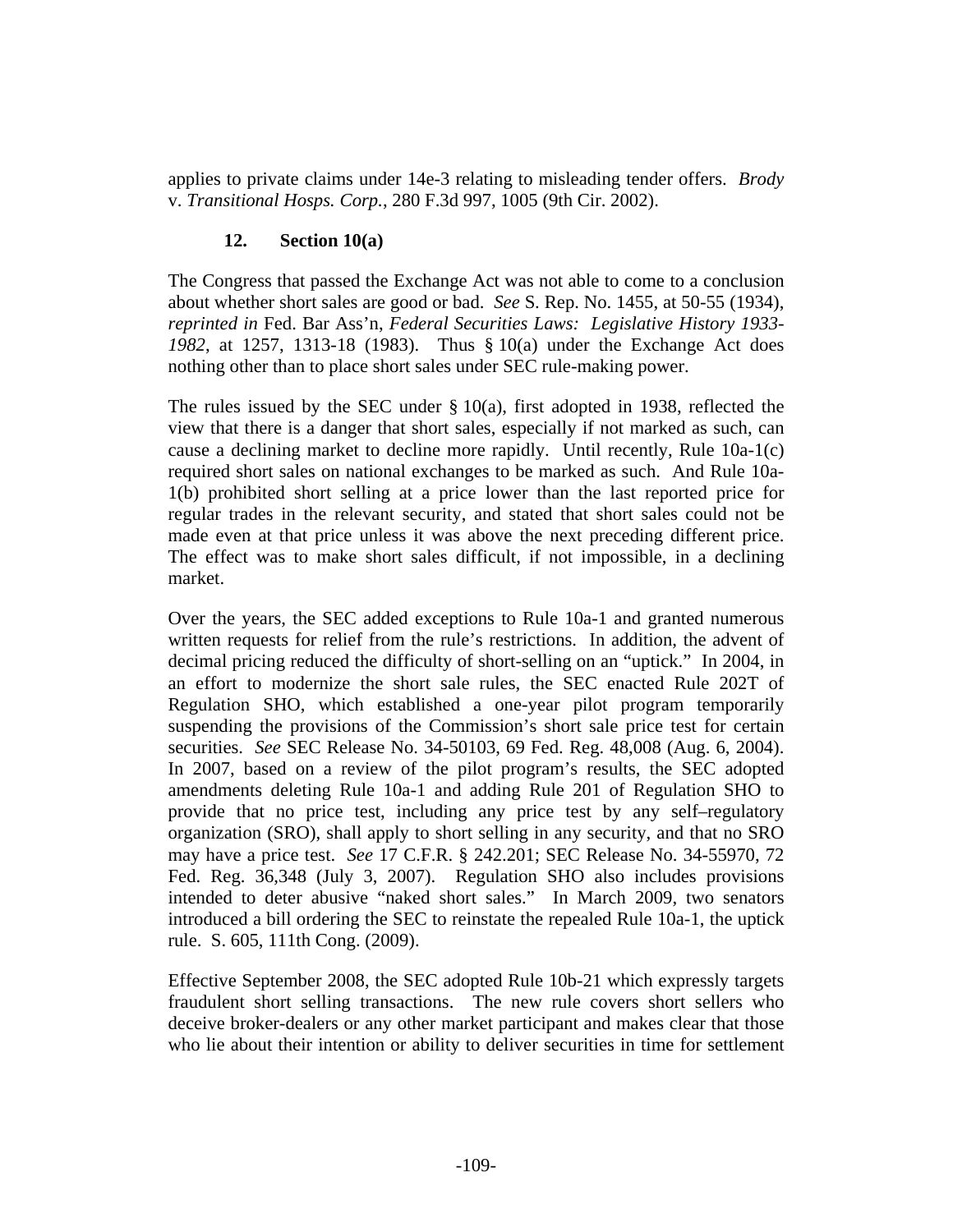are violating the law when they fail to deliver. In July 2009, the SEC made permanent Rule 204, which seeks to prevent "naked" short selling by requiring broker-dealers to promptly purchase or borrow securities to deliver on a short sale.

# **B. Selective Disclosure**

In recent years, the SEC has taken steps to eliminate the practice of "selective disclosure." Selective disclosure occurs when corporate insiders divulge nonpublic information to a select class of recipients, usually analysts or institutional investors, before disclosing this information to the public at large. Selective Disclosure and Insider Trading Release, at 83,677. Troubled by instances of selective disclosure reported in the media and by recent studies regarding the impact of selective disclosure on market integrity, the SEC released proposed Regulation FD for comment in December of 1999. *See* Selective Disclosure and Insider Trading, 64 Fed. Reg. 72,590, at 72,591-92 (proposed Dec. 28, 1999). After extending the comment period and receiving almost 6,000 comments, the SEC adopted Regulation FD by a three-to-one vote on August 10, 2000. *See* J. Scott Colesanti, *Bouncing the Tightrope: The SEC Attacks Selective Disclosure*, *But Provides Little Stability for Analysts*, 25 S. Ill. U. L.J. 1, 3-4 (2000).

The basic rule of Regulation FD is found in new Rule 100, which provides that whenever an issuer, or person acting on its behalf, discloses material nonpublic information to certain enumerated market professionals or stockholders likely to trade on the basis of the information, the issuer must make public disclosure of that same information. *See* 17 C.F.R. § 243.100; Selective Disclosure and Insider Trading Release, at 83,680-81. The issuer must make this disclosure simultaneously for intentional selective disclosures, or promptly for nonintentional selective disclosures. *See id.*

As evidenced by the volume of comments received prior to adoption of Regulation FD, the Regulation and the SEC's authority for promulgating it was, and remains, quite controversial. *See* Peter Talosig III, *Regulation FD—Fairly Disruptive? An Increase in Capital Market Efficiency*, 9 Fordham J. Corp. & Fin. L. 637 (2004). For example, the SEC filed a civil action against Siebel Systems, Inc. for allegedly violating Regulation FD. *SEC* v. *Siebel Sys.*, *Inc.*, No. 04-CV-5130 (GBD) (S.D.N.Y. filed June 29, 2004). The Chamber of Commerce filed an amicus brief challenging the constitutionality of Regulation FD, contending that the SEC greatly exceeded its authority when passing the regulation and that the regulation offends basic First Amendment rights. Brief of Amicus Curiae Chamber of Commerce of the United States, *SEC* v. *Siebel*, No. 04-CV-5130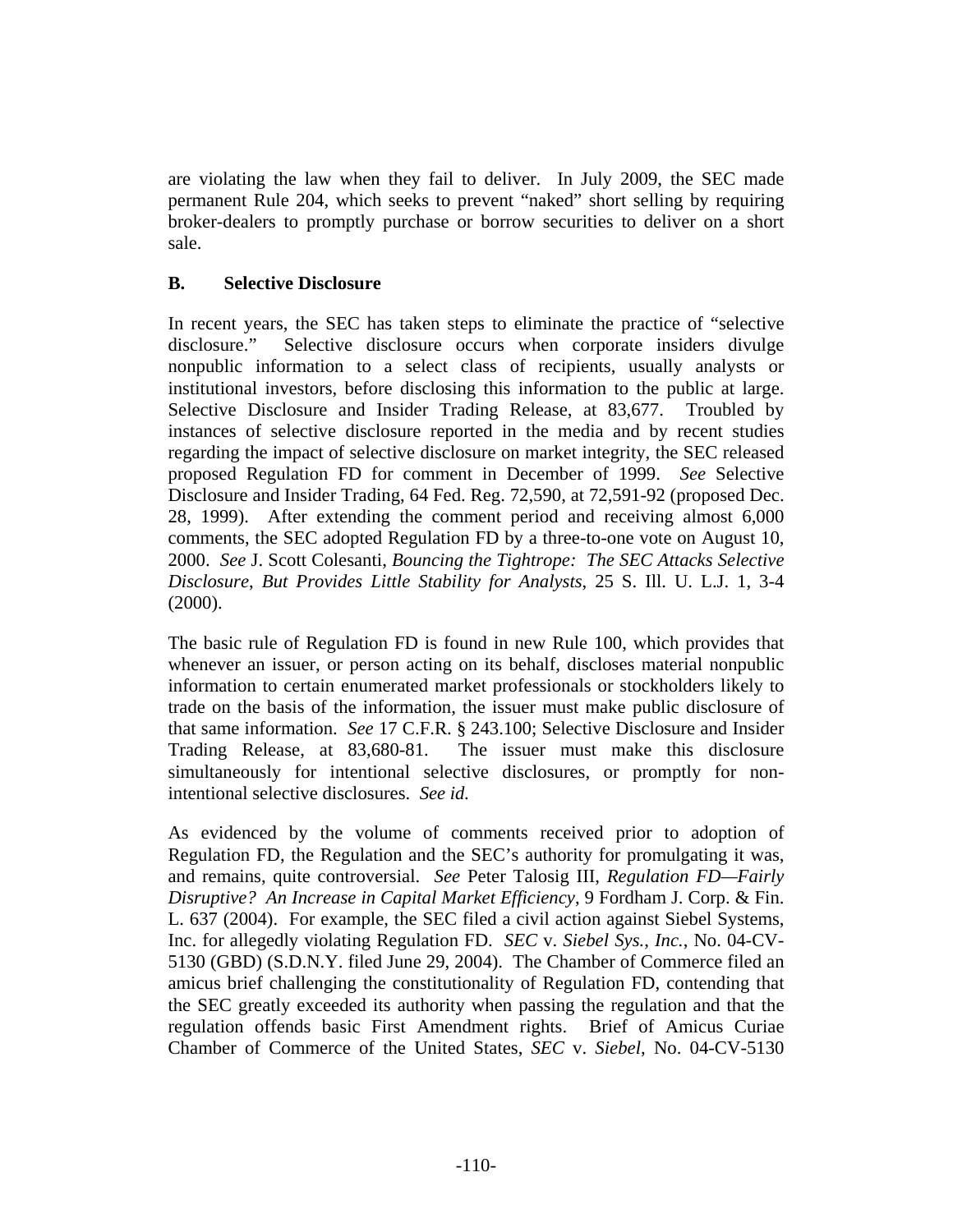(GBD) (S.D.N.Y. filed June 29, 2004). The court granted the defendants' motion to dismiss the SEC's claims and declined to address the constitutional questions. *SEC* v. *Siebel Sys.*, *Inc.*, 384 F. Supp. 2d 694, 709 n.16 (S.D.N.Y. 2005).

### **1. Basis of Liability and Enforcement**

Although selective disclosure raises many of the same concerns as insider trading, the SEC has made clear that Regulation FD is not an antifraud provision based on § 10(b) of the Exchange Act. *See id.* at 83,691. Rather, it is "an issuer disclosure rule that is designed to create duties only under Sections  $13(a)$  and  $15(d)$  of the Exchange Act and Section 30 of the Investment Company Act." *Id.* Accordingly, if an issuer violates the requirements of Regulation FD, the SEC may bring an enforcement action alleging violations of § 13(a) or § 15(d) and seeking "a ceaseand-desist order, or ... an injunction and/or civil money penalties." *Id.* Individuals responsible for violations may also be liable under § 21C or the Exchange Act or as an aider and abetter in an injunctive action. *See id.* at 83,691- 92.

Regulation FD does *not* create new duties under the antifraud provisions of the securities laws. *See id.* at 83,691. In fact, Rule 102 specifically states that "[n]o failure to make a public disclosure required solely by [Rule 100] shall be deemed to be a violation of Rule 10b-5." 17 C.F.R. § 243.102. However, because Regulation FD does not affect any of the existing grounds for liability under Rule 10b-5, selective disclosure may still subject an issuer to fraud liability under certain circumstances:

> [L]iability for "tipping" and insider trading under Rule 10b-5 may still exist if a selective disclosure is made in circumstances that meet the Dirks "personal benefit" test. In addition, an issuer's failure to make a public disclosure may give rise to liability under a "duty to correct" or "duty to update" theory in certain circumstances. And an issuer's contacts with analysts may lead to liability under the "entanglement" or "adoption" theories. In addition, if an issuer's report or public disclosure made under Regulation FD contained false or misleading information, Rule 102 would not provide protection from Rule 10b-5 liability.

Selective Disclosure and Insider Trading Release, at 83,691.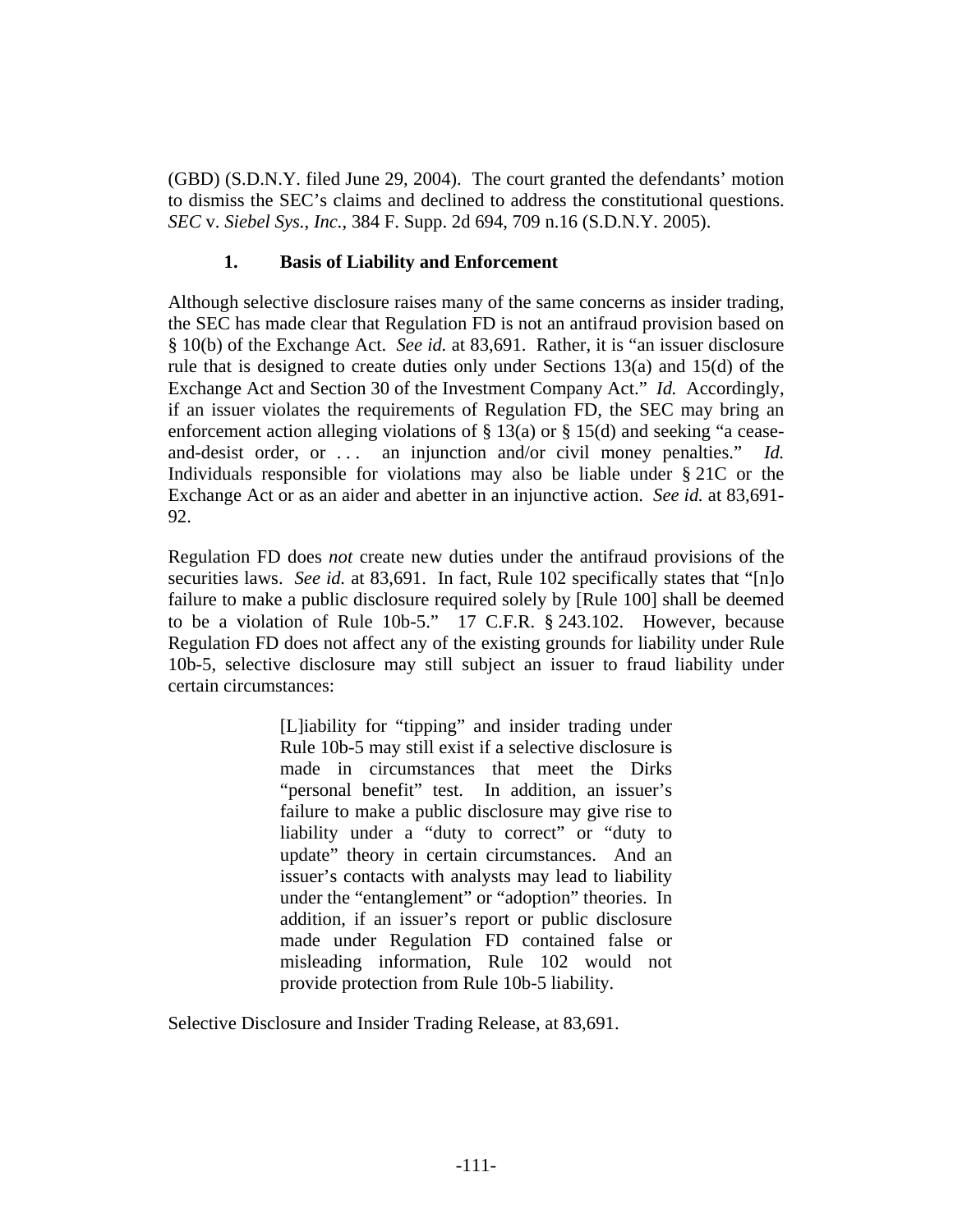# **2. Covered Communication**

Regulation FD applies to all issuers with securities registered under § 12 of the Exchange Act, and to all issuers required to file reports under § 15(d) of the Exchange Act. 17 C.F.R. § 243.101(b). Regulation FD also covers closed-end investment companies, but does not reach other investment companies, foreign governments or foreign private issuers. *See id.*

Besides statements by an issuer itself, Regulation FD applies to disclosures "by any person acting on [the issuer's] behalf." *Id.* § 243.100(a). Two classes of persons fit this characterization. In the first class are "senior official[s]," meaning "any director, executive officer . . . investor relations or public relations officer, or other person with similar functions." *Id.* § 243.101(f). The second class consists of any other officers, employees or agents of the issuer who regularly communicate with any of the enumerated market professionals or with stockholders. *See id.* § 243.101(c). Regulation FD does not apply to disclosures by officers, employees or agents made in violation of a duty of trust or confidence to the corporation because Rule 101(c) states that these persons do not act "on behalf" of the corporation.

The general rule against selective disclosure only applies to disclosures made to four enumerated categories of persons. *See id.* § 243.100(b). "The first three categories are securities market professionals—(1) broker-dealers and their associated persons, (2) investment advisers, certain institutional investment managers and their associated persons, and (3) investment companies, hedge funds, and affiliated persons." Selective Disclosure and Insider Trading Release, at 83,681. "These categories will include sell-side analysts, many buy-side analysts, large institutional investment managers, and other market professionals who may be likely to trade on the basis of selectively disclosed information." *Id.* at 83,681-82. The fourth category consists of holders of a corporation's securities who are reasonably likely to trade on the basis of selectively disclosed information. 17 C.F.R. § 243.100(b)(1)(iv).

However, even if an issuer discloses material nonpublic information to one of these enumerated parties, the disclosure requirement is not triggered if one of four exclusions apply. First, no public disclosure is required if the person to whom information is disclosed owes a duty of trust or confidence to the issuer. *See id.*  $§$  243.100(b)(2)(i). Thus, disclosure to "temporary insiders" such as attorneys, accountants or investment bankers will not trigger the requirements of Regulation FD. Second, no public disclosure is required if the person to whom information is disclosed expressly agrees to maintain the information in confidence. *See id.* § 243.100(b)(2)(ii). Accordingly, "issuers [can] share material nonpublic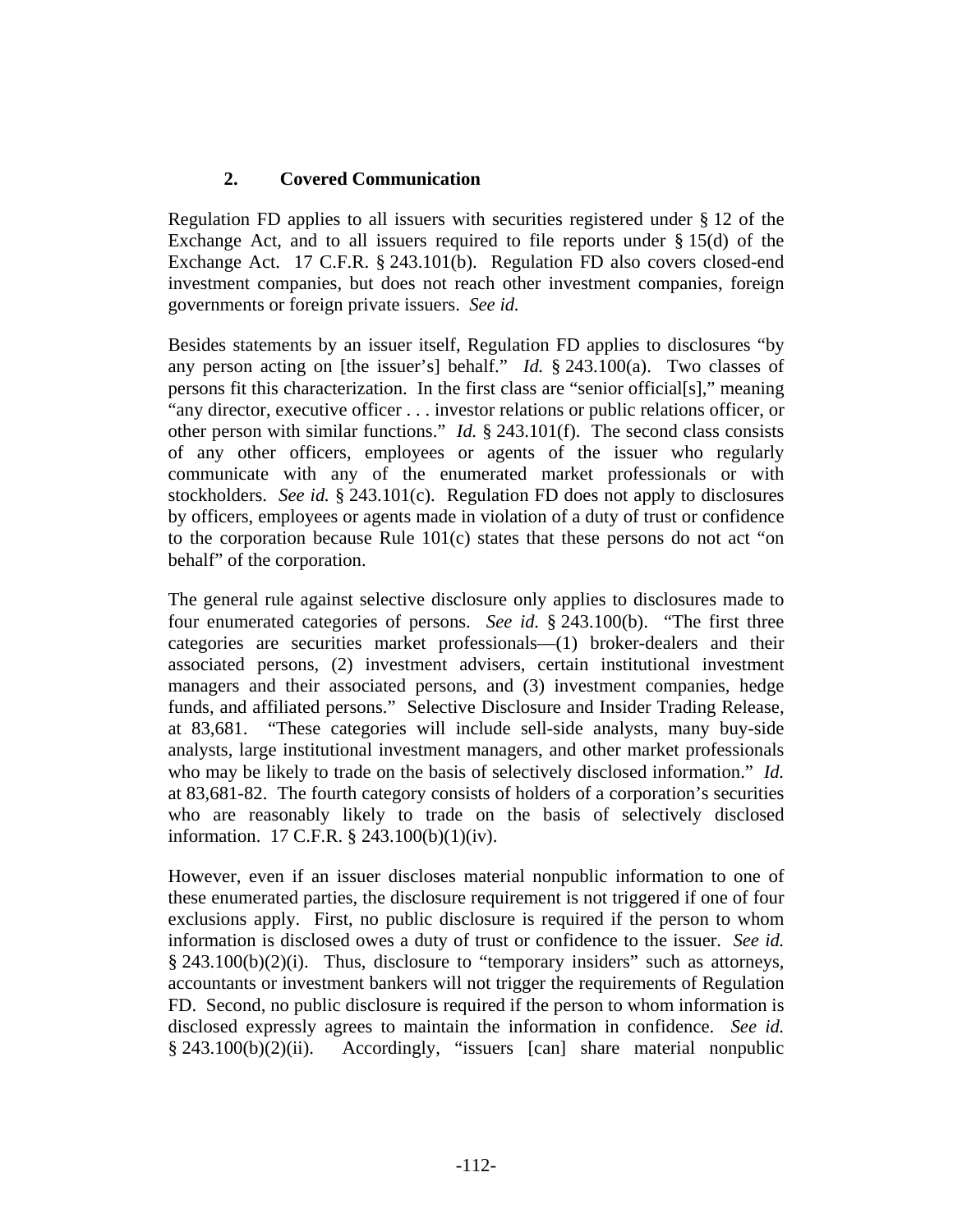information with other parties to a business combination transaction or with a purchaser in a private placement without having to make public disclosure if the party receiving the information agrees to hold the information in confidence." 64 Fed. Reg. 72,590, at 72,595. Third, the requirements of Regulation FD do not apply when disclosure is to an entity whose primary business is the issuance of credit ratings, provided that the information is disclosed solely for the purpose of developing a credit rating and the entity's ratings are publicly available. 17 C.F.R. § 243.100(b)(2)(iii). Finally, "with limited exceptions, Regulation FD as adopted does not apply to disclosures made in connection with a securities offering registered under the Securities Act." Selective Disclosure and Insider Trading Release, at 83,689; *see also* 17 C.F.R. § 243.100(b)(2)(iv).

# **3. Material Nonpublic Information**

Regulation FD only applies to selective disclosure of "material nonpublic" information. The Regulation does not define these terms, but rather draws their definition from pre-existing case law. Adopting the standard found in *Texas Gulf Sulphur*, the SEC indicated that "[i]nformation is nonpublic if it has not been disseminated in a manner making it available to investors generally." Selective Disclosure and Insider Trading Release, at 83,683 & n.40. For materiality, the SEC adopted the *TSC Industries* "total mix" standard. *See id.* at 83,683 & nn.38- 39.

Recognizing the amorphous quality of the materiality inquiry, the SEC provided a nonexclusive list of subjects that are likely to trigger the duty to make public disclosure:

> (1) [e]arnings information; (2) mergers, acquisitions, tender offers, joint ventures, or changes in assets; (3) new products or discoveries, or developments regarding customers or suppliers (*e.g.*, the acquisition or loss of a contract); (4) changes in control or in management; (5) changes in auditors or auditor notification that the issuer may no longer rely on an auditor's audit report; (6) events regarding the issuer's securities—*e.g.*, defaults on senior securities, calls of securities for redemption, repurchase plans, stock splits or changes in dividends, changes to the rights of security holders, public or private sales of additional securities; and (7) bankruptcies or receiverships.

*Id.* at 83,684. *But see Vladimir* v. *Bioenvision*, *Inc.*, 374 F. App'x 141, 143 (2d Cir. 2010) (holding that, while there is a duty to disclose merger *agreements*, there is no duty to disclose merger *negotiations*).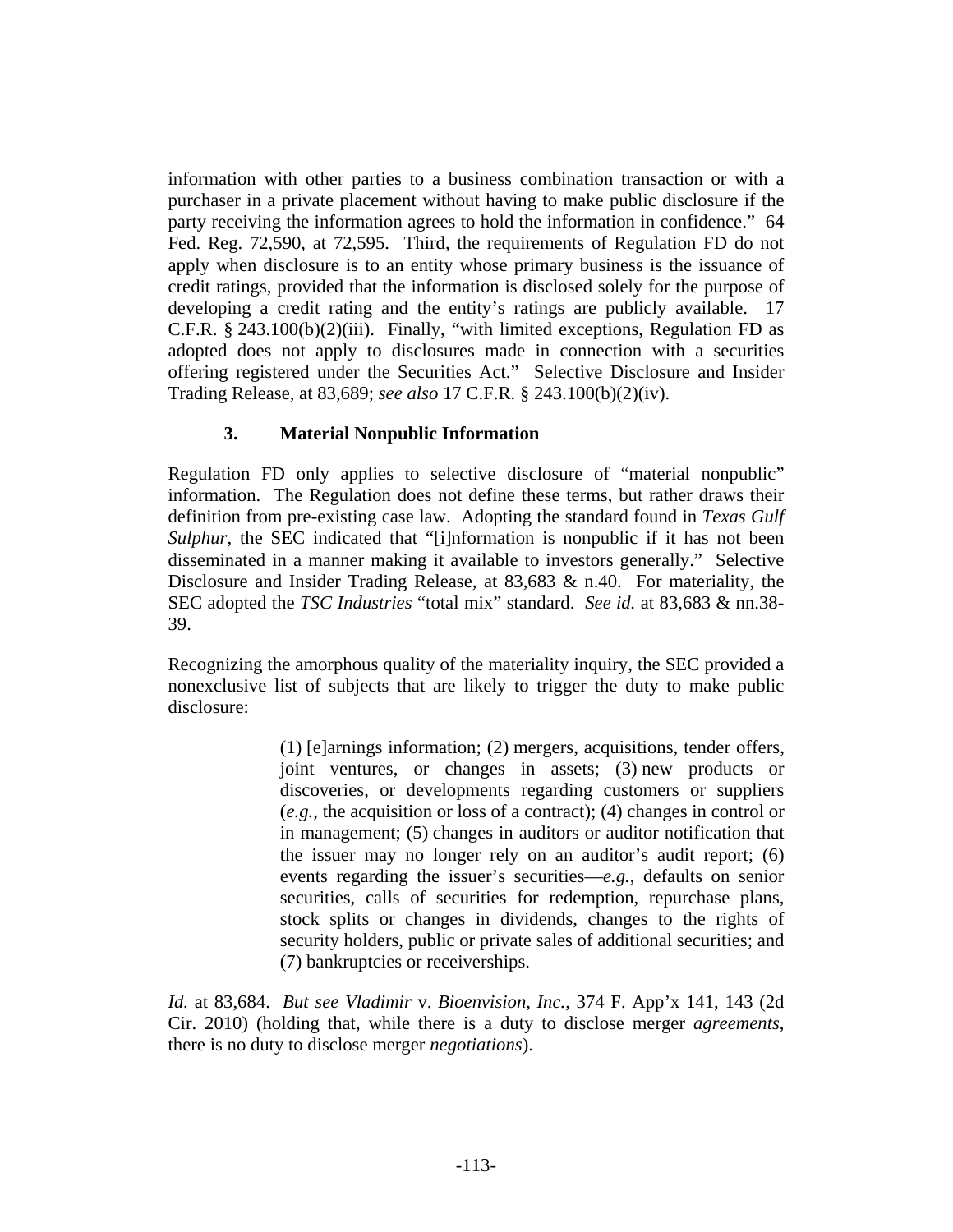The SEC also indicated that when an officer gives direct or indirect "guidance" to an analyst regarding earnings forecasts, "he or she takes on a high degree of risk under Regulation FD." *Id.* However, because the *TSC Industries* test is keyed to the "reasonable investor" and not the professional analyst, selective disclosure of some information that analysts find useful, even regarding one of the aboveflagged topics, may not trigger a violation of Regulation FD. As the SEC recognized, "[a]nalysts can provide a valuable service in sifting through and extracting information that would not be significant to the ordinary investor to reach material conclusions." *Id. See also In re Centerline Holding Co. Sec. Litig.*, 380 F. App'x 91, 93-94 (2d Cir. 2010) (investment trust had no duty to disclose to analysts its plans to change its business model "from one focused on the generation of distributable tax-exempt income to that of an asset manager focused on growth").

# **4. Timing of Public Disclosure**

The timing of the required public disclosure under Regulation FD depends upon whether selective disclosure is intentional or unintentional. If selective disclosure is intentional, then the issuer must make public disclosure simultaneously with the selective disclosure. 17 C.F.R.  $\S$  243.100(a)(1). "[T]his requirement for simultaneous disclosure means that issuers cannot engage in an intentional selective disclosure consistent with the terms of Regulation FD." Selective Disclosure and Insider Trading, 64 Fed. Reg. 72,590, at 72,595. According to the SEC, the disclosure is "intentional" if the disclosing party either knows or is reckless in not knowing, prior to disclosure, that the information he or she is communicating is *both* material and nonpublic. 17 C.F.R. § 243.101(a); *see also* Selective Disclosure and Insider Trading Release, at 83,685. "Thus, in the case of a selective disclosure attributable to a mistaken determination of materiality, liability will arise only if no reasonable person under the circumstances would have made the same determination." *Id.* at 83,685-86.

If selective disclosure is unintentional, then public disclosure of the same information must be made promptly after the selective disclosure. 17 C.F.R. § 243.100(a)(2). "'Promptly' means as soon as reasonably practicable (but in no event after the later of 24 hours or the commencement of the next day's trading on the New York Stock Exchange) after a senior official of the issuer . . . learns that there has been a non-intentional disclosure. . . ." *Id.* § 243.101(d). Moreover, a senior official does not "learn" of the disclosure until he or she knows or is reckless in not knowing that the selectively disclosed information is *both* material and nonpublic. Selective Disclosure and Insider Trading Release, at 83,686.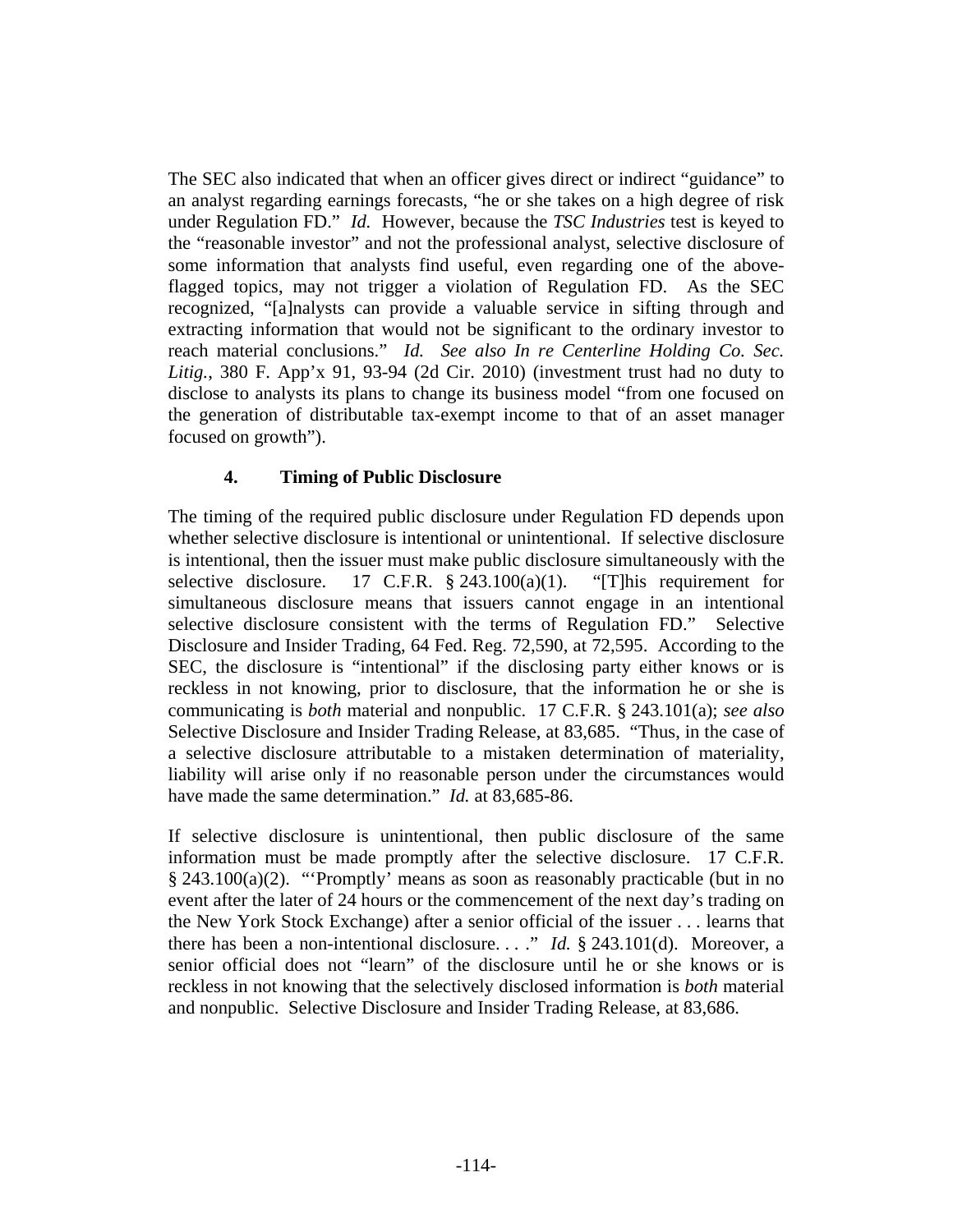### **5. Form of Public Disclosure**

Rule 101(e) provides two options to the issuer who must make public disclosure under Regulation FD. First, the issuer can file a Form 8-K with the SEC disclosing the selectively disclosed information. 17 C.F.R. § 243.101(e)(1). Second, the issuer may disseminate the information through another method or combination of methods reasonably designed to provide "broad, non-exclusionary distribution of the information to the public." *Id.* § 243.101(e)(2).

In its Final Release, the SEC emphasized the flexibility of the latter option, indicating that Regulation FD does not require use of a particular method or a "one size fits all" standard for disclosure. Selective Disclosure and Insider Trading Release, at 83,687. Possible methods include "press releases distributed through a widely circulated news or wire service, or announcements made through press conferences or conference calls that interested members of the public may attend or listen to either in person, by telephonic transmission, or by other electronic transmission (including use of the Internet)." *Id.* Additionally, the SEC suggests that if a conference call or webcast will be used, the content of the presentation should be available for some time afterwards so as to ensure that those who missed the presentation may have access to it at a later point. *Id.* at n.73. While in the Proposing Release the SEC indicated that posting of new information on a company's website would not by itself be sufficient, the SEC took a somewhat more optimistic view of internet technology in the Final Release. First, the SEC suggested that in the future, as technology evolves and more investors have access to the internet, companies might be able to rely on this method alone. *Id.* at 83,686. More immediately, the SEC indicated that currently a company may be able to demonstrate that disclosure made on its website constitutes part of a *combination of methods* "reasonably designed to provide broad, non-exclusionary distribution" of information to the public. *Id.*

#### **C. Section 18**

Section 18(a) creates an express private right of action for any person who, in reliance on a false or misleading statement or omission made in a document required by the Exchange Act or rules thereunder to be filed with the SEC, purchases or sells a security at a price affected by such statement. Misleading statements contained in sections of forms, such as Part I of Form 10-Q, which are deemed as a matter of law *not* to be filed with the SEC, are not actionable under § 18(a). *See In re Digi Int'l Inc. Sec. Litig.*, 6 F. Supp. 2d 1089, 1103 (D. Minn. 1998), *aff'd*, 14 F. App'x 714 (8th Cir. 2001); *Cohen* v. *Stevanovich*, 722 F. Supp. 416 (S.D.N.Y 2010) (dismissing § 18 claim that failed to identify any SEC filings, much less allege that a document filed with the SEC contained a material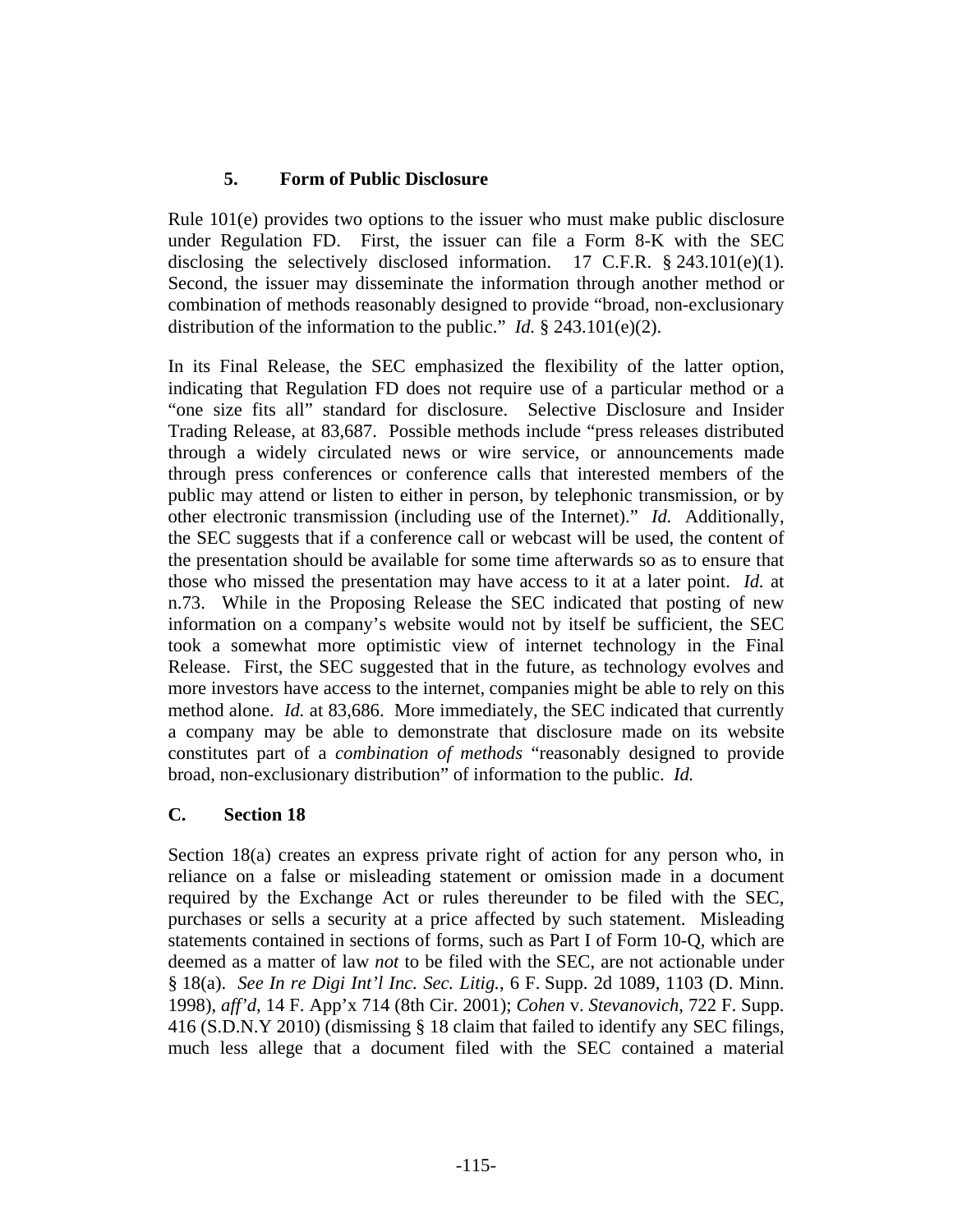misstatement or omission). *In re Stone & Webster*, *Inc.*, *Sec. Litig.*, 253 F. Supp. 2d 102 (D. Mass. 2003) (dismissing § 18(a) claims that referred to portions of 10- Q not filed as a matter of law with SEC, and that failed to meet Fed. R. Civ. P. 9(b) particularity requirements), *aff'd*, 414 F.3d 187 (1st Cir. 2005). Also, § 18(a) claims will not lie where the complaint merely alleges a failure to file a required form rather than inclusion of a misleading statement in a filing. *See Dewitt* v. *Am. Stock Transfer Co.*, 433 F. Supp. 994, 1005 (S.D.N.Y. 1977).

A majority of the courts considering the issue have concluded that § 18 does not provide the exclusive remedy for misstatements and omissions in statements required to be filed under the Exchange Act, and that Rule 10b-5 provides another remedy if the elements of a Rule 10b-5 cause of action can be made out. *See*, *e.g.*, *Huddleston* v. *Herman & MacLean*, 640 F.2d 534, 543 (5th Cir. 1981), *aff'd in part and rev'd in part on other grounds*, 459 U.S. 375 (1983); *Wachovia Bank and Trust Co.* v. *Nat'l Student Mktg. Corp.*, 650 F.2d 342, 359 (D.C. Cir. 1980); *Ross* v. *A. H. Robins Co.*, 607 F.2d 545, 555 (2d Cir. 1979); *cf*. *In re Ames Dep't Stores*, *Inc. Stock Litig.*, 991 F.2d 953, 965-66 (2d Cir. 1993) (citing *Ross* to support broad construction of the "in connection with" requirement). *See also Argent Classic Convertible Arbitrage Fund L.P.* v. *Rite Aid Corp.*, 315 F. Supp. 2d 666, 685 (E.D. Pa. 2004) (in dismissing § 18(a) to the same extent as it dismissed § 10(b) claims, the court held that the loss and reliance requirements of § 18(a) and § 10(b) are "coterminous"). However, a very few district courts have ruled that § 18 is exclusive, and that an action under Rule 10b-5 will not lie for false or misleading statements in documents filed with the SEC under the Exchange Act. *See*, *e.g.*, *Issen* v. *GSC Enters.*, *Inc.*, 522 F. Supp. 390, 397 (N.D. Ill. 1981); *McKee* v. *Federal's*, *Inc.*, No. 76-70695, 1979 U.S. Dist. LEXIS 10517, at \*12-13 (E.D. Mich. Aug. 8, 1979). *See also Levie* v. *Sears Roebuck & Co.*, No. 04 C 7643, 2006 WL 756063, at \*3-4 (N.D. Ill. Mar. 22, 2006) (noting that although some courts had concluded that  $\S 18(a)$  provides the exclusive remedy for violations of § 13(d), claim that defendants failed to file required schedules was outside  $\S 18(a)$  and could be brought pursuant to Rule 10b-5).

The fact that in most courts remedies under Rule 10b-5 are available to supplement those under  $\S$  18, the stringent reliance requirement, the short statute of limitations, and the availability of a good faith defense under § 18 have made for a paucity of § 18 cases. Despite the fact that few cases construe § 18, the outlines of a § 18 action are reasonably clear from the statute itself.

#### **1. Standing**

It is clear from the statute that the plaintiff must have bought or sold securities to bring a § 18 action. The few courts that have interpreted the purchaser-seller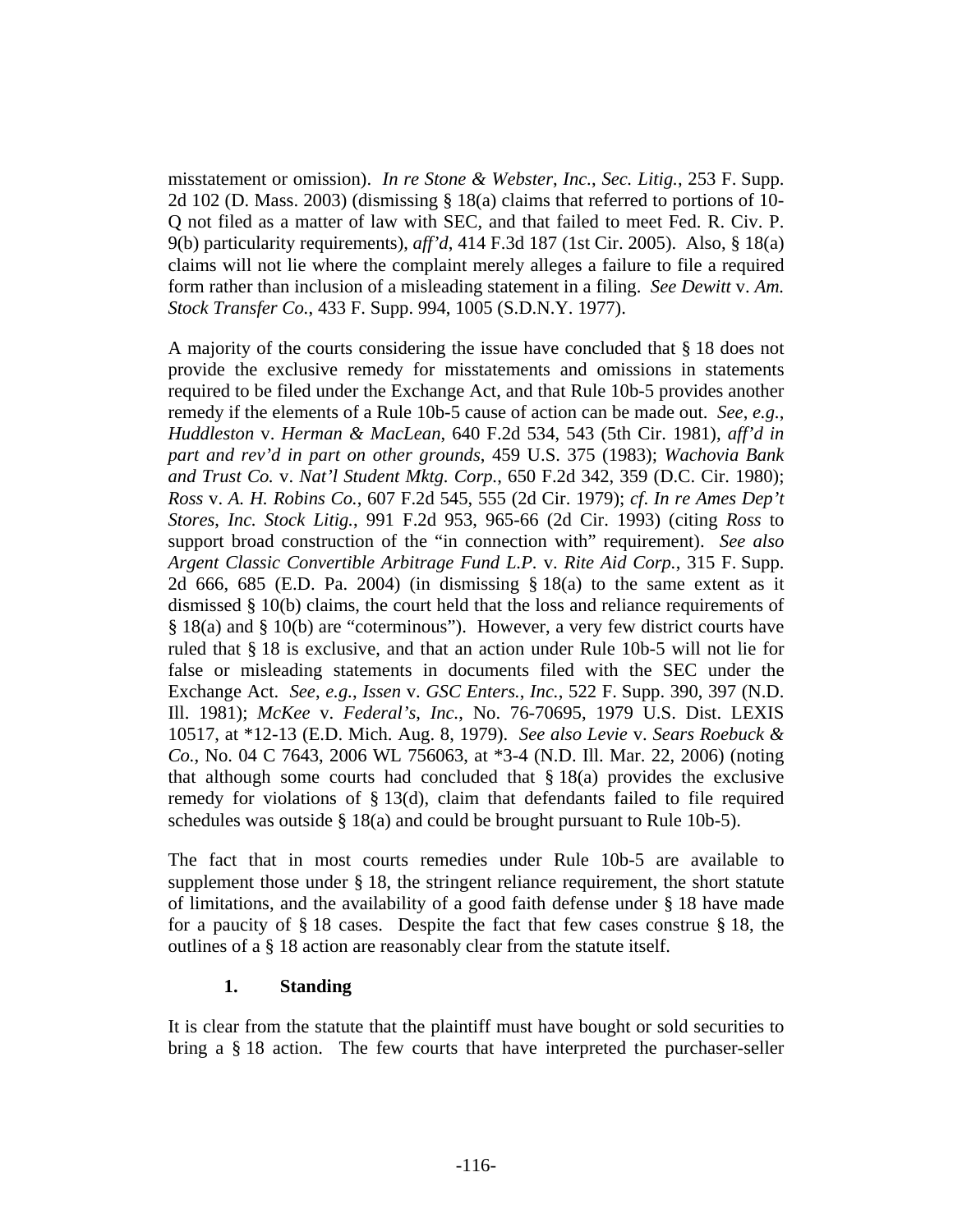requirement of § 18 have ruled that it is to be construed in the same broad manner as that under Rule 10b-5. *Phillips* v. *TPC Commc'ns*, *Inc.*, 532 F. Supp. 696, 698 (W.D. Pa. 1982); *Weisman* v. *Darneille*, No. 77 Civ. 2110 (LFM), 1978 U.S. Dist. LEXIS 20308, at \*7 (S.D.N.Y. Jan. 6, 1978). Thus, for example, forced sellers have been allowed to sue under § 18. *Id.*

# **2. Persons Liable**

Section 18 liability extends to anyone who "shall make or cause to be made" any false or misleading statement in a covered document. Under this provision, directors and officers, as well as accountants, can be sued for false or misleading statements. *See Kramer* v. *Scientific Control Corp.*, 452 F. Supp. 812, 817 (E.D. Pa. 1978) (directors); *Ernst & Ernst* v. *Hochfelder*, 425 U.S. 185, 211 n.31 (1976) (accountants); *Fischer* v. *Kletz*, 266 F. Supp. 180, 189 (S.D.N.Y. 1967) (same). No privity between plaintiff and defendant is required under § 18.

# **3. Scienter and Good Faith**

A § 18 plaintiff need not prove scienter, or even negligence, to establish a case. *Ross*, 607 F.2d at 556. However, the statute provides an affirmative defense, on which a defendant bears the burden of proof, of good faith and lack of knowledge. *Magna Inv. Corp.* v. *John Does One Through Two Hundred*, 931 F.2d 38 (11th Cir. 1991). In light of this, the standard for liability under  $\S$  18 is closer to scienter than negligence. *See Hochfelder*, 425 U.S. 211 at n.31. To the same extent required under Rule 10b-5, new Section 21E(c) of the Exchange Act created by the Reform Act requires actual knowledge of the false or misleading statements to maintain a § 18 private action premised on certain "forward-looking statements."

# **4. Reliance and Causation**

Section 18 contains a very strict reliance requirement. *See Basic*, *Inc.* v. *Levinson*, 485 U.S. 224, 257 (1988) (White, J., dissenting). The terms of the statute require plaintiff to show that he bought or sold "in reliance" on a false or misleading statement in an appropriate document. This has been interpreted to mean that a plaintiff must plead and prove that he actually read a copy of the document filed with the SEC. *See*, *e.g.*, *Heit* v. *Weitzen*, 402 F.2d 909, 916 (2d Cir. 1968). It is not enough that the plaintiff relied on information ultimately derived from such a document if he himself did not read the document. This "eyeball" reliance requirement is the reef on which most § 18 cases founder. *See*, *e.g.*, *Cohen* v. *Stevanovich*, 722 F. Supp. 2d 416 (S.D.N.Y. 2010); *Cyber Media Group* v. *Island Mortg. Network*, *Inc.*, 183 F. Supp. 2d 559, 577-78 (E.D.N.Y.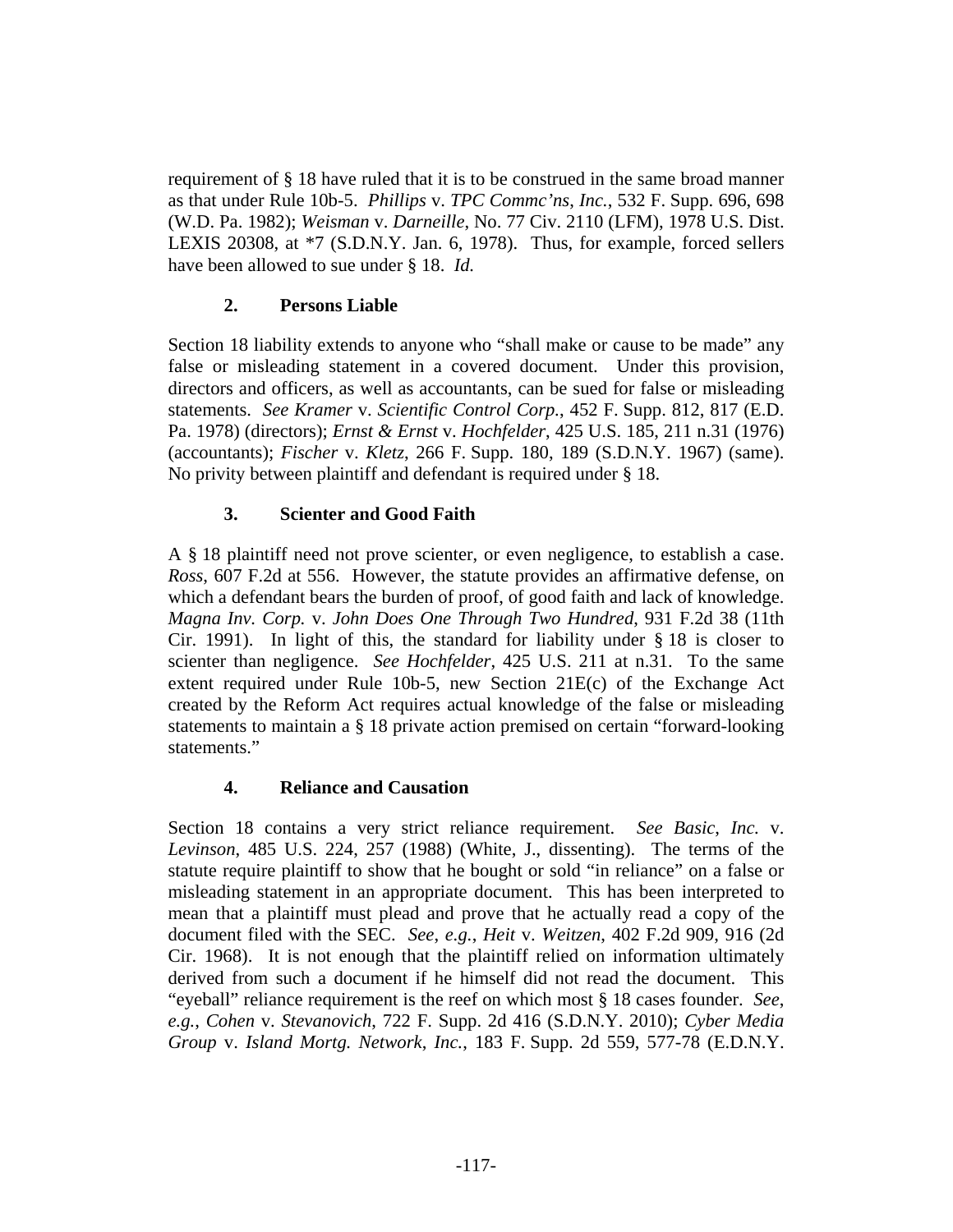2002); *Kennedy* v. *Nicastro*, 503 F. Supp. 1116, 1118 (N.D. Ill. 1980); *Ross* v. *Warner*, 480 F. Supp. 268, 272-273 (S.D.N.Y. 1979); *Jacobson* v. *Peat*, *Marwick*, *Mitchell & Co.*, 445 F. Supp. 518, 525 (S.D.N.Y. 1977); *Gross* v. *Diversified Mortg. Investors*, 431 F. Supp. 1080, 1093 (S.D.N.Y. 1977), *aff'd mem.*, 636 F.2d 1201 (2d Cir. 1980). Given the strictures of this requirement, the new Section  $21D(b)(4)$  of the Exchange Act, which places on the plaintiff the burden of proving loss causation in a private right of action under the Exchange Act, does not change the elements of a § 18 cause of action. In addition to showing reliance, a plaintiff must show that the statements complained of affected the price of the securities he bought or sold. *See Jacobson*, 445 F. Supp. at 525.

### **5. Remedies and Measure of Damages**

Remedies under § 18 are limited to damages by the terms of the statute. *Sta-Rite Indus.*, *Inc.* v. *Nortek*, *Inc.*, 494 F. Supp. 358, 362 n.1 (E.D. Wis. 1980). But § 18 does not specify how damages are to be measured, and cases on the subject are rare. One case, *Harris* v. *Am. Inv. Co.*, 523 F.2d 220, 224 n.3 (8th Cir. 1975), has applied the measure of damages under Rule 10b-5 to § 18.

Just as in the case of private actions under Rule 10b-5, new Section 21D(e) of the Exchange Act adopts a cap on damages in an attempt to account for a "bounceback" in a security's price after full or corrective disclosure is made. Under this provision, if following the corrective disclosure of unfavorable information the security recovers all or a portion of the initial price decrease, damages will be capped by the difference between the plaintiff's purchase or sale price and the mean trading price of the security over the 90-day period beginning on the date of the corrective disclosure. 15 U.S.C.A.  $\S$  78u-4(e)(1). When the plaintiff sells or repurchases the security before expiration of the 90-day period, the plaintiff may recover no more than the difference between the purchase or sale price and the appropriate mean trading price. 15 U.S.C.A. § 78u-4(e)(2).

Under § 18(a), costs and attorneys' fees are available to a prevailing litigant.

#### **6. Statute of Limitations**

Section 18(c) provides the statute of limitations for actions brought under  $\S 18(a)$ . Actions must be brought within one year of discovery of the false or misleading character of the statements complained of, and in any case within three years from the time the action accrues. *See Rahr* v. *Grant Thornton LLP*, 142 F. Supp. 2d 793, 796 (N.D. Tex. 2000). An action accrues under § 18 when a plaintiff makes the purchases or sales complained of, rather than when the allegedly false or misleading documents are filed with the SEC. *Lindner Dividend Fund*, *Inc.* v.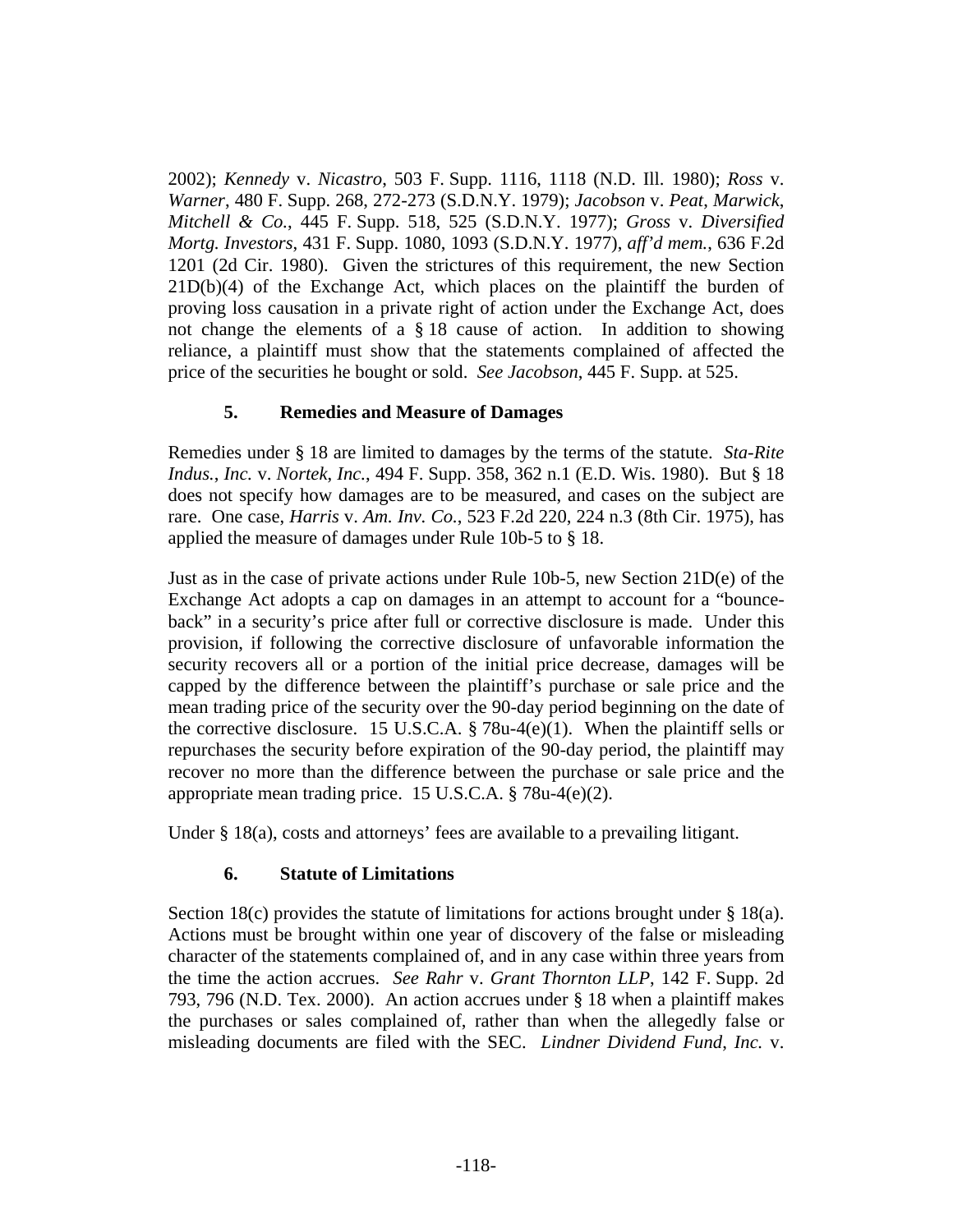*Ernst & Young*, 880 F. Supp. 49, 53 (D. Mass. 1995); *Jacobson*, 445 F. Supp. at 527.

# **7. Contribution**

Section 18(b) specifically creates a right of action for contribution for persons found liable under § 18. Contribution is *pro rata* as in contract, rather than by fault as in tort. *But see* Section IV.E, *infra*.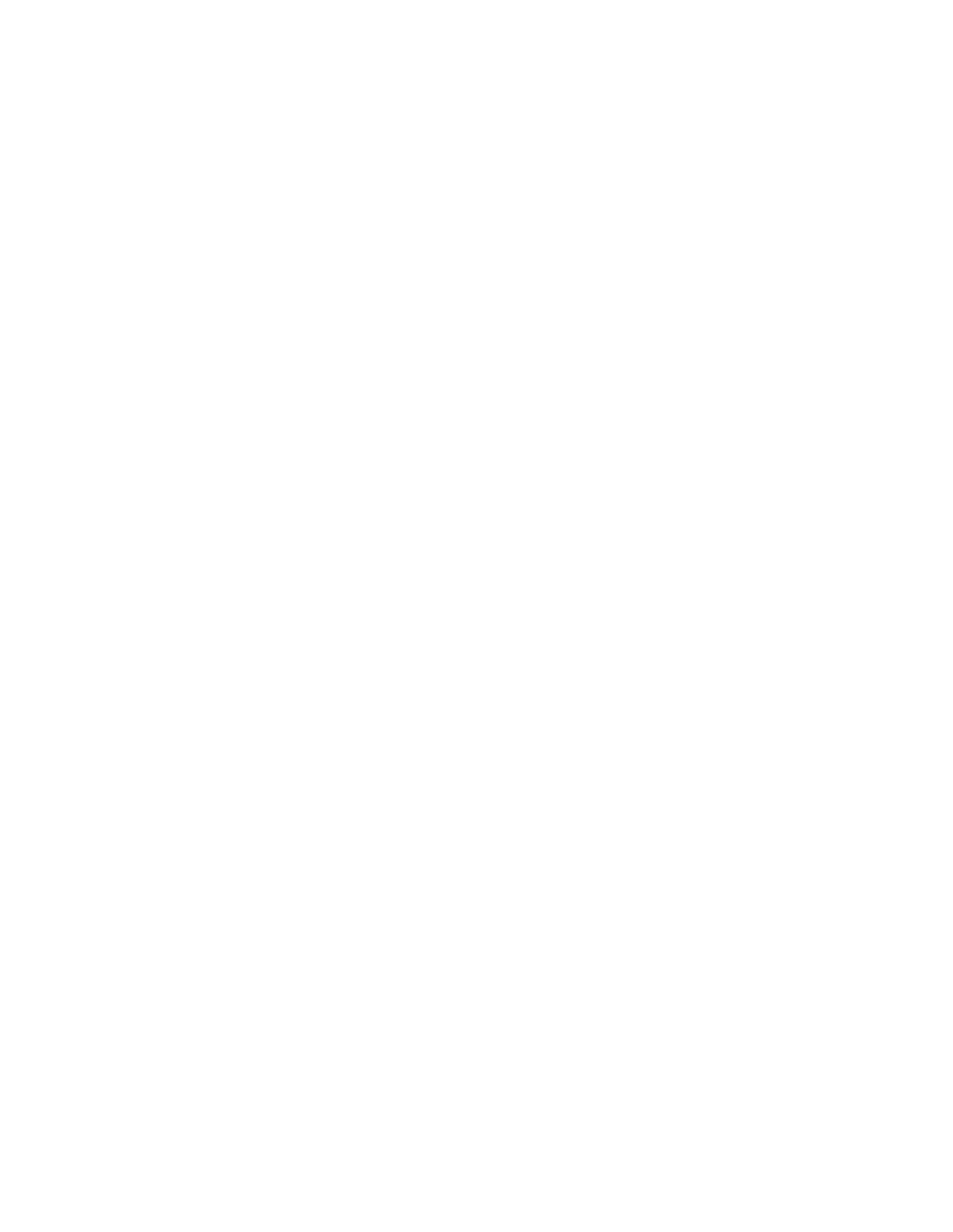# **IV**

### **Secondary Liability, Contribution and Indemnification**

A defendant can be held secondarily liable for primary violations of the securities laws under § 15 of the Securities Act or § 20 of the Exchange Act, as well as by application of the common law doctrines of respondeat superior, aiding and abetting, or conspiracy.

#### **A. Controlling Person Liability under § 15 of the Securities Act and § 20 of the Exchange Act**

Despite differences in wording, § 15 of the Securities Act and § 20 of the Exchange Act have always been interpreted as parallel statutes. *Pharo* v. *Smith*, 621 F.2d 656, 673 (5th Cir. 1980); *Durham* v. *Kelly*, 810 F.2d 1500, 1503 (9th Cir. 1987). Section 15 imposes secondary liability on controlling persons for primary liabilities of controlled persons under §§ 11 and 12, though not § 17, of the Securities Act. Section 20 imposes secondary liability on controlling persons for primary liabilities of controlled persons under any provision of the Exchange Act. Since § 15 and § 20 are secondary liability provisions, it is necessary that a primary violation be established before liability under § 15 or § 20 arises. *Aldridge* v. *A.T. Cross Corp.*, 284 F.3d 72, 84 (1st Cir. 2002). However, it is not necessary that the controlled person held primarily liable be joined in an action under § 15 or § 20. *See SEC* v. *Savoy Indus.*, *Inc.*, 587 F.2d 1149, 1170 n.47 (D.C. Cir. 1978); *Kemmerer* v. *Weaver*, 445 F.2d 76, 78-79 (7th Cir. 1971) (holding that action may continue against controlling persons when suit against controlled persons dismissed on procedural, rather than substantive, grounds); *Keys* v. *Wolfe*, 540 F. Supp. 1054, 1060-61 (N.D. Tex. 1982), *rev'd on other grounds*, 709 F.2d 413 (5th Cir. 1983); *Primavera Familienstiftung* v. *Askin*, No. 95 CIV. 8905, 1996 WL 580917, \*2 (S.D.N.Y. Oct. 9, 1996); *McCarthy* v. *Barnett Bank*, 750 F. Supp. 1119, 1126 (M.D. Fla. 1990); *see also In re Stone & Webster*, *Inc. Sec. Litig.*, 424 F.3d 24, 27 (1st Cir. 2005) (holding that the dismissal of Rule 10b-5 direct claims against individual defendants "is in no way incompatible" with a plaintiff's right to establish their secondary liability under § 20(a) as controlling persons of a liable corporation). The question of whether the primary violation must be actionable has been considered only once, and was answered in the negative. *Johnson* v. *Aljian*, 490 F.3d 778, 781-82 (9th Cir. 2007) (affirming a finding of § 20 liability even when the statute of limitations period had expired on the primary violation).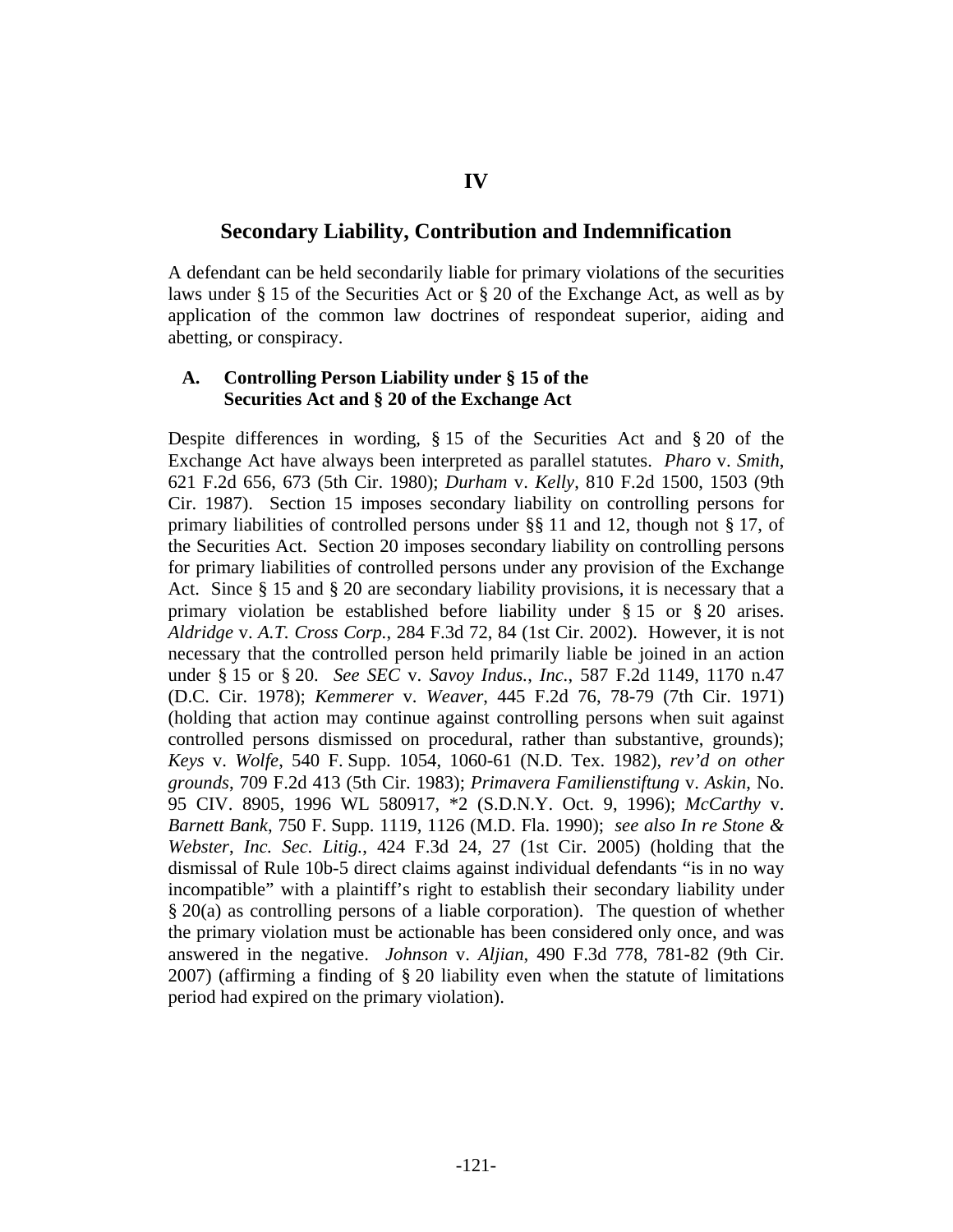### **1. "Control"**

"Control" is defined as "the possession, direct or indirect, of the power to direct or cause the direction of the management and policies of a person, whether through the ownership of voting securities, by contract, or otherwise," 17 C.F.R. § 230.405, but exactly who meets this standard has never been completely clear. It has been held that a broker is "controlled" by his brokerage company. *See Martin* v. *Shearson Lehman Hutton*, *Inc.*, 986 F.2d 242, 244 (8th Cir. 1993); *Hollinger* v. *Titan Capital Corp.*, 914 F.2d 1564, 1573 (9th Cir. 1990) (en banc). More generally, a principal is a controlling person of his agent; indeed, the term extends to many non-agency relationships. *Metge* v. *Baehler*, 577 F. Supp. 810, 817-18 (S.D. Iowa 1984), *aff'd in part and rev'd in part on other grounds*, 762 F.2d 621 (8th Cir. 1985). Thus, controlling shareholders, directors and even lenders can be controlling persons, where they have the power or potential power to influence the activities of the controlled person. *See*, *e.g.*, *Paracor Fin.*, *Inc.* v. *Gen. Elec. Capital Corp.*, 96 F.3d 1151, 1162-63 (9th Cir. 1996) (discussing standards for finding lenders and directors to be "controlling persons"); *Arthur Children's Trust* v. *Keim*, 994 F.2d 1390, 1396-97 (9th Cir. 1993); *In re Gaming Lottery Sec. Litig.*, No. 96 Civ. 5567 (RPP), 1998 U.S. Dist. LEXIS 7926, at \*25- 26 (S.D.N.Y. May 27, 1998) (officers), *vacated on other grounds sub nom. Pecarsky* v. *Galaxiworld.com Ltd.*, 249 F.3d 167 (2d Cir. 2001); *Stern* v. *Am. Bankshares Corp.*, 429 F. Supp. 818, 824 (E.D. Wis. 1977) (directors); *Klapmeier* v. *Telecheck Int'l*, *Inc.*, 315 F. Supp. 1360, 1361 (D. Minn. 1970) (controlling shareholder). The Second Circuit has held that ratings agencies are not control persons of banks issuing securities that they rated. *In re Lehman Bros. Mortg.- Backed Sec. Litig.*, 650 F.3d 167, 187 (2d Cir. 2011) ("[P]roviding advice that the banks chose to follow does not suggest control.").

The Ninth Circuit reversed a district court's dismissal of allegations that the Texas Pacific Group and Continental Airlines, Inc. were controlling persons of America West Airlines. *No. 84 Employer-Teamster Joint Council Pension Trust Fund* v. *Am. W. Holding Corp.*, 320 F.3d 920, 945-46 (9th Cir. 2003). Applying *Paracor*, the court found "indicia of control" sufficient to state a claim under  $20(a)$ : first, TPG and Continental had been shareholders of America West since 1994; second, they were the largest shareholders, together owning 57.4% of the company; third, they had the power to elect a majority of America West's Board of Directors; and fourth, some of their own officers served on the America West Board. *Id.*

The circuits remain split as to whether a plaintiff must establish that the defendant was a "culpable participant" in the alleged violation in order to qualify as a "controlling person" for purposes of § 15 and § 20. The Second and Third Circuit Courts of Appeals adhere to the "culpable participant" test, at least with respect to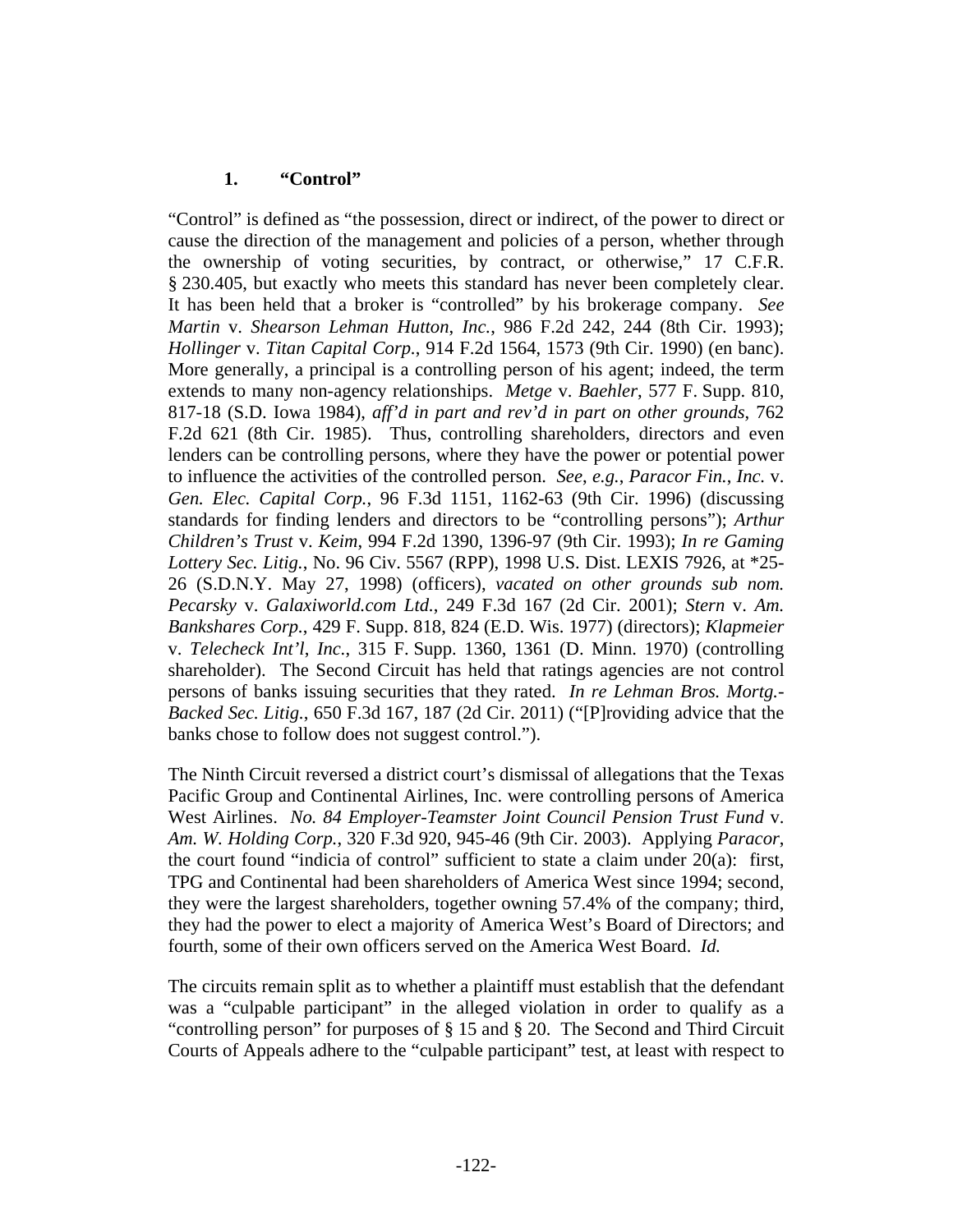§ 20, which requires the plaintiff to show not only that the controlling and controlled persons stood in a relationship whereby the former had direct or indirect influence over the decision-making process of the latter, but also that the defendant actually participated in the alleged violation. *See*, *e.g.*, *ATSI Comm., Inc.* v. *Shaar Fund, Ltd.*, 493 F.3d 87, 108 (2d Cir. 2007); *SEC* v. *First Jersey Sec.*, *Inc.*, 101 F.3d 1450, 1472-73 (2d Cir. 1996); *Sharp* v. *Coopers & Lybrand*, 649 F.2d 175, 185 (3d Cir. 1981); *Rochez Bros.*, *Inc.* v. *Rhoades*, 527 F.2d 880, 890 (3d Cir. 1975); *In re Equimed*, *Inc. Sec. Litig.*, No. 98-CV-5374 (NS), 2000 U.S. Dist. LEXIS 6209, at \*27-28 (E.D. Pa. May 9, 2000). Such participation can be either direct or indirect involvement; defendant's inaction will suffice so long as it is apparent that the inaction "intentionally furthered the fraud or prevented its discovery." *Rhoades*, 527 F.2d at 890. District courts within the Second Circuit had been divided over whether culpable participation is an element that must be adequately pled in the complaint. *See, e.g.*, *Baxter* v. *A.R. Baron & Co.*, No. 94 Civ. 3913, 1996 U.S. Dist. LEXIS 15098, at \*16 (S.D.N.Y. Sept. 30, 1996) (holding that at the *pleading stage* a plaintiff need not establish culpable participation; rather, establishing control is sufficient); *Edison Fund* v. *Cogent Inv. Strategies Fund, Ltd.*, 551 F. Supp. 2d 210, 231 (S.D.N.Y. 2008) (to withstand motion to dismiss, plaintiff must allege culpable participation). More recently, in *Poptech, L.P.* v. *Stewardship Credit Arbitrage Fund, LLC*, 792 F. Supp. 2d 328, 332-34 (D. Conn. 2011), the District Court held that culpable participation is part of a plaintiff's prima facie case under Section 20.

The standard in the Second Circuit was not clear prior to the adoption of a culpable participation standard in *First Jersey*, 101 F.3d at 1472 (requiring control person to be "'in some meaningful sense [a] culpable participant[] in the fraud perpetrated by [the] controlled person[]'") (modifications in original). *See Dietrich* v. *Bauer*, 126 F. Supp. 2d 759, 764 n.3 (S.D.N.Y. 2001) (noting uncertainty prior to *First Jersey*); *Harrison* v. *Enventure Capital Group*, *Inc.*, 666 F. Supp. 473, 478 (W.D.N.Y. 1987) (applying "culpable participant" standard); *Marbury Mgmt.*, *Inc.* v. *Kohn*, 629 F.2d 705, 716 (2d Cir. 1980) (holding control relationship alone sufficient for pleading a *prima facie* case, but that lack of culpability is available as an affirmative defense). Even after *First Jersey*, district courts in the Second Circuit have adopted a variety of approaches as to what satisfies the "culpable participant" standard. *See*, *e.g.*, *Cyber Media Group*, *Inc.* v. *Island Mortg. Network*, *Inc.*, 183 F. Supp. 2d 559, 576 (E.D.N.Y. 2002) (applying "willful blindness standard"); *Steed Fin. LDC* v. *Nomura Sec. Int'l*, *Inc.*, No. 00 Civ. 8058, 2001 WL 1111508, at \*10 (S.D.N.Y. Sept. 20, 2001) (requiring pleading of either "conscious misbehavior or recklessness"); *Mishkin* v. *Ageloff*, No. 97 Civ. 2690, 1998 WL 651065, at \*25 (S.D.N.Y. Sept. 23, 1998) (requiring pleading of "particularized facts of the controlling person's conscious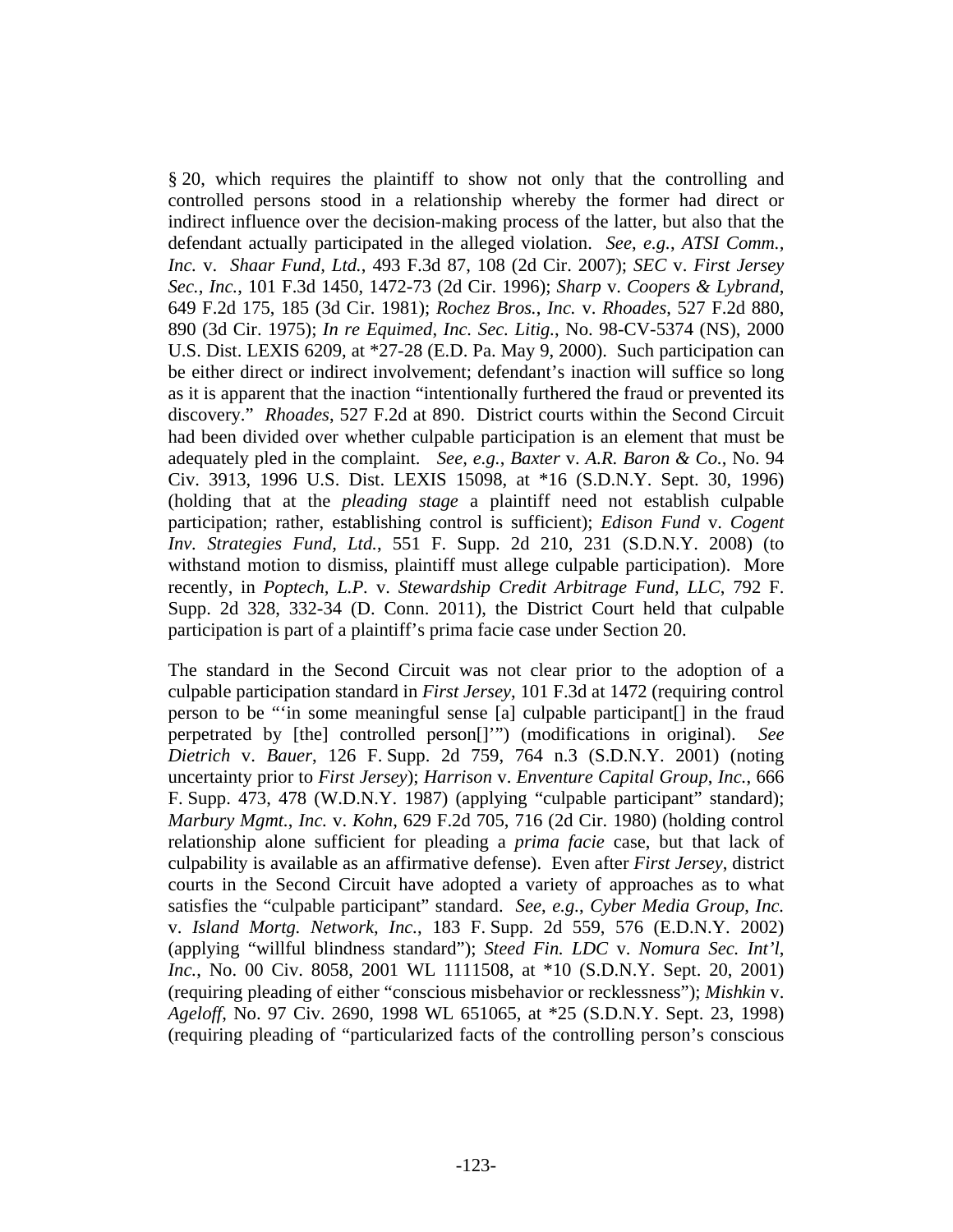misbehavior as a culpable participant in the fraud"). Moreover, district courts have divided after *First Jersey* as to whether the "culpable participant" element applies only to claims under § 20(a) of the Exchange Act and not to claims under § 15 of the Securities Act. *See*, *e.g.*, *In re Vivendi Universal*, *S.A.*, 381 F. Supp. 2d 158, 187-88 (S.D.N.Y. 2003) (culpable participation is not an element required to establish a prima facie case of control person liability pursuant to section 15); *In re Deutsche Telekom AG Sec. Litig.*, No. 00 Civ. 9475 (SHS), 2002 U.S. Dist. LEXIS 2627, at \*16-20 (S.D.N.Y. Feb. 20, 2002) (same); *In re Indep. Energy Holdings PLC Sec. Litig.*, 154 F. Supp. 2d 741, 769-70 (S.D.N.Y. 2001) (same) (collecting cases), *abrogated on other grounds by In re Initial Public Offering Sec. Litig.*, 241 F. Supp. 2d 281, 393-97; *In re Twinlab Corp. Sec. Litig.*, 103 F. Supp. 2d 193, 207-08 (E.D.N.Y. 2000) (concluding that because "claims under Sections 11 and 12 of the Securities Act sound in strict liability . . . the concept of culpability would not apply" to claims under § 15). *See In re Lehman Bros. Mortg.-Backed Sec. Litig.*, 2011 WL 1778726 (2d Cir. 2011) (declining to decide if § 15 requires culpable participation).

Although the Sixth Circuit has not adopted the "culpable participant" standard, district courts in the circuit have uniformly required it. *See*, *e.g.*, *Sanders Confectionery Prods.*, *Inc.* v. *Heller Fin.*, *Inc.*, 973 F.2d 474, 486 (6th Cir. 1992) (declining to state whether "culpabl[e] participat[ion]" is required); *In re FirstEnergy Corp. Sec. Litig.*, 316 F. Supp. 2d 581, 600 (N.D. Ohio 2004) (requiring "culpable participation" and finding it satisfied); *D.E. & J. Ltd. P'ship* v. *Conaway*, 284 F. Supp. 2d 719, 750 (E.D. Mich. 2003) (requiring "culpable participation" but dismissing § 20(a) allegations for lack of primary violation), *aff'd*, 133 F. App'x 994 (6th Cir. 2005); *In re Telxon Corp. Sec. Litig.*, 133 F. Supp. 2d 1010, 1032 (N.D. Ohio 2000); *Yadlosky* v. *Grant Thornton*, *L.L.P.*, 120 F. Supp. 2d 622, 631 (E.D. Mich. 2000); *Ballan* v. *Upjohn Co.*, 814 F. Supp. 1375, 1389 (W.D. Mich. 1992).

In contrast to the above courts, the Fifth, Seventh, Eighth, and Tenth Circuits reject the "culpable participant" test, and merely require the plaintiff to show that the defendant "'actually participated in (*i.e.*, *exercised* control over) the operations of the corporation in general . . . [and] that the defendant possessed the power to control the specific transaction or activity upon which the primary violation is predicated, but he need not prove that this latter power was exercised.'" *Metge* v. *Baehler*, 762 F.2d 621, 631 (8th Cir. 1985) (quoting *Metge*, 577 F. Supp. at 817-18); *see also Maher* v. *Durango Metals*, *Inc.*, 144 F.3d 1302, 1305, 1306 n.8 (10th Cir. 1998) (rejecting "culpable participant" standard, but recognizing and declining to address circuit split on whether actual control over general affairs or potential control is required to make out *prima facie* case);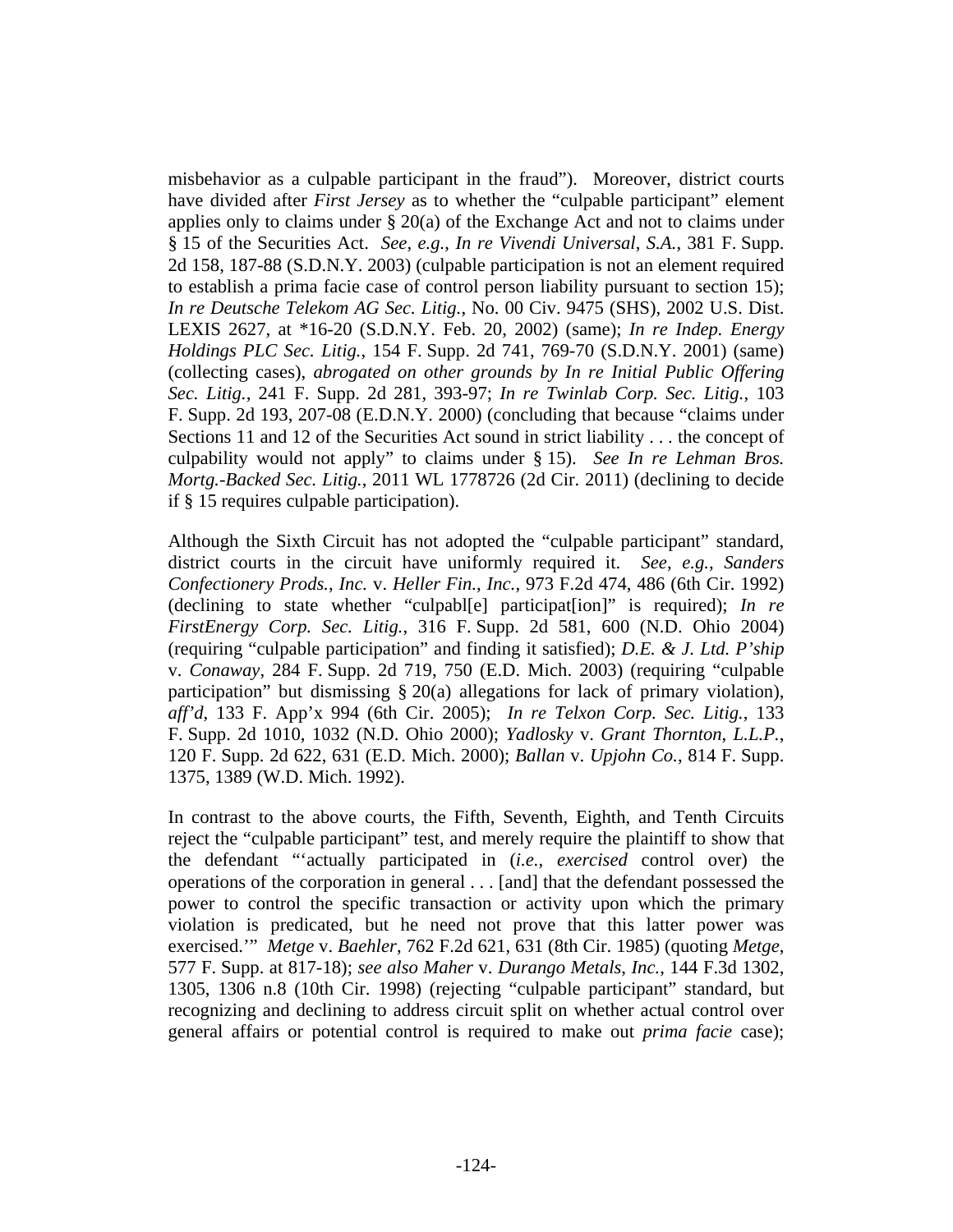*Harrison* v. *Dean Witter Reynolds*, *Inc.*, 79 F.3d 609, 614 (7th Cir. 1996); *Abbott* v. *Equity Group*, *Inc.*, 2 F.3d 613, 619-20 (5th Cir. 1993).

In the Ninth Circuit there seems to be an intra-circuit split regarding the controlling person test and the need to prove culpable participation. In *Howard* v. *Everex Sys.*, *Inc.*, 228 F.3d 1057 (9th Cir. 2000), the Ninth Circuit stated a "plaintiff need not show that the defendant was a culpable participant in the violation . . . ." 228 F.3d at 1065. The *Howard* court established that a controlling person may prove lack of scienter as a good faith defense, but the plaintiff need not prove culpable participation to make out a *prima facie* case for liability. *See also Hollinger* v. *Titan Capital Corp.*, 914 F.2d 1564, 1575 (9th Cir. 1990) (en banc) (rejecting the culpable participant requirement in the "context of the broker-dealer/registered representative relationship" only but leaving open the possibility for other cases). More recently, in *In re Daou Sys. Sec. Litig.*, 397 F.3d 704, *amended by* 411 F.3d 1006 (9th Cir. 2005), the Ninth Circuit stated, "To state a claim under  $\lceil \frac{8}{9} \rceil 5(a)$  or  $\frac{8}{9} \cdot 20(a)$ ], a plaintiff must allege that the individual defendants had power or influence over the company and that the individual defendants were culpable participants in the company's alleged illegal activity." 397 F.3d at 725 (citing *Durham* v. *Kelly*, 810 F.2d 1500 (9th Cir. 1987)). On denial of rehearing, however, the Ninth Circuit issued an amended opinion and struck these words from its opinion without explanation. *Daou*, 411 F.3d at 1027. *See also Knollenberg* v. *Harmonic*, *Inc.*, 152 F. App'x 674, 685 (9th Cir. 2005) (adopting the "culpable participant" standard). More recently, the Central District of California has held that the fact that an audit committee member wrote and signed a letter on behalf of the audit committee terminating the company's auditor "leads to the inference that his responsibilities were greater than that of a mere committee member" so as to state a claim for control person liability against him, and that the chairperson of the Audit Committee was also subject to § 20(a) claim by virtue of that position. *In re China Educ. Alliance, Inc. Sec. Litig.*, 2012 WL 1155860, at \*5, \*7 (C.D. Cal. Apr. 6, 2012).

The Fourth and Eleventh Circuits' test for "controlling person" differs only slightly from the *Metge* test. The relevant inquiry is whether a defendant "had the power to control the general affairs of the entity primarily liable at the time the entity violated the securities laws . . . [and] had the requisite power to directly or indirectly control or influence the specific corporate policy which resulted in the primary liability." *Brown* v. *Enstar Group*, *Inc.*, 84 F.3d 393, 396-97 (11th Cir. 1996) (adopting the test articulated by the district court in *Brown* v. *Mendel*, 864 F. Supp. 1138, 1145 (M.D. Ala. 1994)); *see also In re Valujet Sec. Litig.*, 984 F. Supp. 1472, 1480 (N.D. Ga. 1997) (applying the test set out in *Brown* v. *Enstar*). The Fourth Circuit used a "culpable participant" test in the past, *see Carpenter* v. *Harris*, *Upham & Co.*, 594 F.2d 388, 394 (4th Cir. 1979); *In re*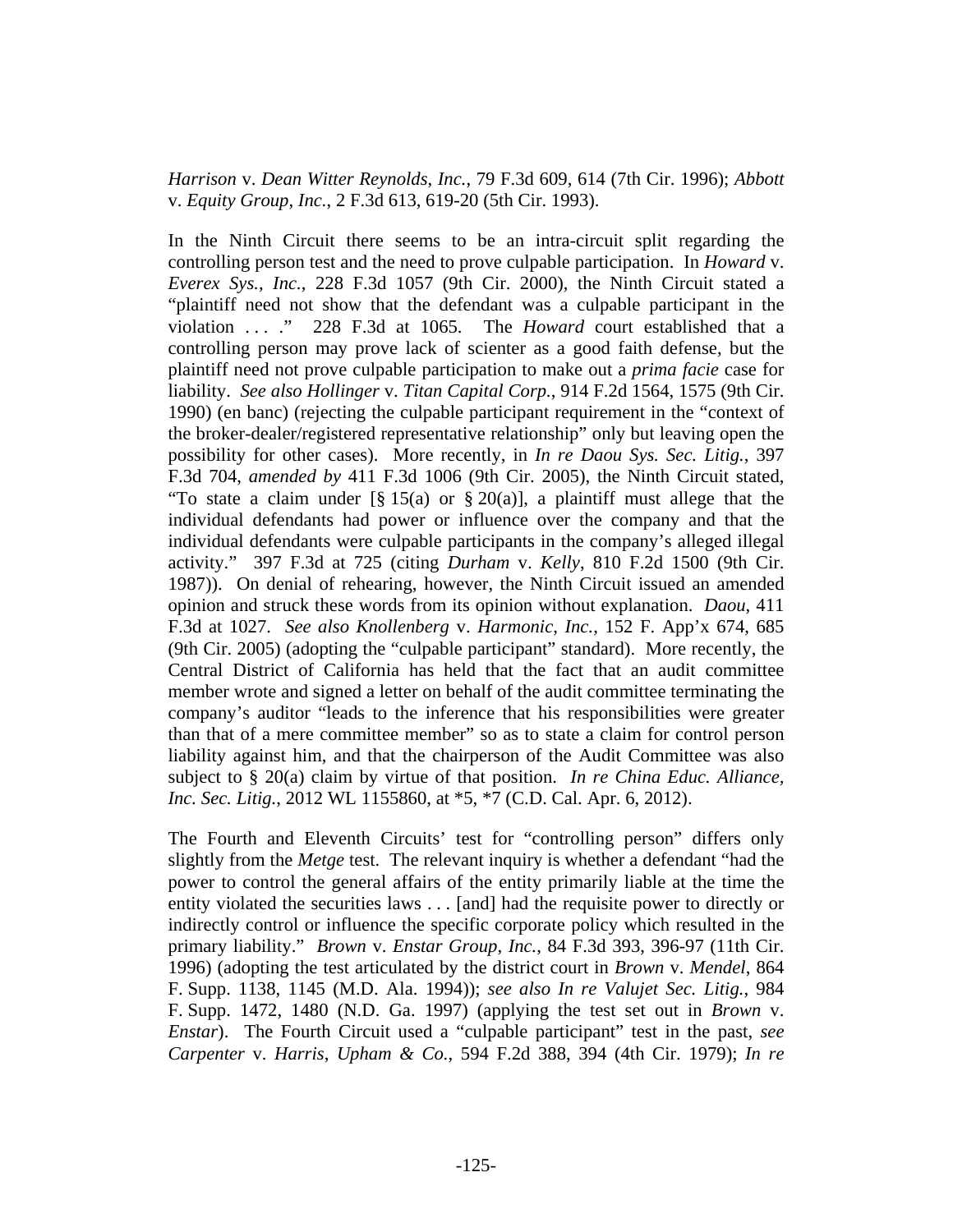*Criimi Mae*, *Inc.*, *Sec. Litig.*, 94 F. Supp. 2d 652, 657 (D. Md. 2000) (dicta); *In re Cryomedical Scis.*, *Inc. Sec. Litig.*, 884 F. Supp. 1001, 1012 (D. Md. 1995), but it has adopted the test in *Brown* in more recent cases. *See In re Mutual Funds Inv. Litig.*, 566 F.3d 111, 130 (4th Cir. 2009) (applying the test in *Brown* v. *Enstar*), *rev'd on other grounds*, *Janus Capital Grp., Inc.* v. *First Derivative Traders*, 131 S. Ct. 2296 (2011); *cf. In re Microstrategy*, *Inc. Sec. Litig.*, 115 F. Supp. 2d 620, 659-60 & n.76 (E.D. Va. 2000) (rejecting culpable participant standard and interpreting *Carpenter* v. *Harris*, *Upham & Co*, *Inc.* as requiring defendant to carry burden of proving good faith).

The First and District of Columbia Circuits have not settled whether the plaintiff is required to allege culpable participation to state a claim under § 20(a). *See Aldridge*, 284 F.3d at 85 (recognizing split but declining to adopt or reject "culpable participant" standard, instead affirming dismissal of controlling person liability due to lack of allegations showing actual exercise of control); *SEC* v. *Savoy Indus.*, *Inc.*, 587 F.2d 1149, 1170 n.49 (noting, but not resolving, the "variety of interpretations" regarding the plaintiff's burden under  $\S 20(a)$ ). The Court of Appeals for the First Circuit has noted repeatedly that "[c]ontrol is a question of fact that 'will not ordinarily be resolved summarily at the pleading stage.'" *Miss. Pub. Employees' Ret. Sys.* v. *Boston Scientific Corp.*, 523 F.3d 75, 93 (1st Cir. 2008) (quoting *In re Cabletron Sys.*, *Inc.*, 311 F.3d 11, 41 (1st Cir. 2002)). With only this vague appellate court guidance, district courts in the First Circuit have reached a variety of results. *See*, *e.g.*, *In re Stone & Webster*, *Inc.*, *Sec. Litig.*, 253 F. Supp. 2d 102, 135 (D. Mass. 2003) (expressing uncertainty as to whether "culpable participant" standard is required but finding it met in the case at hand); *Neely* v. *Bar Harbor Bankshares*, 270 F. Supp. 2d 50, 53-54 (D. Me. 2003) (refusing to apply "culpable participant" standard); *In re Lernout & Hauspie Sec. Litig.*, 208 F. Supp. 2d 74, 90-91 (D. Mass. 2002) (finding possession and exercise of control sufficient). The latest relevant case in the District of Columbia Circuit suggests that a lower standard than culpable participation suffices. *See In re Baan Co. Sec. Litig.*, 103 F. Supp. 2d 1, 24 (D.D.C. 2000) (finding ability to control sufficient, even if actual exercise of control not shown).

Some courts have suggested that a plaintiff may not simultaneously assert both Section 10(b) and Rule 10b-5 claims and Section 20(a) claims against the same defendant. *See*, *e.g.*, *Lemmer* v. *Nu-Kote Holding*, *Inc.*, 2001 WL 1112577, at \*12 (N.D. Tex. 2001), *aff'd*, 71 F. App'x 356 (5th Cir. 2003); *Kalnit* v. *Eichler*, 85 F. Supp. 2d 232, 246 (S.D.N.Y. 1999); *In re Capstead Mortg. Corp. Sec. Litig.*, 258 F. Supp. 2d 533, 566 (N.D. Tex. 2003); 183 A.L.R. Fed. 141 § 2[b] (2003) ("It is a frequent practice to plead in the alternative that a defendant is both a primary violator and a controlling person of primary violators, although, as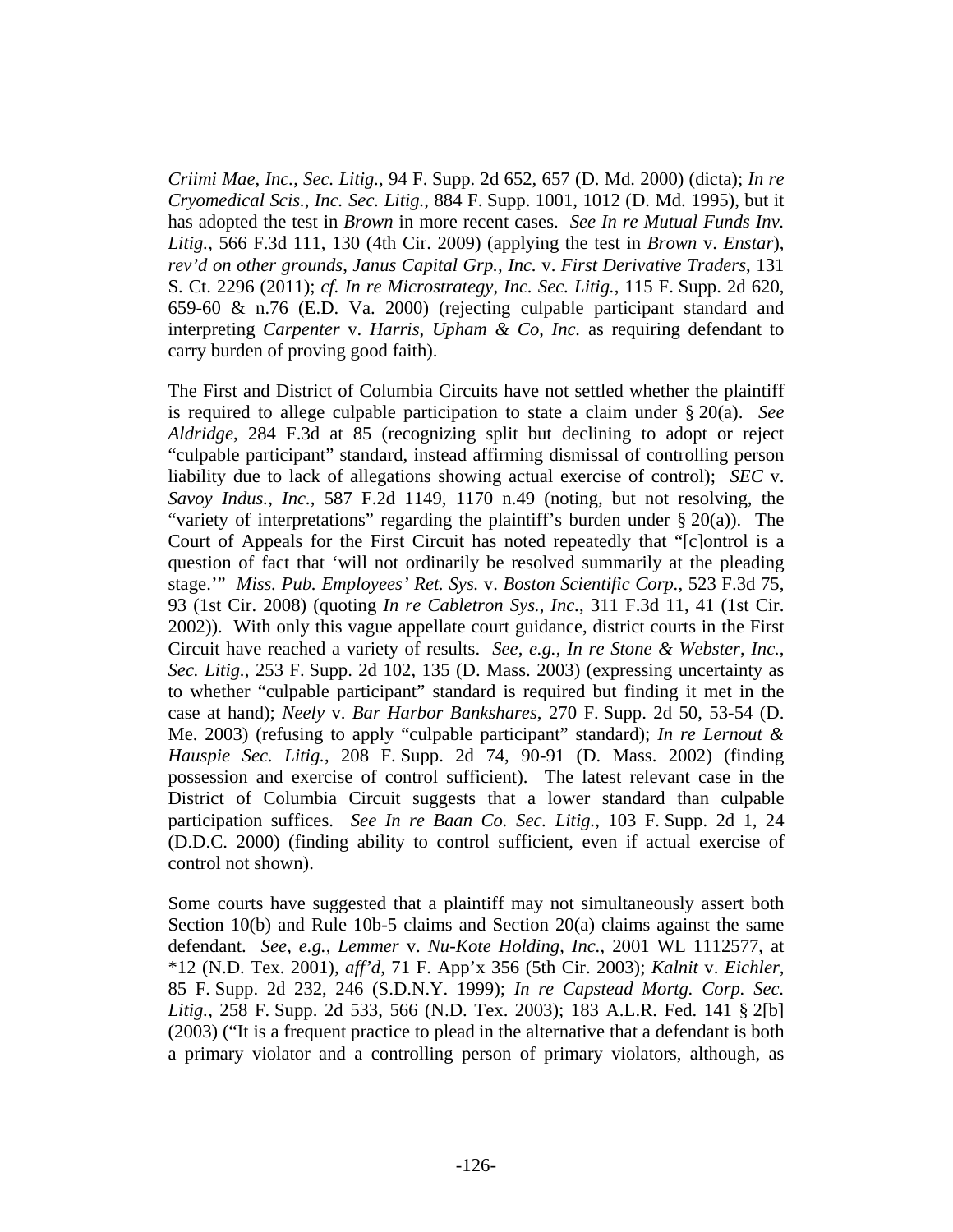some courts have noted, one cannot simultaneously be both."). The Sixth Circuit Court of Appeals noted this line of authority in *PR Diamonds*, *Inc.* v. *Chandler*, but declined to settle the question. 364 F.3d 671, 697 n.4 (6th Cir. 2004), *abrogated on other grounds by Frank* v. *Dana Corp.*, 646 F.3d 954 (6th Cir. 2011).

# **2. Scienter and Defenses**

Neither § 15 nor § 20 by its terms contains any scienter, or even negligence, requirement. But § 15 states that the controlling person is not liable if he had no knowledge or reason to know the facts that establish the liability of the controlled person. And § 20 states that the controlling person is not liable if he acted in good faith and did not induce the acts on which the liability of the controlled person is founded. The courts have uniformly held that these are affirmative defenses, to be pleaded and proved by defendants. *See*, *e.g.*, *Kaplan* v. *Rose*, 49 F.3d 1363, 1382-83 (9th Cir. 1994); *Marbury Mgmt.*, *Inc.*, 629 F.2d at 716; *Gould* v. *Am.- Hawaiian S.S. Co.*, 535 F.2d 761, 779 (3d Cir. 1976). As discussed above, however, courts adopting the "culpable participant" standard will also require a plaintiff to prove some culpability as part of his *prima facie* case, before the burden of proving good faith shifts to the defendant. *See*, *e.g.*, *Rochez Bros.*, 527 F.2d at 890.

In cases involving *brokers*, courts routinely impose a strict duty to supervise and find liability under § 15 or § 20 if supervision is negligent. *See*, *e.g.*, *Carpenter*, 594 F.2d at 394; *Henricksen* v. *Henricksen*, 640 F.2d 880, 888 (7th Cir. 1981). In other contexts, however, no duty to supervise is imposed and something like a scienter standard reigns. *See*, *e.g.*, *Sharp* v. *Coopers & Lybrand*, 649 F.2d 175, 185 (3d Cir. 1981); *Zweig* v. *Hearst Corp.*, 521 F.2d 1129, 1134-35 (9th Cir. 1975). *But see Drobbin* v. *Nicolet Instrument Corp.*, 631 F. Supp. 860, 886 (S.D.N.Y. 1986) (construing *Marbury* to hold that the standard for controlling person liability is "mere negligence").

# **3. Statute of Limitations**

The statute of limitations governing a claim against a controlling person under § 15 or § 20 is the same as that which governs the underlying claim against the controlled person. *Klock* v. *Lehman Bros. Kuhn Loeb*, *Inc.*, 584 F. Supp. 210, 216 (S.D.N.Y. 1984); *Hill* v. *Equitable Trust Co.*, 562 F. Supp. 1324, 1341 (D. Del. 1983).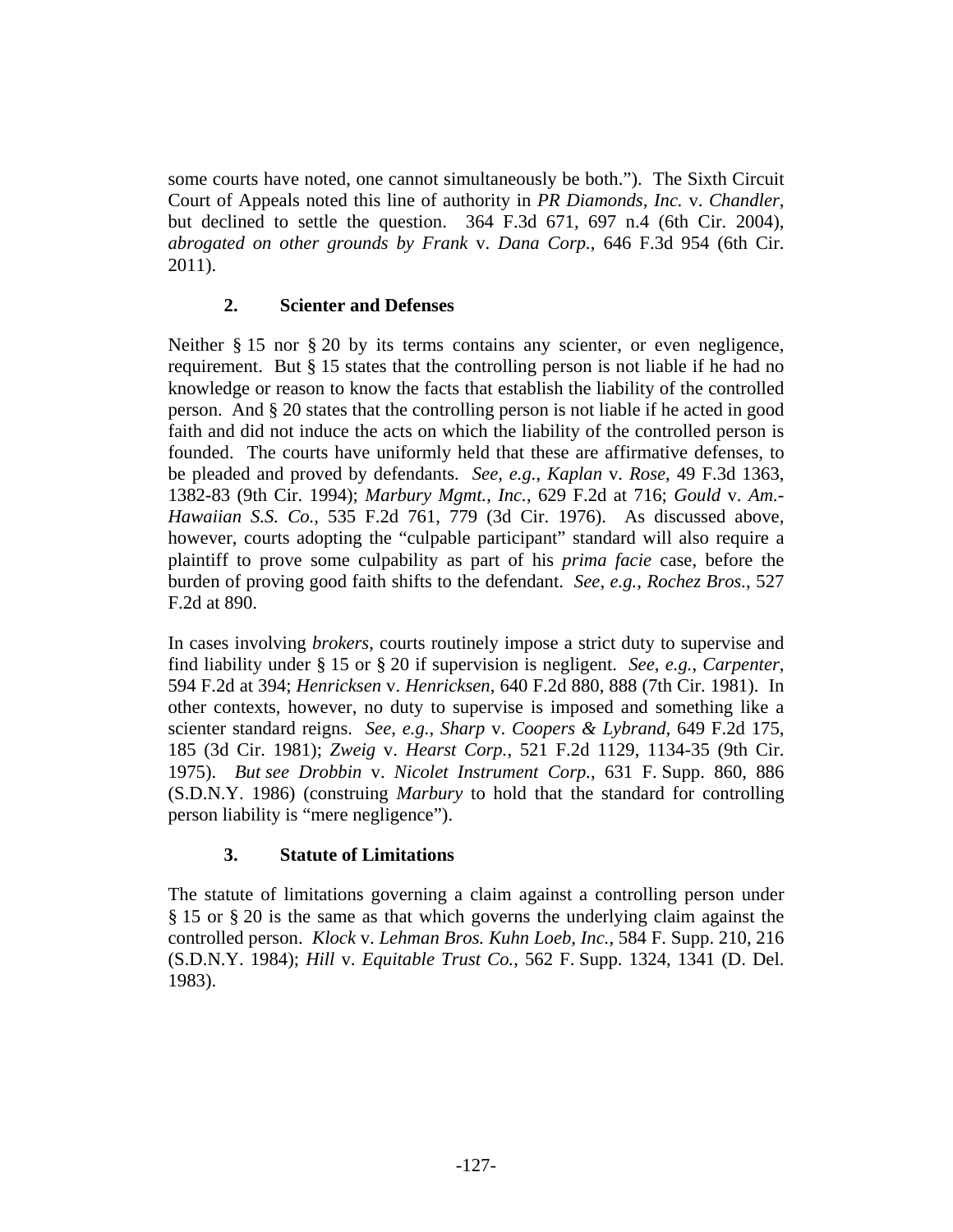# **4. Remedies and Damages**

A controlling person found liable under § 15 or § 20 is jointly and severally liable for any damages for which the controlled person is liable. Although  $\S 21(D)(f)$  of the PSLRA generally imposes proportionate liability instead of joint and several liability when the defendant did not knowingly violate the securities laws, 15 U.S.C. § 78u-4(f)(2) (West 2007), the only appellate court so far to consider the interplay between the two sections determined that the PSLRA does not restrict or amend the joint and several liability provision of § 20(a). *LaPerriere* v. *Vesta Ins. Group*, *Inc.*, 526 F.3d 715, 726 (11th Cir. 2008). If the controlled person is not joined, the controlling person is liable for any damages for which the controlled person would be liable if joined. *See Keys* v. *Wolfe*, 540 F. Supp. 1054, 1061-62 (N.D. Tex. 1982), *rev'd on other grounds*, 709 F.2d 413 (5th Cir. 1983). Thus, the measure of damages that can be assessed against a controlling person under §§ 15 and 20 varies with the underlying claims or possible claims against the controlled person.

Sections 15 and 20 have been held to have no application to injunctive actions. *SEC* v. *Coffey*, 493 F.2d 1304, 1318 (6th Cir. 1974). However, the Second Circuit has recognized that § 20(a) is available as an enforcement mechanism to the SEC in other contexts. *First Jersey Sec.*, *Inc.*, 101 F.3d 1450, 1472 (2d Cir. 1996).

# **B. Respondeat Superior**

Application of the common law doctrine of respondeat superior to hold an employer secondarily liable for wrongful acts of his employee committed within the scope of employment is, of course, well accepted. Most circuits have explicitly declared this doctrine applicable under the federal securities laws, and no circuit currently regards the securities laws as supplanting liability under the doctrine. *See*, *e.g.*, *In re Atl. Fin. Mgmt.*, *Inc. Sec. Litig.*, 784 F.2d 29, 35 (1st Cir. 1986); *Marbury Mgmt.*, 629 F.2d at 716; *Paul F. Newton & Co.* v. *Tex. Commerce Bank*, 630 F.2d 1111, 1118 (5th Cir. 1980); *Holloway* v. *Howerdd*, 536 F.2d 690, 694-5 (6th Cir. 1976); *Henricksen*, 640 F.2d at 887; *Commerford* v. *Olson*, 794 F.2d 1319, 1323 (8th Cir. 1986) (en banc); *Hollinger*, 914 F.2d 1564, 1576-77 (en banc).

The Third Circuit has held that the doctrine of respondeat superior is applicable in certain securities cases, such as broker-dealer fraud. *Rochez Bros.*, *Inc.*, 527 F.2d at 884; *Sharp*, 649 F.2d at 181-83 (vicarious liability is applicable in brokerdealer cases or other cases where the principal owes a high duty of care to supervise an agent's conduct). The positions of the Fourth and Tenth Circuits are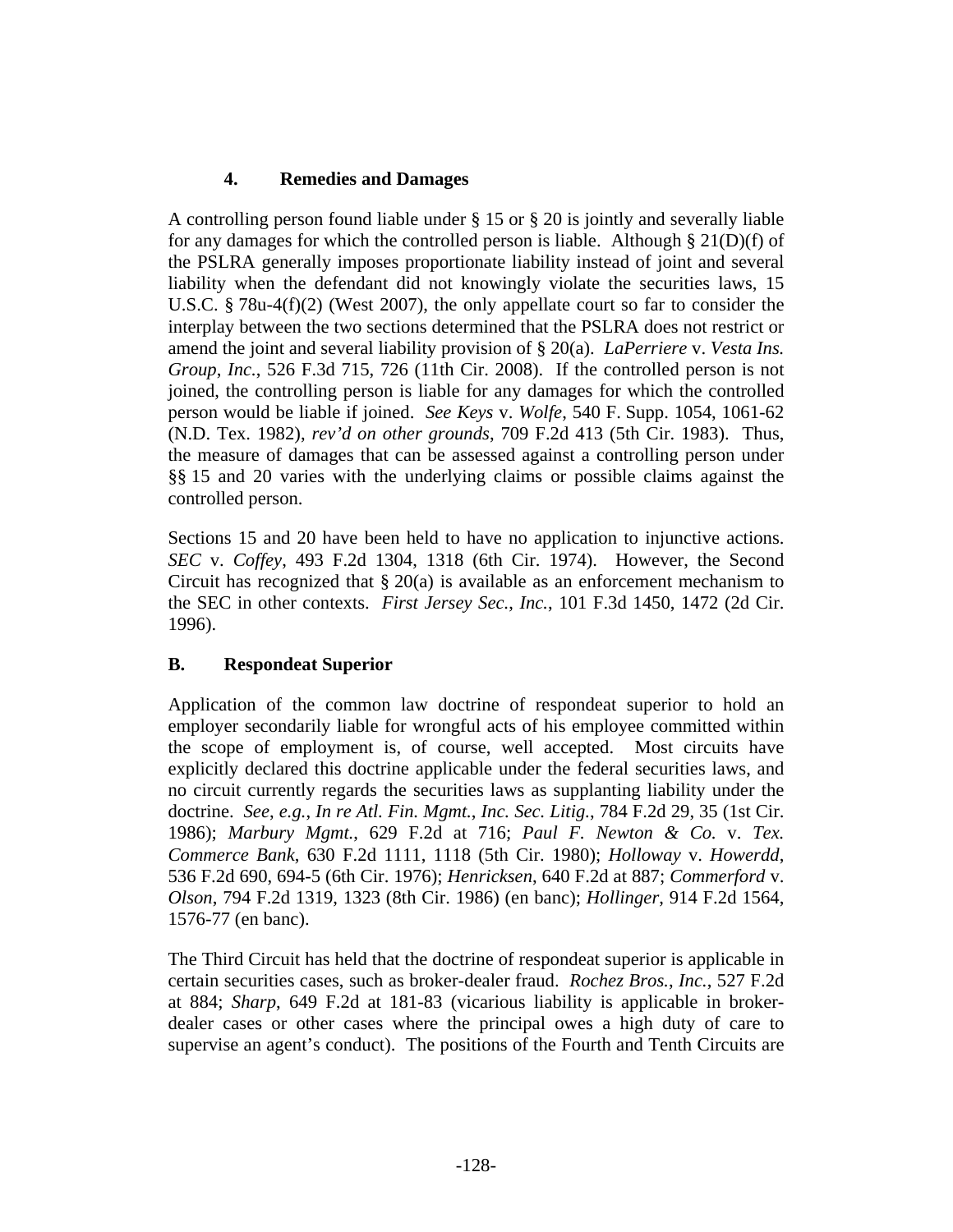somewhat unclear. The Fourth Circuit appeared to accept the doctrine in *Carras* v. *Burns*, 516 F.2d 251, 260-61 (4th Cir. 1975), but its later decision in *Carpenter*, 594 F.2d 388, which discussed controlling person liability under the Securities Acts without referring to agency principles of liability, cast its earlier decision in doubt. District courts in the Fourth Circuit have disagreed over the status of its law. *Compare Haynes* v. *Anderson & Strudwick*, *Inc.*, 508 F. Supp. 1303, 1311- 12 (E.D. Va. 1981) (holding that *Carpenter* overruled *Carras* and that remedies under the securities laws are not concurrent with principles of agency liability), *with Frankel* v. *Wyllie & Thornhill*, *Inc.*, 537 F. Supp. 730, 740-42 (W.D. Va. 1982) (rejecting *Haynes* and finding remedies concurrent), *and Baker* v. *Wheat First Sec.*, 643 F. Supp. 1420, 1425-27 (S.D. W. Va. 1986) (same). The Tenth Circuit, in *Kerbs* v. *Fall River Indus.*, *Inc.*, 502 F.2d 731, 741 (10th Cir. 1974), held that a corporation could be found vicariously liable for its president's securities fraud, but did not address the issue of concurrent liability under the securities and common laws. Most courts have interpreted *Kerbs* as permitting respondeat superior liability under the securities laws. *See*, *e.g.*, *Atl. Fin. Mgmt.*, *Inc.*, 784 F.2d at 30 (citing *Kerbs* in support of vicarious liability); *Seolas* v. *Bilzerian*, 951 F. Supp. 978, 983 (D. Utah 1997) (respondeat superior is viable theory of liability under § 10(b)); *Castleglen*, *Inc.* v. *Commonwealth Sav. Ass'n*, 689 F. Supp. 1069, 1071-72 (D. Utah 1988) (noting differing interpretations of *Kerbs* and holding securities laws do not preempt common law remedies), *aff'd sub nom. Castleglen*, *Inc.* v. *Resolution Trust Corp.*, 984 F.2d 1571 (10th Cir. 1993); *cf. Haynes*, 508 F. Supp. at 1309 (stating that *Kerbs* does not definitively resolve the issue). The Eleventh Circuit has not addressed the issue directly, but under the rule of *Bonner* v. *City of Prichard*, 661 F.2d 1206, 1209 (11th Cir. 1981), it is bound by the Fifth Circuit's decision in *Paul F. Newton & Co.*, 630 F.2d 1111, rendered before the division between the two Circuits. *See In re Villa*, 261 F.3d 1148, 1152 (11th Cir. 2001) (citing *Newton* and noting that § 20(a) and respondeat superior liability are distinct). No courts in the District of Columbia have directly addressed the issue. *See SEC* v. *Nat'l Student Mktg. Corp.*, 457 F. Supp. 682, 701 n.42 (D.D.C. 1978) (the court ruled in favor of the SEC's vicarious liability claims; though the SEC did not state possible grounds for the liability, the court suggested that respondeat superior could be one of them).

The precedential force of these cases, to the extent they involve a claim based on secondary liability under Rule 10b-5, is questionable after the Supreme Court's decision in *Central Bank of Denver*, *N.A.* v. *First Interstate Bank of Denver*, *N.A.*, 511 U.S. 164 (1994). *Central Bank*, discussed below, rejected the availability of aiding and abetting liability under § 10(b). However, the impact of *Central Bank* on agency theories of liability is still unclear. Some courts have held that respondeat superior liability under § 10(b) remains in spite of *Central Bank*. *See*,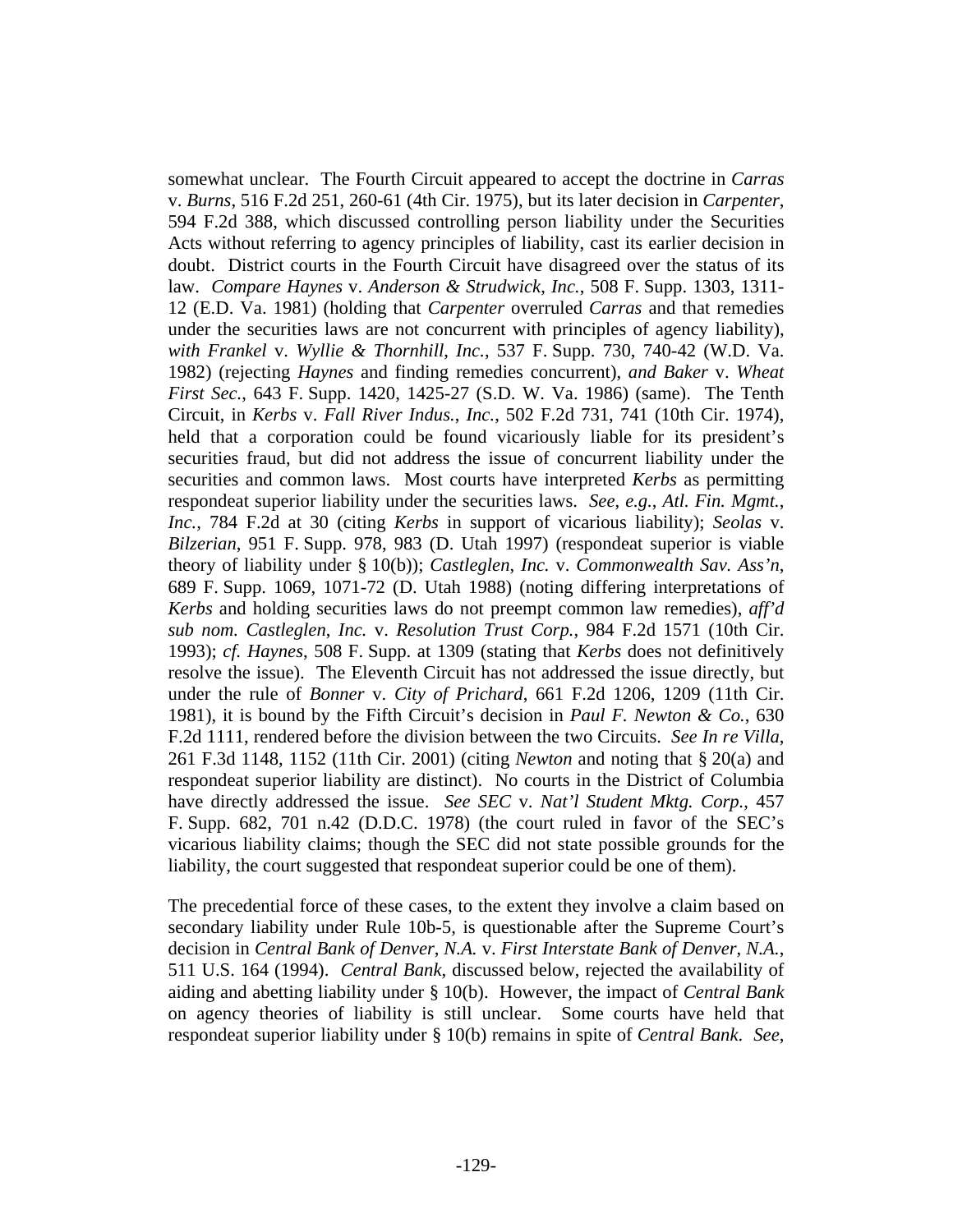*e.g.*, *Suez Equity Investors*, *L.P.* v. *Toronto-Dominion Bank*, 250 F.3d 87, 101 (2d Cir. 2001) (holding that *Central Bank* did not shield business entities from being held liable for misstatements of their agents); *AT & T Co.* v. *Winback & Conserve Program*, *Inc.*, 42 F.3d 1421, 1430-31 (3d Cir. 1994) (concluding, based on detailed comparison of aiding and abetting liability and agency liability, that *Central Bank* did not preclude the latter); *In re Lernout & Hauspie Sec. Litig.*, 230 F. Supp. 2d 152, 172 (D. Mass. 2002) ("[A]gent liability remains a viable theory of liability after *Central Bank*. . . ."); *Gabriel Capital*, *L.P.* v. *NatWest Fin.*, *Inc.*, 122 F. Supp. 2d 407, 430-31 (S.D.N.Y. 2000) (concluding that agency liability survived *Central Bank*, but holding that "a principal can be liable under § 10(b) for the misrepresentations of its agent only if the person to whom the misrepresentations were made knows that the agent is acting under the actual or apparent authority of the principal"); *cf. Southland Sec. Corp.* v. *INSpire Ins. Solutions Inc.*, 365 F.3d 353 (5th Cir. 2004) (sustaining a respondeat superior liability claim without ever referring to *Central Bank*). Some courts have held the opposite. *See*, *e.g.*, *In re Fidelity/Micron Sec. Litig.*, 964 F. Supp. 539, 543-44 (D. Mass. 1997); *Converse*, *Inc.* v. *Norwood Venture Corp.*, No. 96 Civ. 3745, 1997 U.S. Dist. LEXIS 19106, at \*7-11 (S.D.N.Y. Nov. 26, 1997); *ESI Montgomery Cty.*, *Inc.* v. *Montenay Int'l Corp.*, No. 94 Civ. 0119 (RLC), 1996 U.S. Dist. LEXIS 592, at \*7-8 (S.D.N.Y. 1996).

# **C. Aiding and Abetting versus Direct Participation**

Prior to the Supreme Court's ruling in *Central Bank of Denver*, 511 U.S. at 164, discussed below, a majority of the circuit courts of appeal had held that civil liability could be imposed on those who aided and abetted primary violations of the securities laws. *See*, *e.g.*, *Schneberger* v. *Wheeler*, 859 F.2d 1477, 1480 (11th Cir. 1988); *Abell* v. *Potomac Ins. Co.*, 858 F.2d 1104, 1126-28 (5th Cir. 1988); *Orloff* v. *Allman*, 819 F.2d 904, 907 (9th Cir. 1987); *Cleary* v. *Perfectune*, *Inc.*, 700 F.2d 774, 777 (1st Cir. 1983); *Armstrong* v. *McAlpin*, 699 F.2d 79, 91 (2d Cir. 1983). The major disagreement among these courts concerned the conditions under which inaction could be viewed as actionable assistance. Several courts had ruled that inaction could lead to liability only when there was an independent duty to act. *See*, *e.g.*, *SEC* v. *Rogers*, 790 F.2d 1450, 1459 (9th Cir. 1986); *Kerbs*, 502 F.2d at 740; *Strong* v. *France*, 474 F.2d 747, 752 (9th Cir. 1973). Others had ruled that inaction can be the basis of aiding and abetting liability where there was a specific intent to further the primary violation of the securities laws. *See*, *e.g.*, *Nat'l Union Fire Ins. Co.* v. *Turtur*, 892 F.2d 199, 206-07 (2d Cir. 1989); *Abell*, 858 F.2d at 1127; *Zoelsch* v. *Arthur Andersen & Co.*, 824 F.2d 27, 36 (D.C. Cir. 1987); *Armstrong*, 699 F.2d at 91; *IIT* v. *Cornfeld*, 619 F.2d 909, 927 (2d Cir. 1980), *abrogated by Morrison* v. *Nat'l Austl. Bank, Ltd.*, 130 S. Ct. 2869 (2010); *Rochez Bros.*, 527 F.2d at 889.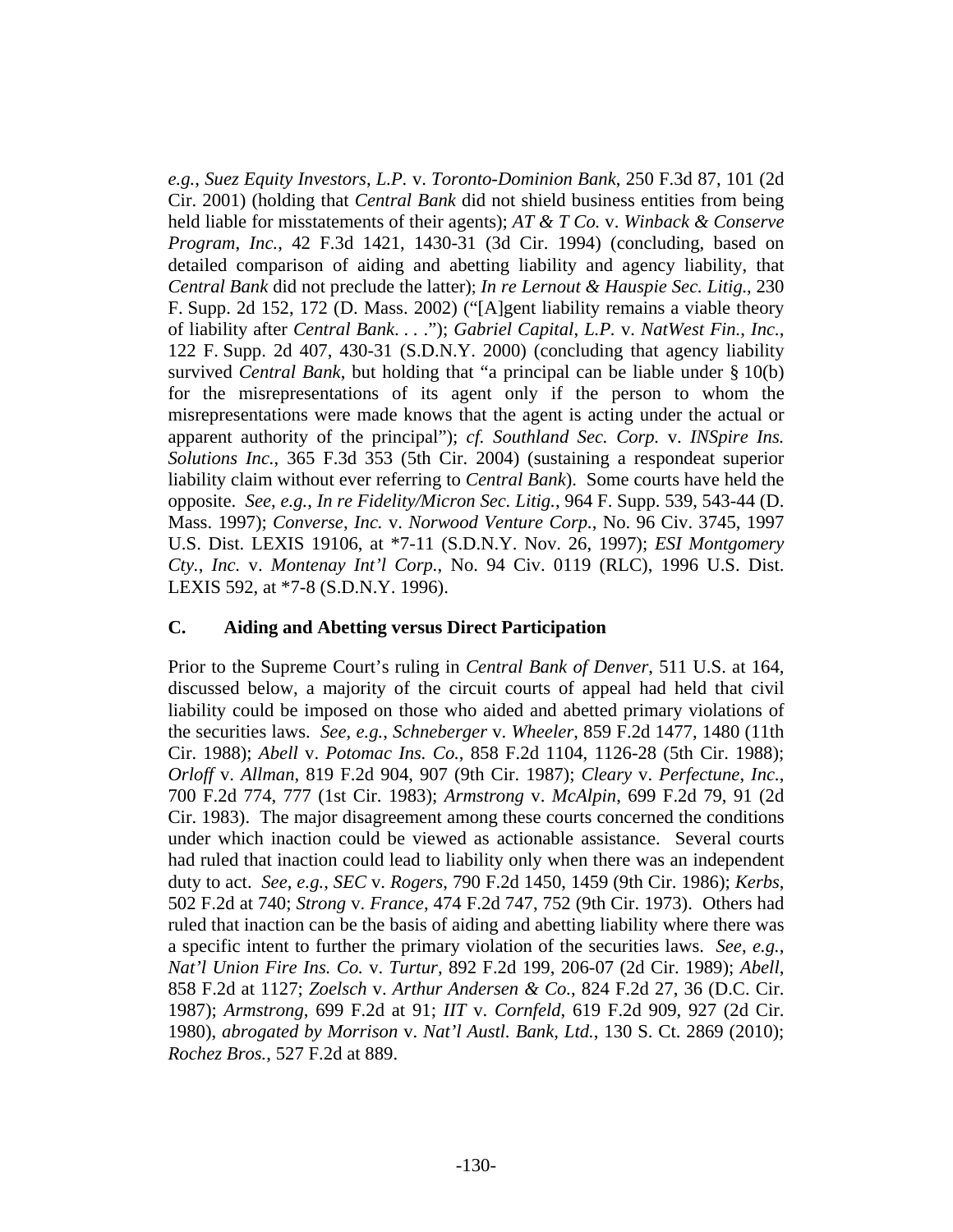Although most of these cases arose under § 10(b), courts had also approved aiding and abetting theories in § 11 and § 12 cases. *See*, *e.g.*, *In re Caesars Palace Sec. Litig.*, 360 F. Supp. 366, 378 (S.D.N.Y. 1973). *But see Wilson* v. *Saintine Exploration & Drilling Corp.*, 872 F.2d 1124, 1126-27 (2d Cir. 1989) (rejecting aiding and abetting liability under § 12(2) based on *Pinter*); *Drexel Burnham Lambert*, *Inc.* v. *Am. Bankers Ins. Co.*, No. 88-146-CIV-5, 1989 U.S. Dist. LEXIS 16402, at \*3-4 (E.D.N.C. Nov. 8, 1989) (same).

The Supreme Court swept away all of these precedents in *Central Bank of Denver*, 511 U.S. 164 (1994). There, the Court held that § 10(b) would not support a cause of action for aiding and abetting. *Cent. Bank of Denver*, 511 U.S. at 191. Moreover, the Court suggested in dictum that no aiding and abetting liability would lie under any of the liability provisions of the Acts. *Id.* In particular, the Court noted that had Congress intended the securities laws to encompass aiding and abetting behavior, Congress would have expressly so provided. The Court held that in the absence of any mention of such behavior, courts should not infer a cause of action. *Id.* at 183-84.

Following *Central Bank*, courts grappled with whether parties, such as accountants and lawyers, traditionally subject to liability under an aiding and abetting theory may be made subject to primary liability for their role in preparing misleading information. In some circuits, notably the Ninth, this liability attached even if the misstatement was made by another party. *See*, *e.g.*, *Ponce* v. *SEC*, 345 F.3d 722, 737 (9th Cir. 2003); *Howard* v. *Everex Sys.*, *Inc.*, 228 F.3d 1057, 1061 n.5 (9th Cir. 2000); *In re Software Toolworks*, *Inc. Sec. Litig.*, 50 F.3d 615, 628 & n.3 (9th Cir. 1994); *Phillips* v. *Kidder*, *Peabody & Co.*, 933 F. Supp. 303, 314-16 (S.D.N.Y. 1996) (holding an underwriter primarily liable for material misstatements in a prospectus), *aff'd mem.*, 108 F.3d 1370 (2d Cir. 1997); *Walco Invs.*, *Inc.* v. *Thenen*, 881 F. Supp. 1576, 1582 (S.D. Fla. 1995) (holding that a law firm may be liable for drafting misleading solicitation documents); *In re ZZZZ Best Sec. Litig.*, 864 F. Supp. 960, 970 (C.D. Cal. 1994) (finding accounting firm to be "intricately involved" in the creation of false documents, and holding its "resulting deception" to be a primary violation of § 10(b)); *In re MTC Elec. Techs. S'holders Litig.*, 898 F. Supp. 974, 986 (E.D.N.Y. 1995), *vacated in part*, 993 F. Supp. 160 (E.D.N.Y. 1997). *But see Tricontinental Indus.*, *Ltd.* v. *Anixter*, 256 F. Supp. 2d 806, 807 (N.D. Ill. 2003) (denying motion for reconsideration and holding that auditor that did no more than endorse corporation's allegedly fraudulent documents could not be held primarily liable for securities fraud), *rev'd in part on other grounds by* 313 F. Supp. 2d 785 (N.D. Ill. 2004).

The Second, Fourth, Tenth and Eleventh Circuits, and district courts in the First and Third Circuits, have restricted this "preparatory liability." These courts have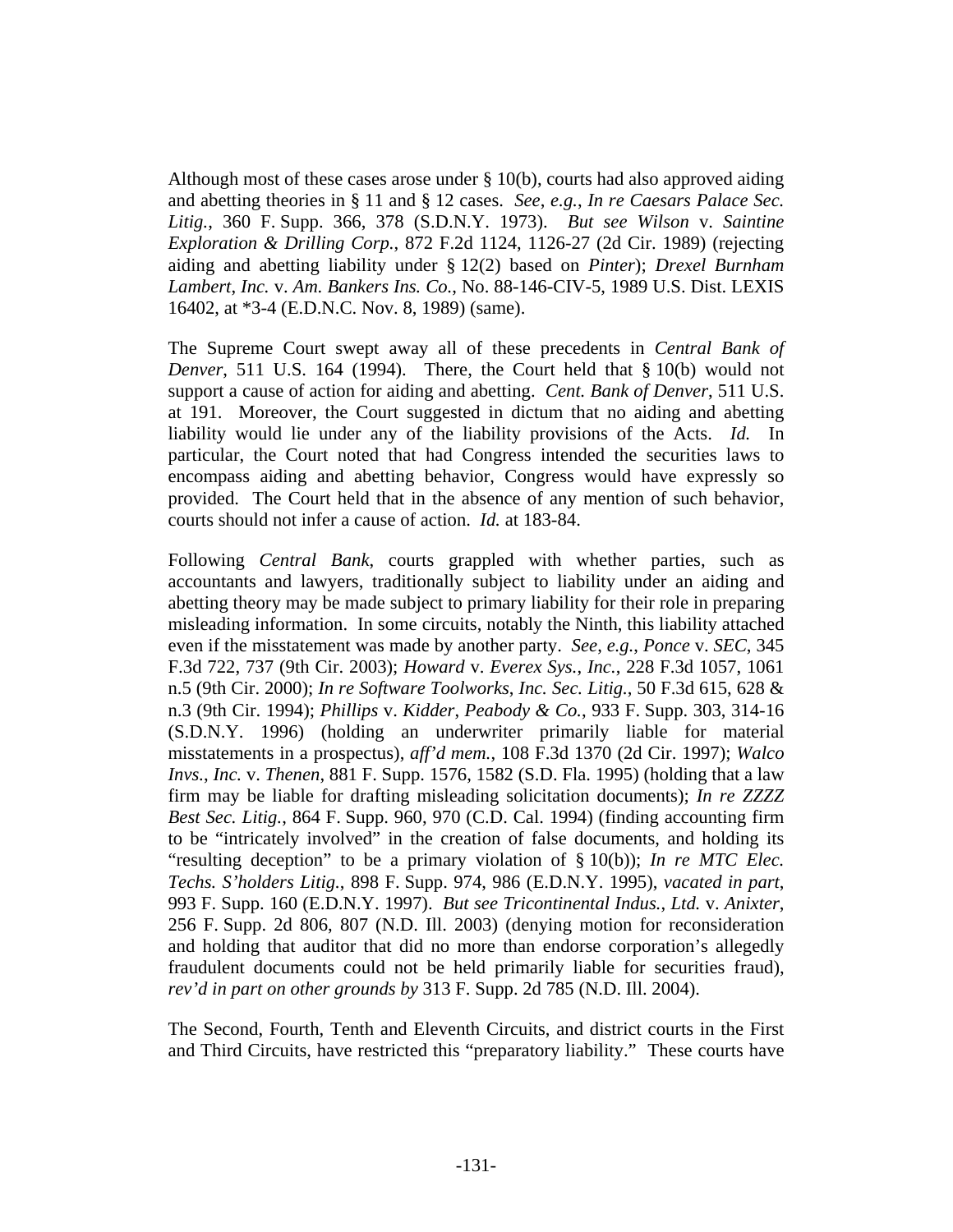held that it is not sufficient merely to participate in the preparation of the misrepresentation; rather, the party must actually *make* a false or misleading statement to be liable after *Central Bank*. These courts used what was referred to as the "bright line test": for example, *In re Mutual Funds Inv. Litig.*, 566 F.3d 111, 121 (4th Cir. 2009), *reversed by Janus Capital Group, Inc. v. First Derivative Traders*, 131 S. Ct. 2296 (2011), required that allegations that a defendant "participat[ed] in the writing and dissemination" of a prospectus sufficiently identify that defendant as the "maker" of supposed misstatements in the prospectus. *See also Gariety* v. *Grant Thornton*, *LLP*, 368 F.3d 356, 369-70 (4th Cir. 2004) (instructing district court on remand to examine whether accounting firm made a public misrepresentation for which it may be found primarily liable); *Ziemba* v. *Cascade Int'l*, *Inc.*, 256 F.3d 1194, 1205, 1207 (11th Cir. 2001); *Wright* v. *Ernst & Young LLP*, 152 F.3d 169, 175 (2d Cir. 1998); *Anixter* v. *Home-Stake Prod. Co.*, 77 F.3d 1215, 1226 n.10 (10th Cir. 1996); *SEC* v. *Lucent Techs.*, *Inc.*, 363 F. Supp. 2d 708 (D.N.J. 2005) (discussing the evolution of the "bright line" test and, in the absence of Third Circuit guidance, adopting it as the proper one to determine if a claim for aiding and abetting liability will lie); *In re JWP Inc. Sec. Litig.*, 928 F. Supp. 1239, 1256 (S.D.N.Y. 1996), *vacated in part*, *rev'd in part on other grounds*, 206 F.3d 302 (3d Cir. 2000); *In re Kendall Square Research Corp. Sec. Litig.*, 868 F. Supp. 26, 28 (D. Mass. 1994) (accountant's "review and approval" of financial statements and prospectuses insufficient); *Vosgerichian* v. *Commodore Int'l*, 862 F. Supp. 1371, 1378 (E.D. Pa. 1994) (allegations that accountant "advised" and "guid[ed]" client in making allegedly fraudulent misrepresentations insufficient). At least one court adopted an intermediate position advocated by the SEC. *See In re Enron Corp. Sec.*, *Derivative & ERISA Litig.*, 235 F. Supp. 2d 549, 588 (S.D. Tex. 2002) (holding that when secondary actor writes misrepresentation for inclusion in a document on which investor-plaintiff relies, such defendant "makes" material misstatement and can be liable as primary violator under § 10(b), even if defendant's identity is not disclosed to investors, and even if defendant did not "initiate" such misrepresentations). However, the First Circuit, sitting en banc, held that a person using or disseminating a third party's statement without regard to its authorship has not "made" a statement as the term is used in Rule 10b-5. *SEC* v. *Tambone*, 597 F.3d 436 (1st Cir. 2010) (en banc).

In the Second Circuit, a defendant did not have to make a false or misleading statement directly to the plaintiff in order to be liable; it was enough that the defendant "knows or should know that the misrepresentation will be communicated to the plaintiff." *Gabriel Capital*, *L.P.* v. *Natwest Fin.*, *Inc.*, 94 F. Supp. 2d 491, 508 (S.D.N.Y. 2000); *accord Enron*, 235 F. Supp. 2d at 588. However, a defendant would not be liable for a misleading statement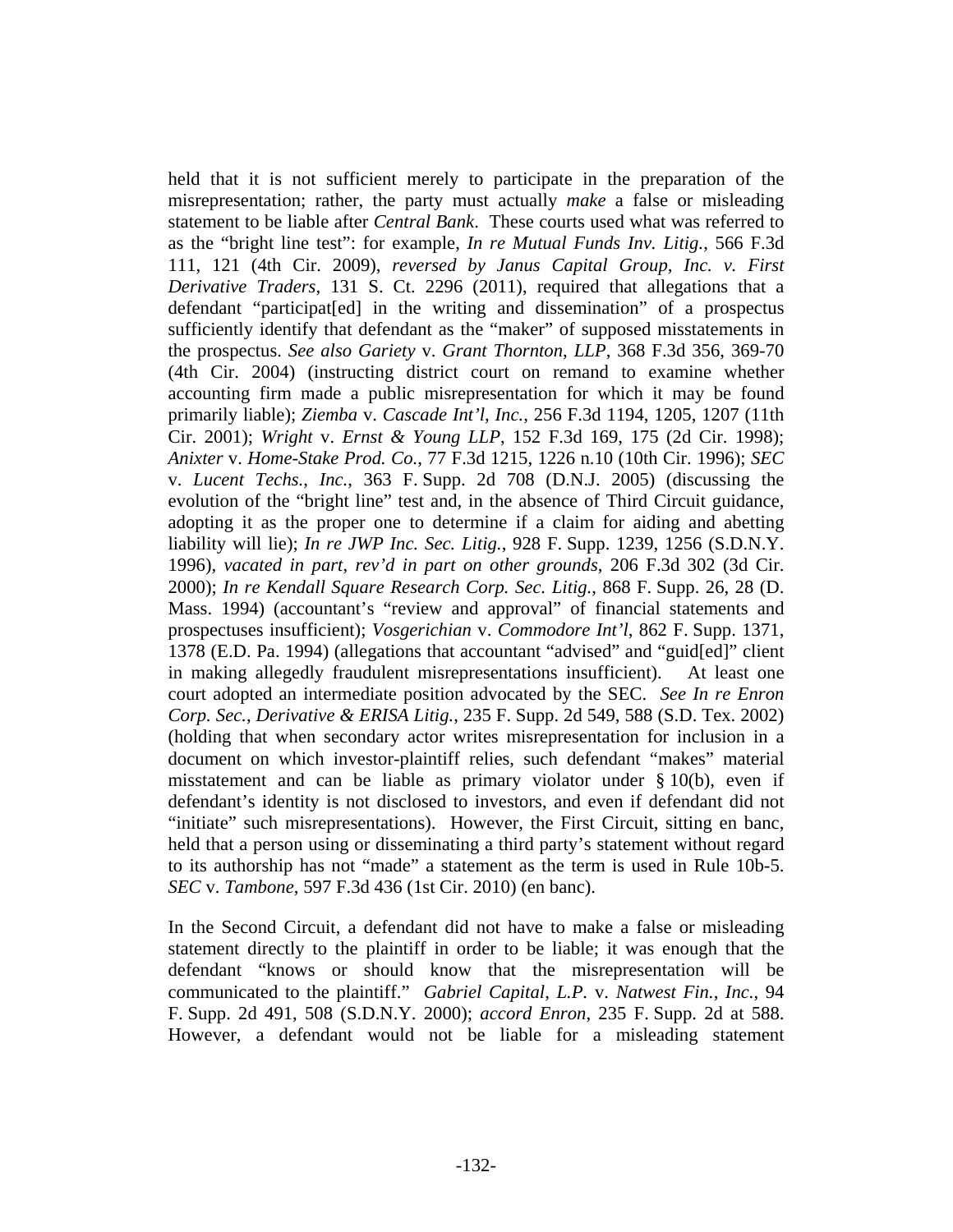communicated via a third party unless that third party attributed the statement to the defendant at the time of its dissemination. *Pacific Inv. Mgmt. Co.* v. *Mayer Brown*, *LLP*, 603 F.3d 144 (2d Cir. 2010) (holding that a law firm which drafted securities documents containing false statements is not liable as a primary violator under  $\S$  10(b) if the false statements were not attributed to the firm or its attorneys at the time of dissemination by the client); *Wright* v. *Ernst & Young LLP*, 152 F.3d 169 (2d Cir. 1998); *see also Gabriel Capital*, *L.P.* v. *Natwest Fin.*, *Inc.*, 122 F. Supp. 2d 407, 420-21 (S.D.N.Y. 2000) (holding that plaintiffs cured defects in prior complaint when they specifically alleged that representatives attributed false statements to defendant when made).

Similarly, a defendant in the Fourth Circuit did not have to make a false or misleading statement directly to the plaintiff in order to be liable. Rather, "a plaintiff seeking to rely on the fraud-on-the-market presumption must ultimately prove that interested investors (and therefore the market at large) would attribute the allegedly misleading statement to the defendant." *In re Mutual Funds Inv. Litig.*, 566 F.3d at 124. A defendant may be liable if "interested investors would attribute to the defendant a substantial role in preparing or approving the allegedly misleading statement." *Id.*

The Sixth Circuit held that attorneys may also be subject to primary liability under Rule 10b-5, if the attorney failed to provide "complete and non-misleading information with respect to subjects on which he undertakes to speak." *Rubin* v. *Schottenstein*, *Zox & Dunn*, 143 F.3d 263, 268 (6th Cir. 1998). Similarly, the Ninth Circuit followed the approach in *Rubin* and held that "[a]n attorney who undertakes to make representations to prospective purchasers of securities is under an obligation, imposed by Section 10(b), to tell the truth about those securities. That he or she may have an attorney-client relationship with the seller of the securities is irrelevant under Section 10(b)." *Thompson* v. *Paul*, 547 F.3d 1055, 1063 (9th Cir. 2008). A Third Circuit opinion appeared to combine the "significant involvement" and actual statement tests—holding that lawyers may be liable under 10b-5 when they "significantly participate in the creation of their client's misrepresentations . . . [such that] they may fairly be deemed authors or co-authors." *Klein* v. *Boyd* [1998 Transfer Binder] Fed. Sec. L. Rep. (CCH) 90,136, at 90,324 (3d Cir. 1998); *accord Enron*, 235 F. Supp. 2d at 588. That judgment was vacated, however, and rehearing en banc granted. *Klein* v. *Boyd*, Nos. 97-1143 & 97-1261, 1998 U.S. App. LEXIS 4121 (3d Cir. Mar. 9, 1998). The appeal was subsequently dismissed with prejudice by stipulation of the parties.

The Supreme Court however, has put into question this case law imposing primary 10b-5 liability on parties who would have been considered aiders and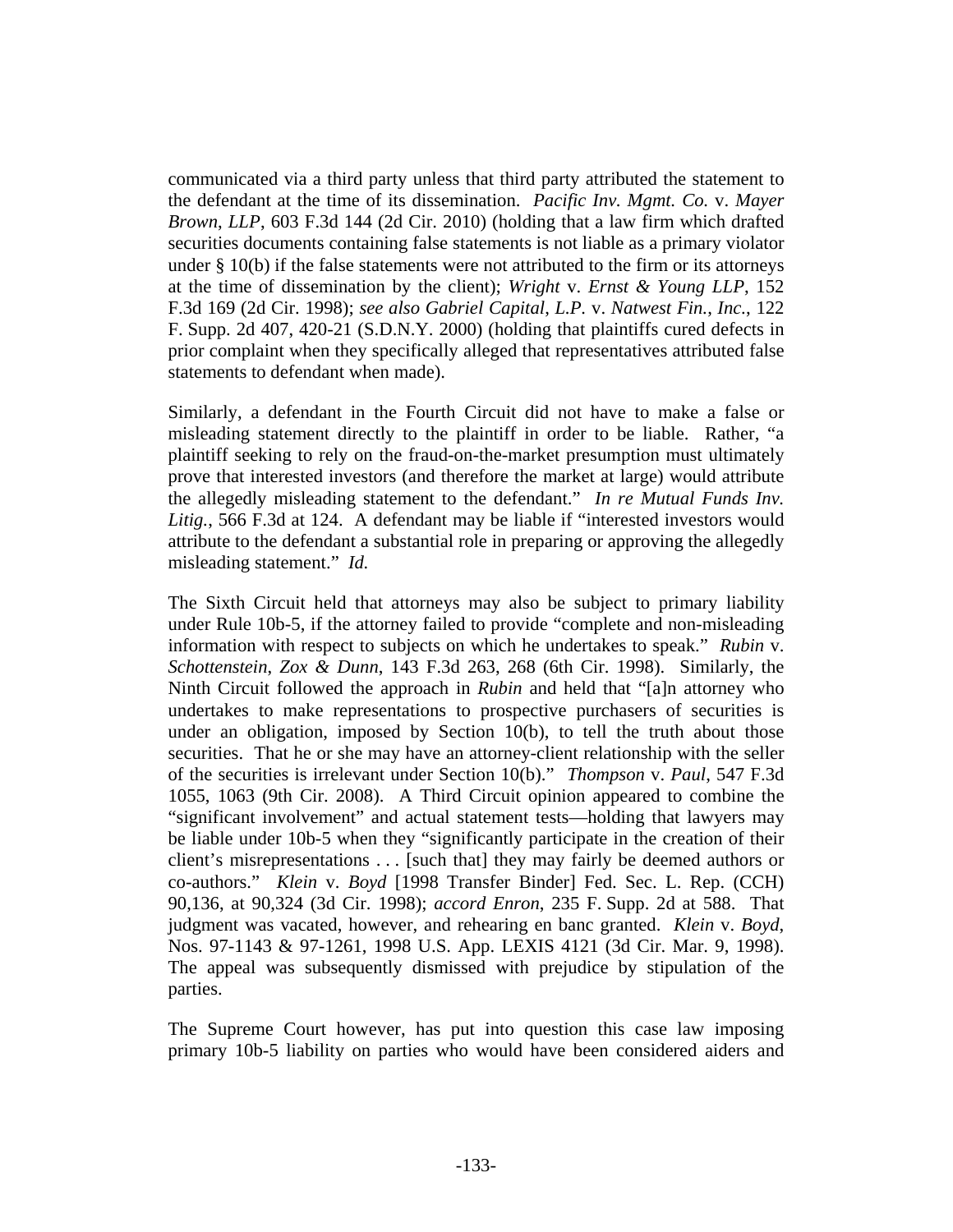abettors prior to *Central Bank*. In *Janus Capital Grp., Inc.* v. *First Derivatives Traders*, 131 S. Ct. 2296 (2011), the Court, following *Central Bank*, held that Rule 10b-5 liability may only be imposed on the "maker" of the statement alleged to be materially false or misleading. "For purposes of Rule 10b-5, the maker of a statement is the person or entity with ultimate authority over the statement, including its content and whether and how to communicate it. Without control, a person or entity can merely suggest what to say, not 'make' a statement in its own right." *Id.* at 2302. Accordingly, a company that created a mutual fund and acted as its investment adviser and administrator was not the maker of an allegedly false statement in the Fund's prospectus. *See also, e.g.*, *In re Optimal U.S. Litig.*, No. 10 Civ. 4095, 2011 WL 4908745, at \*5 (S.D.N.Y. Oct. 14, 2011) (rejecting conflation of shareholder control with "ultimate authority" and finding that, while investment manager owned all voting shares, statements were "made" by the company, not the manager). However, at least one district court has applied *Janus* to find liability against a firm even where it did not "control" the content of private placement memoranda, where it was involved in drafting and preparing the memoranda and where its name appeared prominently on the document. *In re Nat'l Century Fin. Enters., Inc.*, --- F. Supp. 2d ----, 2012 WL 685495, at \*19 (S.D. Ohio Mar. 2, 2012). This was particularly so where the defendant "took these statements and put them into investors' hands" despite not having authored every word: "It is fraud to knowingly provide false information to another person, regardless of who originally drafted the words." *Id.* at \*20.

In another effort to circumvent *Central Bank*'s limitation on aiding and abetting liability, plaintiffs had advanced a theory that secondary actors, such as investment banks, that have no duty to disclose and do not prepare or participate in preparing a corporation's financial misstatements could nonetheless be held liable under Rule 10b-5 as participants in a "scheme to defraud." For example, plaintiffs sought to impose such "scheme" liability on counterparties to dubious transactions that have the effect of permitting a struggling corporation to meet quarterly earnings targets and present a false picture of financial health — *i.e.*, an agreement to purchase assets from a corporation at one price and then sell the assets back to the corporation at a higher price in a later quarter.

The Supreme Court rejected scheme liability theory in private actions in deciding *Stoneridge Inv. Partners*, *LLC* v. *Scientific Atlanta*, *Inc.*, 552 U.S. 148 (2008). In that case, Charter, a cable operator, overpaid defendant Scientific Atlanta for the purchase of cable boxes. *Id.* at 154. In exchange, Scientific Atlanta overpaid for advertising that it purchased from Charter. *Id.* As a result, Charter accounted for the advertising revenue as income while capitalizing the equal and offsetting cable box expense, thus boosting its operating cash flow numbers for the year to meet investor expectations. *Id.* at 154-55. Scientific Atlanta also fraudulently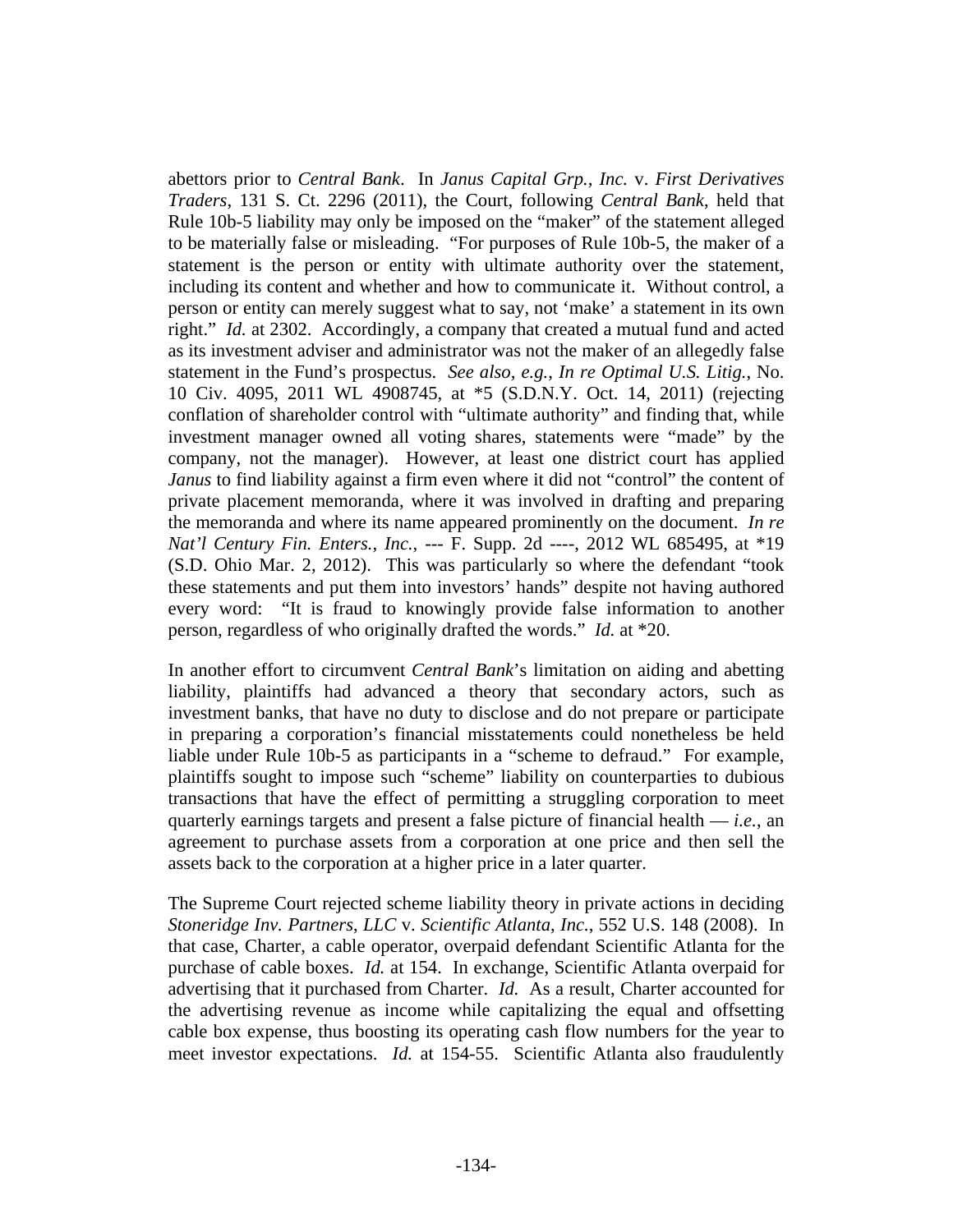backdated the contracts and fabricated documents to imply that the transactions occurred in the ordinary course of business, thus acting with knowing or reckless disregard of Charter's intent to defraud investors by making it unlikely that its auditors would connect the transactions and recognize the lack of economic substance. *Id.* The Court held that the defendants were not liable because they "had no duty to disclose; and their deceptive acts were not communicated to the public. No member of the investing public had knowledge, either, actual or presumed, of [defendants'] deceptive acts during the relevant times." *Id.* at 159. The Court explicitly rejected the argument that "in an efficient market investors rely not only upon the public statements relating to a security but also upon the transactions those statements reflect." *Id.* at 160. It reached this conclusion based on (1) a fear that otherwise "the implied cause of action would reach the whole marketplace in which the issuing company does business," *id.*, (2) a common-law torts argument that Charter severed the chain of proximate cause because "nothing [Defendants] did made it necessary or inevitable for Charter to record the transactions as it did," *id.* at 160-61, (3) a fear that private litigation would invade "areas already governed by functioning and effective state-law guarantees," *id.* at 161, (4) an *exclusio unius* argument that Congress foreclosed private actions for secondary liability by amending § 104 of the PSLRA in the wake of *Central Bank* to grant express enforcement power to the SEC for secondary liability but not to private litigants, *id.* at 162-63, and (5) a fear that private actions would raise the costs of doing business and discourage overseas firms from doing business in this country, *id* at 163-64.

Some commentators believe that it is unclear whether the result in *Stoneridge* would hold for investment banks, accountants, lawyers or other defendants who act "in the investment sphere" because the opinion includes an observation that "[u]nconventional as the arrangement was, it took place in the marketplace for goods and services, *not in the investment sphere*." *Id.* at 774 (emphasis added). This has led these commentators to wonder whether scheme liability might still attach to actors with financial or legal expertise. *See*, *e.g.*, Michael L. Rugen, *Stoneridge And Enron -- Are Secondary Actors Free From Liability For Securities Fraud?*, 13 No. 21 Andrews' Bank & Lender Liab. Litig. Rep. 11; Kaye Scholer, *Supreme Court Rejects "Scheme Theory" of Liability and Curbs Investor Suits Against Secondary Actors*, http://www.kayescholer.com/ web.nsf/sl/A96A2BEA9CB1DA7B852573D2006C3300. A certiorari petition in an Enron-related case that was pending while the Supreme Court was considering and deciding *Stoneridge* squarely presented exactly this question, *Regents of the University of California* v. *Credit Suisse First Boston*, *Inc.*, 482 F.3d 372 (5th Cir. 2007), *cert. denied*, 128 S. Ct. 1120 *sub nom. Regents of Univ. of Cal.* v. *Merrill Lynch*, *Pierce*, *Fenner & Smith*, *Inc.*, and the petition urged the Court hear the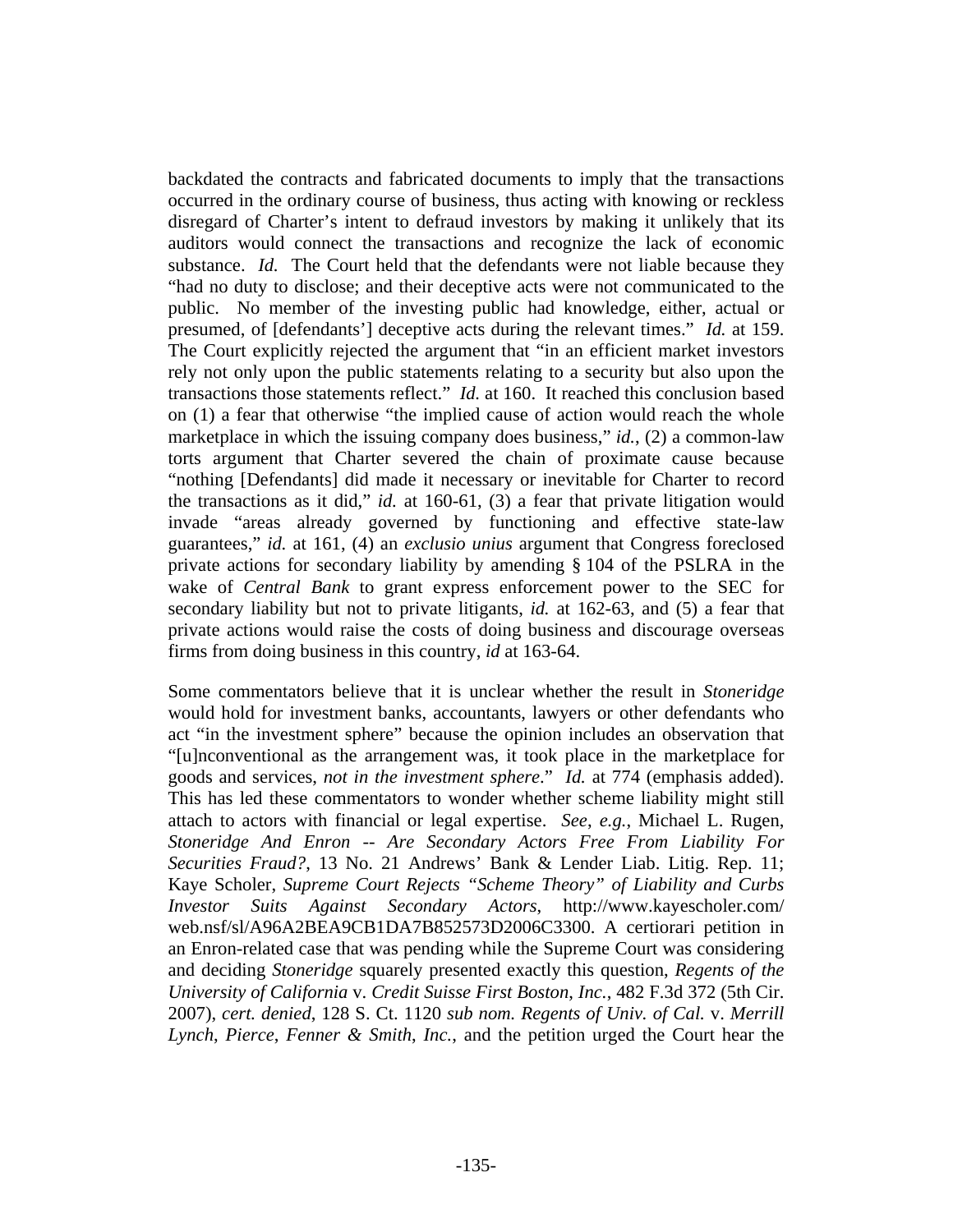case for that reason. Petition for Writ of Certiorari at 28, *Regents of the Univ. of Cal.* v. *Merrill Lynch Pierce Fenner & Smith*, *Inc.*, No. 06-1341, 2007 WL 1059567 (5th Cir. Apr. 5, 2007). Nevertheless, the Court denied the petition following its decision in *Stoneridge*, keeping in place the Fifth Circuit's decision rejecting scheme liability in the circumstances of that case. Three circuits — the Second, Eighth, and Ninth — have held that scheme liability claims "must be based on conduct beyond misrepresentations or omissions actionable under Rule 10b-5(b)." *Public Pension Fund Grp.* v. *KV Pharm. Co.*, 679 F.3d 972, 987 (8th Cir. 2012) (citing *WPP Luxembourg Gamma Three Sarl* v. *Spot Runner, Inc.*, 655 F.3d 1039, 1057 (9th Cir. 2011)), and *Lentell* v. *Merrill Lynch & Co.*, 396 F.3d 161, 177 (2d Cir. 2005)).

In response to the SEC's complaint that its enforcement authority was significantly diminished as a result of the *Central Bank* decision, Congress in enacting the Reform Act created new Exchange Act Section 20(e), which expressly allows the SEC to bring actions against those who knowingly aid or abet primary violations for either an injunction or a civil money penalty. 15 U.S.C.A. § 78t(f) (West 1997 & Supp. 2003). The provision does not grant a private right of action for aiding and abetting, and thus the core holding of *Central Bank of Denver* remains intact.

In order for a defendant to be liable as an aider and abettor in a civil enforcement action, the SEC must prove: "(1) the existence of a securities law violation by the primary (as opposed to the aiding and abetting) party; (2) 'knowledge' of this violation on the part of the aider and abettor; and (3) 'substantial assistance' by the aider and abettor in the achievement of the primary violation." *SEC* v. *DiBella*, 587 F.3d 553, 566 (2d Cir. 2009) (quoting *Bloor* v. *Carro, Spanbock, Londin, Rodman & Fass*, 754 F.2d 57, 62 (2d Cir. 1985)). In *SEC* v. *Apuzzo*, --- F.3d ----, 2012 WL 3194303 (2d Cir. Aug. 8, 2012), the Second Circuit, quoting Judge Learned Hand's formulation in *United States* v. *Peoni*, 100 F.2d 401, 402 (2d Cir. 1938), for establishing a criminal defendant's liability as an aider and abettor, held that to establish the "substantial assistance" element as to a defendant in an SEC enforcement action, the SEC "must . . . prove 'that he in some sort associate<sup>[d]</sup> himself with the venture, that [the defendant] participate<sup>[d]</sup> in it as in something that he wishe[d] to bring about, [and] that he [sought] by his action to make it succeed.'" *Apuzzo*, 2012 WL 3194303, at \*6 (quoting *Peoni*, 100 F.2d at 402). In reversing the district court's dismissal of the SEC's complaint, the Second Circuit held that to establish the "substantial assistance" element, "the SEC is not required to plead or prove that an aider and abettor proximately caused the primary securities law violation." *Id.* at \*7.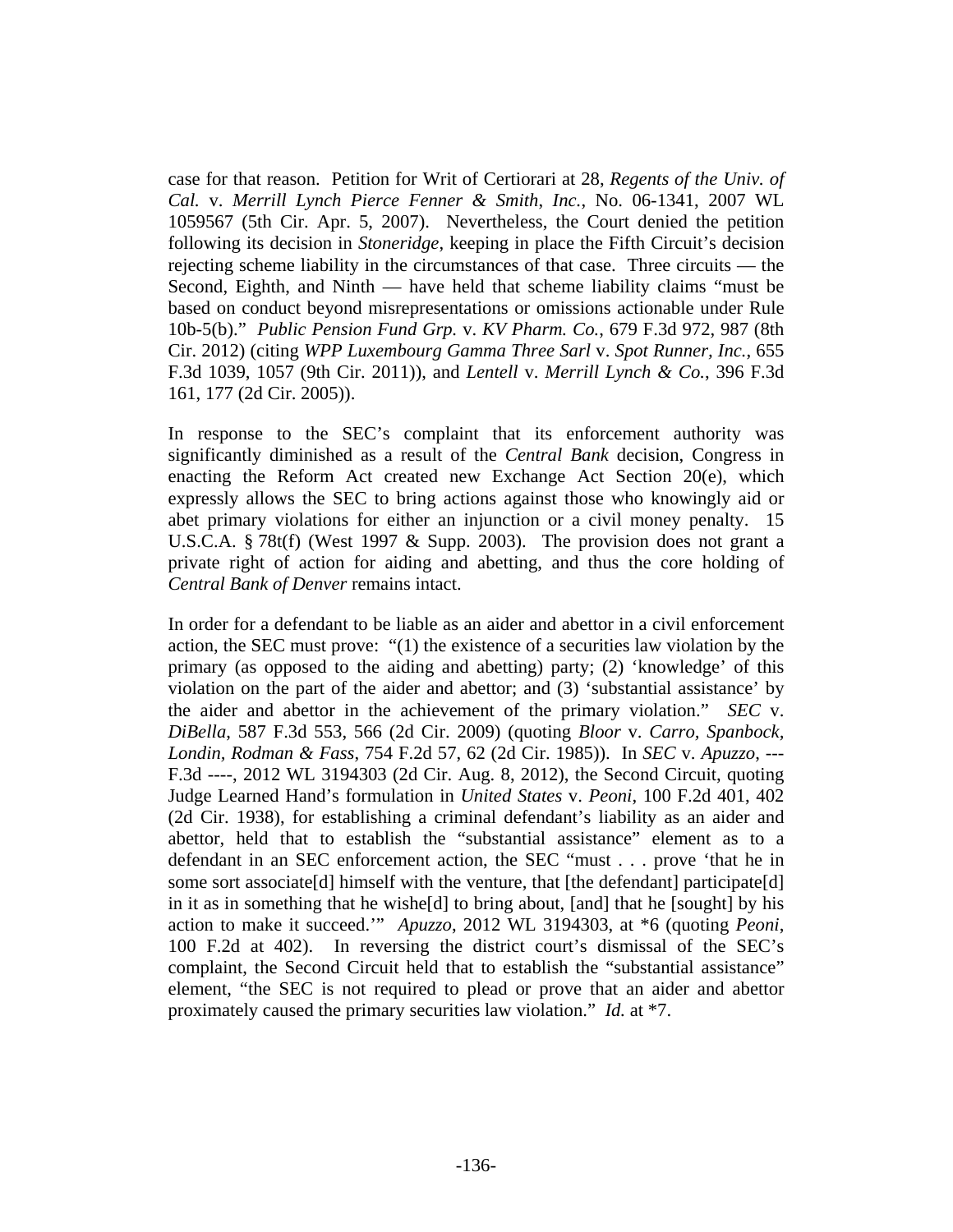In *Howard* v. *SEC*, 376 F.3d 1136 (D.C. Cir. 2004), the D.C. Circuit discussed the level of scienter the SEC must establish for an aiding and abetting violation and held it sufficient if the SEC proved that the aider and abettor acted with "extreme recklessness." 376 F.3d 1136, at 1142-43 (citing *Investors Research Corp.* v. *SEC*, 628 F.2d 168 (D.C. Cir. 1980)). In her concurrence, Judge Henderson described the majority opinion's acceptance of an extreme recklessness standard as a "new . . . scienter level." *Id.* at 1150-51 (Henderson, J., concurring).

In 2010, the Dodd-Frank Act amended Section 20(e) of the Exchange Act to make clear that the SEC's authority to bring enforcement actions against aiders and abettors of Exchange Act violations encompassed "reckless" as well as "knowing" conduct. § 929O. Dodd-Frank also added Section 15(b) to the Securities Act to empower the SEC to pursue actions premised on knowingly or recklessly aiding or abetting violations of that Act (and added similar provisions to the Investment Company Act of 1940 and the Investment Advisors Act of 1940). §§ 929M, 929N. Dodd-Frank requires the Comptroller General to conduct a study analyzing the impact of authorizing a private right of action for aiding and abetting violations of the federal securities laws, but does not overturn Supreme Court authority denying such actions. § 929Z.

## **D. Conspiracy**

A few courts have invoked conspiracy theories to hold peripheral defendants liable in civil suits under the securities laws for the primary violations of others. *See Herpich* v. *Wilder*, 430 F.2d 818, 819 (5th Cir. 1970); *Shell* v. *Hensley*, 430 F.2d 819, 827 n.13 (5th Cir. 1970); *Dasho* v. *Susquehanna Corp.*, 380 F.2d 262, 267 n.2 (7th Cir. 1967); *Tex. Cont'l Life Ins. Co.* v. *Dunne*, 307 F.2d 242, 249 (6th Cir. 1962); *Kardon* v. *Nat'l Gypsum Co.*, 69 F. Supp. 512, 514 (E.D. Pa. 1946). All of these cases arise under § 10(b) of the Exchange Act, and none discusses the conspiracy theory in detail. The leading case appears to be *Dasho*, in which the court said that a defendant may be found liable for having joined a conspiracy to violate the securities laws and taken steps to further it. 380 F.2d at 267 n.2. This standard was followed in *Hensley*, 430 F.2d at 827 n.13.

In light of the Supreme Court's holding in *Central Bank*, the availability of conspiracy as a theory of liability is in doubt. *See Central Bank*, 511 U.S. at 200 n.12 (Stevens, J., dissenting) ("The Court's rationale would sweep away the decisions recognizing that a defendant may be found liable in a private action for *conspiring* to violate § 10(b) and Rule 10b-5.") (emphasis in original). Numerous courts have held that the *Central Bank* rationale forecloses conspiracy liability. *See*, *e.g.*, *In re Glenfed*, *Inc. Sec. Litig.*, 60 F.3d 591, 592 (9th Cir. 1995) (citing *In re Syntex Corp. Sec. Litig.*, 855 F. Supp. 1086, 1098 (N.D. Cal. 1994)); *Epstein* v.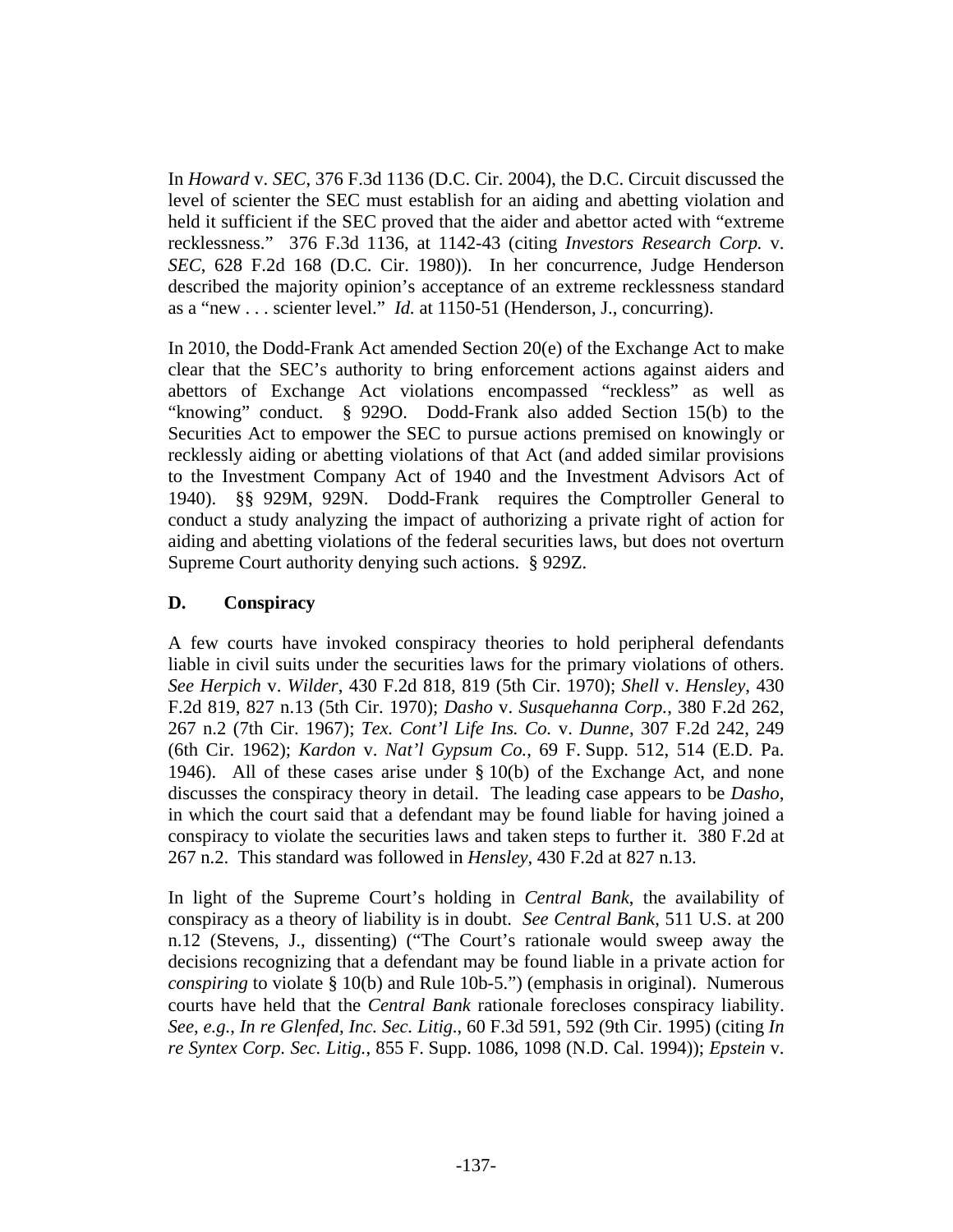*MCA*, *Inc.*, 50 F.3d 644, 648-49 n.7 (9th Cir. 1995) ("We reject [plaintiff's] attempt to avoid *Central Bank*'s restrictions on private aiding and abetting actions by using the label 'conspiracy.'") (Rules 14d-10 and 10b-13), *rev'd on other grounds sub nom. Matsushita Elec. Indus. Co.* v. *Epstein*, 516 U.S. 367 (1996); *In re Faleck & Margolies*, *Ltd.*, Nos. 89 Civ. 8548 (SWK), 90 Civ. 1356 (SWK), 1995 U.S. Dist. LEXIS 970, at \*34-37 (S.D.N.Y. Jan. 27, 1995); *Otto* v. *Variable Annuity Life Ins. Co.*, No. 82 C 4762, 1995 U.S. Dist. LEXIS 3352, at \*3 (N.D. Ill. Mar. 16, 1995); *In re Cypress Semiconductor Sec. Litig.*, 891 F. Supp. 1369, 1381 (N.D. Cal. 1995), *aff'd mem. sub nom. Eisenstadt* v. *Allen*, 113 F.3d 1240 (9th Cir. 1997); *Upton* v. *McKerrow*, 887 F. Supp. 1573, 1580 (N.D. Ga. 1995). The Second Circuit has held that *Central Bank* precludes not only aiding and abetting claims under 10b-5, but conspiracy claims as well. *Dinsmore* v. *Squadron*, *Ellenoff*, *Plesent*, *Sheinfeld & Sorkin*, 135 F.3d 837, 842 (2d Cir. 1998); *accord Farey-Jones* v. *Buckingham*, 132 F. Supp. 2d 92, 102-03 (E.D.N.Y. 2001). However, a few courts have found that conspiracy liability does survive *Central Bank*. *See*, *e.g.*, *Wenneman* v. *Brown*, 49 F. Supp. 2d 1283, 1289-90 & n.3 (D. Utah 1999); *Trafton* v. *Deacon Barclays de Zoete Wedd Ltd.*, No. C 93 2758-FMS, 1994 U.S. Dist. LEXIS 20971, at \*71 (N.D. Cal. Oct. 19, 1994) (holding that *Central Bank* does not extend to conspiracy claims).

## **E. Contribution**

As noted, § 11 of the Securities Act and § 18 of the Exchange Act expressly provide a right to contribution. The Supreme Court has held that there is a right to pro rata contribution for liability imposed under the § 10(b) implied private cause of action. *Musick*, *Peeler & Garrett* v. *Emp'rs Ins. of Wausau*, 508 U.S. 286, 298 (1993); *see also Asdar Grp.* v. *Pillsbury*, *Madison & Sutro*, 99 F.3d 289, 295-96 (9th Cir. 1996) (holding that for contribution actions the then oneyear/three-year statute of limitation is measured from the time the party seeking contribution pays a judgment in an amount that exceeds its liability).

Even prior to the Supreme Court's ruling, the clear trend among lower courts was toward finding a right of contribution under all the liability provisions of the securities laws, particularly § 10(b). *See*, *e.g.*, *In re Jiffy Lube Sec. Litig.*, 927 F.2d 155, 160 (4th Cir. 1991); *Smith* v. *Mulvaney*, 827 F.2d 558, 560 (9th Cir. 1987); *Sirota* v. *Solitron Devices*, *Inc.*, 673 F.2d 566, 578 (2d Cir. 1982); *Tucker* v. *Arthur Andersen & Co.*, 646 F.2d 721, 727 n.7 (2d Cir. 1981); *Huddleston* v. *Herman & MacLean*, 640 F.2d 534, 557-59 (5th Cir. 1981), *aff'd in part*, *rev'd in part on other grounds*, 459 U.S. 375 (1983); *Heizer Corp.* v. *Ross*, 601 F.2d 330, 334 (7th Cir. 1979); *Baker* v. *BP Am.*, *Inc.*, 749 F. Supp. 840, 842-43 (N.D. Ohio 1990). *But see Chutich* v. *Touche Ross & Co.*, 960 F.2d 721, 724 (8th Cir. 1992);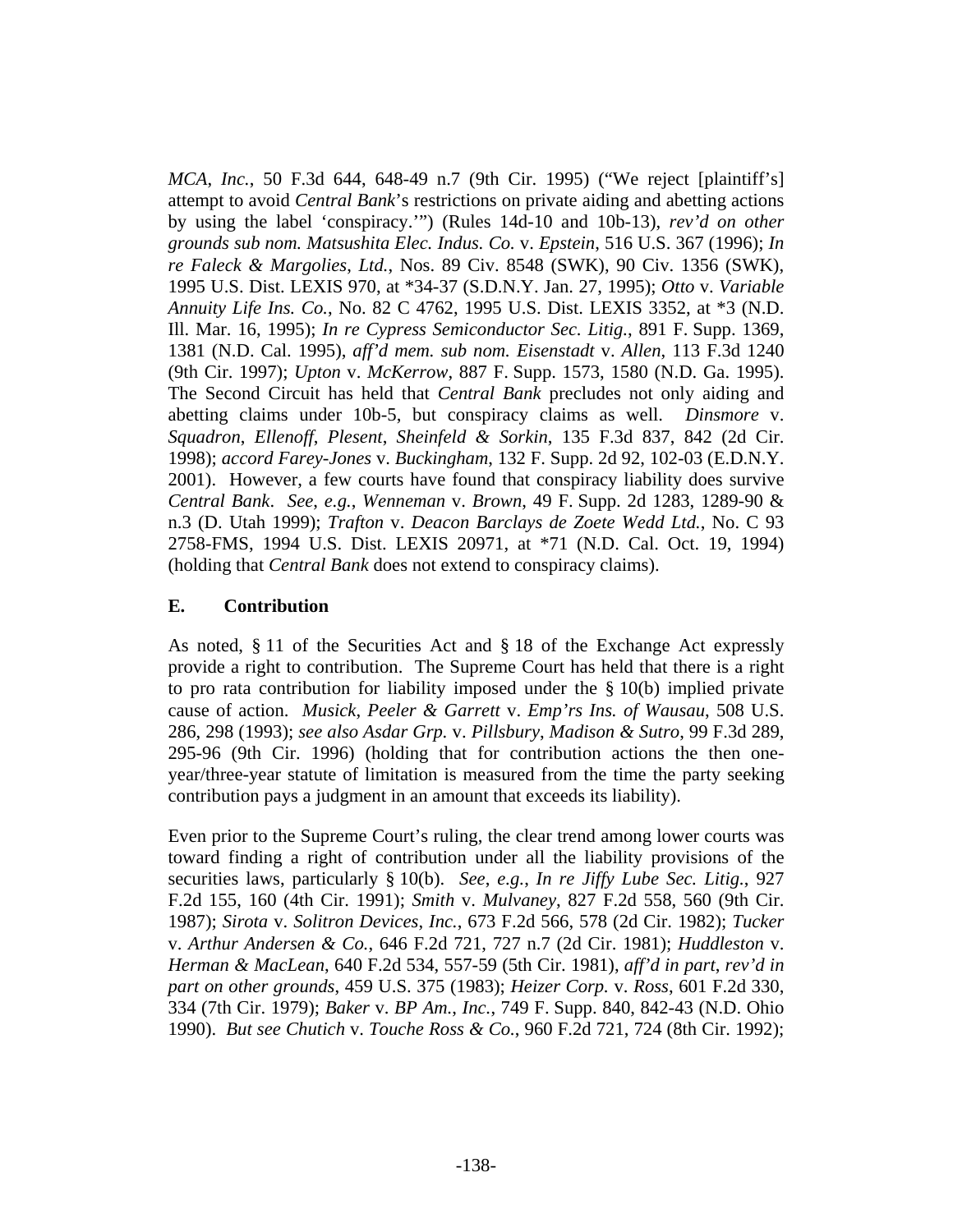*Robin* v. *Doctors Officenters Corp.*, 730 F. Supp. 122, 125 (N.D. Ill. 1989); *In re Prof'l Fin. Mgmt.*, *Ltd.*, 683 F. Supp. 1283, 1285-87 (D. Minn. 1988).

Some courts also have held that there is no right of contribution under  $\S 12(2)$  of the Securities Act. *See Baker*, *Watts & Co.* v. *Miles & Stockbridge*, 876 F.2d 1101, 1104-06 (4th Cir. 1989) (en banc); *In re Prof'l Fin. Mgmt.*, *Ltd.*, 683 F. Supp. at 1285-86. In light of *Musick*, *Peeler*, these cases will likely be overruled by the courts that decided them.

The Reform Act, through subsection 21D(f) of the Exchange Act, instituted proportionate rather than joint and several liability for any violation that is not "knowingly committed" by a "covered person," defined as one liable under either the Exchange Act or, in the case of defendant outside directors, under § 11 of the Securities Act. It also creates an explicit right of contribution—"covered persons" have an explicit right to contribution from (1) other "covered persons" held proportionately or jointly and severally liable, or (2) any other person responsible for the violation. The provision states that for purposes of this provision only, "reckless" conduct is not "knowingly committed." A defendant is liable for an uncollectible share in proportion to his share, up to 50 percent of the dollar amount of the defendant's original proportionate share. If an individual plaintiff has a net worth of \$200,000 or less and the judgment is equal to more than 10 percent of her net worth, all defendants are jointly and severally liable for the uncollectible share.

## **F. Indemnification and Insurance**

Indemnification is not available for infractions of the federal securities laws committed *with knowledge*. *Globus* v. *Law Research Serv.*, *Inc.*, 418 F.2d 1276, 1288 (2d Cir. 1969); *cf. Stamford Bd. of Educ.* v. *Stamford Educ. Ass'n*, 697 F.2d 70, 74 (2d Cir. 1982) (citing *Globus* and denying indemnification in a case brought under the Civil Rights Act and Fair Labor Standards Act). For liability not based on knowing misrepresentation, indemnification is not prohibited, but it is penalized in effect for companies making public offerings. Item 512(i) of Regulation S-K denies acceleration of effectiveness for a registration statement if provisions for such indemnification by the issuer exist, unless the registration statement states that in the SEC's view such provisions are contrary to public policy and unenforceable. As a general matter, indemnification is not expressly provided for in the federal securities laws, and, therefore, will be available only in limited instances where such a right can be implied under the relevant statute or rule or is available as a matter of federal common law. *See*, *e.g.*, *Tex. Indus.*, *Inc.* v. *Radcliff Materials*, *Inc.*, 451 U.S. 630, 638 (1981); *In re Cont'l Airlines*, 203 F.3d 203, 215-16 (3d Cir. 2000) (expressing disfavor for indemnification of